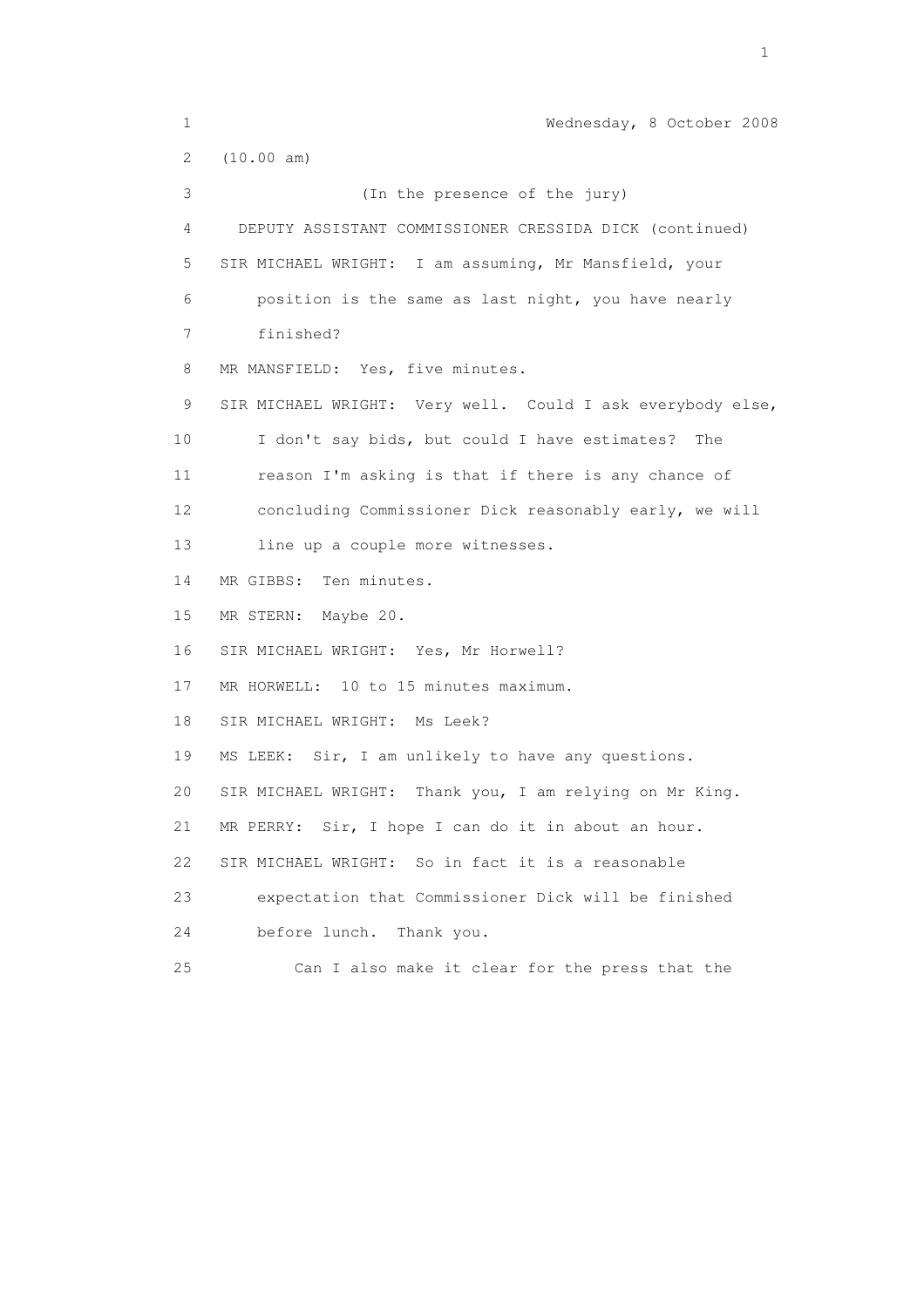1 contents of the interlocutory application that was made 2 after the jury left last night, that was in closed court 3 and may not be reported. 4 Yes, now, good morning, Commissioner. Now, 5 Mr Mansfield. 6 Questions from MR MANSFIELD (continued) 7 MR MANSFIELD: Good morning, Commissioner. 8 Just a couple of points, there is one I meant to put 9 to you yesterday, going through my notes I realised 10 I had not picked up on it, to put to you. 11 This is to do with identification, I am sorry to go 12 back a couple of steps, and I am dealing with the 9.52 13 period on to just gone 10 o'clock when identification, 14 you say, is being firmed up. So it's that period, all 15 right? 16 A. Yes, sir. 17 Q. Did you know then that surveillance officers, I leave 18 out of account for the moment firearms officers, whom 19 you were taxing with this question of identifications, 20 did not all have copies of either CCTV or the gym card 21 photograph? 22 A. No, I did not know that, sir. 23 Q. You now know that? 24 A. I do, sir. 25 Q. The question I ask you is: has the policy in the main

 $\overline{2}$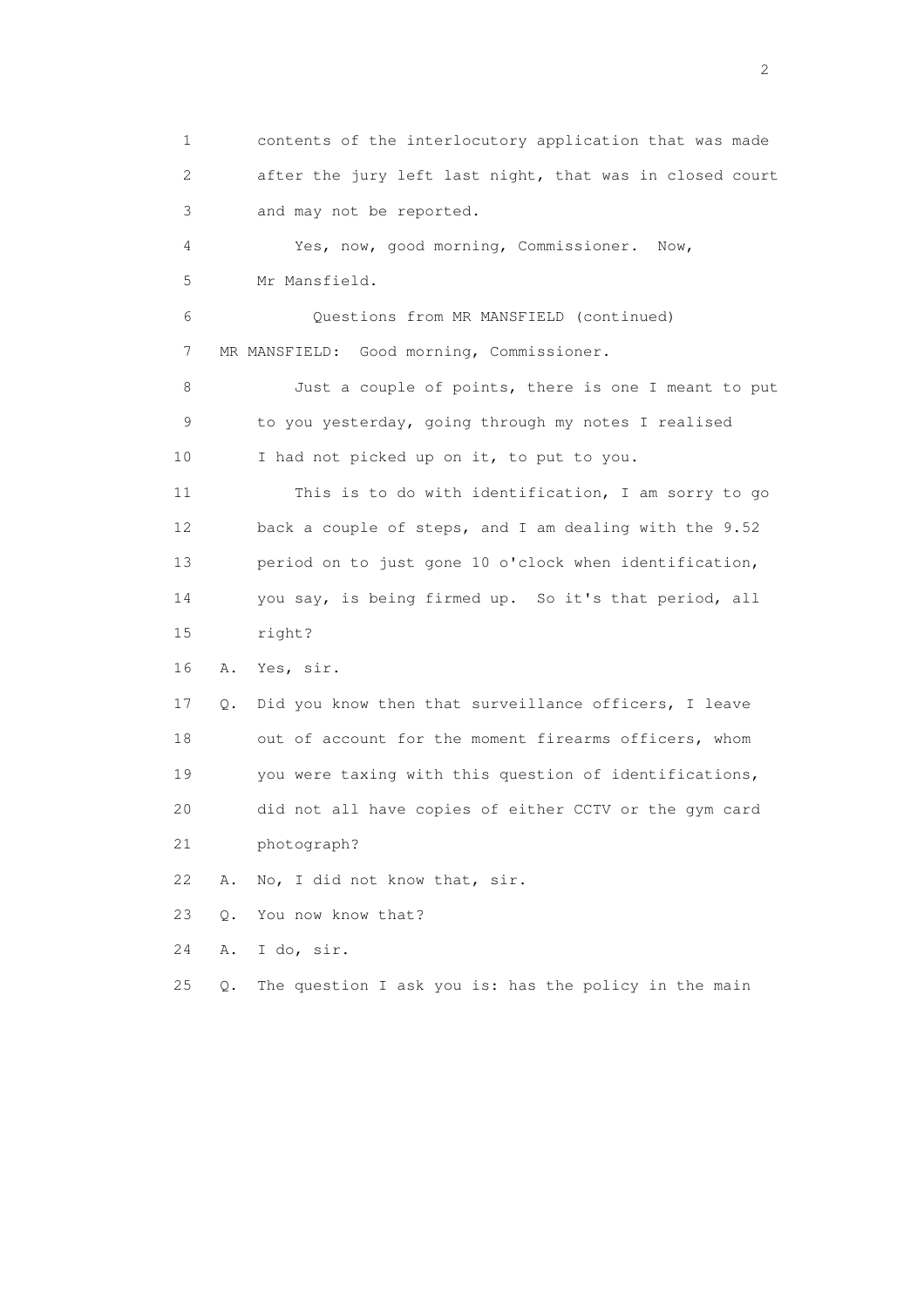1 changed on that score?

2 A. I don't believe it has, sir, no.

| 3               | Q. | It links to the next question that I did want to ask you |
|-----------------|----|----------------------------------------------------------|
| 4               |    | today: you were promoted last year to Commissioner rank. |
| 5               |    | Do you now attend the management board?                  |
| 6               | Α. | I am a deputy to an Assistant Commissioner, and he is    |
| 7               |    | a full-time member, if he is not available I always go   |
| 8               |    | to the management board meetings, yes.                   |
| 9               | Q. | That's what I thought you might say, and it's in the     |
| 10              |    | light of that that I want to ask you this question: in   |
| 11              |    | the wake of the shooting itself, there were a number of  |
| 12 <sup>°</sup> |    | reviews and examinations and so on, and I am not asking  |
| 13              |    | you about those, that's in 2005. You are promoted after  |
| 14              |    | that, and then there was the trial last year and         |
| 15              |    | a verdict last year, and the question is this: since the |
| 16              |    | verdict last year, sitting as you occasionally do        |
| 17              |    | attending the management board, has there been any       |
| 18              |    | internal overview in the light of the verdict last year  |
| 19              |    | by the Met?                                              |
| 20              | Α. | What I can say, sir, is there has been a continuous      |
| 21              |    | overview of the implications for us in policing of what  |
| 22              |    | happened in the Stockwell operation, and also all the    |
| 23              |    | other events in July of 2005, and that has gone on       |
| 24              |    | continuously, including since obviously the trial        |

25 verdict. There have been an enormous number of changes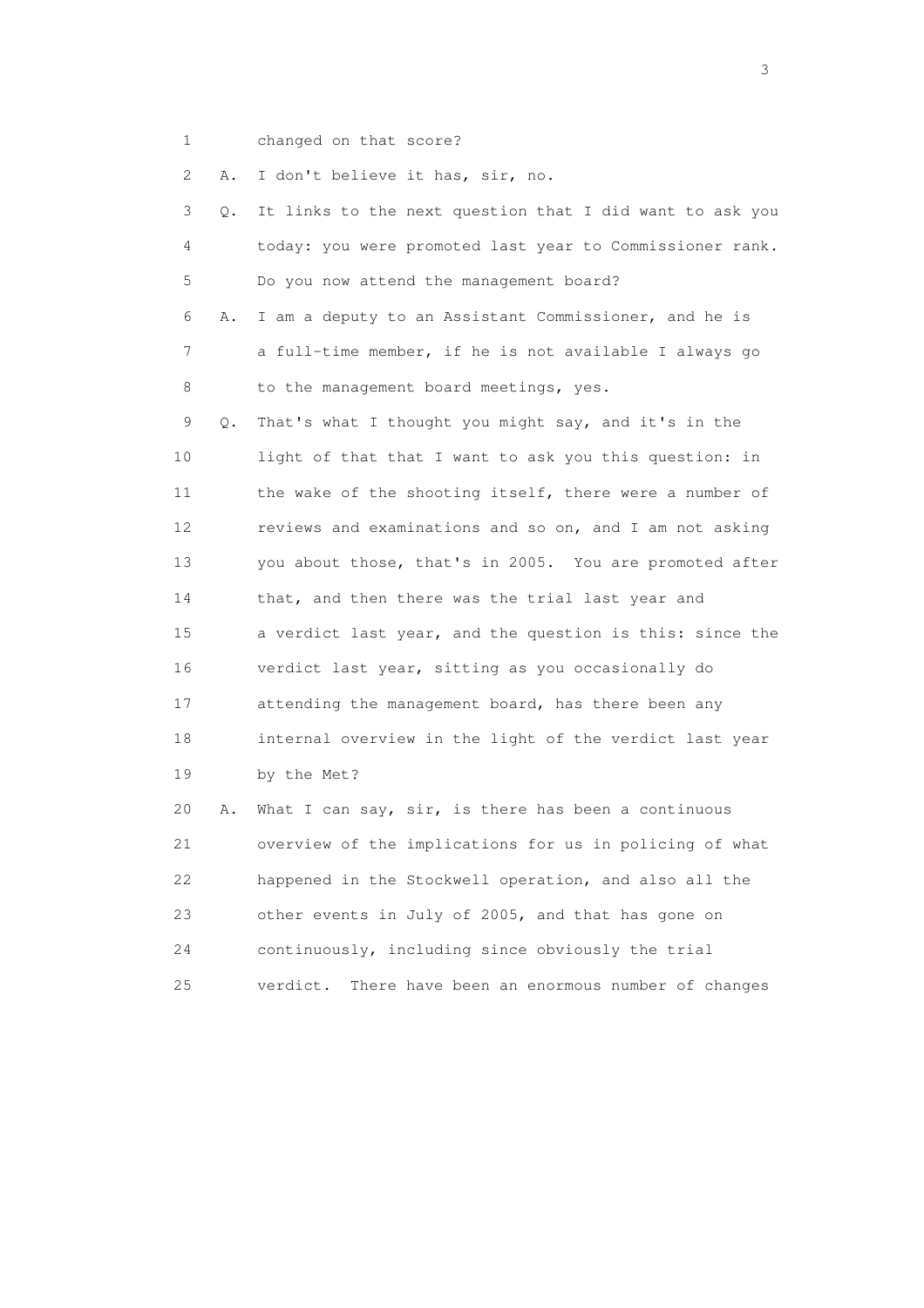| $\mathbf{1}$ |       | and improvements in the Met since 2005 as a result, as   |
|--------------|-------|----------------------------------------------------------|
| 2            |       | I say, of all the events then and things that have       |
| 3            |       | happened since.                                          |
| 4            | $Q$ . | I'm doing this in a real sense of construction for the   |
| 5            |       | future and obviously for the learned Coroner. Is there   |
| 6            |       | a document, is there a report which contains the         |
| 7            |       | overview and the recommendations and the implementation  |
| 8            |       | so that it can be known exactly what has changed since?  |
| 9            |       | Do you follow what I am asking?                          |
| 10           | Α.    | Yes, I do.                                               |
| 11           | Q.    | Is there such a document?                                |
| 12           | Α.    | There are certainly documents like that. I am not sure   |
| 13           |       | whether there is a complete comprehensive one, as you    |
| 14           |       | know there have been several, several reports. I am      |
| 15           |       | sure such evidence could be made available through the   |
| 16           |       | statement form, if it was appropriate.                   |
| 17           |       | SIR MICHAEL WRIGHT: I am just wondering how far we are   |
| 18           |       | going, Mr Mansfield?                                     |
| 19           |       | MR MANSFIELD: I am only going as far as is necessary,    |
| 20           |       | because obviously I don't need to know whether, nor does |
| 21           |       | the Coroner, but the public might like to know not       |
| 22           |       | a question of whether wallpaper has changed but whether  |
| 23           |       | substantial issues, which I can identify in relation to  |
| 24           |       | communications, in relation to implementation of Gold    |
| 25           |       | policy, I can go through all the headings if you wish    |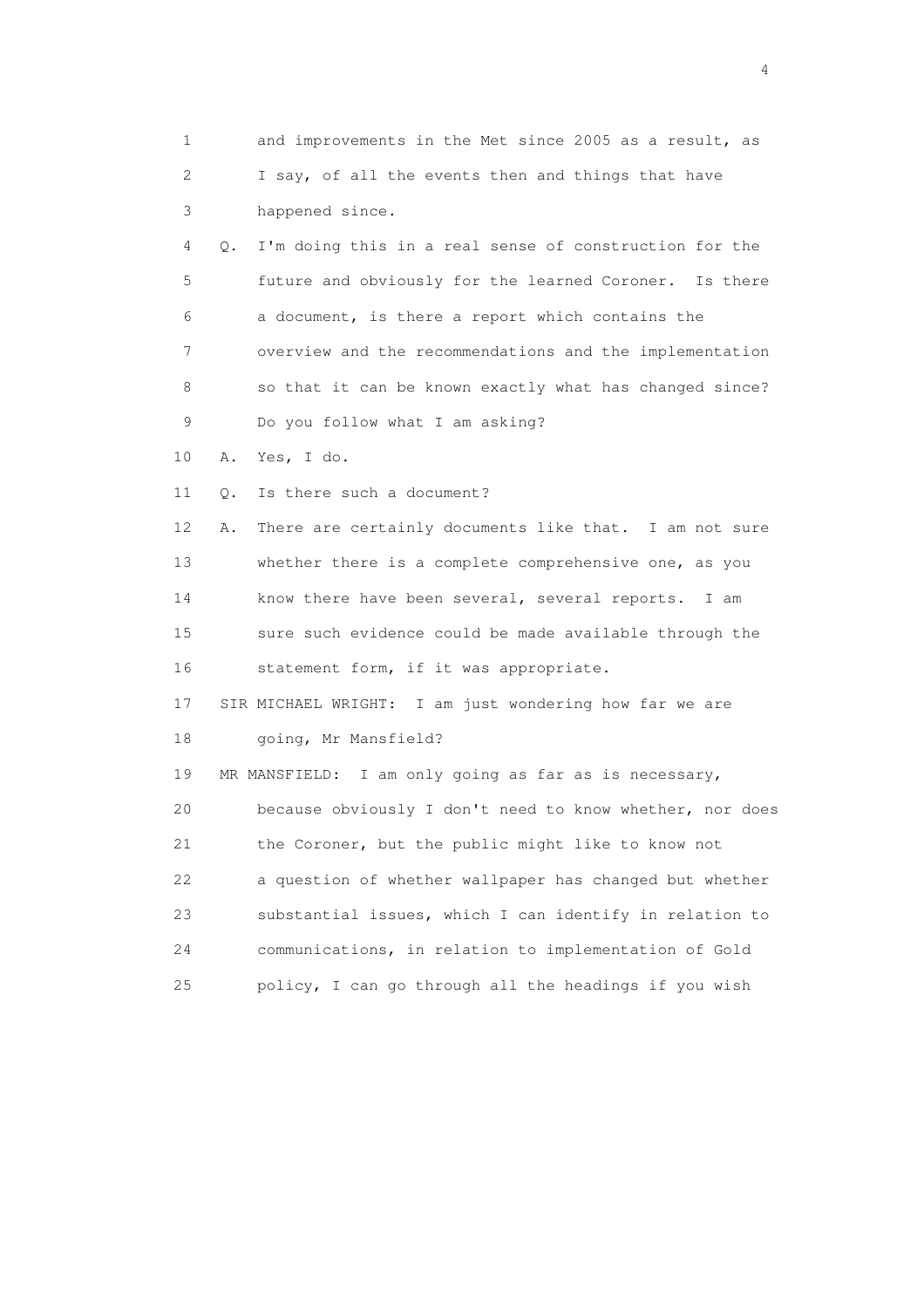1 but these are all relevant both to the trial last year 2 and to this case, and it is vital to know whether the 3 Metropolitan Police have in fact taken on board and 4 changed things or not. 5 You do follow? 6 A. I absolutely understand that, sir, and what I can say 7 is, as I said, there have been an enormous number of 8 changes, we are always trying to improve, there is more 9 to do, and there are documents within the Met which -- 10 Q. Would you be kind enough to identify -- well, can I put 11 it this way to start with: is there a management board 12 report or review that could be obtained for the learned 13 Coroner before the end of the inquest? 14 A. I am sure, if the learned Coroner wants a report, that 15 could be made available. I am not sure right now -- 16 SIR MICHAEL WRIGHT: I want to see where we are going, 17 Mr Mansfield. If I understand what you are talking 18 about, such a document would exist for my purposes but 19 not for the jury's. 20 MR MANSFIELD: Oh, yes, I am making that very clear. 21 SIR MICHAEL WRIGHT: I know. Is this the right time and 22 right place to ventilate this matter? 23 MR MANSFIELD: Yes, it is, because in the first place 24 I appreciate you are the person who's conducting the 25 examination, we are not.

 $\sim$  5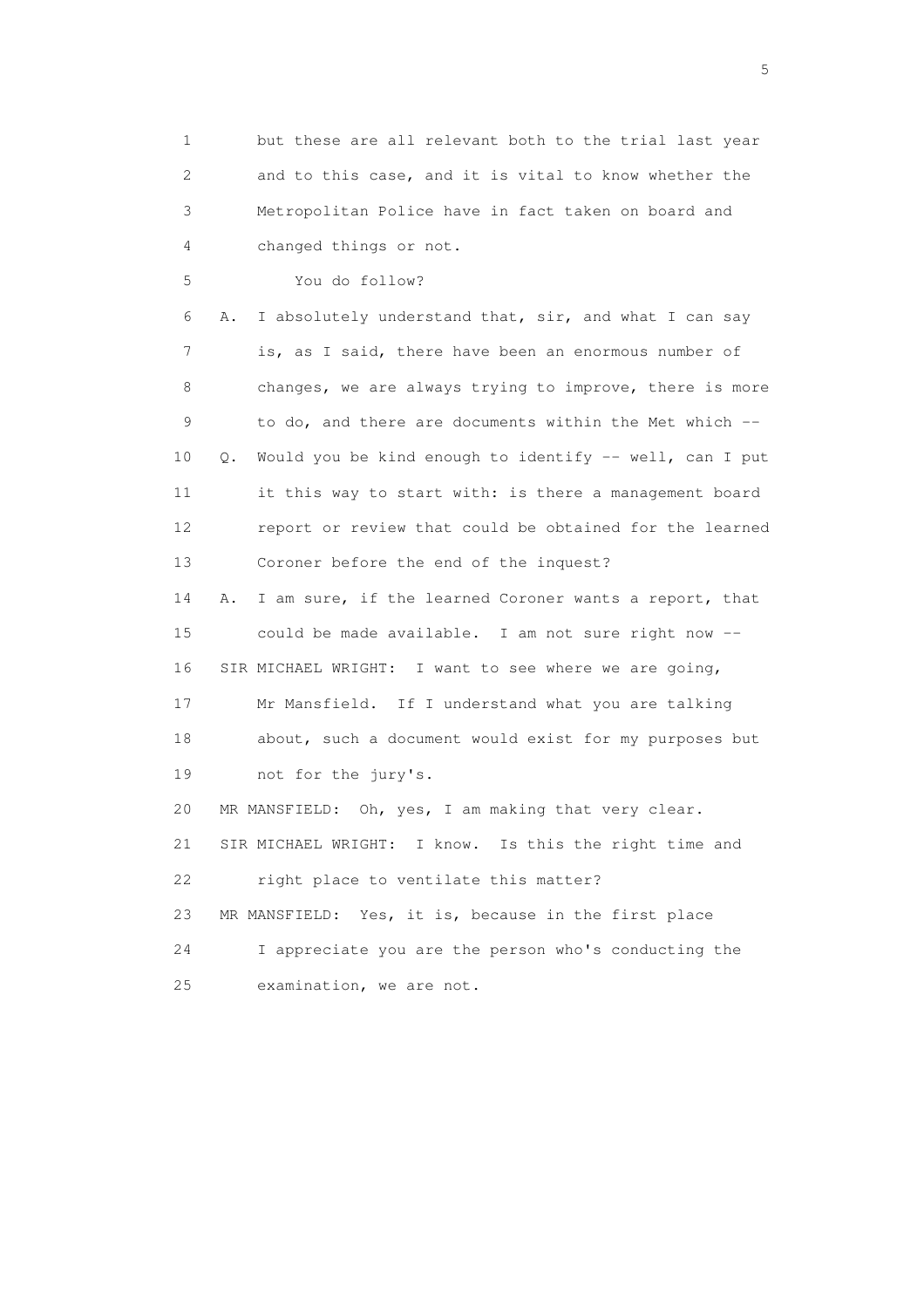1 I give but an example: if before the end of the 2 inquest it became clear that major areas that I have 3 traversed yesterday and others are going to traverse 4 obviously with other witnesses have not been addressed, 5 and I don't know whether they have or they haven't, then 6 these are matters that clearly reflect upon what 7 happened on the day as well as what's going to happen in 8 the future.

 9 We have heard now from more than one witness that it 10 could all happen again, and if I may say so, that is 11 disturbing, and plainly one can't ever have a situation 12 in which it can never happen again, it's minimising the 13 risks.

 14 Therefore it reflects upon an attitude of mind at 15 the time as well as since, and I would submit even if we 16 don't get to see it, although I would ask if we could 17 have access to it, certainly you should, before the end 18 of the inquest so that at the time of the verdict of 19 this jury, you are in a very strong position to deal 20 with -- and I am not predicating any verdict by this 21 jury or the form of the verdict of this jury -- but you 22 will then be in a position to act, rather prepared than 23 not and it's not a difficult exercise to ask. 24 SIR MICHAEL WRIGHT: Isn't that something for me? While the

25 inquest is sitting, and if anybody wants me to consider

 $\sim$  6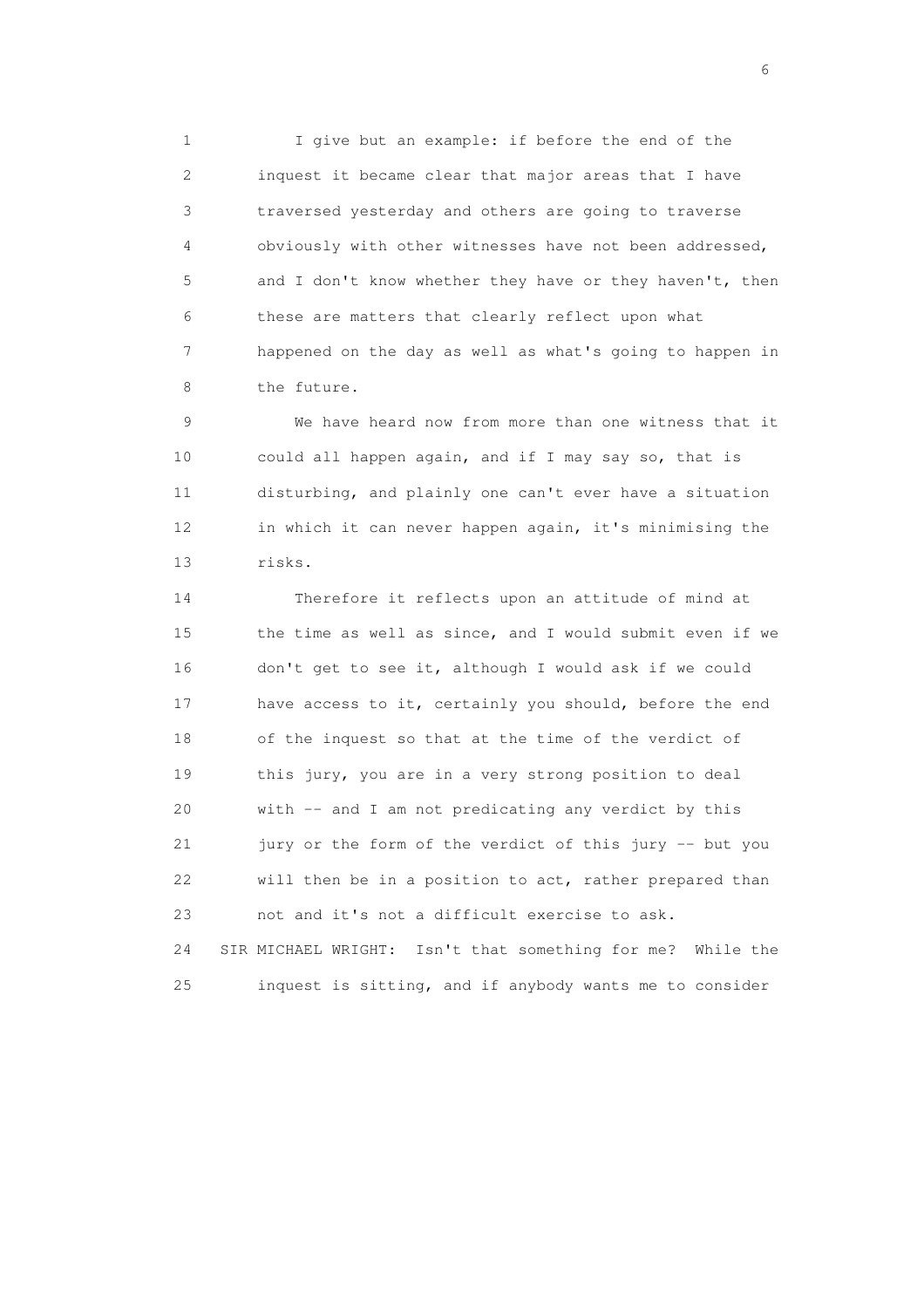1 any of these matters, that's a different matter but 2 surely it ought not to be ventilated in front of the 3 jury.

 4 MR MANSFIELD: I am not suggesting that the repercussions of 5 whatever has been decided or not decided are ventilated 6 in front of the jury. They may or may not be necessary, 7 because if a review has taken place and if a review has 8 in fact highlighted or not highlighted, then that may be 9 important because it may mean somebody has examined 10 something, for example, for all I know there may be 11 other documents, we have seen during this inquest how 12 documents have suddenly come to light. There may be 13 other documentation, contemporary documentation that 14 an internal review has thrown up --

 15 SIR MICHAEL WRIGHT: I think Mr Horwell would assure us that 16 there are not.

 17 MR HORWELL: Sir, yes, I really do not believe this is the 18 appropriate stage to raise these issues. There will, 19 before this inquest is closed, be made available to you 20 a summary of the changes that have been introduced 21 following these tragic events, and following what 22 Mr Mansfield has said, it would have been a much more 23 serious reply for any police officer to have said: 24 "These tragic events could never happen again".

25 The Metropolitan Police Force, as has been said on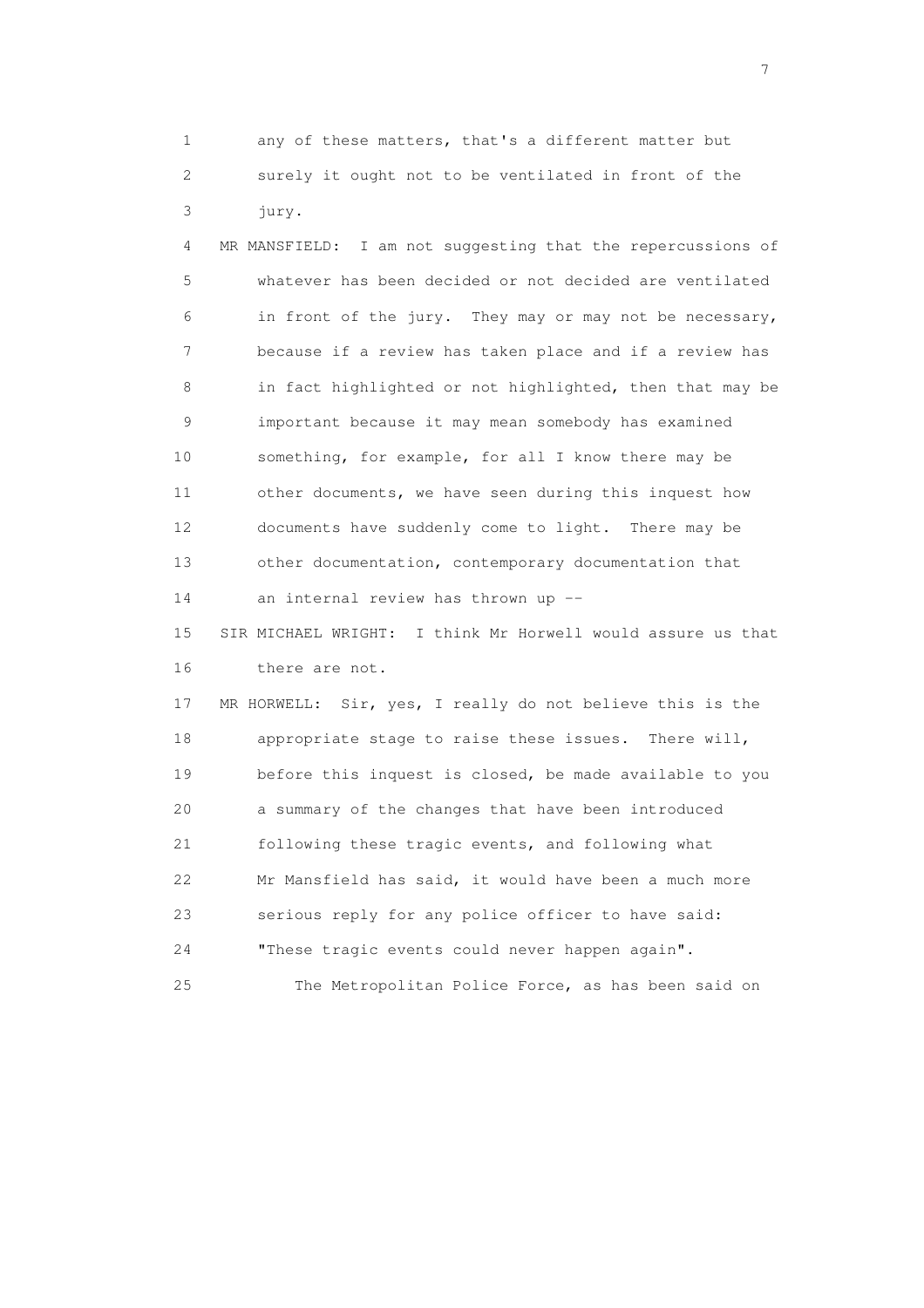1 many occasions, has conducted many investigations, 2 inquiries, following this event, and as this witness has 3 just said, many changes have been introduced. This is 4 not, I would respectfully submit, a matter to be 5 canvassed at this stage before the jury. You will be 6 made aware before the evidence concludes of what those 7 changes and enquiries have been. 8 SIR MICHAEL WRIGHT: Yes. 9 MR HORWELL: That is the important factor here, not what 10 this witness has to say or not to say about these 11 changes. 12 SIR MICHAEL WRIGHT: Thank you, Mr Horwell. Mr Mansfield, 13 I really do not think we ought to go on down this route. 14 MR MANSFIELD: It was merely to identify a document, that is 15 all. 16 SIR MICHAEL WRIGHT: Well, Mr Horwell has told me that he is 17 going to provide me with the details of what -- 18 MR MANSFIELD: I wonder if that is going to happen, because 19 that's the first we have heard of that, if that could be 20 done in sufficient time for all of us to see. 21 SIR MICHAEL WRIGHT: You may discuss it with Mr Horwell. 22 Ladies and gentlemen, may I make it absolutely 23 plain, you remember when I opened this case to you 24 I told you that what we were concerned about were the 25 causes, the when, where and in broad terms how

en de la construction de la construction de la construction de la construction de la construction de la constr<br>18 de juny : la construction de la construction de la construction de la construction de la construction de l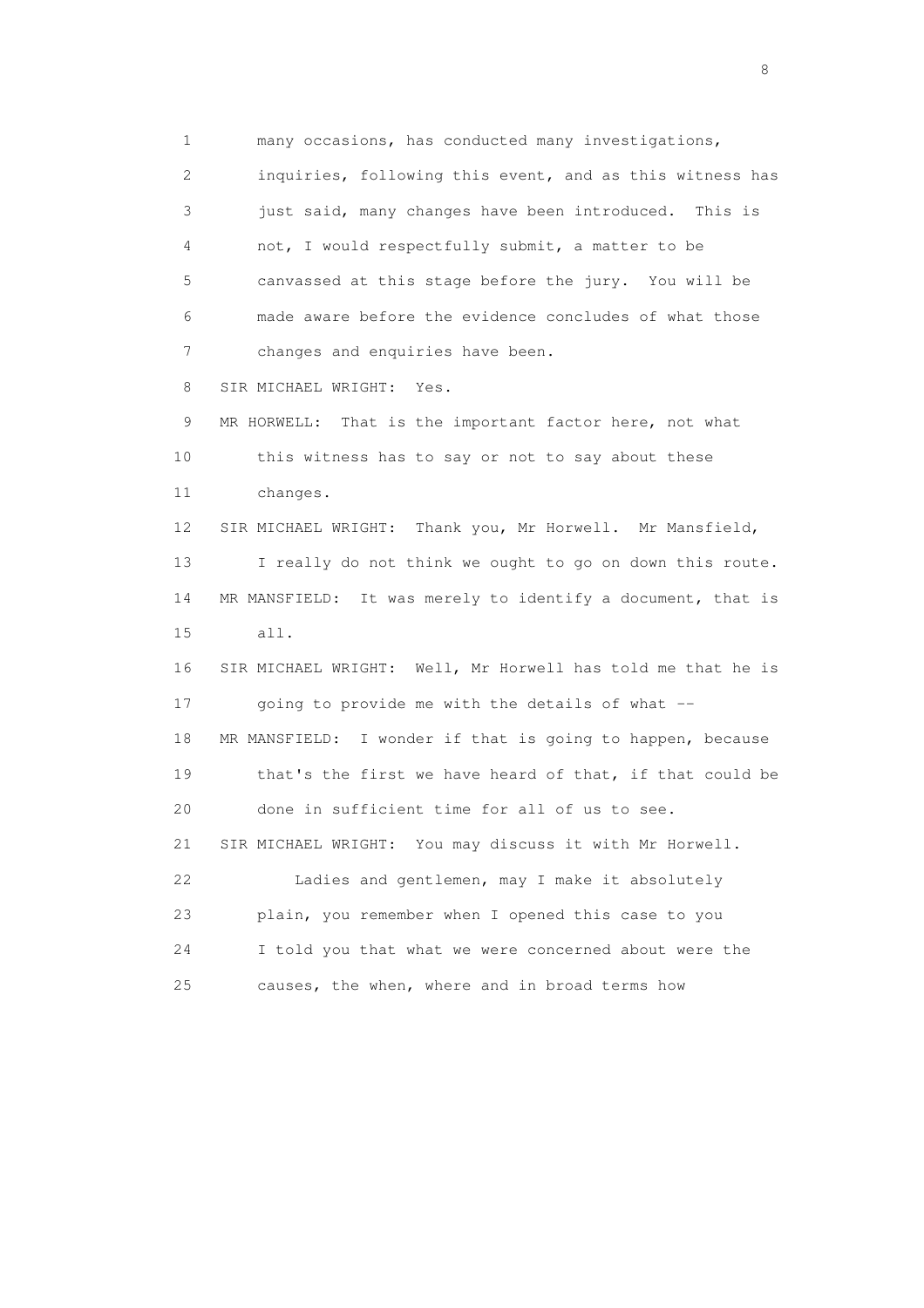1 Mr de Menezes died, and that we were not concerned with 2 what may have happened afterwards.

 3 You have just heard the discussion between myself 4 and Mr Mansfield. I have the power, if I think it 5 appropriate, to write what's called a rule 43 letter to 6 the relevant authorities after this inquest is over, if 7 I decide that that is something that should be done. 8 That letter or the contents of that letter will 9 eventually be published. Our interest here stops once 10 we have got to the point at which Mr de Menezes was 11 killed, and possibly the immediate surrounding 12 circumstances, but no further than that. 13 Yes, Mr Mansfield, do you have any more? 14 MR MANSFIELD: Sorry, no. 15 SIR MICHAEL WRIGHT: Thank you very much. Yes, batting 16 order, please? Mr Gibbs? 17 MR GIBBS: Sir, may I ask some questions about surveillance? 18 SIR MICHAEL WRIGHT: Yes. 19 Questions from MR GIBBS 20 MR GIBBS: Ma'am, I represent the red and grey surveillance 21 teams. 22 A. Good morning, sir. 23 Q. You won't hear from me any suggestion that I or anyone 24 else could have done your job better than you did that 25 day.

en de la construction de la construction de la construction de la construction de la construction de la constr<br>1911 : la construction de la construction de la construction de la construction de la construction de la const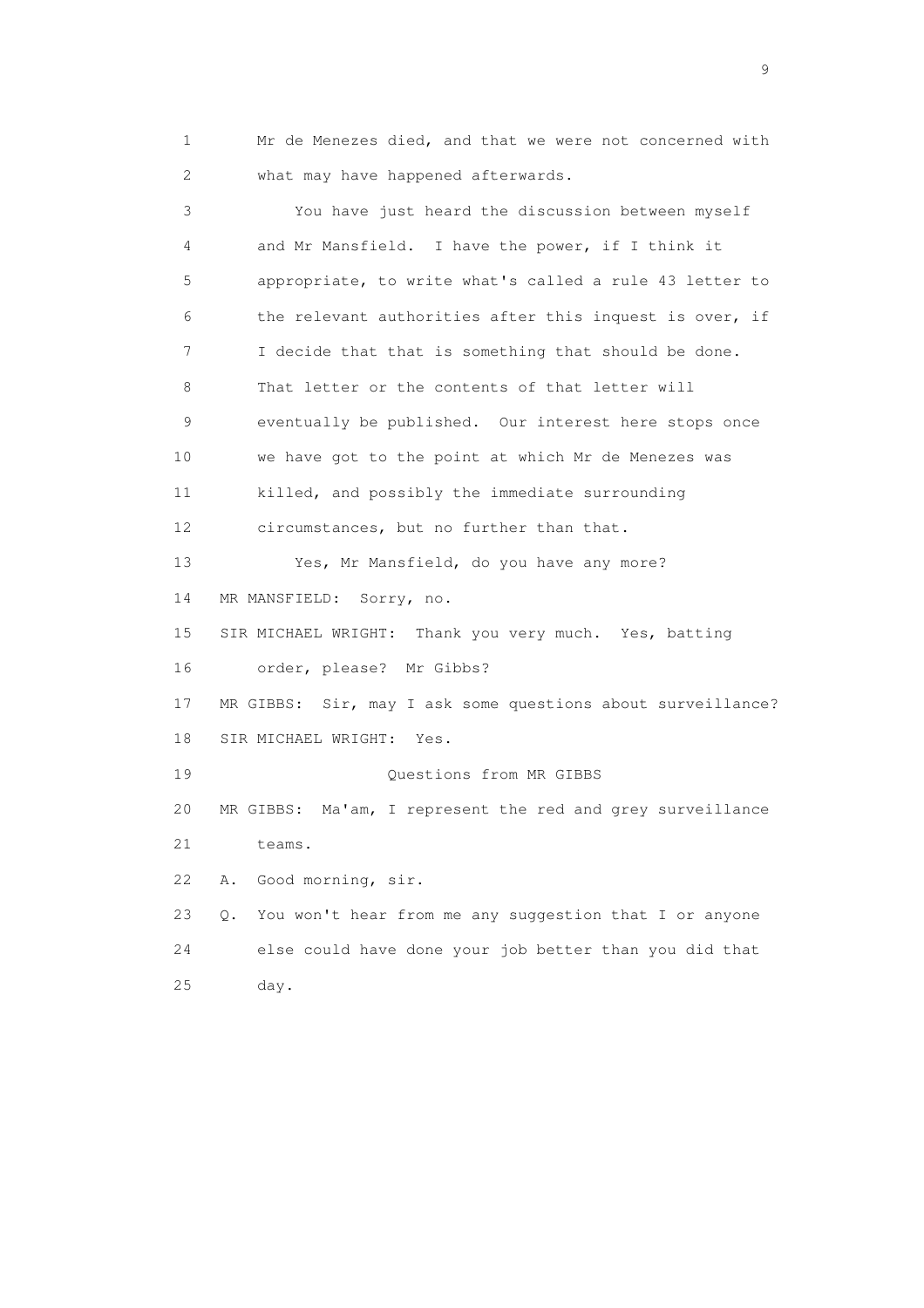| 1                         |    | Can I just try to simplify the lines of                  |
|---------------------------|----|----------------------------------------------------------|
| $\mathbf{2}^{\mathsf{I}}$ |    | communication that you had? The surveillance teams, red  |
| 3                         |    | and grey, at Scotia Road would have been talking to each |
| 4                         |    | other on their Cougar radios?                            |
| 5                         | Α. | Yes, sir, that's right.                                  |
| 6                         | О. | And Pat, the surveillance monitor, was able to listen in |
| 7                         |    | on that talk?                                            |
| 8                         | Α. | Yes, that's right, sir.                                  |
| 9                         | Q. | And he was then able to bring the contents of that into  |
| 10                        |    | the operations room where you were?                      |
| 11                        | Α. | Yes, sir, that's right.                                  |
| 12                        | Q. | He was also, were you aware of this, talking at various  |
| 13                        |    | times on a mobile telephone to members of the            |
| 14                        |    | surveillance team, probably the team leader, James?      |
| 15                        | Α. | Yes, that's right, sir, yes.                             |
| 16                        | Q. | Do you remember an officer, Mr Johnston, being present   |
| 17                        |    | in the room and being in fact positioned between you and |
| 18                        |    | Pat, and on occasions transmitting Pat's information     |
| 19                        |    | onward to you?                                           |
| 20                        | Α. | I am sure that happened on occasion, sir. Mr Johnston,   |
| 21                        |    | like me -- although he is not very like me, as you may   |
| 22                        |    | remember, he is an unmissable character in any room --   |
| 23                        |    | he and I were both standing for much of the time, so we  |
| 24                        |    | moved around, but certainly there would have been and    |
| 25                        |    | there were times when he was repeating to me what Pat    |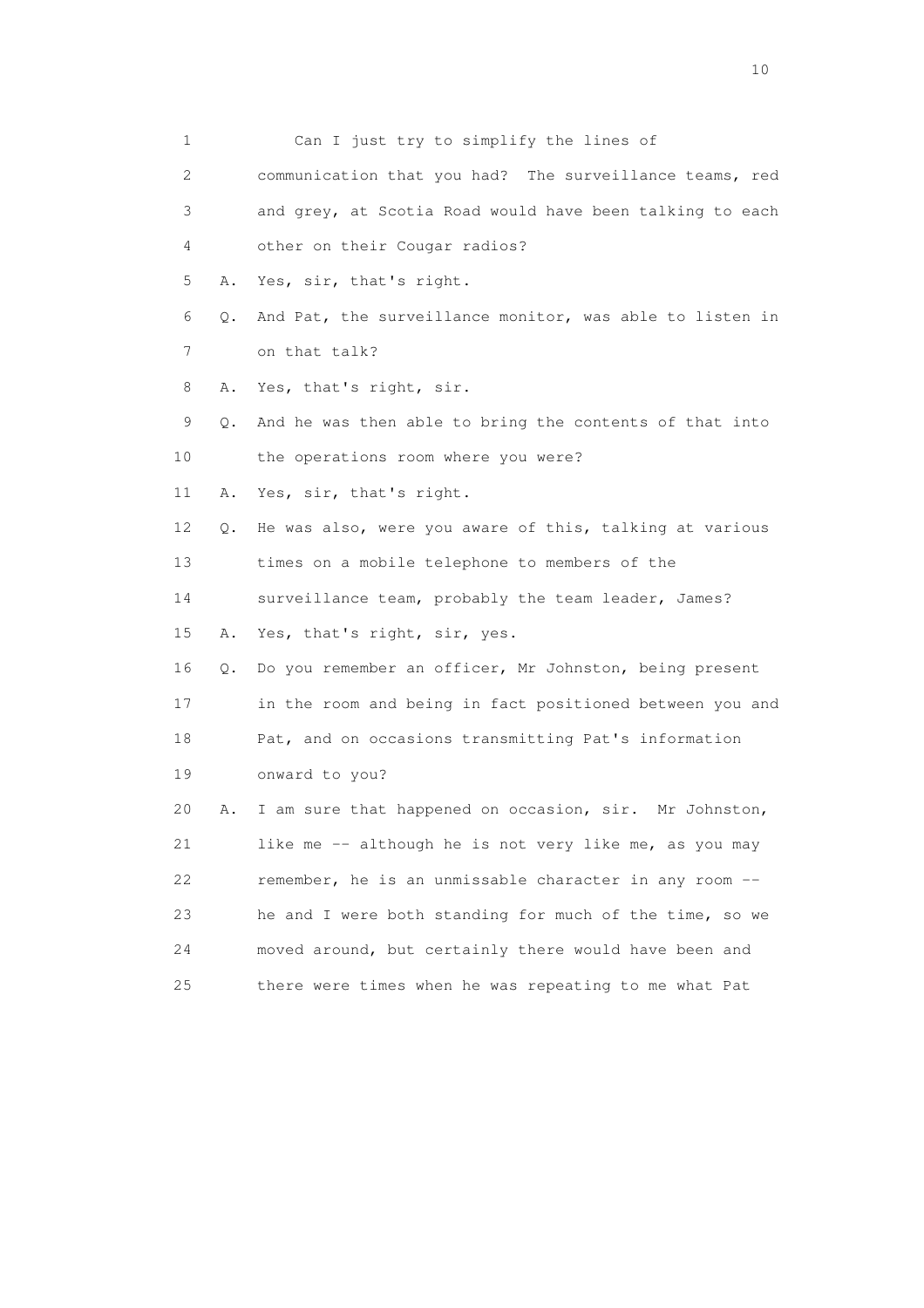| 1                         |    | was saying, yes, and of course the other surveillance   |
|---------------------------|----|---------------------------------------------------------|
| $\mathbf{2}^{\mathsf{I}}$ |    | monitor at other times.                                 |
| 3                         | Q. | There were three people sitting in the surveillance     |
| 4                         |    | monitors' chairs?                                       |
| 5                         | Α. | I think for the majority of the day there were three,   |
| 6                         |    | yes, sir.                                               |
| 7                         | Q. | So this wasn't the only location from which you had     |
| 8                         |    | potentially surveillance information?                   |
| 9                         | Α. | Certainly not, sir. It may not be material but later on |
| 10                        |    | in the day I was getting information from other         |
| 11                        |    | locations and other OPs, not even through the           |
| 12                        |    | surveillance monitors but by different routes.          |
| 13                        | Q. | Then the specialist firearms officers who had been at   |
| 14                        |    | Nightingale Lane and were later, we know, involved in   |
| 15                        |    | the follow of Mr de Menezes, they would have been in    |
| 16                        |    | unmarked cars?                                          |
| 17                        | Α. | They, I think, were all in unmarked cars, yes.          |
| 18                        | Q. | And they would have had available to them a different   |
| 19                        |    | channel called the 75 channel to speak to one another?  |
| 20                        | Α. | Yes, we referred to that colloquially as the            |
| 21                        |    | back-to-back.                                           |
| 22                        | О. | The back-to-back?                                       |
| 23                        | Α. | They would be just able to talk to each other on that   |
| 24                        |    | When I say they were all in vehicles, I am<br>channel.  |
| 25                        |    | talking about the black officers in the follow.<br>Οf   |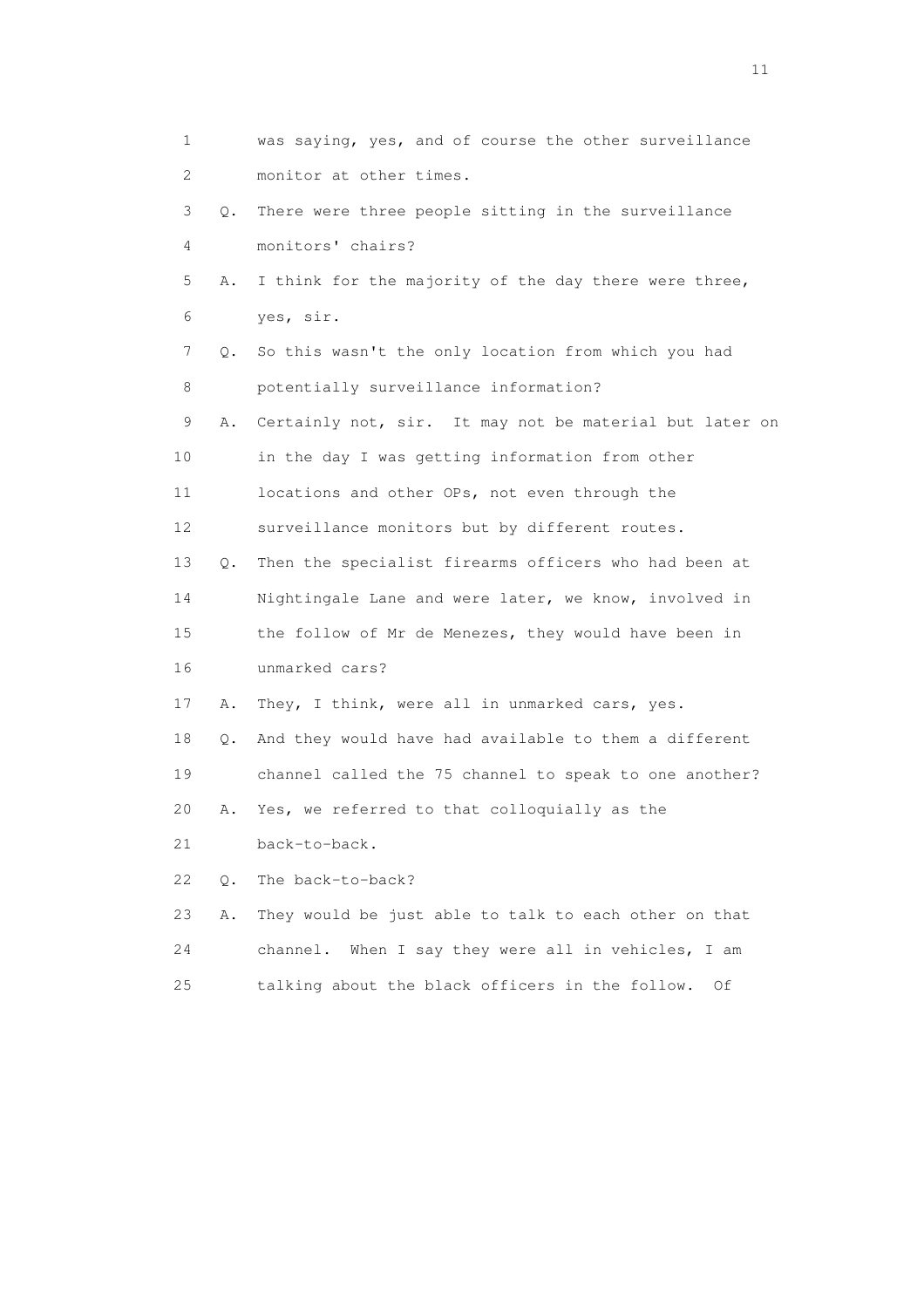1 course, we do have other means of getting around but 2 those people were all in covert vehicles, cars. 3 SIR MICHAEL WRIGHT: When you say speak to one another, 4 I appreciate the members of the firearms team would 5 speak to each other through the back-to-back. 6 A. Yes, sir. 7 SIR MICHAEL WRIGHT: Would they also be in communication 8 with the surveillance officers? 9 A. They would be in communication, frequently that would be 10 by mobile phone. I think, but I would need to check 11 this, that they were able to cut in on the radio but 12 maybe they -- it may be that they weren't and they would 13 have to telephone the people in the surveillance 14 vehicles -- 15 SIR MICHAEL WRIGHT: Would it be basically limited to -- 16 A. I am sorry, sir. I think they could have used the radio 17 to speak to the surveillance vehicles, but bear in mind 18 they have their other radio and they didn't want to -- 19 SIR MICHAEL WRIGHT: You don't want to clog the radio up 20 with too many communications. 21 A. Absolutely, so the practice would be to leave the 22 surveillance teams to speak to each other on the radio, 23 listen to that, and then telephone them if necessary. 24 SIR MICHAEL WRIGHT: Would that be limited to leader to 25 leader, team leader to team leader, or would they be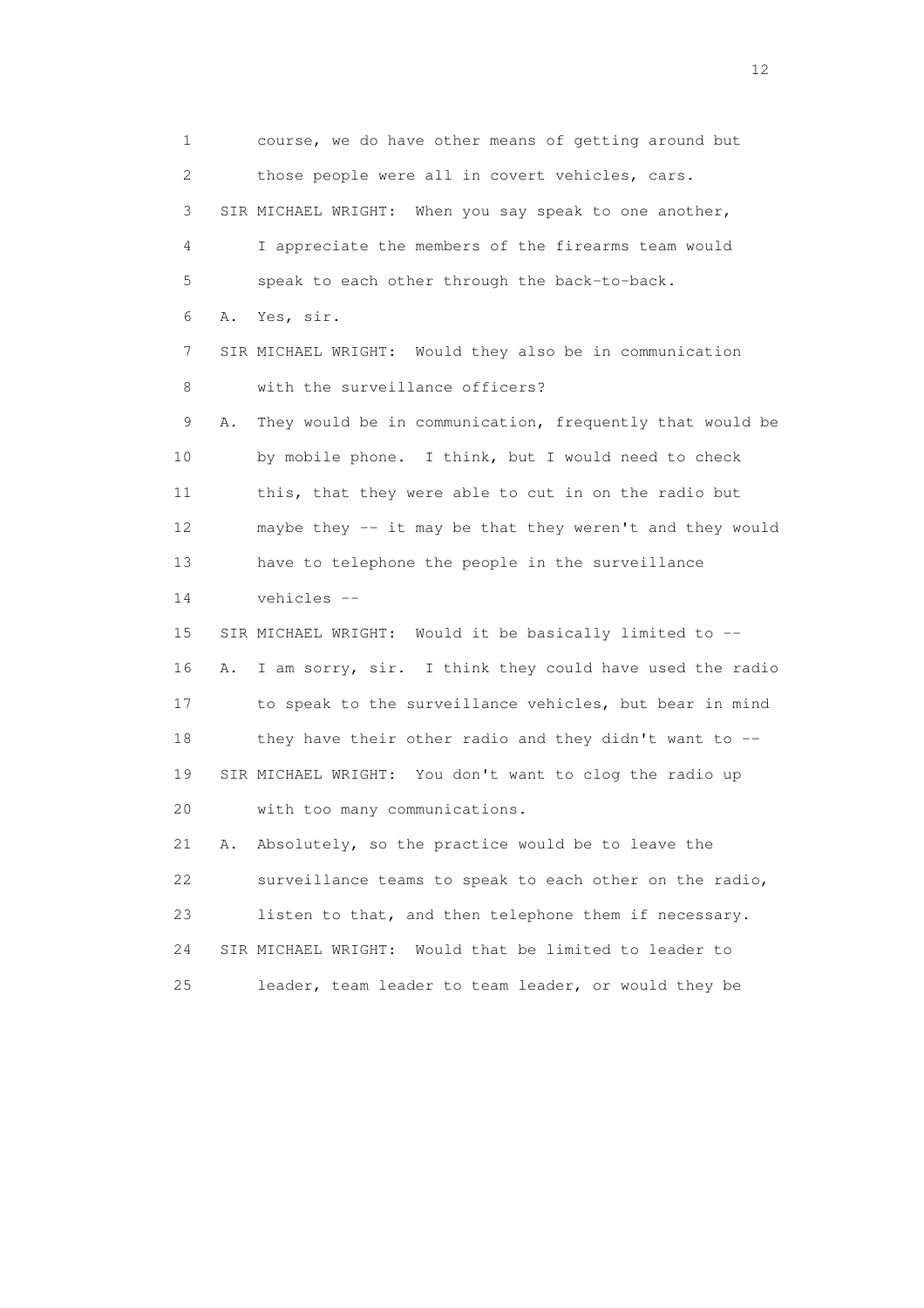- 
- 1 able to ring individuals?

| 2  | Α. | They would be able to ring other people but of course,   |
|----|----|----------------------------------------------------------|
| 3  |    | and in a nice, slow, sort of three-day sort of easy      |
| 4  |    | going, if I can put it that way, operation, there is no  |
| 5  |    | problem with that. When you are moving fast, you really  |
| 6  |    | don't want everybody ringing everybody to try to find    |
| 7  |    | out what's going on when people all have their own jobs  |
| 8  |    | to do and the people they know to speak to. So that's    |
| 9  |    | why we have a structure with a and team leader, and it's |
| 10 |    | normally team leader to team leader.                     |
| 11 |    | MR GIBBS: Returning to us as simple a picture as we can  |
| 12 |    | have of the lines of information coming in to you, we    |
| 13 |    | have Mr Purser and his tactical adviser, Trojan 84, and  |
| 14 |    | they are in a vehicle together?                          |
| 15 | Α. | They are in a vehicle together, together with a driver.  |
| 16 | Q. | And Mr Purser has an open line, a telephone line, to you |
| 17 |    | directly?                                                |
| 18 | Α. | Yes, from Brixton onwards.                               |
| 19 | Q. | And Trojan 84, the tactical adviser, has an open line to |
| 20 |    | your tactical adviser, that's Mr Esposito, in the        |
| 21 |    | control room?                                            |
| 22 | Α. | Exactly, sir.                                            |
| 23 | Q. | So that's two more lines in to the control room.<br>Now, |
| 24 |    | you had set up a structure, am I right, where you had    |
| 25 |    | available to you a number of other feeds, for instance,  |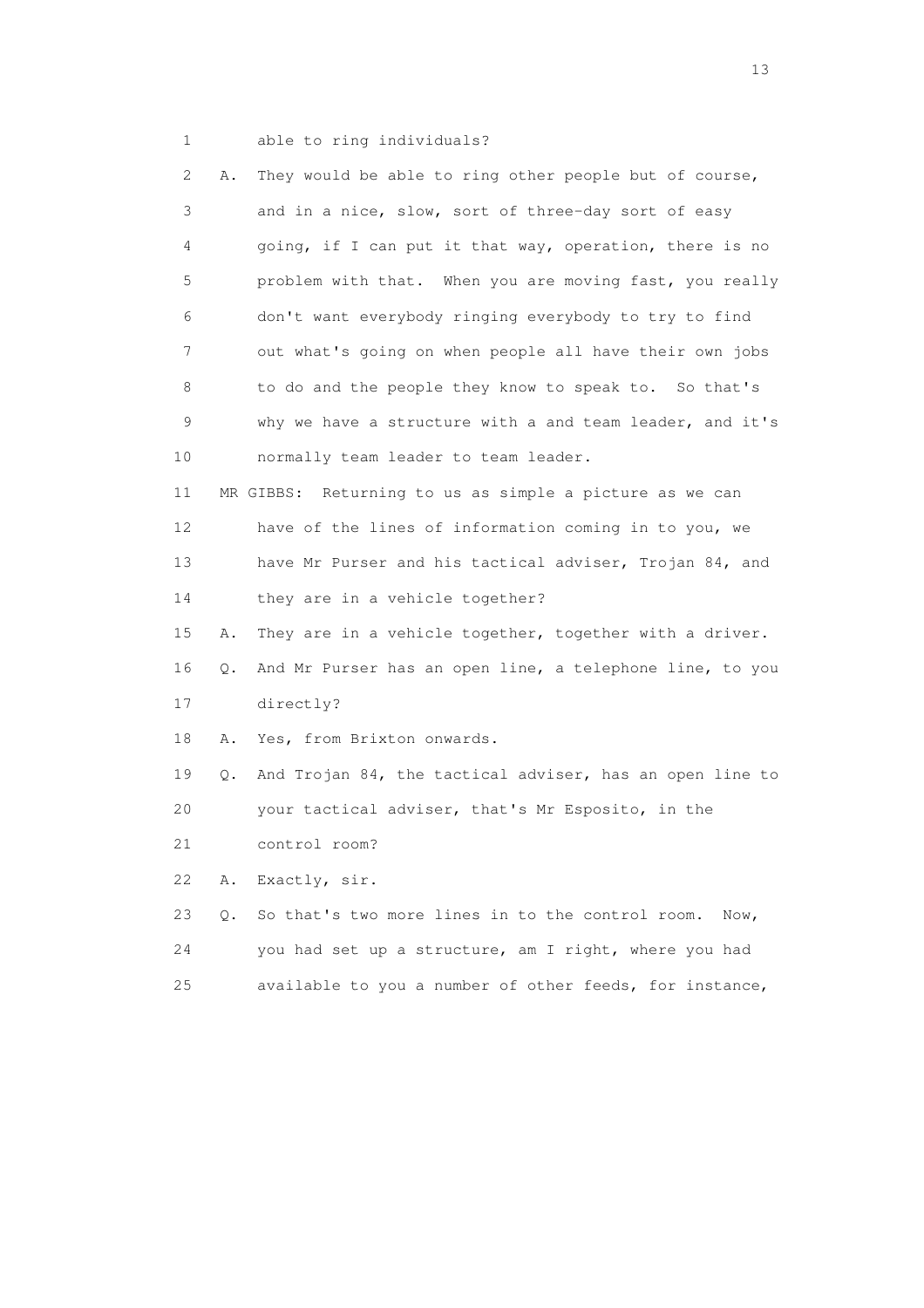1 you have told us the surveillance from other addresses? 2 A. Yes, sir. 3 Q. You had a system whereby, through the forward 4 intelligence cell in the next door room you could have 5 fed to you information from the security services? 6 A. Yes, sir. 7 Q. Perhaps from telephone companies? 8 A. Potentially, yes. Not necessarily through the forward 9 intelligence cell but yes. Yes. 10 Q. Right. Perhaps from forensic experts who might be 11 examining the scenes from the day before? 12 A. Certainly, sir. 13 Q. Or from police informants who would be providing 14 intelligence -- 15 A. Certainly, sir. 16 Q. -- to one of the officers in there? 17 A. Yes, sir, and you don't need me to but I could go on. 18 Q. Yes. 19 A. Many other sources of information coming in. 20 Q. Having said that there were all those potential sources 21 of information that you had set up, may we then just 22 focus on the three which perhaps apply here, and they 23 are: Pat, the surveillance monitor, bringing in the 24 surveillance feed; Mr Esposito bringing in whatever is 25 being said to him by Trojan 84; and yourself getting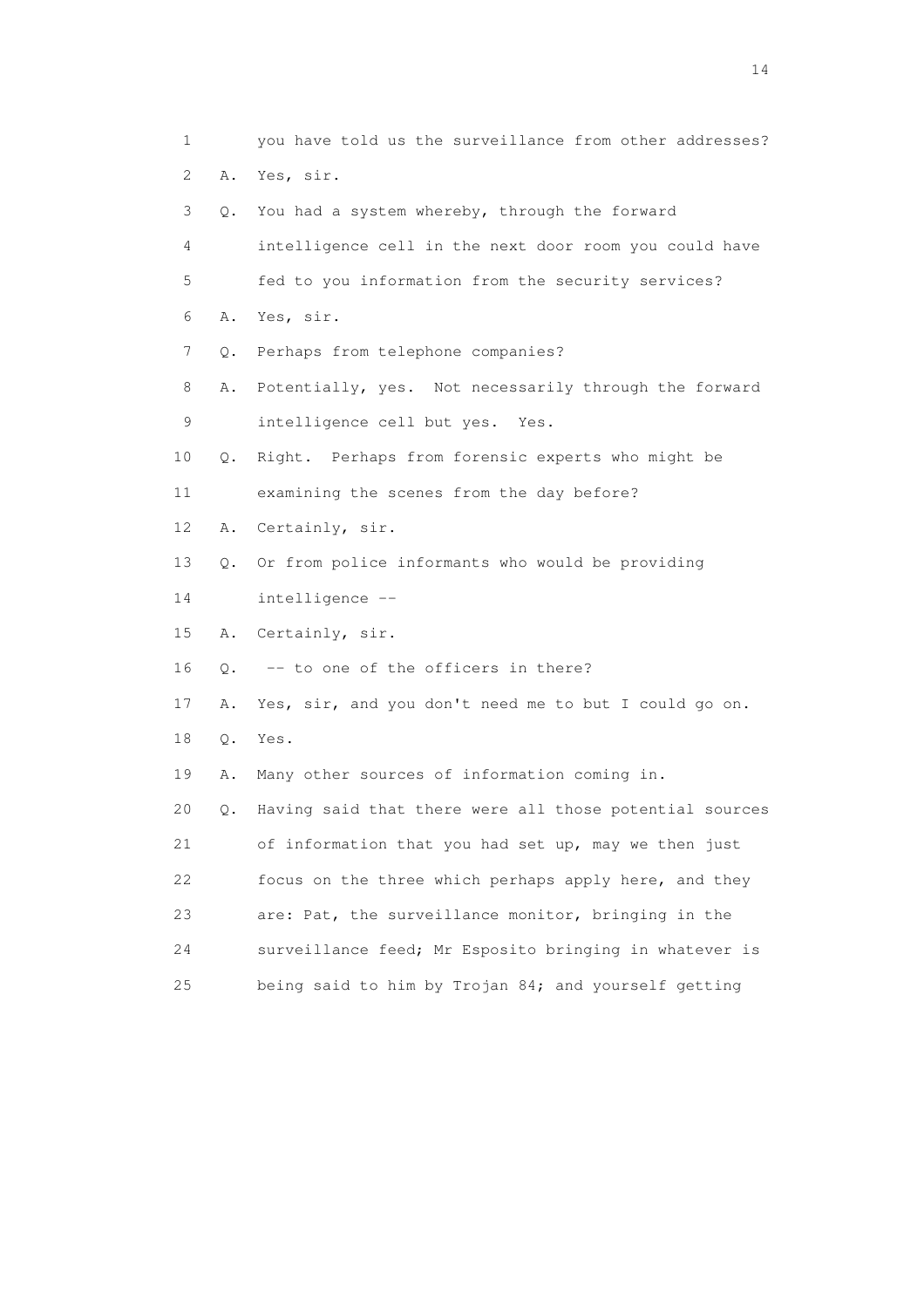1 a feed directly from Mr Purser?

2 A. Yes, sir.

| 3  | Q. | You were trying to take account of all of those sources  |
|----|----|----------------------------------------------------------|
| 4  |    | of information as the situation developed?               |
| 5  | Α. | Yes, sir. Yes, sir, although it's probably important to  |
| 6  |    | say in relation to Trojan 84, Mr Esposito would only     |
| 7  |    | tell me things that he thought I needed to know from     |
| 8  |    | Trojan 84.                                               |
| 9  | Q. | Yes.                                                     |
| 10 | Α. | And I think it's probably important to recognise that    |
| 11 |    | the conversation between those two I would not have sort |
| 12 |    | of full access to. There would be times when             |
| 13 |    | Mr Esposito would be telling Trojan 84 what was          |
| 14 |    | required, what our information was, and there would be   |
| 15 |    | other times when he would be saying what's happening on  |
| 16 |    | the ground, where the firearms team are. I wouldn't      |
| 17 |    | have access to all that conversation, clearly.           |
| 18 | Q. | So here is my question: there appears to have been       |
| 19 |    | a period when you thought, from what you were being      |
| 20 |    | told, that the man on the bus was definitely not the     |
| 21 |    | suspect; is that right?                                  |
| 22 | Α. | There was a period when I was being told that the        |
| 23 |    | surveillance team thought this was not the suspect.      |
| 24 | О. | All right. If it turns out that no member in fact of     |
| 25 |    | the surveillance team ever made a negative               |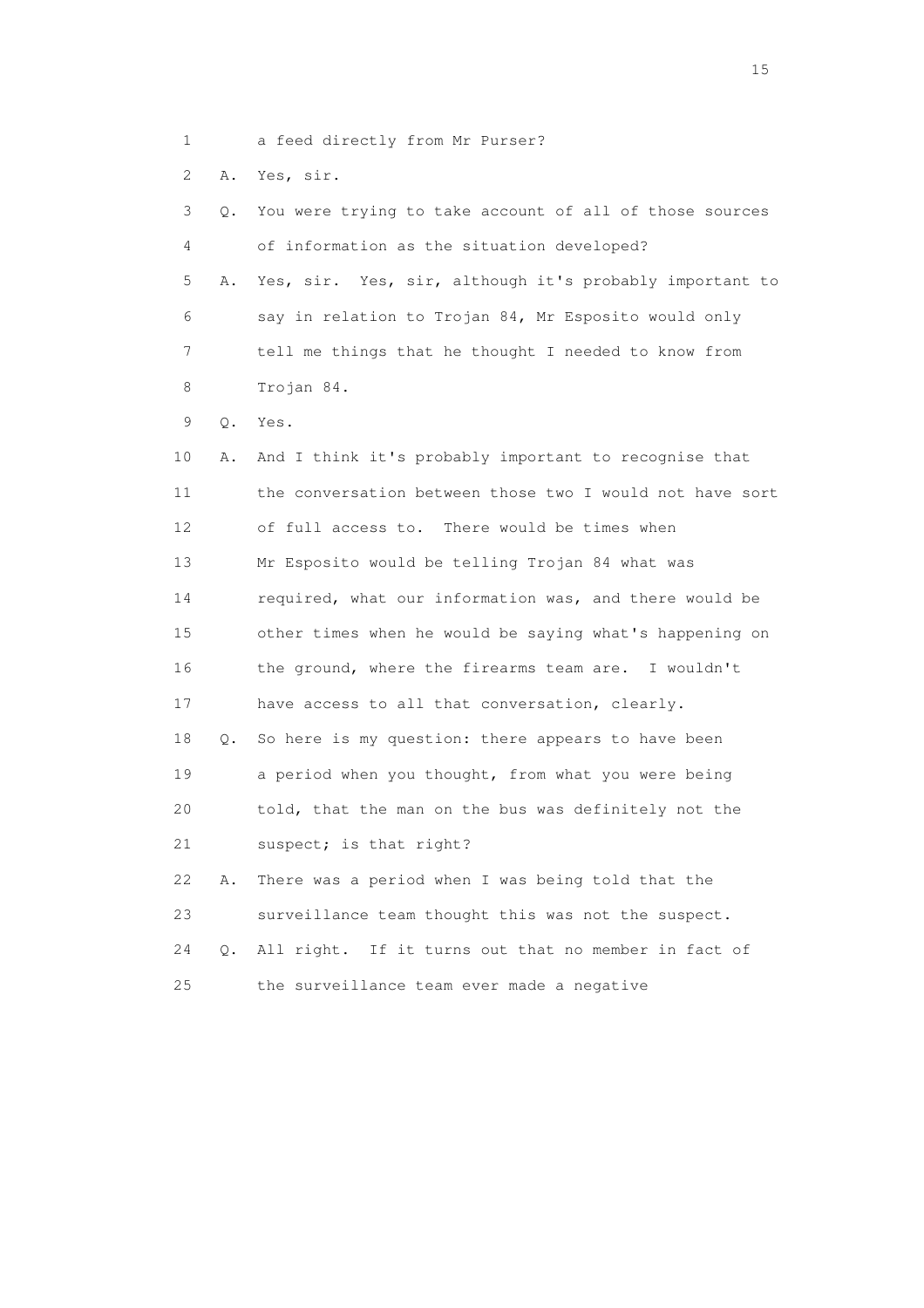1 identification, ever said "this is not the suspect" and 2 that the lowest that any member of a surveillance team 3 put it was that he couldn't confirm that it was the 4 subject, then where must that "definitely not" have come 5 to you from? 6 A. Well, when I answered your last question, I didn't say 7 "definitely not". 8 Q. No, all right: "not". 9 A. They thought it wasn't. Okay, "not". So if nobody on 10 the ground, if I can put it that way, said "not" but 11 I was told "not", if that's your question. 12 Q. Yes? 13 A. Then clearly, I think, Pat may have misinterpreted when 14 he was assessing what they were saying, or I think 15 that's my most likely source. It's possible that it 16 came from Mr Esposito, but I would, I think, have 17 checked that with Pat at the time, and it's possible 18 that it came from Silver. My memory is that we all were 19 of the understanding that it was not. I could have 20 misheard, of course, but I do remember that all of those 21 characters and Mr Boutcher thought it was not, thought 22 the surveillance team thought he was not. 23 Q. If it turns out that Pat didn't say that or didn't think 24 that he was being told that it was not the suspect, then 25 can you help us with where in those circumstances the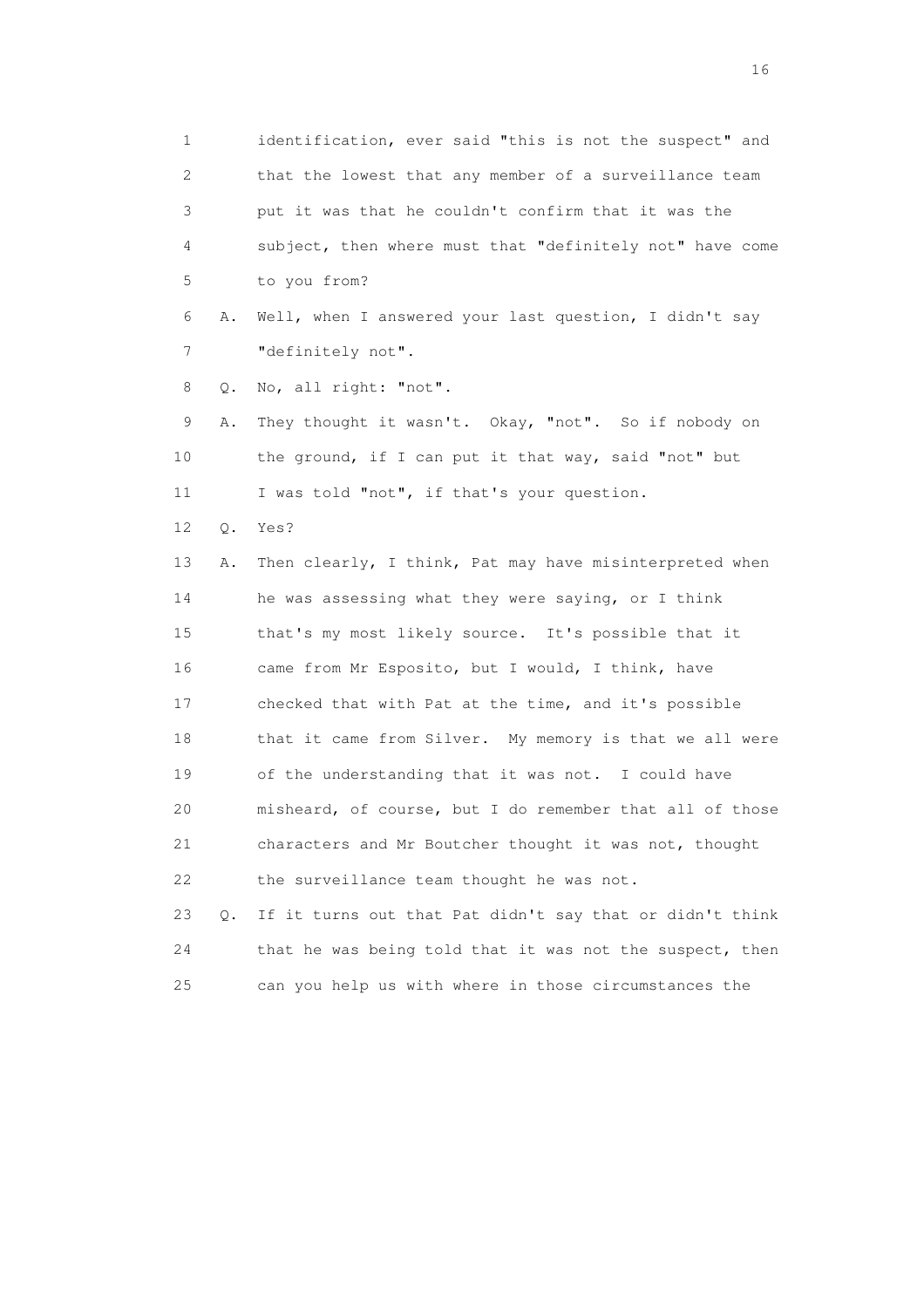- 1 information must have come from?
- 2 A. So we have two ifs.
- 3 Q. Yes.

| 4               | A. It's most likely, if as you say nobody said "not", Pat  |
|-----------------|------------------------------------------------------------|
| 5               | didn't say "not", it's most likely that it's one of the    |
| 6               | other people that I have mentioned. It's not impossible    |
| 7               | that it's Mr Johnston, because he was the senior person    |
| 8               | from SO12 working with the room and working with the       |
| 9               | surveillance team.                                         |
| 10              | Q. I see. Thank you. Now, you told us yesterday, and       |
| 11              | I think the day before, that later in the follow           |
| 12 <sup>°</sup> | Mr Purser had said to you $-$ correct my words $-$ that    |
| 13 <sup>°</sup> | they were sure it was him, and I think you used the word   |
| 14              | that they were certain it was him?                         |
| 15              | A. Yes, sir.                                               |
| 16              | 0. On two different occasions?                             |
| 17              | A. Yes, sir. Sure it was him, quite early on in my part of |

18 the follow, if I can put it that way. So from Brixton 19 onwards, fairly early on, I got him on the telephone and 20 he said "they are sure".

21 Q. So he said that to you on the telephone?

|    | 22 A. He did, but I was still wanting to confirm at that |
|----|----------------------------------------------------------|
| 23 | stage, but beginning to move the firearms team if this   |
| 24 | is a good identification then we will have to arrest     |
| 25 | him, so you know, dependent on if it remains as a good   |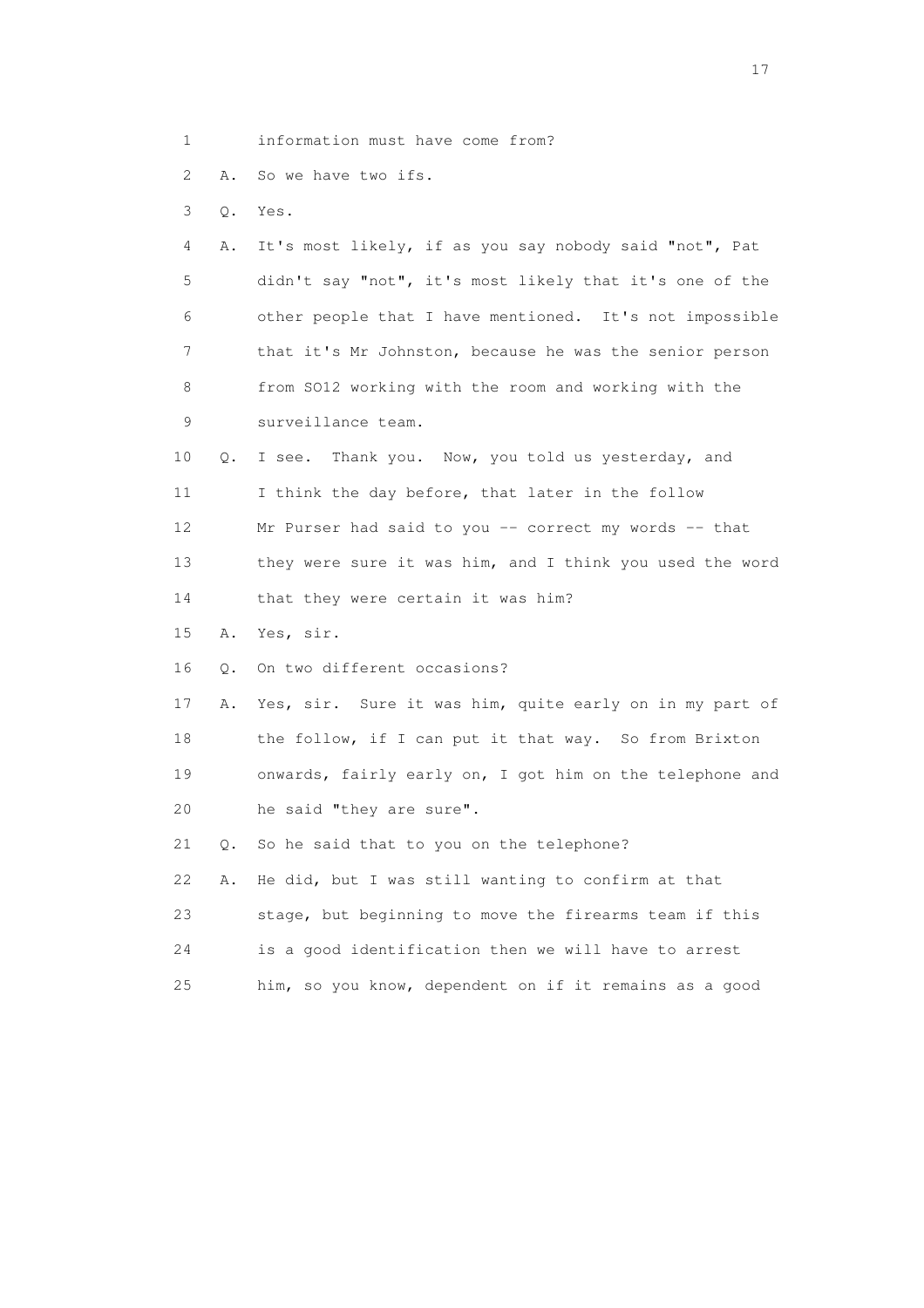1 identification. Later he said certain. 2 Q. Do you remember whereabouts in the follow it was that he 3 said to you that they were certain? 4 A. Quite late on. Certainly as the bus is on 5 Stockwell Road, approaching towards that junction where 6 the bus turns right. 7 Q. Was that again to you on the telephone personally? 8 A. Yes. 9 Q. Could you tell from what Mr Purser was saying to you 10 whereabouts he and Trojan 84 actually were? 11 A. At that stage, I did not know exactly where he was. 12 Earlier on I had asked him about the locations of the 13 firearms team and he had said "I don't know, I am a long 14 way back", or something like that. In my mind's eye, he 15 might easily have made up the ground or he might not. 16 I couldn't be sure where he was. What I did know was 17 that he was limping to the surveillance channel and 18 I could hear the chatter in the background. 19 Q. The person who was specifically listening to the 20 surveillance channel, am I right, in terms of the lines 21 of communication to you, was Pat the surveillance 22 monitor? 23 A. I think I said when I started giving my evidence that 24 Pat obviously was doing a number of different tasks, 25 within the control room his -- he was the person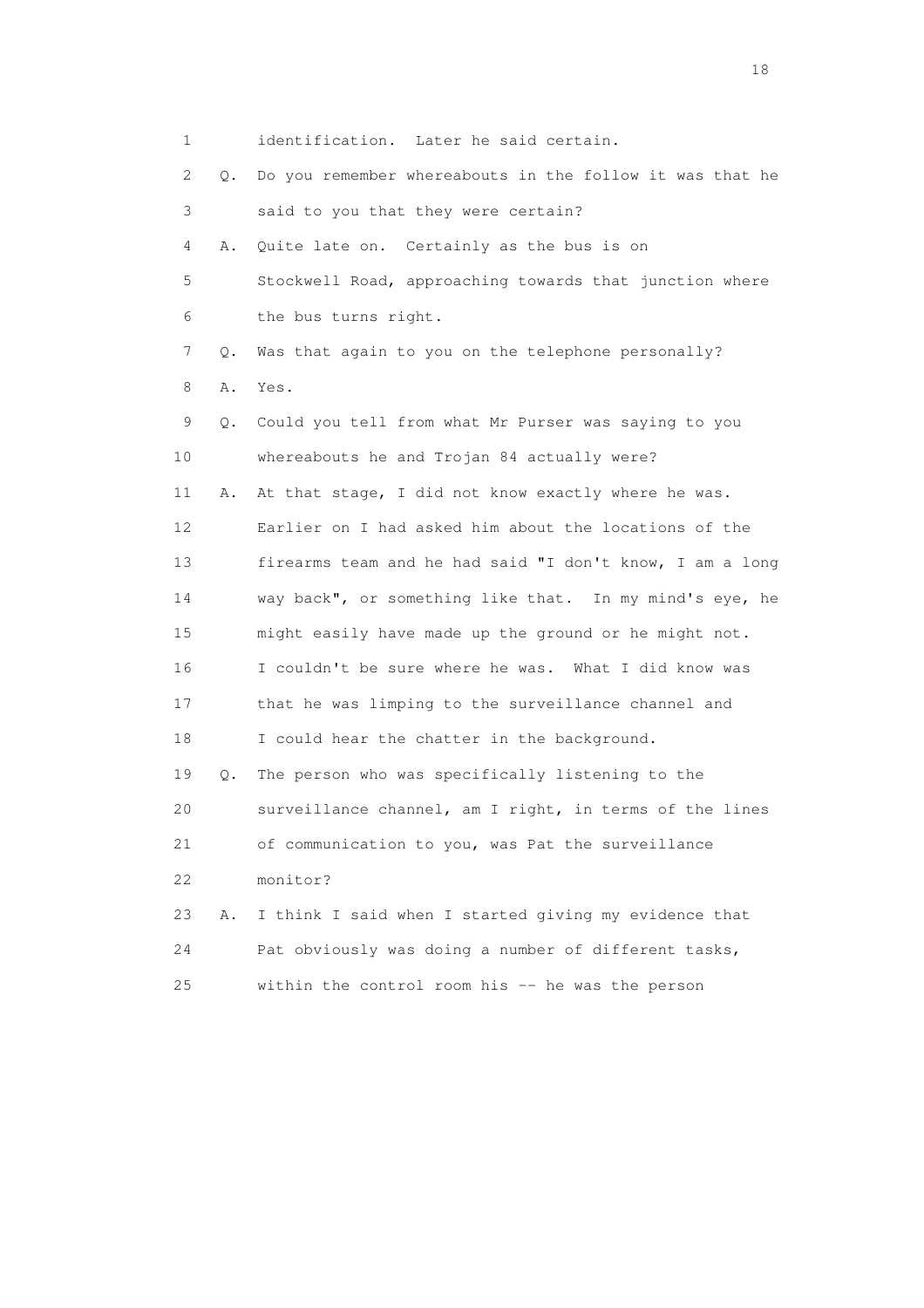| 1  | listening to the surveillance channel, certainly, but in       |  |
|----|----------------------------------------------------------------|--|
| 2  | that control vehicle that Mr Purser and Trojan 84 were         |  |
| 3  | in is the surveillance channel, and all Silver                 |  |
| 4  | Commanders listen to the surveillance channel whenever         |  |
| 5  | there is a follow going on very, very carefully.<br>That's     |  |
| 6  | part of the job.                                               |  |
| 7  | In fact, the Silver Commander on the ground, at whatever<br>Q. |  |
| 8  | distance he is from the other members of his team, has         |  |
| 9  | the Cougar radio for the surveillance channel, am              |  |
| 10 | I right?                                                       |  |
| 11 | Yes, sir.<br>Α.                                                |  |
| 12 | Does he also have what you have called the back-to-back<br>Q.  |  |
| 13 | firearms radio?                                                |  |
| 14 | Yes, sir.<br>Α.                                                |  |
| 15 | So he has both those feeds, and then he has a mobile<br>Q.     |  |
| 16 | telephone link to you?                                         |  |
| 17 | Yes, sir.<br>Α.                                                |  |
| 18 | And his tactical adviser has a mobile telephone link to<br>Q.  |  |
| 19 | Mr Esposito?                                                   |  |
| 20 | Yes, sir.<br>Α.                                                |  |
| 21 | MR GIBBS: Thank you very much.                                 |  |
| 22 | Questions from THE CORONER                                     |  |
| 23 | SIR MICHAEL WRIGHT: Just one moment, if you will, Mr Stern.    |  |
| 24 | What is slightly puzzling me, I think you have                 |  |
| 25 | answered it but I would like to check I have it right,         |  |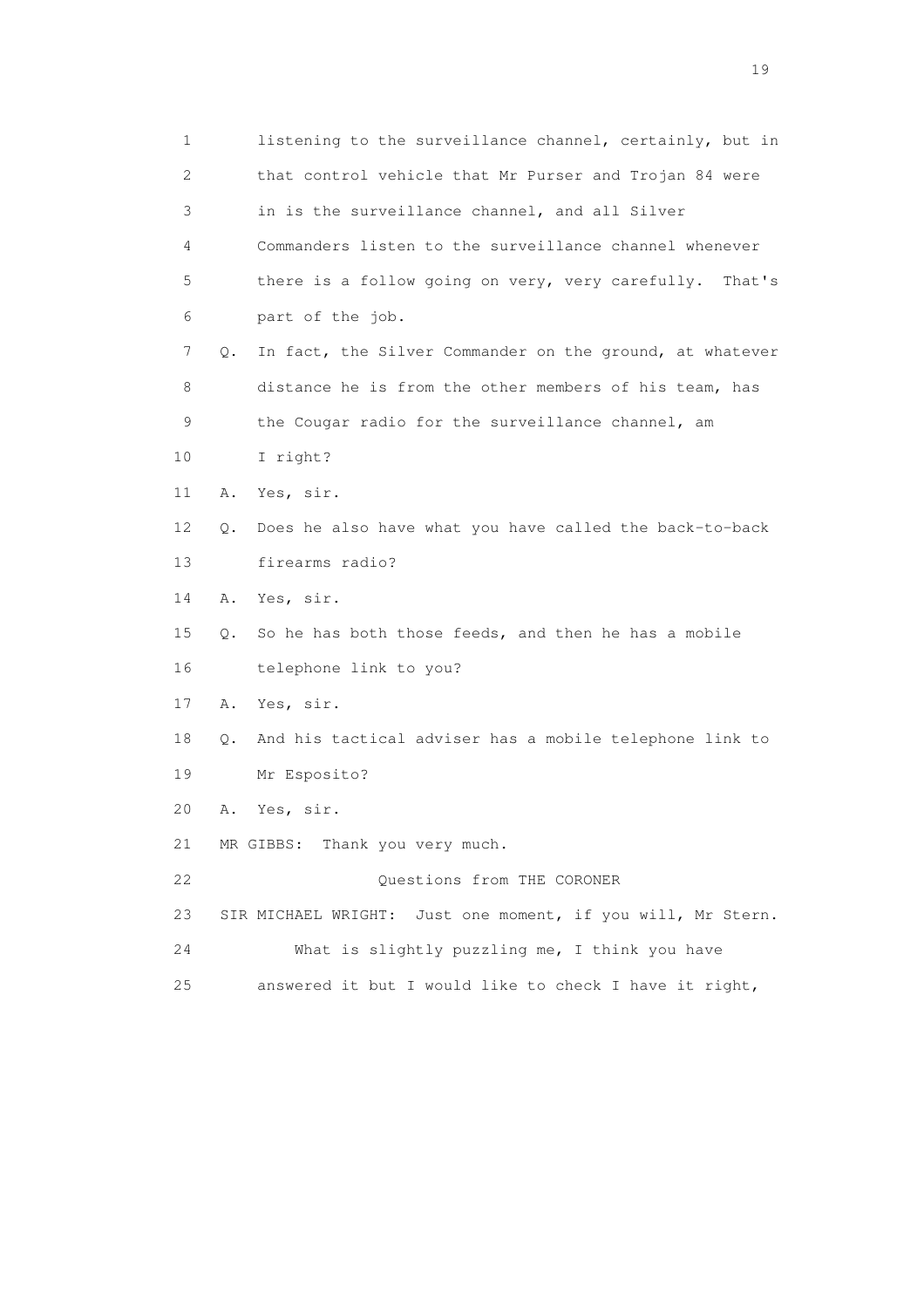1 it may be puzzling the jury.

| $\overline{2}$ |    | Mr Purser was always with the firearms team?                |
|----------------|----|-------------------------------------------------------------|
| 3              | Α. | Yes, sir, the Silver Commander, as we ran things then       |
| 4              |    | and as we run things now, sits in a firearms vehicle        |
| 5              |    | which has a specialist firearms officer driver,             |
| 6              |    | a tactical adviser, and him in this instance, and that      |
| 7              |    | vehicle is kitted, if you like, in exactly the same way     |
| 8              |    | as any other firearms vehicle.                              |
| 9              |    | SIR MICHAEL WRIGHT: It's just where he physically was, he   |
| 10             |    | was with the firearms team?                                 |
| 11             | Α. | Yes, sir, although I have made it clear that I didn't       |
| 12             |    | know, and I wouldn't expect to know, precisely the          |
| 13             |    | locations of all of them at any one time. But the           |
| 14             |    | Silver role is to be near to the firearms team in           |
| 15             |    | general terms.                                              |
| 16             |    | SIR MICHAEL WRIGHT: The firearms team were never, never had |
| 17             |    | Mr de Menezes in view before they entered the station?      |
| 18             | Α. | No, sir. I now know that.                                   |
| 19             |    | SIR MICHAEL WRIGHT: That's right, we know that now.         |
| 20             | Α. | Yes.                                                        |
| 21             |    | So that if Mr Purser was telling you<br>SIR MICHAEL WRIGHT: |
| 22             |    | "they are certain it's him", that could only have been      |
| 23             |    | as a result of what he was hearing from the surveillance    |
| 24             |    | officer or one or other the surveillance officers.          |
| 25             | Α. | Absolutely right, sir, yes.                                 |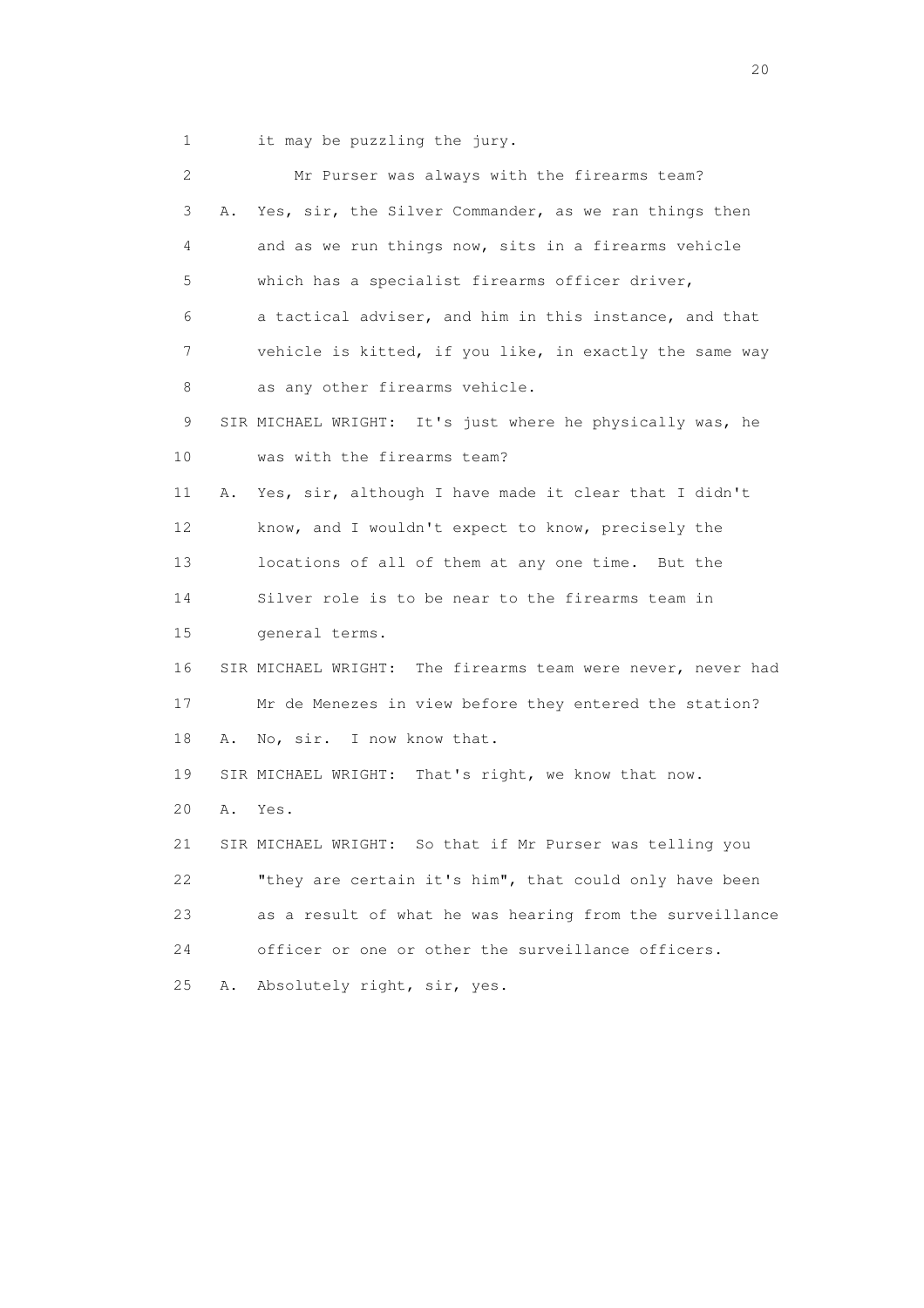1 Q. You did say to us that you had not read the evidence 2 that has been given on the previous days in this 3 inquest? 4 A. I said I had been directed to one witness, I am very 5 happy to say who that is, if you like. I have read 6 Andrew's evidence. 7 SIR MICHAEL WRIGHT: It's not Andrew I'm thinking about, but 8 it's Superintendent Johnston, who was standing quite 9 near where you were. 10 A. No, sir. 11 SIR MICHAEL WRIGHT: What I have in mind is that 12 Mr Johnston's evidence was that -- the effect of it is 13 that as far as he was concerned, he never heard anybody 14 from the surveillance team say anything more than that 15 they thought it was him. 16 Which voice did you hear that said: "They are 17 certain it's him", was that Mr Purser? 18 A. That was Mr Purser. 19 SIR MICHAEL WRIGHT: I see, very well. 20 A. But, as my log, I think, also shows, the phrase "they 21 think it's him" was said twice. My evidence is that 22 that was said by Pat and the second time with 23 a considerable degree -- 24 SIR MICHAEL WRIGHT: I have found Mr Johnston's actual 25 words. What he said was, his recollection -- I will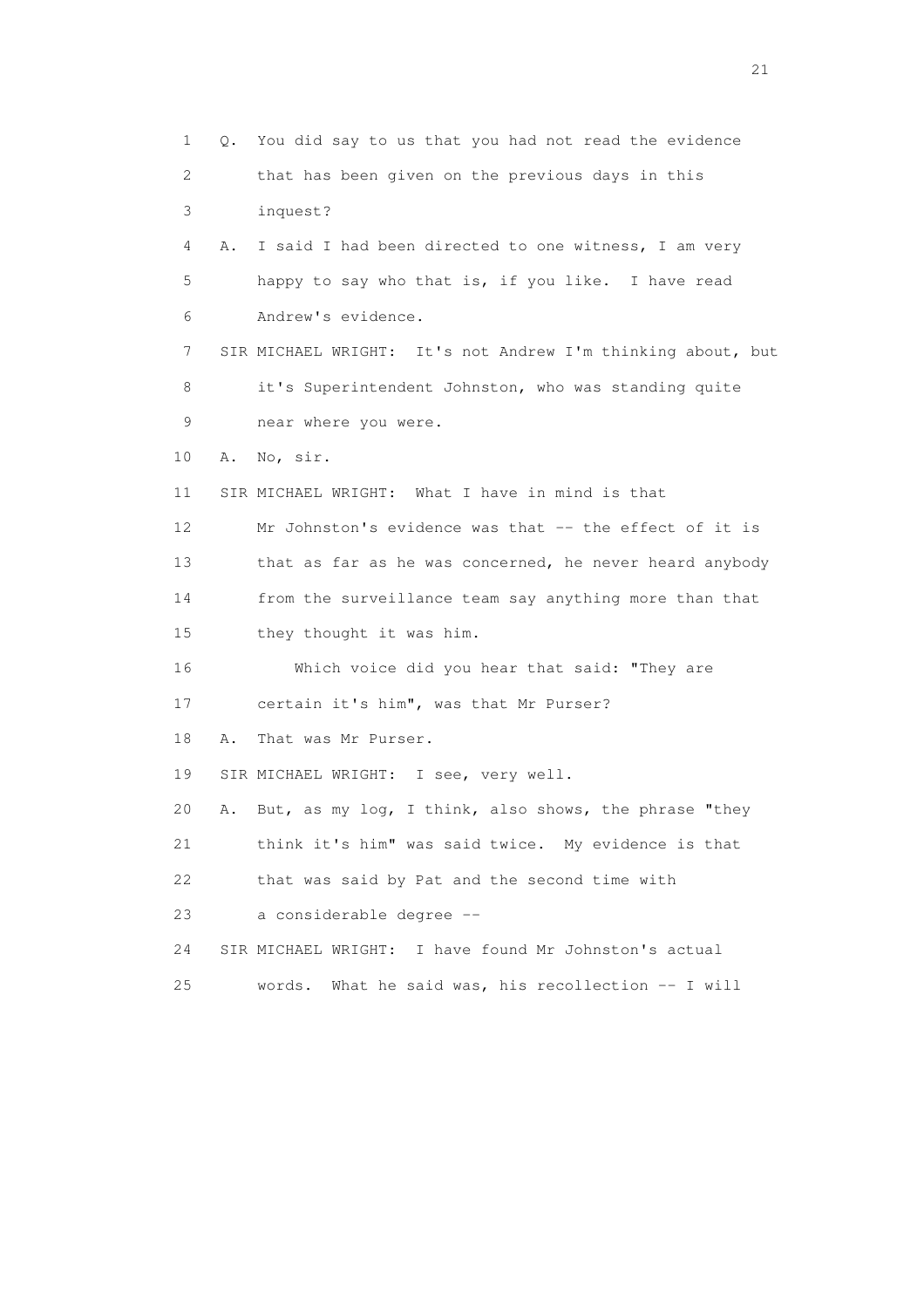1 just go a little further back:

 2 "Trojan 80, who would be talking to, I think [this 3 is Superintendent Johnston speaking] a firearms officer, 4 [and that would plainly be right], when he said 'it's 5 not him', Pat said 'they still think it's him' speaking 6 in a calm and measured way." 7 What Mr Johnston then said as a summary: 8 "I never heard anyone say more than 'it could be'." 9 Do you follow? 10 A. Yes, sir. 11 SIR MICHAEL WRIGHT: Your recollection is that the voice you 12 heard saying, "They're certain it's him" was Mr Purser? 13 A. Yes, sir. 14 SIR MICHAEL WRIGHT: Speaking to you on the radio or on 15 telephone? 16 A. Telephone, sir. 17 SIR MICHAEL WRIGHT: On telephone. 18 A. Yes, sir. 19 Pat said "they think it's him" twice and the second 20 time he said it, he said it with some urgency, as we are 21 getting towards the tube station, Pat said, when I got 22 no reply to the percentage question, he said "they think 23 it's him" with a certain amount of emphasis and urgency. 24 SIR MICHAEL WRIGHT: Thank you, Mr Stern. 25 Questions from MR STERN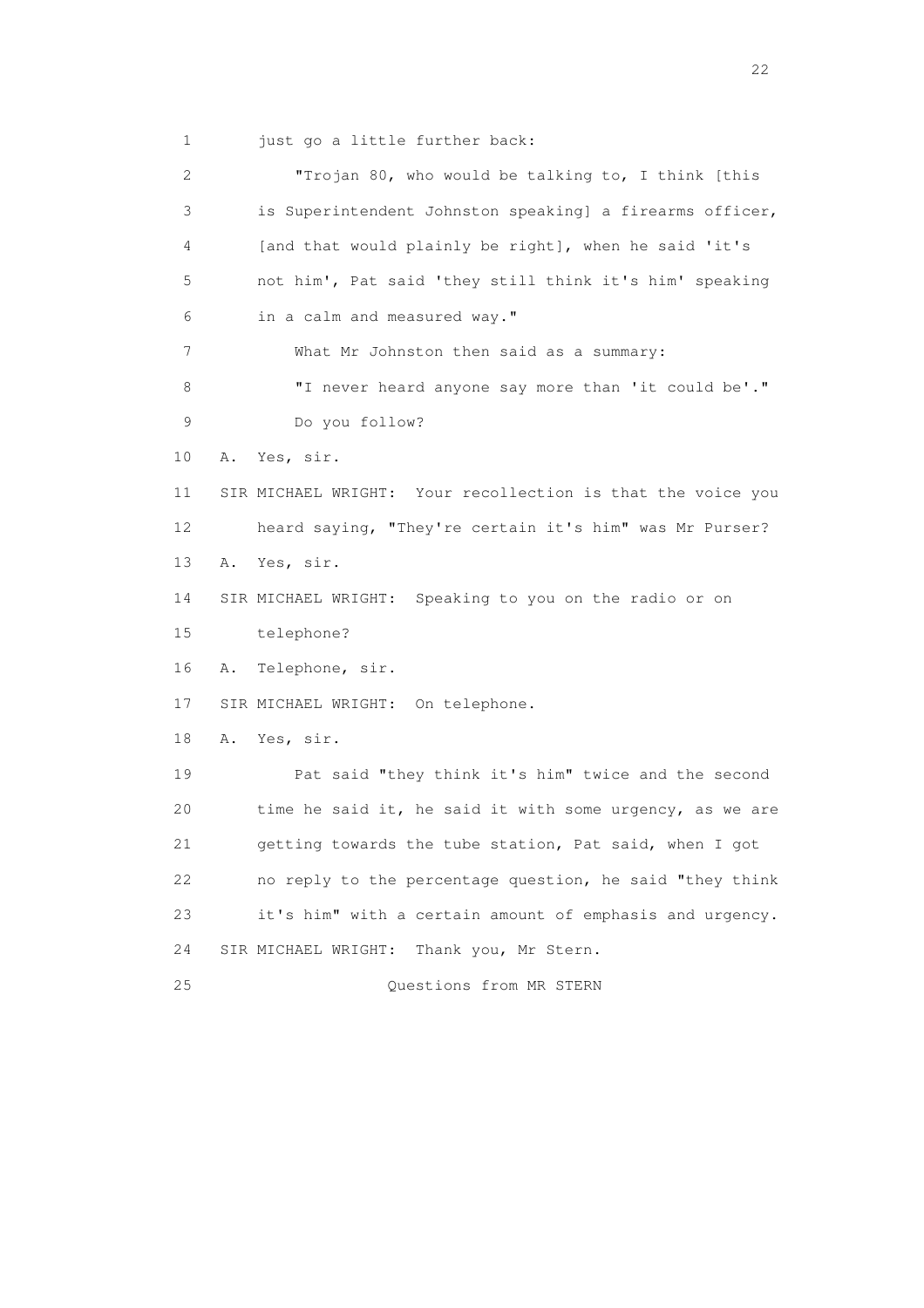1 MR STERN: Not at all, very helpful, if I may say so, 2 because I represent C2 and C12 and I want to just take 3 up, if I may, some of the questions asked by my learned 4 friend Mr Gibbs and by the learned Coroner about 5 communication, because it is quite important that we 6 have this clear in our minds. 7 We have heard about the Cougar radio, the 8 surveillance radio, the surveillance officers using that 9 radio and speak amongst themselves on that radio and 10 that is transmitted to the operations room into the 11 earpiece of Pat? 12 A. Yes, sir. 13 Q. That is also heard, as we have just heard, by the 14 firearms cars? 15 A. Yes, sir. 16 Q. The firearms officers have this back-to-back or 75 17 radio, where they can discuss matters amongst 18 themselves? 19 A. Yes, sir, and no-one else can. 20 Q. That's the important point I wanted to adduce because 21 I don't think we have heard that yet. That radio is not 22 heard by the surveillance officers? 23 A. No, sir. 24 Q. And it is not heard by the operations room? 25 A. No, sir, but I think it would clearly need to be checked

23 and 23 and 23 and 23 and 23 and 23 and 23 and 23 and 23 and 23 and 23 and 23 and 23 and 23 and 23 and 23 and 24 and 25 and 25 and 25 and 26 and 26 and 26 and 26 and 26 and 26 and 26 and 26 and 26 and 26 and 26 and 26 an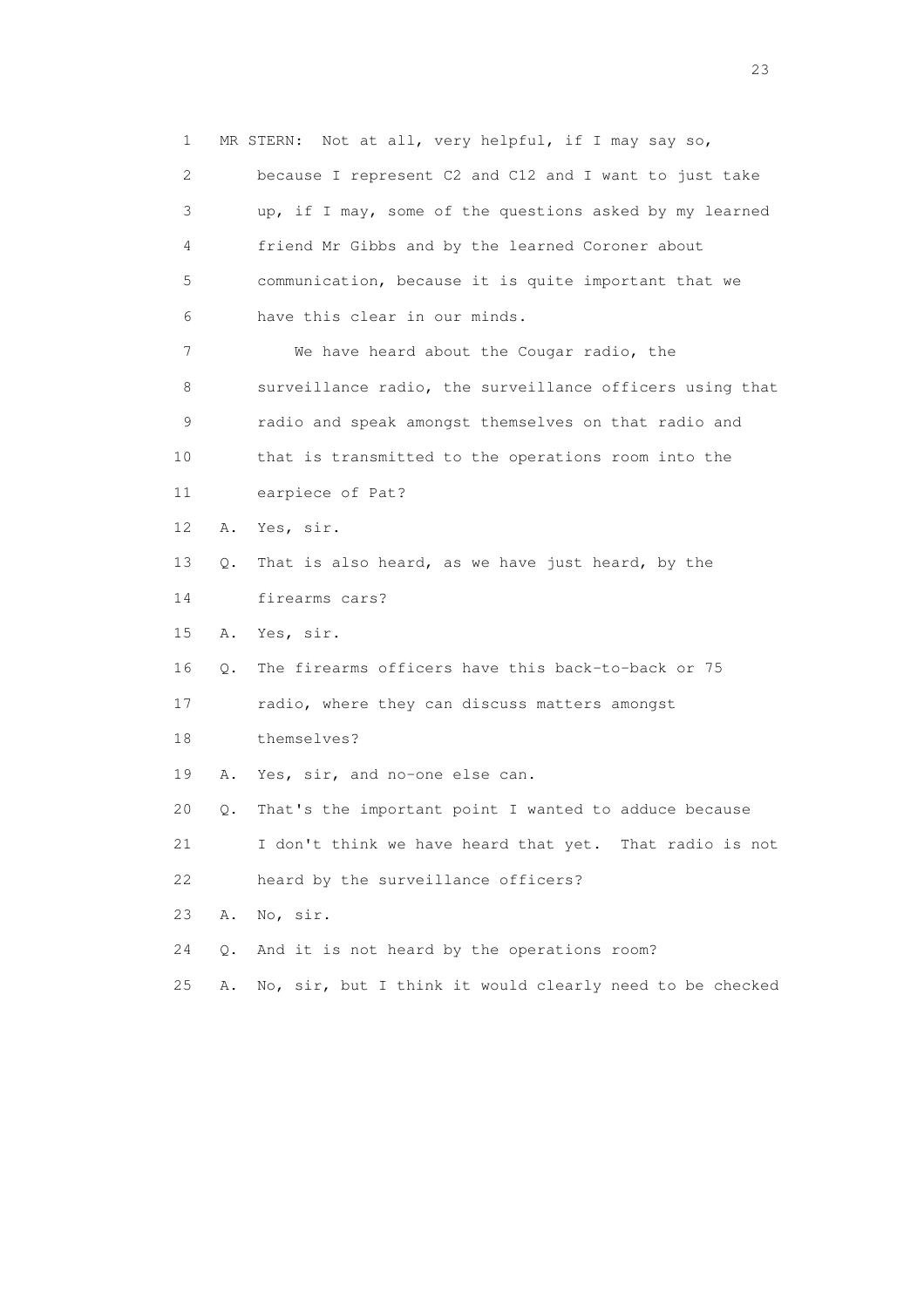| 1  |    | whether it was, but it would have been listened to       |
|----|----|----------------------------------------------------------|
| 2  |    | undoubtedly by the command vehicle as well.              |
| 3  | 0. | I have included the command vehicle as a firearms        |
| 4  |    | vehicle, because in the command vehicle, by which you    |
| 5  |    | mean Silver?                                             |
| 6  | Α. | Yes, sir.                                                |
| 7  | Q. | Mr Purser?                                               |
| 8  | Α. | Yes, sir.                                                |
| 9  | Q. | Trojan 84?                                               |
| 10 | Α. | Yes, sir.                                                |
| 11 | Q. | And a driver?                                            |
| 12 | Α. | Yes, sir.                                                |
| 13 | О. | And there were, as we will hear in due course, six       |
| 14 |    | vehicles -- I have five fingers but I meant six -- five  |
| 15 |    | firearms vehicles and, as you have said, the command     |
| 16 |    | vehicle.                                                 |
| 17 |    | Now, the firearms officers would not hear what is        |
| 18 |    | being spoken about in the operations room?               |
| 19 | Α. | No, sir, I think there is no way for them to hear it     |
| 20 |    | directly, and the only information they will get from    |
| 21 |    | the operations room is through 84, the tac adviser $-$ - |
| 22 | Q. | I am coming on to that stage next, if I may. I want to   |
| 23 |    | take it in bite size pieces, if I may.                   |
| 24 |    | 84 who is in the command vehicle with Silver and         |
| 25 |    | a driver, is on the mobile telephone to Trojan 80 in the |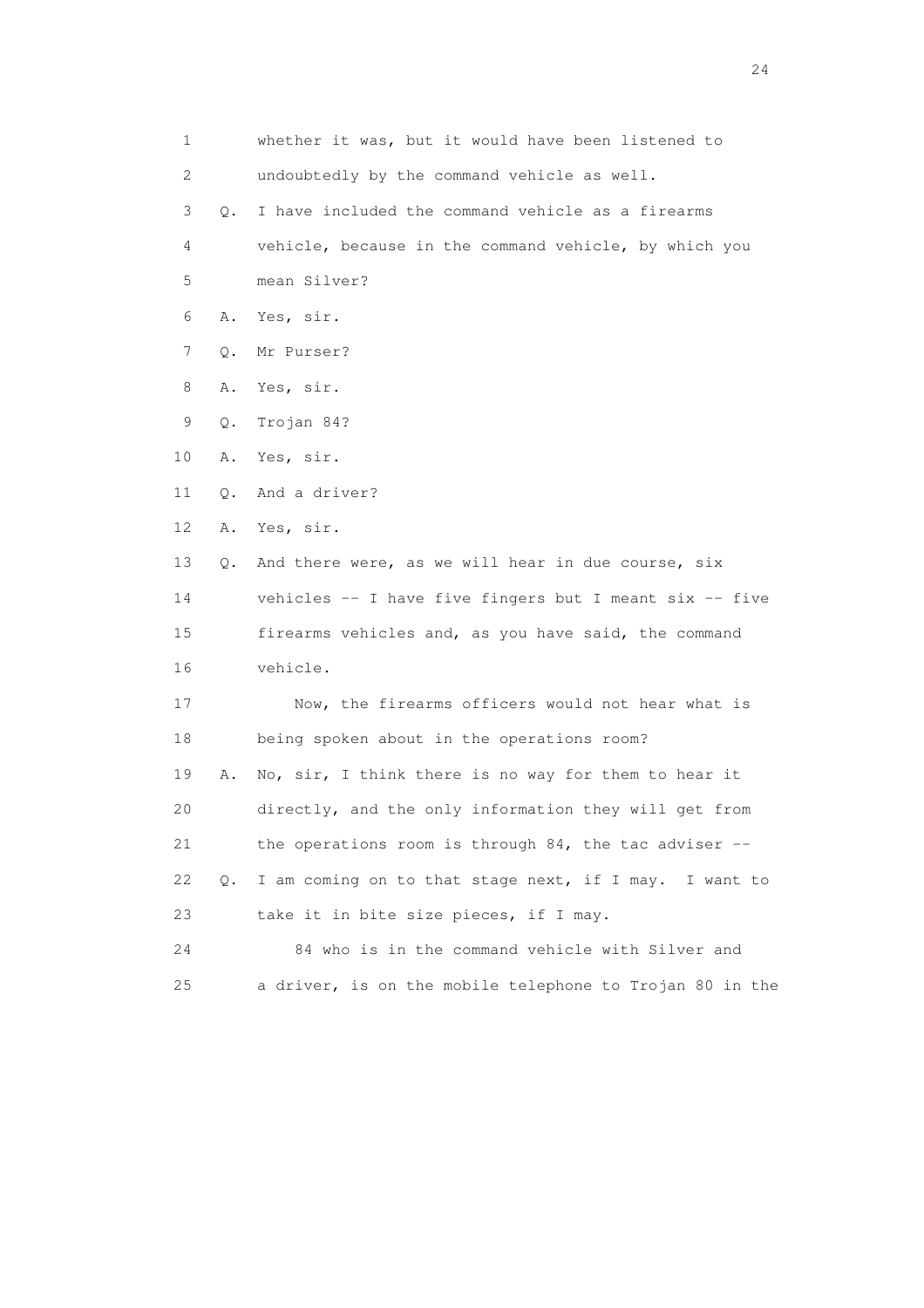1 operations room?

2 A. Yes, sir, that's right, and --

- 3 Q. At certain stages?
- 4 A. Trojan 80 is Mr Esposito.
- 5 Q. Sorry, Trojan 80, Mr Esposito, who is standing near or 6 next to you?
- 7 A. Yes.
- 8 0. And near or next to Pat?
- 9 A. Yes, sir.
- 10 Q. Trojan 80 does not speak to any of the individual
- 11 firearms officers?
- 12 A. He could.
- 13 Q. I am sure he could.

 14 A. I don't remember him doing so. It would not be unusual 15 for him to speak to the firearms team leader, but 16 I remember him, I remember him now speaking to 84. 17 Q. Sorry, I phrased that badly, perhaps you are right. He 18 could have spoken to the tactical adviser, Trojan 84, or 19 the team leader, but he wouldn't speak to anyone else? 20 A. Unusual. 21 Q. And it would be extremely unusual, I think we have

- 22 already heard this, for there to be any discussion by
- 23 the firearms officers over the Cougar radio?
- 24 A. Yes, sir.
- 25 Q. So the firearms officers rely on the control room, the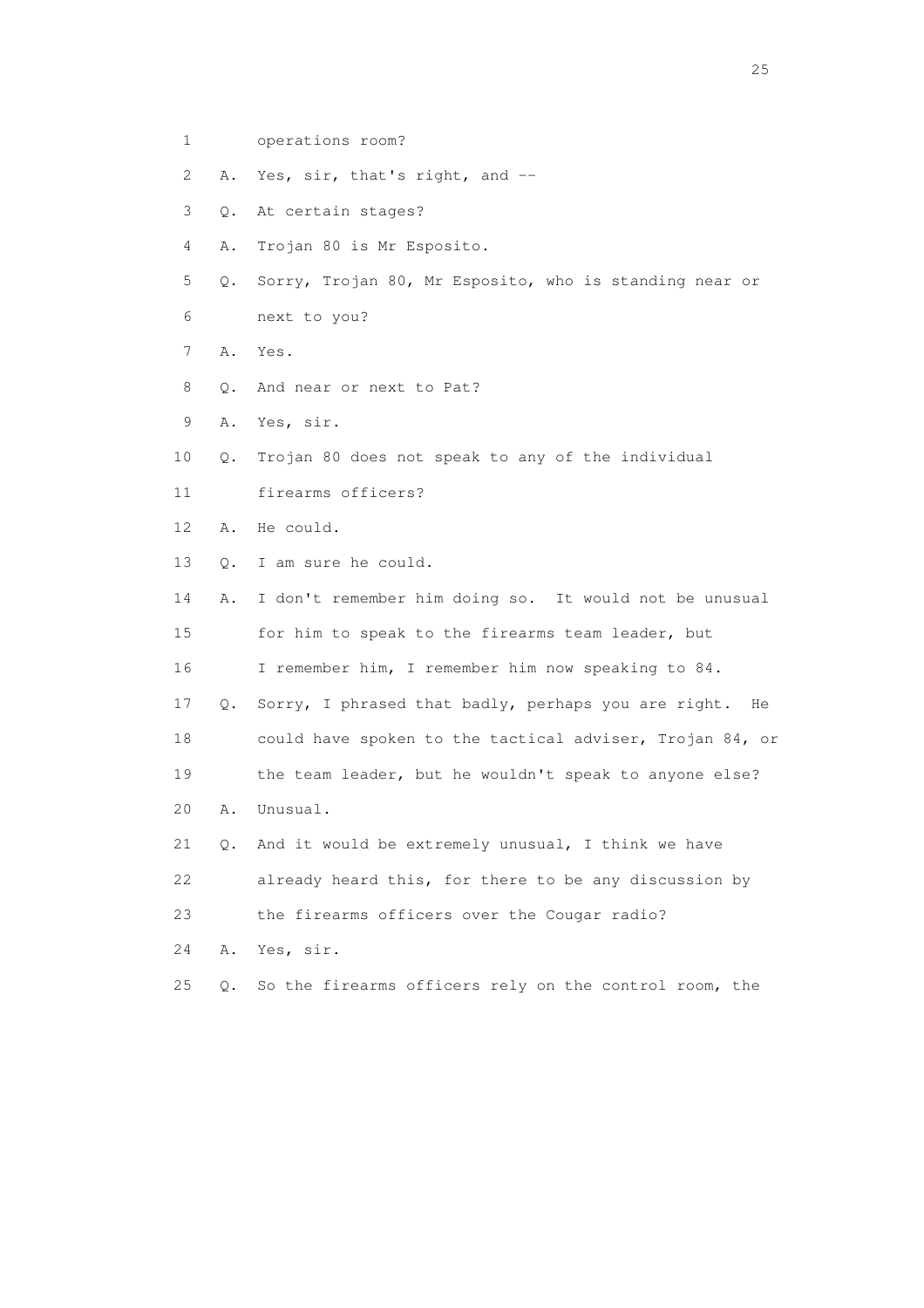| 1  |    | operations room, who have the overview of all the         |
|----|----|-----------------------------------------------------------|
| 2  |    | identification, intelligence and information that comes   |
| 3  |    | into that room?                                           |
| 4  | Α. | Yes, they do, sir.                                        |
| 5  | Q. | The firearms officers do not make an identification of    |
| 6  |    | a suspect?                                                |
| 7  | Α. | No, sir, the identification is made by the surveillance   |
| 8  |    | team in normal circumstances and clearly here.            |
| 9  | Q. | Although they may have seen a photograph of the suspect   |
| 10 |    | in this case, it's obvious that they don't have           |
| 11 |    | sufficient time in order to make an identification or     |
| 12 |    | indeed the training, and therefore they will act upon     |
| 13 |    | what it is that the surveillance officers direct them     |
| 14 |    | to?                                                       |
| 15 | Α. | Are we talking about this specific --                     |
| 16 | Q. | This sort of operation, a MASTS operation?                |
| 17 | Α. | Certainly they would, I think, rely on the surveillance   |
| 18 |    | officers' skilled training and the time that they have    |
| 19 |    | been looking on the person, but clearly, not here but     |
| 20 |    | one can imagine circumstances where they might think      |
| 21 |    | "I don't think this is the person", but I am not          |
| 22 |    | suggesting that here, of course.                          |
| 23 | Q. | Now, orders that you give go via 80, 84, and then are     |
| 24 |    | dispersed to the team?                                    |
| 25 | Α. | But in parallel, I am talking to Silver, and I am<br>Yes. |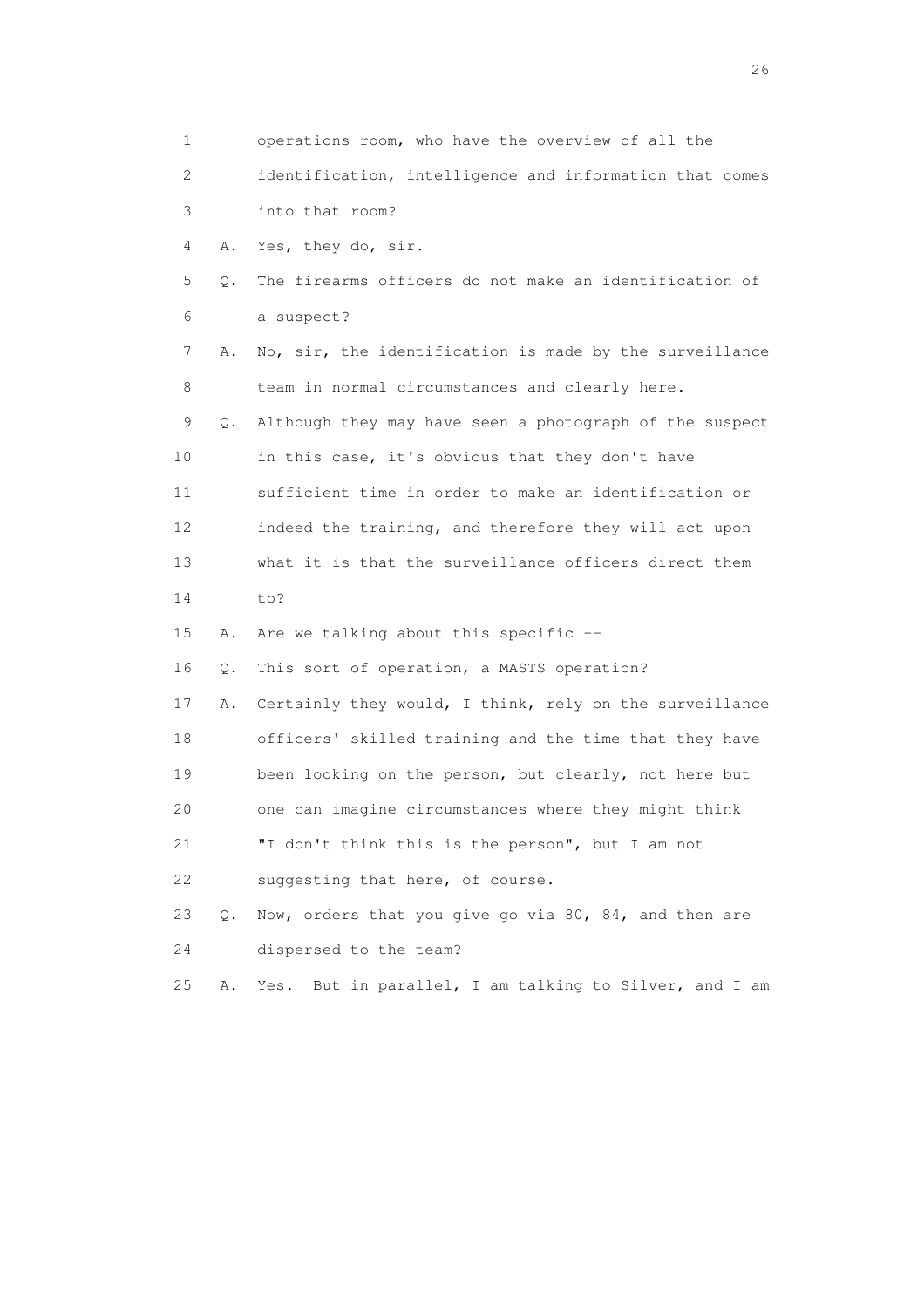1 giving Silver the command.

 2 Q. Yes, and as we have heard, Silver, he has the Cougar 3 radio, so he can listen to surveillance? 4 A. Yes. 5 Q. And he also has the 75, so he can hear the firearms 6 discussions? 7 A. Yes, sir. 8 Q. As well as obviously a mobile phone. And 80 to 84 are 9 speaking on a mobile phone, I think you have agreed? 10 A. Yes. 11 Q. I want to just look at the issue of identification now, 12 please, but just very briefly. It's clear that, when 13 people say things in a heated and fast-moving incident, 14 it's not always easy to recall exactly what they said? 15 A. No, sir. 16 Q. I want to ask you not so much about the exact words that 17 were used but about your feeling at the end of all the 18 discussion about identification, and before it was you 19 ordered CO19 to actually carry out the stop. 20 I think you have said before that you went to great 21 lengths to check and re-check the identification? 22 A. Yes, sir. In my decision log it says "I have checked 23 and re-checked", that's certainly a phrase I would stand 24 by. 25 Q. You put it this way in your statement, and for anybody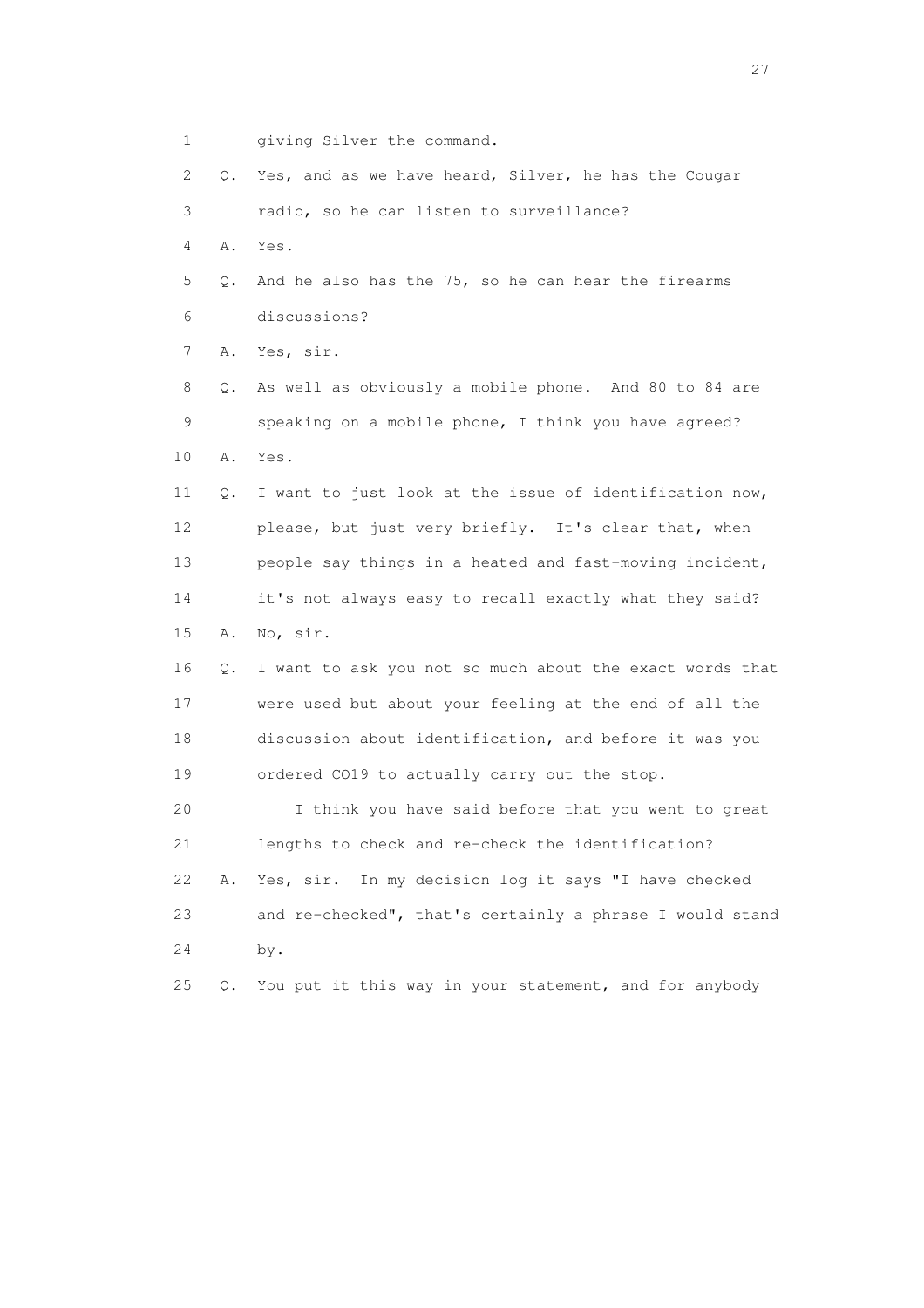1 who wishes the page number -- I don't ask for it to be 2 brought up -- it's at page 1527, paragraph 70, you said: 3 "Shortly after that [this is after you have been 4 told about the man had been originally identified and 5 then not] I was told that the person on the bus had been 6 identified as Nettle Tip. I was told this by the 7 officer monitoring the Scotia Road surveillance team. 8 He said 'the man on the bus has been identified as 9 Nettle Tip'." 10 Now, this was a statement that you made in 11 November 2005? 12 A. Yes, sir. 13 Q. So I want to take you back to that period in 2005, 14 because obviously there has been a considerable amount 15 of discussion by you in the intervening years and you 16 have learnt a lot since then; but did that reflect your 17 feeling at the end of the period of time before CO19 18 were in fact sent out, that you were of the view that 19 this individual who was being followed had been 20 identified as Nettle Tip? 21 A. I was in no doubt he had been identified as Nettle Tip. 22 I always knew the surveillance team of course could make 23 a mistake, that's something that can happen. But I was 24 in no doubt he had been identified. 25 Q. The way you put it in your interview to the IPCC, the

28 and 28 and 28 and 28 and 28 and 28 and 28 and 28 and 28 and 28 and 28 and 28 and 28 and 28 and 28 and 28 and 28 and 28 and 28 and 28 and 28 and 28 and 28 and 28 and 28 and 28 and 28 and 28 and 28 and 28 and 28 and 28 an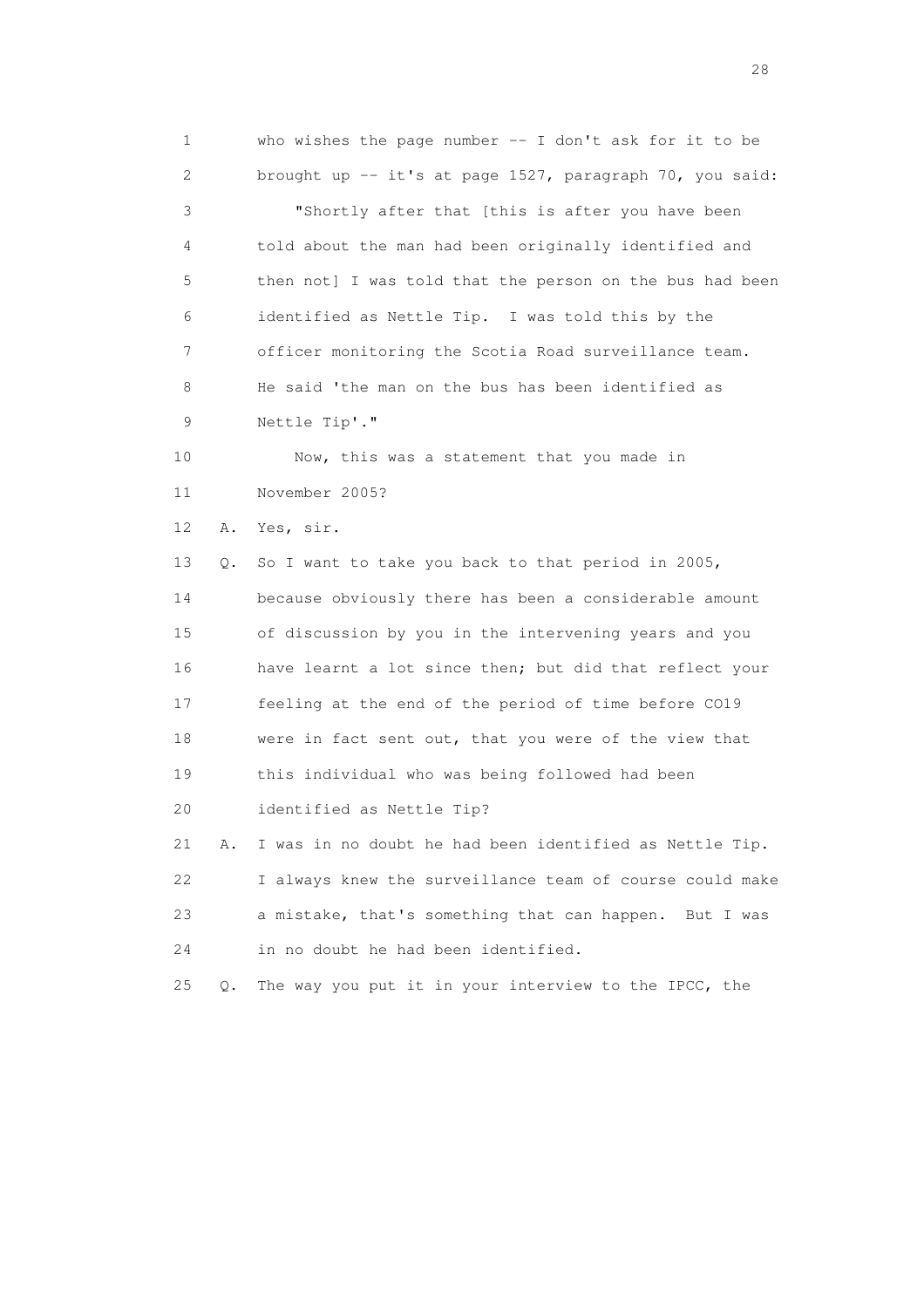1 Independent Police Complaints Commission, again in 2005, 2 the question was put:

 3 "If ever it was possible 100 per cent identification 4 that that was Nettle Tip, you still wouldn't have made 5 any different decision?"

 6 That was put to you, it is page 462, again I don't 7 ask for it to go up unless anybody wants it:

8 "No, I wouldn't ... and equally by the time he was 9 getting off the bus and heading towards the tube if 10 there had been in my mind more uncertainty about the 11 identification I would still have deployed the firearms 12 team but I want to stress there was not uncertainty in 13 my mind, I believed that they had identified this man." 14 A. Yes, sir.

15 Q. Was that not only your state of mind but the state of

16 mind of Trojan 80?

17 A. Yes, sir.

 18 Q. Well, did Trojan 80 -- I am getting a slight look -- 19 SIR MICHAEL WRIGHT: I was only thinking of the standard 20 response to that question, that "I can't answer for 21 Trojan 80's state of mind"?

22 A. Thank you, sir.

 23 MR STERN: I think in this case that would not be a standard 24 answer, because as I understand it, you were discussing 25 matters with him, I was going to say intimately but what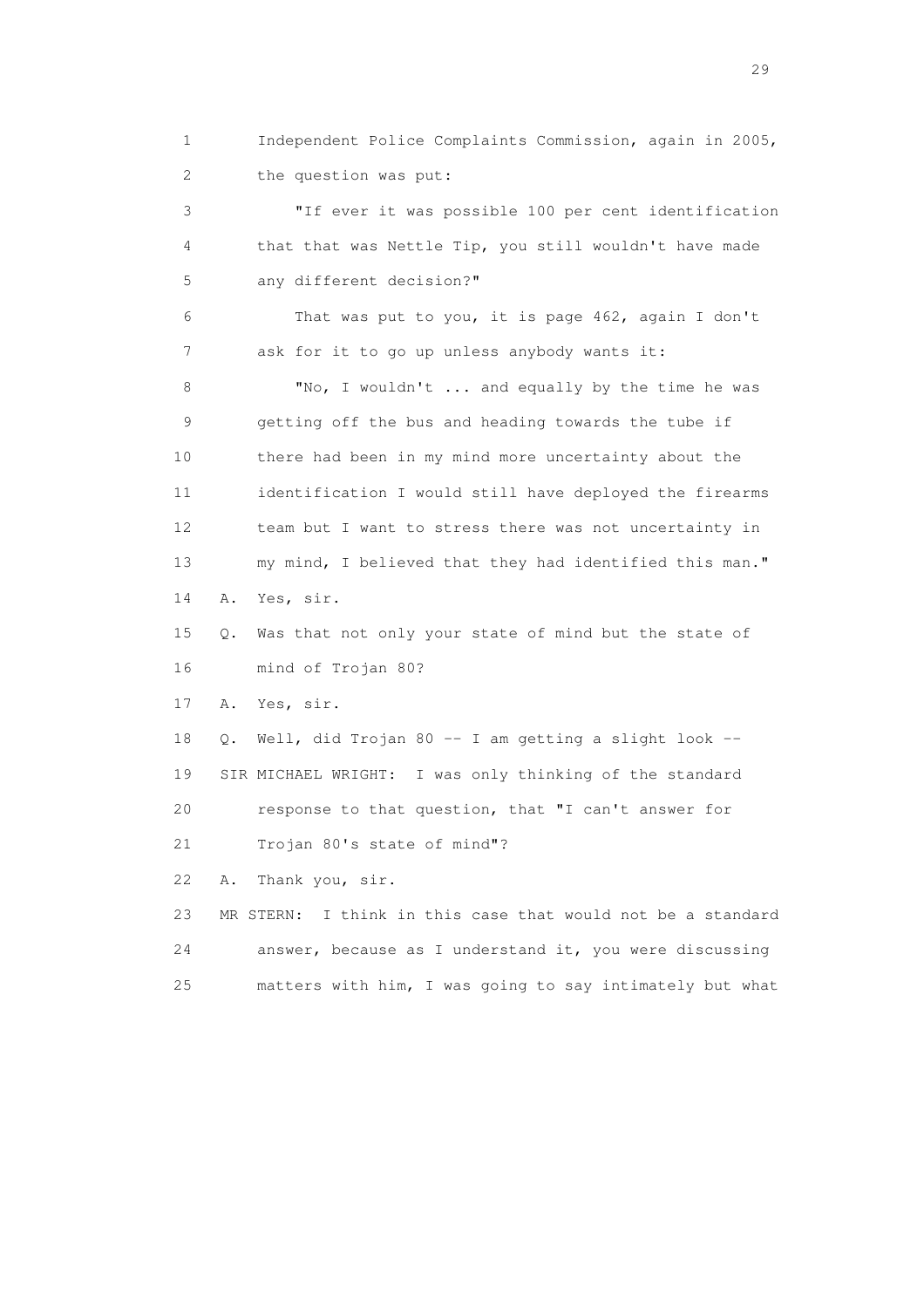1 I mean is closely, were you not? 2 A. I was, sir. I can't tell you what was in his mind at 3 that time, of course. 4 Q. No. 5 A. But I should also say it's not actually his job to 6 assess whether this person has been identified or not, 7 that is my job, on the basis of everything I am being 8 told: do I have a sufficient identification? 9 Q. Yes. 10 A. But I was in no doubt then or in the minutes and hours 11 afterwards that he had a similar impression to me, this 12 person had been identified. 13 Q. No doubt Trojan 80, who, as you have told us, is one of 14 the most experienced tactical advisers in the 15 Metropolitan Police, would have made it pretty clear to 16 you if he had thought otherwise? 17 A. I think he probably would, sir, yes. 18 Q. You have told us that Silver was of that view because he 19 told you that he had heard that the identification was 20 certain, and those are not exact words but that was 21 effectively what he was telling you? 22 A. My understanding was also that Silver was in no doubt. 23 Q. And I wonder if we could just have up, it is in the jury 24 bundle, on the screen document page 168, please. Thank 25 you very much. It seems as if --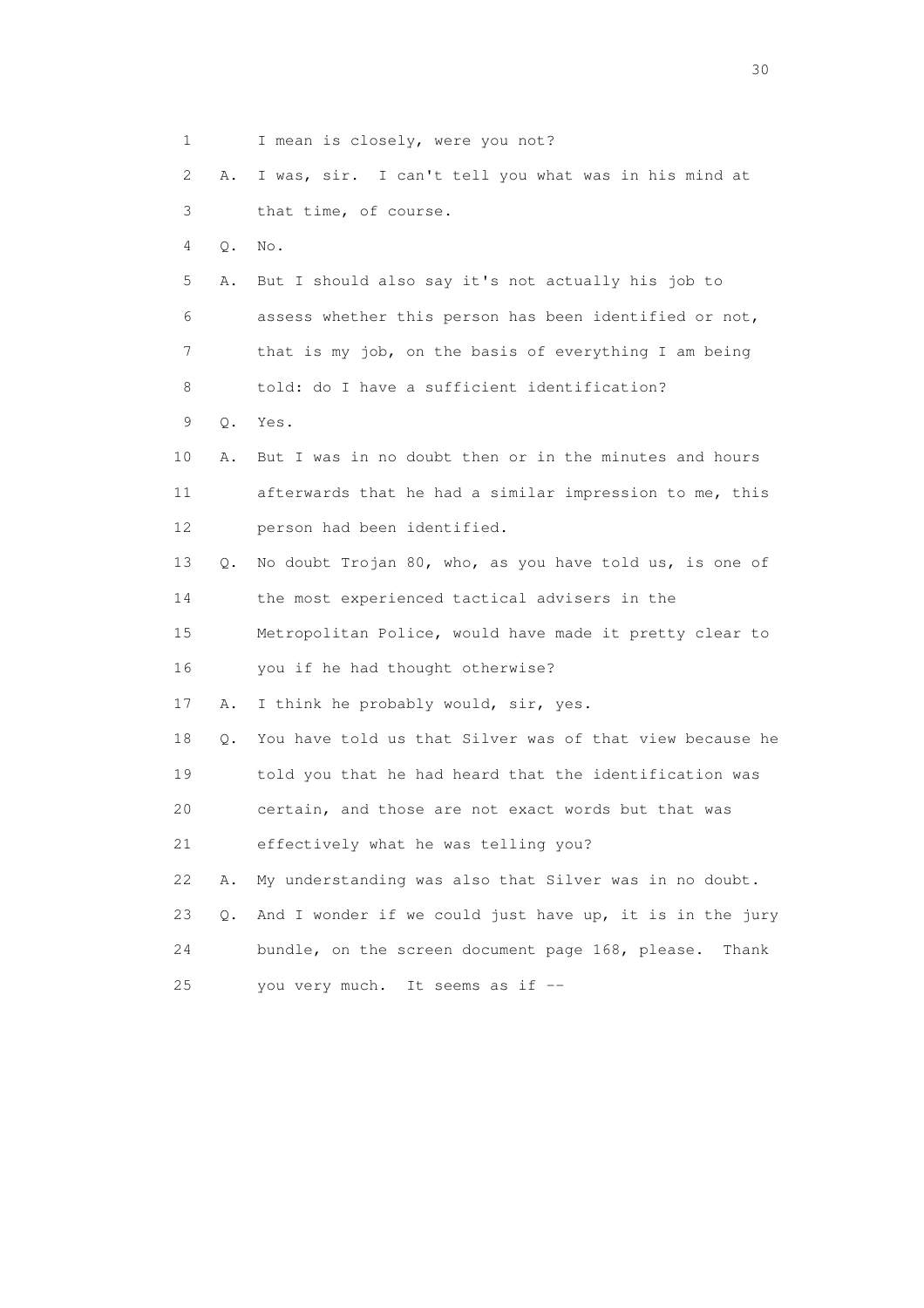1 SIR MICHAEL WRIGHT: Sorry, Mr Stern, remind us what the 2 document is, please. 3 MR STERN: Yes, this is the log, and I think by now it may 4 be -- I have forgotten the rank of the loggist, is it 5 DS Renew? 6 A. I think we have moved on to Detective Sergeant Renew. 7 SIR MICHAEL WRIGHT: It's Commissioner Dick's own log, it's 8 the log kept by her loggist. 9 MR STERN: Exactly, it was Mr Cremin, it has now moved on to 10 Ms Renew. 11 We can see 11.45: "Discussion re: response of O/S", 12 does that mean outstanding? 13 A. Outstanding, sir. 14 Q. "... suspects when one member taken out". 15 A. Yes, sir. 16 Q. "Each scene treat separately", et cetera. 17 So 11.45 that morning on 22 July, were you still of 18 the view that the person who had, to use a rather 19 unfortunate phrase, taken out was a member of 20 a terrorist organisation? 21 A. Yes, I was, sir, but I think years of experience has 22 taught me to have an open mind about exactly who this 23 person would turn out to be in terms of, you know, their 24 identity and that kind of -- I don't mean their 25 identification but their identity.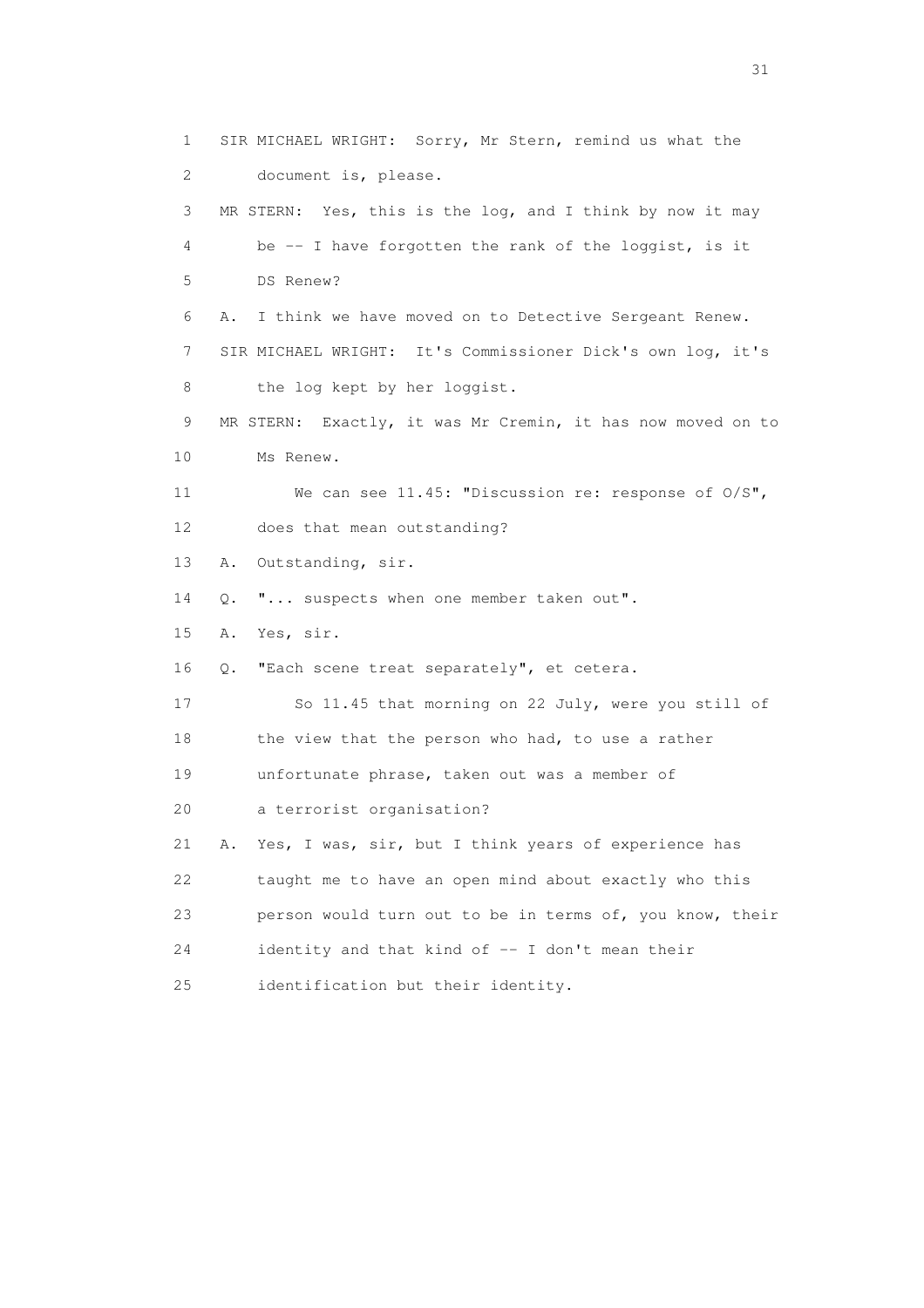1 So the reason I say that is because we, you know, we 2 know someone has been shot, our understanding is this is 3 this person, but at the back of our minds, we need to be 4 aware that there could be other suspects or indeed it is 5 not that suspect that has been shot, but yes, that is 6 absolutely our understanding at that time. 7 Q. You wouldn't be discussing the response of the 8 outstanding suspects if you didn't think that you had 9 a suspect in your sight -- 10 A. Certainly not, sir. 11 Q. -- earlier on? 12 A. Certainly not, sir. 13 Q. So I just want to finish in relation to identification 14 and ask you this, because you were there and sometimes 15 one has a feeling of the atmosphere rather than just the 16 words, was there any atmosphere or feeling that there 17 was dissension in relation to the identification that 18 you had yourself heard? 19 A. No, there was not, sir. 20 Q. I want to move on to the traffic light system, please. 21 Green, have I understood this correctly: specialist 22 firearms officers are in vehicles which, as we know, are 23 covert; in other words, they don't have a police marking 24 on them? 25 A. Yes, sir.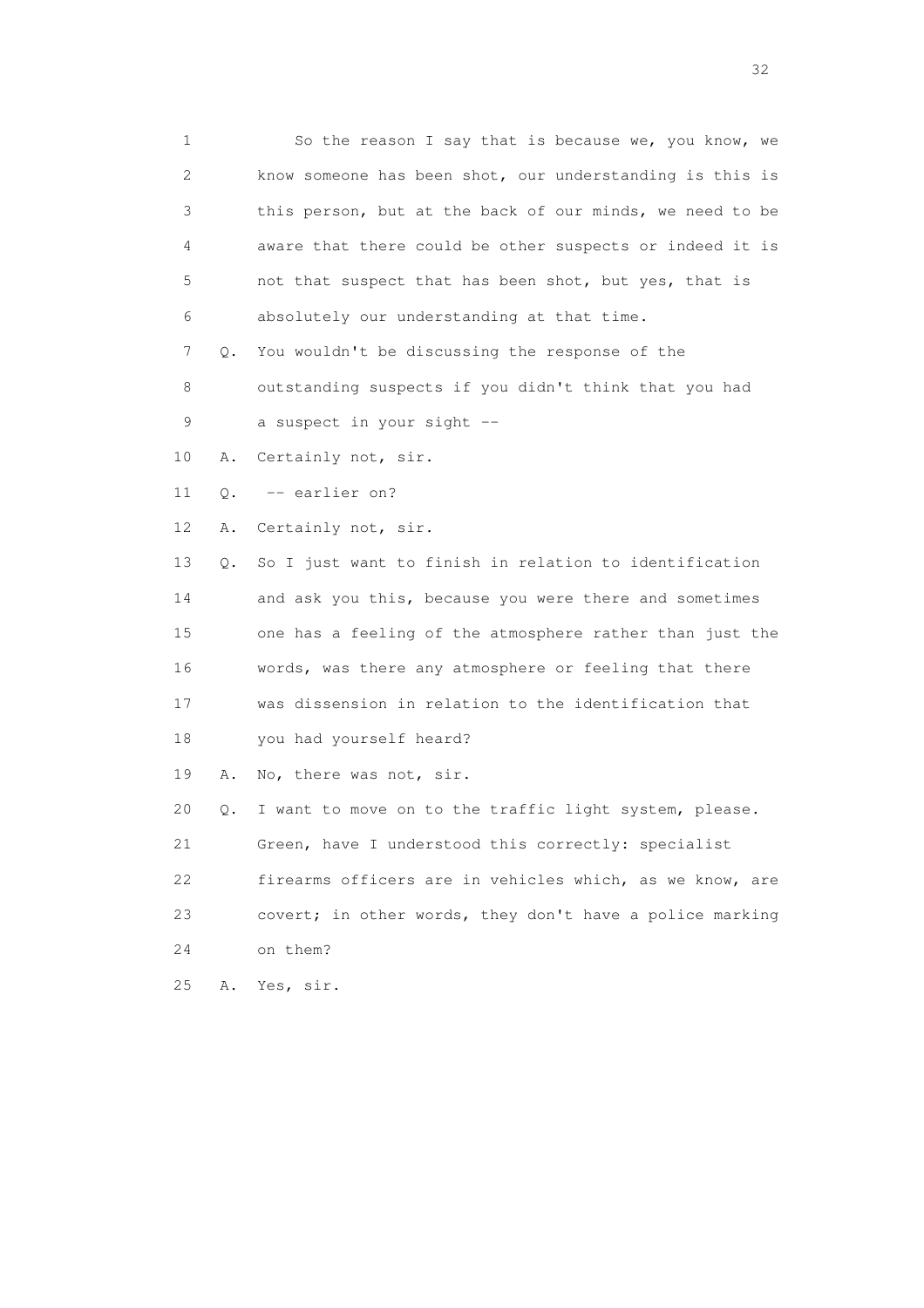1 Q. And they keep a distance from the suspect?

2 A. Yes, sir, they are usually well back.

| 3               | Q. | And it may be obvious but perhaps we can spell it out,   |
|-----------------|----|----------------------------------------------------------|
| 4               |    | because it doesn't then damage the operation?            |
| 5               | Α. | It doesn't damage the operation. It's fair to say that   |
| 6               |    | firstly during the surveillance operation they are not   |
| 7               |    | needed up there; secondly, we do our best to make them   |
| 8               |    | as covert as possible, but they are not as covert as the |
| 9               |    | surveillance officers for a variety of reasons, and they |
| 10              |    | are not trained to the same level of surveillance        |
| 11              |    | standards as the surveillance officers. Therefore, they  |
| 12 <sup>°</sup> |    | may be more likely to show out, as we would say, than    |
| 13              |    | the surveillance officers. So we keep them back you      |
| 14              |    | know, a reasonable distance away. That could be, if you  |
| 15              |    | are on a motorway, you could be a couple of miles        |
| 16              |    | behind, three or four miles behind.                      |
| 17              | 0. | But not in the instance that we are talking about here?  |
| 18              | Α. | No, sir. Well, you would want them relatively up close.  |
| 19              | Q. | Relatively up close, but of course behind the            |
| 20              |    | surveillance cars and/or officers?                       |
| 21              | Α. | Yes, sir.                                                |
| 22              | О. | Second is amber?                                         |
| 23              | Α. | Yes, sir.                                                |
| 24              | О. | Now, amber results in action?                            |
| 25              | Α. | Yes, sir.                                                |

<u>33</u> and the state of the state of the state of the state of the state of the state of the state of the state of the state of the state of the state of the state of the state of the state of the state of the state of the s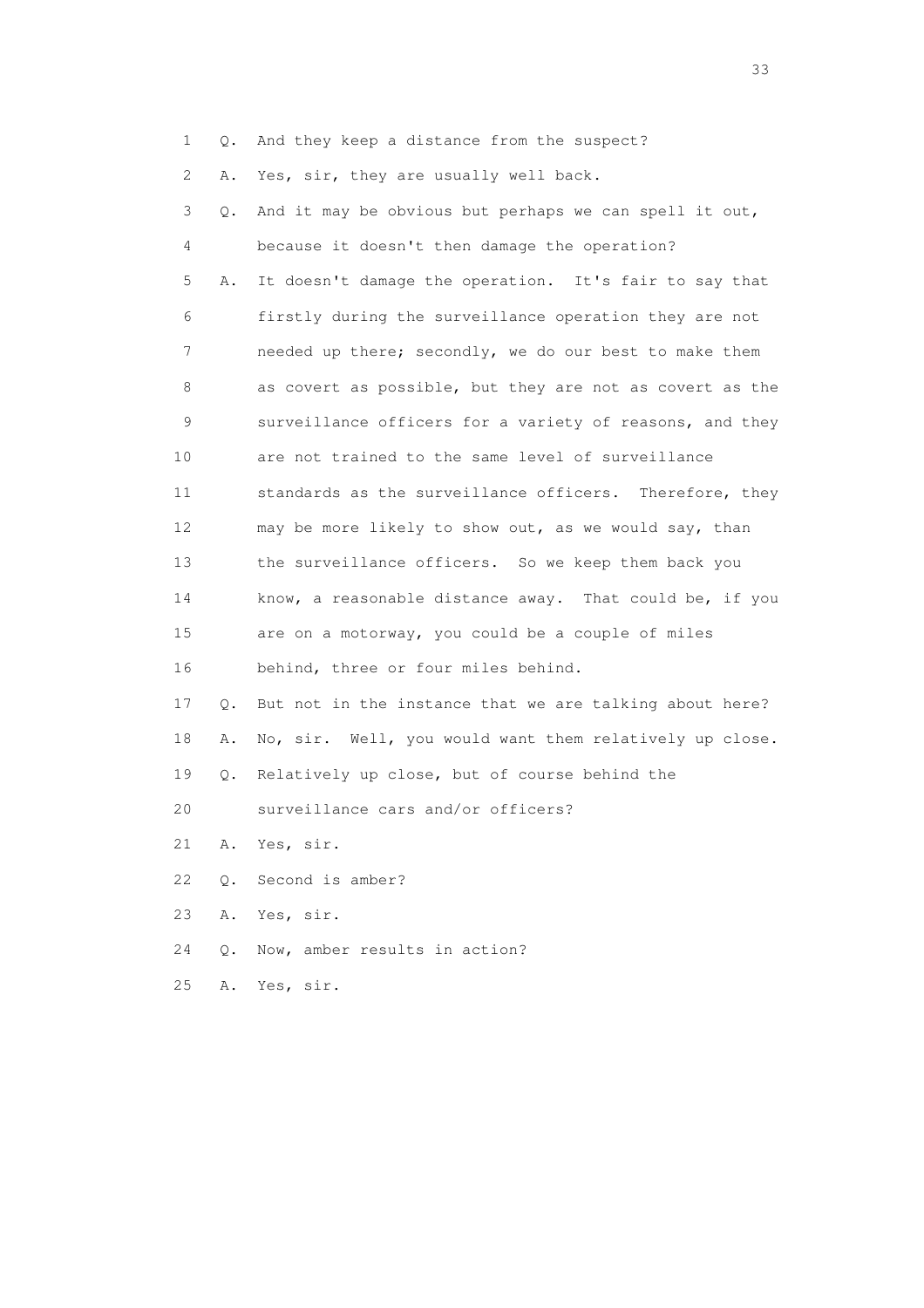1 Q. CO19 then start to move forward to take charge of the 2 operation? 3 A. Yes, sir, the firearms team leader is then in control. 4 Q. Well, once amber has been ordered? 5 A. Yes, sir. 6 Q. It is literally an order "amber"? 7 A. Yes, sir. 8 Q. "State amber"? 9 A. Yes, sir. 10 Q. So everybody knows what it is and everybody knows what 11 the consequence is? 12 A. Yes, sir, although I think it is the case that it is not 13 always called, in fact. 14 Q. That may be the case. 15 A. But everybody would understand it. 16 Q. Yes. As you would rightly say, there is a transfer then 17 between the command over to the firearms team? 18 A. Yes, sir, the surveillance team become aware that the 19 firearms team are moving up, that the firearms team 20 leader is in charge, and the firearms team leader makes 21 the decision as to where and when is the appropriate 22 place to make the arrest. 23 Q. So once we have gone to amber, the firearms team or the 24 firearms team leader, in fact, makes the decision -- 25 A. Yes, sir.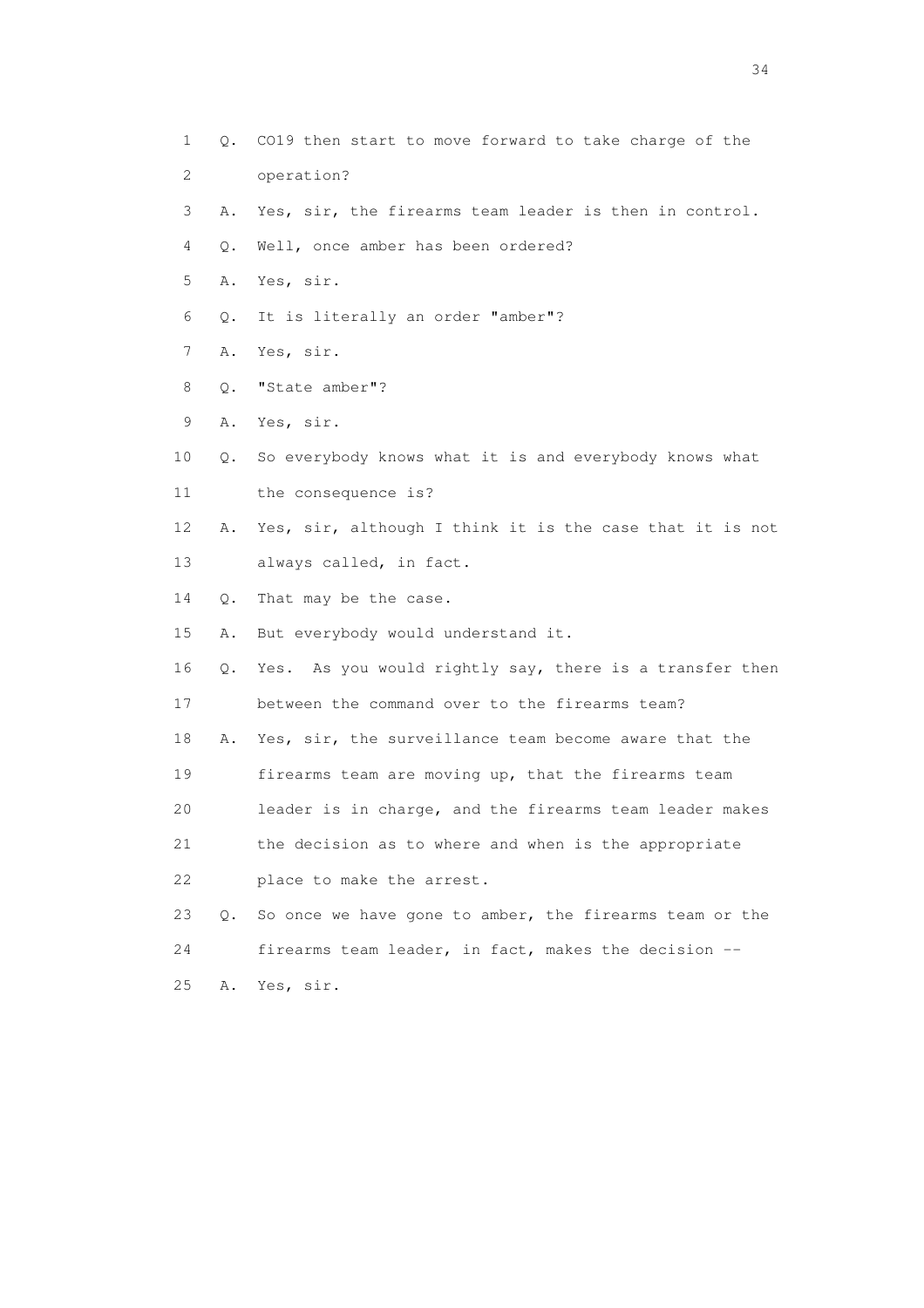- 1 Q. -- when to call state red?
- 2 A. Exactly, sir.

 3 Q. And that is they make the decision when to intervene at 4 the safest place?

5 A. Exactly, sir.

 6 Q. Now, in this case, for example, I think as Mr Mansfield 7 said yesterday, so far as amber is concerned, it would 8 involve CO19 coming up behind the bus, say for example, 9 that Mr de Menezes was on, that sort of thing? 10 A. Yes, of course it depends when it -- I said it was not 11 called, my understanding is it was not called, so it 12 depends when it's called, where they come up to. 13 Q. Well, as I understand it, you considered the options 14 when he got back on the bus after it left Brixton? 15 A. Yes, sir. I was not in any position to call amber at 16 that stage. 17 Q. No, no, I am not dealing with the specific. But what 18 would happen if amber had been called is that that's 19 what they would have done, is got up behind the bus 20 maybe in front of the bus so that as soon as he got off 21 that bus, they could have gone to red; yes?

 22 A. It would be a matter for them on the basis of their 23 understanding of what's going on where they positioned 24 themselves. But it would be up close.

25 Q. Now, the firearms officers, as we know, were at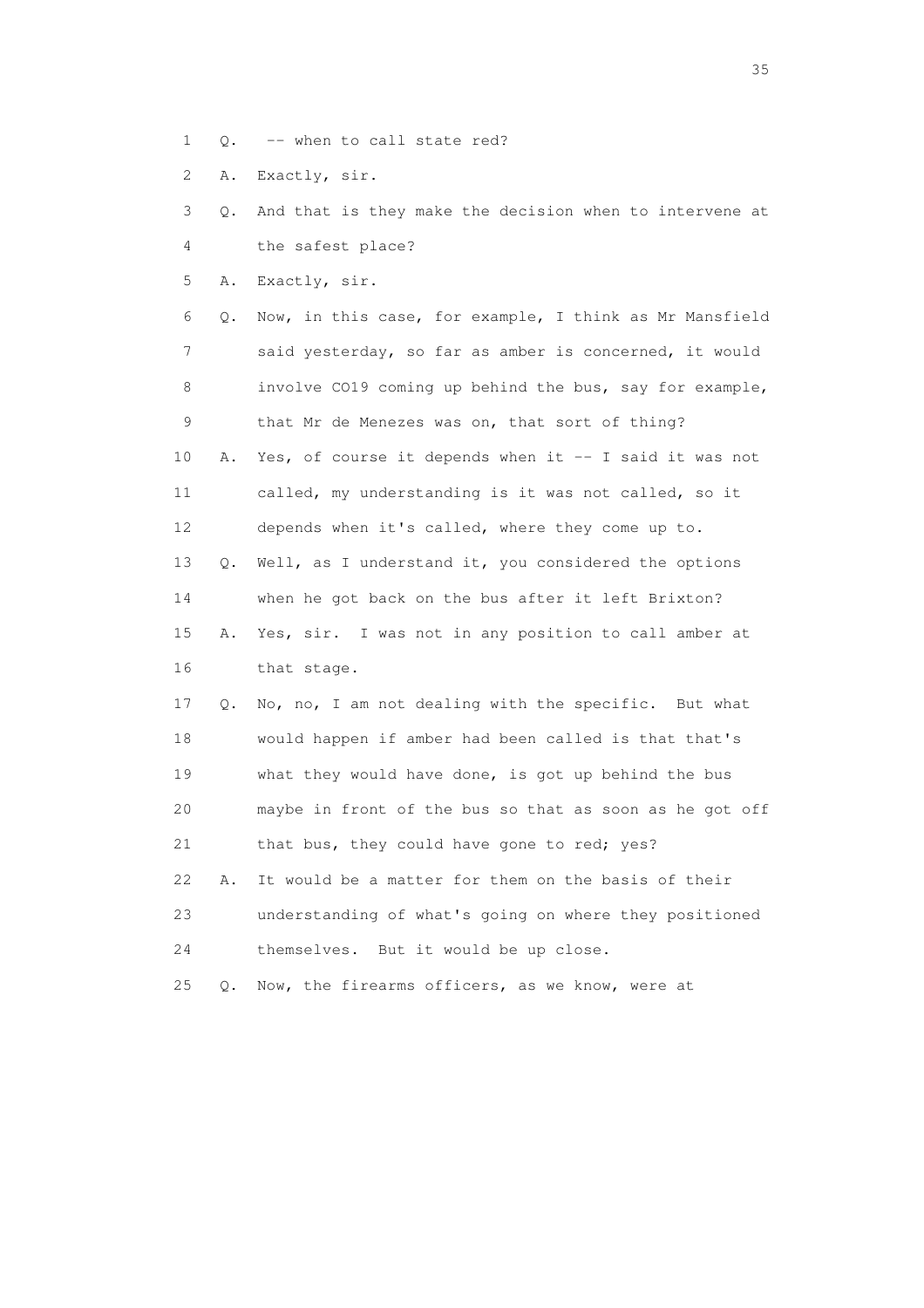- 1 Leman Street and then at Nightingale Lane?
- 2 A. Black team, yes, sir.

 3 Q. I'm only talking about the black team. In fact the 4 other team they were with, I think it was a mixed team 5 although we have not heard the colour of that team was 6 green?

- 7 A. Yes, sir.
- 8 Q. The firearms officers have their briefing at
- 9 Nightingale Lane?
- 10 A. Yes, sir.
- 11 Q. Then at about 9.15 they go to the
- 12 Territorial Army Centre?
- 13 A. I know that now, sir, I didn't know that at the time.
- 14 Q. Did you know that they were going to the
- 15 Territorial Army Centre?
- 16 A. I knew that the Territorial Army Centre had been
- 17 researched, I knew the intention was for them to insert,
- 18 is the word we would use, in there, they would not all
- 19 arrive at once, so I knew they were intending to go
- 20 there.
- 21 Q. They would not all arrive at once, they would stagger 22 their journey in the vehicles leaving from
- 23 Nightingale Lane to the Territorial Army Centre?
- 24 A. Yes, sir, as I said, they are not entirely covert and
- 25 the more of them you have together, the obvious it is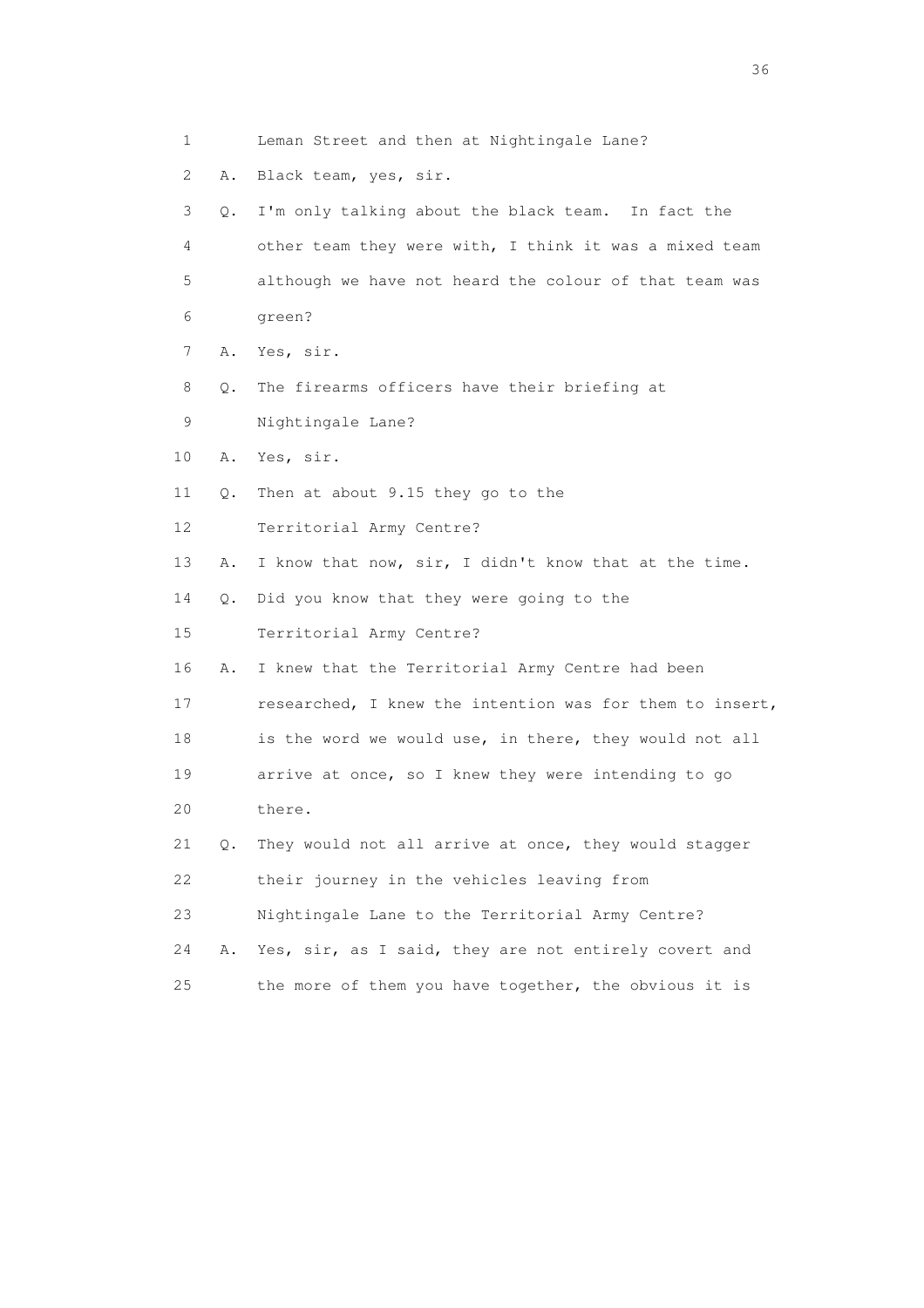1 what is happening to anybody who knows about these 2 things.

 3 Q. It's been asserted on a number of occasions that the 4 firearms officers were not present at Scotia Road at 5 about that time. We have not heard any evidence about 6 it yet. I want to ask you: do you know where the 7 firearms officers were at 9.30? 8 A. I certainly didn't know at the time, sir. I have 9 obviously been exposed to statements and material since. 10 Q. All right. If I were to suggest that in fact at least 11 one car was at the Territorial Army Centre by 9.30, 12 would that have made any difference to your

13 decision-making had you known that?

14 A. No, sir.

 15 SIR MICHAEL WRIGHT: Well, no, it couldn't do, because the 16 first you heard about Mr de Menezes was when he was

17 already on the bus.

18 MR STERN: Yes, that's why --

19 A. Yes, sir.

20 SIR MICHAEL WRIGHT: That's the next question.

 21 MR STERN: I was assuming two assumptions: first of all that 22 they were there, and we will hear evidence about that in 23 due course, rather than assertions; and secondly, we 24 obviously have heard from you that you didn't know where 25 they were and you didn't know about Mr de Menezes, so

<u>37</u>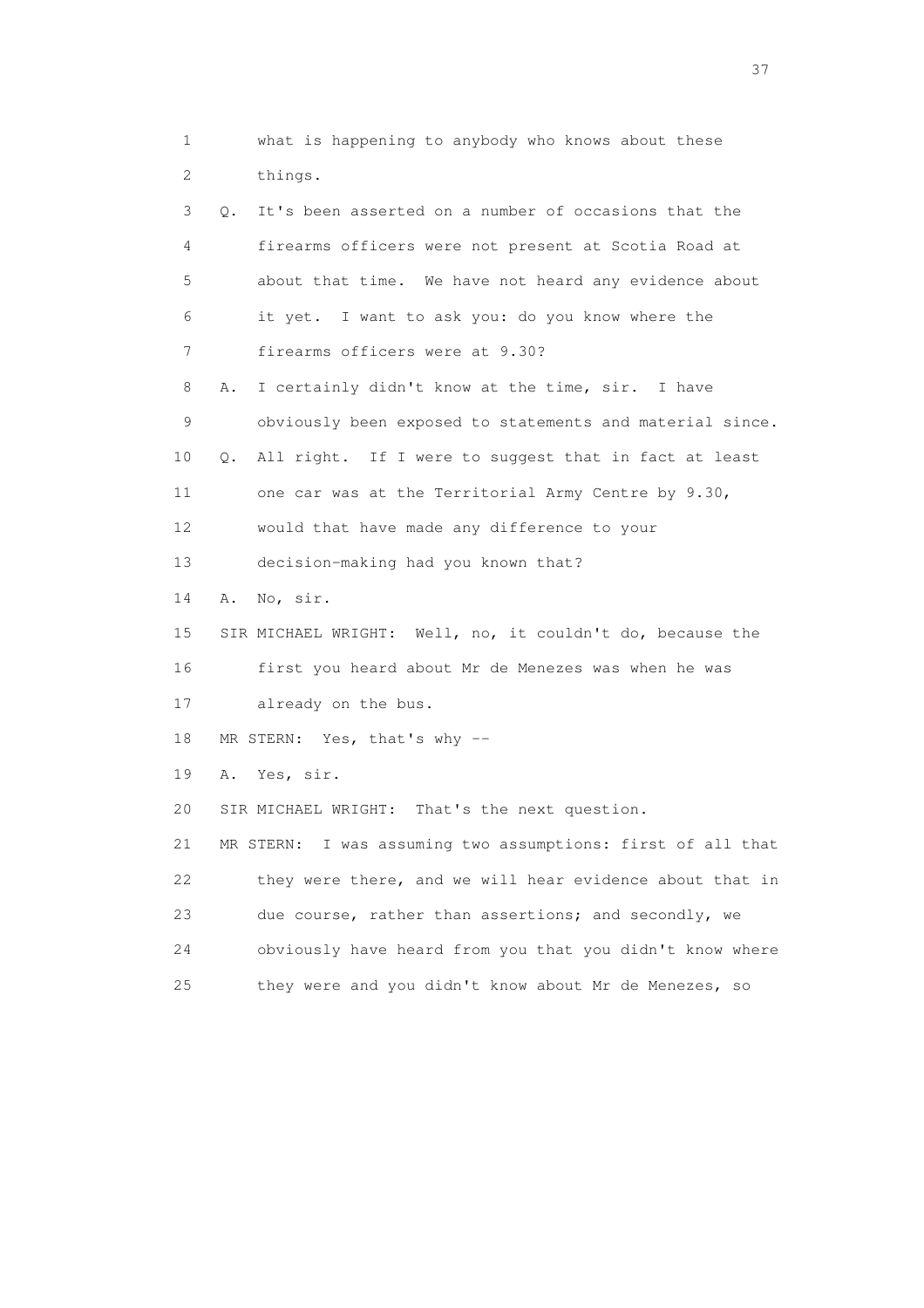1 it's a double assumption.

| $\mathbf{2}^{\mathsf{I}}$ |       | Had you known that there was a firearms team there       |
|---------------------------|-------|----------------------------------------------------------|
| 3                         |       | and had you been aware of Mr de Menezes, would that have |
| 4                         |       | made a difference?                                       |
| 5                         | Α.    | My understanding is someone who is worth a look.         |
| 6                         | Q.    | Yes?                                                     |
| 7                         | Α.    | I didn't know that at that time, but somebody -- worth   |
| 8                         |       | a second look. I wouldn't, I think, move a firearms      |
| 9                         |       | team or a member of the firearms team under those        |
| 10                        |       | circumstances, I think I would keep them tight at that   |
| 11                        |       | stage and see what happens next.                         |
| 12                        | О.    | I think we can take it from what you have already told   |
| 13                        |       | us that you would not ask the firearms officers to       |
| 14                        |       | intervene whilst he was on a bus?                        |
| 15                        | Α.    | No, sir, I mean, if I was -- I think I said in answer to |
| 16                        |       | a jury question -- if I felt that I had to, because of   |
| 17                        |       | the imminent danger, then of course. But it is not       |
| 18                        |       | a tactical option that is, as it were, generally advised |
| 19                        |       | for reasons that are very obvious to everybody,          |
| 20                        |       | difficult to stay covert, confined environment,          |
| 21                        |       | difficult operating environment. So no, I wouldn't.      |
| 22                        |       | And I wouldn't have asked a firearms team to intercept   |
| 23                        |       | somebody worth a look.                                   |
| 24                        | $Q$ . | What about on the two minutes that he was off the bus    |
| 25                        |       | before he got back on the bus at Brixton?                |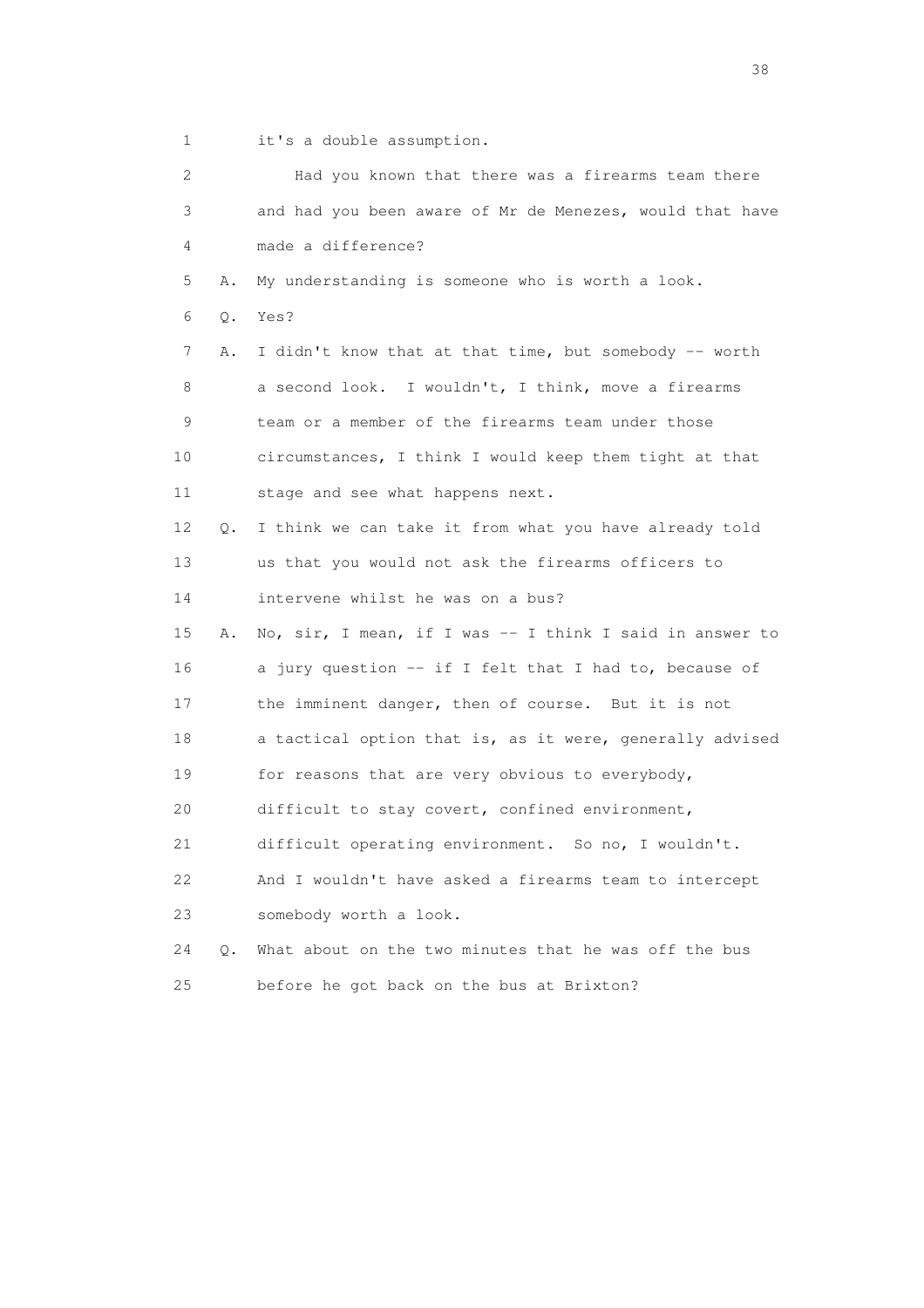1 A. Well, I know that area quite well. At that time in the 2 morning, whatever's going on in London, I have 3 subsequently heard -- I didn't know that then, that the 4 tube was closed, but whatever's going on in London, 5 a normal day, today, about now or an hour before now, 6 that is a very busy area indeed. 7 Q. The jury have seen the CCTV picture of it, and I won't 8 ask you more about that. 9 A. For me, a very, very difficult area to ask a firearms 10 team to operate in, but of course your question also has 11 the elements of, I suppose, what did I think at that 12 stage of the identification, and I did not have 13 sufficient to ask for an interception. So there is two 14 grounds at Brixton for not having the firearms team 15 there. 16 Q. Then Mr de Menezes gets back on the bus and you have 17 already told us about the bus so I need not trouble you 18 there. Does it come to this, that the only viable 19 option was really that period on the pavement between 20 him getting off the number 2 bus near Stockwell tube 21 station and Stockwell tube station itself? 22 A. I think I have said a number of times, sir, in my view 23 challenging somebody who's suspected of being a suicide 24 bomber is a very difficult thing to do and particularly 25 so in the environment that London presents, where you

 $39<sup>2</sup>$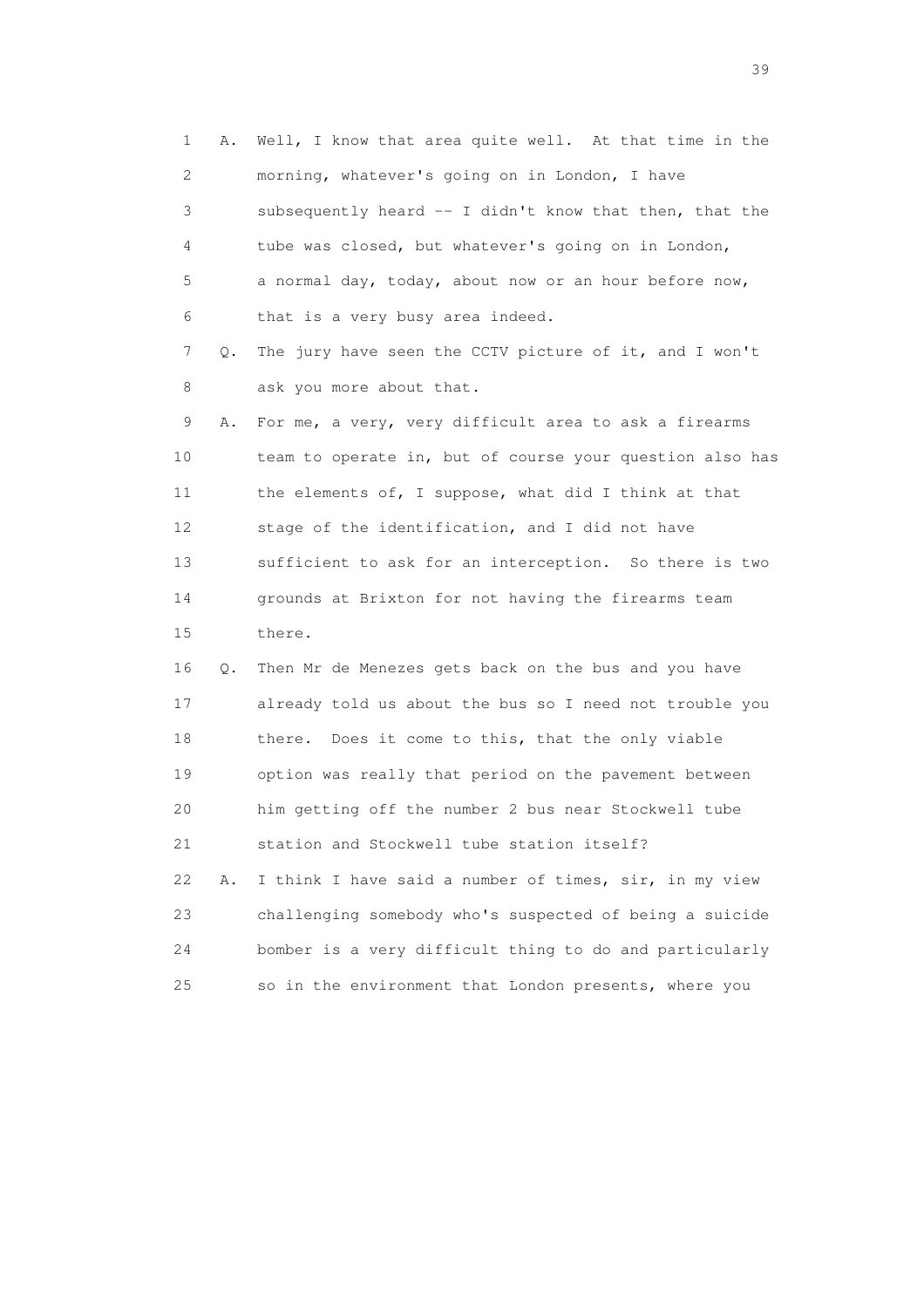1 are going to find it very difficult to get distance 2 and/or cover.

 3 In those circumstances, all the places that you have 4 just taken me through are difficult places to ask 5 a firearms team to operate, and even with good 6 identification it's going to be a risky thing to do for 7 them, for the person that they are talking to, and 8 challenging, and for the members of the public.

9 As this unfolded, as I said, that was a place that 10 I thought might be better than some of the other 11 environments around there, and that we had just come 12 from.

 13 Q. I think you can take it that everybody recognises that 14 trying to intervene with a suicide bomber is extremely 15 challenging and requires a great deal of courage, 16 I think you can take it that everybody understands that. 17 Can I ask, please, that there is shown to you some CCTV, 18 MB2, camera 12, please. I'm going to ask that this is 19 stopped at various locations, the times of which I have 20 given to the operator. So I hope that, if I don't call 21 them out, he does.

 22 I wonder if I could just -- thank you. We can see 23 there is Ivor outside Stockwell tube, and we can see 24 that looks to be 10.02.04. In, fact this particular 25 piece of film starts at 10.02 so we are about four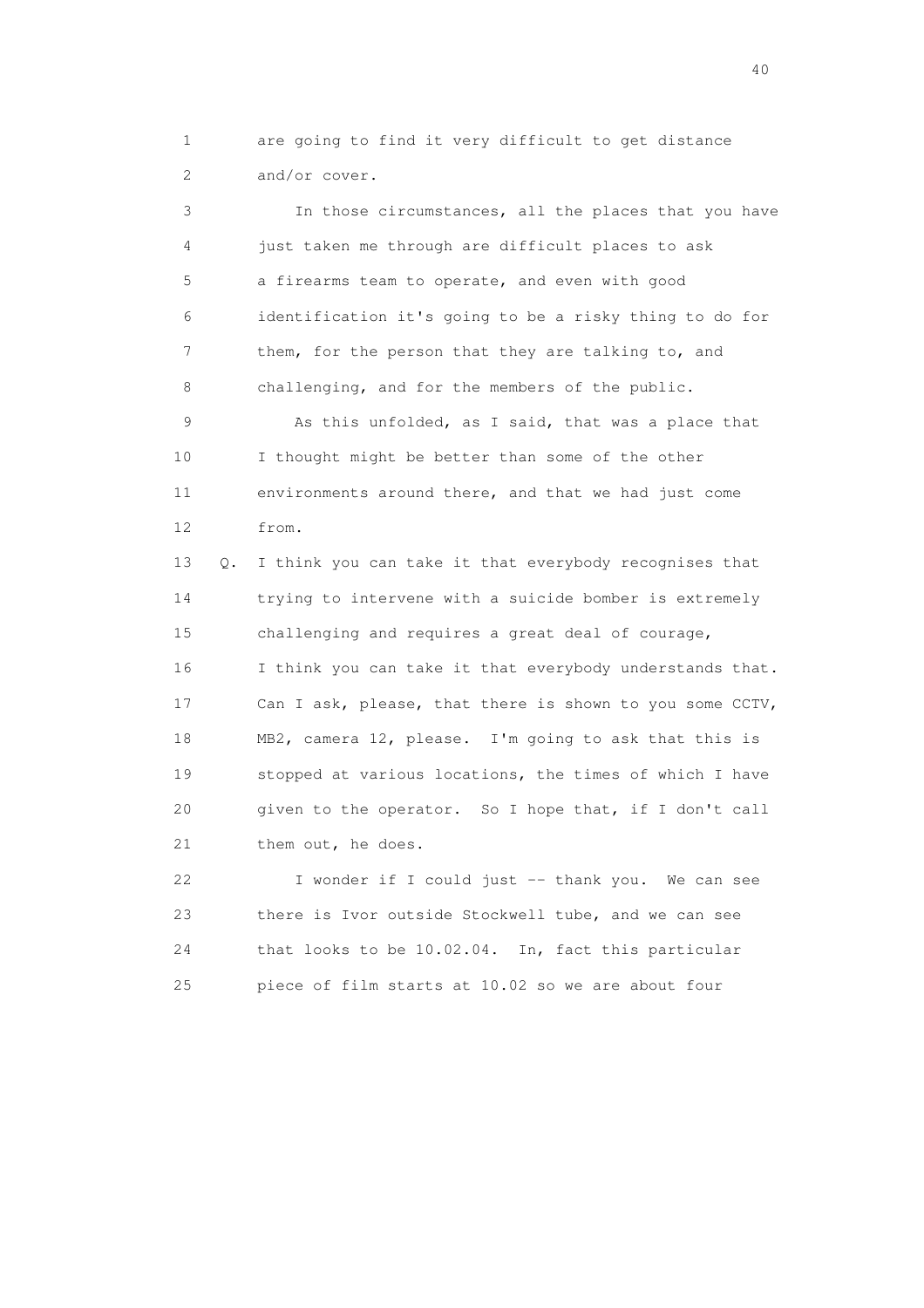1 seconds into it, and I wonder if we could run to 2 10.02.32, please. 3 Video footage shown 4 Thank you. Well, there is Mr de Menezes, as we can 5 see, crossing the road having got off the bus, walking 6 towards Stockwell tube station, and as we can see not 7 yet in the vicinity of the hall, the entrance to the 8 tube. 9 SIR MICHAEL WRIGHT: The entrance is at the extreme right of 10 the picture, I think. 11 MR STERN: Thank you very much, sir, I think it is. I think 12 it's a fruit stall there, and it's beyond that and a bit 13 further on. 14 The next stop please is just the next second. Thank 15 you. It's not that clear but it is just one more 16 second. Now, just pausing there, there we can see is 17 the Stockwell Road? 18 A. Yes, sir. 19 Q. Which is directly opposite Stockwell tube station? 20 A. Yes, sir. 21 Q. I don't know how many people are familiar with the area 22 or not, but if anybody wants to look, there is in fact 23 a photograph in the jury bundle, in divider 22, 34F. In 24 my copy -- could you leave the film up, I do not want 25 the photo up. Thank you. That's why I was referring to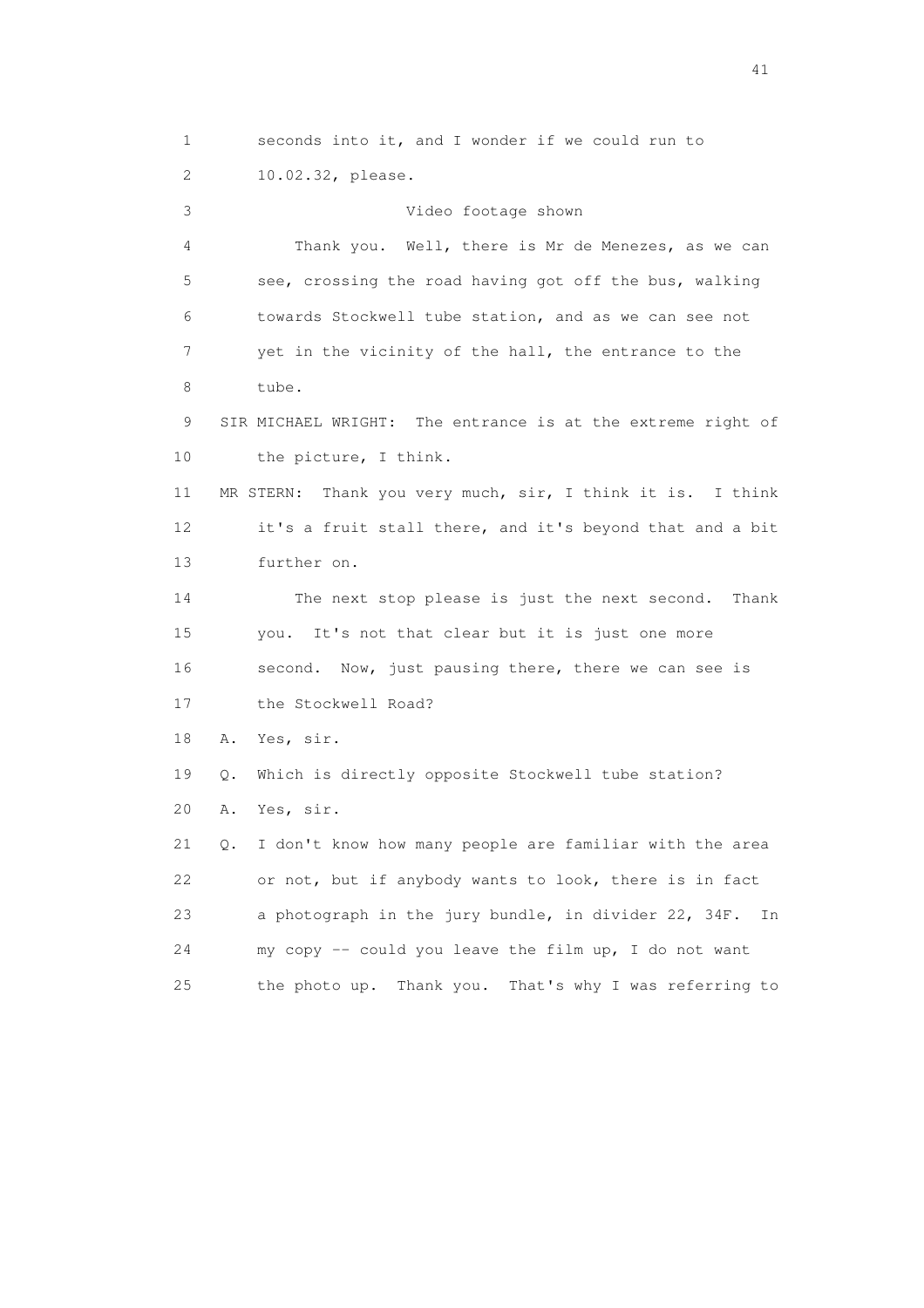1 the jury bundle, so we can have it in a separate source, 2 as it were. It's divider 22.

3 A. Sorry, my mistake.

 4 Q. Not at all, it's my mistake, I am sorry. Divider 22, 5 and page 34F, they were not marked very clearly on mine. 6 Does everybody have it? It's the one with the bus just 7 turning right out of Stockwell Road. Thank you.

 8 We can see Stockwell Road just on the left and the 9 traffic lights on the far left of that photograph; yes? 10 A. Mine aren't actually marked, sir, apologies. You can 11 see the front of the bus, the number 2? I am with you. 12 Q. The number 2, thank you very much. We can see 13 Stockwell Road and Stockwell station on the right?

14 A. Yes, sir.

 15 Q. We can see the sign there, it's literally a few seconds' 16 walk, isn't it, really? It's just over the road? 17 A. Yes, sir.

18 Q. If we go back, please, to the screen, we can see that

 19 line of traffic at Stockwell Road and sticking out just 20 a little bit is a vehicle that Mr Mansfield drew your 21 attention to yesterday as being the covert armed

22 response vehicle.

23 SIR MICHAEL WRIGHT: The first one.

24 MR STERN: It is Alpha, it is the first vehicle.

25 We will move on a little because it gets clearer.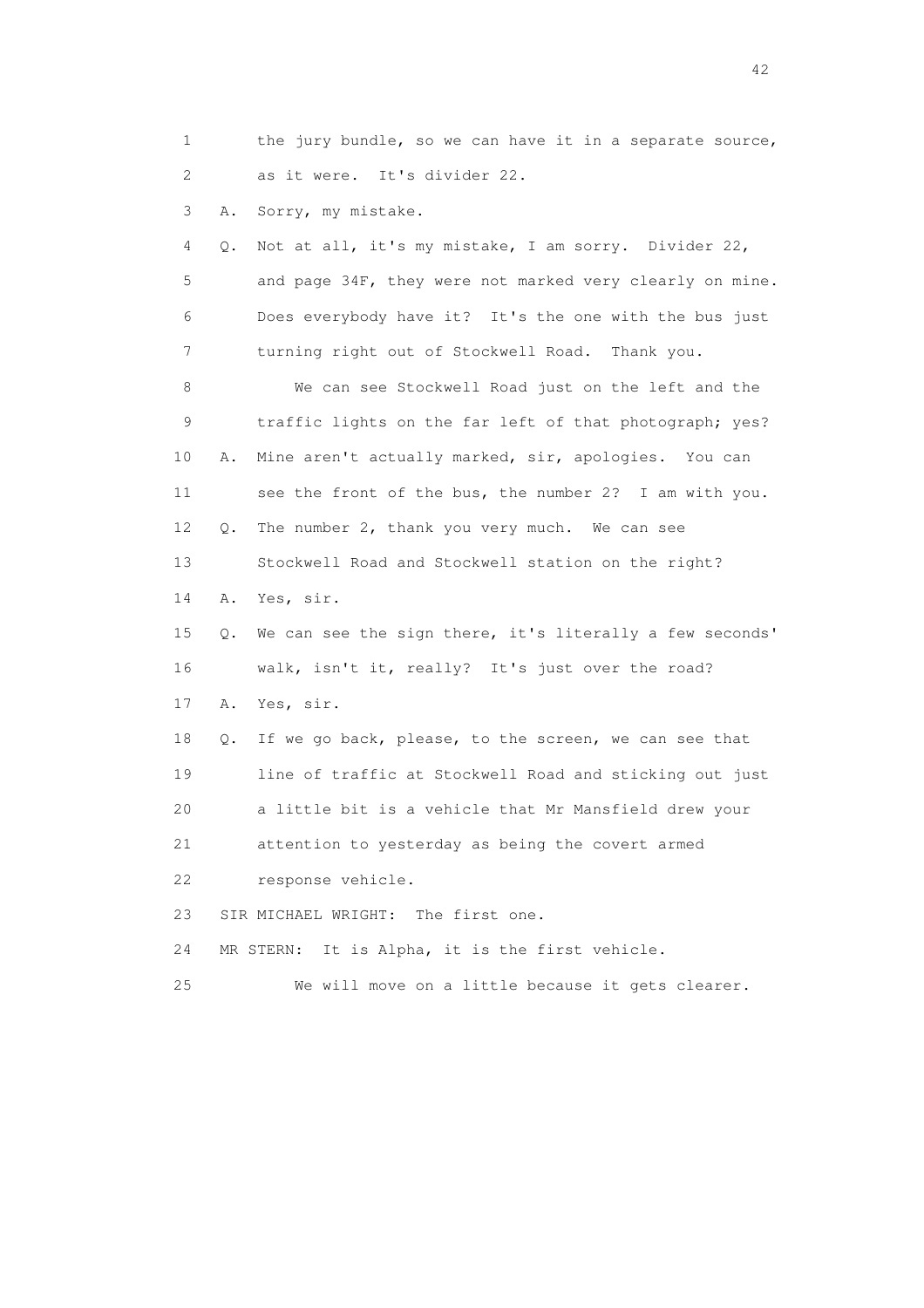1 Pause for a moment. So that vehicle with those three 2 firearms officers in is literally opposite Stockwell 3 station before Mr de Menezes gets to the station? 4 A. Yes, sir. 5 Q. One thing is absolutely obvious, that these officers are 6 at present still on green? They were never given amber, 7 were they, and if they were red, you can be absolutely 8 sure they would not be sitting there, they would be 9 across that road in 10 seconds, wouldn't they? 10 A. Yes, sir, I think -- I can't say what was in their 11 heads, but I know what I had said which was, as I said, 12 way back up the road: if this is a good identification 13 we will need to arrest him. I had started talking about 14 detention, interception, arrest, so I was making it 15 clear through 80 that we would be heading for an arrest 16 if the identification firmed up. I think it's pretty 17 much as Mr de Menezes starts to come off the bus, I am 18 ordering that arrest. But I absolutely accept no amber 19 was called. 20 Q. Because firearms officers do actually operate on not 21 maybes and ifs, because you can't in an operation as 22 high risk as this, can you? 23 A. They can't deploy until they have a definite, certainly, 24 absolutely. 25 Q. If we just move it on one second, that is a clearer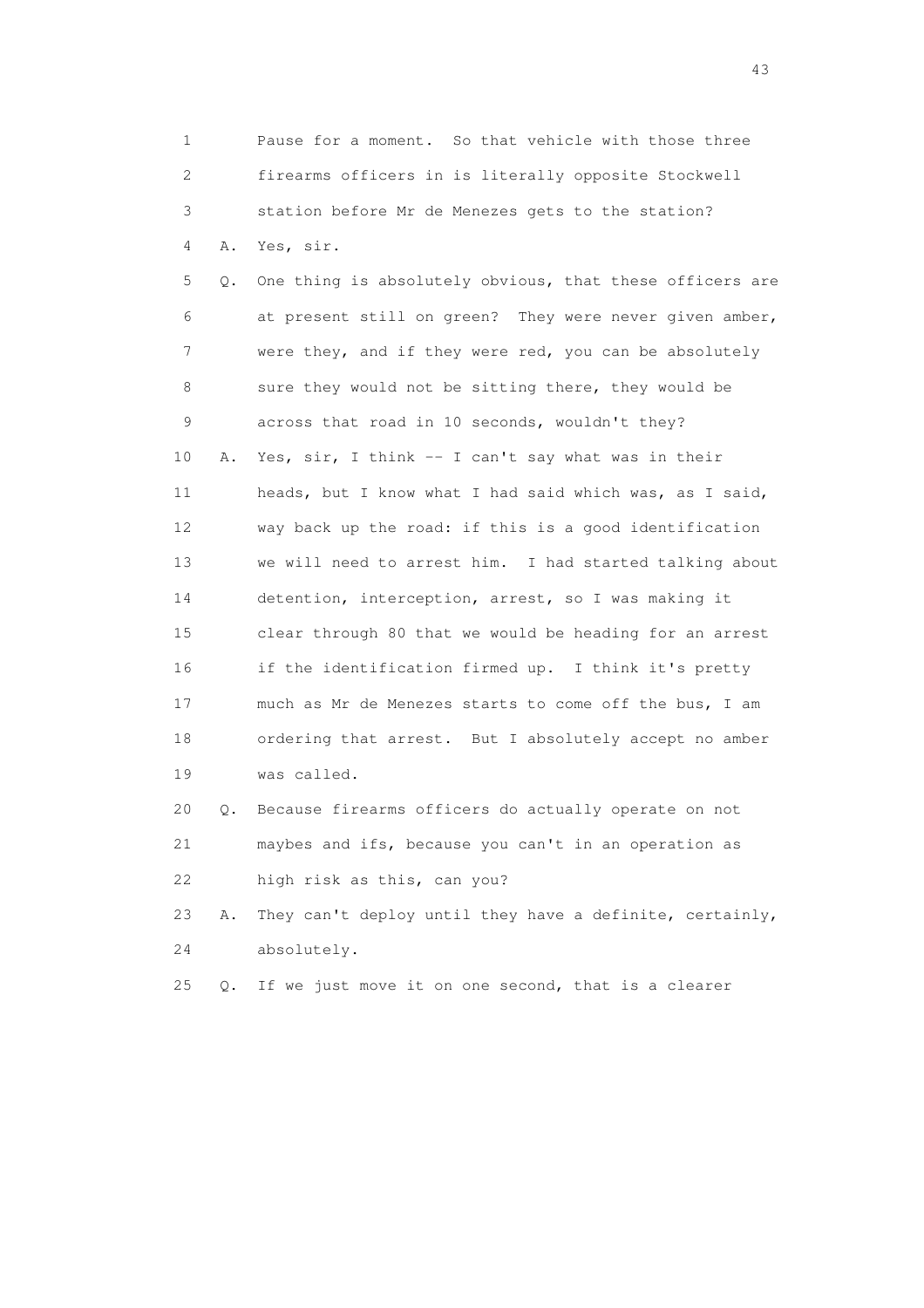1 picture and you can see the vehicle there, and you can 2 see there is a fairly short line of traffic. It may 3 well be that the other vehicles and I think we will see, 4 it's likely that the other vehicles were all in that 5 short queue? 6 A. Yes, sir. This is -- sorry, sir. 7 Q. No, please. 8 A. This is at a time when I am being told the firearms 9 teams are not in position, still making ground. 10 Q. Can I make it clear, I am not asking questions to 11 criticise you, that's not the purpose. We have had 12 assertions on a number of occasions that the firearms 13 officers were not there at the beginning, not there at 14 the end. In other words it wasn't a MASTS operation, it 15 was a half mast. So I just want to deal with the 16 position of where the firearms officers were in both 17 those, on both those occasions; do you see? 18 A. Yes, sir. 19 Q. We are going to see in a moment -- I think my learned 20 friend Mr Mansfield described them as stuck in traffic, 21 which is a somewhat quaint notion, because I don't think 22 SFOs would get stuck in traffic especially bearing in 23 mind the fact that the road on the opposite side is 24 completely clear, is it not? 25 A. Yes, sir, I think that's a reasonable interpretation of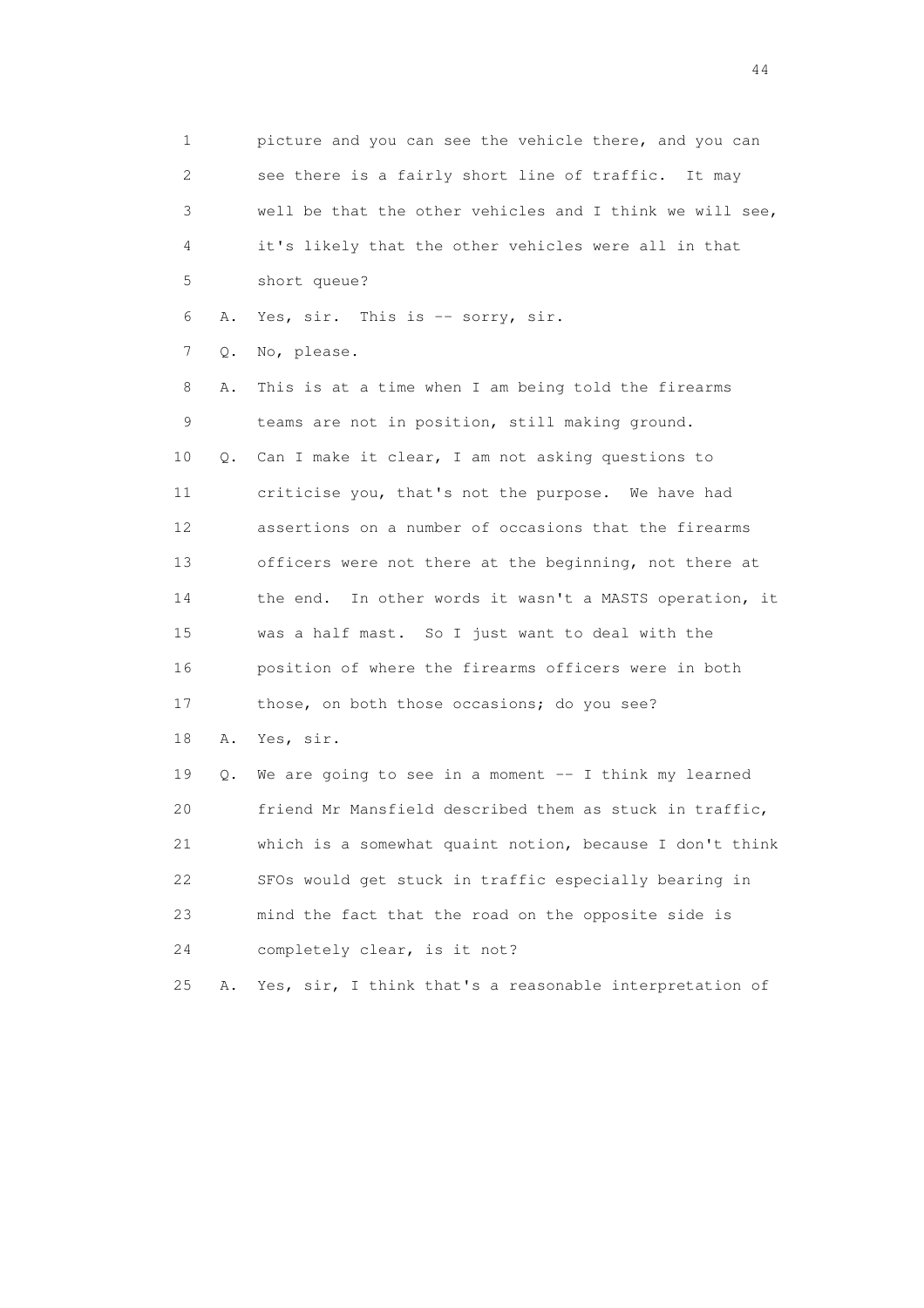1 how they operate. They do of course get slowed down by 2 heavy traffic on occasions, but they can make progress 3 very effectively in this sort of situation. 4 Q. Yes. Well, they would have no qualms about going on the 5 other side of the road or not obeying the red traffic 6 like or whatever? 7 A. No, sir, they would do that. 8 SIR MICHAEL WRIGHT: Do they have what I believe is 9 colloquially known as "blues and twos"? 10 A. They do, sir. 11 MR STERN: Just looking at that traffic for a moment, it 12 seems reasonable to infer, do you agree, that they may 13 have been sitting in that traffic for a minute or so, at 14 least the lead car? 15 A. Are you taking that from the timing, sir? 16 Q. I am looking at the traffic and the lights are not green 17 for very long, are they, we can see not that many cars 18 get through when they turn. We will see in a moment. 19 A. Right. 20 Q. Could we please now go to 10.03.02. We will see what 21 happens here. Firearms vehicle, Alpha vehicle, moves 22 out, but just pulls in a little, and you can see the 23 lights have changed, so it's just the traffic starts to 24 move over the line. Yes? 25 A. Yes, sir.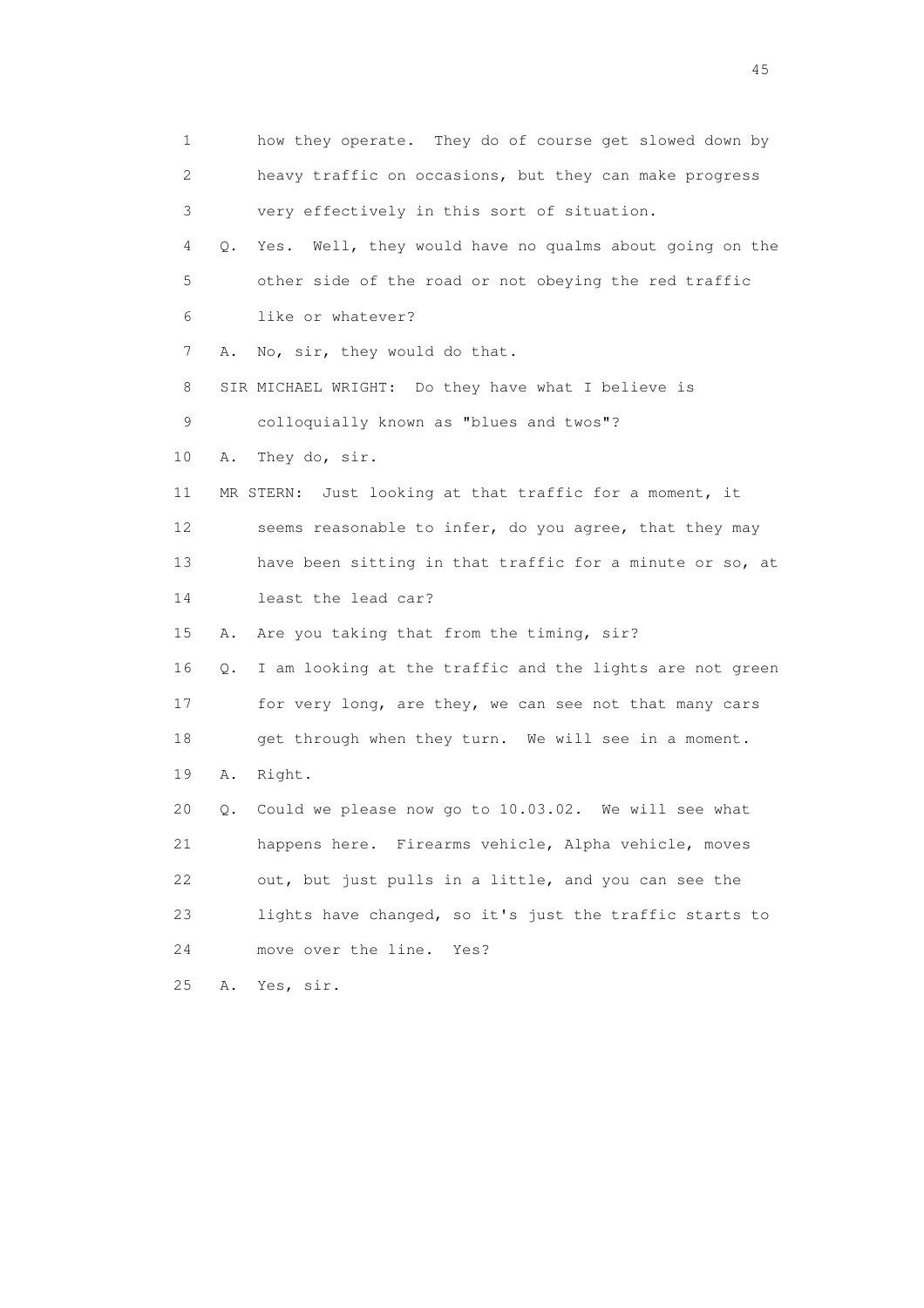1 Q. So they re-join the slow moving traffic, that's what it 2 appears? 3 A. I am not sure what's happening next, sir. 4 SIR MICHAEL WRIGHT: Well, they are cutting back in front of 5 the vehicle that they had been behind. 6 A. I genuinely can't remember, I know I have seen this 7 video before, I can't remember whether they just sit 8 there quietly or whether they then cut inside and ... 9 MR STERN: Unfortunately the film doesn't follow too much 10 but you will see the traffic starts to move and now they 11 have, they are still remaining covert, as it were? 12 A. I can't tell that, sir, but I absolutely accept it, yes. 13 Q. But they have moved a little further forward. 14 Could we please go to 10.04.08. So the camera goes 15 off. We will start to see a number of surveillance 16 officers moving towards the station. (Pause). Thank you 17 very much. Now, we will see the firearms officers 18 coming into view for the first time running quite fast 19 as I am sure you will recall having seen it? 20 A. Yes. 21 Q. So from the vehicle being in the queue at about 22 10.02.34 -- I have to say straightaway these are not 23 necessarily the exact times but we can work out the time 24 difference? 25 A. Yes, sir.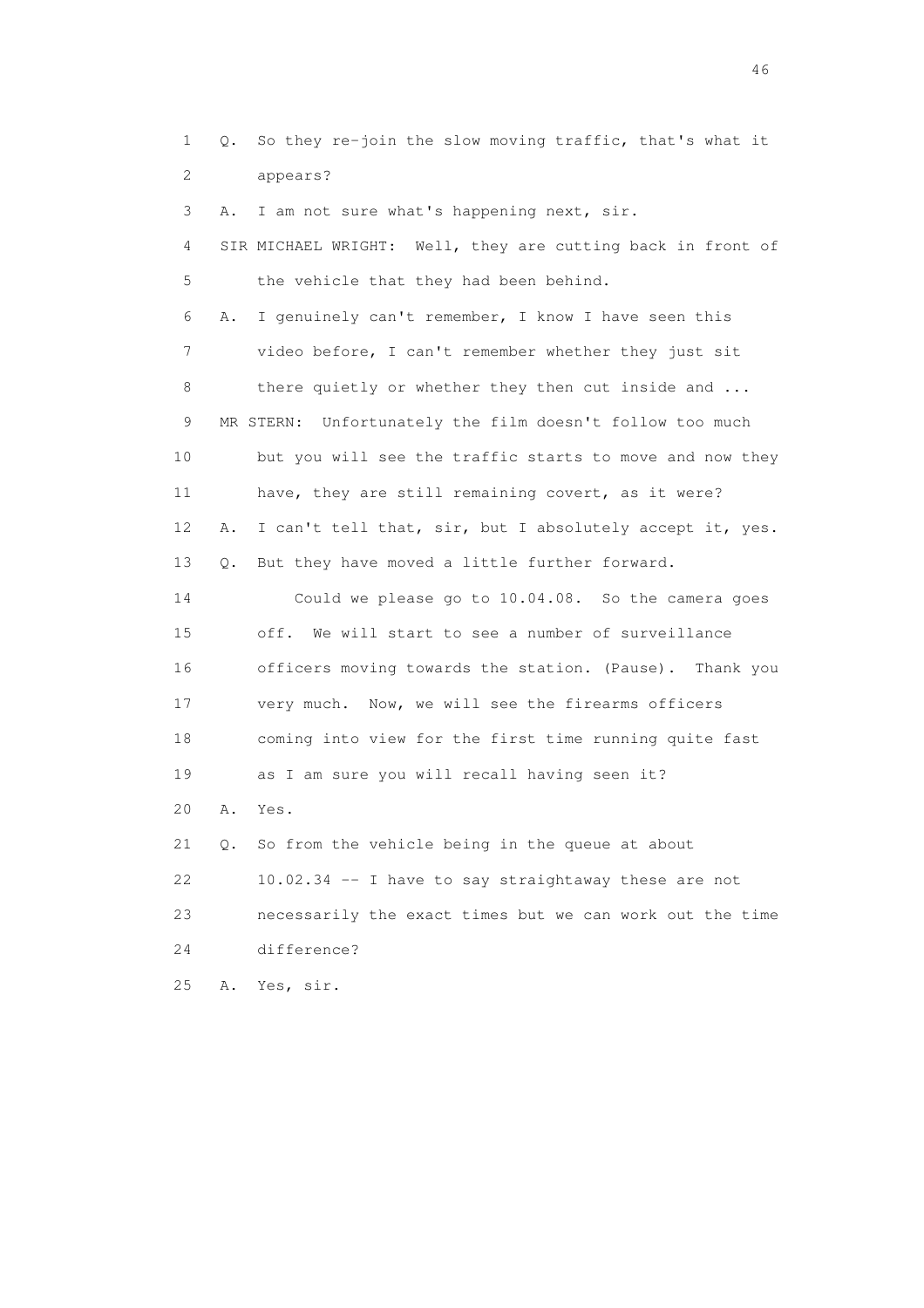1 Q. Until the firearms officers are actually in view is 2 about one and a half minutes, let us not quibble about 3 seconds; yes? 4 A. Yes, sir. 5 Q. Now, having seen that now, and looked at it in that way, 6 had they been given an order at the time at which they 7 were at the lights or even earlier, it seems, does it 8 not, that they could have intervened? 9 A. If they had gone red at the lights, you mean, gone to 10 state red? 11 Q. Yes. Rather than the lights, yes. 12 A. Sorry. Yes, sir, I think undoubtedly. The -- I think 13 the issue is -- several issues, but one of the issues is 14 obviously the firearms team leader and Trojan 84 need to 15 be comfortable about where their people are and what 16 they can do, and I am sure I don't need to say this, but 17 it is not like a -- it's not like a military parade or 18 a choreographed event, this is always when you are 19 dealing with armed support to surveillance it is 20 a constantly changing scenario. 21 If, obviously, one knows that an armed robbery 22 suspect is going to be outside the tube station at 10.04 23 then all the firearms officers are in the perfect 24 position, but one doesn't know that when one is doing 25 this sort of operation, so the choreography is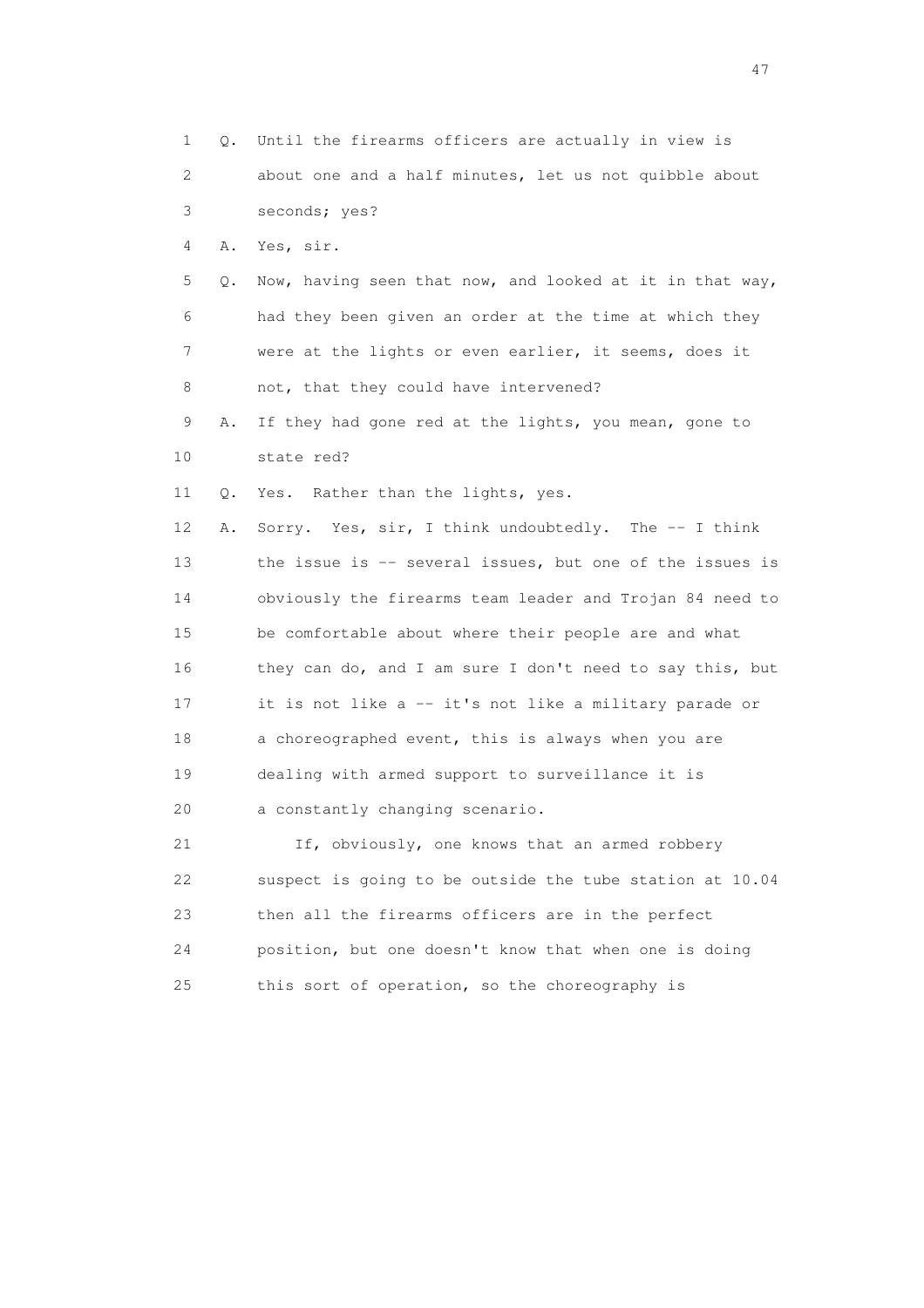1 different.

| SIR MICHAEL WRIGHT: I think if I understood what Mr Stern      |
|----------------------------------------------------------------|
| was putting to you in your answer, certainly the lead          |
| car, the one we have seen manoeuvering in the traffic,         |
| if state red had been called when that car was at that         |
| point, I think what's being suggested to you, that the         |
| officers in that car had bailed out straightaway, or           |
| everybody except the driver, anyway, had bailed out            |
| straightaway, they might have been able to intercept           |
| Mr de Menezes when he was still on the concourse.              |
| Yes, sir.<br>Α.                                                |
| SIR MICHAEL WRIGHT: That's really what you are putting?        |
| That is and I am sorry to do it blow by blow.<br>MR STERN:     |
| I accept that, sir.<br>Α.                                      |
| SIR MICHAEL WRIGHT: You think that is right. There were        |
| certain limitations. We only know about one car, we            |
| don't know where the others are.                               |
| Not from this, sir.<br>Α.                                      |
| I can't give evidence about it, but there will be<br>MR STERN: |
| evidence. I'm going to give a little bit of evidence           |
| about it in a moment or at least show something that           |
| I think will make it a little clearer, just in a moment.       |
| SIR MICHAEL WRIGHT: We have seen the video, Mr Stern, the      |
| other officers were there very close behind these              |
| officers.                                                      |
|                                                                |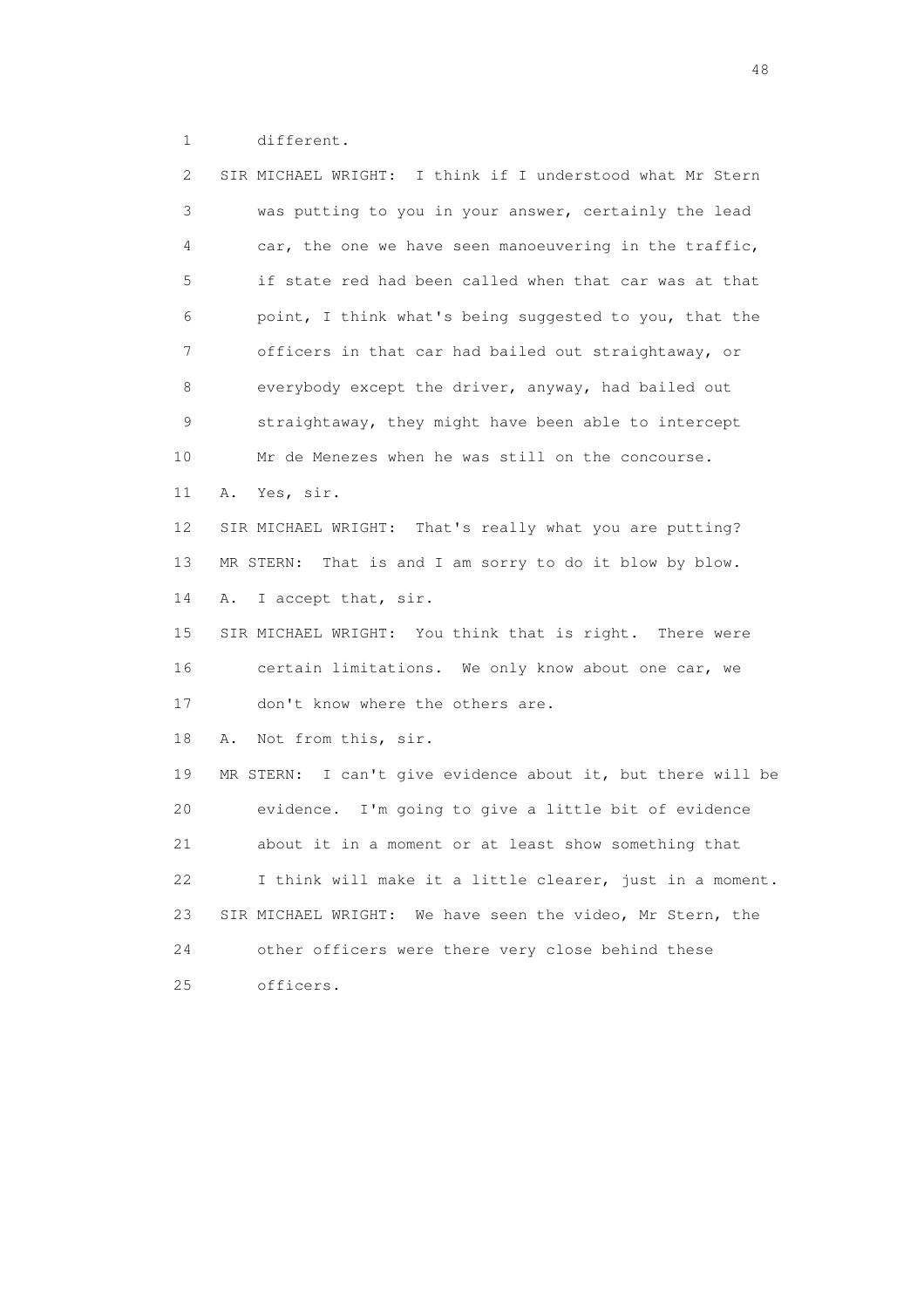1 MR STERN: I am just going to clarify the time, but you are 2 absolutely right, sir, that is the point. 3 We can see C2, C6 and C12, and they are from two 4 different vehicles, if I may just predict what the 5 evidence will be about that. 6 Could you please run this on to, just noting the 7 time, 10.04.08, to 10.04.30. (Pause). Thank you. 8 Now, if my mathematics are correct, there are 9 something like 11 firearms officers within 22 seconds -- 10 SIR MICHAEL WRIGHT: Of each other. 11 MR STERN: Within 22 seconds of each other, thank you, yes. 12 So from 10.04 to 10.30, 11 firearms officers in 22 13 seconds have managed to get into the station. Now, 14 I can tell you, I anticipate the evidence will be that 15 those 11 firearms officers come from five different 16 vehicles, all right? 17 A. Yes, sir. 18 Q. We will have to hear the evidence but that is why it may 19 be likely that the vehicles were all pretty near each 20 other? 21 A. Yes, sir. 22 Q. If we play it on just to the end, we will see there is 23 a couple more firearms officers coming in. (Pause). In 24 fact, I should just add this in fairness to Ralph, Ralph 25 does go in, but you can't see it on this particular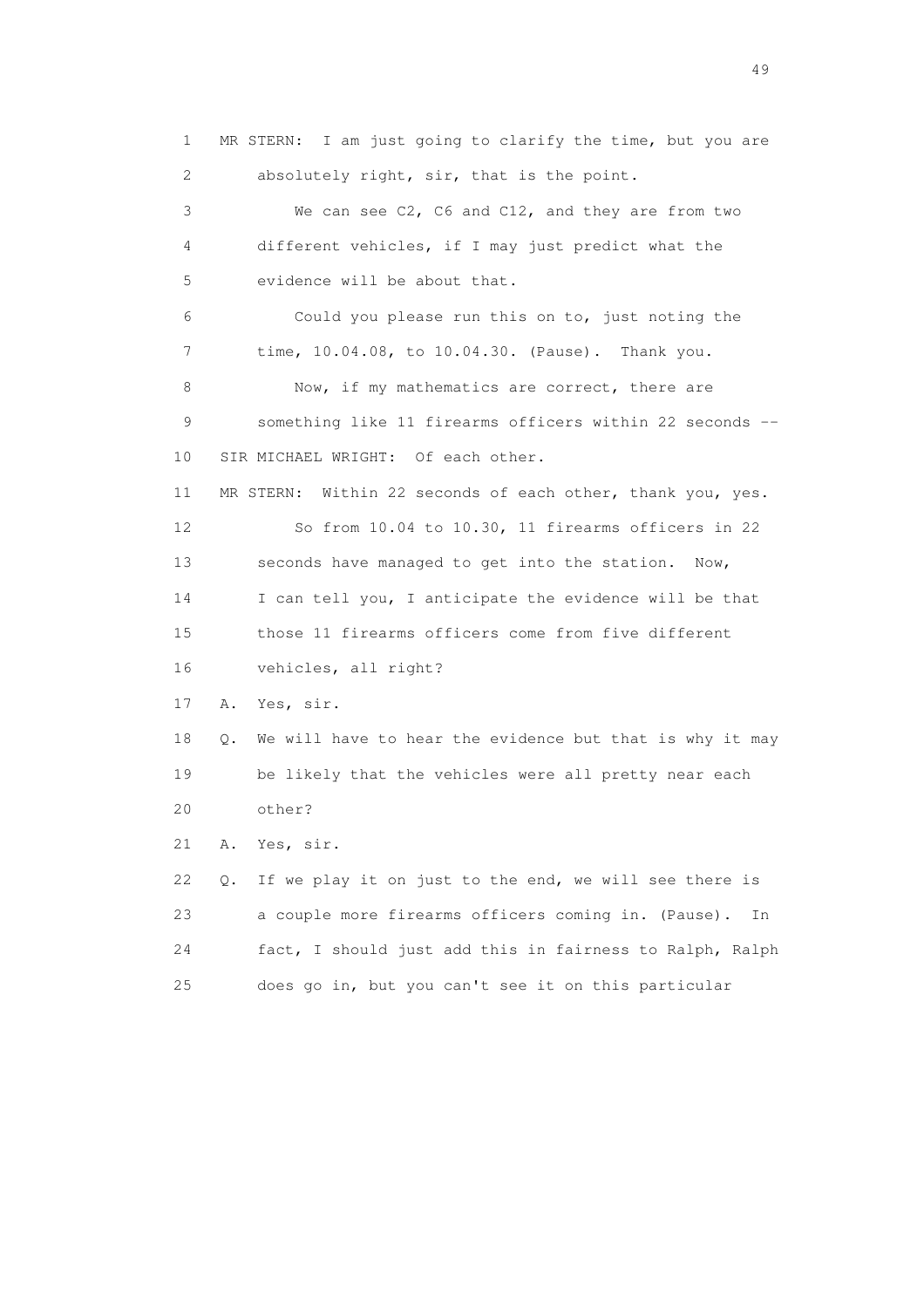1 camera. I'll just give everybody the reference, if they 2 want it. It is MB1, camera 60. I don't ask for it to 3 be shown but you will see Ralph coming in. 4 SIR MICHAEL WRIGHT: We see him, if my recollection is 5 right, on the concourse, actually in the station. 6 MR STERN: Mr Hough is nodding and I take everything he says 7 as accurate. 8 SIR MICHAEL WRIGHT: That's my recollection. He was 9 actually the back marker of the firearms team. 10 MR STERN: Yes, and the team leader, as the jury will hear. 11 So there were about 13 firearms officers or so 12 within 38 seconds into the station. Thank you for that. 13 Can I just try and help you with one other matter, 14 as to the timing of when this happened. Sir, I have 15 gone over my 20 minutes. 16 SIR MICHAEL WRIGHT: No, I am only looking for a time to 17 give the loggist a break. 18 MR STERN: I shall not be much longer. 19 Now, you have told us that you spoke to Silver 20 I think briefly when there was a negative 21 identification. I put it just generally: negative 22 identification? 23 A. Yes, sir. 24 Q. You agreed with him that there would be a stop of 25 Mr de Menezes and in fact I think you didn't realise at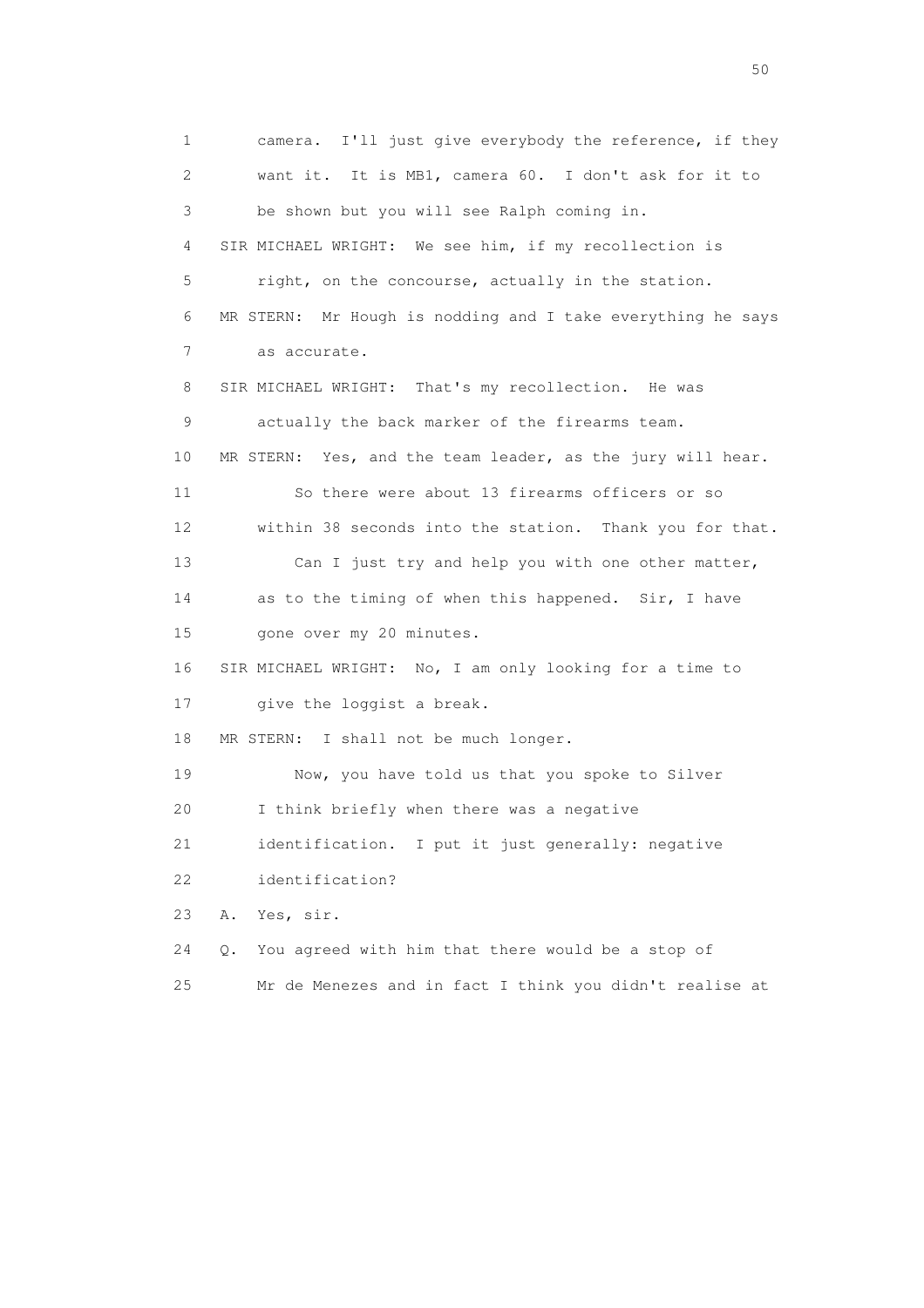- 1 the time but you later discovered that that was
- 2 Mr Dingemans from SO13?
- 3 A. Yes, sir.
- 4 Q. When there was a positive identification, you set up 5 an open phone line with Silver?
- 6 A. Yes, sir.

 7 Q. I want to see if I can help a little bit with as to what 8 time that actually was when that open line started. We 9 have had the benefit of certain phone records, I can't 10 pretend that they are always going to be complete. But 11 we have compiled a little list of Silver's calls, 12 Mr Purser's calls between 9.30 and 10.15. I wonder if, 13 sir, with your leave, I will just provide everyone with 14 a copy of these. (Handed). Mr Perry has a copy already. 15 Everyone has had this material, I should say, we have 16 just collated it into a smaller little schedule.

 17 If there are any errors in it, it's Mr Singh's 18 schedule, otherwise it's mine. (Pause). I am sure you 19 are familiar with these in any event; I am sure you have 20 gone through them. This is just a list, really, of 21 calls made by DCI Purser, who is the Silver, who as we 22 know is in the control vehicle with Trojan 84 and the 23 driver; yes?

24 A. Yes, sir.

25 Q. These are the calls that are made by him on his mobile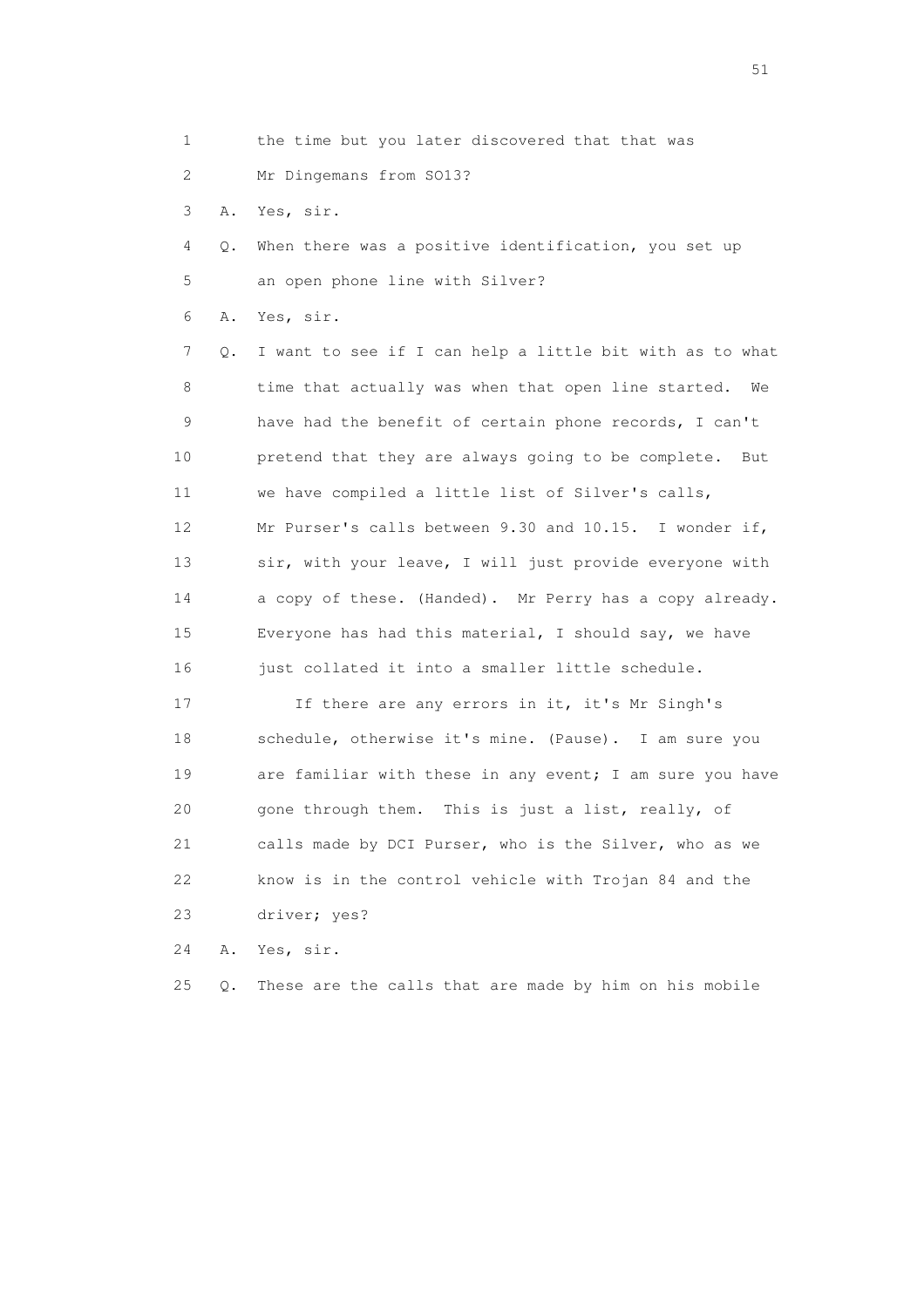| 1  |       | phone between 9.30 and 10.15. There is one at 9.41,       |
|----|-------|-----------------------------------------------------------|
| 2  |       | I can perhaps not trouble you with that one. There is     |
| 3  |       | one at 9.48.50, when he speaks to Mr Dingemans?           |
| 4  | Α.    | Yes, sir.                                                 |
| 5  | Q.    | Does that seem to be the likely time at which he is       |
| 6  |       | instructing or ordering Mr Dingemans to go forward and    |
| 7  |       | carry out this stop of Mr de Menezes?                     |
| 8  | Α.    | It does seem likely, sir, I should also say that we were  |
| 9  |       | having this three-way conversation at that stage,         |
| 10 |       | Mr Purser, Mr Boutcher and me, about what they wanted to  |
| 11 |       | They wanted to send Mr Dingemans, I didn't know it<br>do. |
| 12 |       | was him, an unarmed crew, to stop this person. So --      |
| 13 | Q.    | It's not really that that I am focusing on, I am just     |
| 14 |       | trying to assist you with timing, really.                 |
| 15 | Α.    | The only thing I was going to say, sir, and this may be   |
| 16 |       | relevant to timing, was that we had that conversation,    |
| 17 |       | Mr Boutcher, I don't think he rang Mr Dingemans himself,  |
| 18 |       | I think he got Ms Scott to ring Mr Dingemans, but that    |
| 19 |       | is certainly, I would imagine there would very likely     |
| 20 |       | have been a parallel tasking, if you like, the control    |
| 21 |       | room want Dingemans to go, Silver wants Dingemans to go,  |
| 22 |       | so either one of them may have called Mr Dingemans        |
| 23 |       | slightly before the time.                                 |
| 24 | $Q$ . | Let me just help you, what I am showing here is that      |

25 Mr Purser's phone was in use as we can see, the last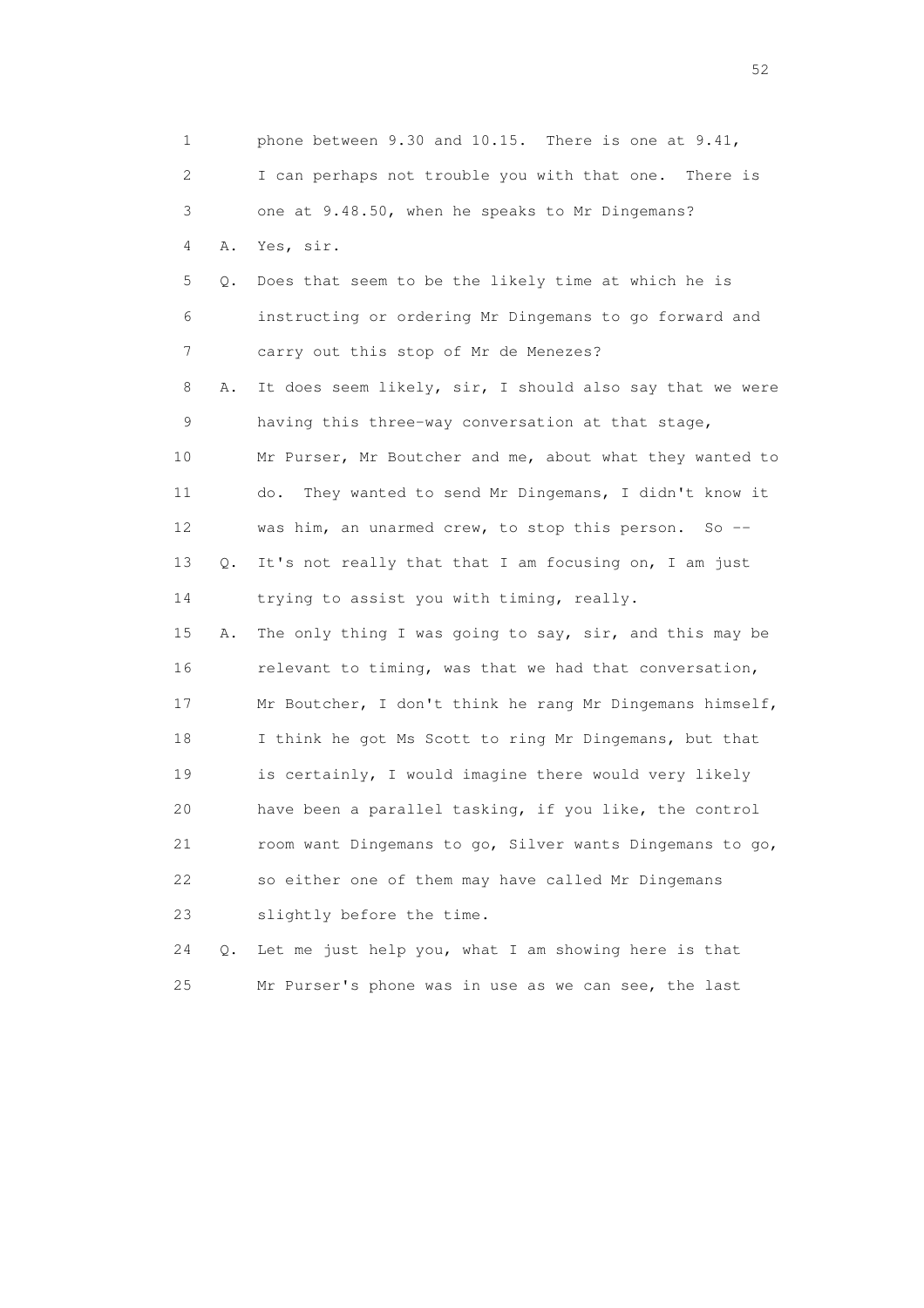| 1                         |    | call he made before 10 o'clock is 9.58.43, and then he      |
|---------------------------|----|-------------------------------------------------------------|
| $\mathbf{2}^{\mathsf{I}}$ |    | doesn't make another call until 10.14. So does it           |
| 3                         |    | follow that your open line took place after that call       |
| 4                         |    | from Mr Purser to Mr Dingemans at 9.58.43?                  |
| 5                         | Α. | No, sir, I don't think it does, because obviously           |
| 6                         |    | I understand his phone was being used, I made an initial    |
| 7                         |    | call, I am using both my phone and I think it's Nick's      |
| 8                         |    | phone. So I didn't mean to suggest, if I did                |
| 9                         |    | I apologise, that from the first moment I spoke to him      |
| 10                        |    | it was continuously open from 9.52.                         |
| 11                        | Q. | That's my error, I had understood that.                     |
| 12                        | Α. | But I had a line to him and certainly from                  |
| 13                        |    | Stockwell Road onwards, we were continuously speaking on    |
| 14                        |    | the same line.                                              |
| 15                        |    | Q. Can we assume that Mr Dingemans was called off after you |
| 16                        |    | got positive identification?                                |
| 17                        | Α. | Certainly after. How long after I don't know.<br>There      |
| 18                        |    | could easily be a time delay.                               |
| 19                        | Q. | You obviously cannot answer that, I appreciate that.        |
| 20                        | Α. | The more pressing or I think the equally pressing just      |
| 21                        |    | to get the firearms team there as to call off the           |
| 22                        |    | unarmed people.                                             |
| 23                        | Q. | That call at 9.58.43 lasts 35 seconds, so obviously that    |
| 24                        |    | phone is engaged until 9.59.18. Does it seem likely         |
| 25                        |    | that that is the time at which you started an open line     |

 $\sim$  53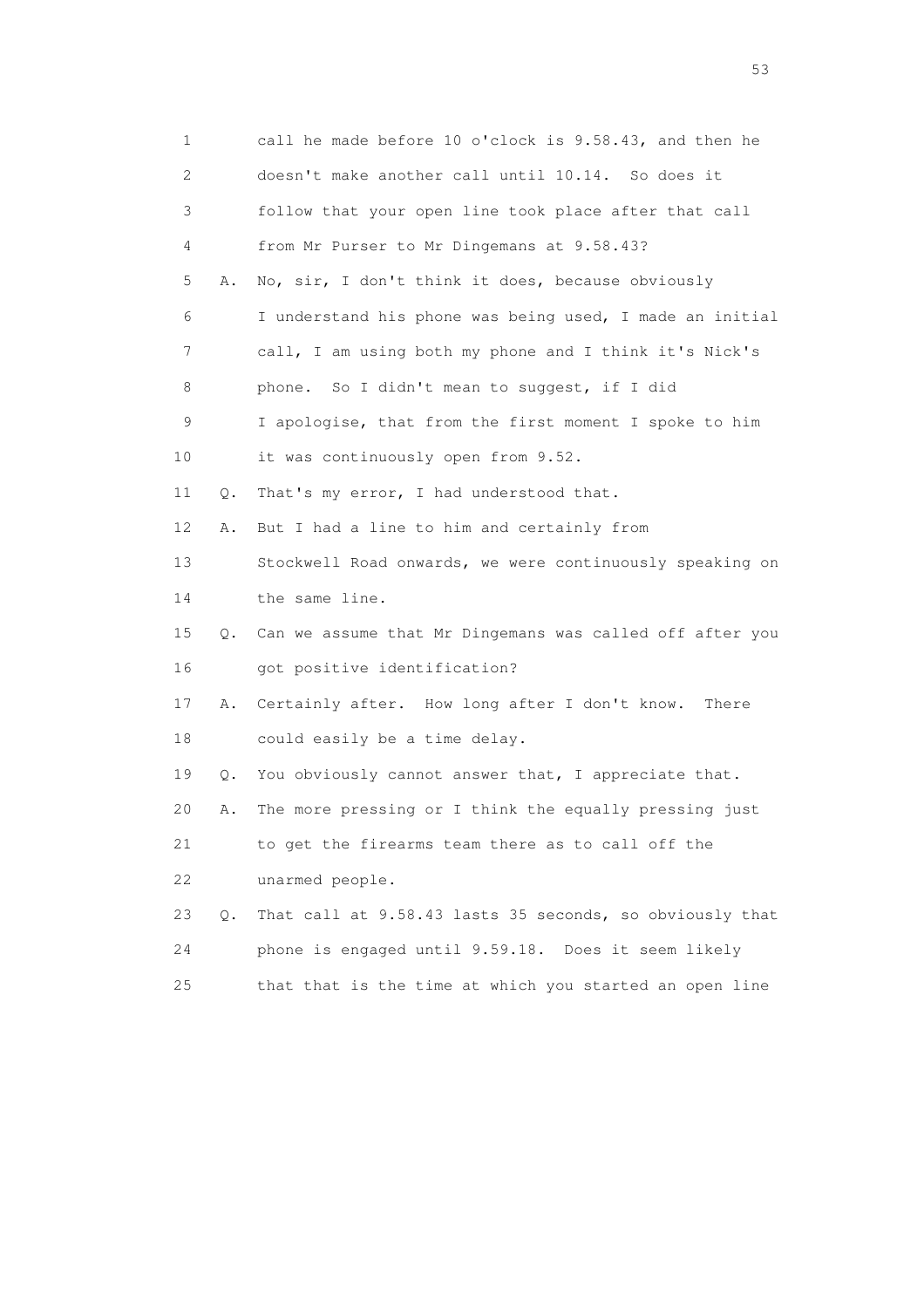1 with Silver?

 2 A. The continuous open line, yes, sir. 3 Q. Yes. Just again to help you, if I can, I think at the 4 same time as you have this open line, Trojan 80 and 5 Trojan 84 start an open line? 6 A. Yes, sir. Again, I don't know whether it was 7 interrupted and I don't know when it started or 8 finished, but they are talking continuously. 9 Q. If it helps we may well hear that Trojan 84 got on the 10 phone to Trojan 80 at 9.59.36 and was then on for 11 9 minutes and 14 seconds, if that helps. We will come 12 back to that, obviously not with you. 13 I want to just ask you, please, about a passage in 14 your statement at page 1532. For anybody who wishes to 15 see it, it's there on the screen, and it's paragraph 87. 16 You say you didn't use a Clydesdale code word or any 17 other code word for a critical shot. Let me say that's 18 not something I am going to be suggesting you did do, 19 let me make that clear. 20 But it moves on:

 21 "I had said that he should not be allowed to enter 22 the tube system because I believed he posed an immediate 23 threat to the public. I was fully aware that if 24 challenged, if he behaved in a way which made the 25 officers feel that they were subject to an immediate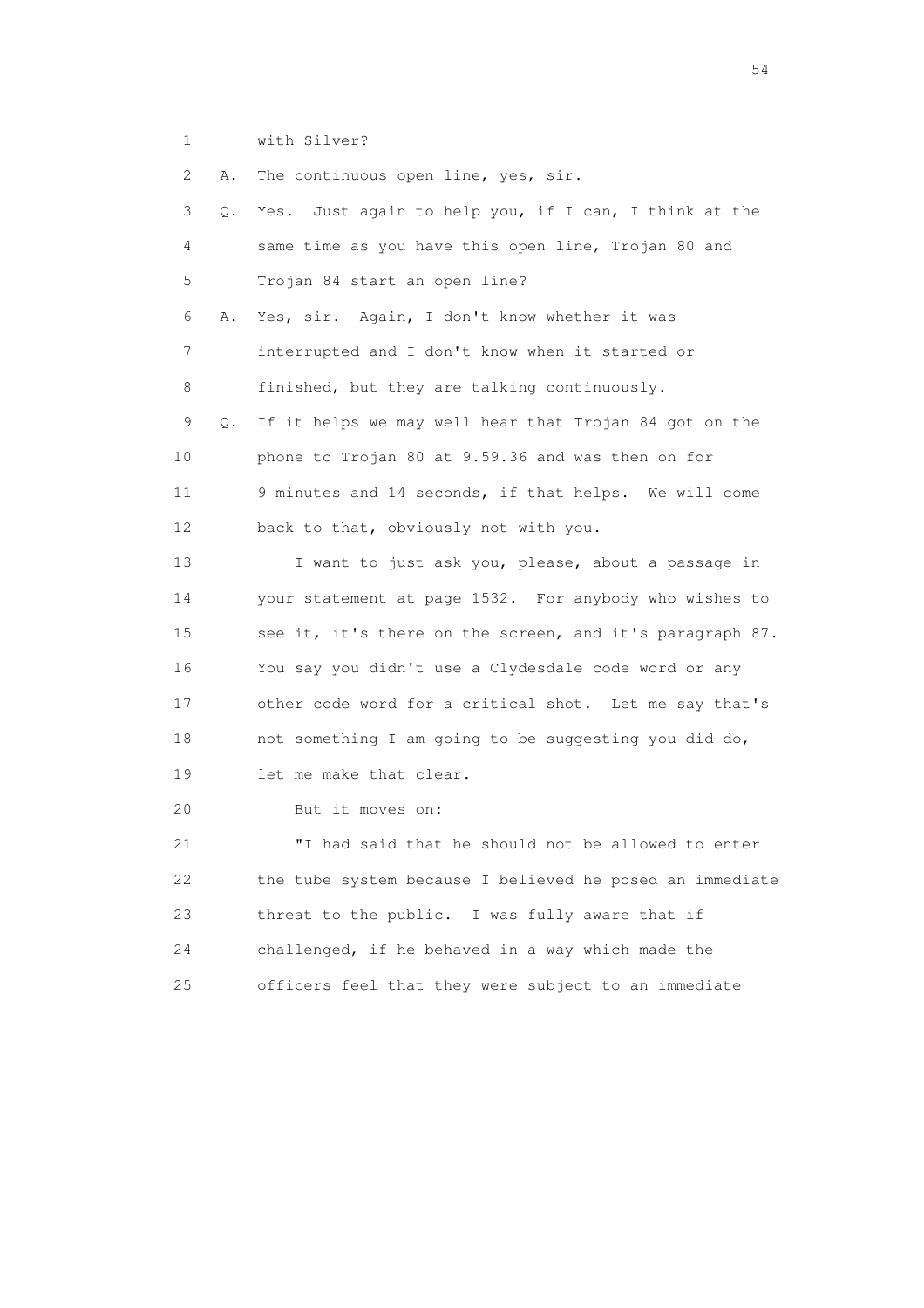1 threat, then he might be killed very quickly. The risk 2 was inherent in any challenge to somebody who was 3 identified as a suicide killer and the risk was clearly 4 increased by picture that both I and the firearms 5 officers shared, that he was wearing clothes which did 6 not preclude the carrying of a device, that he was 7 nervous, agitated and jumpy, that he was sending several 8 text messages and making phone calls." 9 Does it come to this: when you ordered an armed 10 intervention, you were satisfied that the suspect 11 represented a real and immediate threat or potential 12 threat to the lives of the public, and someone who could 13 potentially cause an explosion and was potentially 14 intent on causing that explosion? 15 A. Yes, sir. 16 MR STERN: Thank you very much. 17 SIR MICHAEL WRIGHT: Before we start Ms Leek, we will take 18 ten minutes, please. Twenty to. 19 (11.30 am) 20 (A short break) 21 (11.40 am) 22 (In the presence of the jury) 23 SIR MICHAEL WRIGHT: Yes. Who is next, Ms Leek? 24 MS LEEK: No questions, thank you. 25 SIR MICHAEL WRIGHT: Mr King?

the state of the state of the state of the state of the state of the state of the state of the state of the state of the state of the state of the state of the state of the state of the state of the state of the state of t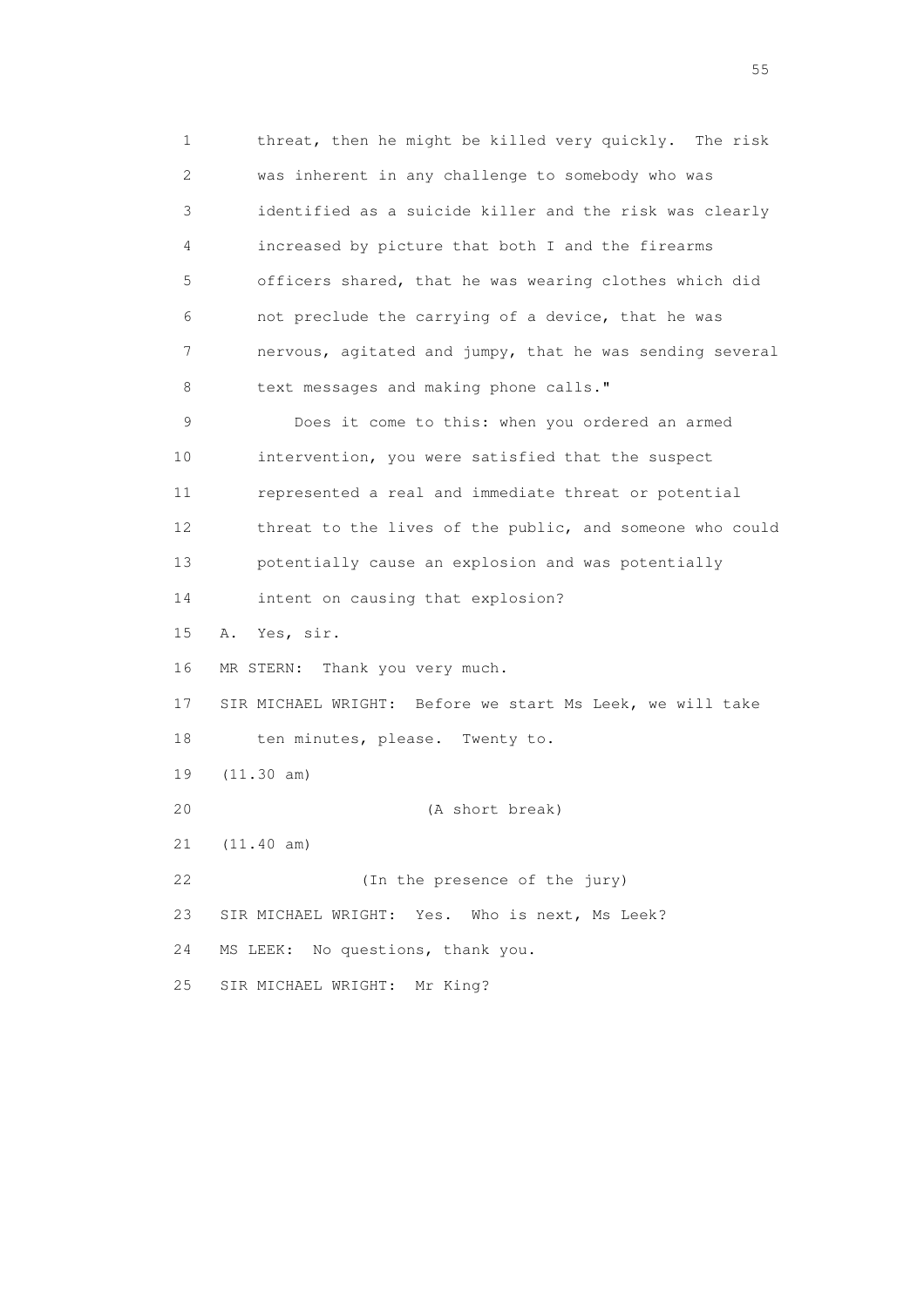1 MR KING: No.

 2 SIR MICHAEL WRIGHT: Mr Horwell, please. 3 Questions from MR HORWELL 4 MR HORWELL: My name is Richard Horwell, I appear on behalf 5 of the Commissioner. 6 A. Good morning, sir. 7 Q. My interests obviously overlap considerably with those 8 of Mr Perry's, I only have a few questions to ask you of 9 this morning. 10 Mr Mansfield yesterday said with a considerable 11 degree of sarcasm: "The Met really isn't quite as 12 incompetent as not telling you where the nearest bus 13 stop is", you may remember -- 14 A. I do, sir. 15 Q. -- that question. You have devoted much of your adult 16 life to the Metropolitan Police Service; is that right? 17 A. Yes, sir, 25 years. 18 Q. Describing the Met as an extremely incompetent 19 organisation, have you ever seen any evidence to support 20 that suggestion? 21 A. No, sir, I think it's an extremely competent 22 organisation, particularly in crisis. 23 Q. Has it been an organisation which you have been proud to 24 serve for the last 25 years? 25 A. Very.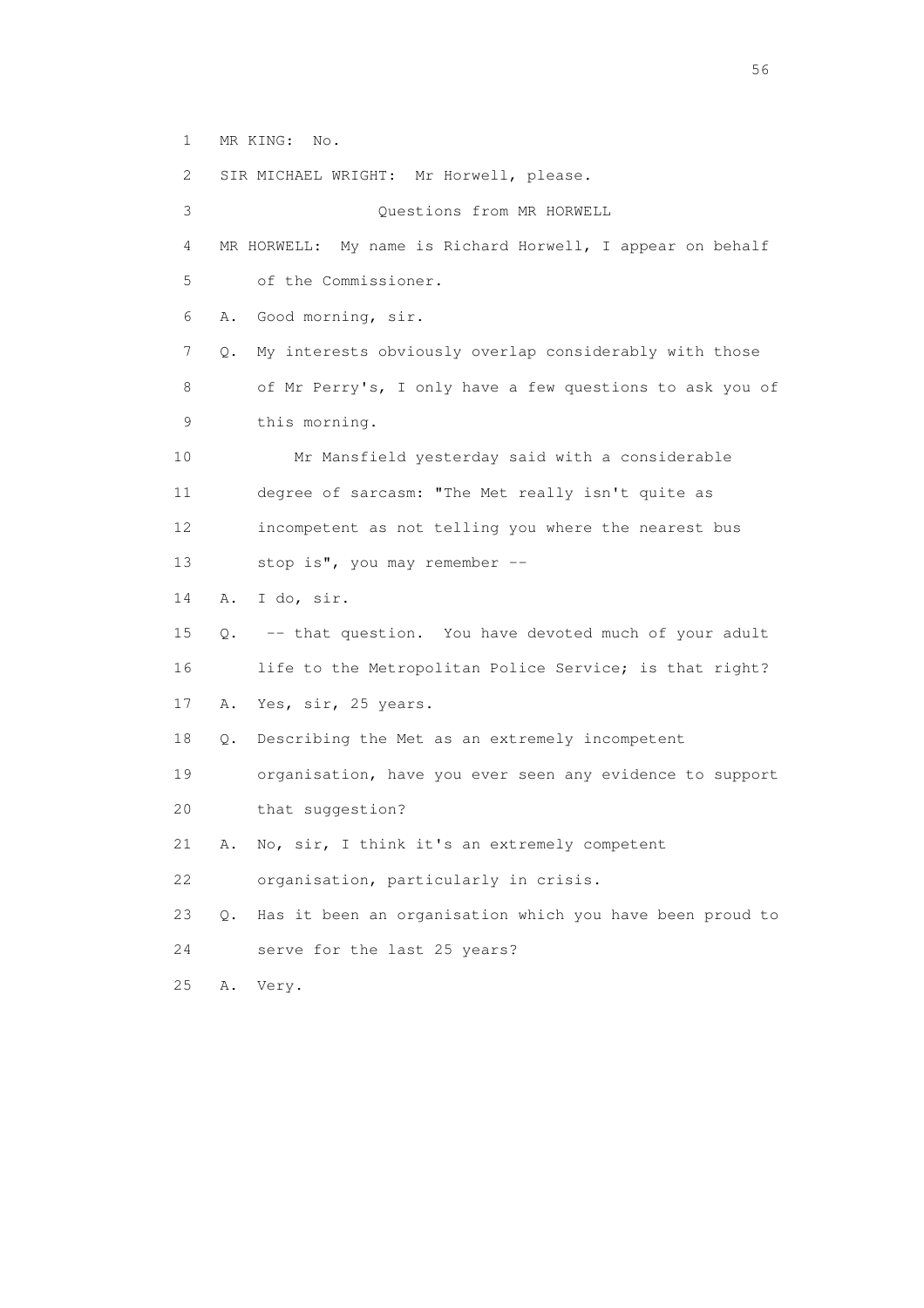1 Q. On 22 July, in your opinion, were the proper command 2 structures in place? 3 A. Yes, sir, I absolutely think the proper command 4 structures were in place. I said before it was 5 an unprecedented challenge, and we had to design some of 6 those structures on the day, but those designs have 7 stood the test of time and examination and 8 re-examination since. What we designed that day is very 9 much how we would operate today, and we have exercised 10 that, I have exercised that and examined it from all 11 angles, many, many, many times. 12 Q. Those that were at the front of this investigation, 13 those that were making the decisions and had 14 responsibilities within the operations room, the jury 15 have only seen some so far, they will see others as the 16 days pass, but in your opinion were the officers under 17 your command experienced and competent to do the 18 difficult job that was set for them that day? 19 A. Yes, sir. I had the people I needed to do the job. 20 Q. Can I come to an issue about which we have heard a great 21 deal of evidence, the orange firearms team. Could I ask 22 you to look, please, and the jury too, page 5 of the 23 maps brochure. If you haven't got one in front of you,

24 you will be given one. Thank you. (Handed).

25 A. Thank you, sir.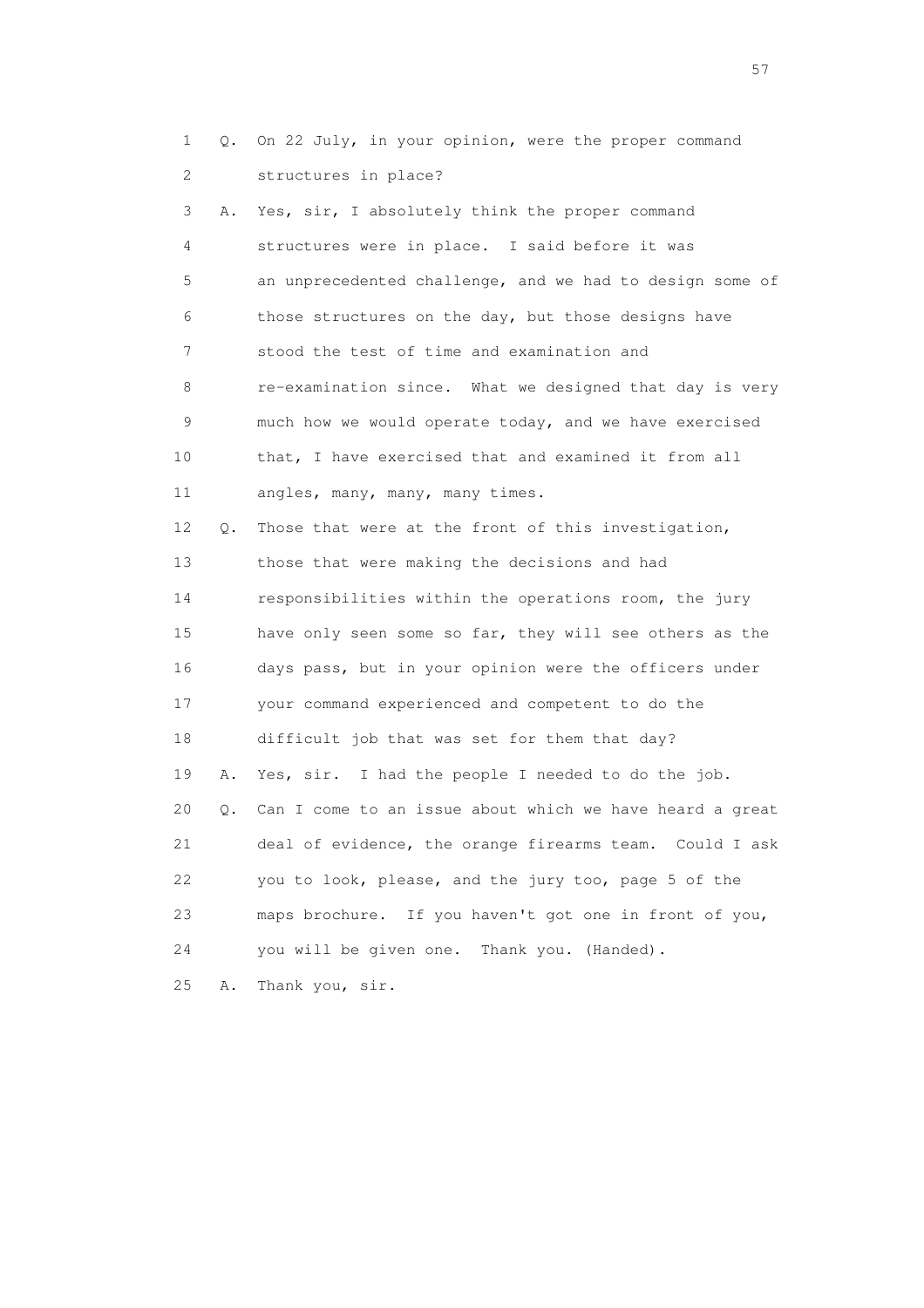| $\mathbf 1$ | Q. | On page 5, we have the various addresses that were of    |
|-------------|----|----------------------------------------------------------|
| 2           |    | interest that morning. We can see where Portnall Road    |
| 3           |    | is located and where Scotia Road is located, north and   |
| 4           |    | south of the Thames.                                     |
| 5           | Α. | Yes, sir.                                                |
| 6           | Q. | Anyone with eyesight as poor as mine will have to strain |
| 7           |    | considerably, but if we look at this plan, we can see    |
| 8           |    | almost between those addresses first of all Hyde Park,   |
| 9           |    | which is easy to see?                                    |
| 10          | Α. | Yes, sir.                                                |
| 11          | Q. | And then to the right and just below St James's Park?    |
| 12          | Α. | Yes, sir.                                                |
| 13          | Q. | And New Scotland Yard is just below St James's Park;     |
| 14          |    | yes?                                                     |
| 15          | Α. | Yes, sir, it's about 50 to 75 yards south of             |
| 16          |    | St James's Park.                                         |
| 17          | Q. | So if we look just below the area marked as              |
| 18          |    | St James's Park?                                         |
| 19          | Α. | Yes, sir.                                                |
| 20          | Q. | We know that New Scotland Yard is located there.<br>I am |
| 21          |    | not for one moment suggesting it was equidistant between |
| 22          |    | those two addresses but it's somewhere in between, as we |
| 23          |    | can see from this plan?                                  |
| 24          | Α. | Yes, sir.                                                |
| 25          | Q. | We know as a fact that the overnight duty firearms team  |

the state of the state of the state of the state of the state of the state of the state of the state of the state of the state of the state of the state of the state of the state of the state of the state of the state of t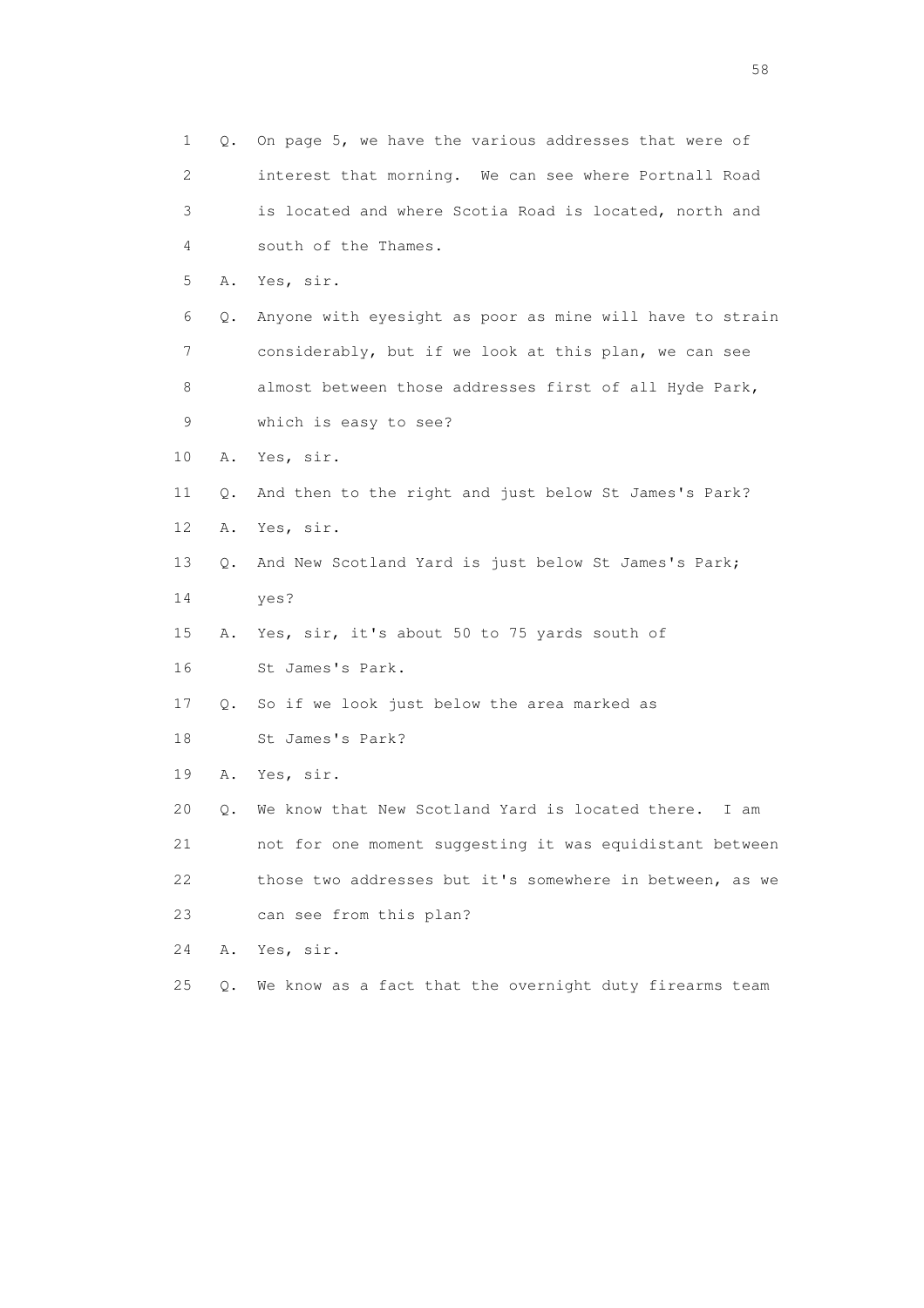1 had been moved to New Scotland Yard during the early 2 hours of that morning, and we are trying to discover 3 whether anyone decided to keep them at that central 4 location to cover not only London but the two addresses; 5 so that's one enquiry that is being made during the 6 course of this inquest.

 7 Can I ask you, it's a hypothetical question but they 8 are inevitable in circumstances such as this, was that 9 location for the one firearms team that was on duty that 10 night one with which you would have approved if asked up 11 until the black team came on duty at 7 o'clock? 12 A. Absolutely, sir, for two reasons. As you point out, it 13 is almost equidistant for two addresses, either of which 14 it was possible we could be called to, and might need to 15 deploy an SFO team to.

16 Secondly, as I understand it, there was one SFO team 17 on in the night for London, and if we expanded this map 18 right out, we would see that New Scotland Yard is very 19 central in Central London, so it's a good location, it's 20 a good place also for people to rest up, and it has good 21 communications, it's a very sensible place to put one 22 firearms team.

 23 Q. And keeping orange at New Scotland Yard, was that in 24 your opinion compliant with Mr McDowall's strategy? 25 A. Absolutely. The strategy itself was designed to support

the contract of the contract of the contract of the contract of the contract of the contract of the contract of the contract of the contract of the contract of the contract of the contract of the contract of the contract o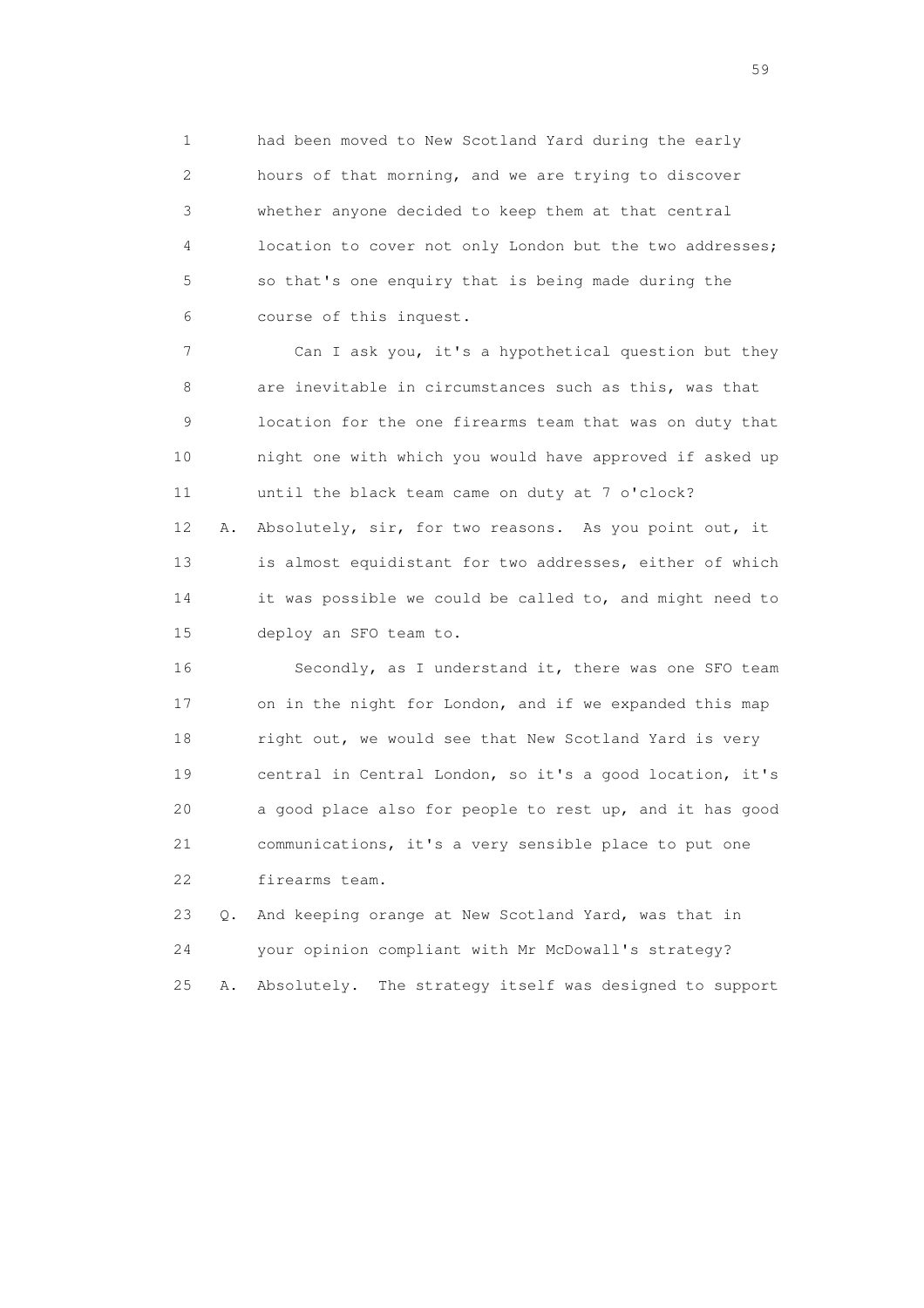1 surveillance teams in follows and when you have only got 2 one firearms team, if you think one address is much more 3 obvious than the other, you probably would put that 4 firearms team to the much more obvious address, but if 5 you think they are both of interest, you wouldn't. 6 Q. Even though Mr McDowall had asked for a firearms team to 7 be sent to each of the two addresses as soon as was 8 reasonably practicable, do you agree that until there 9 were two teams, it was sensible policing to keep the one 10 team at a location somewhere in between the two 11 addresses? 12 A. Very sensible, sir. 13 Q. We will have to wait to see if such a decision had in 14 fact ever been made, but the facts so far established, 15 if you had been asked for your opinion on the morning of 16 the 22nd, then you would have been content with orange 17 remaining at New Scotland Yard until the black team came 18 on duty at 7; is that right? 19 A. I would, sir, although I would always of course ask: "Do 20 we have any other SFO team? Where could we get another

21 SFO team from?" and I would go through that

22 decision-making, and if it was not rational to pull

23 people out of bed or to call people in, then I would

24 stay with that one team. I mean, by call people in

25 I mean bring them in from home early when they may have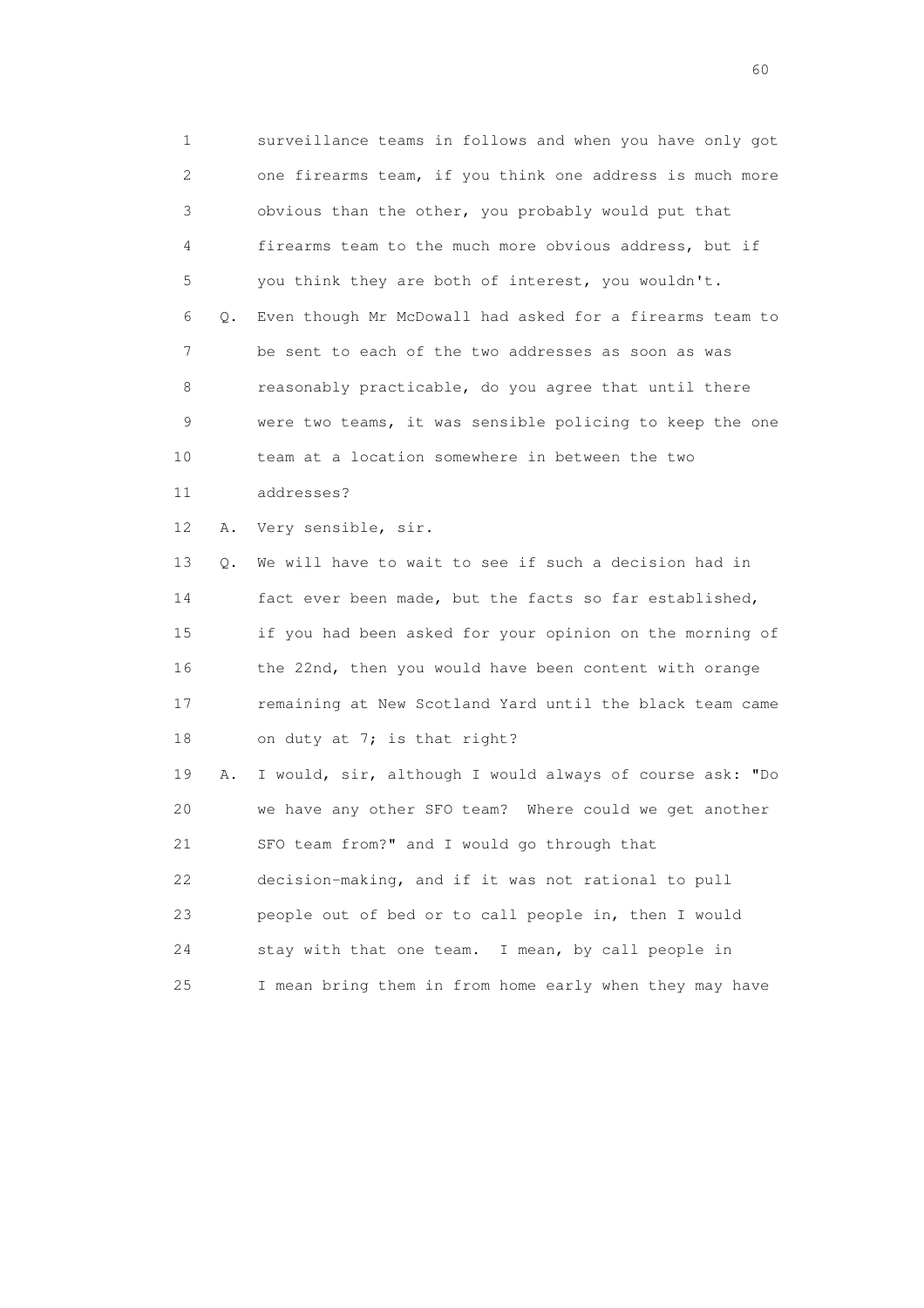1 been late off in the night. It is all, as I am sure you 2 have discovered quite a complex series of decisions but 3 if that was not practical to find another team, not in 4 the best interests of the whole operation or the safety 5 of the public, then I have got one team, that's what 6 I would do. 7 Q. Thank you. 8 SIR MICHAEL WRIGHT: You can call people in early, can you? 9 A. You can, sir, yes. 10 SIR MICHAEL WRIGHT: It may not be very popular but you can 11 do it. 12 A. You can, sir. There are obvious limitations on that. 13 They need their rest period, some of them may live 14 a long way away, and sometimes therefore when you call 15 people, they arrive in ones and twos and dribs and drabs 16 and you actually need a whole team before you can go. 17 Yes, you could do that. 18 SIR MICHAEL WRIGHT: I understand that. Also, of course, if 19 I have understood this correctly, when you are 20 considering how you are to make best use of your 21 available resources, you also have tactical support 22 teams. 23 A. Yes, sir. 24 SIR MICHAEL WRIGHT: They are not SFOs but they are firearms 25 officers?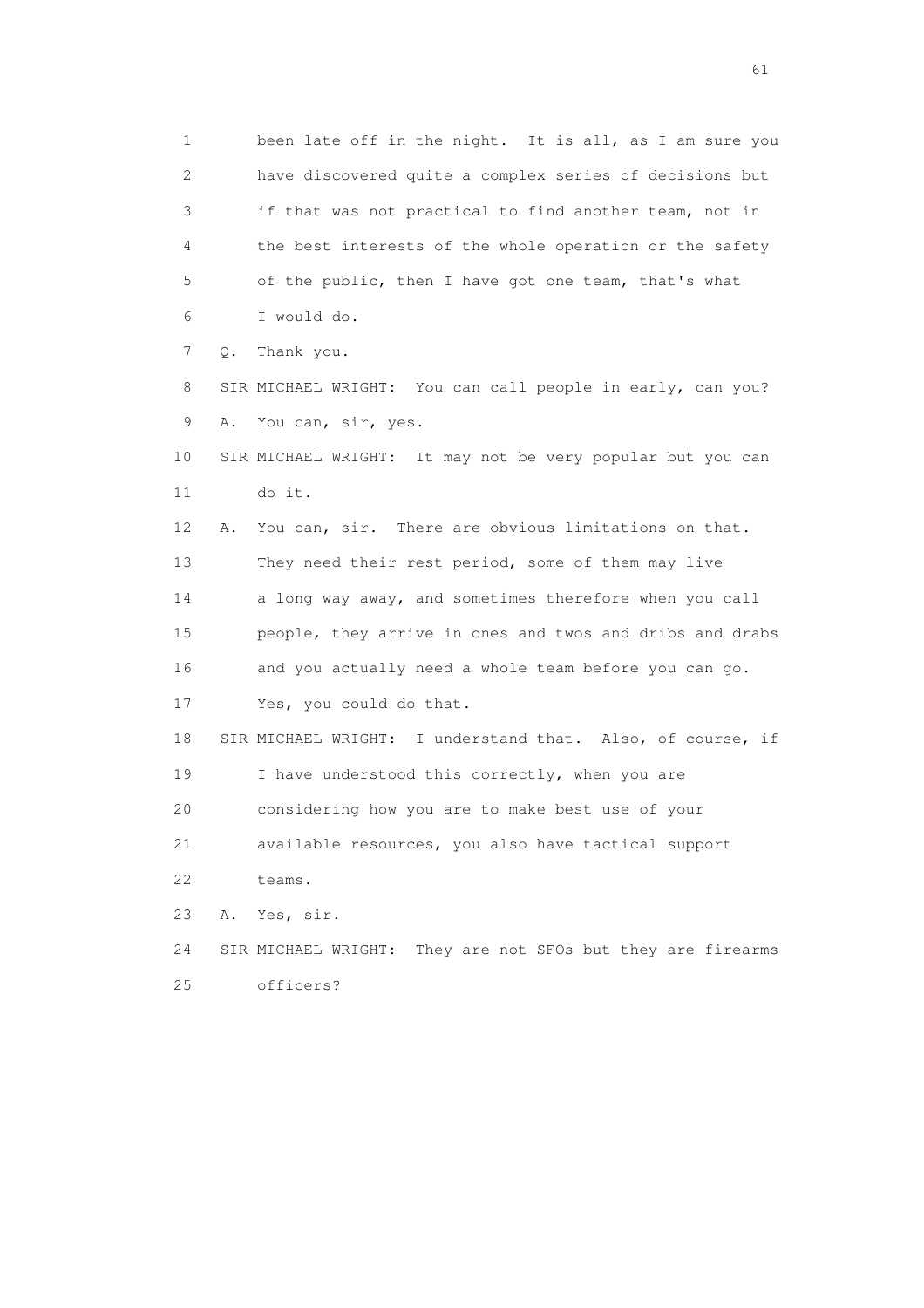1 A. Yes, sir.

2 SIR MICHAEL WRIGHT: And you have armed response vehicles.

- 3 A. Yes, sir.
- 4 SIR MICHAEL WRIGHT: Who are also firearms but not 5 specialist firearms officers.

 6 A. Yes, sir, and this sort of balancing, where do we need, 7 where is the highest priority, goes on all day every 8 day, obviously not in these extreme circumstances but 9 this is what the tactical advisers and the commanders 10 are doing.

## 11 MR HORWELL: Can I just deal with that matter raised by the 12 Coroner?

 13 Is there a general expectation that police officers 14 will live within about an hour of the police station or 15 the location in which they are posted to work? 16 A. In what I might call the old days, sir, there was 17 a very, very strict rule. For general police officers 18 now, some of them do live further away. I believe for 19 many of the specialisms and certainly obviously people 20 who are on call, there is an expectation that they will 21 be nearer by, but I can't speak for SFOs.

 22 SIR MICHAEL WRIGHT: The days of the section house I think 23 are long gone, I think.

24 A. They are, sir, sadly.

25 SIR MICHAEL WRIGHT: Some say sadly, yes.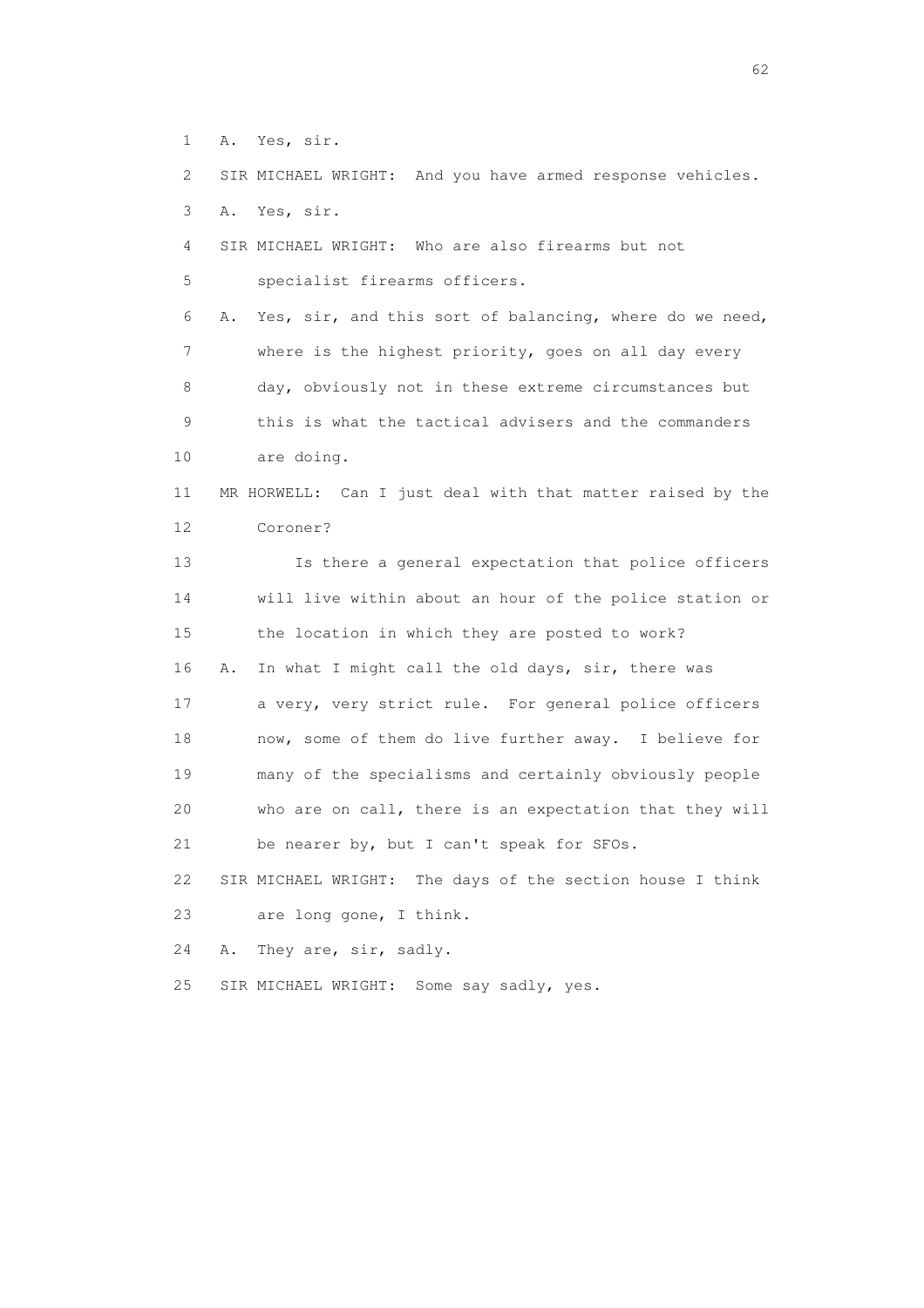1 MR HORWELL: We know that the strategy was set at 4.55 that 2 morning. 3 A. Yes, sir. 4 Q. And we know that black team were due on duty at 7. 5 A. Yes, sir. 6 Q. In your opinion, at 5 o'clock in the morning, was there 7 any realistic possibility of getting black team in any 8 earlier bearing in mind they have to wake up, prepare, 9 and travel in to work? 10 A. If you call them in, they will come as quickly as they 11 possibly can, and as I said, some will arrive much 12 earlier than others. To get them all there and sort of 13 effectively mustered for the preliminary briefing and 14 kitting, I doubt very much whether you would get them 15 there in that form much before 7 o'clock, if before 16 7 o'clock. 17 Q. The whole process can't start until they are all 18 together as a team; is that right? 19 A. Yes. 20 Q. Can I move to another issue, please, the time at which 21 you called out CO19 to intervene on this morning. You 22 decided to call them out because of the information that 23 was then coming through to you? 24 A. Yes, sir. 25 Q. That this was Nettle Tip?

experience of the contract of the contract of the contract of the contract of the contract of the contract of the contract of the contract of the contract of the contract of the contract of the contract of the contract of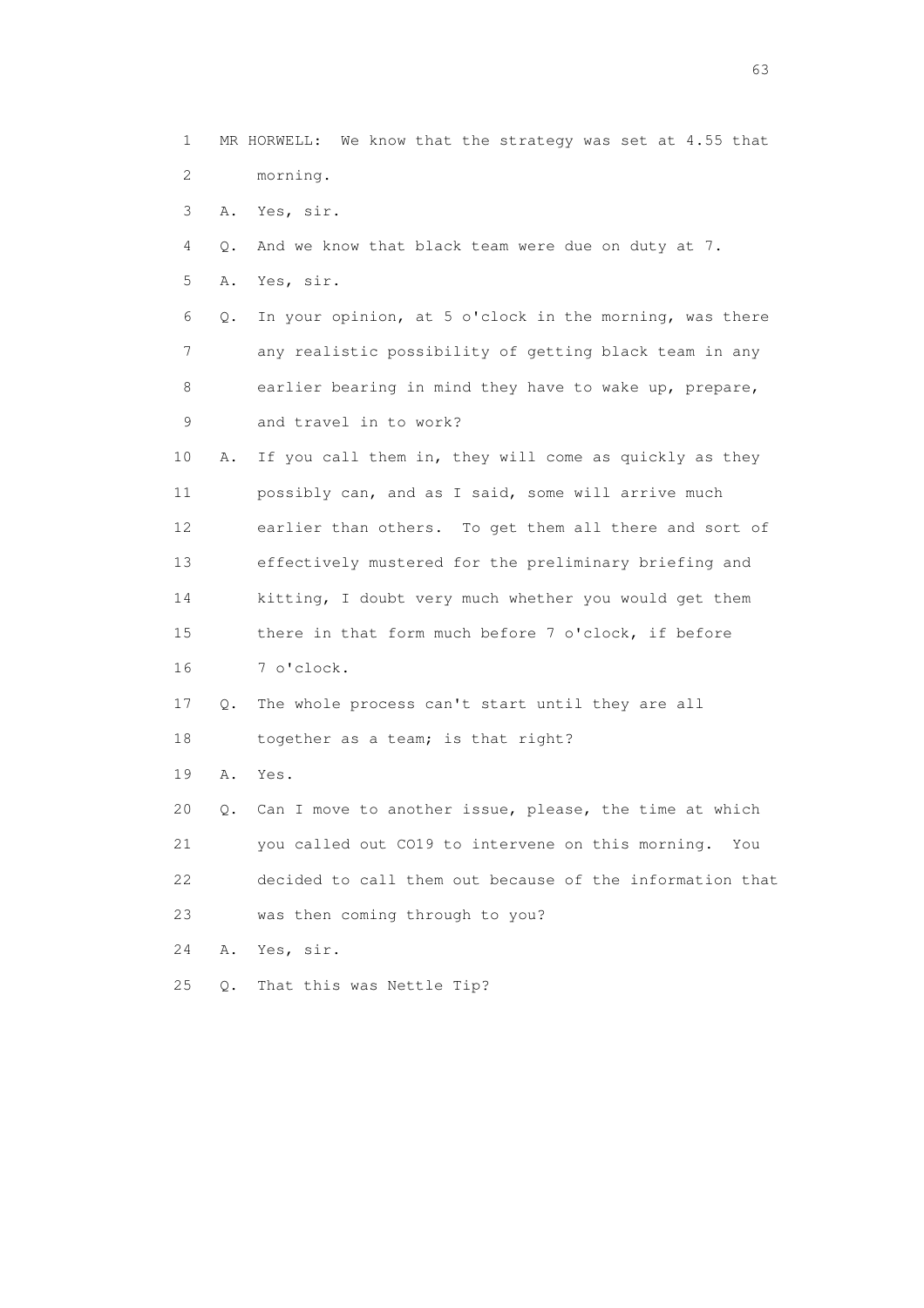- 1 A. Yes, sir.
- 2 Q. And the time at which you called CO19 out was not

3 dependent upon their location?

4 A. No, sir.

 5 Q. This is something that I put to Mr Boutcher and I'm 6 going to put it to you as well to seek your answer, and 7 it's of course a hypothetical again, but if CO19 had 8 been inside the TA Centre at 6 am that morning, you 9 would not have called them out any earlier, would you? 10 A. No, sir.

 11 Q. And you would not have done anything differently that 12 day?

 13 SIR MICHAEL WRIGHT: Yes, I understand that answer, but as 14 I asked just before the short break, that was very 15 largely governed by the first moment at which the 16 commissioner knew that Mr de Menezes was out and that he 17 was on the bus, that's really the point. 18 MR HORWELL: Yes, but I must base the question on that

- 19 detail.
- 20 A. Yes, I agree, sir.

 21 Q. And it would have been wrong, wouldn't it, to have 22 called out CO19 unless and until you had a reasonable 23 suspicion that this was Nettle Tip, Osman?

- 24 A. Yes, sir.
- 25 Q. To call out CO19 on the basis of a report that someone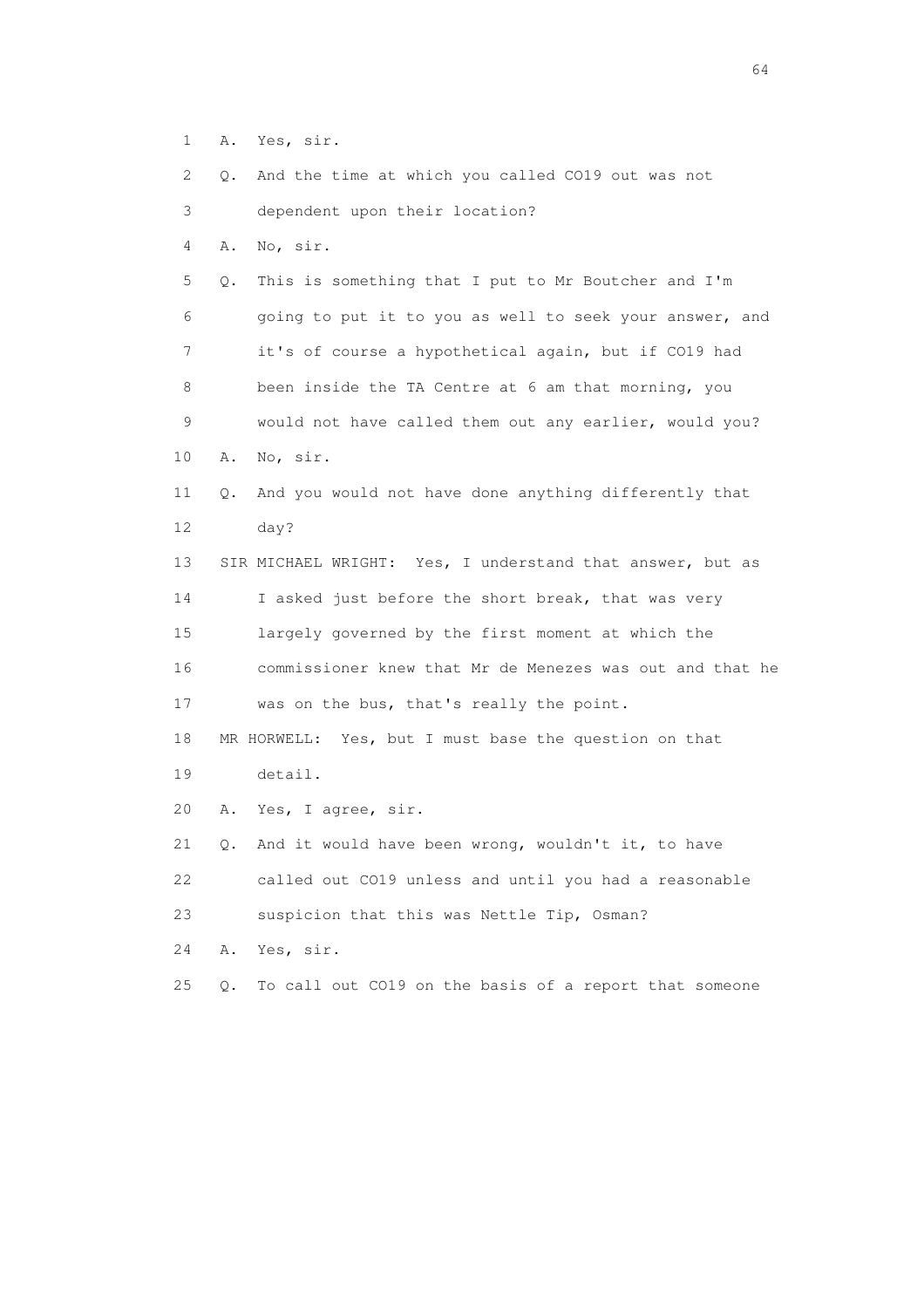| 1                         |       | was worth a second look is not something you would then  |
|---------------------------|-------|----------------------------------------------------------|
| $\mathbf{2}^{\mathsf{I}}$ |       | or ever have done; is that right?                        |
| 3                         | Α.    | I don't think I would, on that basis, sir, and I do      |
| 4                         |       | understand there are different gradations and it is      |
| 5                         |       | a judgment call, you could of course, but if you do, and |
| 6                         |       | it turns out not to be the person, you have now got your |
| 7                         |       | vehicles potentially compromised away from where you     |
| 8                         |       | want them, nobody ready to deal if someone else comes    |
| 9                         |       | out, so it's a judgment but on the basis of worth        |
| 10                        |       | a second look. If I had known that, I wouldn't have      |
| 11                        |       | called them out.                                         |
| 12                        | Q.    | You can't have firearms cars going in and out of the     |
| 13                        |       | TA Centre all day long?                                  |
| 14                        | Α.    | No.                                                      |
| 15                        | О.    | In view of the critical importance of this remaining     |
| 16                        |       | a covert investigation?                                  |
| 17                        | Α.    | No, sir. I mean, as I said in answer to a previous       |
| 18                        |       | question, I didn't know that they were precisely at the  |
| 19                        |       | TA Centre or how many of them were there. If I had,      |
| 20                        |       | I would have been even more keen not to send them out on |
| 21                        |       | what could be a wild goose chase because it's so close   |
| 22                        |       | to Scotia Road.                                          |
| 23                        | $Q$ . | Thank you. 21 Scotia Road. It's been suggested that      |
| 24                        |       | the discovery that this was a block of flats and not     |
| 25                        |       | a single dwelling must have been a surprise or           |

 $\sim$  65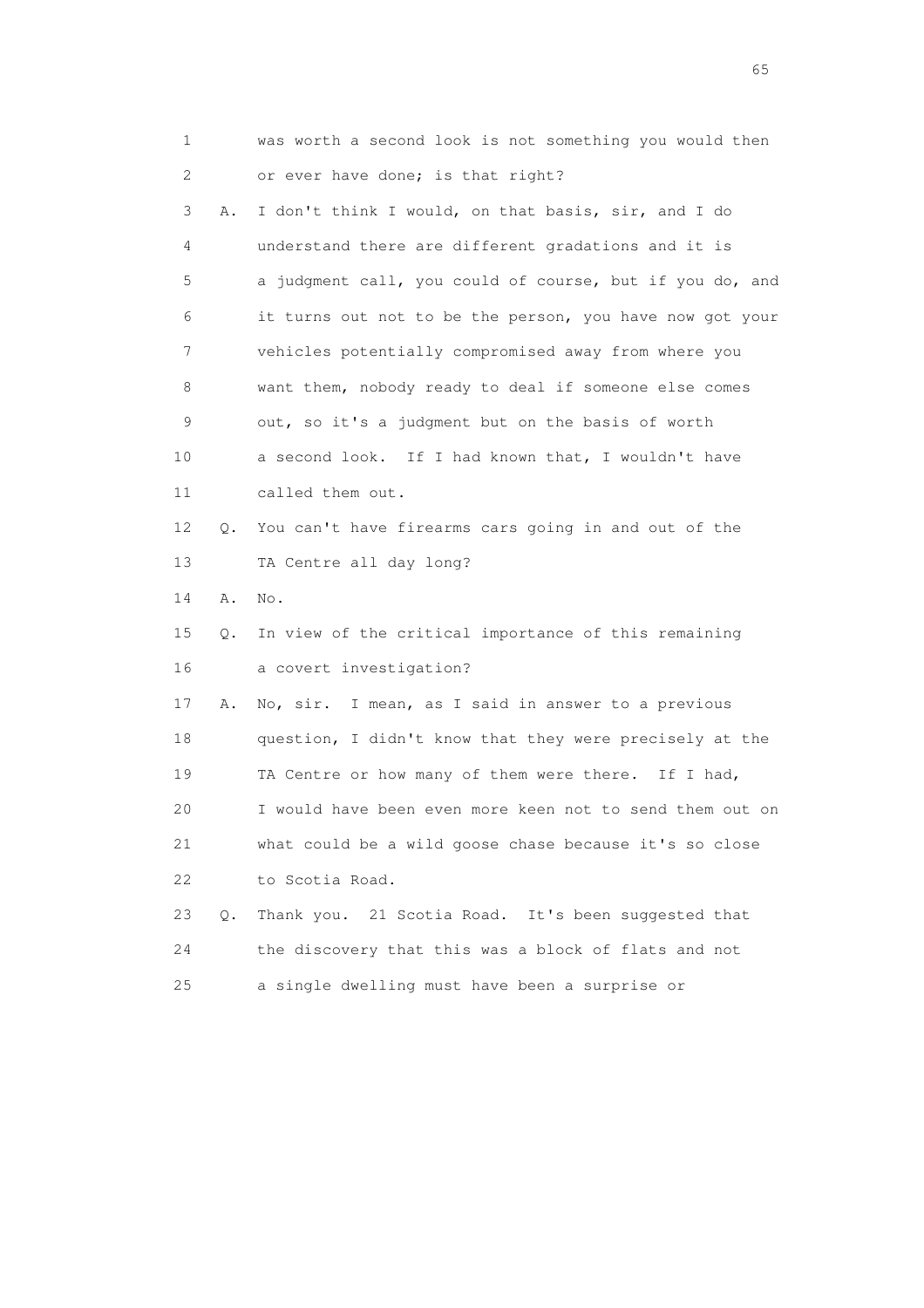1 an important development. So I ask you this: is it 2 unusual in London to discover that an address is in fact 3 an apartment within a block of apartments? 4 A. No, sir, on the contrary, it's very usual. I think if 5 we simply look at the exhibit that you took me to 6 before -- 7 Q. Page 5? 8 A. Yes. You have a number of premises there, 9 21 Scotia Road, 40 Blair House, 60 Corfe House, 61A 10 Portnall Road and I am not certain but it looks like 11 flat 16 Bodmin Furtheracre, are all buildings with more 12 than one premises in them; some of them many. That 13 actually is perfectly normal in London, and indeed is 14 our, you know, it's very normal in our operating 15 environment, we are absolutely used to the idea that 16 people may live in communal blocks. If we were working 17 in Wiltshire, we might have a different view, but London 18 is full of blocks, so that's not a surprise. 19 Q. You said yesterday on at least two occasions that you 20 would have hated to think what Mr Mansfield would have 21 been putting to you in cross-examination if certain 22 different decisions had been made? 23 A. Yes, sir. 24 Q. I just want to examine that point with you now, and 25 explore what you meant. Again, inevitably, we have to

 $\sim$  66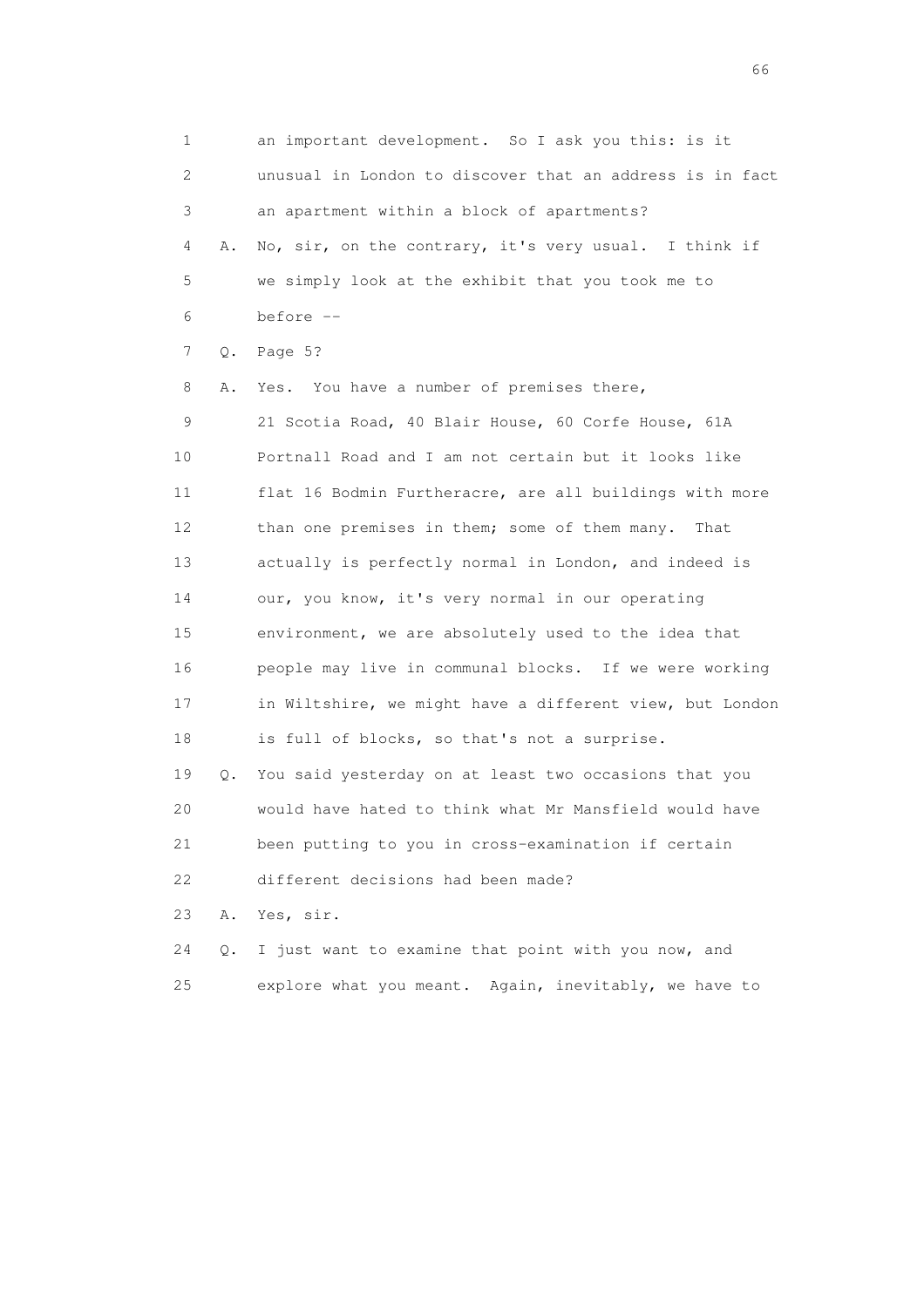1 become involved with hypotheticals. But, for example, 2 if the bombers had been at 21 Scotia Road and you had 3 alerted them to your presence by, for example, 4 suspending a bus stop or stopping those who had left the 5 block too close to it, and the block had been destroyed 6 by the detonation of any explosives within it, killing 7 however many innocent people there may have been in the 8 block at the time, post Madrid you would have been 9 accused of incompetence and complicity in that tragedy? 10 A. Yes, sir, I think as I said yesterday the bus stop is 11 a judgment call. If the judgment call was the way you 12 had described and had resulted in what happened, I would 13 be criticised in that way, and people would say, 14 probably, because this is sometimes what happens in 15 hindsight, it was incredibly obvious that what did 16 happen was going to happen if you did that. 17 Q. Can I take another example. If you had ordered SO12 18 surveillance officers to make the stop, and perhaps 19 because of inexperience and lack of training they had 20 shot Mr de Menezes when he was on the station concourse, 21 you would have been accused of incompetence in using 22 officers who were lacking both training and experience

23 in that difficult task?

24 A. Yes, sir.

25 Q. To follow the answer that you gave yesterday, would you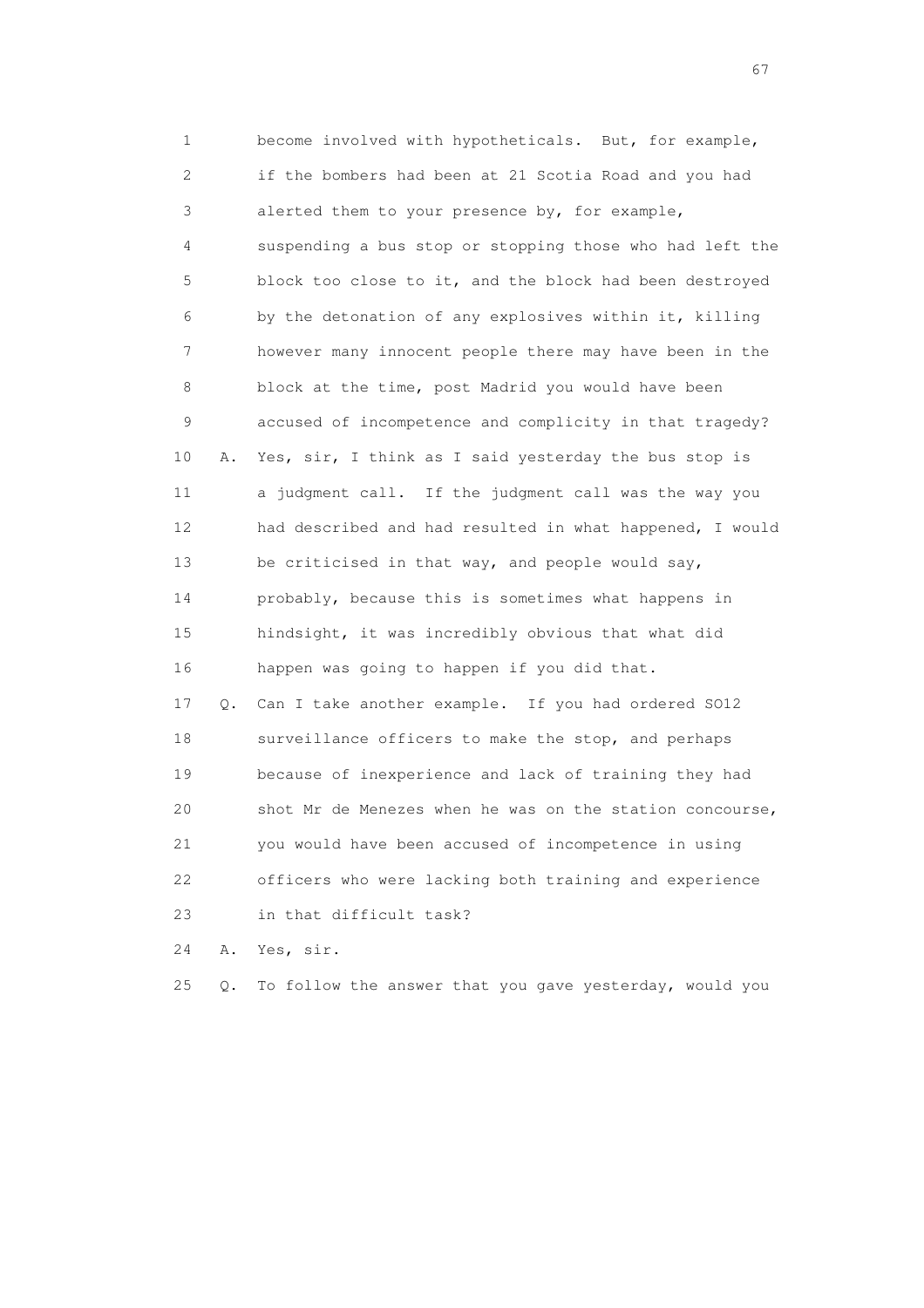1 then have expected cross-examination along these lines: 2 you used wholly unsuitable police officers to make the 3 most difficult intervention imaginable when the trained 4 experts were just 76 seconds behind? 5 A. Yes, sir. 6 Q. Is that what you had in mind? 7 A. Something very like that, sir. 8 Q. And of course, if this man had been a suicide bomber 9 whom you had let run on the Underground system and he 10 had murdered and let us take the numbers from 7 July, 11 anywhere between 6 and 26 people and injuring goodness 12 knows how many others, the accusations of incompetence 13 would no doubt have continued to this day? 14 A. Yes, sir. 15 Q. Now, it's probably the case that not many sane people 16 would have wanted your responsibilities on 22 July. Was 17 your attitude that day to run from responsibility or was 18 it to do whatever you could to protect London? 19 A. Not to run, sir. That morning I suppose I could have 20 said "I'm not free, I don't feel quite ready for this". 21 I wouldn't dream of doing that, I am a commander then, 22 I am in a senior rank, I am paid relatively a lot of 23 money to take responsibility, and that's what I try to 24 do. Also, I believe that I was very well prepared,

25 relatively speaking, for what I had to face. Even now,

en de la construction de la construction de la construction de la construction de la construction de la construction de la construction de la construction de la construction de la construction de la construction de la cons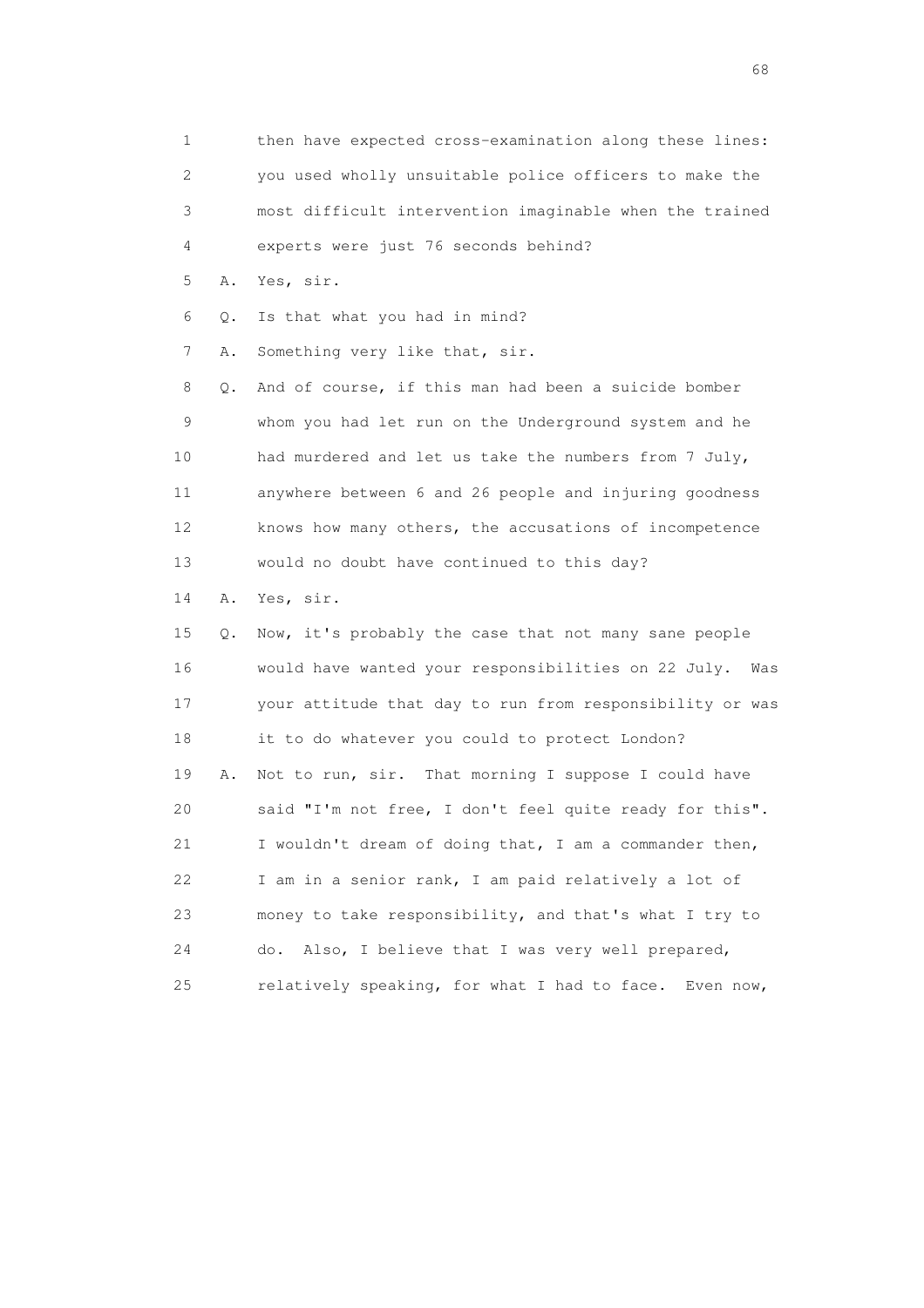1 I feel that even more. I had experience of many 2 firearms operations, I have been involved in the 3 development of Kratos from the beginning, I had trained 4 a lot, I understood about covert operations, and I had 5 been involved in a lot of threat to life situations. 6 Not all my commander colleagues perhaps would say the 7 same. I felt very comfortable in that environment as it 8 turned out. But I will always seek to take 9 responsibility for what I am expected to do, and then to 10 take responsibility for the decisions that I have made. 11 I have sought to do that. 12 Q. Just so that we know how you approach such a difficult 13 and demanding task, do you spend each moment worrying 14 about what you might be asked in cross-examination in 15 two or three years' time, or do you meet your 16 responsibilities with a clear head and rely on judgment 17 and experience? 18 A. I certainly don't spend time worrying about the 19 questions I might be asked. I don't, as it were, look 20 down, you know, over a potential precipice. I have the 21 ability, I think, to remain very calm in the face of 22 complex or difficult demanding situations. I have been 23 a hostage negotiator for 20 years, it's extremely 24 important not to show or even feel anxiety or nerves in 25 that sort of situation, and just to focus on what needs

entral de la construction de la construction de la construction de la construction de la construction de la co<br>1990 : la construction de la construction de la construction de la construction de la construction de la const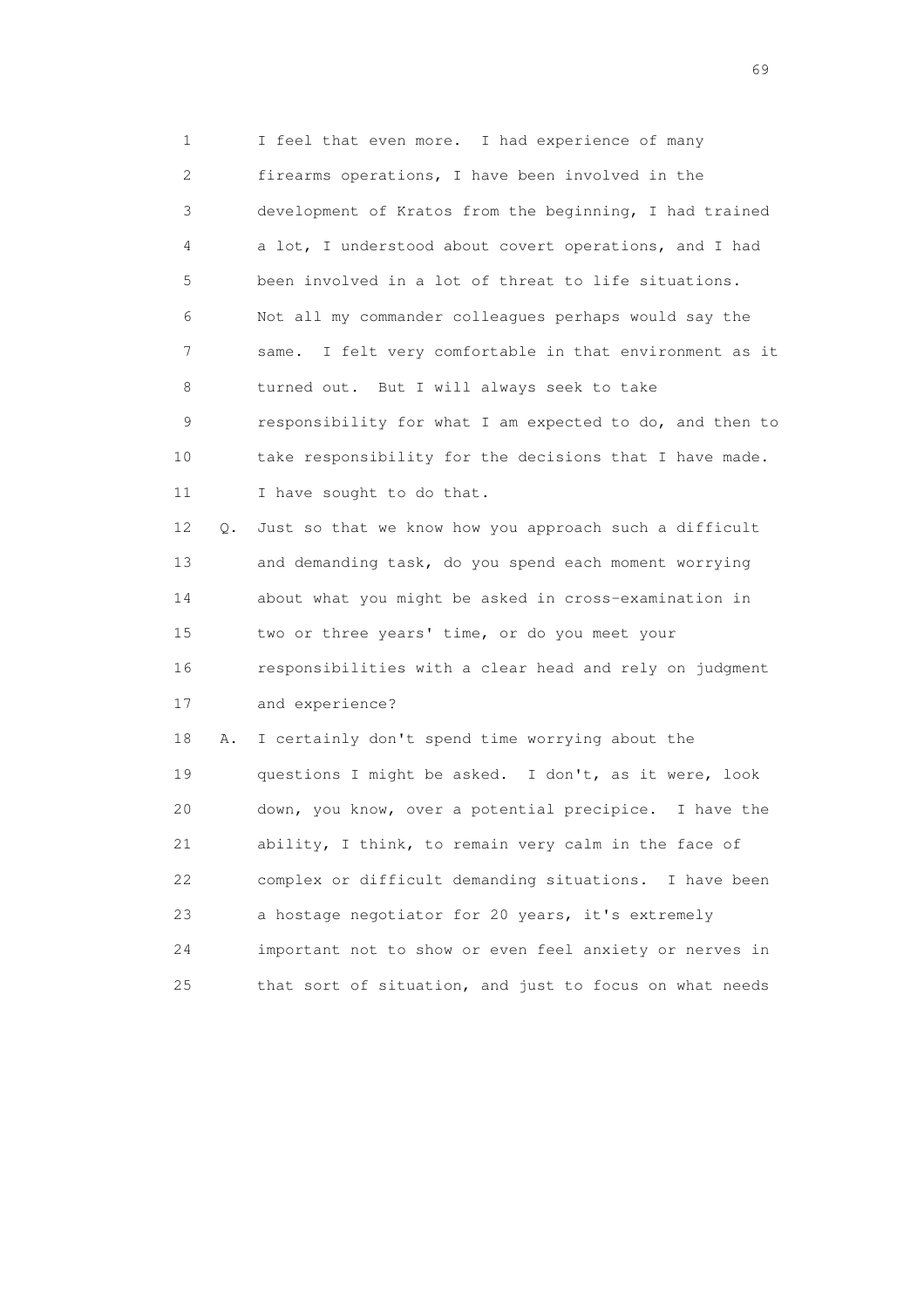1 to be done, as best you can, with your people, and 2 that's what I tried to do. 3 MR HORWELL: Deputy Assistant Commissioner Dick, thank you, 4 that's all I ask. 5 SIR MICHAEL WRIGHT: Thank you, Mr Horwell. Mr Perry. 6 Questions from MR PERRY 7 MR PERRY: Deputy Assistant Commissioner Dick, I have 8 a series of questions for you. May I just explain 9 before I ask the questions what the purpose of them is. 10 The purpose of the questions I am going to ask you is, 11 first of all, to clarify some of the facts and issues 12 that we have been discussing over the past two days; and 13 secondly, I want to explore some of the points that have 14 been put to you by others, so those are the two 15 purposes. 16 I hope, but I can't guarantee, that I will finish by 17 the lunchtime adjournment. 18 I'm going to try, so far as I can as well, to take 19 things in chronological sequence so that we can better 20 understand how they fit into the overall picture, and 21 I hope by doing it in that way we can avoid any 22 confusion. 23 First of all, then, under the general topic of your 24 training, may I just ask you something about your 25 selection for training as a designated senior officer,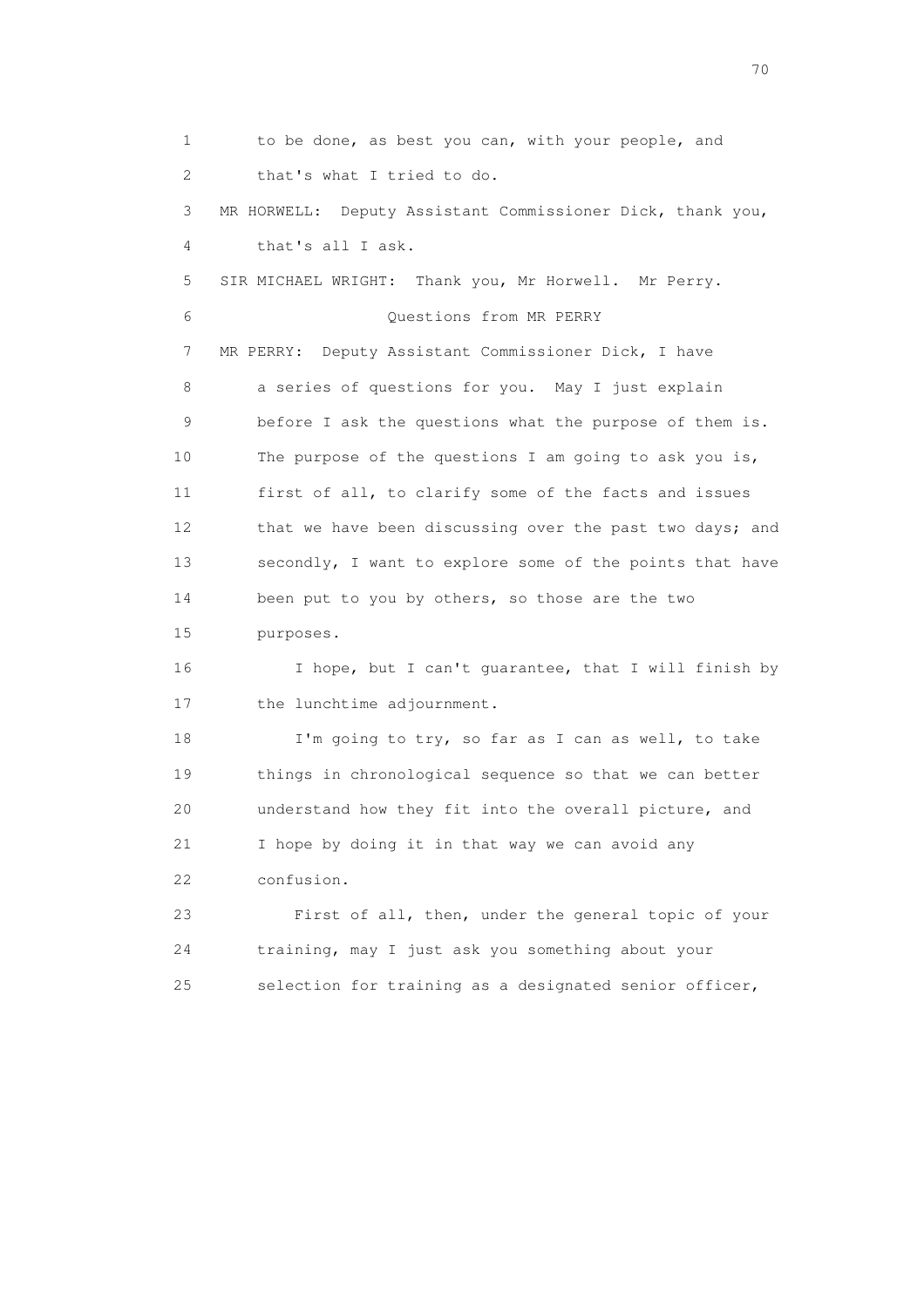1 and just to put the questions in context, you were 2 selected in about 2002 as one of the four senior 3 officers trained to act as a designated senior officer? 4 A. Yes, sir. 5 Q. That was part of the Metropolitan Police Force's 6 response to the risk of terrorism following the events 7 of September 11 in the United States? 8 A. Yes, sir. 9 Q. 2001. 10 That was in addition to your experience as a Gold 11 firearms officer; is that correct? 12 A. Yes, sir. 13 Q. So you had your Gold firearms officer experience, and 14 you have just mentioned about your 20 years as a hostage 15 negotiator experience; this is building upon all the 16 experience you had in all these other armed operations, 17 to give you a dedicated experience for dealing with 18 potential suicide terrorists? 19 A. Yes, sir. 20 Q. May I just ask you about some of these other operations 21 with which you have been involved? 22 A. Yes, sir. 23 Q. And the significance of asking you about this, just so 24 everyone can see what the point is, is to see what 25 information you have about the deployment of forces on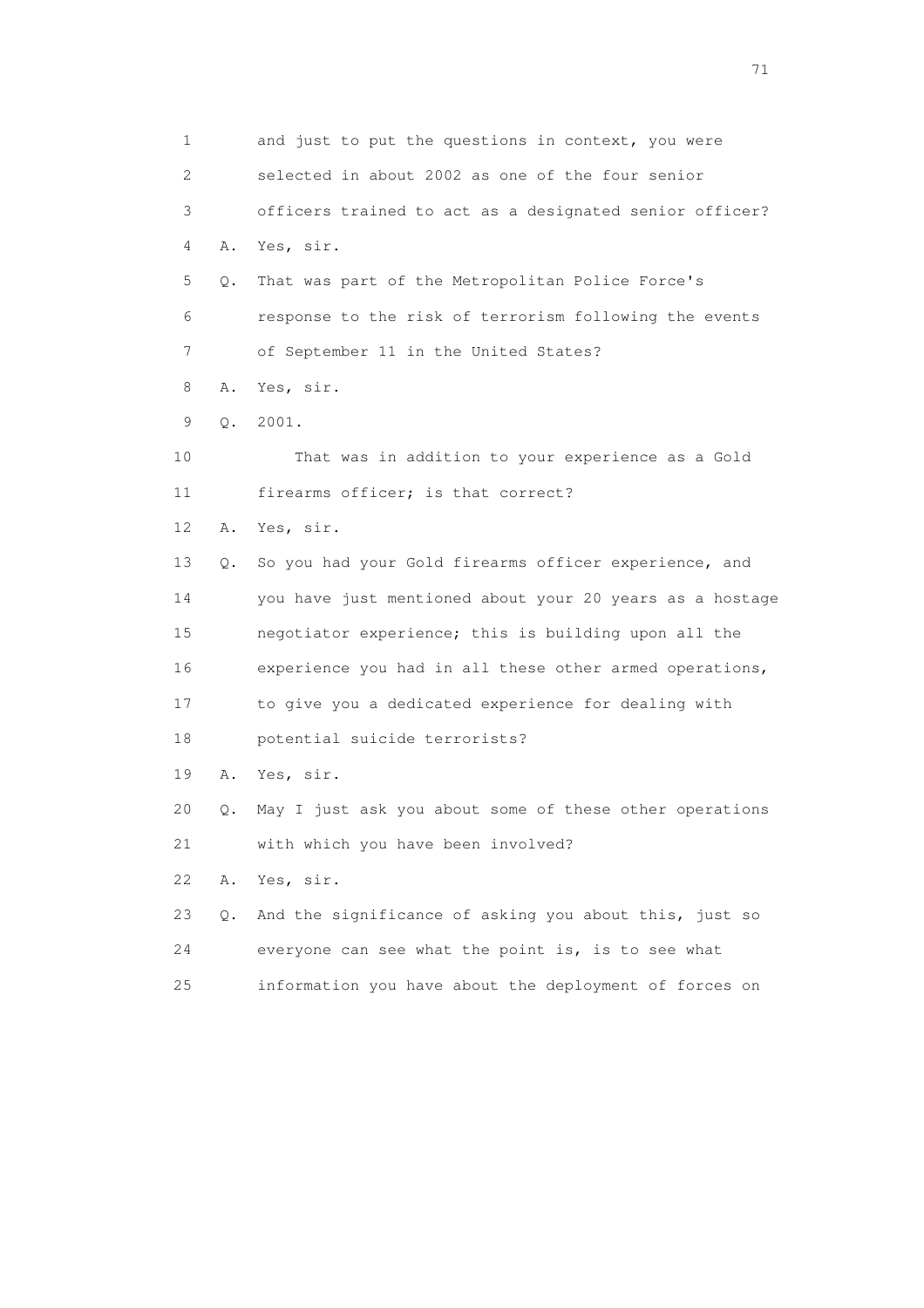1 the ground, if I can describe it in that way. 2 The Gold, Silver and Bronze model of a command 3 structure is in fact based on the military, isn't it? 4 A. Yes, I think it is. 5 Q. I think -- 6 A. My understanding is it was developed in the sort of 7 mid-80s in the police, that's when we took it over, but 8 very much, very similar to military models, certainly. 9 Q. The basis of the model is that you have a commander who 10 has an overview, and tactical decisions will be taken by 11 those on the ground in conjunction with the commander? 12 A. That's the normal model, yes, sir. 13 Q. What I wanted to ask you is: some of these firearms 14 operations and these kidnap operations, what I think 15 have been referred to during the course of evidence 16 as -- I think they have been described at any rate as 17 fast crime situations or crime in action situations? 18 A. Yes, sir. 19 Q. Is it right, Deputy Assistant Commissioner Dick, that 20 sometimes these are being done with police forces 21 abroad? 22 A. Yes, sir, we do do that. 23 Q. Do you yourself do that? 24 A. Yes, I have been involved in many of those. 25 Q. So what happens is police forces in overseas territories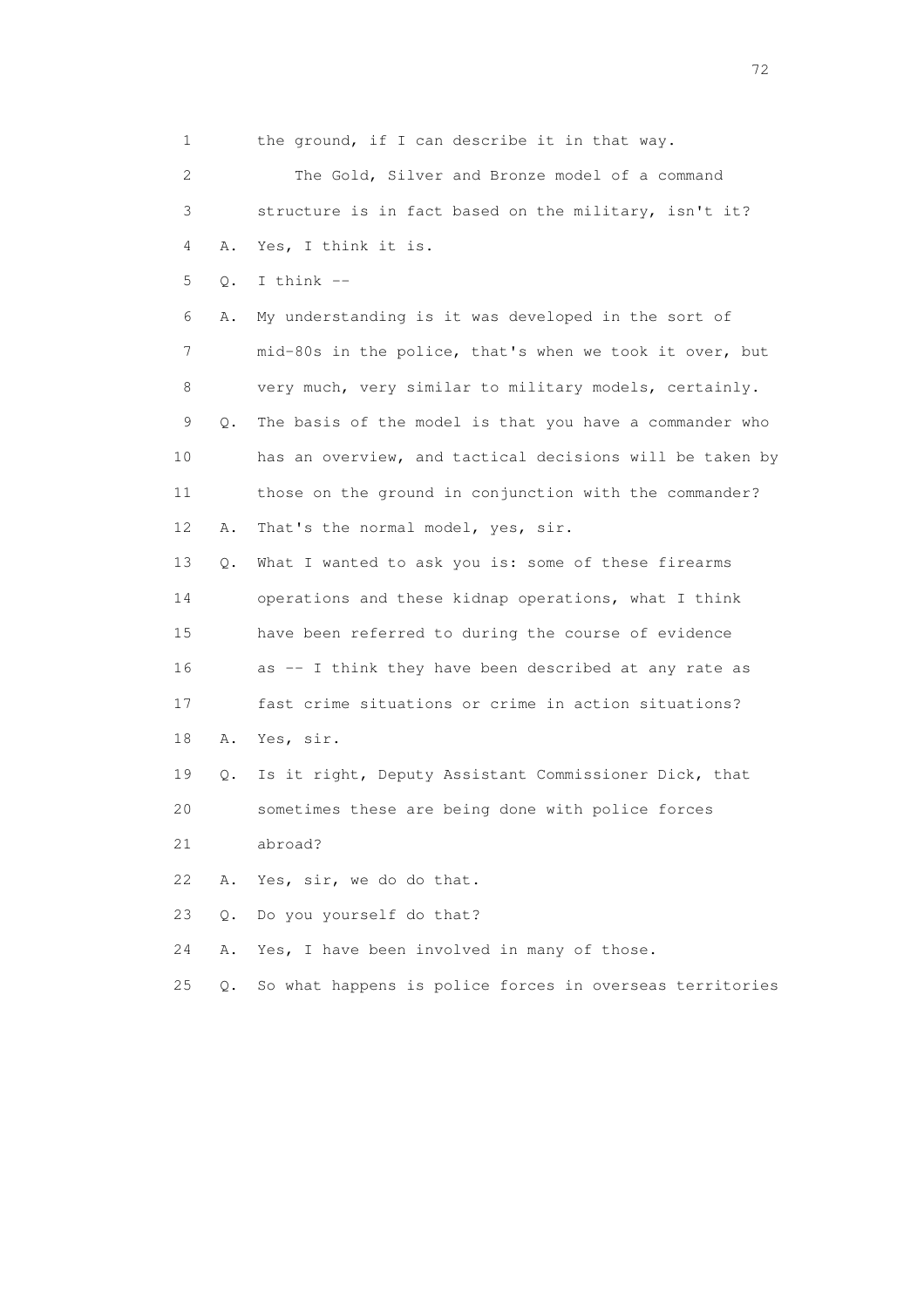| 1  |    | seek the assistance of the Metropolitan Police through     |
|----|----|------------------------------------------------------------|
| 2  |    | New Scotland Yard?                                         |
| 3  | Α. | Yes, they sometimes do, either to do work on their         |
| 4  |    | behalf in London or occasionally to deploy people to       |
| 5  |    | assist them in an advisory role.                           |
| 6  | Q. | You have done that yourself?                               |
| 7  | A. | Yes, sir.                                                  |
| 8  | Q. | And have you sometimes run operations from New Scotland    |
| 9  |    | Yard in conjunction with overseas police forces and        |
| 10 |    | agencies?                                                  |
| 11 | Α. | Yes, sir.                                                  |
| 12 |    | SIR MICHAEL WRIGHT: You mean really long range operations  |
| 13 |    | from your point of view?                                   |
| 14 | Α. | Yes, sir, the world is getting smaller in the world of     |
| 15 |    | kidnap. It's not at all unusual to have the hostage in     |
| 16 |    | one country, the demand coming in in another, the          |
| 17 |    | kidnappers' gang might be in another country, so we have   |
| 18 |    | to work in a co-ordinated manner.                          |
| 19 |    | MR PERRY: Just to bring it to life slightly, have you been |
| 20 |    | involved in securing the release of hostages in -- give    |
| 21 |    | us an example of the sort of countries that have been      |
| 22 |    | involved in these operations.                              |
| 23 | Α. | I have been involved from London in operations in Iraq,    |
| 24 |    | Afghanistan, Colombia, Jamaica, maybe others.              |
| 25 | Q. | That's the sort of thing. What you are doing is now,       |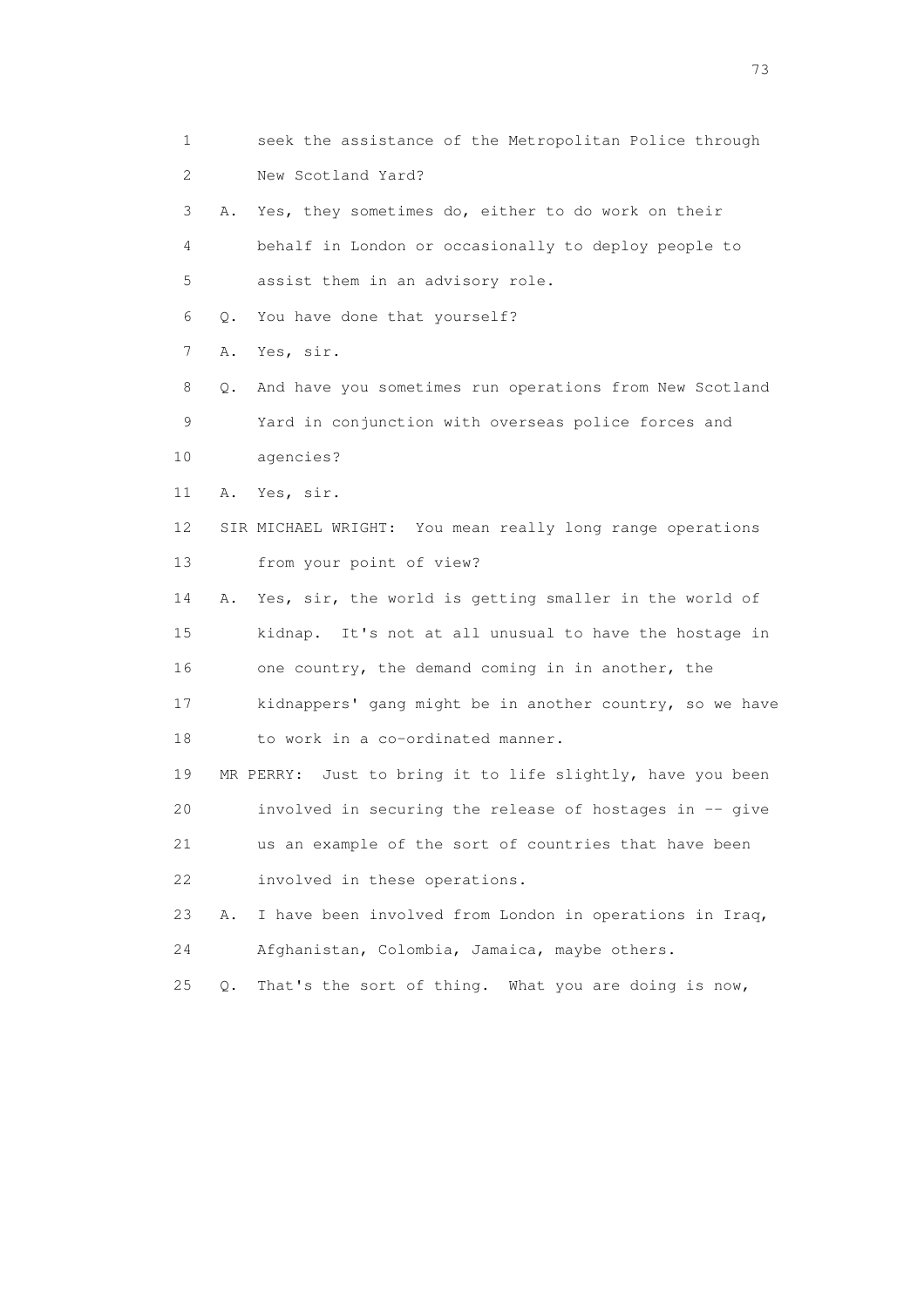1 presumably it's not going to be very helpful if you have 2 a map of downtown Kingston in Jamaica or somewhere in 3 Colombia or somewhere in Kabul. You are relying on the 4 people on the ground to do various things and you are 5 providing your expertise to give assistance? 6 A. Yes, sir. 7 Q. May I just ask you this: we know there was on call on 8 21 July the onduty DSO. I just want to ask you this, 9 because I don't think this has been covered: was there 10 always an onduty DSO, designated senior officer, on duty 11 24 hours? 12 A. Not necessarily on duty, but there was one nominated to 13 be on call, so every week we have a list of the 14 different people who are on call for different 15 responsibilities, that list would always contain: "The 16 DSO for this week is Cressida Dick" or whoever. 17 Q. Just so there is no confusion about it, the oncall duty 18 DSO would usually be located in the DI9 pod. We have 19 heard about that on the second floor, which was part of 20 the old command centre at New Scotland Yard into which 21 all the 999 calls would come? 22 A. Yes, that's where they would go to take on the DSO role. 23 Q. Yes, and again just so we are clear about this, you have 24 told us that on this particular day, when you were in 25 the operations room, you had an open line or made sure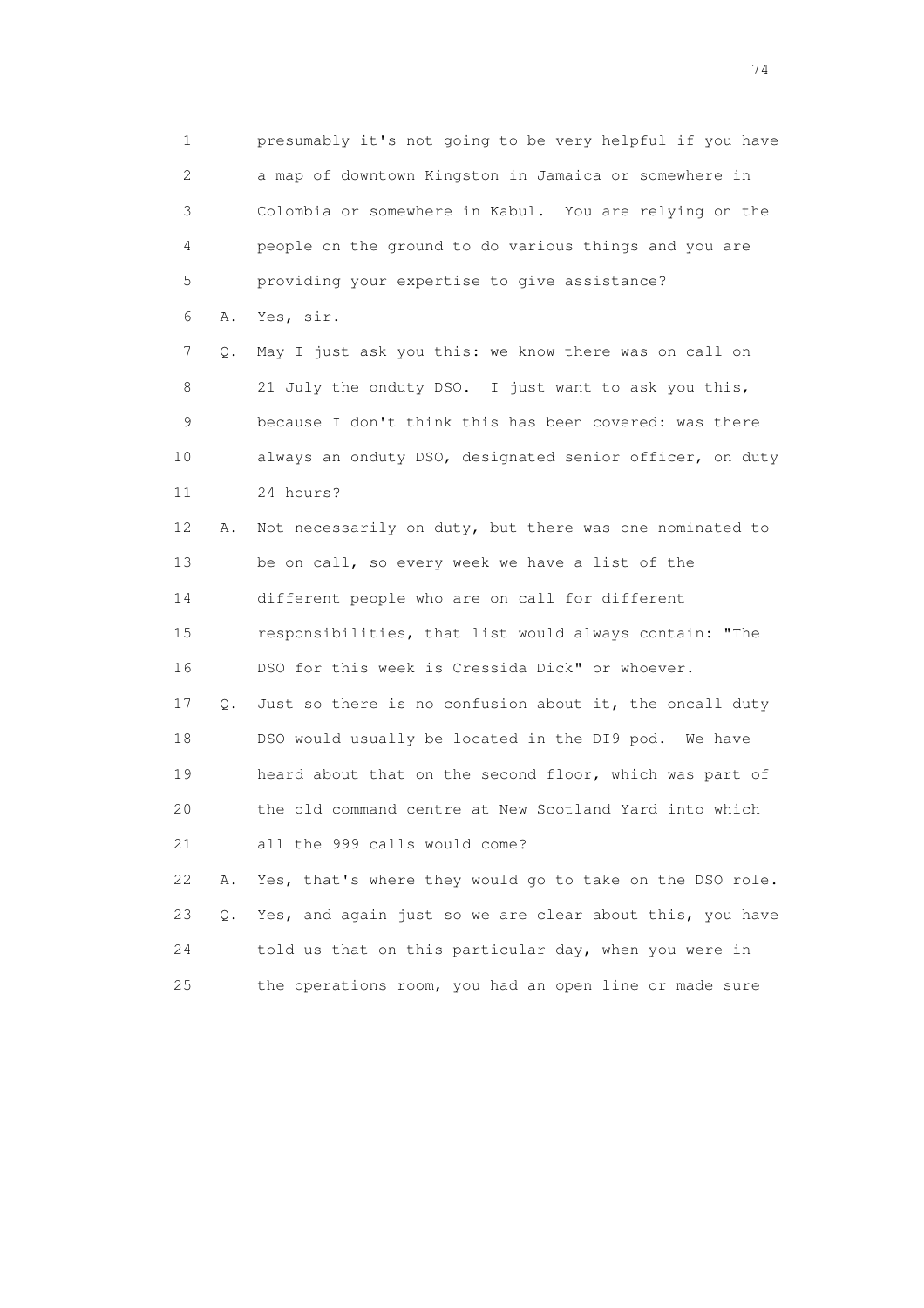1 there was an open line with the onduty DSO,

 2 Commander Carter, to make sure that you and he could 3 pass on any information if necessary? 4 A. Yes, sir, I recognise that the phrase "open line" may 5 have caused some confusion here and there. To be clear, 6 what I said was "I need to be able to speak to Mr Carter 7 immediately, make sure there is a telephone link from 8 the one to the other which will always be kept clear" 9 and I have a person who can take messages from Mr Carter 10 if I am busy dealing with something else, or send 11 a message to Mr Carter if I am busy dealing with 12 something else. 13 Q. Effectively when we talk about an open line, are we to 14 understand it in our own heads as a dedicated phone 15 link, not necessarily with someone holding it to their 16 ear? 17 A. Dedicated would be a better way of describing it, 18 certainly. 19 SIR MICHAEL WRIGHT: You can pick it up and get straight 20 through? 21 A. Yes, and my  $-$  I know I am jumping ahead now  $-$  22 intention was that at the critical moments at any of the 23 follows or any of the interventions or any of the 24 containment and call-outs we might be going to do during 25 that day, I would be, as you said, on the telephone

na matsay na katalog as na kasang na mga 175 may 2008. Ang isang isang nagsang nagsang nagsang nagsang nagsang<br>Tagapang nagsang nagsang nagsang nagsang nagsang nagsang nagsang nagsang nagsang nagsang nagsang nagsang nagsa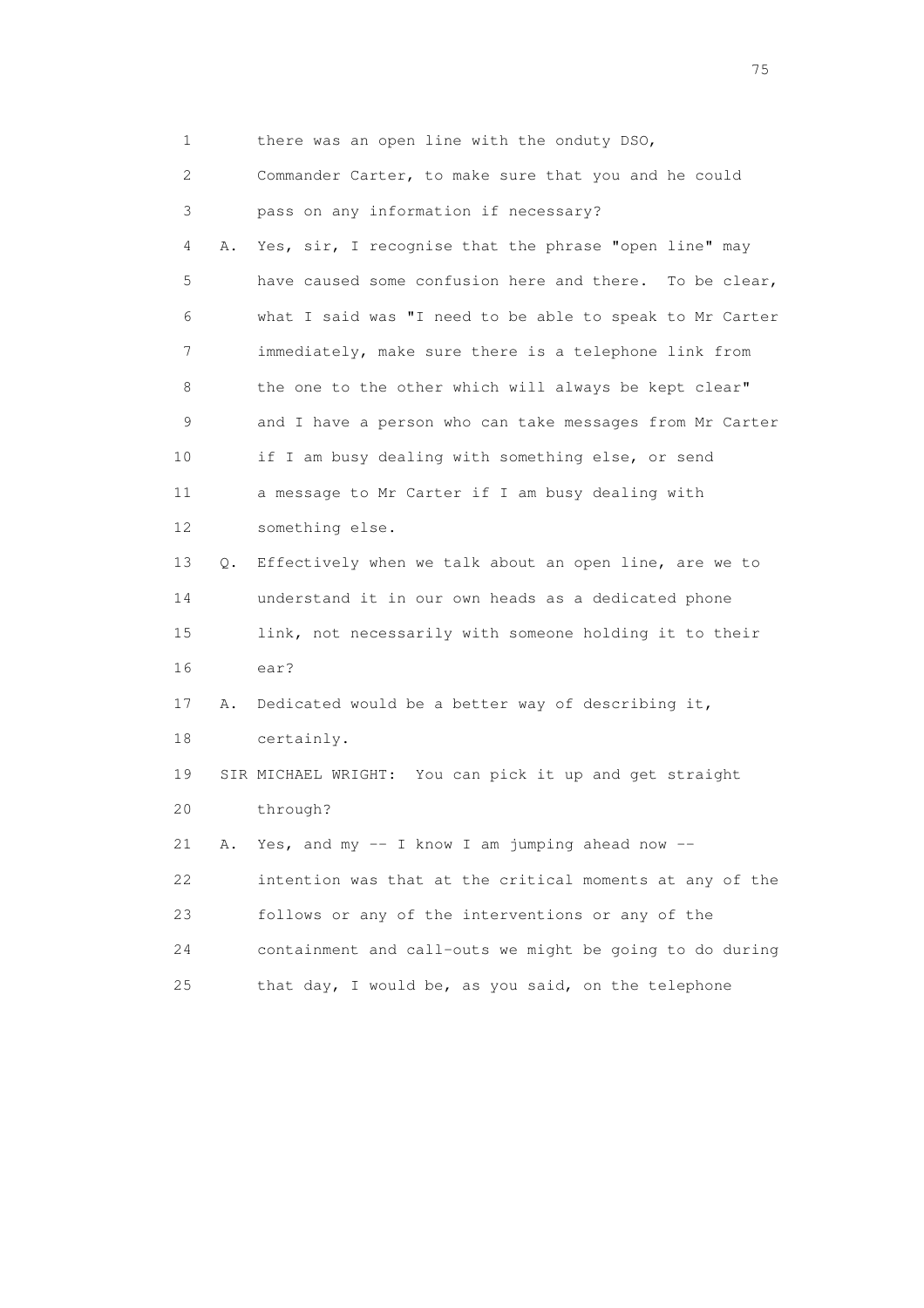1 which is dedicated speaking to my Silver.

 2 MR PERRY: I will come on to deal with that in a little more 3 detail when we come on to Mr Purser and your dedicated 4 line to him in a moment.

 5 I just want to ask you this: just so we get the 6 picture with Commander Carter in the DI9 room on the 7 second floor, part of the old command centre, the 8 position was that if the public or a police officer for 9 that matter, it didn't have to be the public, because 10 this was for police officers as well to call in with 11 information that a suspected suicide bomber was about to 12 detonate a bomb then it would be for that DSO, 13 designated senior officer, to co-ordinate the response. 14 A. Yes, sir. 15 Q. Now, the response that would be available would be one

16 of the three firearms units of which we have heard,

17 specialist firearms officers if there was a team

18 available?

19 A. Yes, sir.

20 Q. An armed response vehicle or a tactical support team; is

21 that right?

22 A. Yes, in essence that's right, sir, yes.

 23 Q. I just want to ask you about ARVs, so we fill in a bit 24 of the detail about those. First of all, they are not 25 covert?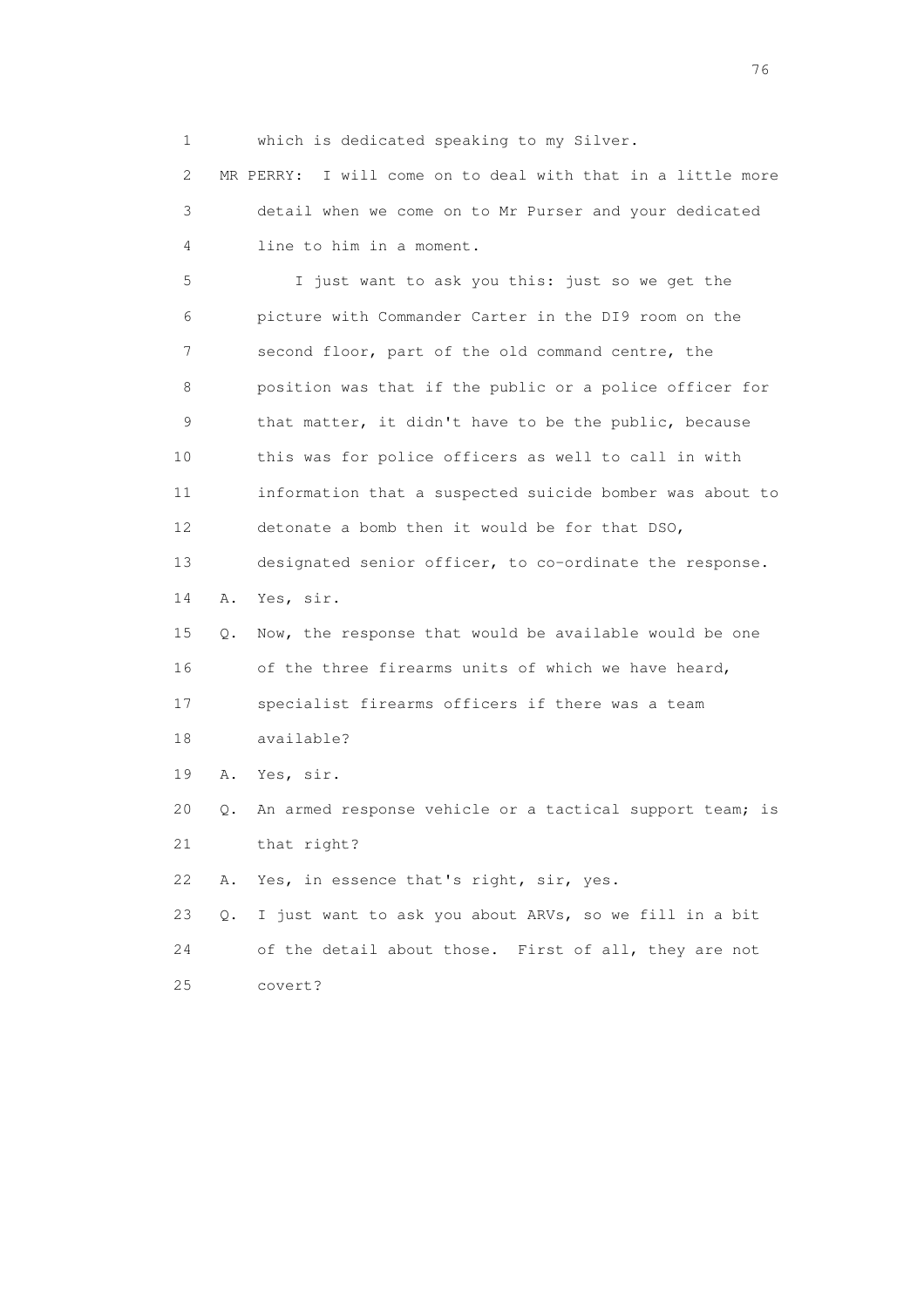1 A. No, they are very obvious. I think the court would 2 recognise an ARV when it comes by, not necessarily as 3 an armed vehicle, but it's very clearly a police 4 vehicle. 5 Q. The only reason I ask you that is because certain 6 questions were asked yesterday when it was put to you 7 about covert ARVs, and I think to be precise it's covert 8 SFO vehicles, specialist firearms officer vehicles, but 9 the ARVs, when we talk about ARVs, these are the cars in 10 constant circulation through the traffic streams of 11 London, able to respond at very short notice to crisis 12 situations? 13 A. Exactly, sir, yes. 14 Q. May I just ask you, because London has 32 boroughs, the 15 Met cover 32 boroughs. 16 I suppose the question is this: do you take 17 a decision as to where it's going to be most likely to 18 be helpful to have these cars circulating? 19 A. There was then and there is now a general cover across 20 London, and they work out of particular bases, and they 21 patrol particular boroughs or multiple boroughs. Some 22 boroughs like Lambeth have a dedicated ARV all the time, 23 including at the night, because it's a big borough with 24 a lot of people and, sadly, a high rate of gun crime. 25 So some boroughs have a dedicated ARV, and in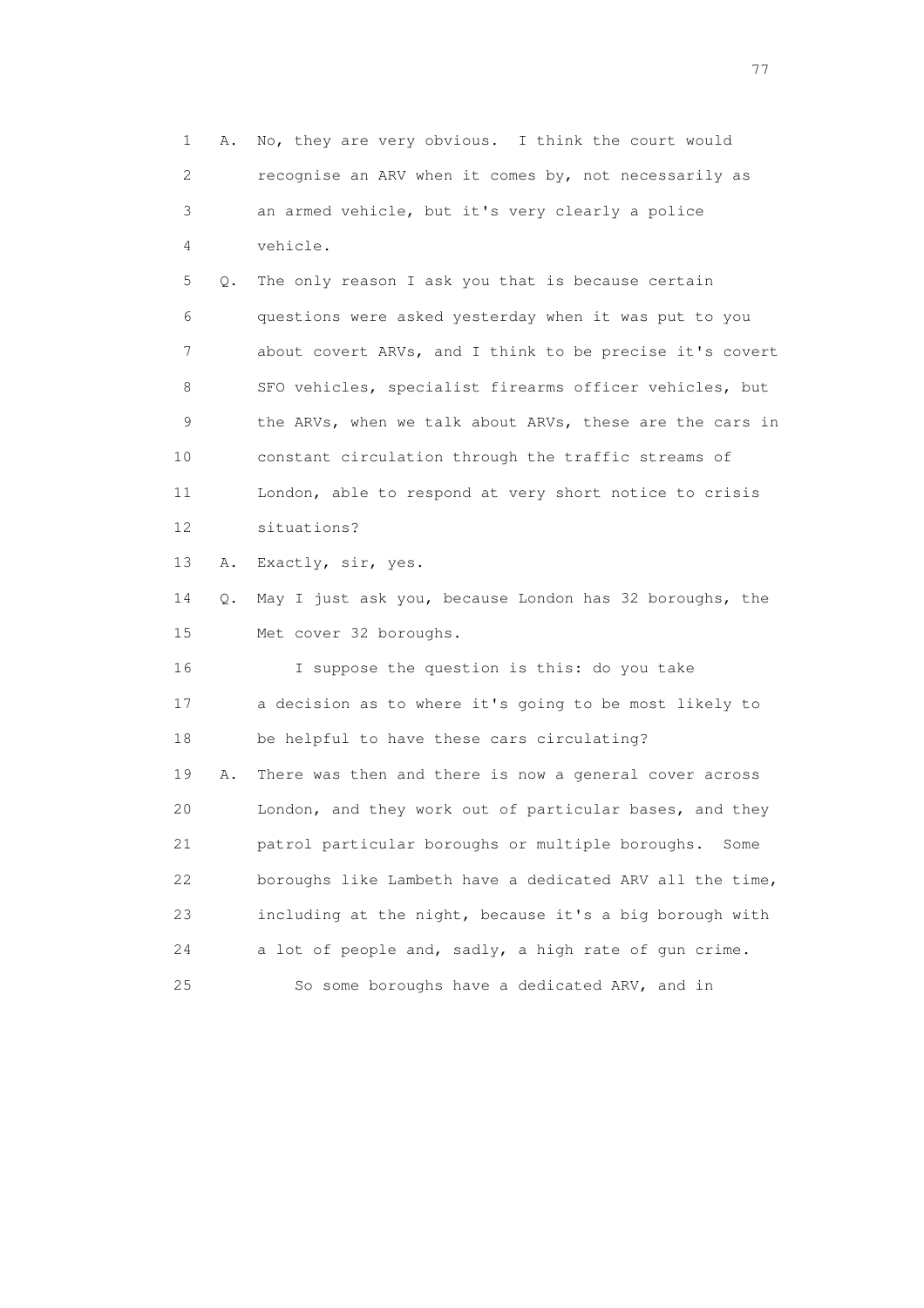1 addition, if, for example, we had a series of gun crime 2 murders in a particular part of London, we might be able 3 to ensure that there is greater ARV cover for that area 4 than there would normally be. So there is a great deal 5 of flexibility in it, but the essence of course is to 6 ensure that we have the ability to respond to whatever 7 might happen in a crisis as quickly as possible. 8 Q. Thank you very much for that. I was just going to ask 9 you this as a follow up question. 10 So we understand it, the ARV in Lambeth at this 11 time, there was actually an ARV base in Lambeth? 12 A. Yes, also a base in Lambeth, yes. 13 Q. So it wasn't based at Leman Street, which was the other 14 location that we have heard about for firearms teams, 15 there was a dedicated ARV base in Lambeth? 16 A. Yes, sir, and I think I am right in saying that there 17 was a TST team based at Lambeth at this time. 18 Q. That was going to be my next point. You effectively 19 have two back-ups to cover a crisis situation in Lambeth 20 at this time because you have the ARV with its base in 21 Lambeth even though it's circulating, and you have the 22 tactical support? 23 A. Yes, sir. 24 Q. I now want to move on, if I may, please, Deputy

25 Assistant Commissioner Dick, to the way that events

na na matsayang mga kasang mga kalendaryon ng mga kasang mga kasang mga kasang mga kasang mga kasang mga kasan<br>Mga kasang mga kasang mga kasang mga kasang mga kasang mga kasang mga kasang mga kasang mga kasang mga kasang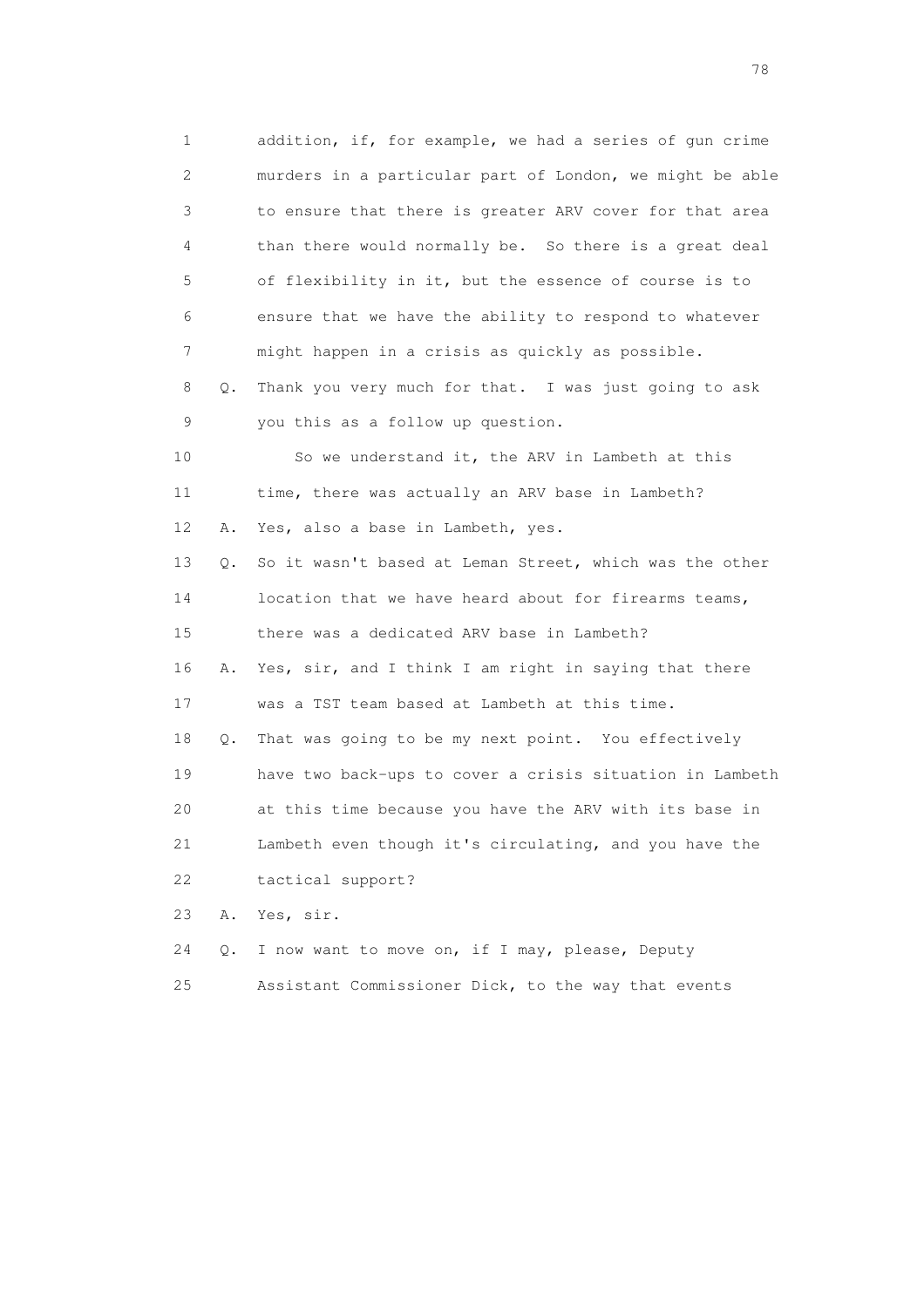1 unfolded on 22 July and just pick up a few points as we 2 go through by way of clarification.

 3 You told us about receiving the call from 4 Commander Armand about 1.30 am, and you say initially 5 paged, then you called him. You were asked to take on 6 the role of DSO, and of course we are at the moment, at 7 this time in the morning on the 22nd, concerned with the 8 overt strategy, namely the strategy envisaged by 9 Commander McDowall that there would be an appeal to the 10 media? 11 A. Yes, sir, I am not sure of the exact timings but 12 certainly I understand that was the strategy at that 13 point. 14 Q. May we just look at what the original thinking was by 15 reference to the small bundle of documents which has 16 grown, but it's divider 41, page 7680, if anyone prefers 17 to see it on the screen. It's part of the specialist

 18 firearms operations operational policy log for Theseus 2 19 or Vivace, as it was sometimes called.

 20 Page D7680 is page 3 of the log. We can see the 21 entry that was being made by Andrew at 12.30, he told us 22 that he was making this entry between about 12.30 and 23 1.10 am in the morning. If we drop down to number 5, 24 which is the only important point for these purposes, we 25 see: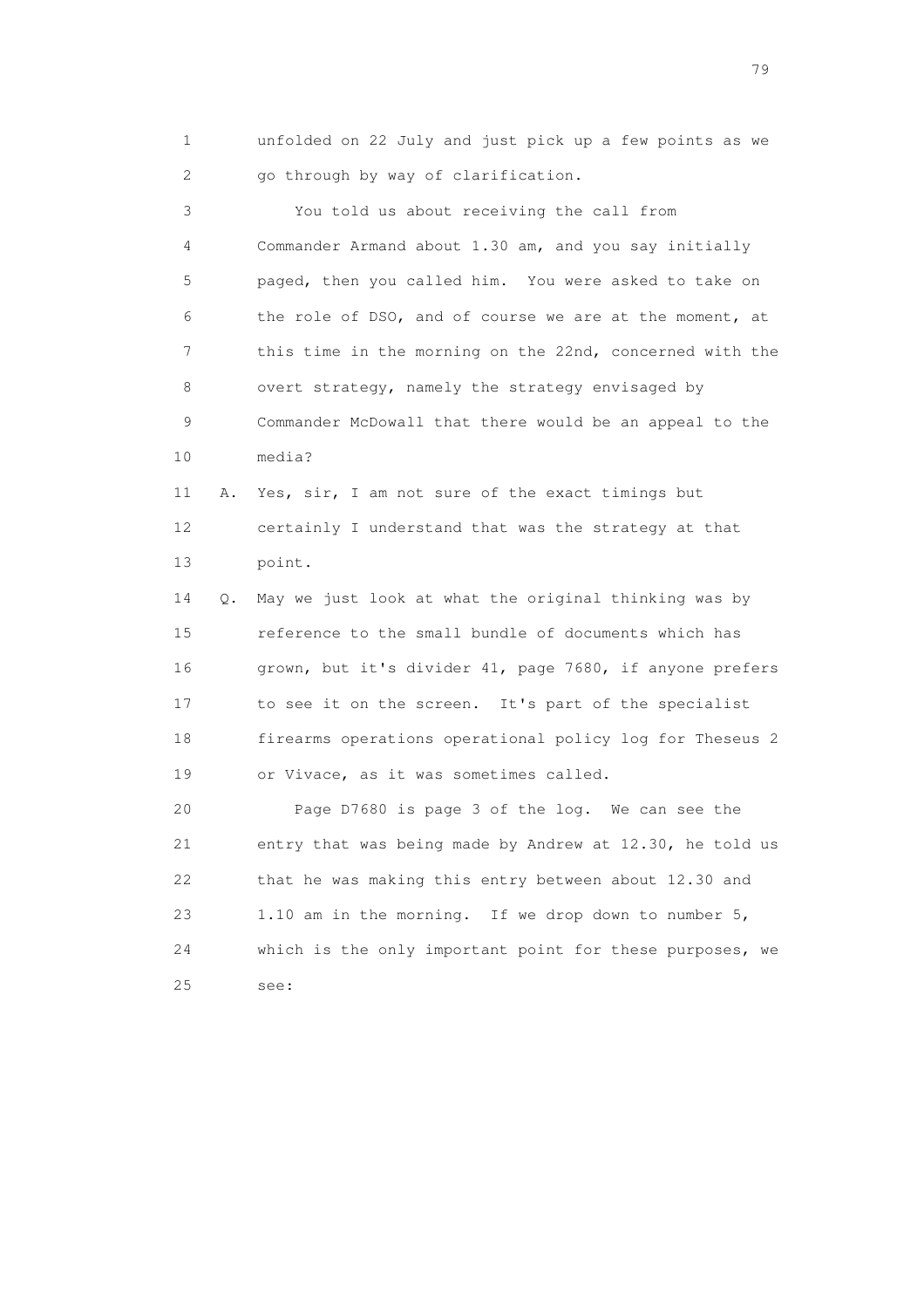1 "The dedicated DSO for proactive operation required 2 once pictures released".

 3 So that was what was being envisaged. If we pick it 4 up on page 4 of the log, which is actually I am afraid 5 four pages further on, but it has a 4 in the top 6 right-hand corner, we can see, picking up 5 again, this 7 is the entry made at 2 am:

 8 "5. Commander Dick -- Operation Theseus DSO in 9 1600", that's the reference to the operations room in 10 1600, and we can see here this explains why you reported 11 to 1600 at 0700 hours rather than going to 12 Commander McDowall's office or the conference room on 13 the 15th floor. Then we have Commander Carter as the 14 24-hour response DSO.

 15 So that's the position as it was when you received 16 the telephone call.

 17 Moving on, we can put that bundle to one side for 18 the moment, it was just to fill in some of the gaps. 19 You actually came in to familiarise yourself with some 20 of the documents available to you, the firearms manuals, 21 various policies and legal advices, and you went to the 22 operations room on the 16th floor, you come in sometime 23 between 5 and 6, and then before 7 you go to the 24 operations room on the 16th floor.

25 May I just ask you a few questions about that to

entration of the state of the state of the state of the state of the state of the state of the state of the state of the state of the state of the state of the state of the state of the state of the state of the state of t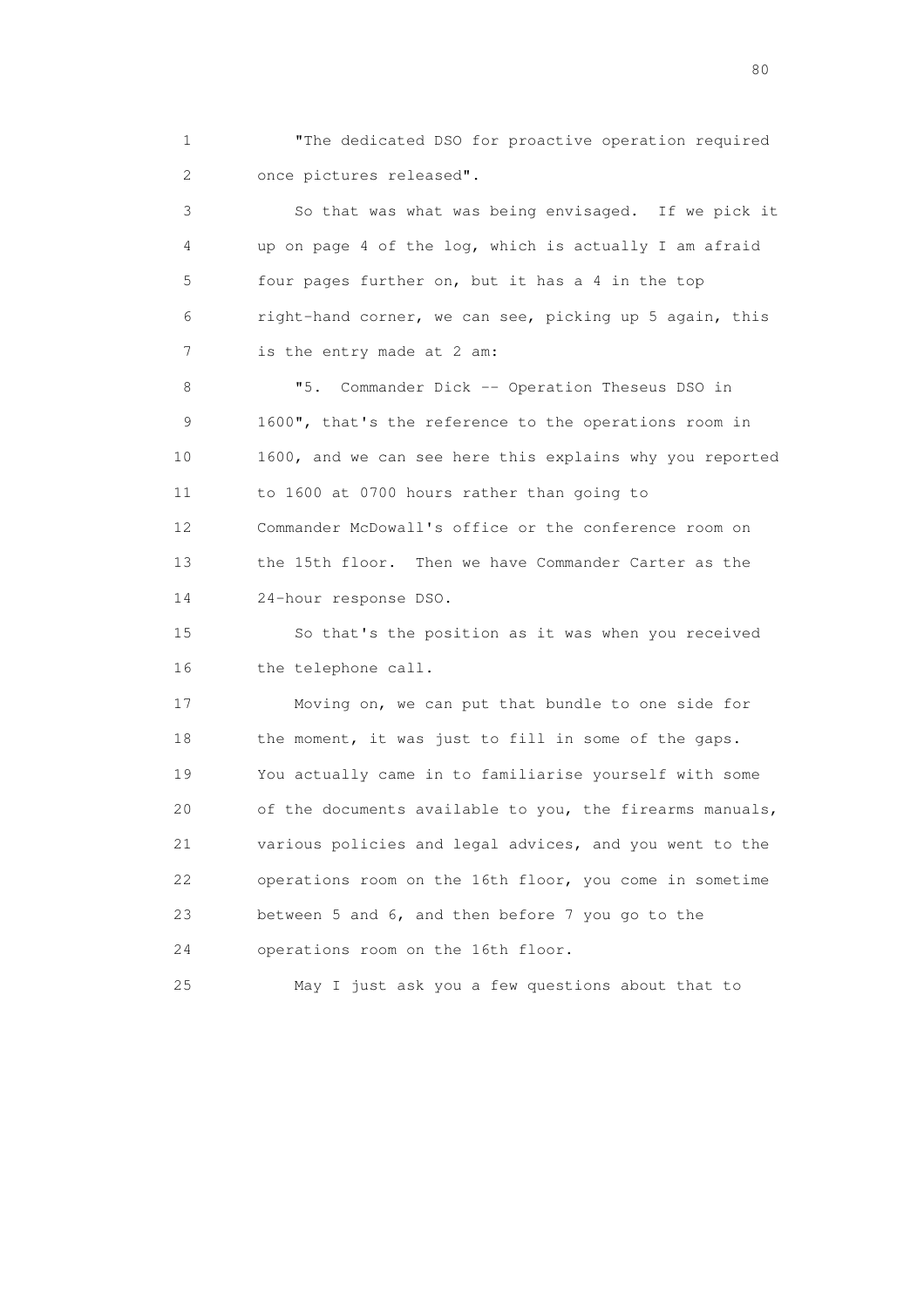1 again try to fill in some of the detail. You have told 2 us that when you were in the operations room on the 3 16th floor you met Alan? 4 A. Yes, sir. 5 Q. Who was working there, and you had a conversation with 6 him, and he told you something of what was going on? 7 A. Yes, sir. 8 Q. We know that by this time or around about this time, the 9 red surveillance team was at Scotia Road. Now, the 10 question I want to ask you is this: at this time was the 11 operations room then up and running? 12 A. Yes, sir. 13 Q. Because you were asked questions about support for 14 surveillance teams? 15 A. Yes, sir. 16 Q. Before the orange team is deployed to Portnall or before 17 the black team is deployed to Scotia. I suppose, if we 18 wanted to, we could say it doesn't matter about whether 19 the firearms teams got there at 7 or 8 because they are 20 there at 6.05 at Scotia, and I suppose someone might 21 say: well, suppose they had a crisis at 6.05 or 6.10. 22 If there had been a need for firearms support, would 23 that have been a matter for the surveillance team to 24 contact the operations room and would support have been 25 provided?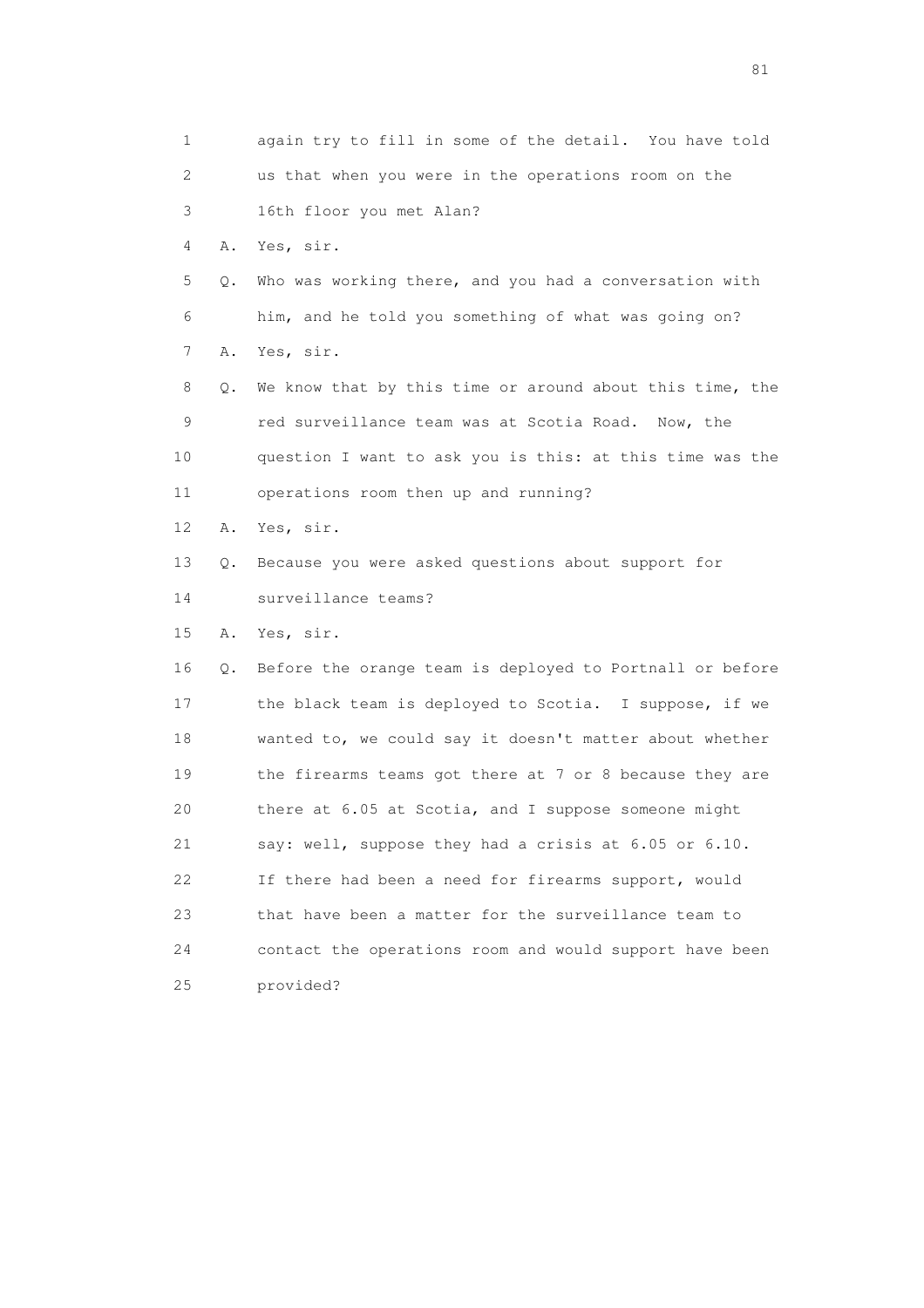1 A. Yes, sir. The operations room had a number of staff, it 2 had the communications, it had, when I was in there, 3 Alan, who I think then was a Detective Inspector, 4 Mr Noel Baker, Chief Inspector, was there, I knew him 5 from a long time ago, and the expectation quite clearly 6 would be that if the surveillance team needed anything, 7 including firearms support, that they could ring into 8 the control room or call up on the radio into the 9 control room and the senior officers in there would 10 decide what is the best support to give them now. 11 Q. Just finally on this aspect, at this time when you were 12 in the room, were any concerns expressed to you about 13 support for surveillance?

14 A. No, sir.

 15 Q. May I then move on to the meeting at 7.15 in the 16 conference room on the 15th floor at New Scotland Yard. 17 May I for this purpose invite your attention, please, to 18 the bundle of documents, divider 46, which is the typed 19 note from your red book. We have heard a good deal 20 about this meeting chaired by Mr McDowall and you have 21 given a very clear picture of how it was developing and 22 people were joining, people were leaving as they were 23 given their various roles.

 24 But the point I want to draw attention to here so we 25 can all focus on it is this, please: from your notes,

experience of the state of the state of the state of the state of the state of the state of the state of the s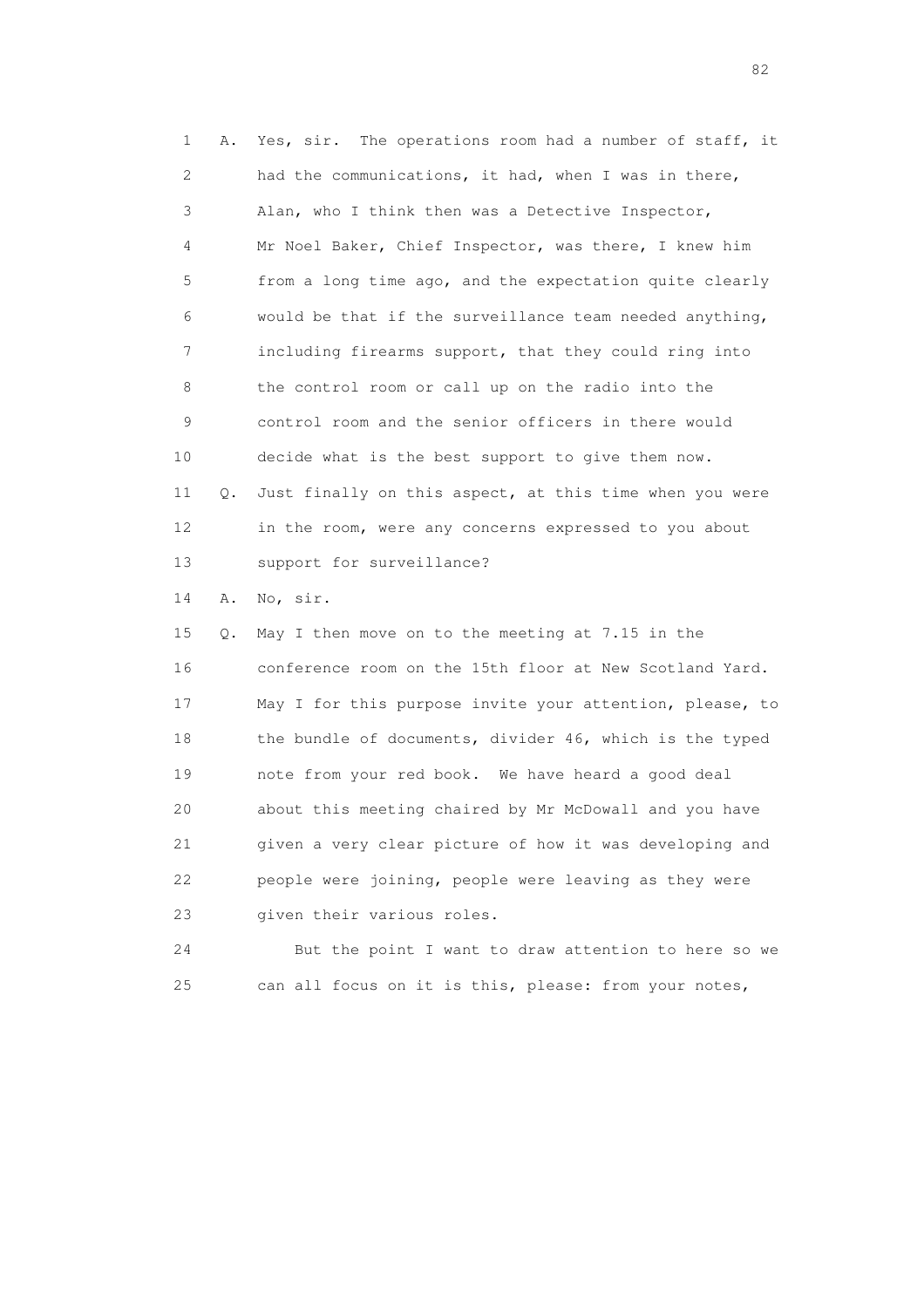|    | 1                         | the first page of your notes, page 56 at the bottom, we  |
|----|---------------------------|----------------------------------------------------------|
|    | $\mathbf{2}^{\mathsf{I}}$ | can see that Silver was present, Mr Purser, you have     |
|    | 3                         | said he was present very briefly, and also Merrick Rose  |
|    | 4                         | who was to be the Silver at Portnall.                    |
|    | 5<br>Α.                   | Yes, sir.                                                |
|    | 6<br>Q.                   | So they were present. I just want to ask you this, and   |
|    | 7                         | this is really the significance: we know that the        |
|    | 8                         | firearms teams would not be deployed without their       |
|    | 9                         | Silvers?                                                 |
| 10 | Α.                        | The SFO teams, absolutely, sir, yes.                     |
| 11 | Q.                        | And Mr McDowall would know that?                         |
| 12 | Α.                        | Yes, sir, they never deploy without their Silver.        |
| 13 | Q.                        | But if you had the Silvers present at this meeting with  |
| 14 |                           | Mr McDowall, it would have been obvious to him that the  |
| 15 |                           | firearms teams had not been deployed?                    |
| 16 | Α.                        | Yes, sir.                                                |
| 17 | Q.                        | It goes further than that, because at the end of the     |
| 18 |                           | meeting, can you recall you had a conversation with      |
| 19 |                           | Commander McDowall in which he said that fresh teams     |
| 20 |                           | were coming on at 7 am and that they were to be kitted   |
| 21 |                           | and briefed in support of the operation?                 |
| 22 | Α.                        | Yes, sir.                                                |
| 23 | Q.                        | We can put that away now, although I am just going to    |
| 24 |                           | ask you this, still consistent with what was going on at |
| 25 |                           | this time: was it also the case at this time, 7.15 or    |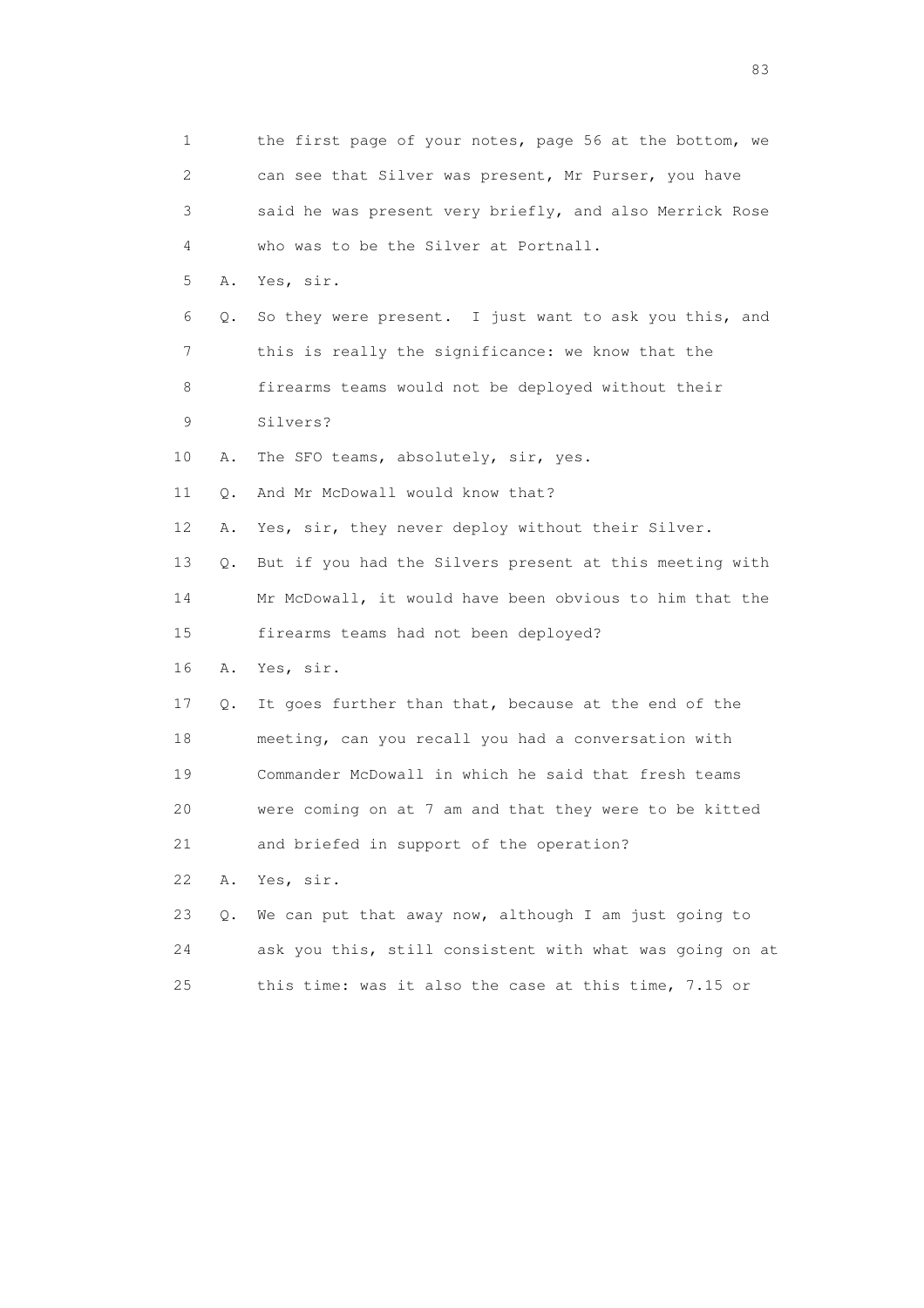1 thereabouts on the morning of Friday the 22nd, that the 2 addresses that you were considering were considered to 3 be the starting point of what was potentially going to 4 be a very long operation indeed? 5 A. Yes, sir. We had obviously never faced anything like 6 this before, and we were therefore having to imagine the 7 response of a failed suicide bomber because that wasn't 8 something which had happened in the Western world 9 before. We had to look forward and think about that. 10 I am sorry, sir, could you repeat the question? 11 Q. It was that this was going to be potentially a long 12 operation that was going to go on for a considerable 13 amount of time? 14 A. Yes, sir. The people that I was working with that 15 morning who were at the 7.15 meeting were all people 16 with a huge and an exceptionally huge, unusually amongst 17 senior officers in the Met, experience of trying to find 18 criminals, serious criminals, who perhaps wanted to 19 evade, almost certainly wanted to evade capture, and we 20 all anticipated that this would be a very long and 21 complex job, and in fact when the bombers were arrested 22 as quickly as they were, we were all obviously immensely 23 relieved but also quite surprised at how quickly we had 24 been able to achieve that.

25 Q. Just picking up one point that you said there, that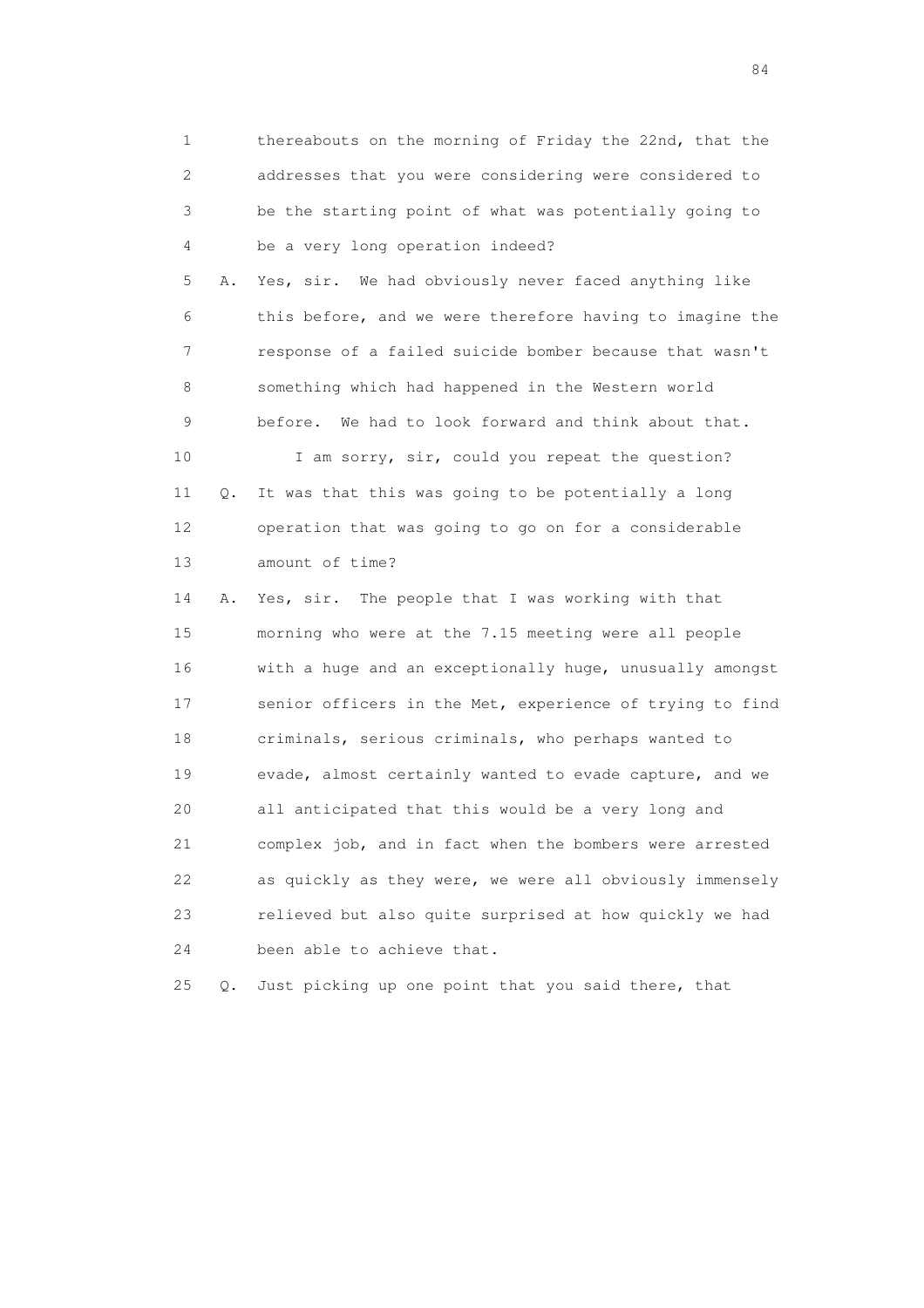1 no-one in the Western world had ever confronted this 2 problem before, because you were being asked questions, 3 I think, yesterday about what had happened following the 4 tragic events in the United States in September of 2001 5 where efforts had been made by the Metropolitan Police 6 to find out how the Israeli police force dealt with this 7 type of suicide bombing situation, and also Sri Lanka, 8 I think Israel and Sri Lanka being the two jurisdictions 9 which have the greatest experience of dealing with 10 suicide bombing.

 11 Now, so far as you are aware, had there ever been 12 any information that had been gathered from Israel and 13 Sri Lanka about failed suicide bombers? Not those who 14 had given up, but those who had failed to detonate and 15 escaped.

 16 A. Certainly information about people who had given up, as 17 you say, changed their mind, limited, but that had 18 happened. I can't remember what -- I can't remember 19 what my information was then. My understanding is that 20 we had only been informed of one such incident where 21 someone had failed to detonate, and that was in Israel. 22 So an extremely rare occurrence, and I mean, the very 23 term suicide bomber, by definition you don't, I think, 24 anticipate having to arrest a suicide bomber. 25 Q. The one incident that you mentioned, was that the

experience of the contract of the contract of the contract of the contract of the contract of the contract of the contract of the contract of the contract of the contract of the contract of the contract of the contract of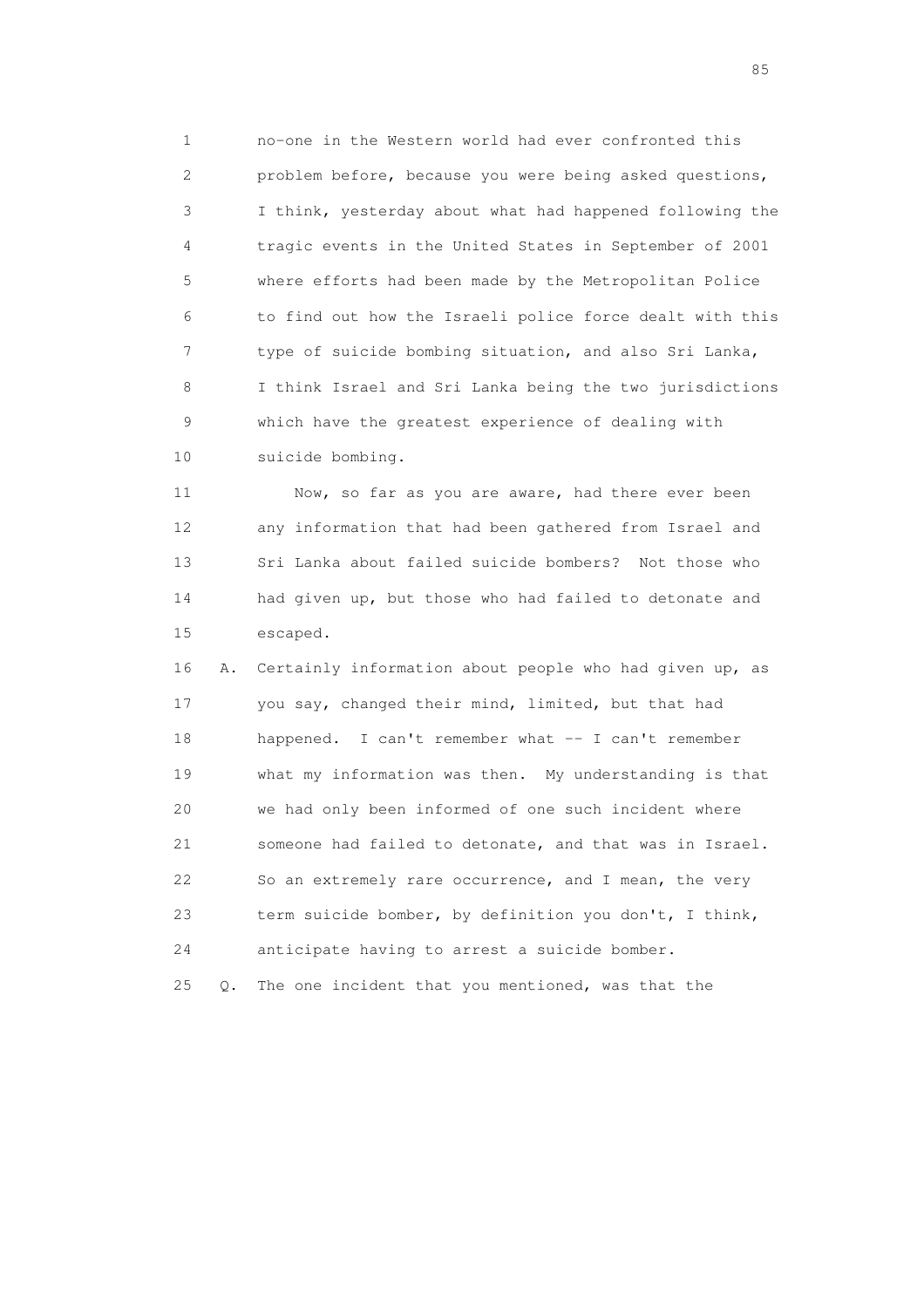1 incident that involved two young men from this

2 jurisdiction who had travelled out to Israel?

3 A. Yes, sir.

 4 Q. Moving on, then, again trying to keep it in sequence, if 5 we can. After the meeting in the 15th floor conference 6 room you made your way to room 1600. If we pick up the 7 room at divider 20 of our bundle of documents, please, 8 because I am not sure, unless I have missed it, whether 9 you were actually asked to give us -- other people have 10 been asked where you were, but I would just like to have 11 your assistance, please, if you could tell us broadly 12 speaking, I know we are talking about a lengthy period 13 of time, and you might not be able to say where you were 14 at all times. First of all if I ask you whereabouts do 15 you think you were generally, and then I am going to ask 16 you to indicate where you were between about 9.30 and 17 10.10?

 18 A. Yes, sir. How do I indicate? Do I tell you? 19 Q. If you tell us by reference, a little cursor might come 20 up and assist you as well, but I am afraid I have no 21 control over that. Here it is, it is just coming to the 22 rescue.

 23 A. So if we go over to the right-hand side of the room, 24 where there is a chair marked C3, I can't now remember 25 whether it was C3 or C1 is where Nick was sitting, Nick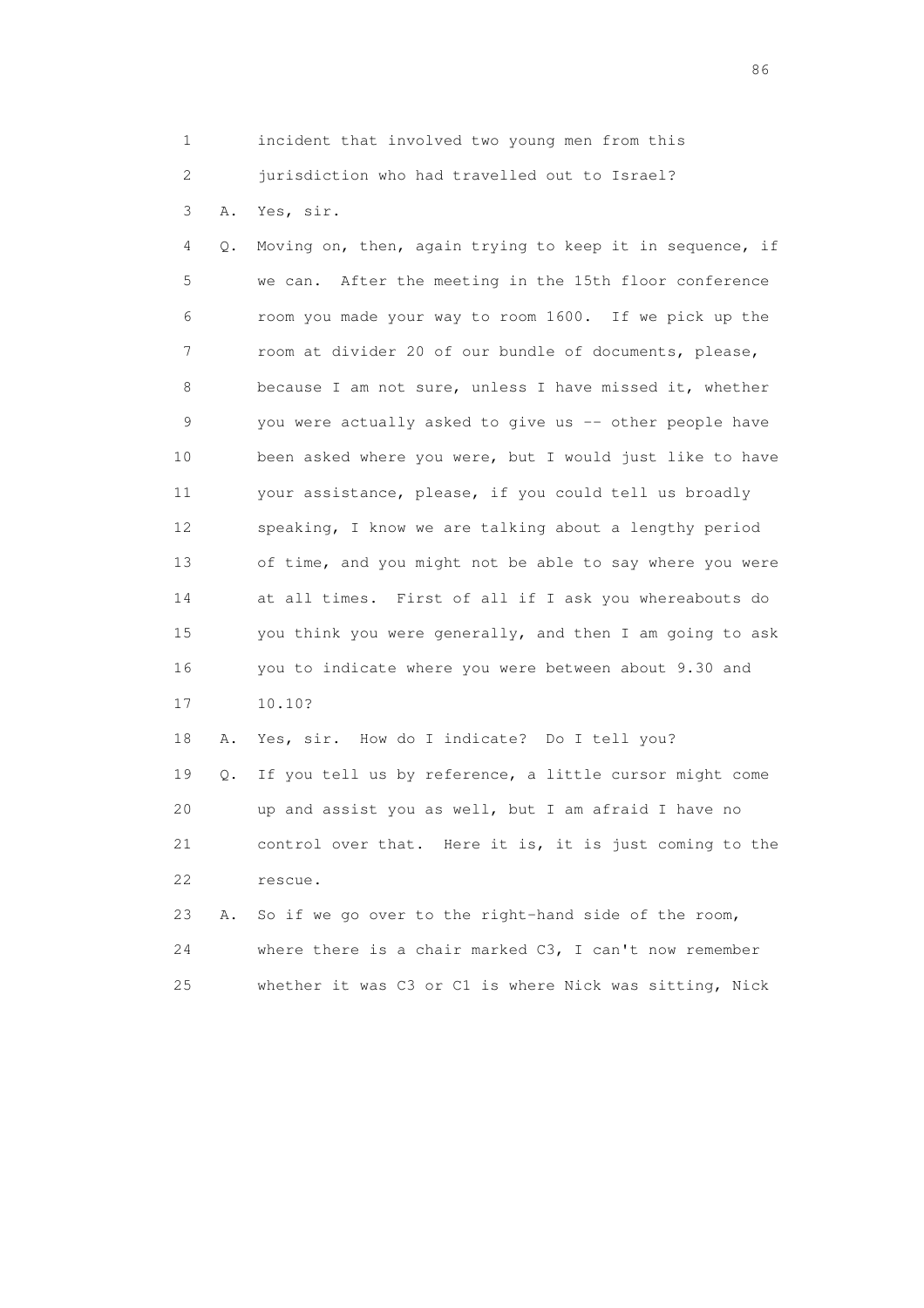1 being the person with the telephone to Silver. One of 2 those desks had been allocated to me when I first walked 3 in, but I am not sure if I ever actually sat down at it. 4 It's not my practice in a control room where I am in 5 charge to sit quietly away, you know, writing. If 6 I need to have a meeting, if I need to do something 7 privately, I would go out to the ante-room.

 8 So I was walking around most of the time, and I was 9 particularly over in this area between C3 and these 10 screens and windows further up. So you have screens 11 above windows. I am sorry, just over to the left. So 12 this sort of area between C3, C2, S6 and the window. 13 Q. So in that, it's probably too grand to call it 14 a corridor, but in the area between S6 and C2? 15 A. That was where I generally was. 16 Q. S4, sorry. My eyes are worse than Mr Horwell's. 17 A. Sorry, it is S4, yes. 18 Q. Thank you. 19 A. If I was not in that general area, it was either because 20 I was speaking to somebody specifically, so for example 21 over to the left where you have an extension marked in 22 front of some back row desks. There was a colleague, 23 and I am afraid -- I know -- I don't know whether he has 24 a pseudonym, it probably doesn't matter. There was 25 a colleague sitting there who I needed to speak to about

experience of the state of the state of the state of the state of the state of the state of the state of the s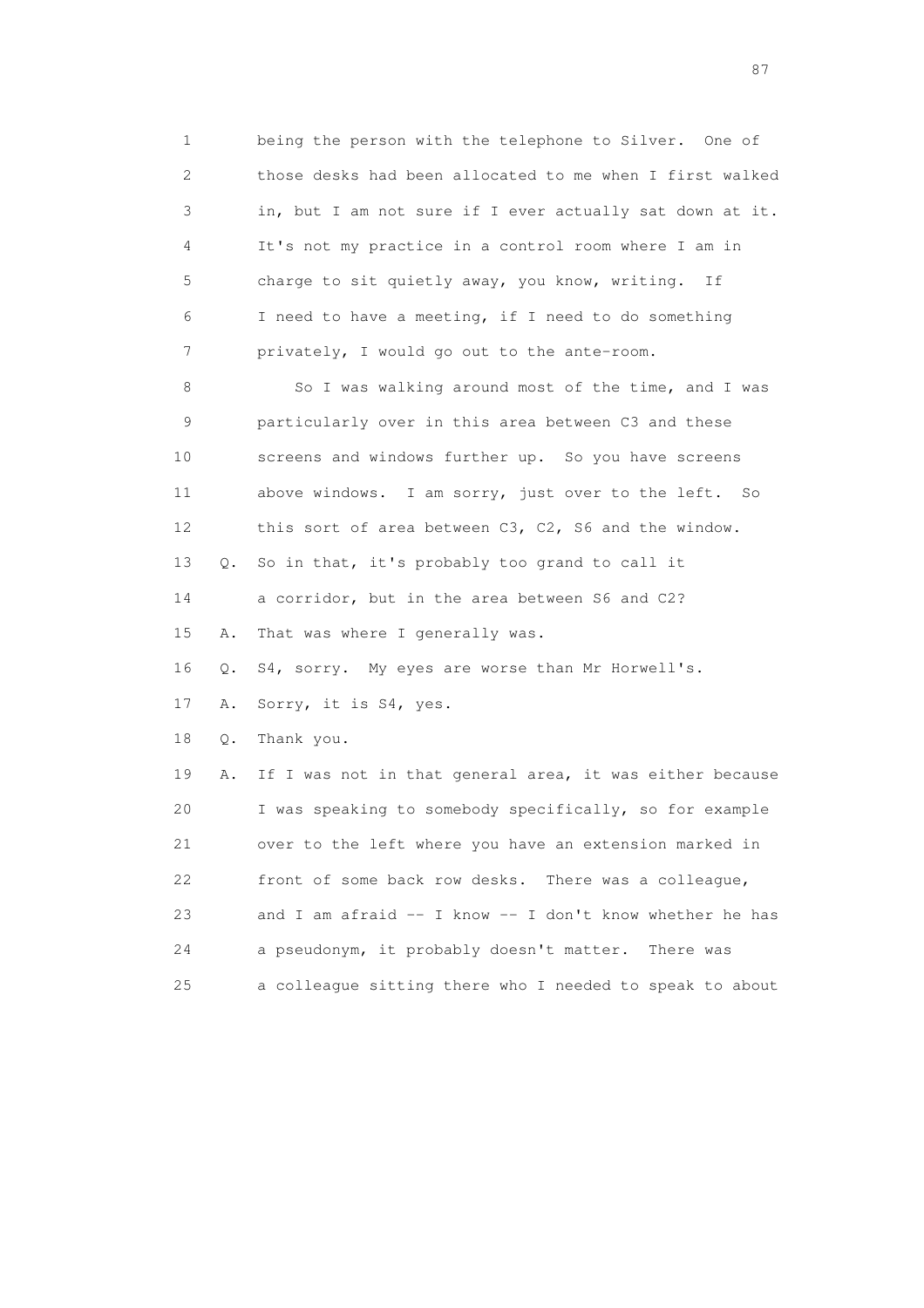1 the CLIO records. So I went over to talk to him, and 2 I spoke to several of the staff as they came in. And of 3 course I was near Pat on some occasions in the front 4 row. 5 Q. May I just, so we have it entirely clear, in the period 6 between 9.30 and 10.10, are we to understand that you 7 were in the same area walking around or standing and 8 walking rather than sitting? 9 A. Yes. My memory when I was first briefing Mr Cremin, my 10 new loggist, was that I was over to the left, to the 11 left of S1, somewhere around there. I was then quite 12 near Pat. The Geographia that I referred to was on that 13 front row of desks, so I looked at that on the front row 14 of desks, but as the follow continued, I was with 15 Mr Esposito, Mr Boutcher, and maybe others, in that area 16 that I first told you about between C3, S4, the window 17 and that area there. 18 Q. Thank you very much, that's very comprehensive. 19 If we go over to divider 21, and just look at the 20 first photograph you can be proved right. I am not 21 saying it was there at the time but certainly when this 22 photograph was taken, what looks like an A to Z of some 23 sort or Geographia was on the table in front of what, by 24 reference to the plan, would have been Pat's chair,

25 that's 33A.

en de la construction de la construction de la construction de la construction de la construction de la constr<br>1880 : le construction de la construction de la construction de la construction de la construction de la const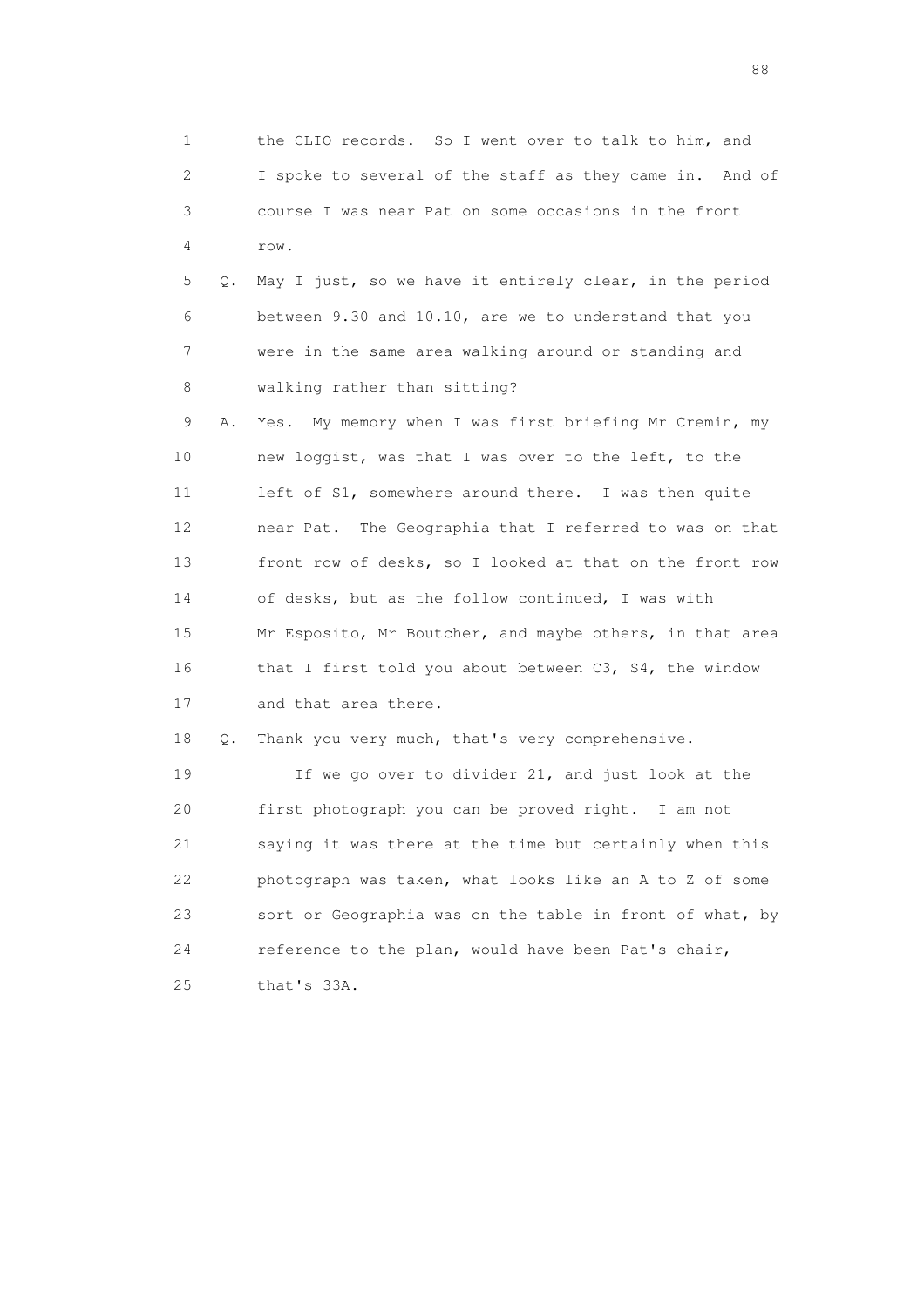| $\mathbf 1$ |       | If you go over to divider 21 and the very first          |
|-------------|-------|----------------------------------------------------------|
| 2           |       | photograph that we have, at 33A?                         |
| 3           | Α.    | Yes, sir.                                                |
| 4           | Q.    | Is that it?                                              |
| 5           | Α.    | Yes, sir.                                                |
| 6           | Q.    | Thank you very much. So that's there.                    |
| 7           |       | Now, secondly, secondly, I want to ask you this          |
| 8           |       | very, very quickly: the number of people in the room.    |
| 9           | Α.    | Yes, sir.                                                |
| 10          | Q.    | If we take it from 9.30 to 10.10, just an approximation? |
| 11          | Α.    | I think there were 15, I mean, it could have been 20     |
| 12          |       | people but I don't think it was as many as that.         |
| 13          |       | Certainly the most of the seats were full, people        |
| 14          |       | sitting in them and in addition there were a number of   |
| 15          |       | people who were not people who, like me, ever actually   |
| 16          |       | sat down. And also during that period, I think it        |
| 17          |       | started as less but people like Mr Cummings came in,     |
| 18          |       | I am not sure whether Ms Scott or Mr Mellody came in at  |
| 19          |       | that stage, I think Ms Scott came in during the time     |
| 20          |       | period you are talking about.                            |
| 21          | Q.    | Thank you.                                               |
| 22          | Α.    | But total less than 20, certainly.                       |
| 23          | $Q$ . | Thank you very much. I want to please deal with          |
| 24          |       | communications, so we have it clear. Now, the Cougar     |
| 25          |       | radios, you don't actually use those?                    |

en andere de la provincia de la provincia de la provincia de la provincia de la provincia de la provincia de l<br>En 1910, en la provincia de la provincia de la provincia de la provincia de la provincia de la provincia de la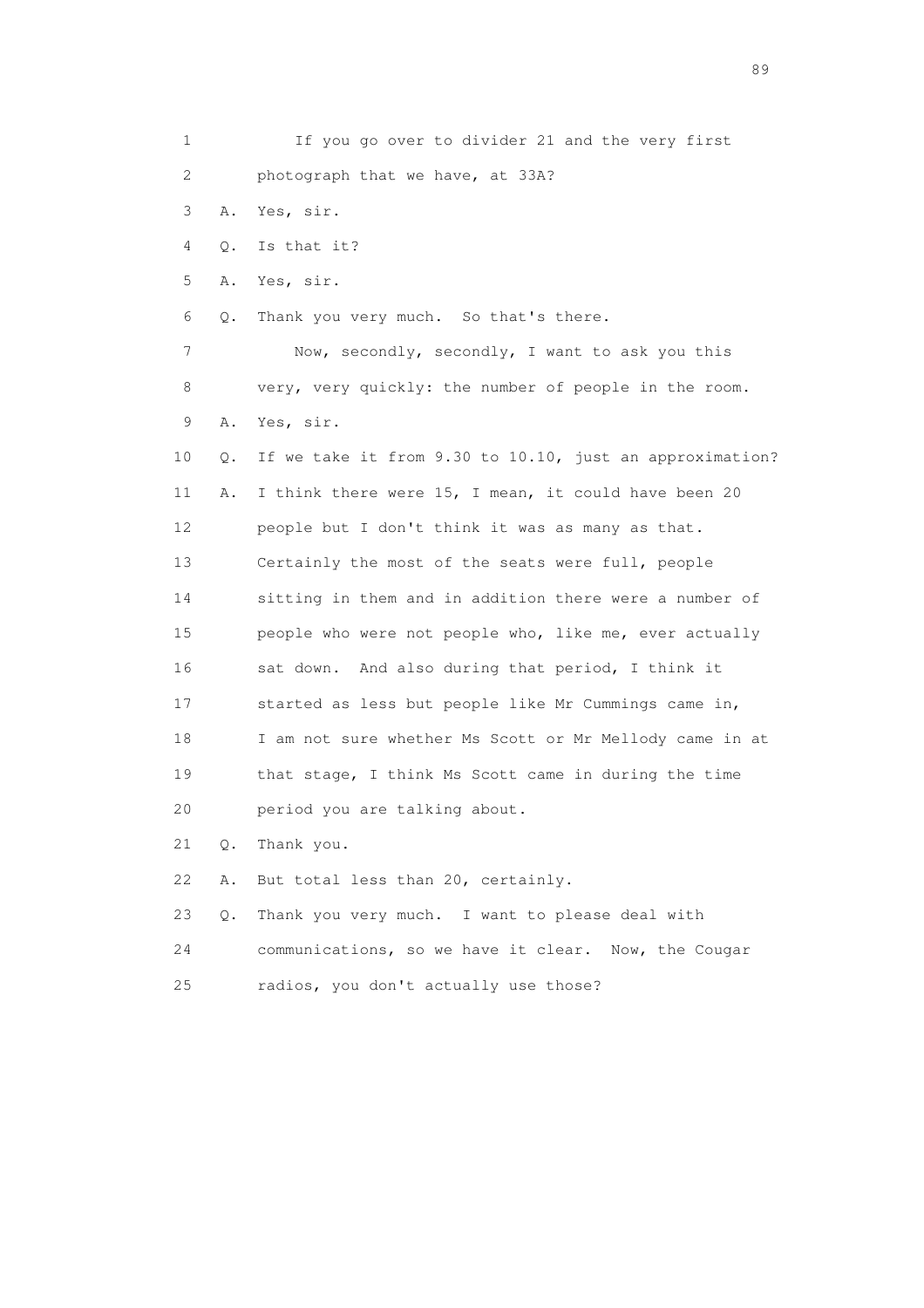- 1 A. Not in this operation, no, sir.
- 2 Q. You didn't in this operation?
- 3 A. Yes, sir.
- 4 Q. They are the encrypted radios with the messages coming 5 across to the monitors from the teams on the ground?
- 6 A. Yes, sir.

 7 Q. Then you have landlines, and just so everyone knows, 8 I think some of the telephone records from the landlines 9 are no longer available from this room, we can't 10 reconstruct that, but you had landlines available?

- 11 A. Yes, sir.
- 12 Q. And you also had mobile telephones?
- 13 A. Yes, sir.
- 14 Q. You have told us about Nick's telephone on the desk,

 15 which you asked him to keep open as a designated line, 16 the hotline through to Silver?

17 A. Silver and his tac, yes.

 18 Q. And his tac, and also you have your mobile telephone, 19 and that is really to make sure that if you are on one

20 designated line you have another line so you can be

21 speaking to several people at the same time?

- 22 A. Yes, sir.
- 23 Q. I just want to ask you one other thing and I am not 24 going to ask anyone to turn it up but it's your decision 25 log, divider 48, decision 8. It's when you explained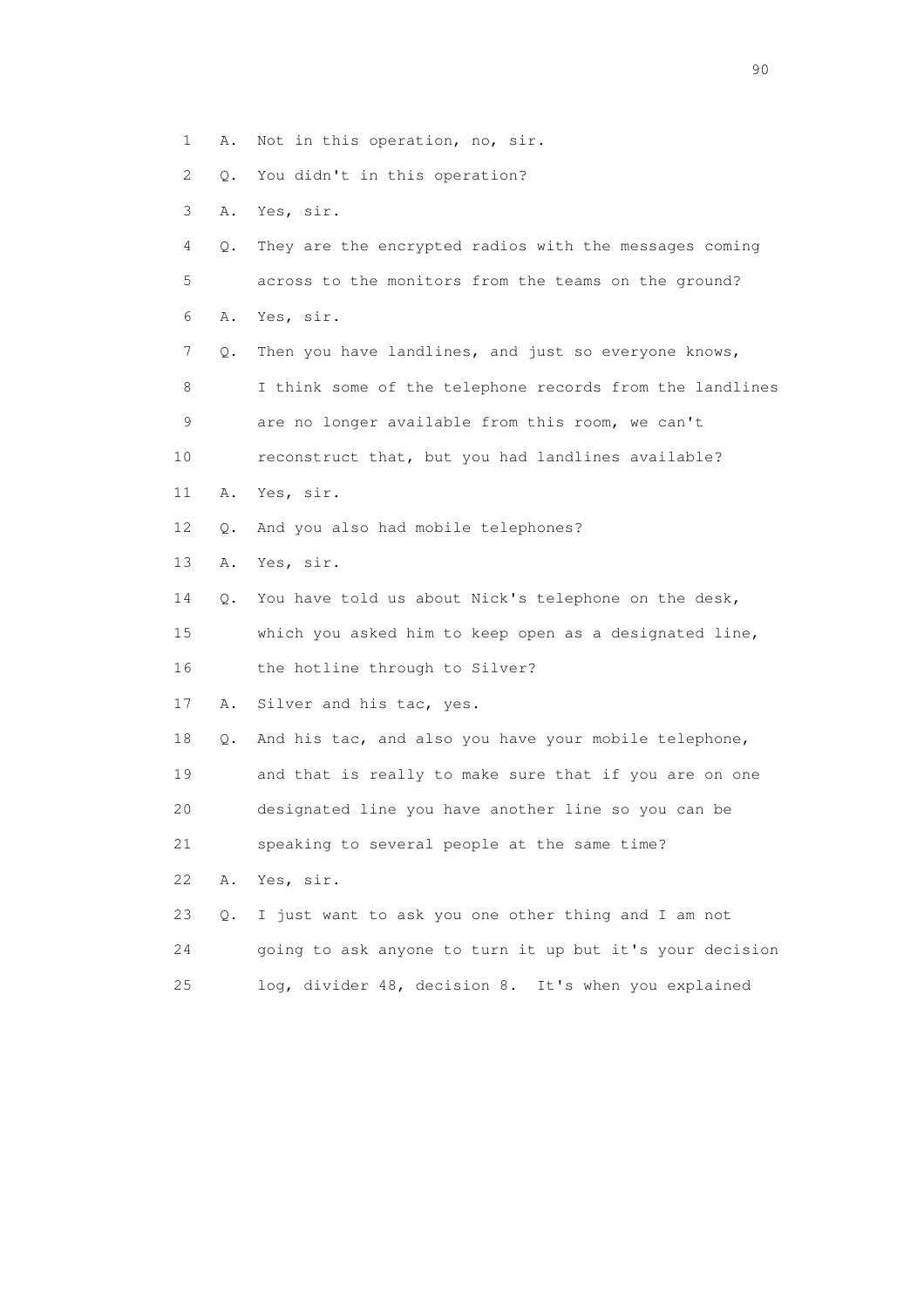1 yesterday or the day before about the legal framework in 2 which you were operating and you referred to Article 2 3 of the European Convention on Human Rights. 4 I do not want to go into this in any detail, but 5 just so there is no misunderstanding, Article 2 of the 6 European Convention on Human Rights, so that's the 7 international treaty which the United Kingdom is a party 8 to which quarantees basic minimum rights, quarantees the 9 right to life, and you described it as absolute? 10 A. Yes, sir. 11 Q. Of course, it's absolute in the sense that a government 12 may not derogate from Article 2? 13 A. Yes, sir. 14 Q. But Article 2, just so we are clear, permits the use of 15 lethal force in certain circumstances? 16 A. Yes, sir. 17 Q. So if an individual, a citizen in the street, has to act 18 in lawful self-defence, Article 2 permits that? 19 A. Yes, sir. 20 Q. And similarly, if a police officer, or for that matter, 21 a soldier reasonably decides that he must use lethal 22 force to save his own life or the life of others, that 23 would be entirely consistent with Article 2? 24 A. Yes, sir. 25 Q. Thank you. I just want to ask a few questions about the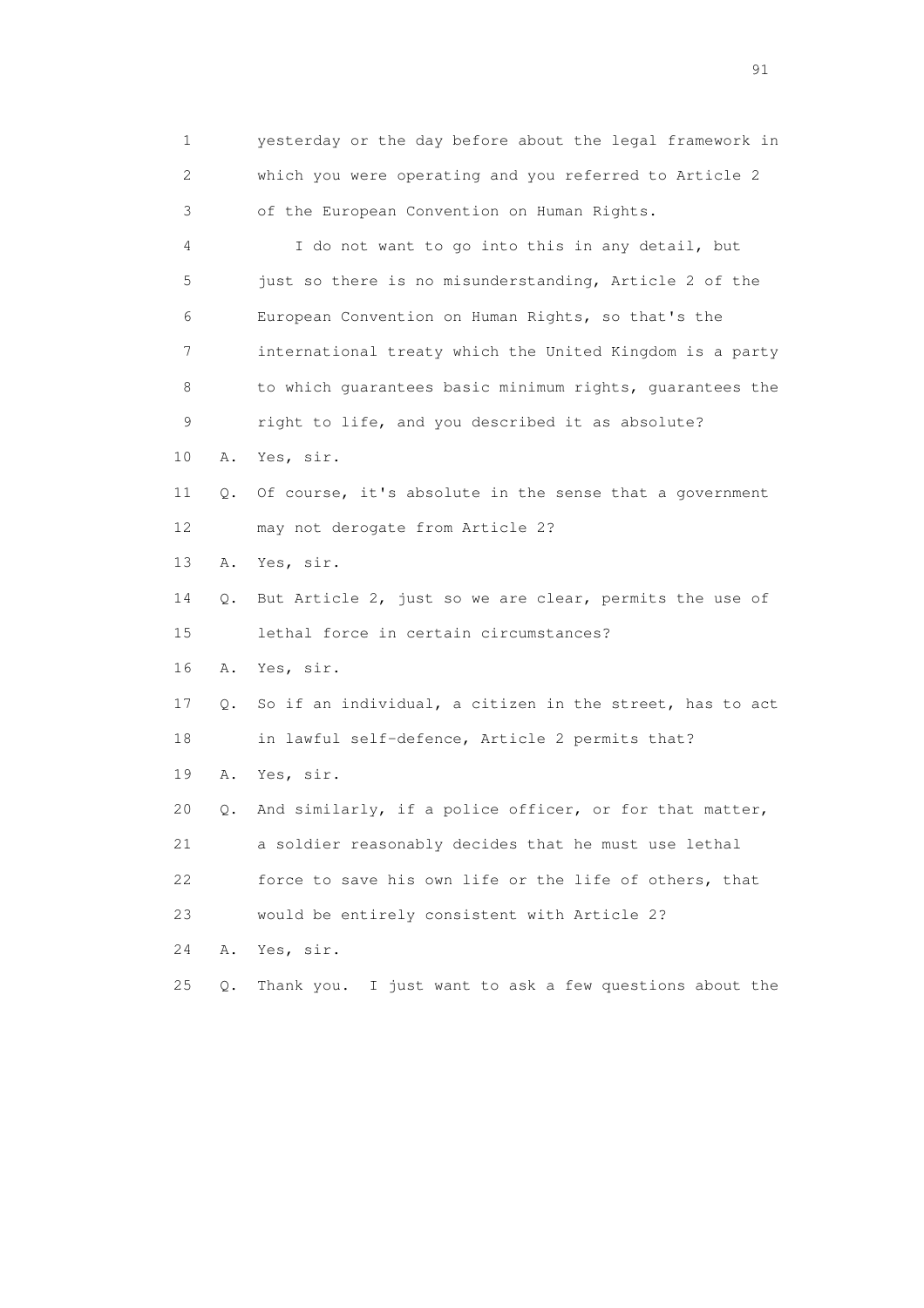1 other officers, Mr Cummings first of all,

 2 a Detective Superintendent, you rang him to assist you, 3 and you have told us that you and he worked together on 4 the Flying Squad on a number of firearms operations, and 5 the thing I want to ask you about is this: you said that 6 he would challenge you if necessary. What do you mean 7 by "he would challenge me if necessary", what are we to 8 understand by that?

 9 A. Mr Cummings had worked with me a lot, he knew that if he 10 thought I was going off track, if he thought I was 11 making a poor decision, he would be absolutely at 12 liberty to say to me, "Cress, I don't think this is 13 right". That is the way I work, and he knew that very 14 well. Other colleagues might not have known that quite 15 as well because they didn't know me as well. My 16 practice is to encourage me to challenge me if they 17 think I am wrong. But we are a hierarchical 18 organisation and sometimes people don't feel so able to, 19 and I therefore felt he was somebody I could rely on to 20 pull me up if I was going wrong. 21 Q. Was that the specific reason that you asked for 22 Mr Cummings to be assigned to this operation? 23 A. It was one of the specific reasons. The other one 24 I think learned Coroner explored with me, was that he

25 had huge expertise in these type of operations, not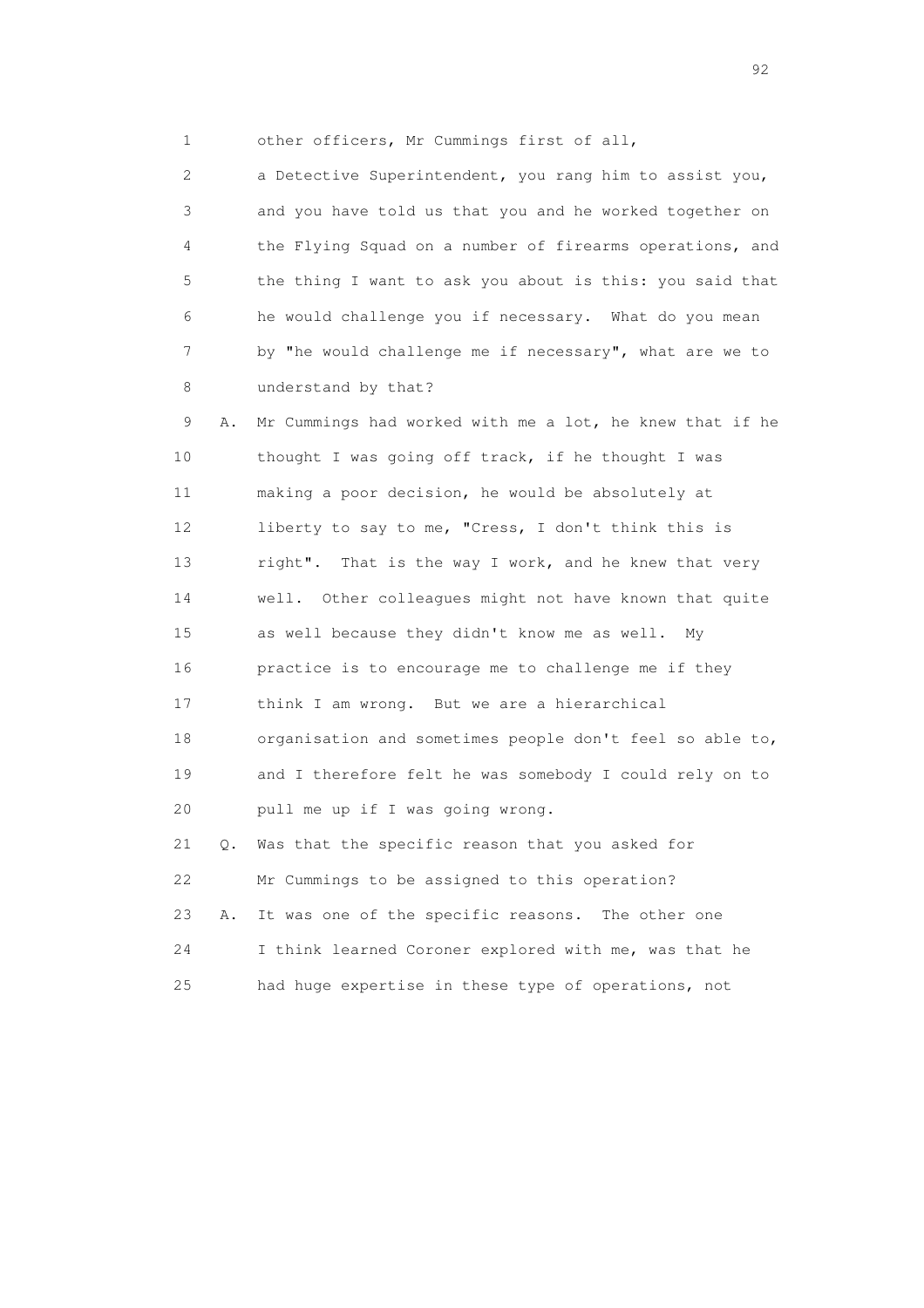1 suicide bombers but this type of operation, and he was 2 a Gold Commander on three or four operations every day, 3 and signing authorities, working with covert, tactics, 4 all the time. Truly I believe, you know, he is not the 5 only one but an expert in that area and therefore highly 6 skilled to advise me or challenge me. 7 Q. Thank you very much. I just want to ask you very

 8 briefly about maps and plans, is the heading of these 9 few questions.

 10 If you had had a detailed plan of Scotia Road, do 11 you think it would have made any difference whatsoever 12 to the sequence of events with which we are concerned? 13 A. No, sir.

 14 Q. If you had had a floor plan of 21 Scotia Road or for 15 that matter a floor plan of 61A Portnall Road, do you 16 think it would have made any difference to the sequence 17 of events with which we are concerned?

18 A. No, sir.

 19 Q. I now want to move on to ask you about bus routes and 20 diverting buses. You have made it very clear this was 21 a decision taken by you not to stop or divert or suspend 22 any bus routes?

23 A. Yes, sir.

 24 Q. If you decided not to suspend the bus stops or divert 25 buses, was it necessary then to know where each bus stop

experience of the contract of the contract of the contract of the contract of the contract of the contract of the contract of the contract of the contract of the contract of the contract of the contract of the contract of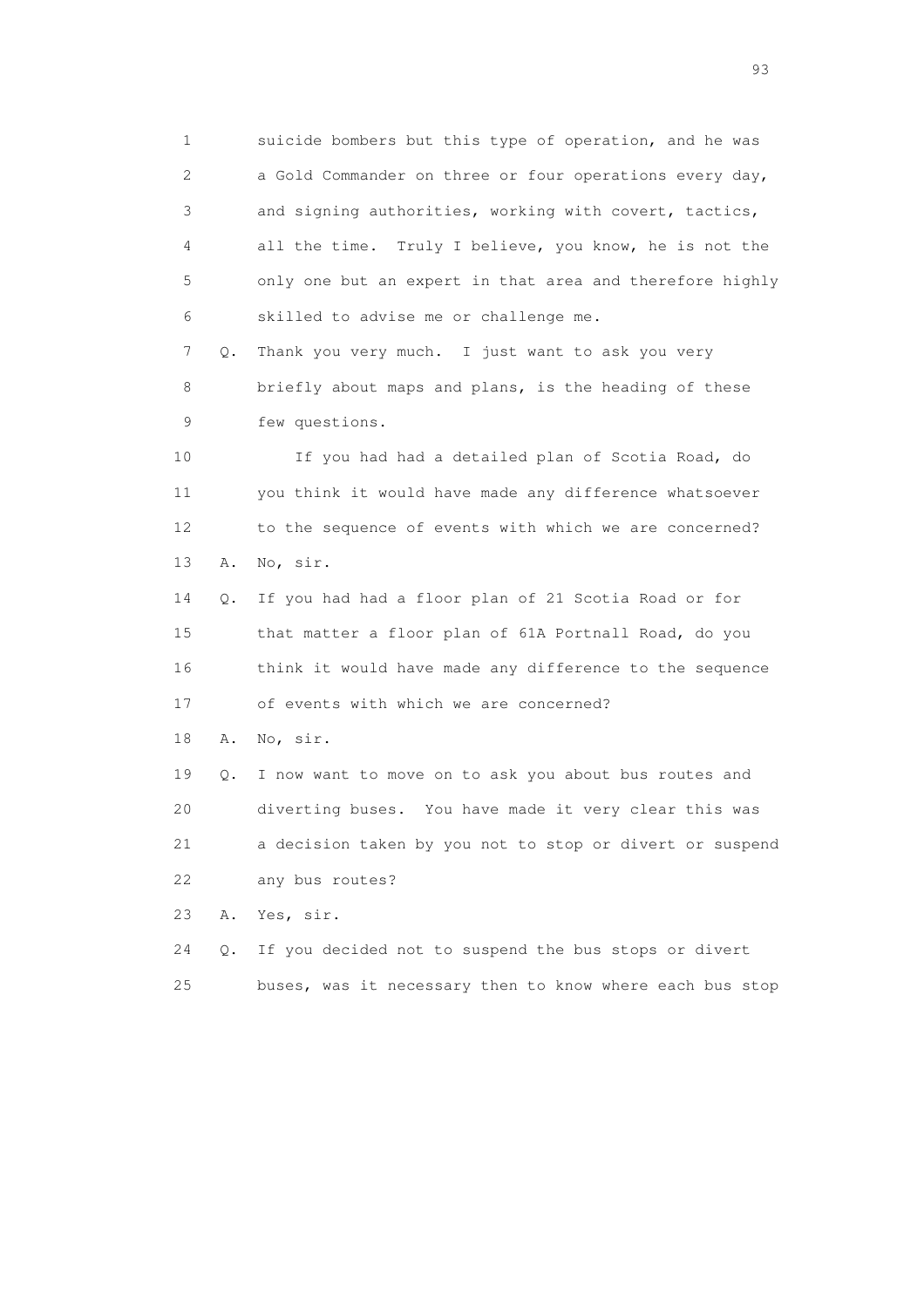1 was? If you decide not to, do you need to know where 2 they are?

 3 A. No, sir. As an operation goes on, one expects to learn 4 more and more about an area, in all sorts of ways, but 5 the straight answer to your question is no.

 6 Q. May we just look at the maps brochure, which is the big 7 glossy bundle, and go to page 8 just to see what we are 8 talking about, because I hope you can get your bearings, 9 Deputy Assistant Commissioner, but we see in the central 10 grid 21 Scotia Road, and the questions which have been 11 put to you, you know the questions that were put about 12 Derek saying "We have these bus stops up on Upper Tulse 13 Hill", which is actually the 201 route, not the number 2 14 route. We see them there just south of Marnfield, if we 15 take the top of this plan to be north, just south, two 16 right together.

17 A. Yes, sir.

 18 Q. If you had suspended those, where does it end? Where 19 does the logic of suspending bus stops end? If you took 20 a decision to suspend those, is there any reason why you 21 don't suspend those in Roupell, Christchurch Road, 22 Streatham Hill or even, for that matter, the railway 23 station at Tulse Hill? Where does it end? 24 A. Yes, sir. If you are concerned that somebody may get on 25 a bus before you can do something, there are in fact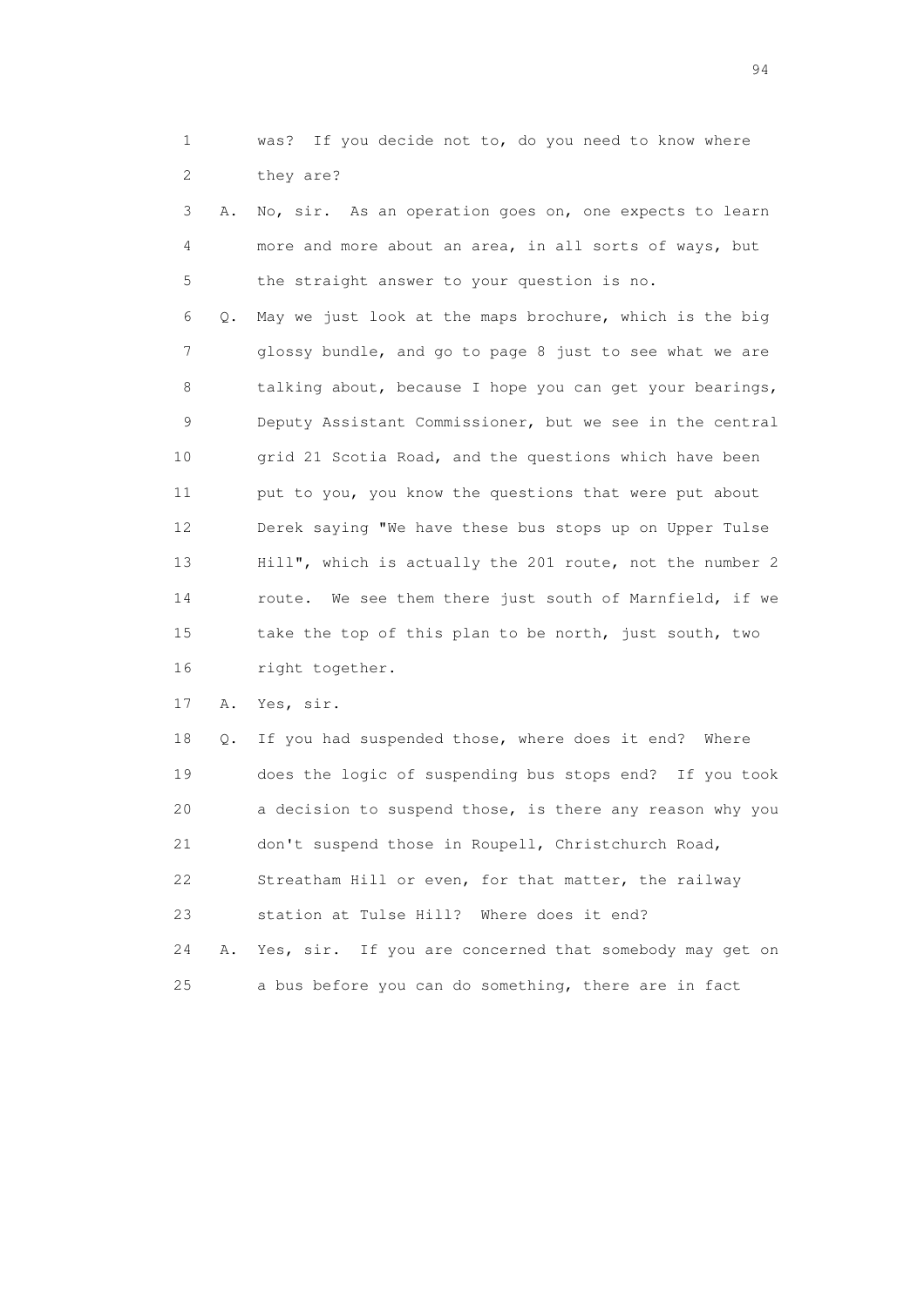1 a number of bus stops very close by, I quite agree, sir. 2 Q. Let us, I hope, being as realistic as possible about 3 this, let us just see and address and grapple with this 4 question that's been put to you. Suppose you had 5 suspended the two bus stops, the 201 route at the top of 6 Marnfield Road. 7 A. Yes, sir. 8 Q. Would that have had any effect whatsoever on the 9 sequence of events in this case? 10 A. Absolutely not, sir. 11 Q. In fact, just so it's clear, the bus stop to which 12 Mr de Menezes unfortunately went was the one on 13 Tulse Hill round the corner, the number 2. Yes? 14 A. Yes, sir. 15 Q. You say that decision, the decision you made, was finely 16 balanced. Does that reflect that in the end you are 17 trying to weigh up advantages, pros and cons, and come 18 to what you consider to be a rational decision? 19 A. Yes, sir. And in all the decisions that I made that day 20 and indeed in similar operations, there are always pros 21 and cons, and it is a matter of judgment and experience 22 as to what is the best thing to do. 23 Q. Then I just want to come on, please, to the question of 24 identification and deciding to conduct an armed 25 intervention, and I just want to deal with a point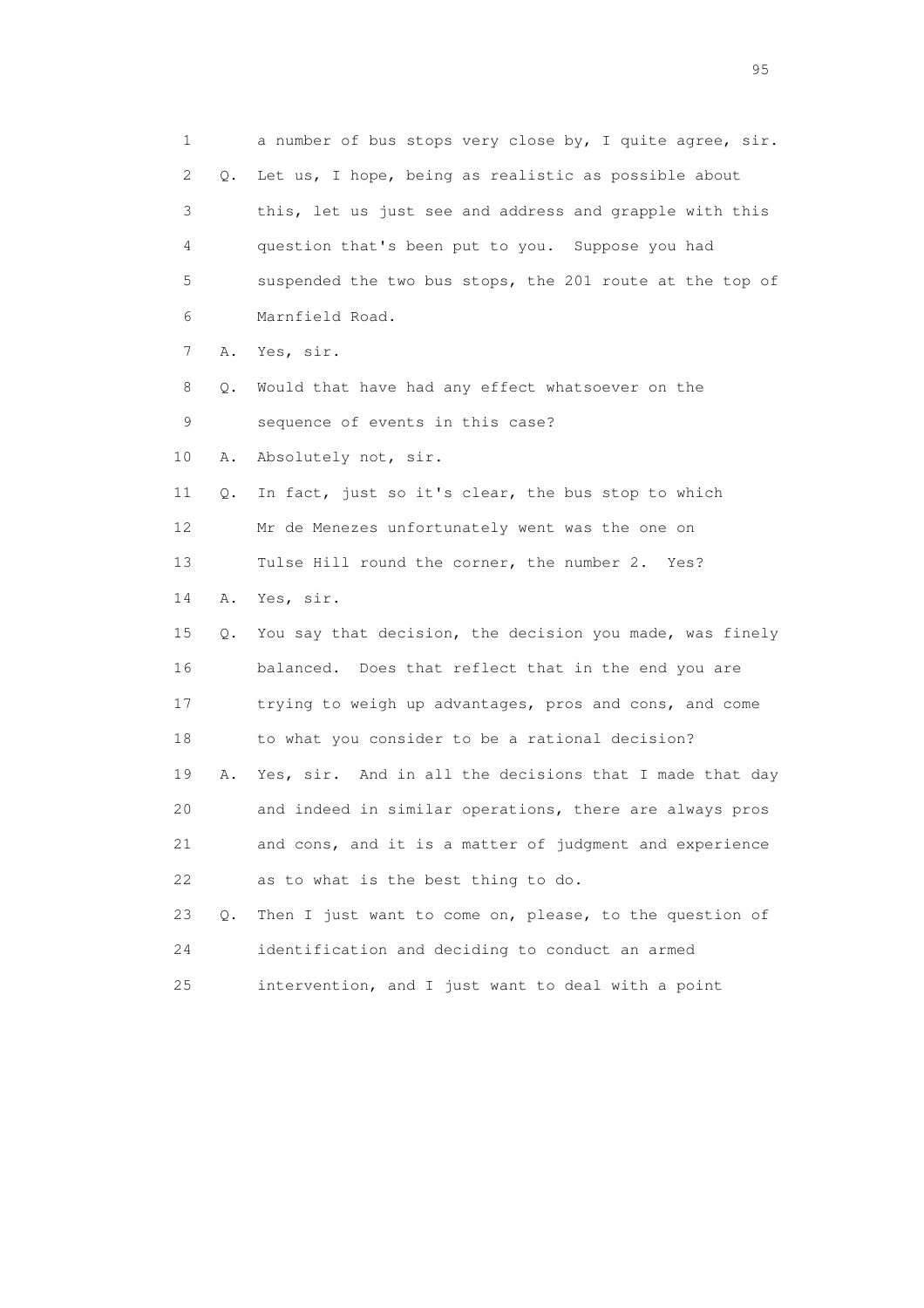1 that's been put to you, to see in fact how realistic it 2 is.

 3 The point that I want to address is the suggestion 4 that's been made to you, as the senior officer in 5 command of this operation, that the main prime window of 6 opportunity, was the way it was put to you, the main 7 prime window of opportunity was before Mr de Menezes 8 reached the first bus stop. So I want to now 9 investigate how realistic that is.

 10 I want to put to you a sequence of events which may 11 be established by the evidence rather than assertions of 12 what may or may not be or what we might not have heard. 13 Suppose this is established by the evidence, because I'm 14 going to put to you what is contained in some of the 15 surveillance officer statements.

 16 At 9.33 Frank, who was in a vehicle in Scotia Road, 17 saw a male leave the communal door. He could not 18 confirm whether or not he was either of the subjects, 19 but he said it would be worth somebody else having 20 a look. You see, what's been put and what's been said 21 is having a second look, but in his statement, he said 22 it would be worth somebody else having a look. 23 Just so we get this clear, Frank, we know, and there 24 will be evidence about this, was communicating in 25 Airwave. Now, the significance of communicating in

<u>96 and the state of the state of the state of the state of the state of the state of the state of the state of the state of the state of the state of the state of the state of the state of the state of the state of the st</u>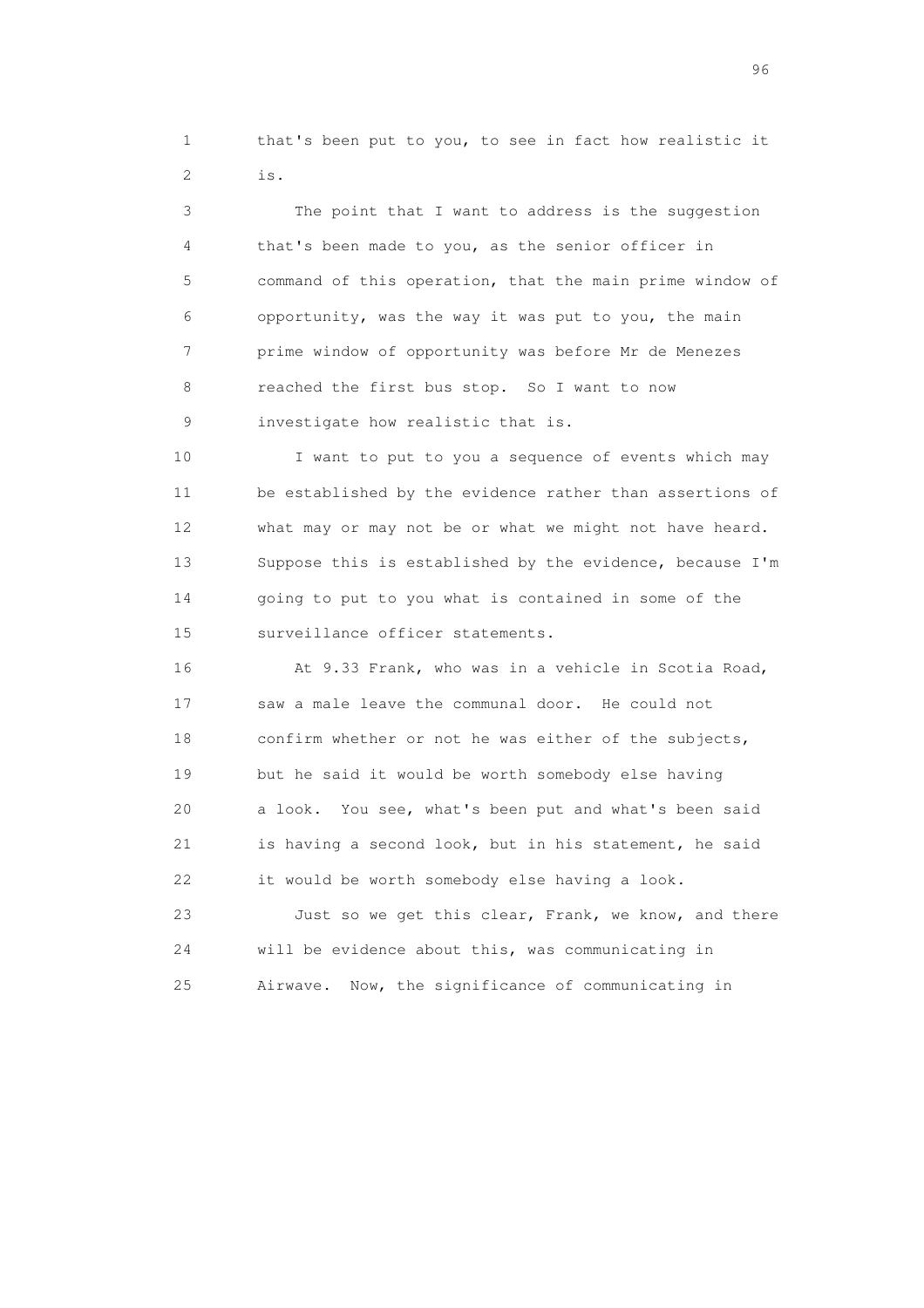1 Airwave to the red team was that that information would 2 be only shared between the red team; is that right? 3 A. You have got me there, sir, I did not know that Airwave 4 was being used in that way at that time. But certainly 5 if he was communicating in Airwave, that would be 6 exactly right, yes. 7 Q. If he is communicating by Airwave there has to be a bit 8 of delay because someone has to pass it over the Cougar 9 channel up to Pat. 10 Now, if we get Pat's surveillance log because I'm 11 going to show that a juror's question yesterday was 12 actually yesterday, rather than being misconceived, 13 absolutely spot on. If we look at Pat's surveillance 14 log at page 447 -- if we could have that up on the 15 screen, please -- of the documents. 16 Pat's surveillance log has 9.34, unidentified male. 17 Those letters and designations there, they indicate that 18 he is of North African appearance? 19 A. Yes, sir. 20 Q. That's effectively North African appearance, male, 21 fattish male stubbled, 5.10 PIW [possibly identical 22 with] Nettle Tip in jeans out of communal door." 23 Can we just bear that entry in mind and see where we 24 go. 25 A. Sir, could I just correct one thing?

experience of the contract of the contract of the contract of the contract of the contract of the contract of the contract of the contract of the contract of the contract of the contract of the contract of the contract of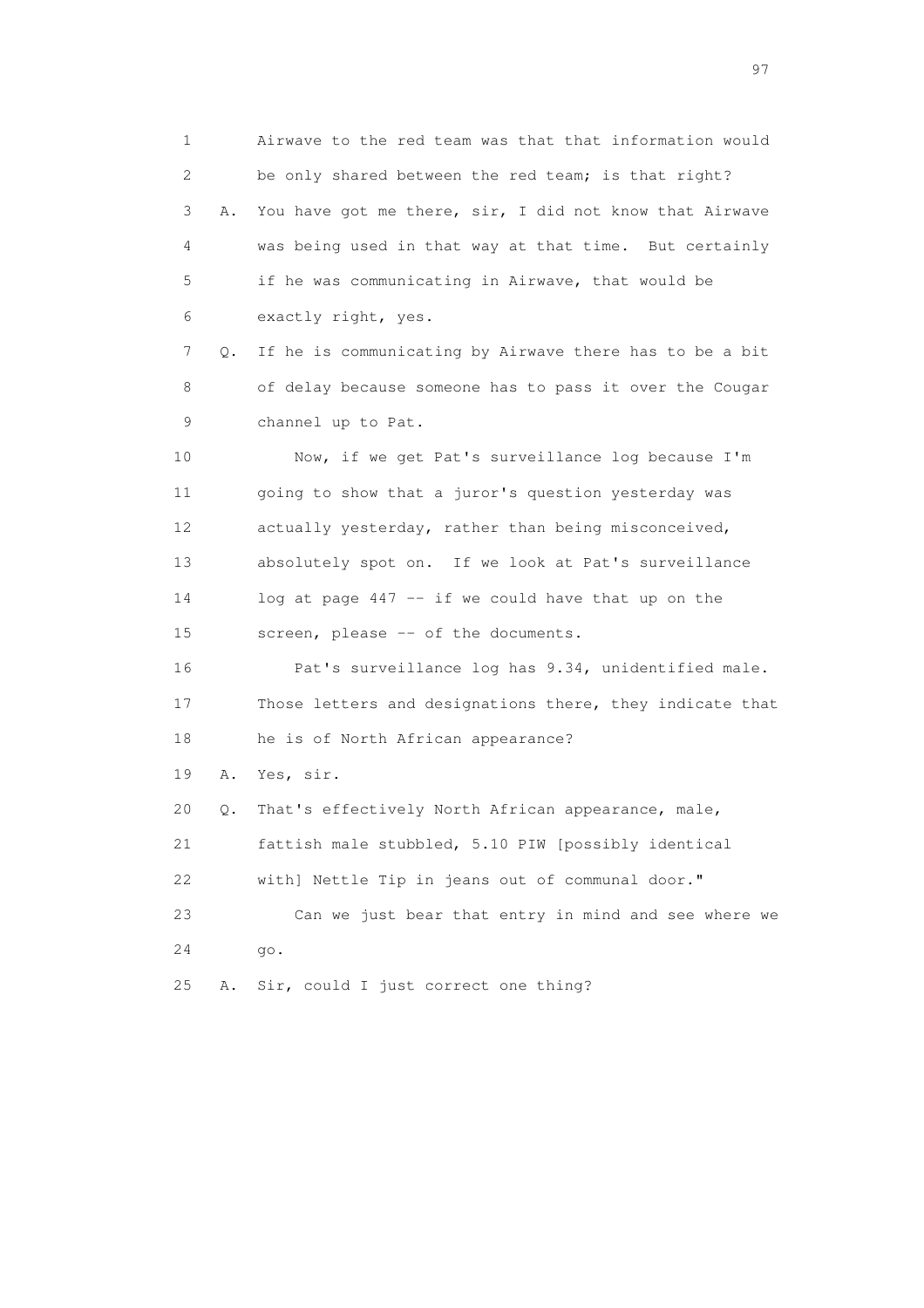1 Q. Yes.

 2 A. The letters at the beginning U/I, IC6/IC2 means to me 3 unidentified, as you said, Middle Eastern stroke, 4 meaning or, dark skinned European. IC2 is a dark 5 skinned European.

 6 Q. Thank you. If we just bear that entry in mind, because 7 the next surveillance officer actually to see the person 8 who had left was Edward, who says that the person looked 9 North African, but he made no identification, and this 10 was at 9.36.

 11 The point I am getting at is this -- it's really the 12 point that you were making about you have to look at 13 these with care, and we will see that when we come on to 14 deal with the juror's question in a moment -- is at 9.34 15 there is no "possibly identical with". I am just going 16 to run through the sequence to see whether you did in 17 fact have this main prime window of opportunity.

 18 So Edward as the subject is walking towards 19 Tulse Hill at 9.36, makes no identification, and the 20 first person to say "possibly identical with Nettle Tip" 21 was James at about 9.39, at around the time that the 22 subject was about to or had in fact got on the number 2 23 bus.

 24 So with that sequence in mind, no identification 25 until he is at the number 2 bus stop or actually on the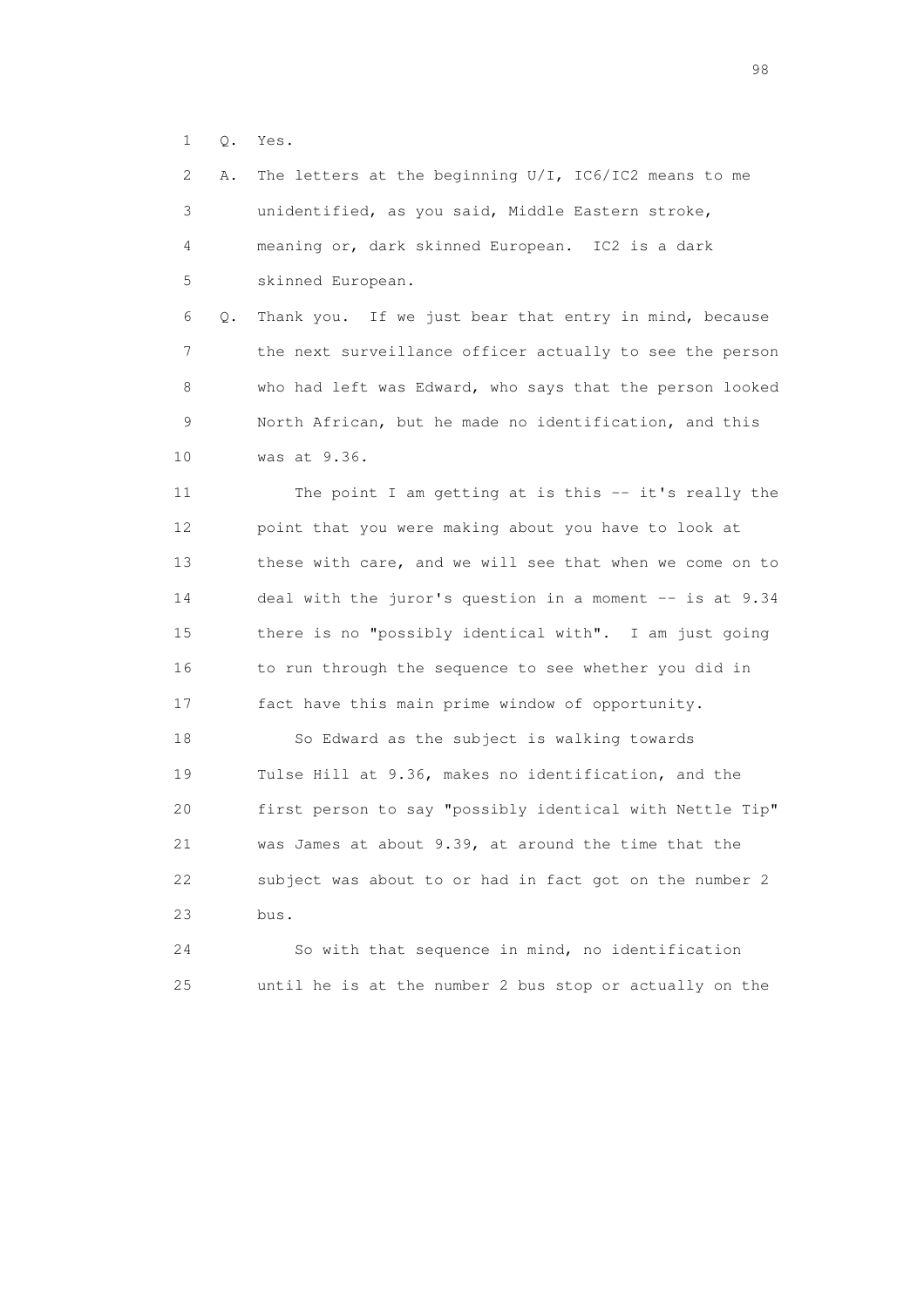1 bus, would you consider a main prime window of 2 opportunity to conduct an armed intervention of somebody 3 who was worth somebody else having a look at? 4 A. Absolutely not, sir. It would be not even a matter of 5 judgment, it would be an extraordinary thing to do. 6 Firstly, you undoubtedly will blow, as we would say, the 7 covert nature of the operation. Secondly, and much more 8 importantly, you would be subjecting what may be a very 9 innocent member of the public to a completely 10 unnecessary armed challenge on the basis of almost no 11 information. And at best you are going to end up with 12 a non-covert operation with all the implications of that 13 at Scotia Road and a very, very upset traumatised 14 perhaps member of the public. That would be best, 15 I think, so I wouldn't do it. 16 Q. I ought to make it clear that the information from James 17 was not conveyed to the control room until Mr de Menezes 18 was in fact on the number 2 at 9.41. 19 A. Yes, sir. 20 Q. I am going to follow this through to deal with the 21 juror's question to show how it was actually not 22 misconceived, as was suggested yesterday. If we follow 23 it on, James -- this may be the evidence I am just 24 putting to you what is in their statement -- decided he 25 could not discount the individual and directed the team

en de la construction de la construction de la construction de la construction de la construction de la constr<br>1990 : la construction de la construction de la construction de la construction de la construction de la const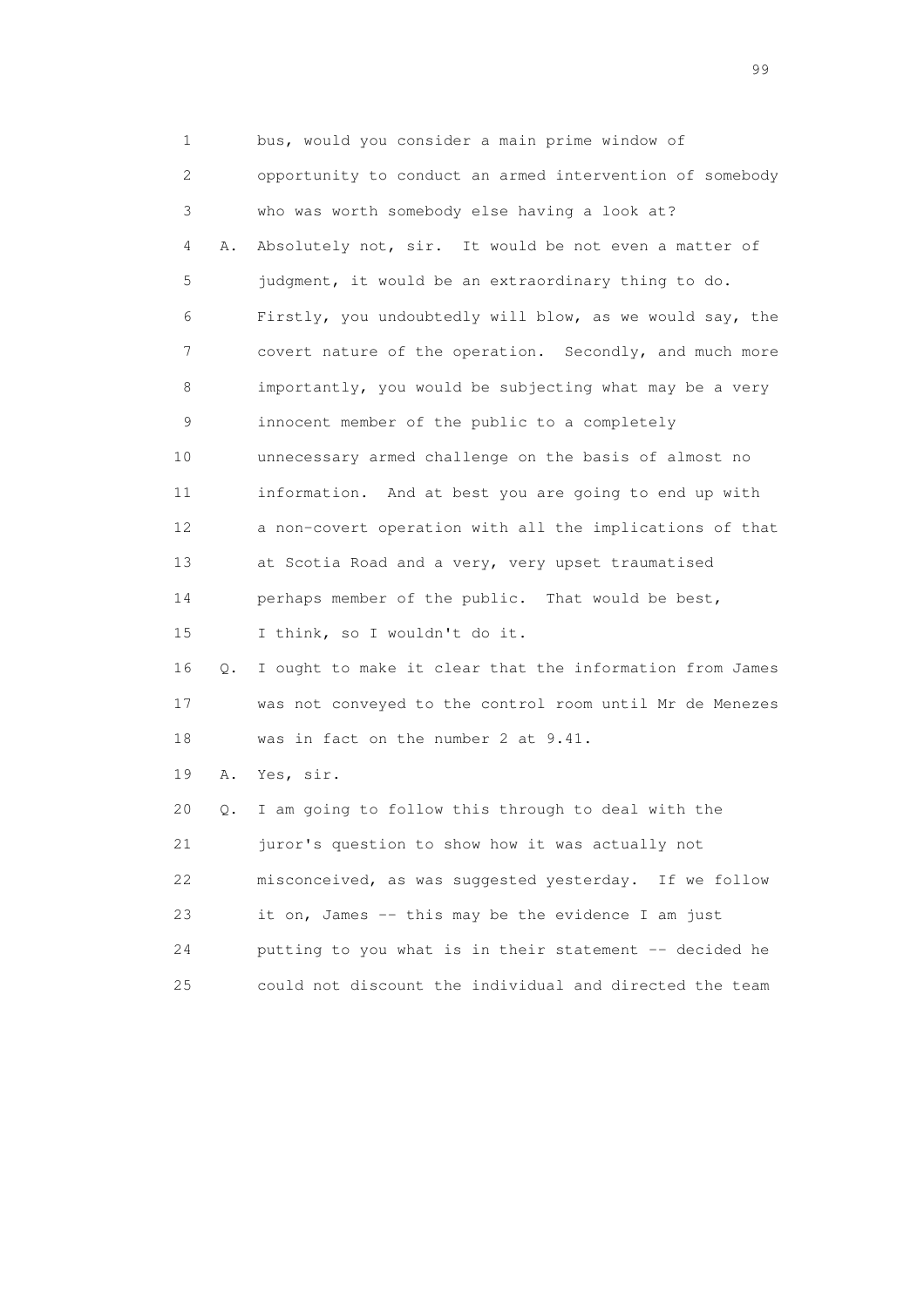1 to continue the surveillance, to allow a decision to be 2 made as to whether or not it was Nettle Tip. This is at 3 about 9.43 to 9.45 as the bus is heading towards 4 Brixton.

 5 Now, the next significant piece of information we 6 need to bear in mind is Ivor, who got onto the number 2, 7 saying he could not possibly positively identify the man 8 at Nettle Tip. Couldn't identify him as Nettle Tip. 9 And that is as the bus is going towards Brixton. 10 I now want to move on to the involvement of 11 Detective Sergeant Dingemans, because when he is being 12 put into operation -- you don't know it was 13 Detective Sergeant Dingemans -- you believed at that 14 time that the subject had been discounted as Nettle Tip? 15 A. Yes, sir. 16 Q. And you had agreed that the surveillance follow could 17 continue, there could be a stop and there would be 18 intelligence gathering purposes.

 19 May I just ask you, you said that he was to make 20 discreet inquiries, because we are going to hear that he 21 had the blues and twos on, that's the blue lights and 22 the horns and everything.

23 A. Yes, sir.

 24 Q. Just explain discreetly, because I don't think you were 25 intending to say that he would be discreet using his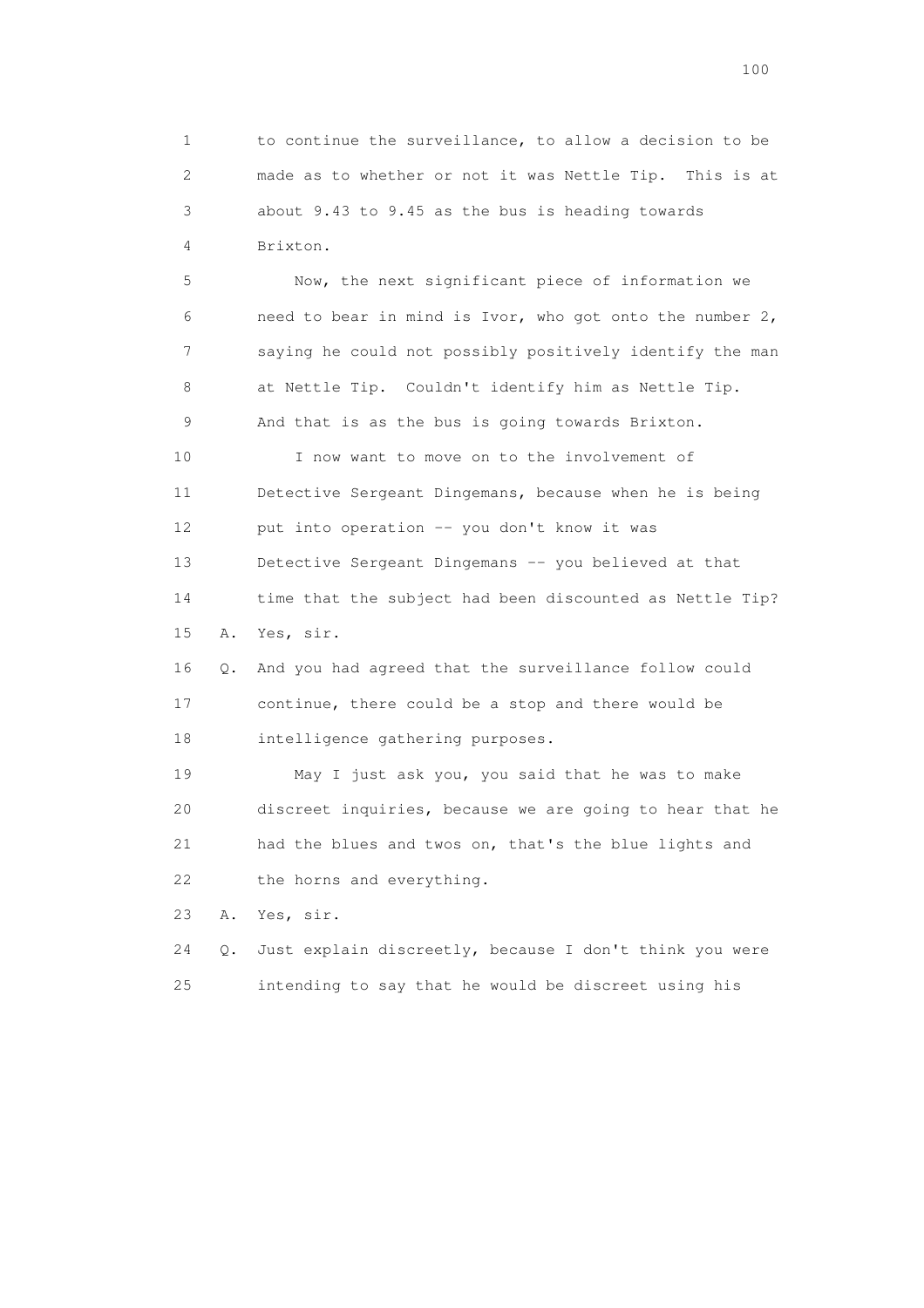1 blues and twos.

2 A. No, sir.

 3 Q. What does discreet or discretion signify in this area? 4 A. Well, I would not -- I did not actually task 5 Mr Dingemans, but I agreed an unarmed stop of him with 6 him, and that was intended to gain further information 7 about the block, and potentially about people who lived 8 in the block and perhaps about the people who lived at 9 21.

10 I would not imagine that that would be remotely 11 overt in terms of making it clear to everybody around 12 what was going on, although of course Mr Dingemans might 13 use blues and twos to make progress to get near to catch 14 up with the bus if that's what he needed to do. I would 15 anticipate that he would get behind the bus, wait for 16 the person to get off the bus, wherever that was, and 17 speak to this person. And if it was possible, and it 18 would depend on how things went, but if it was possible, 19 not even begin to make it clear to this person that we 20 are engaged in a counter-terrorism operation. So very 21 discreet.

 22 Q. That's the point, it's leading back to the existence of 23 a covert counter-terrorism operation at Scotia Road? 24 A. Yes, sir.

25 Q. I want to deal very briefly with the bus arriving at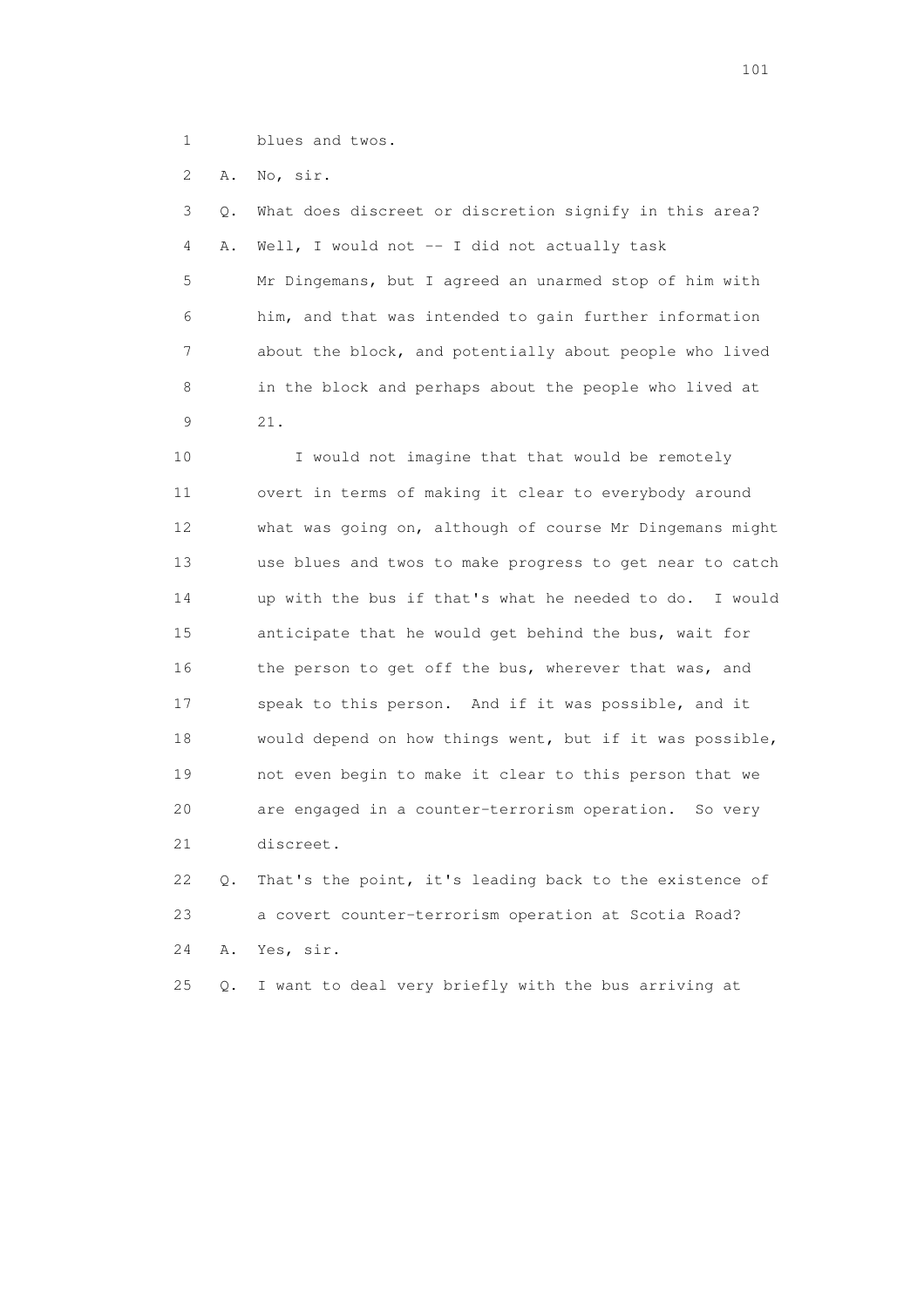1 Brixton, and it arises from the juror's question 2 yesterday because the juror's question was linked to 3 Pat's log and whether the subject got on the same number 4 2 bus at a different stop. What was said about the 5 question was that it was misconceived and wrong -- 6 SIR MICHAEL WRIGHT: You want the log back up again, do you? 7 MR PERRY: Yes, please, because we will see that the juror's 8 question was absolutely right. 9 Page 447 of Pat's log, shall we look at what is said 10 about the bus, if we look at the bottom of the page: 11 "9.48. Unidentified male off bus and on foot 12 towards further bus stop." 13 Then if we go over the page: 14 "Unidentified male awaits at bus stop." 15 Then 9.52: 16 "Unidentified male back on to same bus." 17 So it looks from Pat's log that the subject goes to 18 the bus at a different stop. 19 SIR MICHAEL WRIGHT: But that's wrong. 20 MR PERRY: I know that's wrong, so that's the point. The 21 point that was being asked, as I understood it, was to 22 clarify this, but it shows that we have to look at this 23 log with a certain degree of care because it's not 24 actually reflecting everything that's being conveyed 25 back to the operations room or everything that is going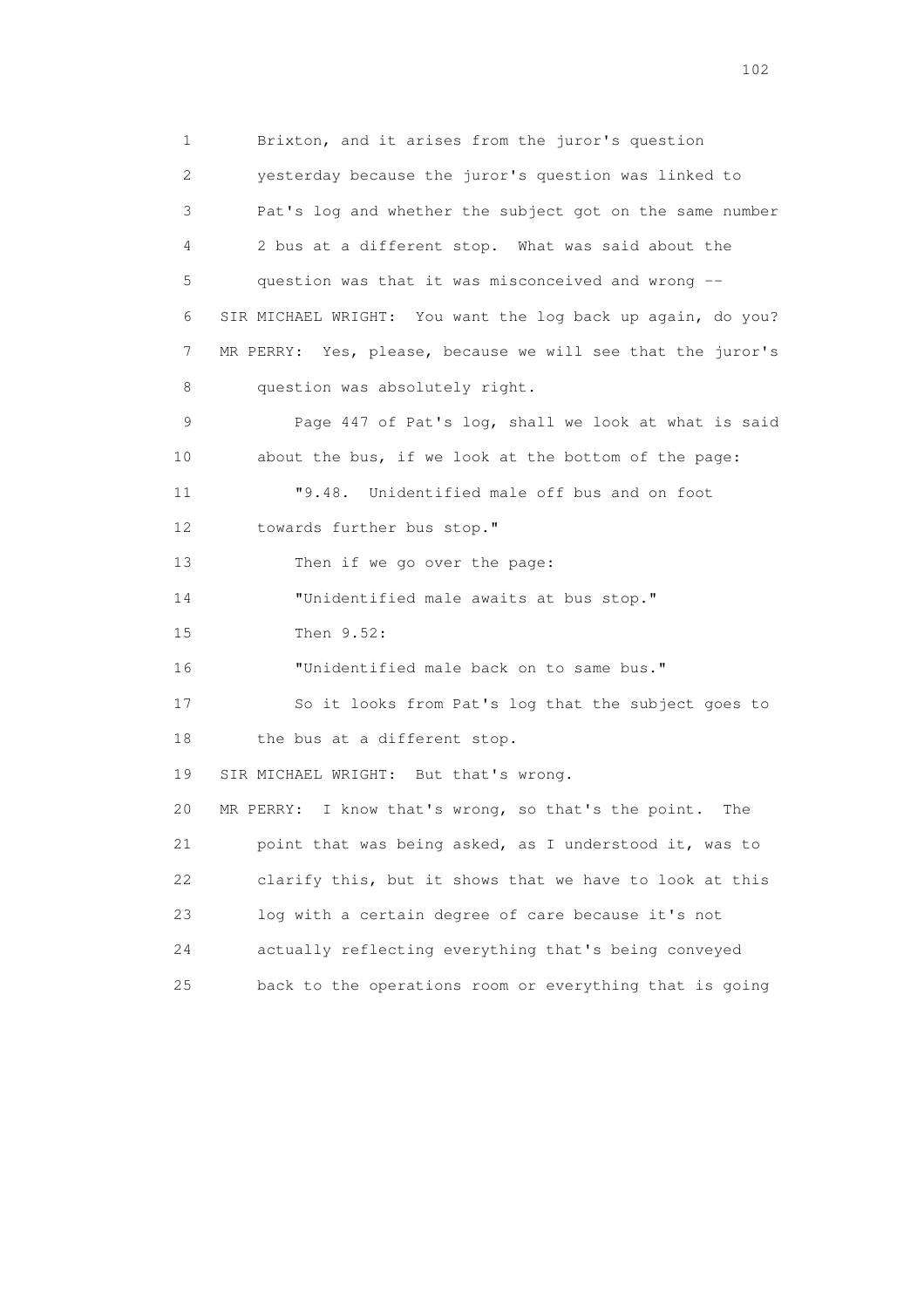1 on accurately. 2 A. It could never reflect everything that's coming back to 3 the operations room. 4 SIR MICHAEL WRIGHT: No, he couldn't keep up. 5 A. No, sir. 6 SIR MICHAEL WRIGHT: Whether it's a mistake by whoever the 7 transmitter was, presumably the team leader, James, or 8 whether it was Pat misunderstanding what he was being 9 told is a matter of speculation, quite plainly the log 10 is wrong. 11 MR PERRY: Yes. If I just ask you, because of course we are 12 still at a stage where, as we know from Mr Stern's 13 questions, at least some of the firearms officers were 14 in fact at the TA Centre. 15 A. Yes, sir. 16 Q. But of course at this stage, when the number 2 bus is at 17 Brixton and you are calling on 18 Detective Sergeant Dingemans, the view is, this is not 19 the subject? 20 A. Yes, sir. 21 Q. This is not Nettle Tip. 22 SIR MICHAEL WRIGHT: And it was Mr Purser who actually 23 instructed Sergeant Dingemans, wasn't it? 24 A. I will take your word for it, sir. I don't know whether 25 it was Mr Purser or Ms Scott.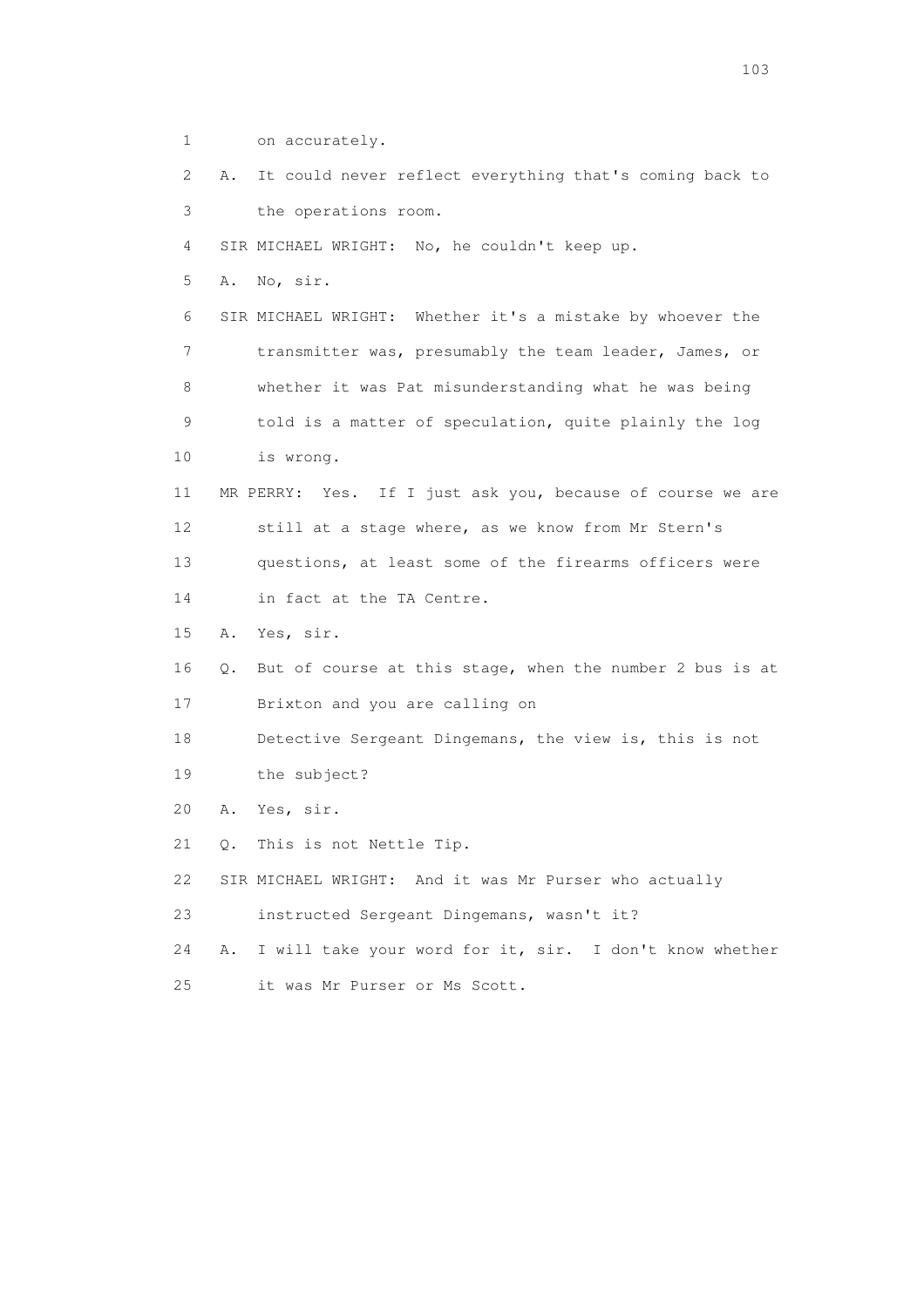1 SIR MICHAEL WRIGHT: We have got to Brixton, Mr Perry. 2 MR PERRY: Yes, I am very sorry, sir, I think I have 15 or 3 20 minutes left. 4 SIR MICHAEL WRIGHT: That's all right. As I say, we have 5 got to Brixton, so we might as well have lunch. Five 6 past 2. 7 (1.05 pm) 8 (The short adjournment) 9 (2.05 pm) 10 (In the presence of the jury) 11 SIR MICHAEL WRIGHT: Yes, Mr Perry. 12 MR PERRY: Thank you very much, sir. 13 Deputy Assistant Commissioner Dick, we had arrived 14 through Brixton and I had gone through the sequence of 15 events and I want to pick it up round about Brixton, and 16 if people want to bear in mind that it looks as though 17 from the evidence that we are talking about a period of 18 something in the region of four minutes at Brixton, and 19 the four minutes are approximately 9.48 am to 9.52 am, 20 that's without being too precise. 21 Now, another fact that I want to just put into this 22 background before I ask you a question is, we have just 23 heard that the call from Mr Purser, the Silver at 24 Scotia Road, to Mr Dingemans is timed at 9.48. So if

25 Silver is putting in the call to Mr Dingemans to do the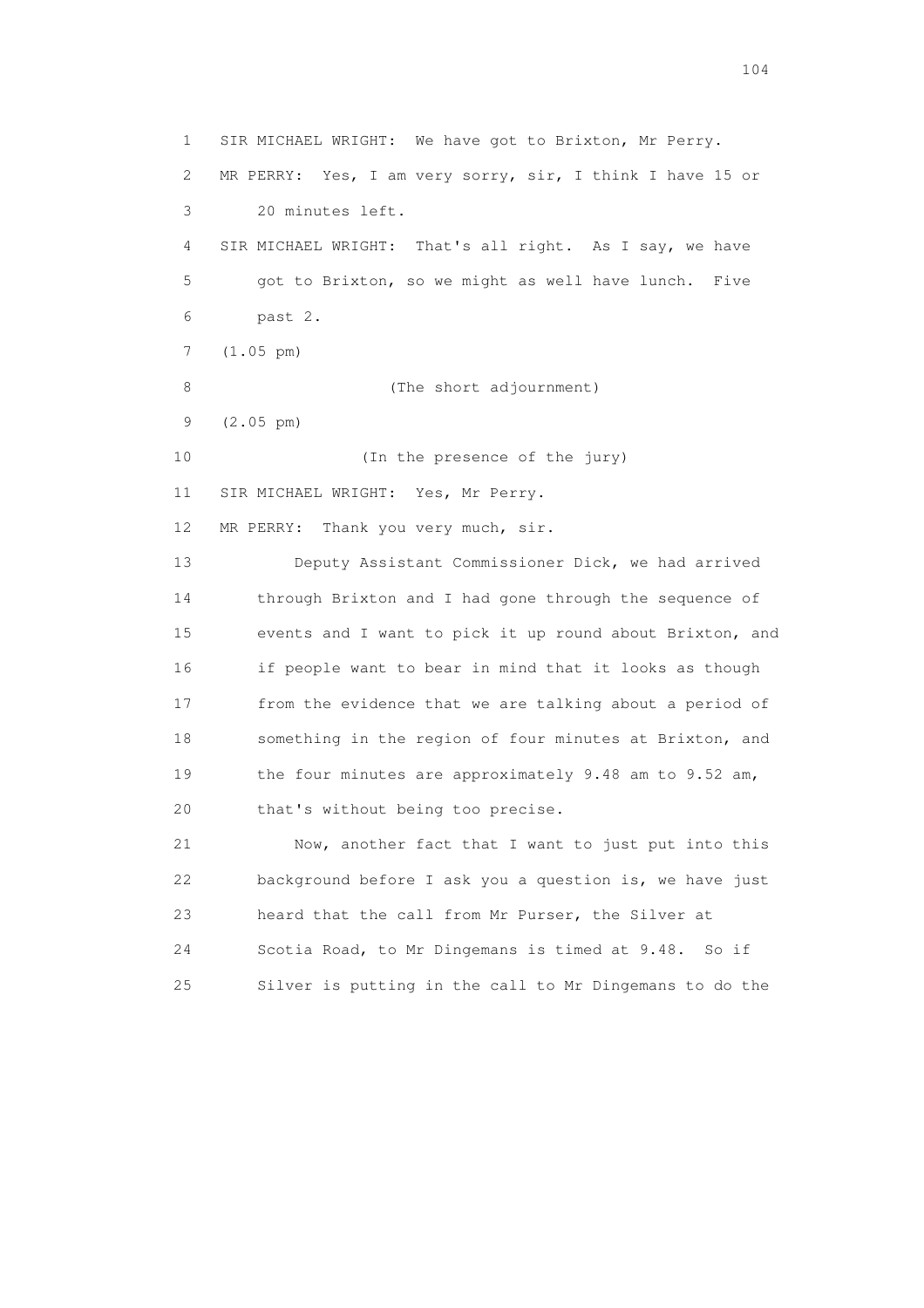1 discreet stop, it's round about the time the bus is 2 coming into Brixton or arriving at Brixton. If those 3 times are right, the telephone call we know is right, 4 that's on record.

 5 I just want to ask you this: at this stage, 9.48 to 6 9.52, that four minute period, we will hear that some of 7 the specialist firearms officers were present in their 8 cars at the TA Centre, so they had actually arrived, 9 some more of the cars had arrived at the TA Centre near 10 Scotia Road at that time.

 11 So the question is this: up until 9.48 through to 12 9.52, was there any reason to pull the SO19 officers in 13 their cars out of position supporting the reds at 14 Scotia Road?

15 A. No, sir.

 16 Q. If you had pulled them out of position on the basis that 17 there was a non-identification, so just in case it turns 18 into a positive, what would then be the risk so far as 19 Scotia Road is concerned?

20 A. You leave it without any SFO cover.

 21 Q. Of course, as a matter of practical reality, there are 22 going to be times when it will not have firearms cover 23 because once the specialist firearms teams are up at 24 Stockwell, there is no cover at Scotia Road? 25 A. No, sir, and I think for some --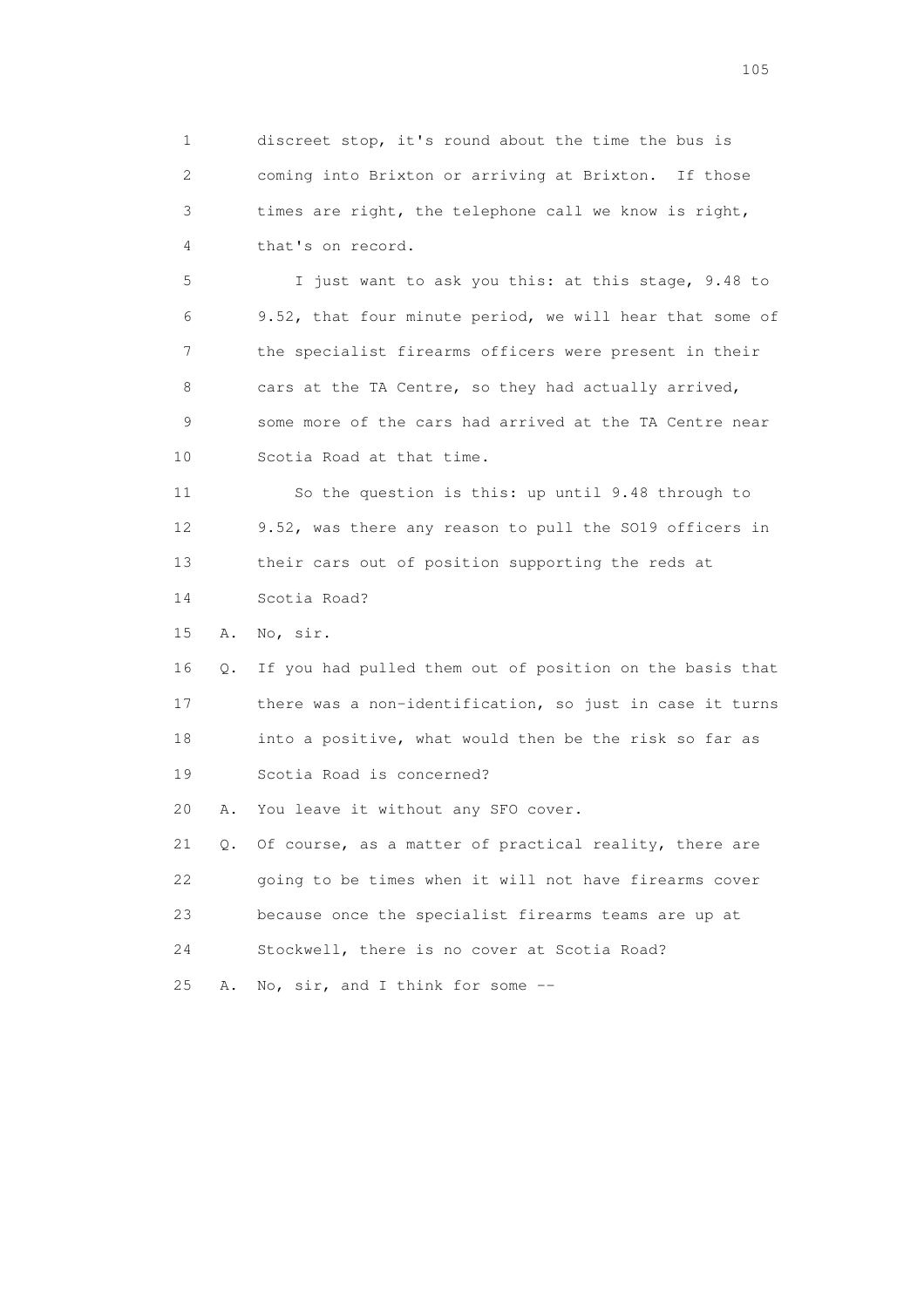1 SIR MICHAEL WRIGHT: It's my fault, I am sure, Mr Perry, 2 I am not sure I am following that answer. 3 Up to 9.48 or up to 9.52, nothing had happened that 4 would have called for SFO cover anywhere else, not that 5 I can think of anyway. 6 MR PERRY: Yes. 7 SIR MICHAEL WRIGHT: Scotia Road was under surveillance. 8 MR PERRY: Yes. 9 SIR MICHAEL WRIGHT: And this is one of the arguments, 10 somebody had emerged, who at any rate attracted 11 interest, if nothing else; yes? 12 MR PERRY: Yes. 13 SIR MICHAEL WRIGHT: If you pulled your team forward to deal 14 with that one person you would still actually be 15 covering Scotia Road because that's where he had come 16 from. 17 MR PERRY: No, I am talking about the person who is now at 18 Brixton. 19 SIR MICHAEL WRIGHT: I beg your pardon. 20 MR PERRY: If you pull the team out of position up to 21 Brixton -- 22 SIR MICHAEL WRIGHT: Going back to Brixton, I understand. 23 MR PERRY: Yes. 24 Just concentrating at the moment, because one of the 25 criticisms, as everyone is aware and you are aware and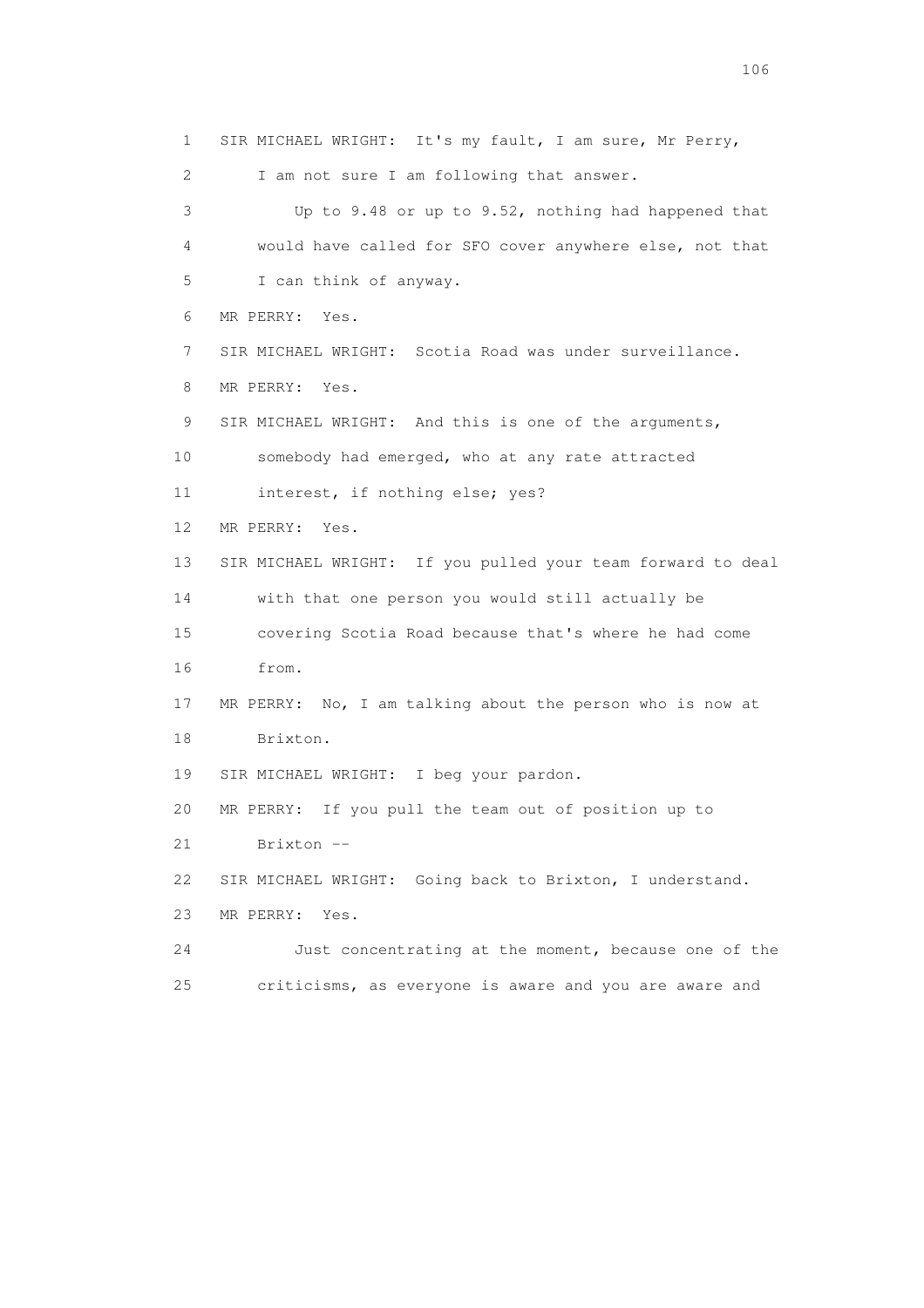1 it's been put to you, is the events at Stockwell, the 2 team should have been there in position? 3 A. Yes, sir. 4 Q. So I am trying to explore how realistic that is. 5 A. Yes, sir. 6 Q. The point I was seeking to make, 7 Deputy Assistant Commissioner, was this, and you have 8 already said that there would have been times when 9 Scotia Road is not supported by specialist firearms 10 teams, for example, when they are at Stockwell, but also 11 after Stockwell when this shooting takes place, they 12 have to be stood down immediately, don't they? 13 A. Yes, sir, they do. 14 Q. Because once there has been a discharge of a firearm, 15 the team involved have to be taken off the front line? 16 A. Certainly, sir. 17 Q. And they have to go through certain procedures, filling 18 in forms, making statements, because every dischargeable 19 weapon has to be explained and there has to be 20 a detailed investigation? 21 A. Yes, sir, taken most seriously and they would be taken 22 away from their task with immediate effect. 23 Q. Would it be fair, does it really come to this -- 24 SIR MICHAEL WRIGHT: It's literally as severe as that, is 25 it?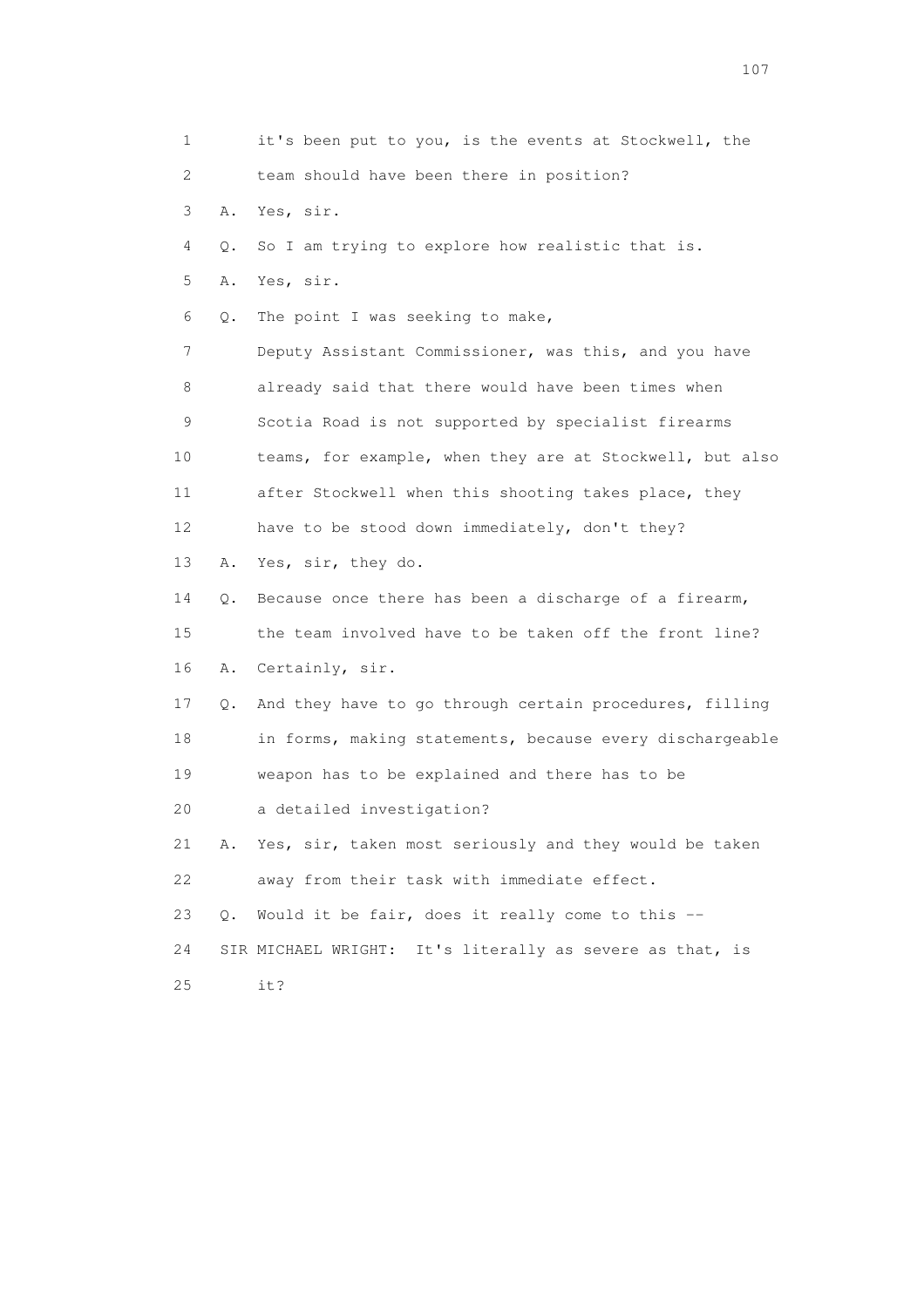1 A. After a shooting, sir, absolutely. The only 2 circumstances in which one would countenance them 3 carrying on, and I have, as I said, been in the control 4 room when we had to carry on with a firearms team for 5 another 15 or 20 minutes, is when other people's lives 6 are still very clearly at risk. So they might -- 7 SIR MICHAEL WRIGHT: If a gun battle was going on? 8 A. Exactly, sir, but in all other circumstances they would 9 be stood down and go into quite lengthy and proper 10 procedures. 11 MR PERRY: So when the black and the greens, or the green 12 and the blacks were stood down after the shooting, 13 that's when the greys had to be called in. 14 A. Yes, sir. 15 Q. They had to be kitted and briefed? 16 A. Yes, sir. 17 Q. So there was a period of an hour and a half -- 18 A. Yes, sir, I can't remember, I don't know whether it's 19 important, I can probably find it but I can't remember 20 how long it took for greys to get there. I understand 21 now, I don't remember knowing that then, that we managed 22 to get a couple of armed officers there ahead of the 23 greys. But -- 24 SIR MICHAEL WRIGHT: That was hole plugging, wasn't it? 25 A. Yes, sir.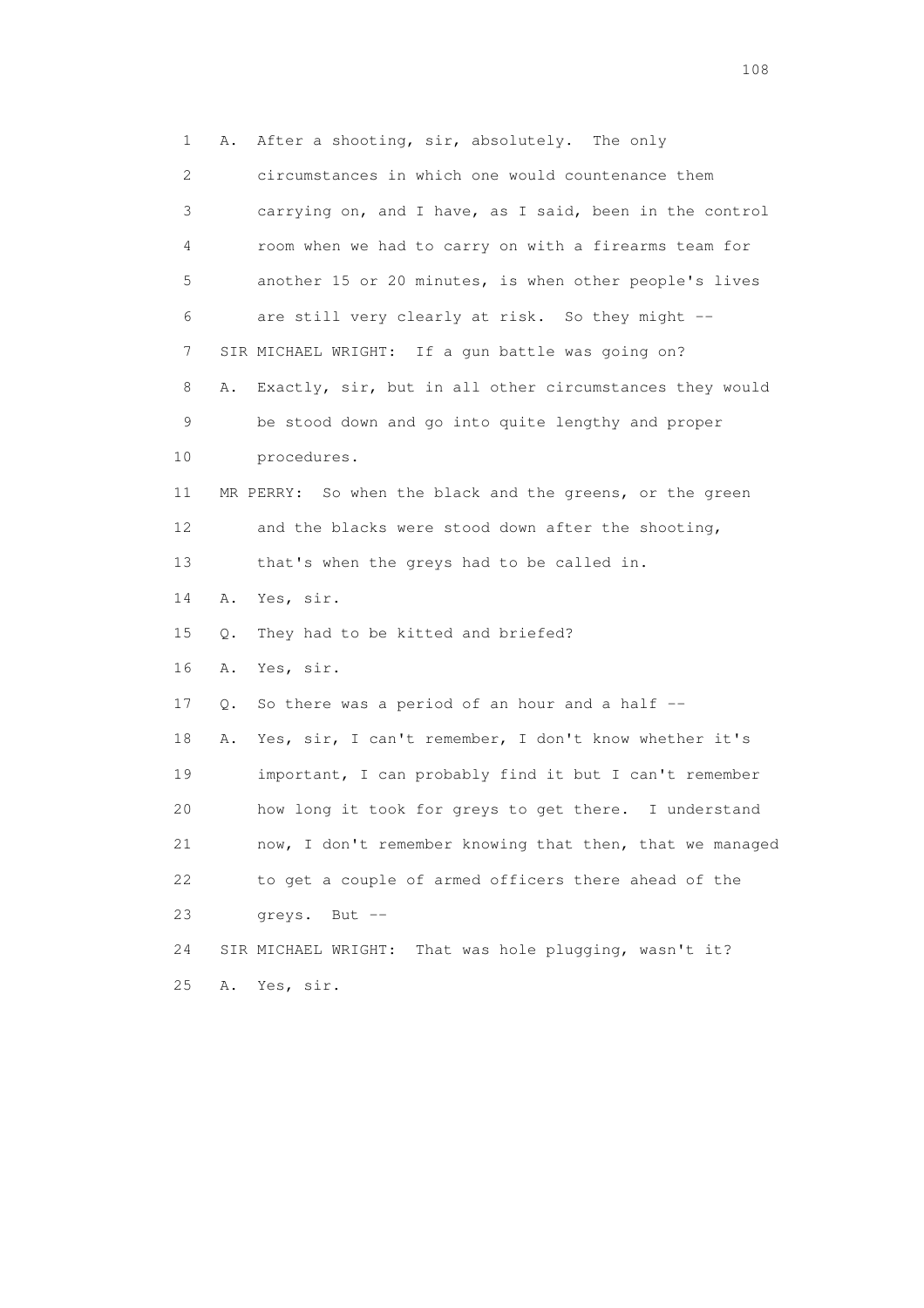1 SIR MICHAEL WRIGHT: You didn't have to stand the greens 2 down, did you? 3 MR PERRY: They are part of the blacks because it was 4 a joint team? 5 A. It's a mixed team, sir. 6 Q. It's green and blacks? 7 A. Confusingly, yes. 8 Q. I find it easier to remember if I call it green and 9 blacks, but that's just my own system. 10 The point really is this serious one: whenever you 11 pull the team out of position from Scotia Road? 12 A. For whatever reason. 13 Q. For whatever reason, you have made a decision that your 14 resources should be deployed somewhere, which means that 15 some other area is not being covered? 16 A. Absolutely, sir. 17 Q. That's always going to be the case? 18 A. Always the case, wherever, but certainly very obviously 19 in these circumstances. 20 Q. You said the TA Centre was a good holding position, 21 I think you said extremely good but not good for 22 a briefing, my question is: why was it not good for 23 a briefing? 24 A. As compared with Nightingale Lane, you have the ability 25 at Nightingale Lane to have police communications to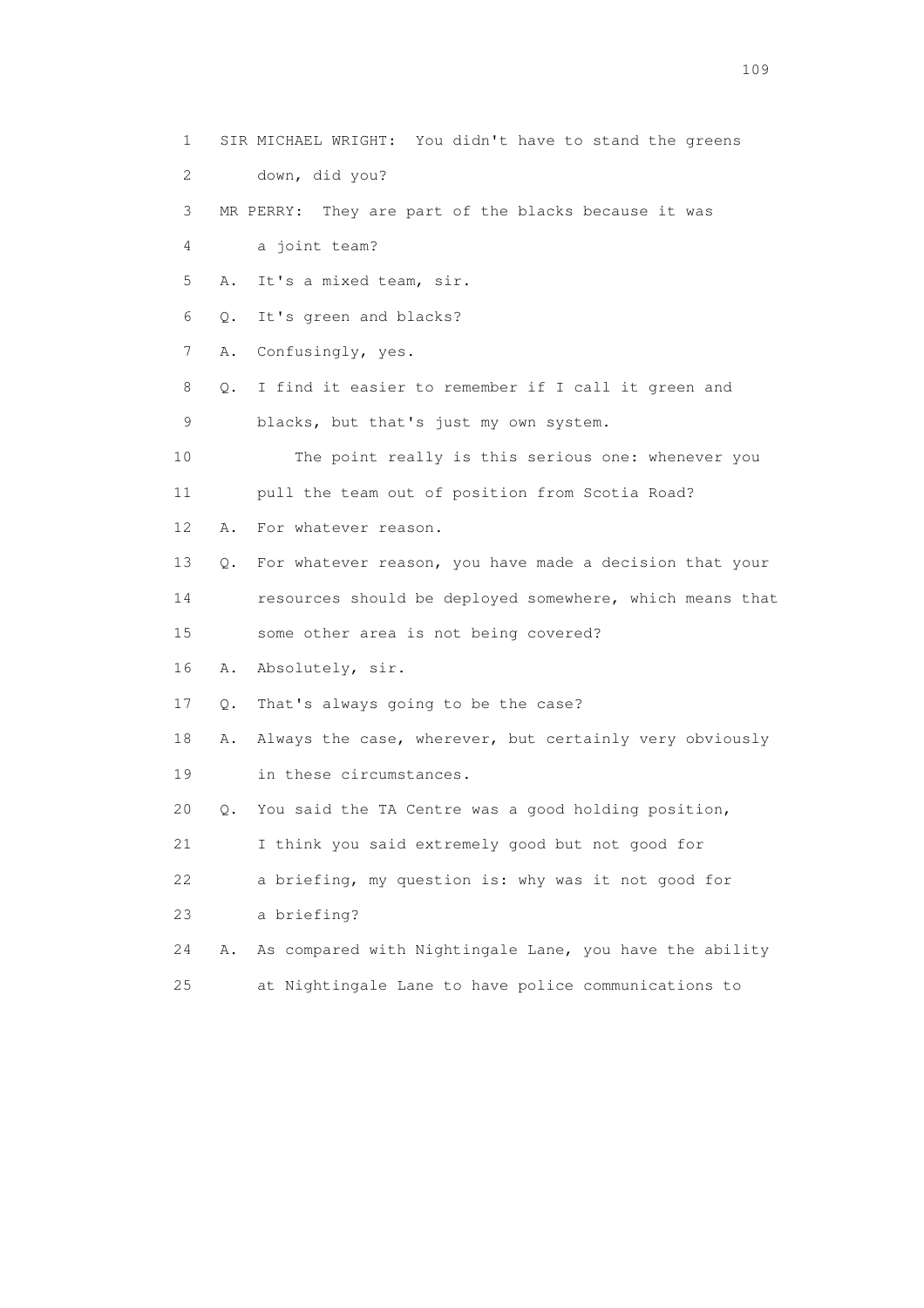1 print things off, to look at intelligence systems, to 2 brief potentially a whole group of people together, not 3 all of whom need to get to the forward point, if you 4 like, so if you are seeking to brief lots and lots of 5 people you would not want to do that right next to or 6 very near your address. 7 But the essential thing is about communications, and 8 the facilities for, you know, resting and that sort of 9 thing, some people will not need to go straight out, 10 necessarily, after a briefing. 11 Q. Yes, I think we are also going to hear that the 12 TA Centre was not secure for weapons left in vehicles 13 while a briefing took place? 14 A. Well, that would be very likely, yes, I understand that, 15 sir. I hadn't thought of that, yes. 16 Q. Just moving on, then, we have the subject at Brixton, we 17 have some of the SO19s at the TA Centre, and then 18 sometime later -- so this would be shortly after Brixton 19 or around that time, so we are talking about 9.52, 20 something around that period -- the information you 21 receive is that: "It's him and they think it's him, he 22 is very jumpy" is what you said you were told? 23 A. Yes, sir. 24 Q. Now, can you recall that you were asked some questions 25 a couple of days ago now whether it was possible that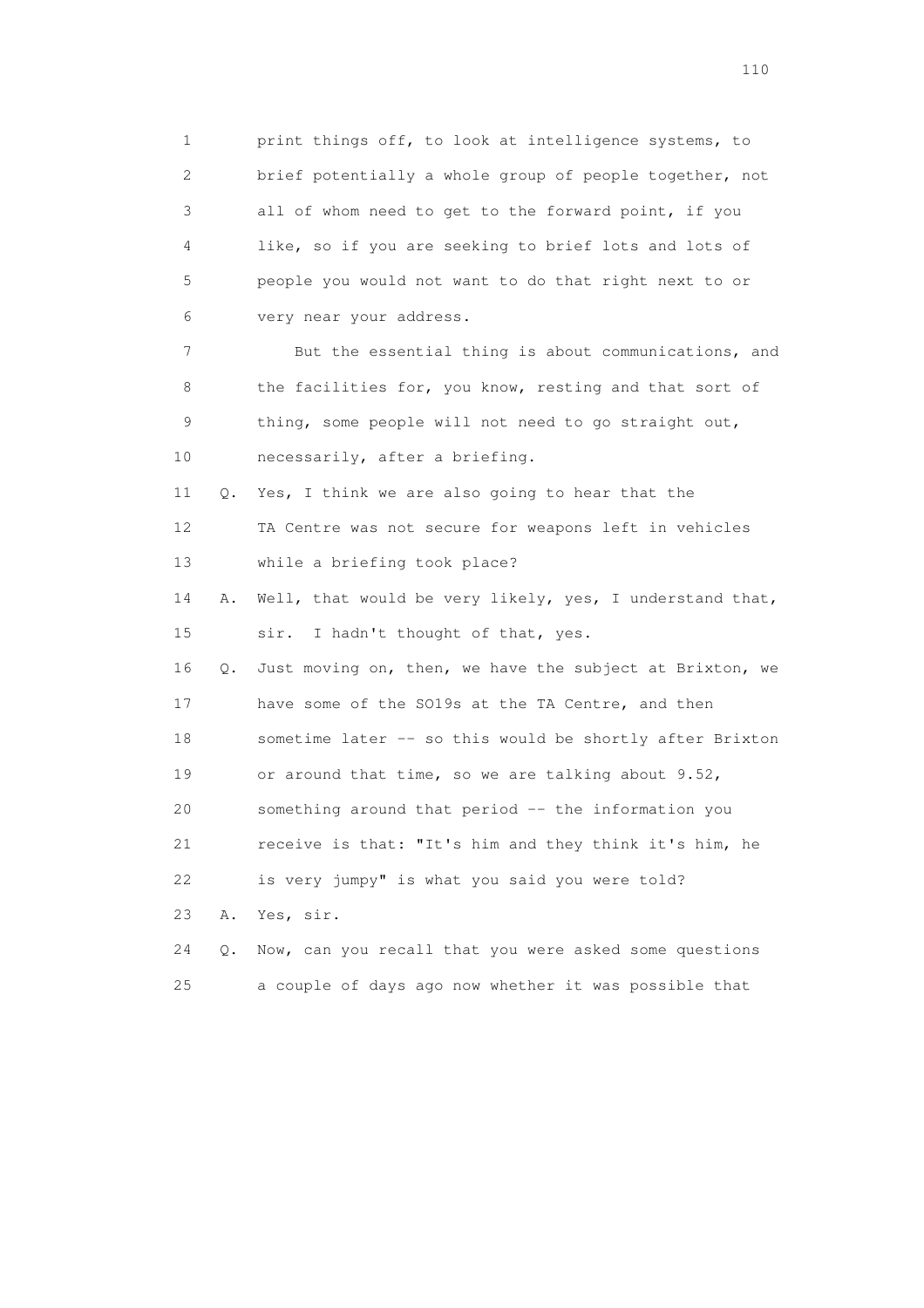1 the "it's him" was a reference to the fact that the man 2 now under surveillance was the man who had previously 3 been under surveillance? So in other words not "it's 4 him, it's Nettle Tip" but "it's him, it's the 5 unidentified male we have been following." 6 Is there any scope for any possible misunderstanding 7 about this? 8 A. Not in my mind, sir, and I was there. I understood the 9 question. If you read the log, reading the log could be 10 read either way but absolutely not in my mind. 11 Q. Let us put in some of the other details just to see how 12 realistic this is. You ask for a percentage? 13 A. I did, subsequent to this, sir. 14 Q. Yes, subsequent to this? 15 A. Yes. 16 Q. What I am wondering is how realistic is it, if you are 17 just talking about the man who is on the bus and then 18 the Gold Commander comes on, or you come on, the DSO 19 comes on saying: what's the percentage and Mr Boutcher 20 says: what do you give us out of 1 to 10, would you be 21 doing that in relation to the person who has got off the 22 bus? 23 A. No, sir. 24 Q. You don't think you would. Then Mr Purser said that 25 they were sure --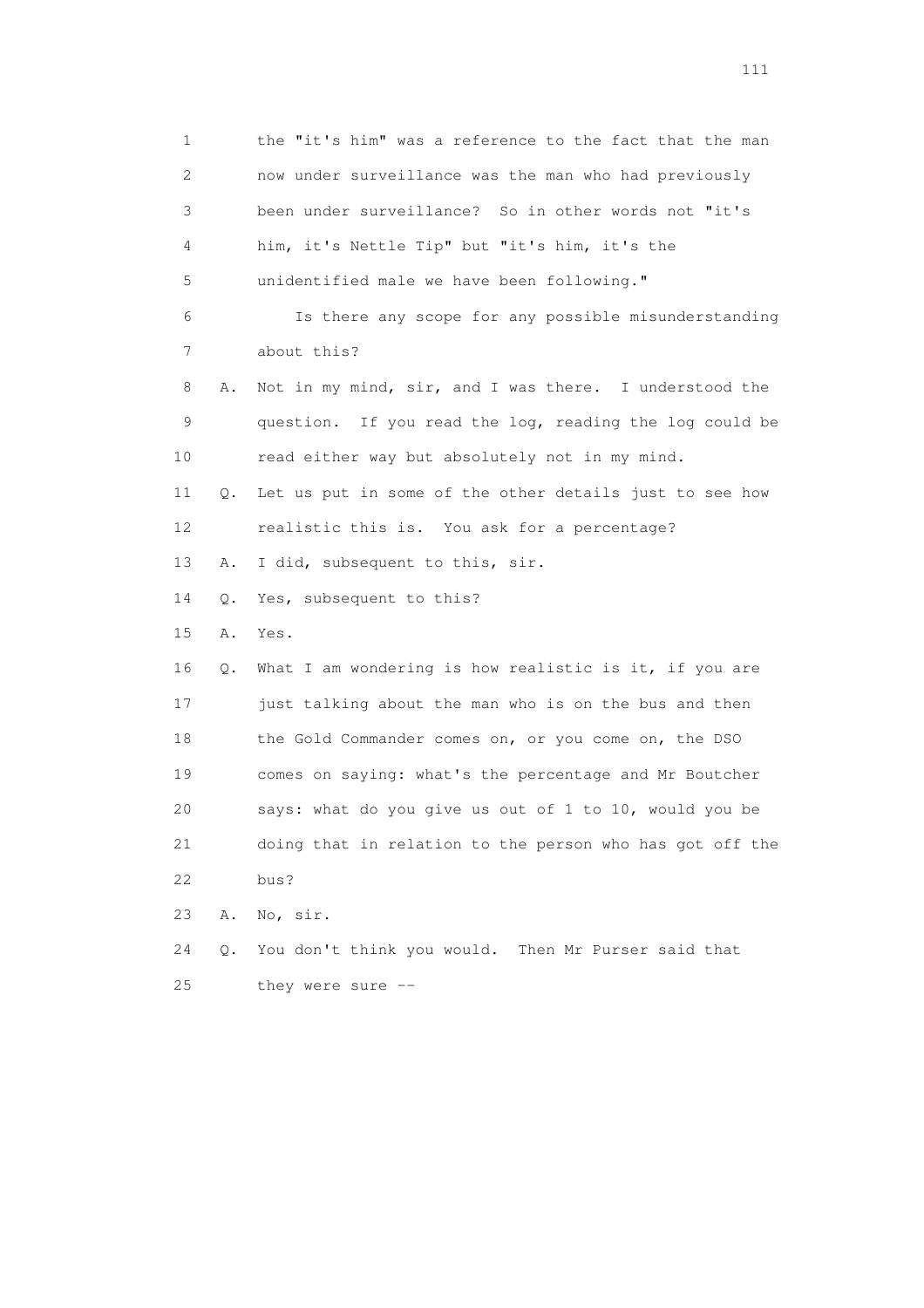- 1 SIR MICHAEL WRIGHT: Certain.
- 2 MR PERRY: And later said they were certain.
- 3 A. Yes, sir.
- 4 Q. That was quite late on as the bus was on the
- 5 Stockwell Road?
- 6 A. Yes, sir.
- 7 Q. So far as the events thereafter are concerned,
- 8 Mr Dingemans was then stood down?
- 9 A. Yes, sir.
- 10 Q. We have not heard about this evidence up to now but I'm 11 going to put something to you about a conversation with 12 Mr Purser, who asked if you wanted the subject to run, 13 because he might lead you to other people; you can't 14 remember it?
- 15 A. I can't remember that now, sir, obviously that was 16 a topic of conversation, right back at 7.15 am. I don't 17 remember that interchange.
- 18 Q. I just put it to you because it may be we will hear 19 evidence about that later. I now want to ask you just
- 20 a very few questions, if I may --
- 21 SIR MICHAEL WRIGHT: Yes, at 7.15 it wasn't Mr Purser
- 22 either, was it, it was the counter-intelligence.
- 23 A. No, sir, it was me asking the SIO, Mr Prunty.
- 24 SIR MICHAEL WRIGHT: Who had the wry smile and said --
- 25 A. Ideally.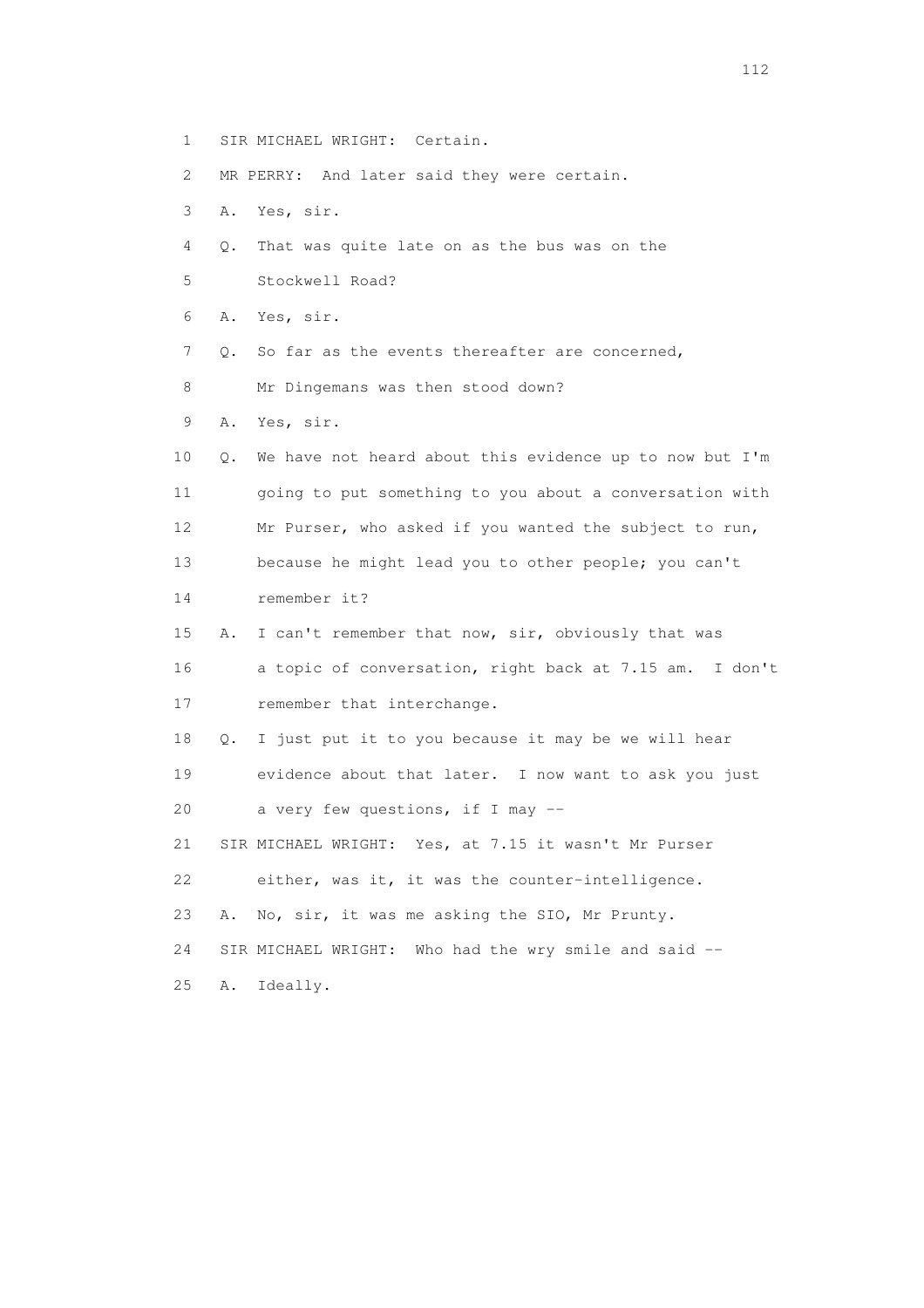1 SIR MICHAEL WRIGHT: -- ideally I would like you to lead me 2 to a bomb factory. That is not the conversation 3 Mr Perry is talking about. 4 MR PERRY: This is in the period as the bus is in 5 Stockwell Road and Mr Dingemans is called off, Mr Purser 6 speaking to you on the dedicated telephone line saying, 7 "Do you want the subject to run because he might lead us 8 to other people" and you said no, that was something 9 that was too risky. 10 A. I can't remember precisely that, sir, but I certainly at 11 this stage did not want the subject to run, to use that 12 word. 13 Q. Yes, "run" meaning to be allowed to continue under 14 surveillance in the hope that he might lead to further 15 intelligence? 16 A. Absolutely, sir. 17 SIR MICHAEL WRIGHT: That, as I understand it, was always 18 your view, from the outset? 19 A. Yes, I did not want him to be allowed to roam around 20 London potentially with the benefit of taking us to 21 other suspects or to premises, bomb factories, I didn't 22 think that was safe, so I always wanted him, as soon as 23 we knew it was him, to be stopped in a safe place away 24 from the premises. 25 SIR MICHAEL WRIGHT: So the answer is yes.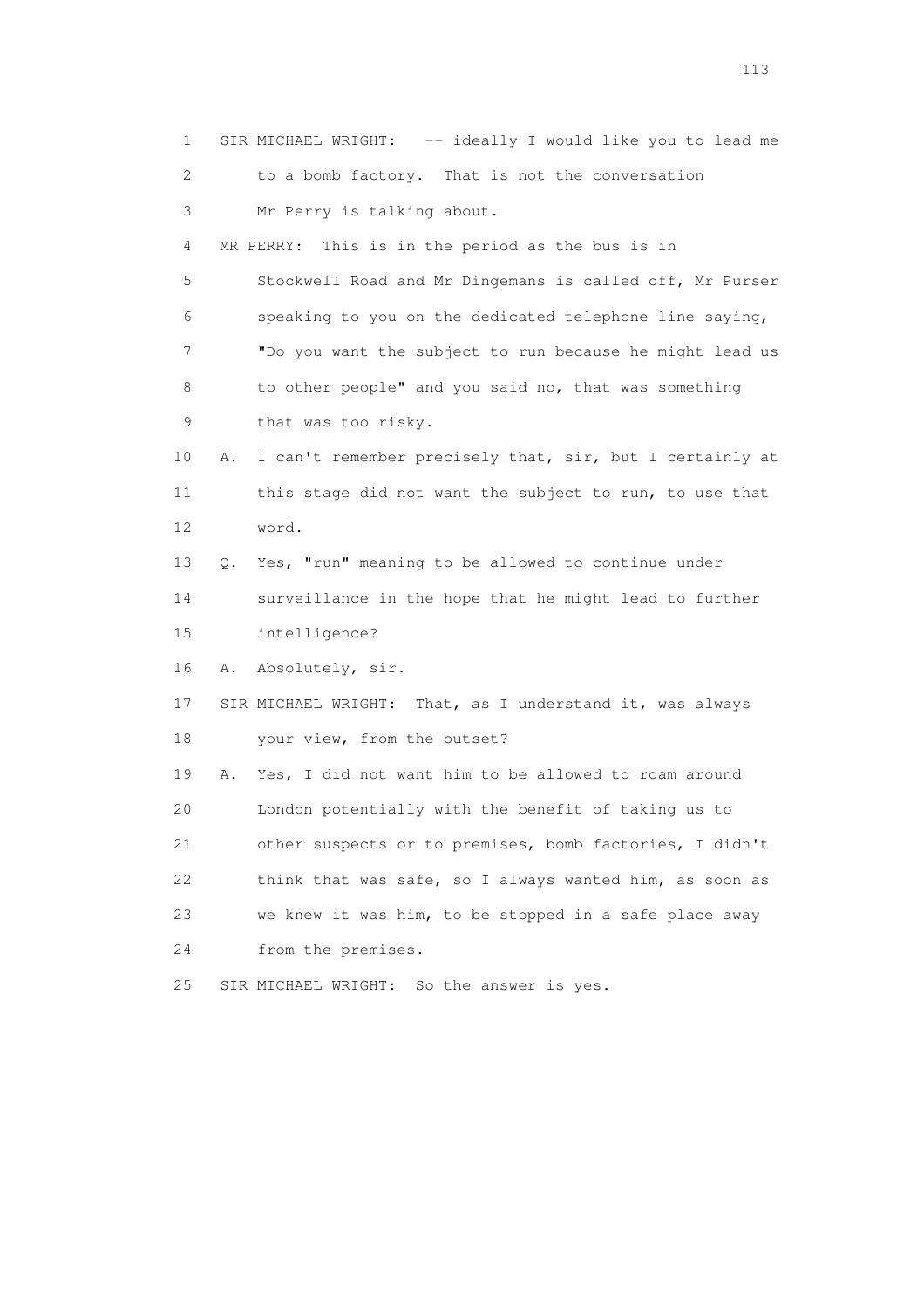1 A. Yes, sir, sorry.

 2 SIR MICHAEL WRIGHT: It was never your intention to, 3 otherwise than to stop him as soon as you safely could. 4 A. Absolutely, sir, but I can understand why somebody might 5 suggest that, even at that stage I can understand that 6 as a potential. I don't remember the interchange, I am 7 sorry, sir. 8 MR PERRY: Thank you very much. 9 The next thing I want to ask you about now is to 10 focus on this topic, which is the question of 11 identification and the decision to conduct an armed 12 intervention? 13 A. Yes, sir. 14 Q. We have heard evidence in this case about positive 15 identifications, identifications that aren't positive, 16 and I want to explore whether that's actually a very 17 helpful way of looking at it at all. 18 So the first question I put to you, 19 Deputy Assistant Commissioner, is this: what degree of 20 identification do you in fact need before you yourself 21 are prepared to authorise an armed intervention? 22 A. It depends on the circumstances, sir. 23 Q. That's what I want to explore with you. So the first 24 stage, my question is this: is there in fact a golden 25 rule?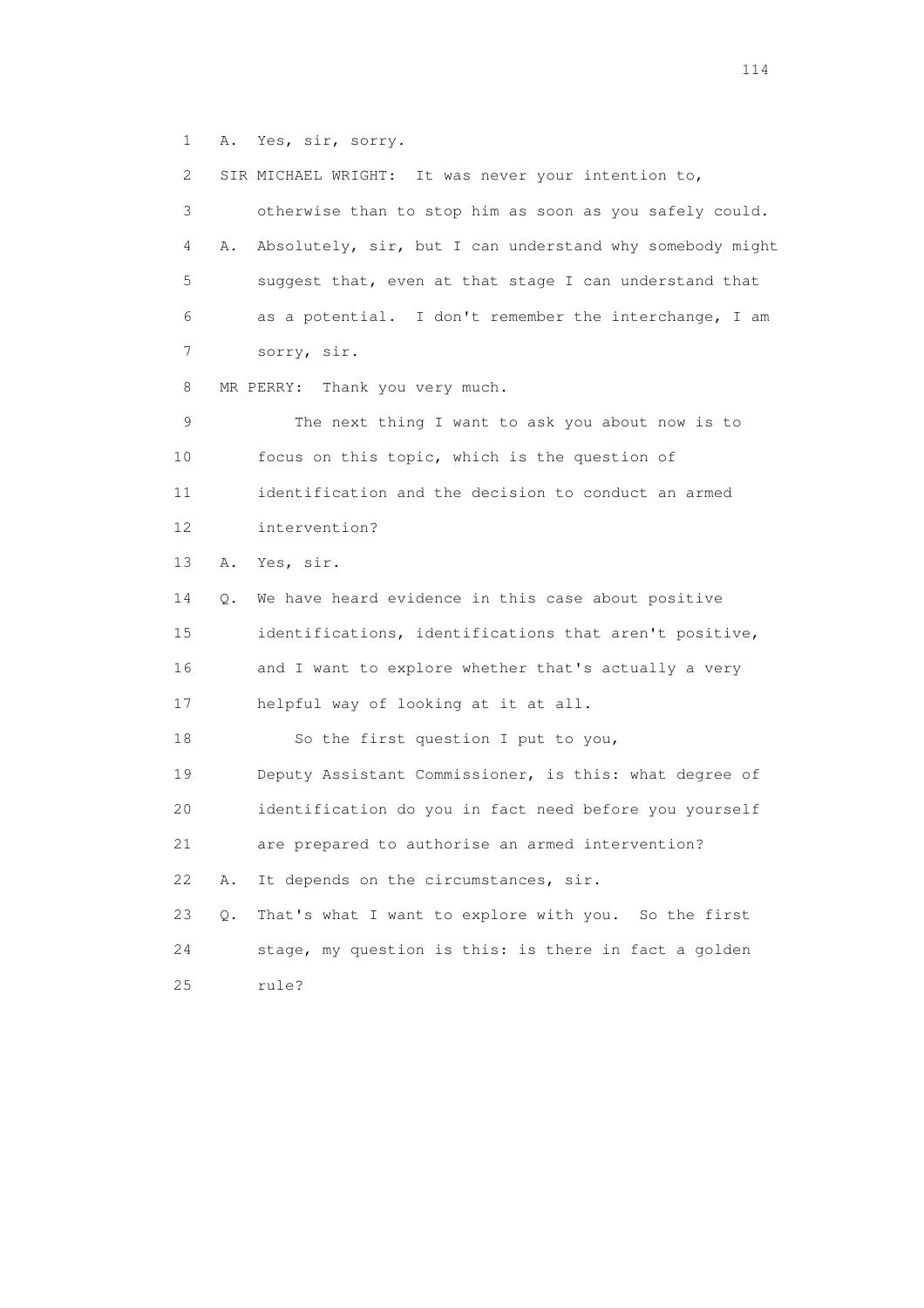1 A. No, certainly not.

 2 Q. When you say it depends on the circumstances, what are 3 you balancing?

 4 A. It is all about what is safest for all concerned, and 5 that can be quite a quite range of people, the person 6 you are following quite clearly, the public, the 7 officers and possibly public in the future. There is -- 8 I am trying to think how best to put it. If you know -- 9 and I said something like this yesterday or the day 10 before, I think -- that this person does not pose 11 a great risk at the moment because, for example, you 12 have good information that they are going to collect 13 their firearm at 6 o'clock, and it's now 3 o'clock, you 14 may feel very well that you have a very good reason to 15 wait and firm up your identification as far as you 16 possibly can before you arrest him, if you feel you have 17 that time.

18 But if you don't have time, for whatever reason, and 19 you believe that this person could pose a great risk, 20 then the level of identification that you might think 21 was required, you might think, "I actually do have to do 22 something here even though I am not completely certain 23 of the identification or indeed his intention". So 24 those are the kinds of things that one would be thinking 25 about always with safety as the most important element.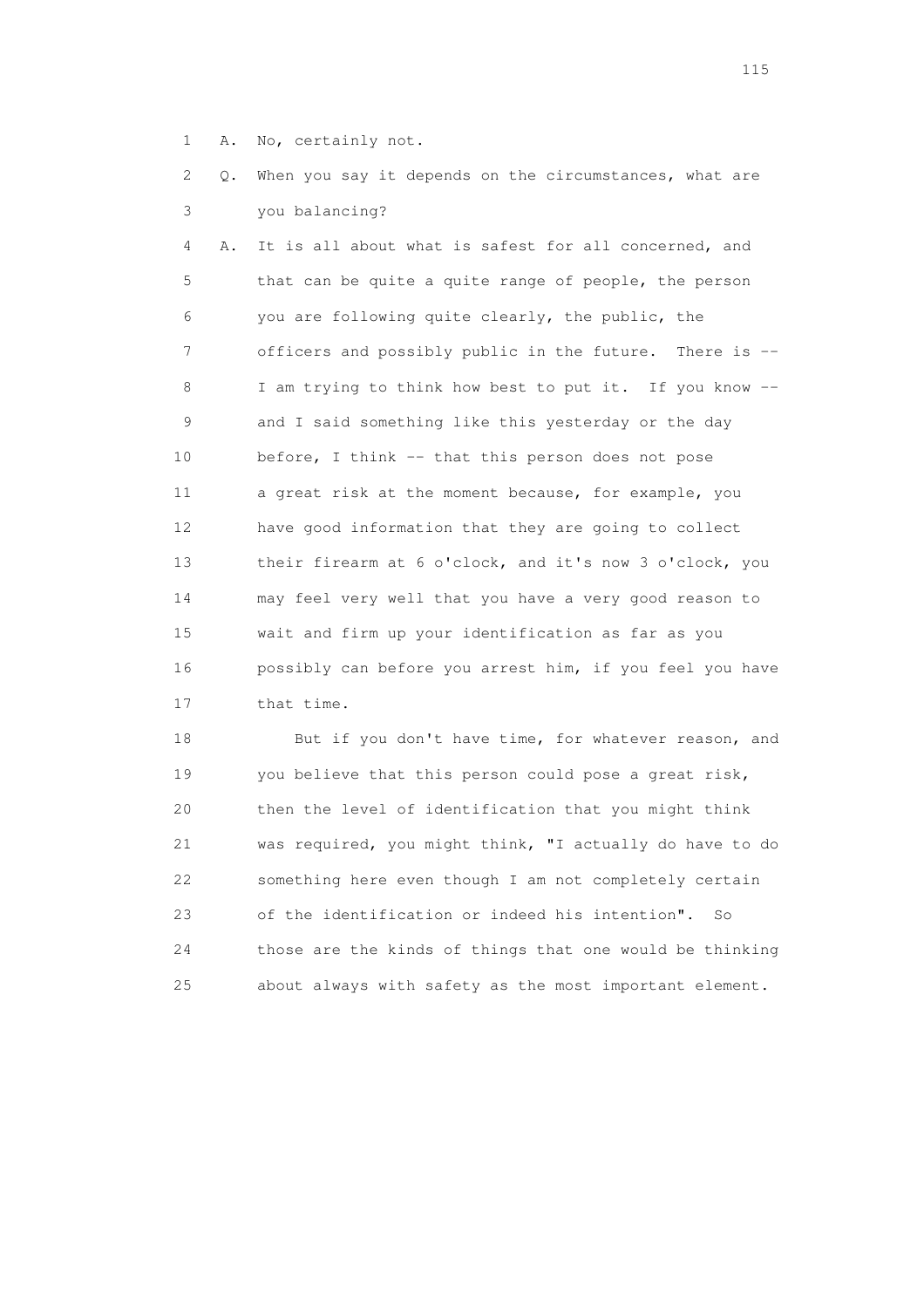| 1  | Q. | Just on that, and I will not take too much longer over   |
|----|----|----------------------------------------------------------|
| 2  |    | this, because you made it clear, but in this particular  |
| 3  |    | case, just bringing that now to this particular case,    |
| 4  |    | the way you have put it is that you believed that the    |
| 5  |    | surveillance team believed the subject to be Nettle Tip, |
| 6  |    | that was the code word for Osman?                        |
| 7  | Α. | I did, sir.                                              |
| 8  | Q. | Now, on the basis that you believed that they believed   |
| 9  |    | the subject to be Nettle Tip, Osman, did you believe in  |
| 10 |    | those circumstances that he posed a great risk to the    |
| 11 |    | public of London?                                        |
| 12 | Α. | I did, sir. I was confident about the identification.    |
| 13 |    | I believed he posed a great risk, a great threat.        |
| 14 |    | I couldn't be certain what that threat was.              |
| 15 | Q. | These are decisions that are being taken in the course   |
| 16 |    | of a fast-moving incident over seconds?                  |
| 17 | Α. | Absolutely, sir.                                         |
| 18 | Q. | You have said that this was an unprecedented operation.  |
| 19 |    | Just compare it to your earlier operations in which you  |
| 20 |    | had been involved, I don't know whether you can rank     |
| 21 |    | them a league or how much more difficult is this type of |
| 22 |    | operation from anything you had had to do before?        |
| 23 | Α. | The one -- no, there are probably two big differences.   |
| 24 |    | The first one is clearly the $-$ and I keep using this   |
| 25 |    | word, and I am sorry, because it's a slightly police     |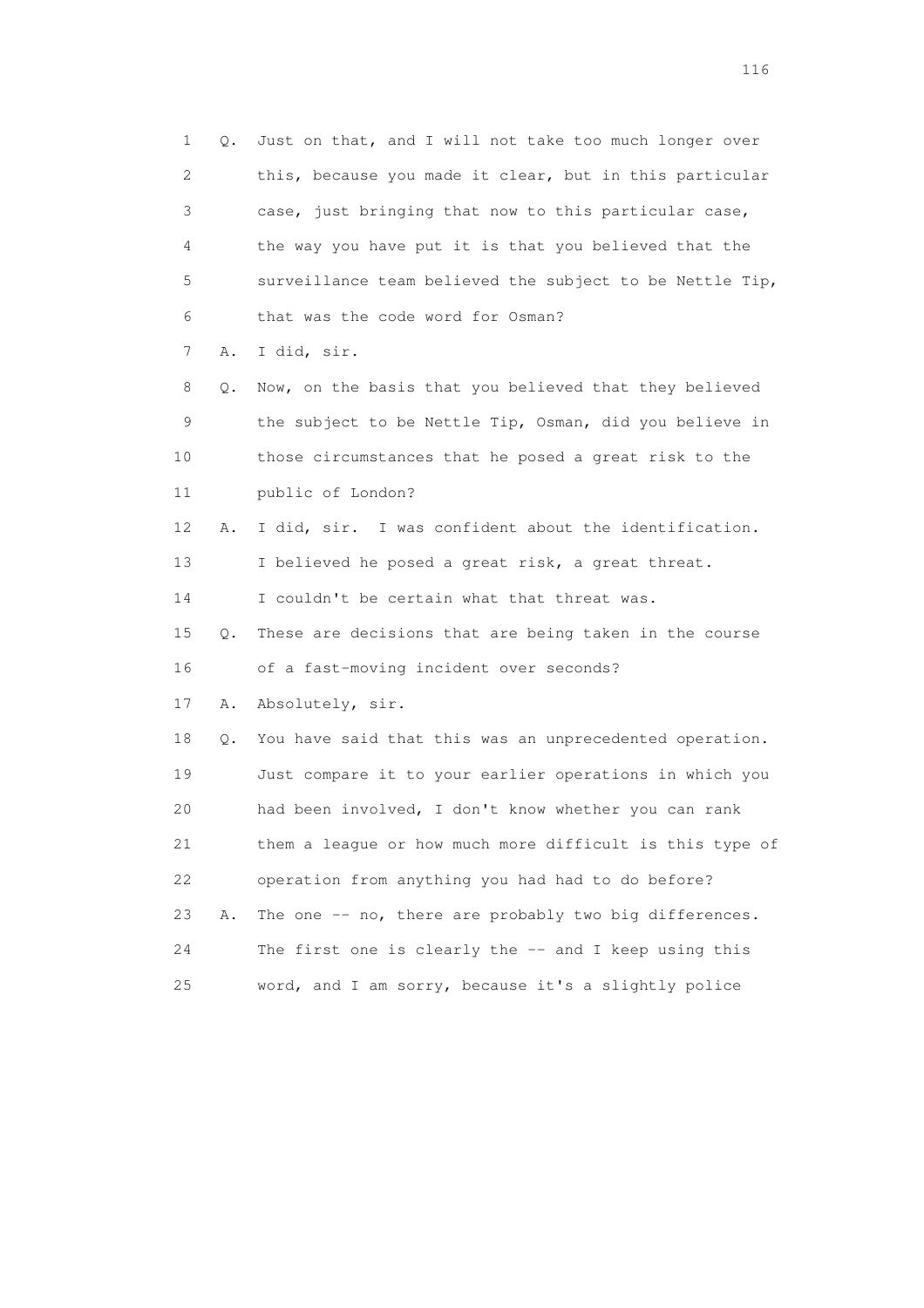1 word -- the threat, the risk that is posed to everybody 2 by suicide bombers and by bombs is just so much greater 3 than the risk posed by the type of criminals that I am 4 normally engaged in trying to prevent from their 5 actions.

 6 So that's the first big difference. The second -- 7 and therefore one has to be, you know, conscious of 8 that, the explosive risk, at all points.

 9 The second big difference, I suppose, is that 10 because it was unprecedented, we were bringing together 11 in very quick time groups of people who had not all 12 worked together on something like this before. So we 13 were all going back to our tried and tested basic 14 principles and the policies and working up something 15 that would work, and as I think I have said before, what 16 we worked up in a matter of minutes that morning is how 17 essentially we work today.

18 Q. I now want to ask you about events at Stockwell,

19 Deputy Assistant Commissioner.

20 SIR MICHAEL WRIGHT: Forgive me, Mr Perry, if I may.

21 Thinking about what you just said --

22 A. Yes, sir.

23 SIR MICHAEL WRIGHT: -- you had an identification; yes?

24 A. Yes, sir.

25 SIR MICHAEL WRIGHT: In reality, of course, you could never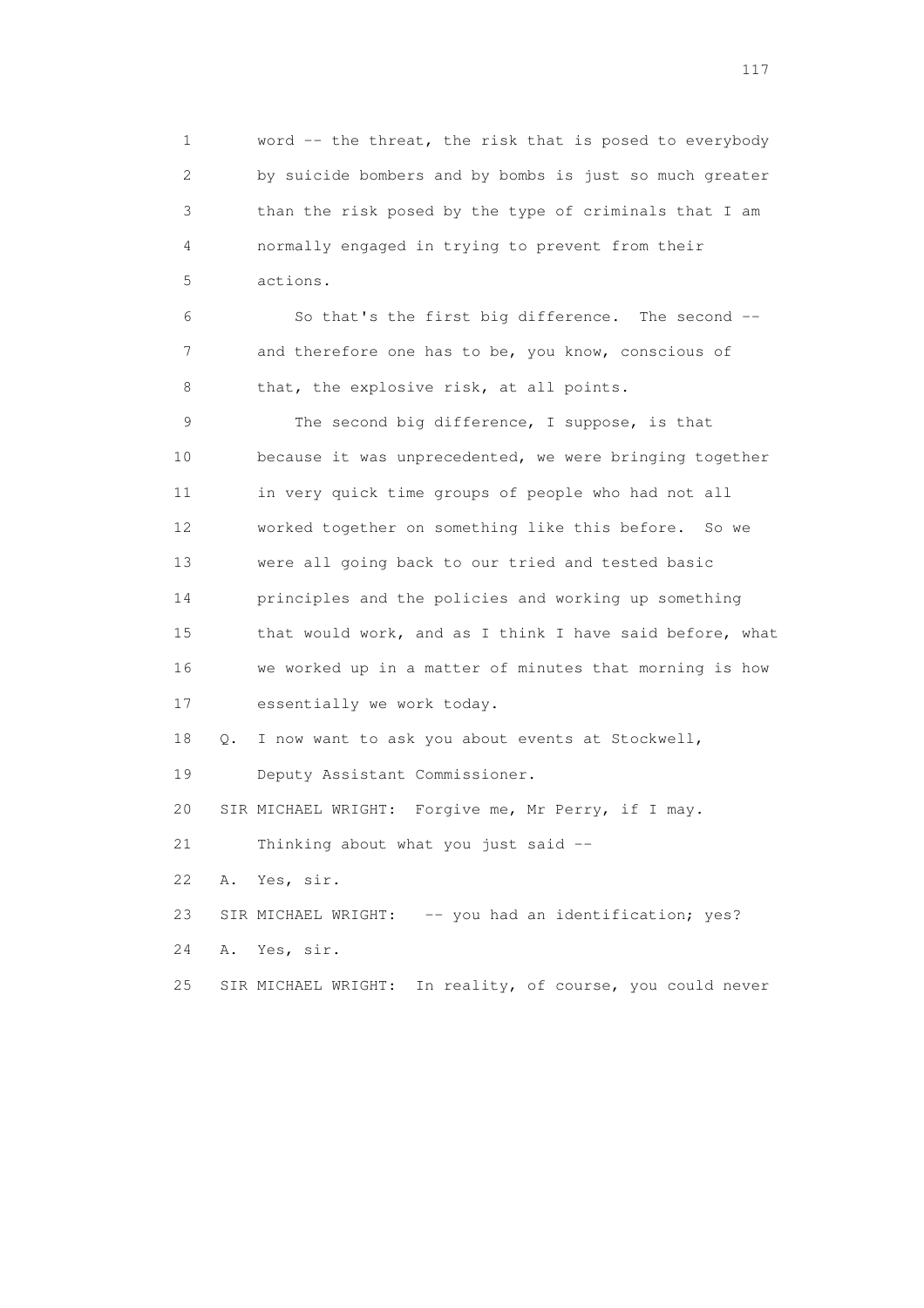1 be assured as a matter of total certainty whether he was 2 or he was not a suicide bomber. 3 A. Certainly not, no, sir. 4 SIR MICHAEL WRIGHT: If you sent your officers in and he was 5 a suicide bomber, ready to detonate his bomb -- 6 A. Yes, sir. 7 SIR MICHAEL WRIGHT: -- I think it follows as night follows 8 day that you would obviously be putting him at great 9 risk. 10 A. Yes, sir. 11 SIR MICHAEL WRIGHT: Not only of blowing himself up. 12 A. I am sorry, I was just trying to remember what the 13 beginning part was. 14 SIR MICHAEL WRIGHT: I am sorry, I will do it again. If you 15 sent your officers in and he was a suicide bomber, you 16 would be putting him at great risk and your officers? 17 A. Yes, sir. 18 SIR MICHAEL WRIGHT: In reality, if he was a suicide bomber, 19 and you sent your officers in down the Underground, the 20 probabilities are that they might not come out alive. 21 A. Yes, sir, quite possible. 22 SIR MICHAEL WRIGHT: If he was a suicide bomber and you let 23 him go, you have already said in detail you would be 24 putting an unspecified number of people at risk. 25 A. Yes, sir.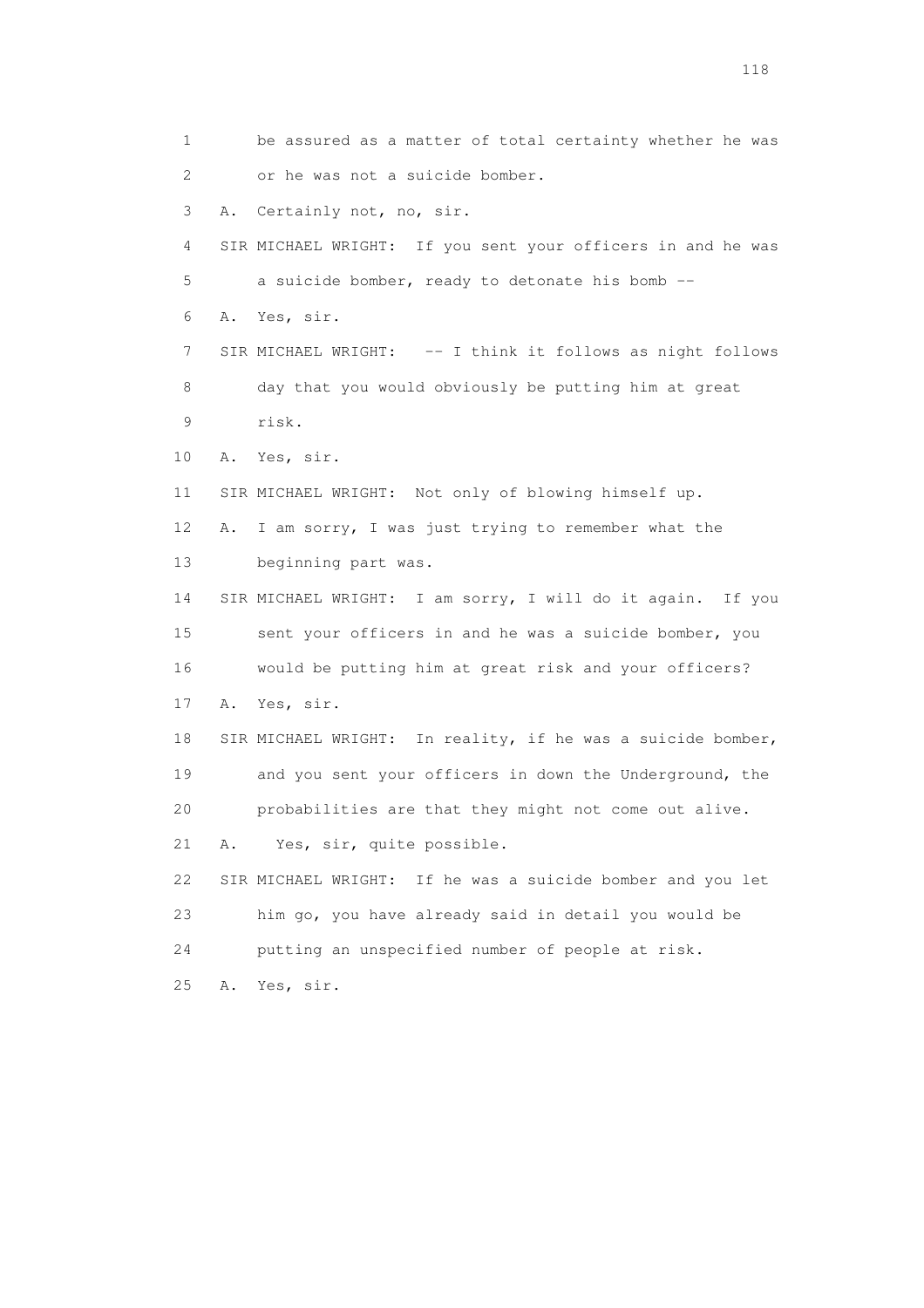1 SIR MICHAEL WRIGHT: If he was not a suicide bomber, and you 2 sent your officers in, then the same thing arises, you 3 put him at risk. 4 A. I put him at risk but I suppose the hope is that this is 5 someone who will respond in such a way -- I mean, 6 obviously you hope that nobody is going to die -- 7 SIR MICHAEL WRIGHT: Or get hurt. 8 A. Or get hurt, absolutely. And as I have said I think 9 twice, I did not order a critical shot but I was fully 10 aware of the risk that I was putting my officers and 11 indeed that person to. Some -- it may be that even 12 a suicide bomber when challenged by armed police may not 13 detonate their bomb, and so that is why the challenge 14 should be done, but I have said before I was asking 15 an enormous amount of my officers. 16 SIR MICHAEL WRIGHT: In the circumstances of that morning -- 17 A. Yes, sir. 18 SIR MICHAEL WRIGHT: -- was to do nothing ever feasible? 19 A. No, sir. 20 MR PERRY: Thank you very much, sir, thank you. 21 May I just ask you these questions about events at 22 Stockwell, or I suppose more accurately events in the 23 operations room while events were going on at Stockwell. 24 At the time the subject got off the number 2 near 25 the tube station, what was the atmosphere in the control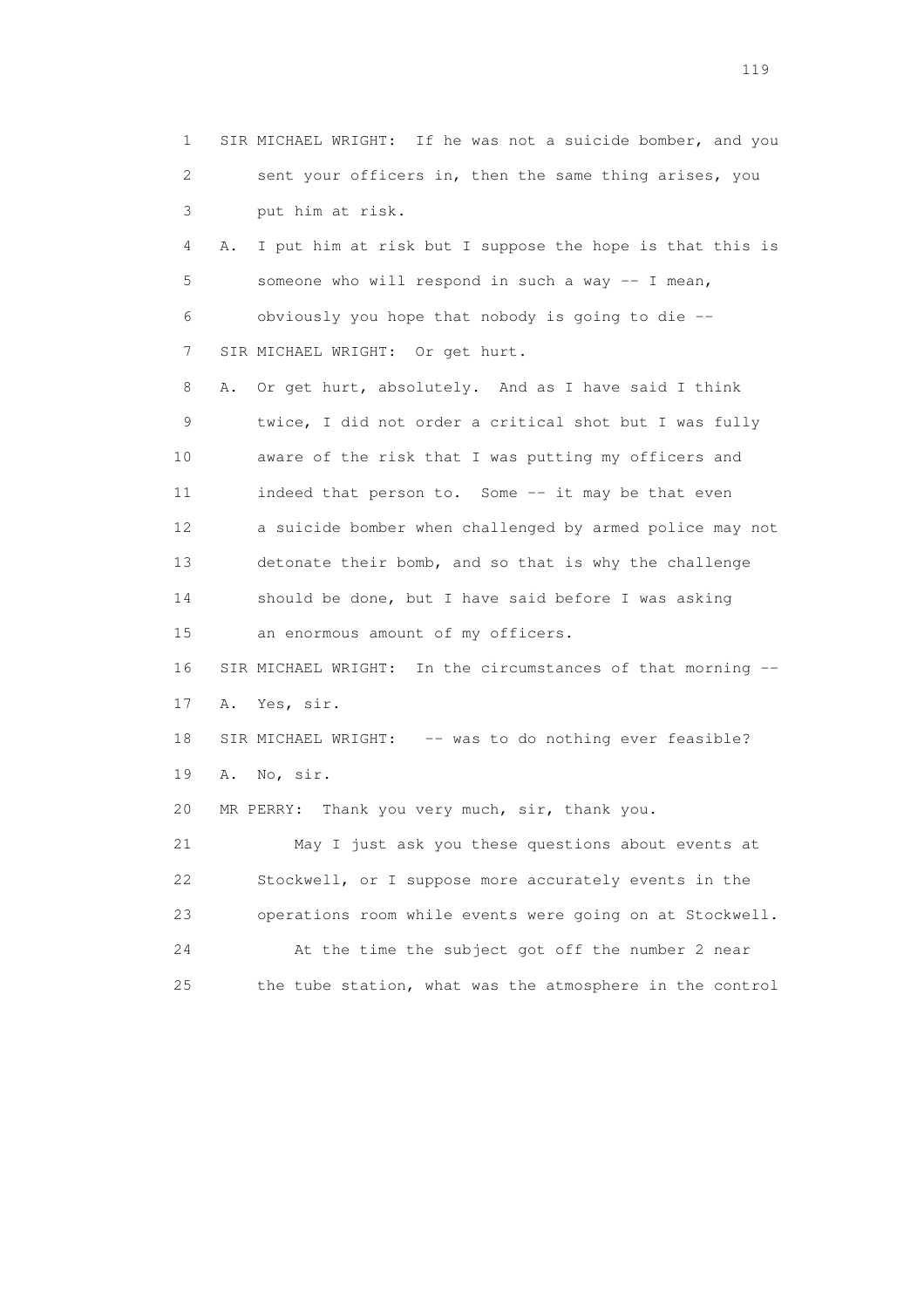1 room at that stage?

|  |                          |  | 2 A. Very calm, people listening, concentrating, making |  |  |
|--|--------------------------|--|---------------------------------------------------------|--|--|
|  | decisions, very focused. |  |                                                         |  |  |

 4 Q. And you were asked if you had been distracted by the 5 arrival of Mr Cremin at some stage. We know he arrived 6 sometime before 9.52 because that's the first time of 7 his entry. What would have happened when he arrived? 8 You told us that you would have had a conversation with 9 him. What in fact would have happened? 10 A. I had never worked with Mr Cremin before in this mode, 11 although I knew him, and I didn't know whether he had 12 been a loggist before, he certainly hadn't been for me, 13 it's quite a personal thing, so I spoke to him about 14 what was happening, what we were intending to do, and 15 what my requirement of him was, and the requirement of 16 him was to write things he thought were significant, he 17 wouldn't be able to write it all, to keep with me at all 18 stages unless I asked him not to, which didn't happen, 19 and if there was a significant decision to try to note 20 that.

 21 Q. How long are we talking about you having a conversation  $22$  with  $-$ 

23 A. A couple of minutes.

 24 Q. Thank you. You asked about your decision to order SO12, 25 the surveillance officers to do the stop, and you were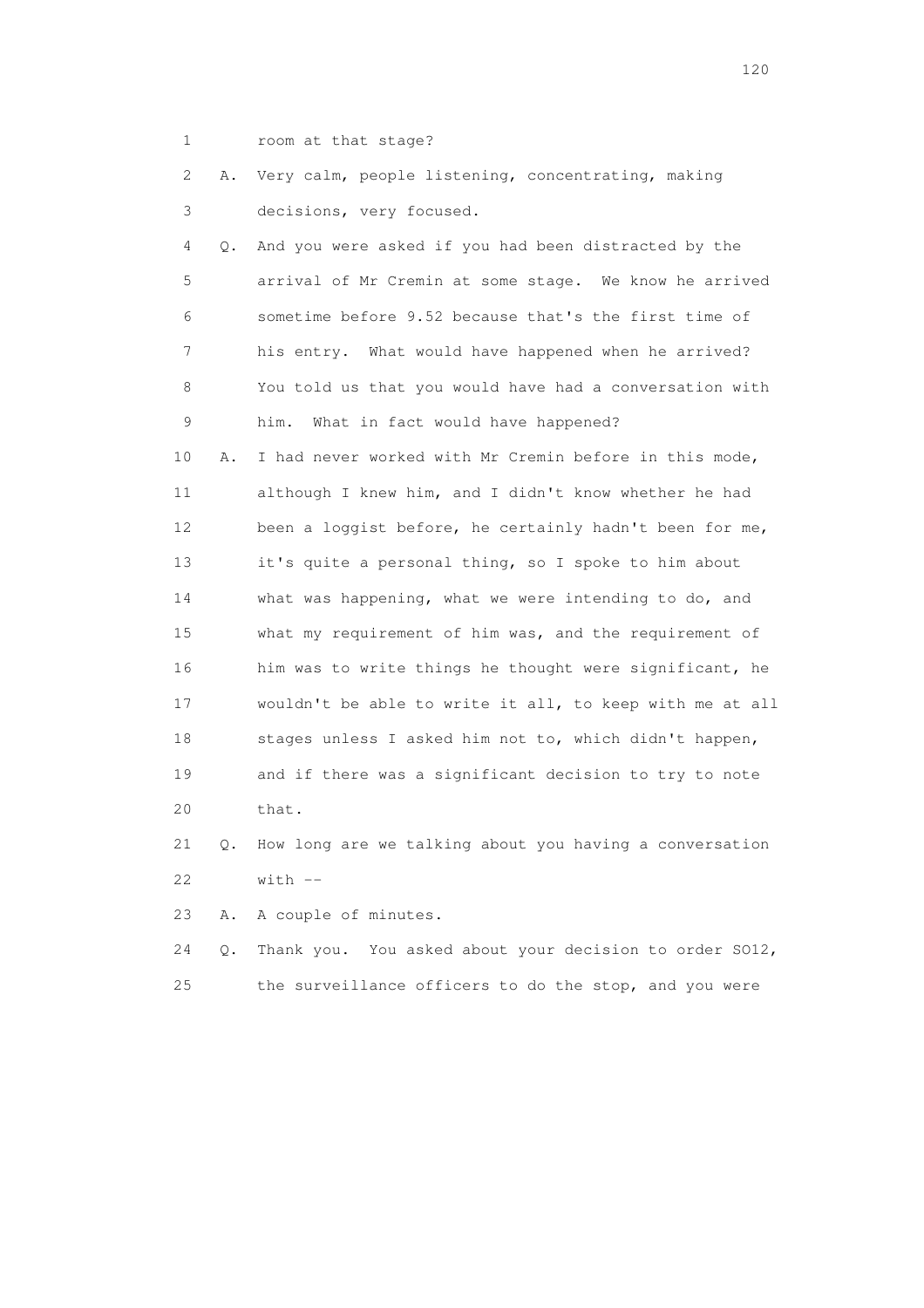1 asked whether if you had known that CO19 were a minute 2 or so behind, you would have stuck with your decision to 3 use SO12. 4 A. Yes, sir. 5 Q. So that's what I am focusing on at the moment. 6 If you had in fact known that there were only two 7 SO12 officers at the tube station at the time that 8 Mr de Menezes went into the tube station, would you have 9 considered a stop by two of those officers to be 10 feasible or safe? 11 A. No, sir. As you know, I had grave concerns about SO12 12 being used at all. Two is less good than more than 13 that. So they are a last resort. At the moment when 14 I asked them to do the task, it was because I was being 15 told SO19 were not available, and if I had at that stage 16 been told: "By the way, there is only two", I would have 17 thought it was an even more difficult task, but I did 18 want a challenge to be put in. 19 Q. The two I am speaking of, for everyone else's note, but 20 not yours, it appears as though it's Ivor and Ken who 21 are the first two there. 22 I just want to ask you these questions. You were 23 asked whether you felt whether you were misled by 24 Mr Esposito, he of course was in contact with Trojan 84. 25 Now you have been through this process, heard all these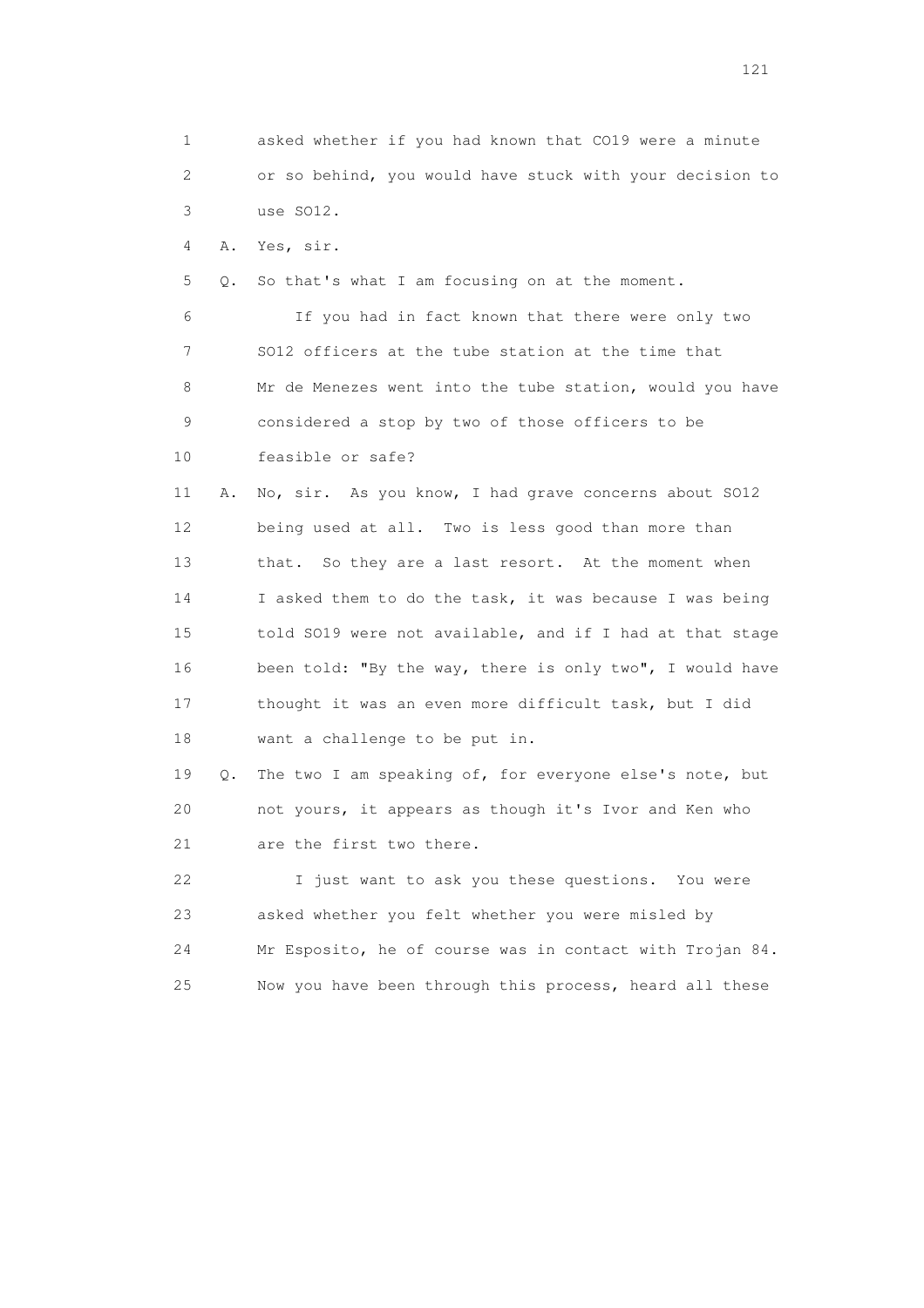1 questions, do you in fact consider you were misled by 2 anyone in the operations room? 3 A. No, I don't. It's a strong word, "misled". I was not 4 misled. 5 SIR MICHAEL WRIGHT: Or given a wrong impression, if you 6 like. As you say, it's a strong word. 7 A. As I think I have said, when I was told "they are there" 8 I thought they were in a position to do an intervention, 9 and they were unable to do an intervention before they 10 went down into the tube train. I don't think I can say 11 much more about it than that, sir. 12 SIR MICHAEL WRIGHT: Just take it one stage further. We 13 know what Mr Boutcher thinks about it because he has 14 told us and we know what Mr Johnston thinks about it. 15 Having seen that reconstruction, it's not 16 a reconstruction, I don't know what you call it, 17 compilation, I think is the right word -- 18 A. Yes, sir. 19 SIR MICHAEL WRIGHT: -- on the video, and you now actually 20 appreciate what the time gap was between Mr de Menezes 21 going into the station and the firearms officers coming 22 in, would you agree with those officers who say: well, 23 as a matter of fact, as it turns out, CO19 were not in 24 a position to make the stop. 25 A. They were not in a position to make the stop in the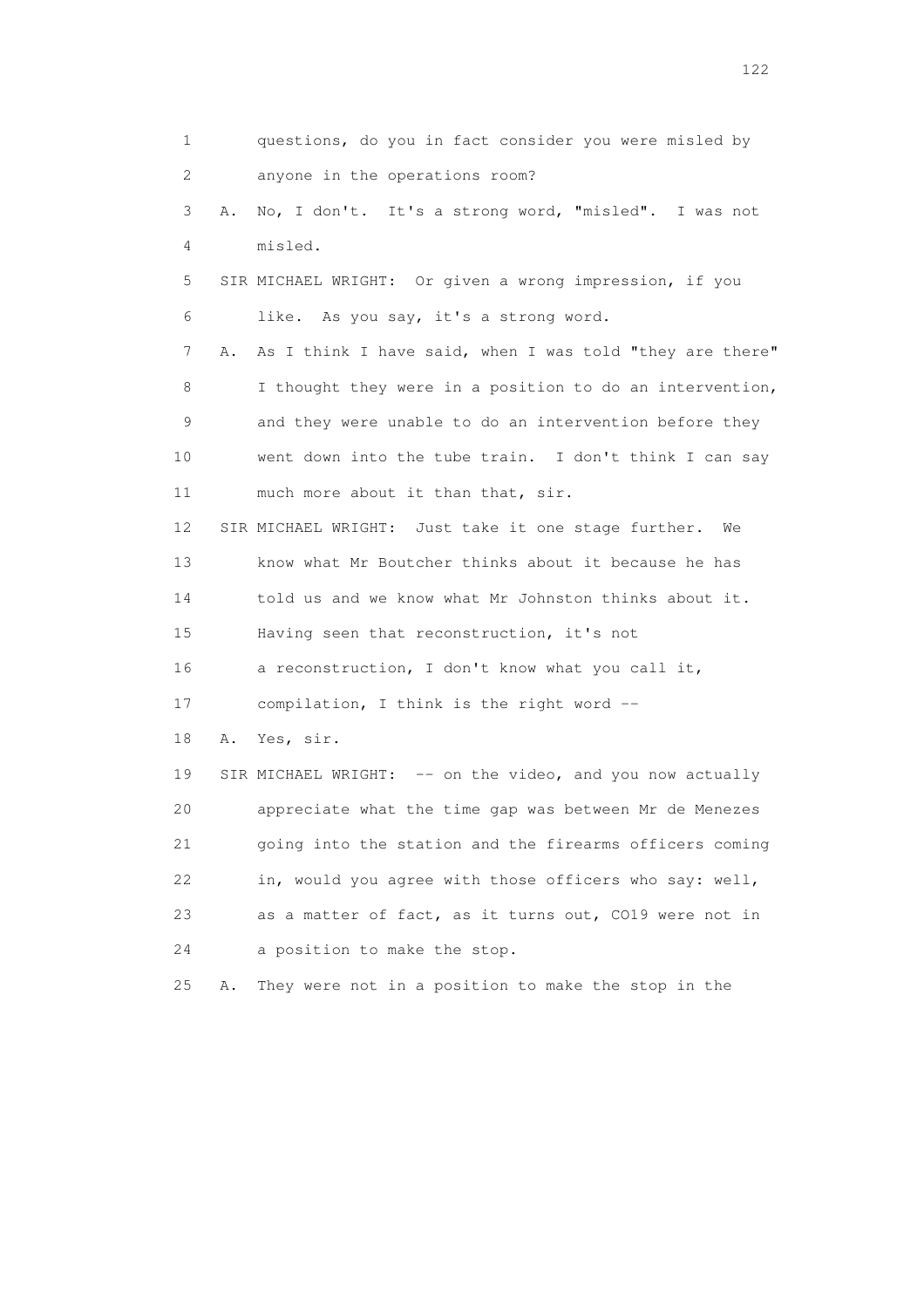1 place that we wanted them to make it, yes, sir. 2 SIR MICHAEL WRIGHT: Upstairs. 3 A. Yes, sir. 4 SIR MICHAEL WRIGHT: In the concourse. 5 A. I think that's clear from the video. 6 MR PERRY: Just one matter on the traffic light system, 7 please: green, amber, red. Just to explain this and 8 make sure it's in context, the traffic light system is 9 used, green means surveillance is in progress. 10 A. Yes, sir. 11 Q. Amber is an alert that an arrest is going to take place, 12 and red is announced immediately before the arrest? 13 A. Essentially, sir, yes. 14 Q. I have tried to summarise and reduce it to its 15 essentials. 16 SIR MICHAEL WRIGHT: Who would order amber? 17 MR PERRY: That was going to be my next question. Thank you 18 very much, sir. Fools seldom differ, I suppose, or 19 whatever it is. Great minds think alike; that's the one 20 I was thinking of. 21 SIR MICHAEL WRIGHT: Flattery will get you anywhere. Let us 22 go back to the question: who orders amber? 23 A. Well, on this occasion no-one ordered amber. This is 24 something that I feel in retrospect I could have 25 discussed before with my Silver Commander, and I hadn't.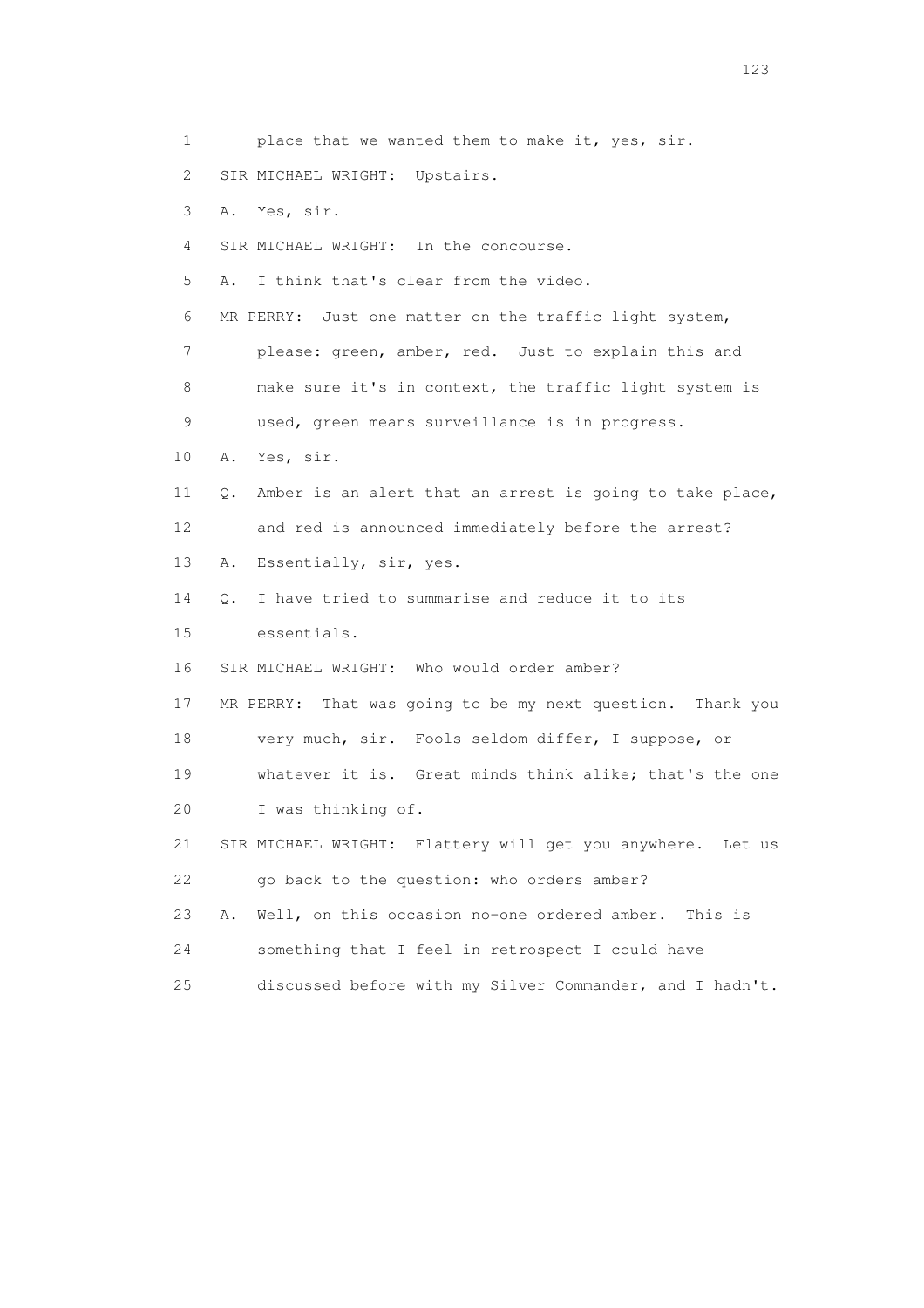1 I think firstly, in many operations amber never gets 2 called. Secondly, however, you do need to be clear 3 about who is likely to call it. My considered opinion 4 now is that it should be the DSO that calls the amber, 5 that's me. 6 SIR MICHAEL WRIGHT: It should have been you. You say now. 7 A. I do, sir. 8 SIR MICHAEL WRIGHT: What was the general view at the time? 9 A. I don't think we had a -- I don't think we had worked 10 that through, sir. And I know that when I was 11 interviewed I said: "Well, probably Silver" but the more 12 I have thought about it, and the more we have talked 13 about it, the more we have exercised, I think now it's 14 for the DSO and I think if anybody should have called it 15 then, it was me. 16 MR PERRY: There have to be two follow-up questions, 17 inevitably, because it wasn't called and you are saying 18 you should have called it. 19 A. Yes, sir. 20 Q. First of all, would it have made any difference had it 21 been called in your opinion? 22 A. Not in my opinion, no, sir. No. 23 Q. You are pre-empting my second question, which is explain 24 why, please, if that's the case? 25 A. In effect I went from green to red, and that was because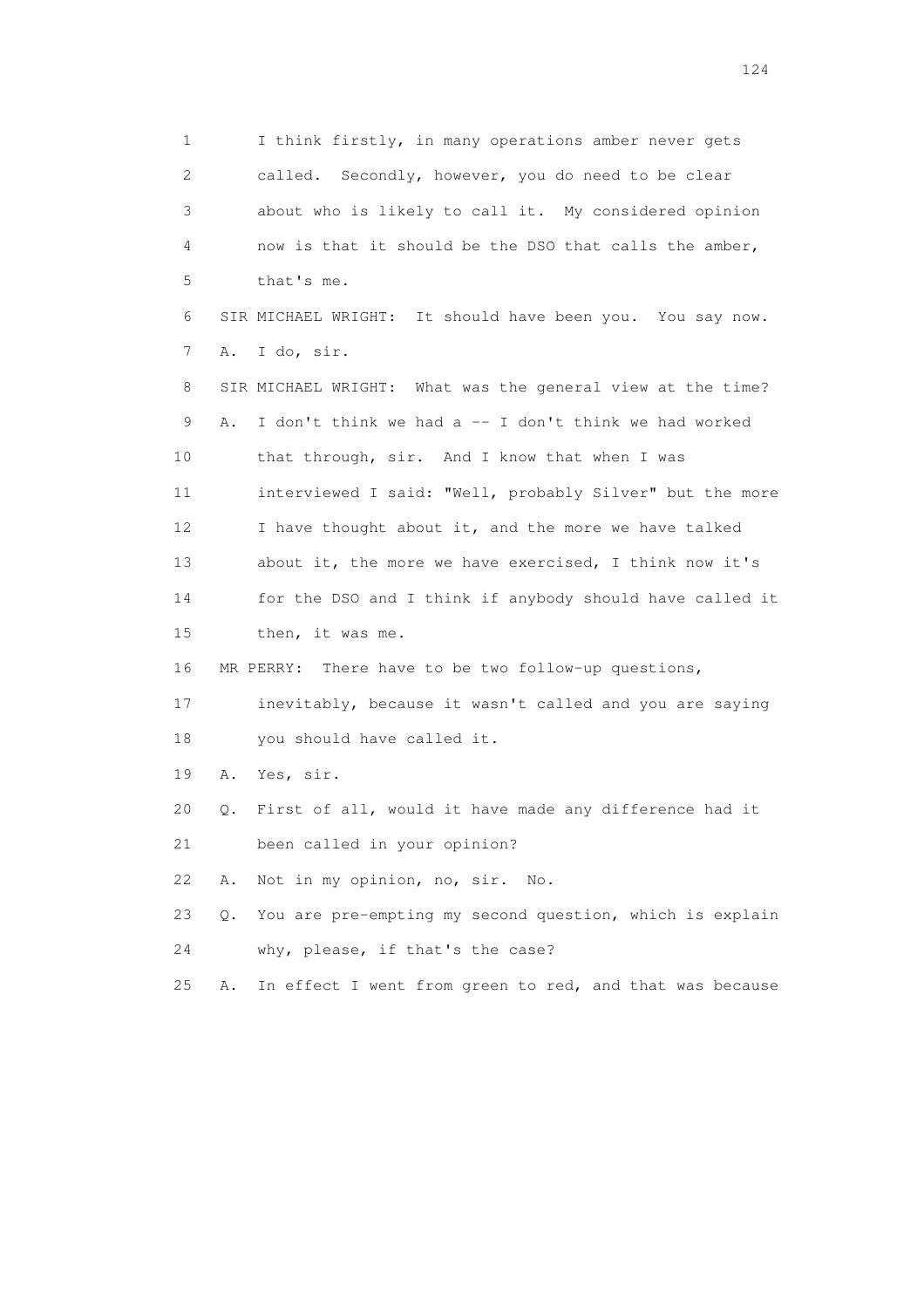1 of the very small time that we are talking about, and 2 I had to be satisfied of the identification and the 3 threat before I called the intervention, and that time 4 and red, you know, inevitably became extremely close 5 together. My view, I don't think calling an amber would 6 have made any difference. 7 SIR MICHAEL WRIGHT: You told us that the responsibility for 8 calling red is the team leader's? 9 A. Absolutely, sir, yes. 10 SIR MICHAEL WRIGHT: Presumably the significance of calling 11 amber would be that the team leader, once he heard it, 12 would know that the next call was going to be down to 13 him? 14 A. Yes, sir. 15 SIR MICHAEL WRIGHT: To red, in other words? 16 A. Yes, sir. 17 SIR MICHAEL WRIGHT: In this case, and as you say in many 18 other cases, the situation goes straight from green to 19 red? 20 A. Well, I -- 21 SIR MICHAEL WRIGHT: Or can do. 22 A. I think it's not uncommon for things to move this 23 quickly. 24 SIR MICHAEL WRIGHT: So that it is still always open to the

25 team leader, presumably because it's his job to call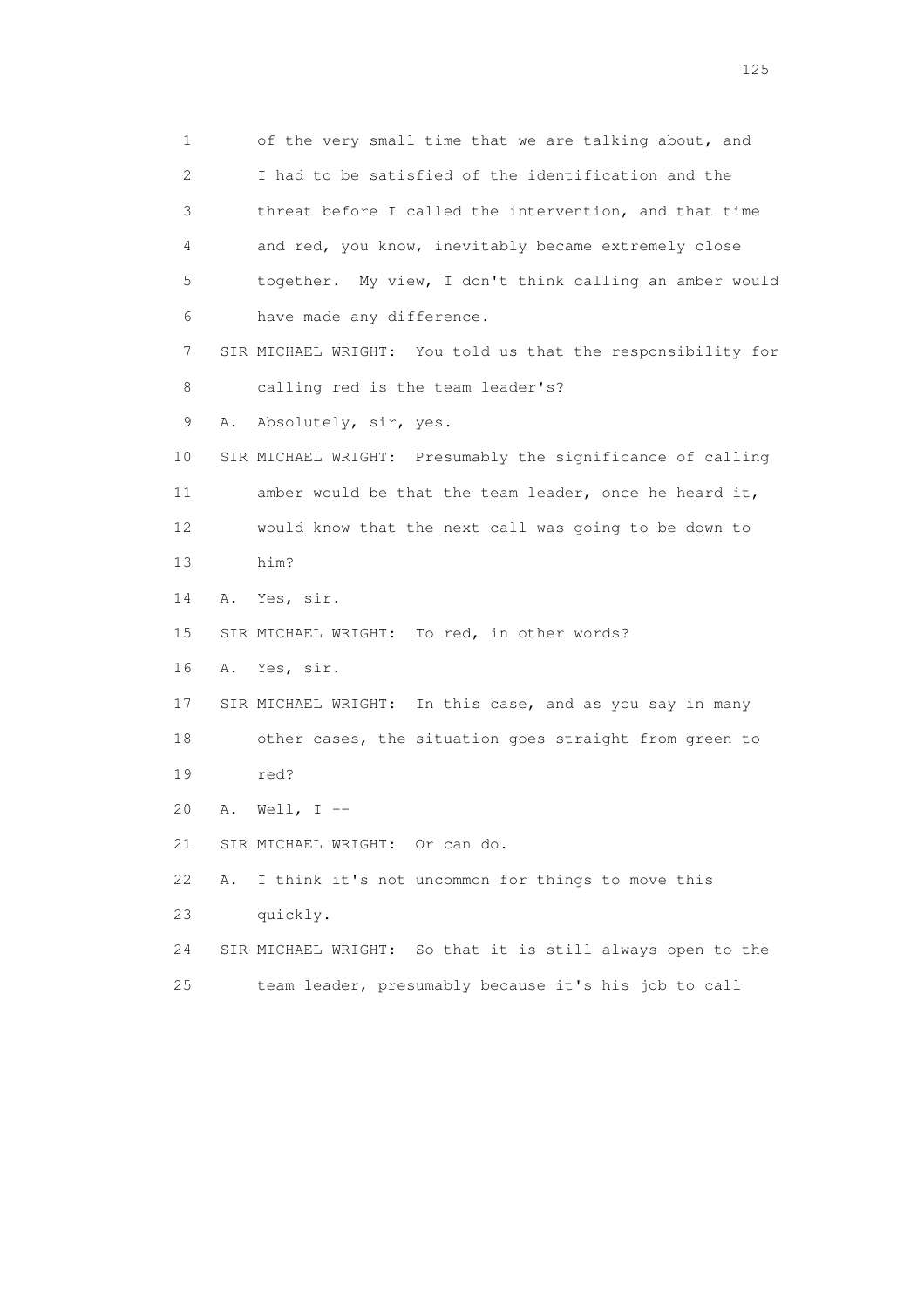1 red, to do so if he thinks the situation requires it. 2 A. I am sorry, sir, I didn't make myself clear. The red is 3 always called by the team leader. I didn't call red. 4 I understand he did. And that's his job. What I was 5 saying was the point at which I had sufficient to ask 6 for the intervention was very close to the time when he 7 needed to call his red. When I say it isn't always 8 used, it isn't, because we -- I wouldn't want you to get 9 the impression that this is cast in concrete, the only 10 way these things can work. In actual fact, it isn't 11 that uncommon for people to sort of talk in English as 12 opposed to in the code words. So my English was 13 starting from: "If this is a good identification we are 14 going to have to arrest him" right through to "stop 15 him", and that's English. 16 SIR MICHAEL WRIGHT: Effectively, as you say, when you said 17 "stop him" that was for practical purposes very much the 18 same thing as the team leader saying "state red"?

 19 A. Not quite, sir, no, because again the team leader would 20 have to assess where -- you know, he now knows 21 "I definitely want this person stopped, and I think he 22 could have known that before that because of some of the 23 other things that had been said. But he still needs to 24 say: is this safe, is it right, can I?

25 SIR MICHAEL WRIGHT: It's his decision.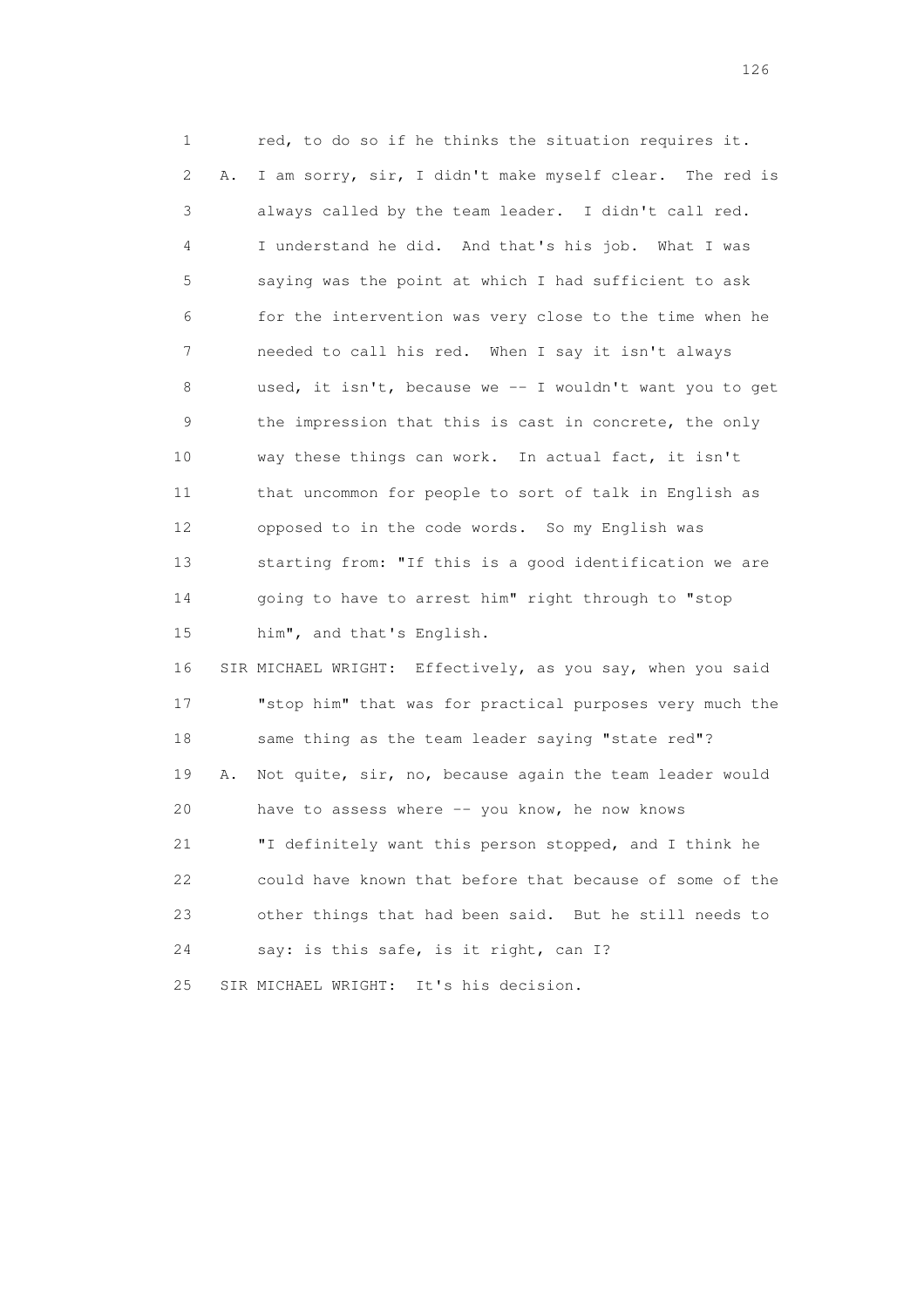1 A. Yes, sir, absolutely, if he thinks this is the wrong 2 place to be doing this, he won't do it. 3 SIR MICHAEL WRIGHT: He won't call it. 4 MR PERRY: And we are getting very close to the end of my 5 questions, you will be pleased to know, but just these, 6 the welfare visits to the firearms officers at 7 Leman Street. The first question is why did you think 8 it was necessary to visit those officers for welfare 9 purposes at Leman Street? 10 A. Because I knew they had been through a very, very 11 challenging and difficult operation, unprecedented as 12 I keep saying, I knew that they would be very shocked by 13 what had happened, I knew that they would know that the 14 processes that have quite properly followed in terms of 15 investigation and court hearings such as this would be 16 coming for them and there is a difficult time ahead. 17 And I felt that I was the person that had, in some 18 sense, put them in that position and I wanted to wish 19 them well. I did not in fact meet any of the other 20 firearms officers except the team leader Ralph on the 21 pavement outside. 22 Q. I just want to ask you these questions about blame, 23 blaming other people. When you were giving evidence, 24 were you in any sense seeking to blame Mr de Menezes for

25 what had occurred?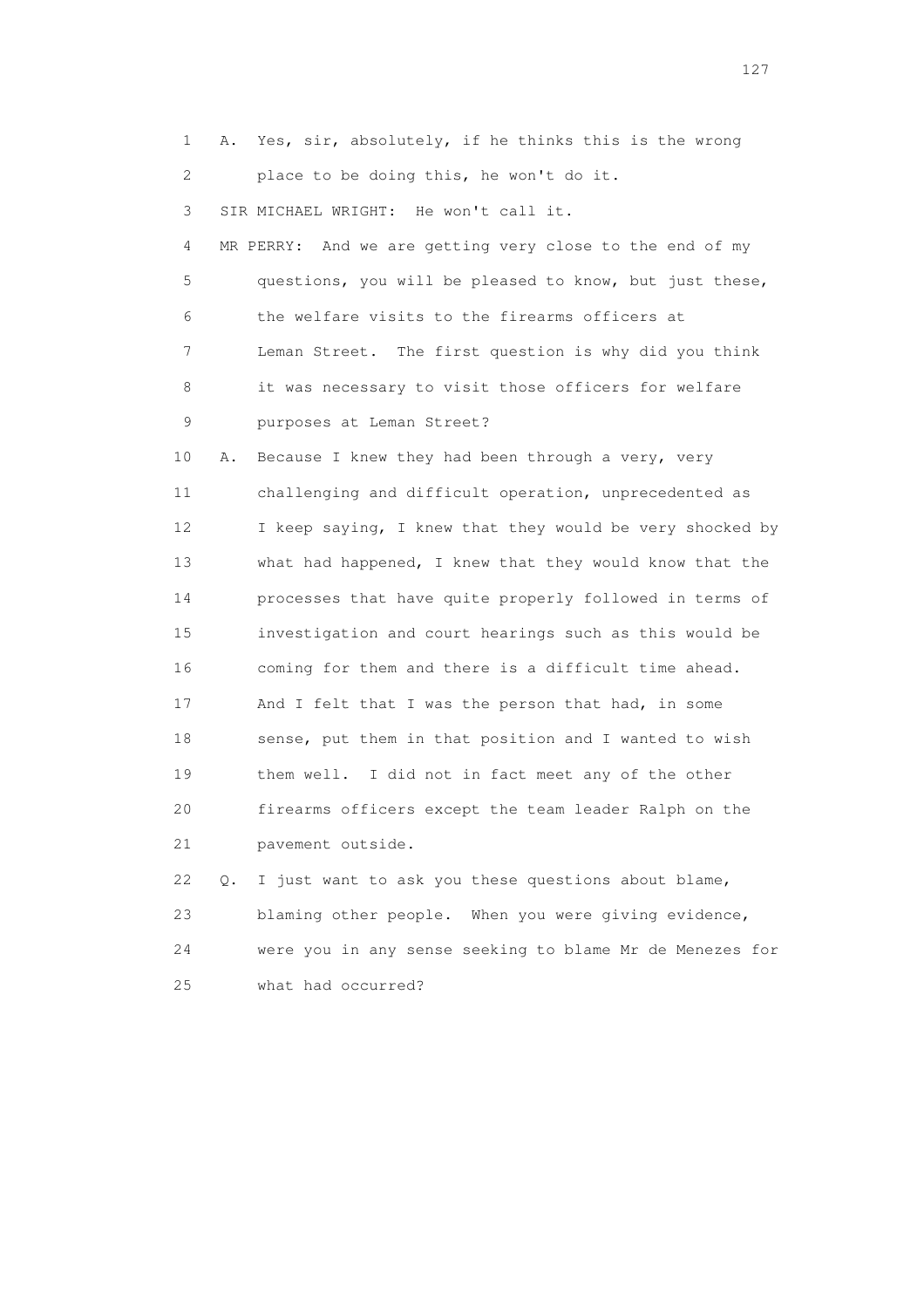1 A. Absolutely not, sir. If I gave a hint of that 2 impression, then I regret that. Certainly not. 3 Q. Were you trying to suggest that any of your junior 4 officers were to blame for what had occurred? 5 A. Certainly not. 6 Q. Does someone in fact have to be blamed for this 7 terrible, terrible tragedy in your view? 8 A. I don't think so. 9 SIR MICHAEL WRIGHT: Well, it wouldn't be a matter for this 10 jury to consider anyway, Mr Perry. 11 MR PERRY: But you have given your evidence, 12 Deputy Assistant Commissioner, when you were asked about 13 what went wrong, and we know from what we have been told 14 by the Coroner in this case, when you gave evidence, the 15 jury at the Old Bailey, the Central Criminal Court, 16 expressly stated that they attached no personal 17 culpability to you at all, and you know that? 18 A. I do, sir, and one of the things that I thought when 19 I was told that was that if my colleagues had had the 20 opportunity as I had to give evidence, they might very 21 well have got the same rider from the jury, is my 22 feeling -- 23 MR MANSFIELD: Sir, I am very concerned about this line of 24 questioning, I have resisted pointing out the 25 differences because a lot of witnesses were not called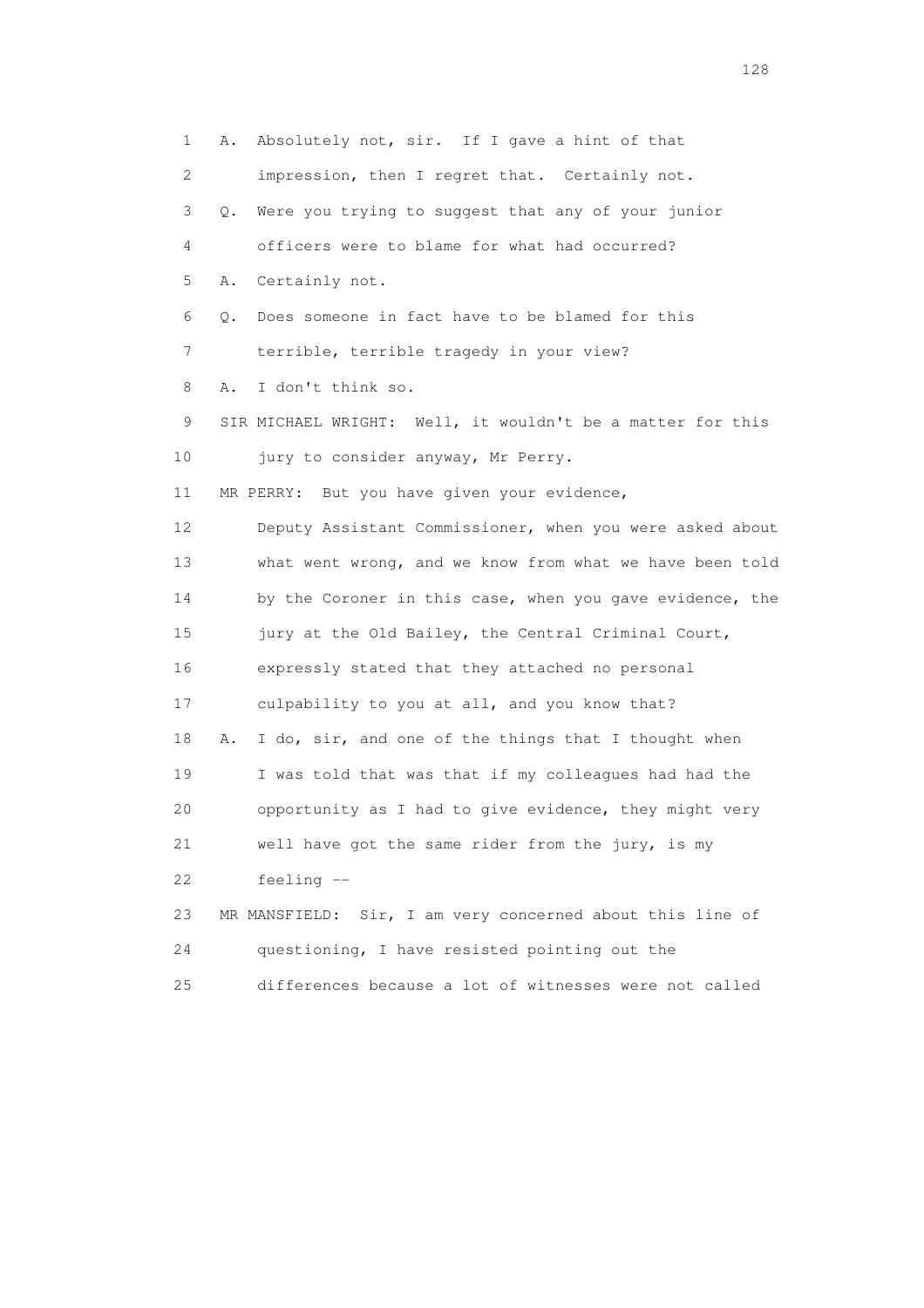1 in front of the other jury that are now being called and 2 for this witness to pass comment on how they might be 3 received is well beyond the boundaries. 4 SIR MICHAEL WRIGHT: I think Mr Perry led the witness into 5 it. It doesn't help us, Mr Perry. 6 MR PERRY: I am just going to ask this, please, 7 Deputy Assistant Commissioner, because two points have 8 been made, you have been accused of a dereliction of 9 duty and it's also been suggested that it's 10 disturbing -- 11 SIR MICHAEL WRIGHT: Mr Perry, I am sorry, this is not 12 an accusatorial process, it's an inquisitorial process, 13 nobody is accusing anybody of anything, we are trying to 14 get at the truth. 15 MR PERRY: And I am, sir, and these questions have been put 16 to this officer, it was put in terms yesterday that she 17 had been guilty of a dereliction of duty. 18 SIR MICHAEL WRIGHT: Maybe I should have interrupted 19 Mr Mansfield at that point. 20 MR PERRY: Well, sir, I haven't interrupted at all, because 21 I do want there to be an inquisitorial process and for 22 all these facts to be investigated, so I have not 23 interrupted. 24 SIR MICHAEL WRIGHT: Very well. 25 MR PERRY: If I may just ask this: it's also been put that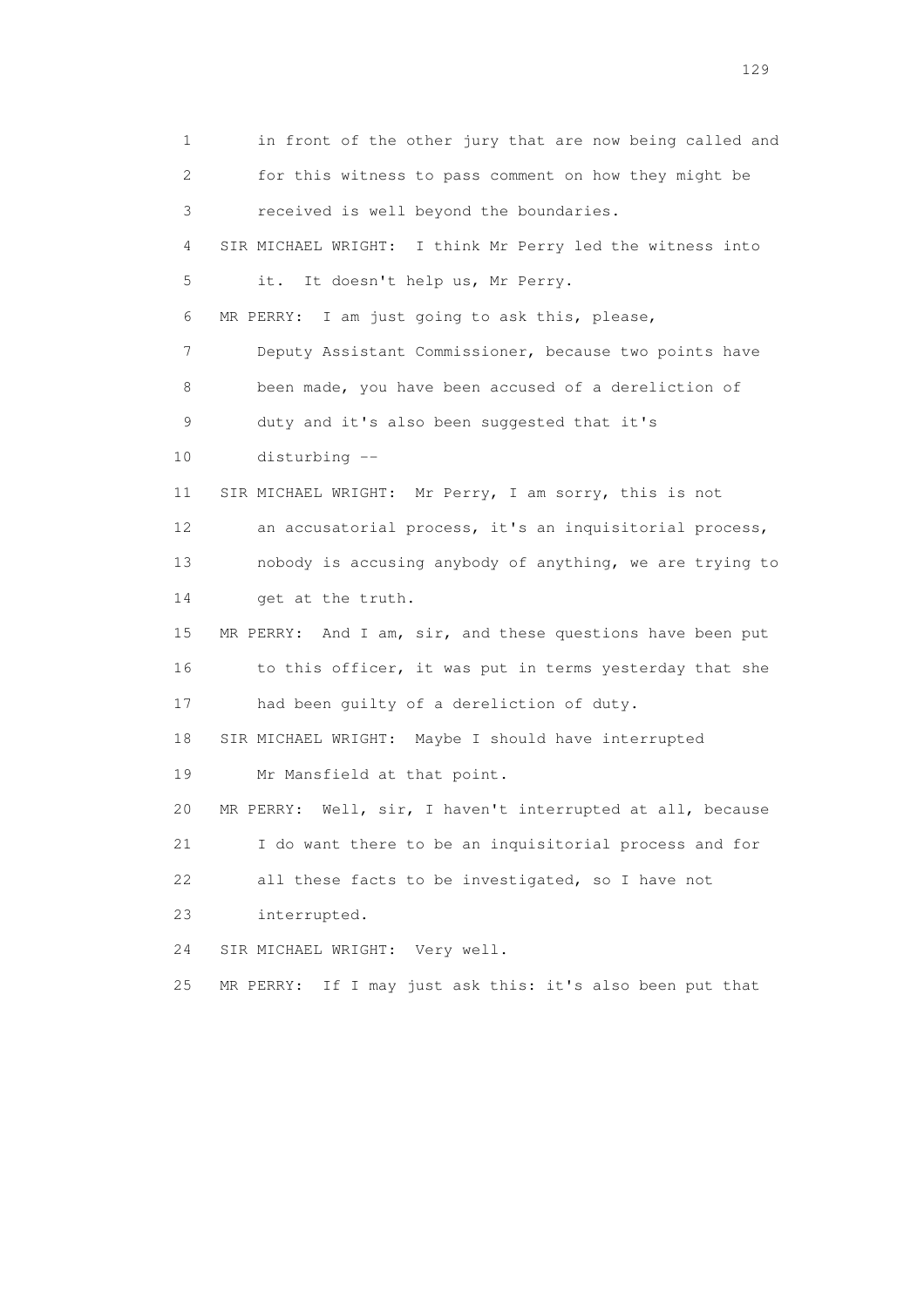1 it's disturbing that this could happen again, and you 2 have said that you are constantly trying to improve, you 3 are trying to learn the lessons, and it's about trying 4 to minimise, always about trying to minimise the risk. 5 I just want to ask you this: can the 6 Metropolitan Police or any police force in the world 7 ever guarantee the safety of its citizens, those they 8 arrest or those who are the intended victims of crime 9 and terrorism? 10 A. Sadly we can't guarantee that, sir. 11 MR PERRY: Deputy Assistant Commissioner, thank you very 12 much indeed. 13 SIR MICHAEL WRIGHT: Thank you, Mr Perry. Mr Hilliard? 14 Further questions from MR HILLIARD 15 MR HILLIARD: If it had been a choice between two SO12 16 officers and letting someone you thought was a suicide 17 bomber down the tube, what would you have done, let him 18 go or ask the two SO12 officers to make the 19 intervention? 20 A. The two SO12 officers, sir. 21 Q. Can you just help with this: it would be a perfectly 22 reasonable question, wouldn't it, to ask for 23 a percentage of certainty as to two things: one, in the 24 course of a surveillance follow, as to whether the 25 person who is being followed at a later stage is the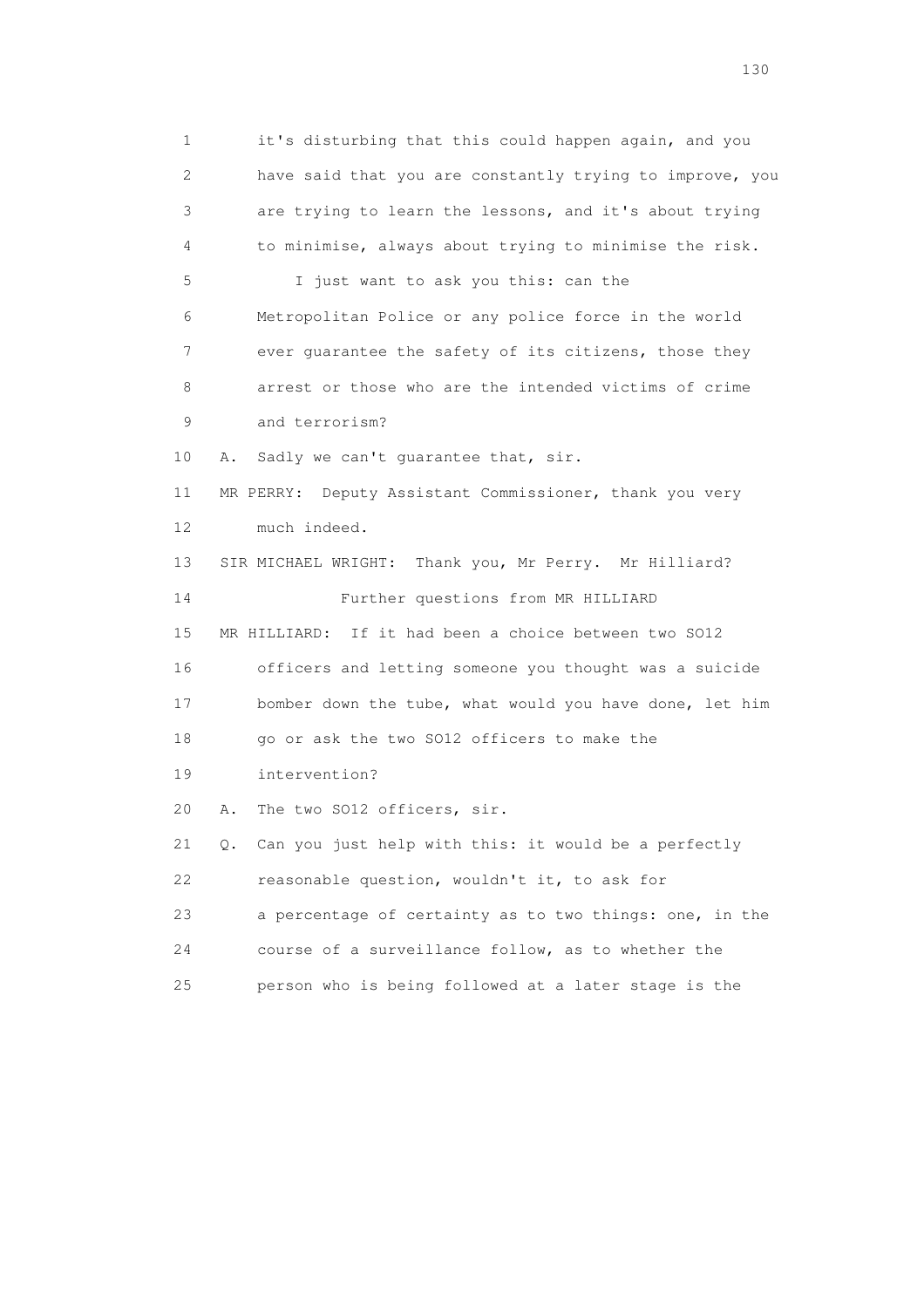1 same person who was being followed earlier, and then if 2 the answer is yes or it's 90 per cent sure the man we 3 are now following is the man who came from the address, 4 perfectly reasonable question to say: what percentage 5 likelihood that that man is the suspect? Each of those 6 is a reasonable question, isn't it? 7 A. They are reasonable, sir, but I don't think in these 8 circumstances. 9 Q. Each of them as a matter of principle is a perfectly 10 reasonable inquiry, isn't it, a percentage certainty: is 11 the man we are now following the man we were following 12 earlier? 13 A. I have never heard it asked, it's a strange way of 14 asking: are you following the same person? 15 Q. So the issue comes up: we are not sure that the person 16 we are now following is the person we were following 17 half an hour ago. You would never say, well, how sure, 18 give us a percentage, you wouldn't say that? Why not? 19 A. It's hard to imagine that being said. I think what they 20 would -- I think what I would be told first of all is we 21 have had a surveillance loss. 22 Q. No, not a loss, not sure if there has been a loss, 23 imagine you are told there is an issue, "we are not sure

24 at the moment"?

25 A. I still wouldn't ask a percentage, I don't think.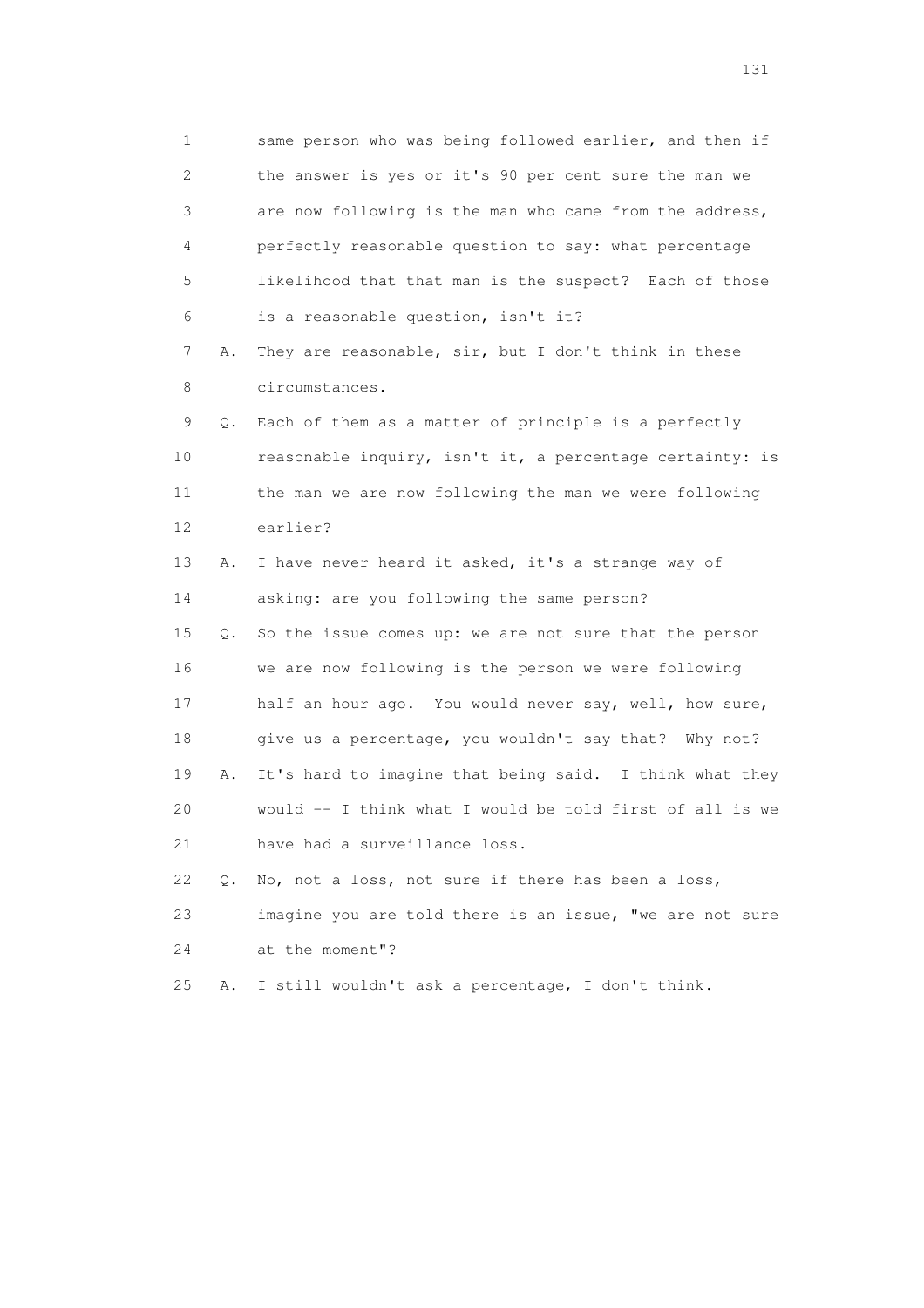1 SIR MICHAEL WRIGHT: What would you say "are you sure"? 2 A. Yes. 3 MR HILLIARD: Thank you. 4 SIR MICHAEL WRIGHT: A well tried criminal concept. 5 MR HILLIARD: Yes. 6 Can you help us with this, who would be making the 7 decision to hold, suppose you were being asked about the 8 question of two addresses, one firearms team? 9 A. Yes, sir. 10 Q. Who would make the decision, what sort of person would 11 make a decision to hold one team at New Scotland Yard to 12 cover both addresses, just so we know, what kind of 13 person would be making a decision of that kind? 14 A. In the circumstances that we have here? 15 Q. Yes. 16 A. Yes. 17 Q. You can probably give us a name, I expect? 18 A. It would be in conjunction with the tac adviser, who 19 would know about the various teams and dispositions, and 20 it might be, having sought his advice about this, or it 21 might not, but it would be -- in these circumstances 22 I think it would be the Gold Commander, Mr McDowall. 23 SIR MICHAEL WRIGHT: Mr McDowall? 24 A. Yes, sir. That said, it is quite clear, I think, that 25 Mr McDowall had an enormous amount on his plate. It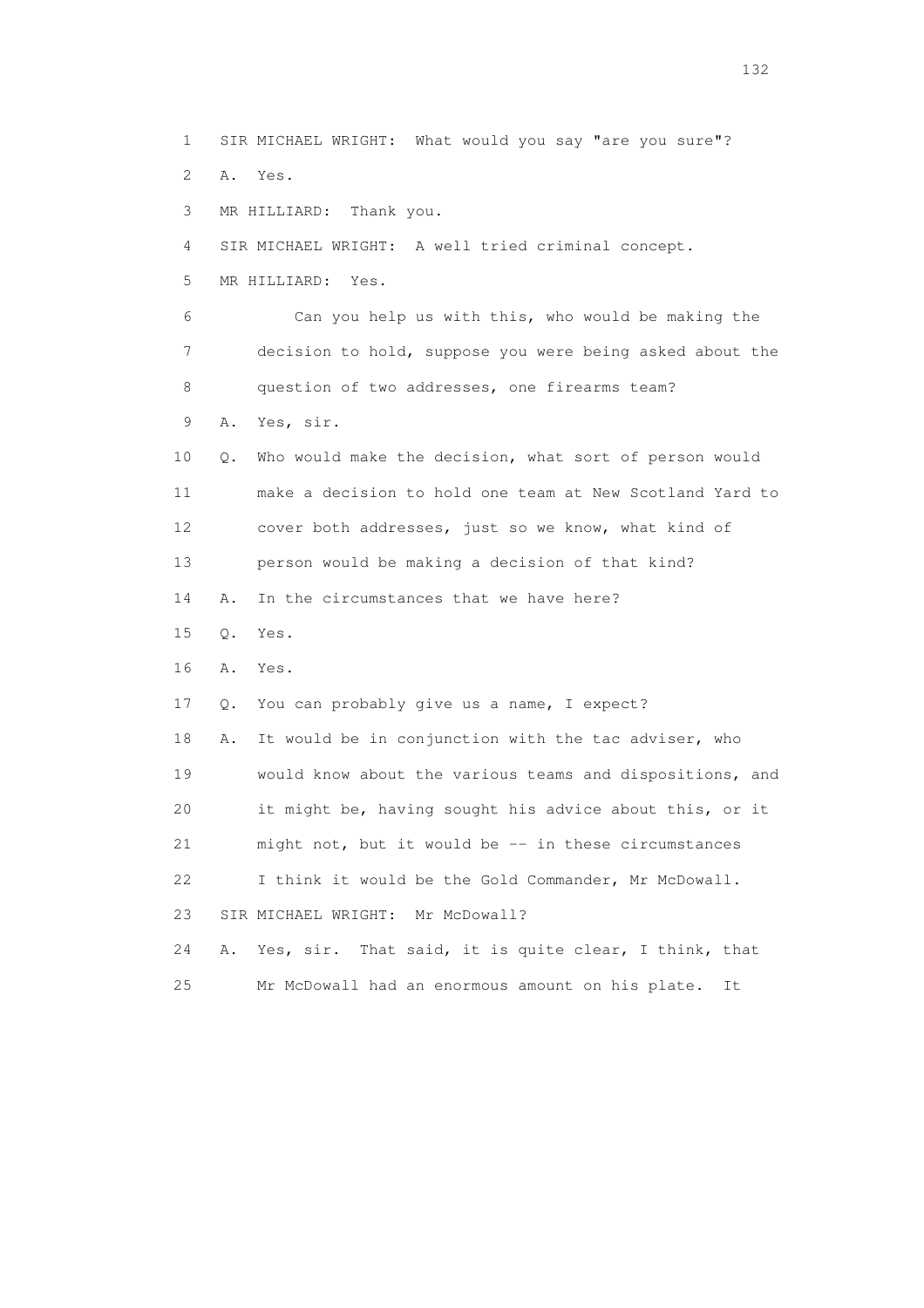1 seems unlikely to me that someone else would make that 2 decision and not refer it to him. I think it would be 3 his decision.

 4 MR HILLIARD: Can you help us with this: the consequences if 5 that happened, so imagine a team has been brought to New 6 Scotland Yard because they might need to go to each 7 address, so would they then get a briefing while they 8 are waiting about both addresses? Presumably they would 9 so you don't waste time. Then if they are told: in fact 10 it's address A, they can go to either because you are 11 just losing time, aren't you, otherwise? 12 A. You would certainly hope that they would be briefed 13 about what's going on in London at the moment. But 14 I think there is a recognition that they were the one 15 team for London, so you know, they would have a general 16 awareness. I am not sure whether I would be asking for 17 very, very specific -- I don't know. I find it hard 18 to --

 19 Q. Hold on, sorry, imagine they are waiting at one place 20 because they might have to go to two addresses, isn't 21 the sensible thing then to brief them about both those 22 addresses, and then if you say you are going to address 23 A, off they go, ready briefed; if you say you are going 24 to address B, again off they go, ready briefed. 25 Wouldn't that be the obvious thing, if that's why in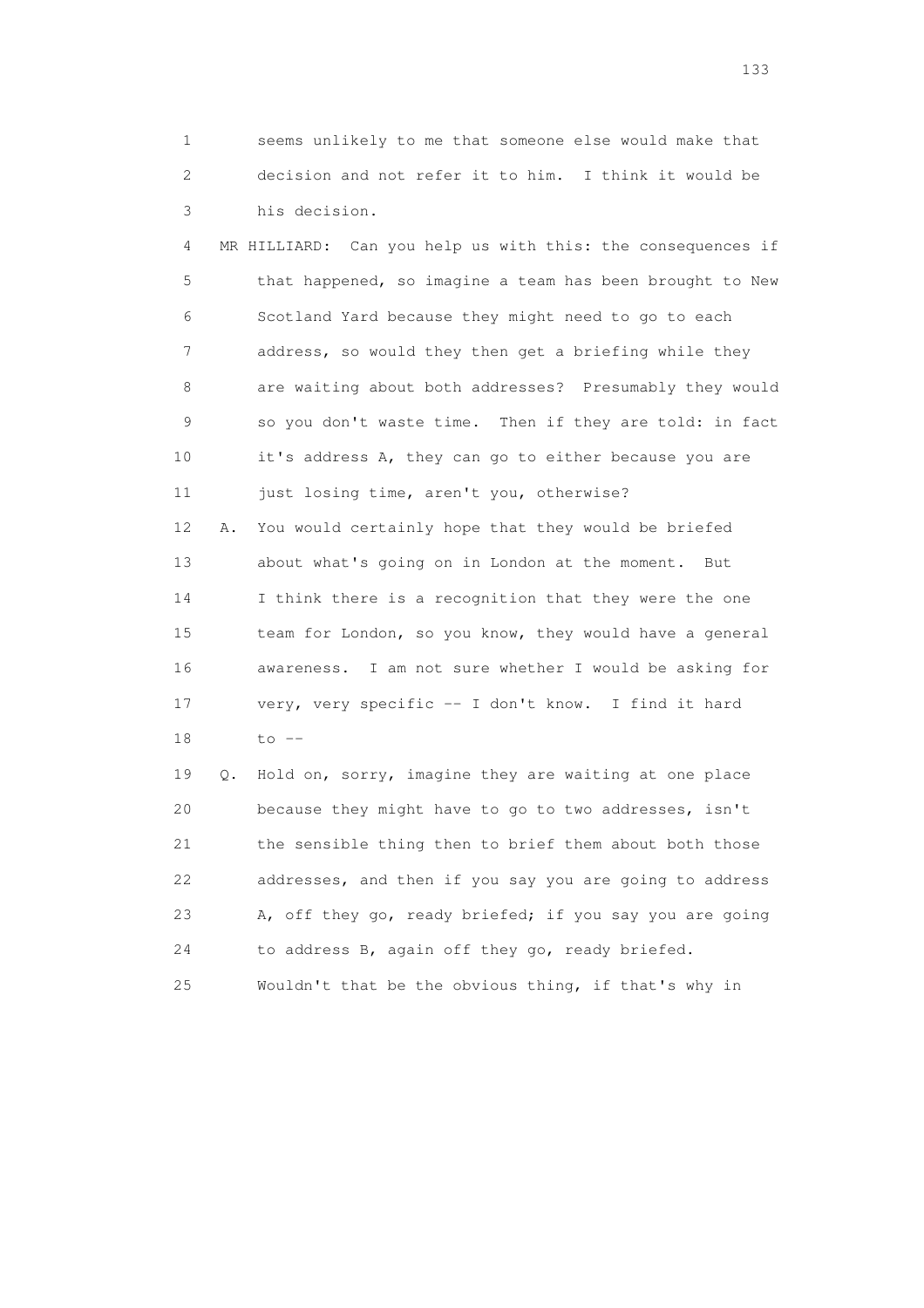| 1  |    | fact no-one had gone because a central team was being    |
|----|----|----------------------------------------------------------|
| 2  |    | held, would you not expect that central team to have     |
| 3  |    | been briefed about both addresses?                       |
| 4  | Α. | I think the difference is, sir, that the central team is |
| 5  |    | on standby to deal with lots of different things,        |
| 6  |    | including the two addresses, and the intention --        |
| 7  | Q. | But the two addresses you know about, do you see what    |
| 8  |    | I mean? Anything else could happen, you obviously can't  |
| 9  |    | brief them because you don't know about?                 |
| 10 | Α. | Well, that's not quite fair, sir. Of course, they need   |
| 11 |    | to be told about the Kratos calls that have been coming  |
| 12 |    | in, they need to have an understanding of what their     |
| 13 |    | role is, but if they are on standby for a variety of     |
| 14 |    | different tasks I am not sure that they would            |
| 15 |    | necessarily need to be briefed about these two; I don't  |
| 16 |    | know.                                                    |
| 17 | Q. | Now, TSTs, tactical support teams, do I have that right? |
| 18 | Α. | Yes, sir.                                                |
| 19 | Q. | You said, I think, at the Health and Safety trial, is    |
| 20 |    | this right, that a Tactical Support Team "I would expect |
| 21 |    | to get there in 10 or 15 minutes", I think Mr Mansfield  |
| 22 |    | said 10 or 13, I am not criticising, but I think that is |
| 23 |    | where this time came from?                               |
| 24 | Α. | I think I am right in saying when Mr Mansfield was       |
| 25 |    | talking to me, he was -- we put a number about the ARVs. |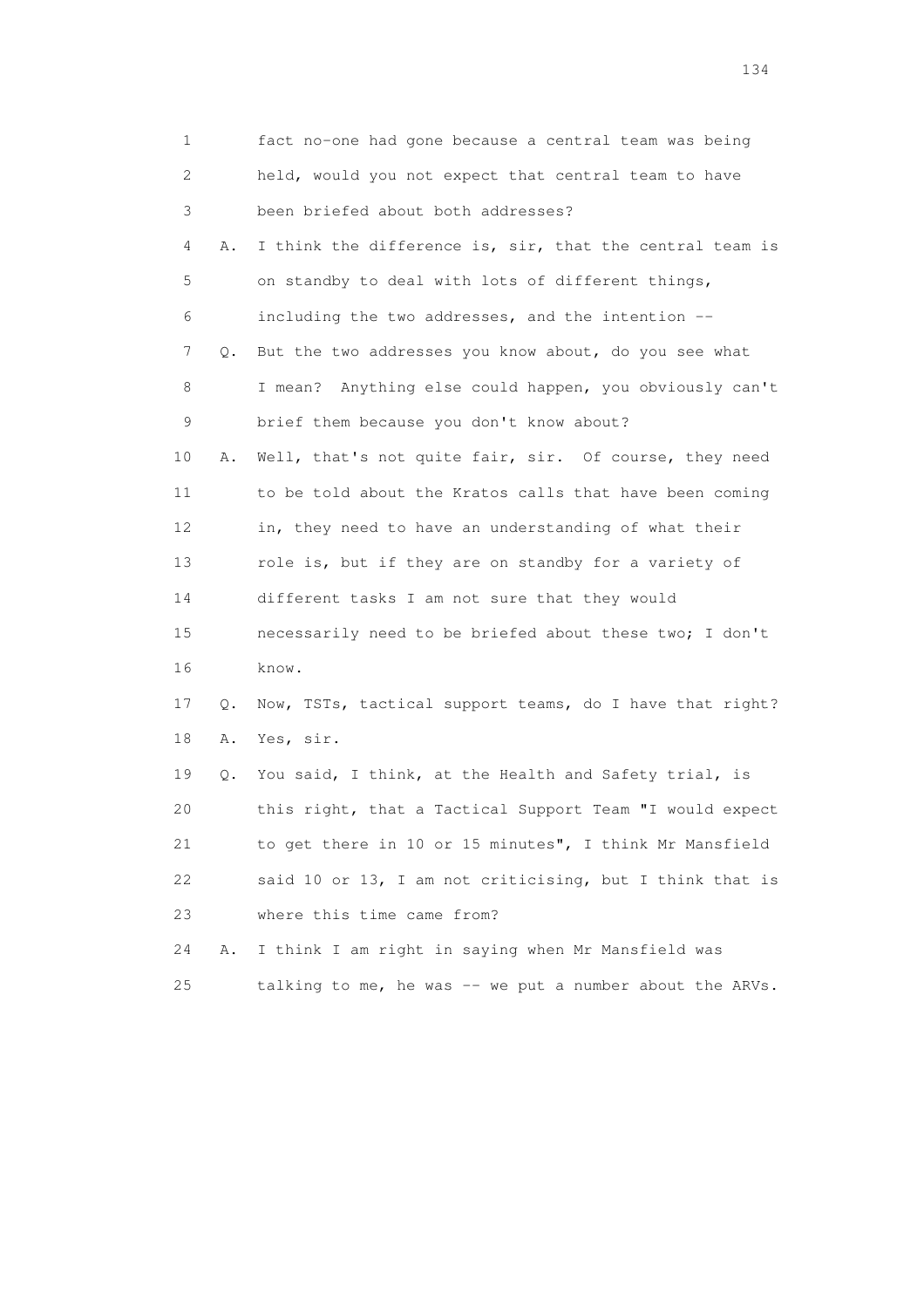1 Q. He did both.

2 SIR MICHAEL WRIGHT: We will get there in a minute.

3 A. Sorry, sir.

4 MR HILLIARD: We will.

 5 That's what you said at the trial, Tactical Support 6 Team, you said I would expect to get there in 10 or 15 7 minutes, do you agree with that Silver?

 8 A. I would quite like to see exactly what the question was, 9 before I commit to that. Do you mind?

10 Q. It really is what you said.

11 A. I don't doubt that for one second.

 12 Q. 22 October, page 95 we can't get it on screen, have mine 13 and see if I have it right. (Handed). Question down the

14 bottom of the page, answer at the top. (Pause).

15 SIR MICHAEL WRIGHT: As you now have Mr Hilliard's copy,

16 could you just read the question and the answer.

17 A. When I find it, sir.

 18 SIR MICHAEL WRIGHT: Certainly. Bottom of one page and the 19 top of the next.

20 MR HILLIARD: There is a shorter way, can you just tell us

21 now, is that what it takes to get a TST team somewhere,

 22 10 or 15 minutes, because if the answer is yes, we don't 23 need to go through the history.

 24 A. I am afraid, sir, true to form, it's not always that 25 time, it's not a totally straightforward answer, I mean,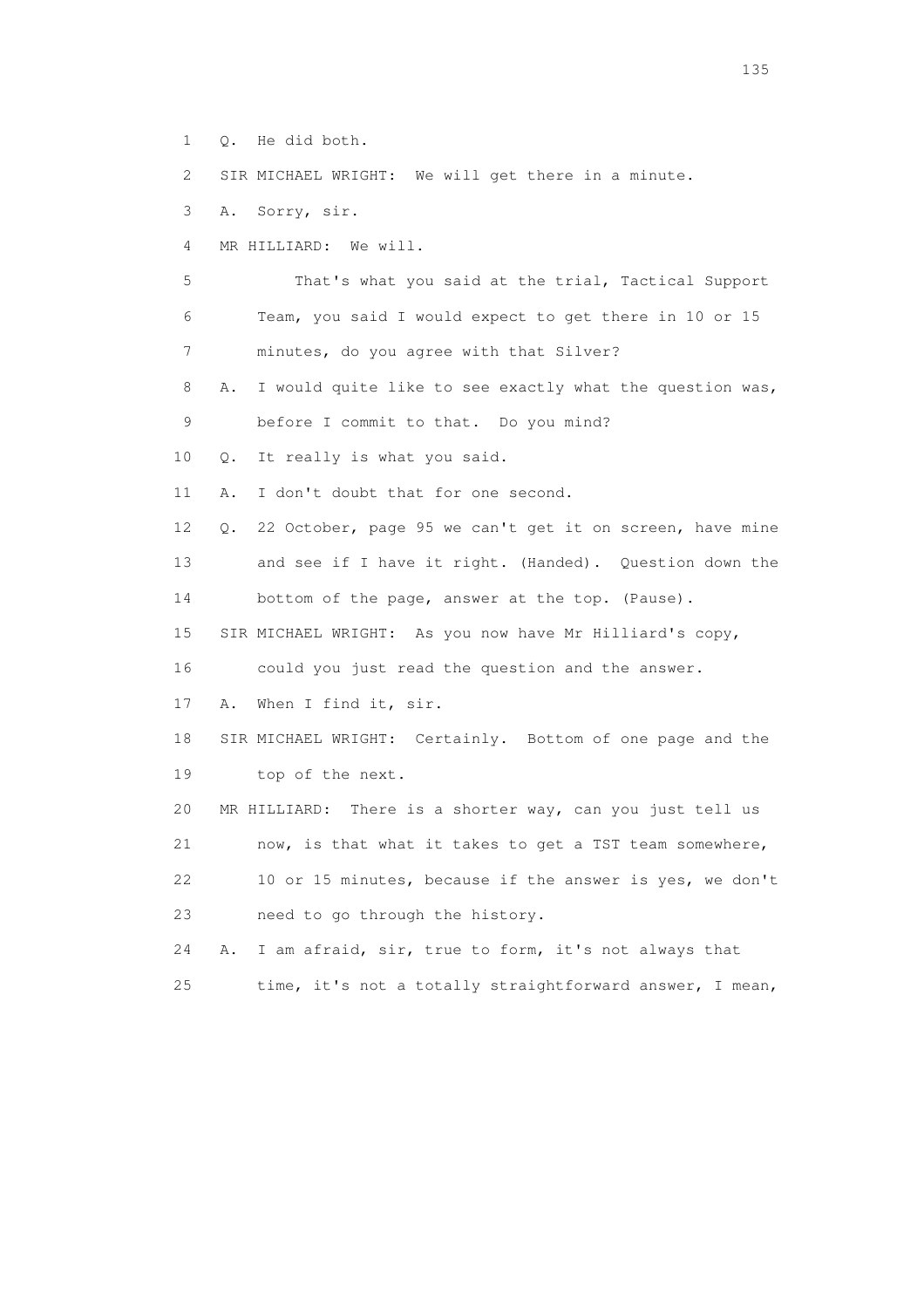1 I am true to form here in that I am giving long answers. 2 I apologise for that.

 3 Tactical Support Team are based at Lambeth. Unless 4 they have been deployed somewhere else for an imminent 5 threat, they will not take very long at all to get 6 there. They could get there perhaps in much less than 7 10 or 15 minutes, that would be what I would have in my 8 mind, unless somebody said to me: well, actually we have 9 just had to send them to Heathrow Airport because a bomb 10 has gone off -- 11 MR HILLIARD: Did you say 10 to 15 minutes at the trial? 12 A. I did say that, sorry. 13 MR HILLIARD: What's the difference now, then, why has it 14 got quicker? 15 A. The question was -- do you mind. 16 Q. By all means? 17 A. 18 "Question: Had you made any enquiries to see 19 whether that armed resource cold be made available in a 20 minute or a couple of minutes? 21 "Answer: No, I know the availability in general 22 terms", and then I talk about the ARV? 23 "I would expect an ARV to get there very quickly 24 indeed, a matter of minutes. The tactical support team 25 likewise, which is a covert resource, I would expect to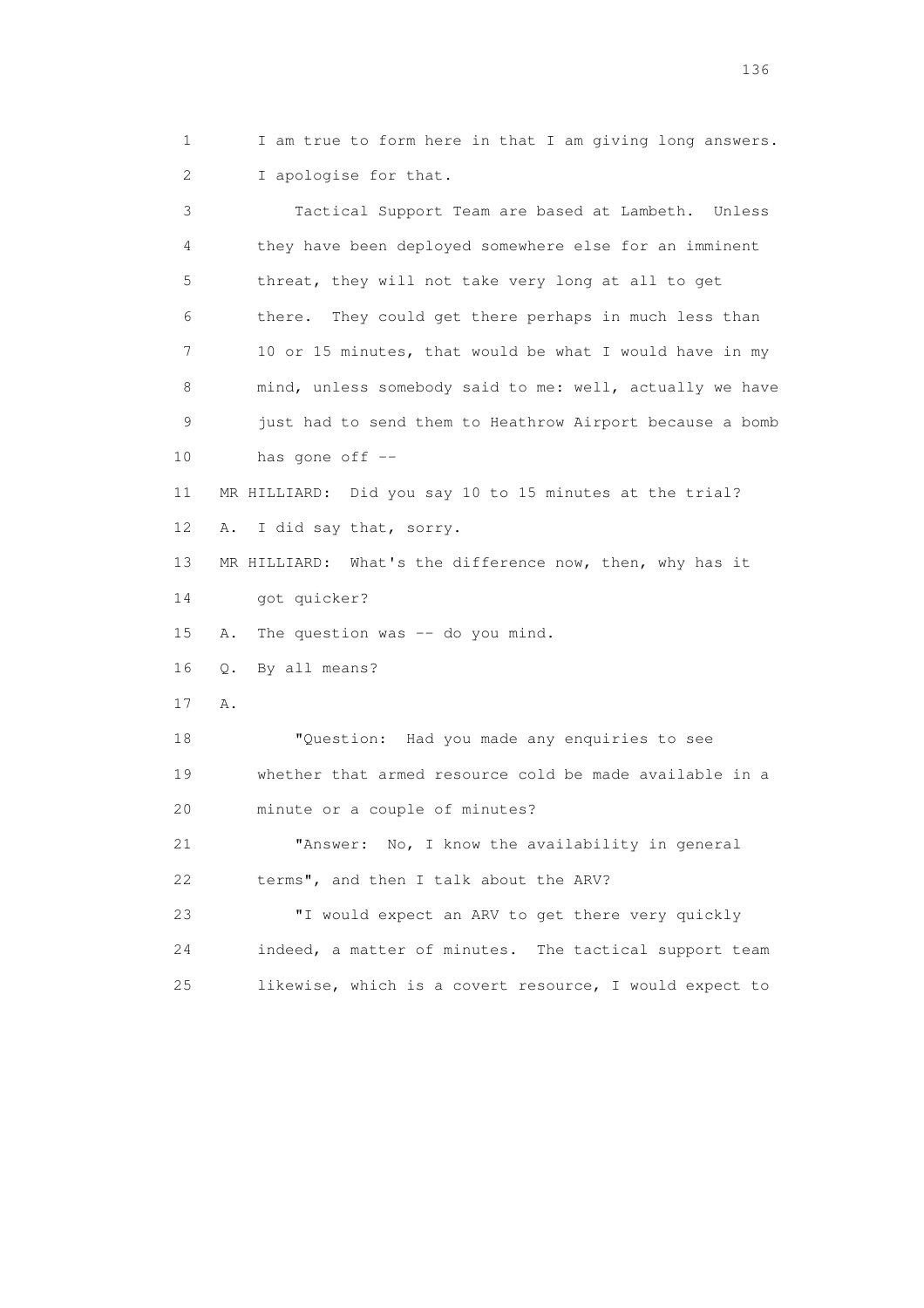1 get there in 10 or 15 minutes." 2 I stand by that, except of course if they have, as 3 we have discussed over the last couple of days, been 4 sent somewhere else. 5 SIR MICHAEL WRIGHT: It wasn't a specific question. 6 MR HILLIARD: So in general terms, that's it, 10 to 15 7 minutes for the TST. 8 A. Something like that, sir. 9 Q. Matter of minutes for the ARV? 10 A. Yes, sir. 11 Q. Presumably one minute if it's at the end of the road, 12 five minutes if it's patrolling a bit further away? 13 A. Yes, sir. 14 Q. You mentioned, I think, when you gave evidence in that 15 trial, about the possibility of having ARVs in the 16 immediate area, you could ask for them to be nearby? 17 A. Yes, sir. 18 Q. You didn't do that here? 19 A. No, sir. 20 Q. You said that in certain types of operations you do ask 21 for an ARV to be nearby a particular location? 22 A. Yes, sir. 23 Q. What sort of operations would those be? 24 A. Well, as I have said, if you have a particular sort of 25 series of crimes in an area, you would ask for an ARV to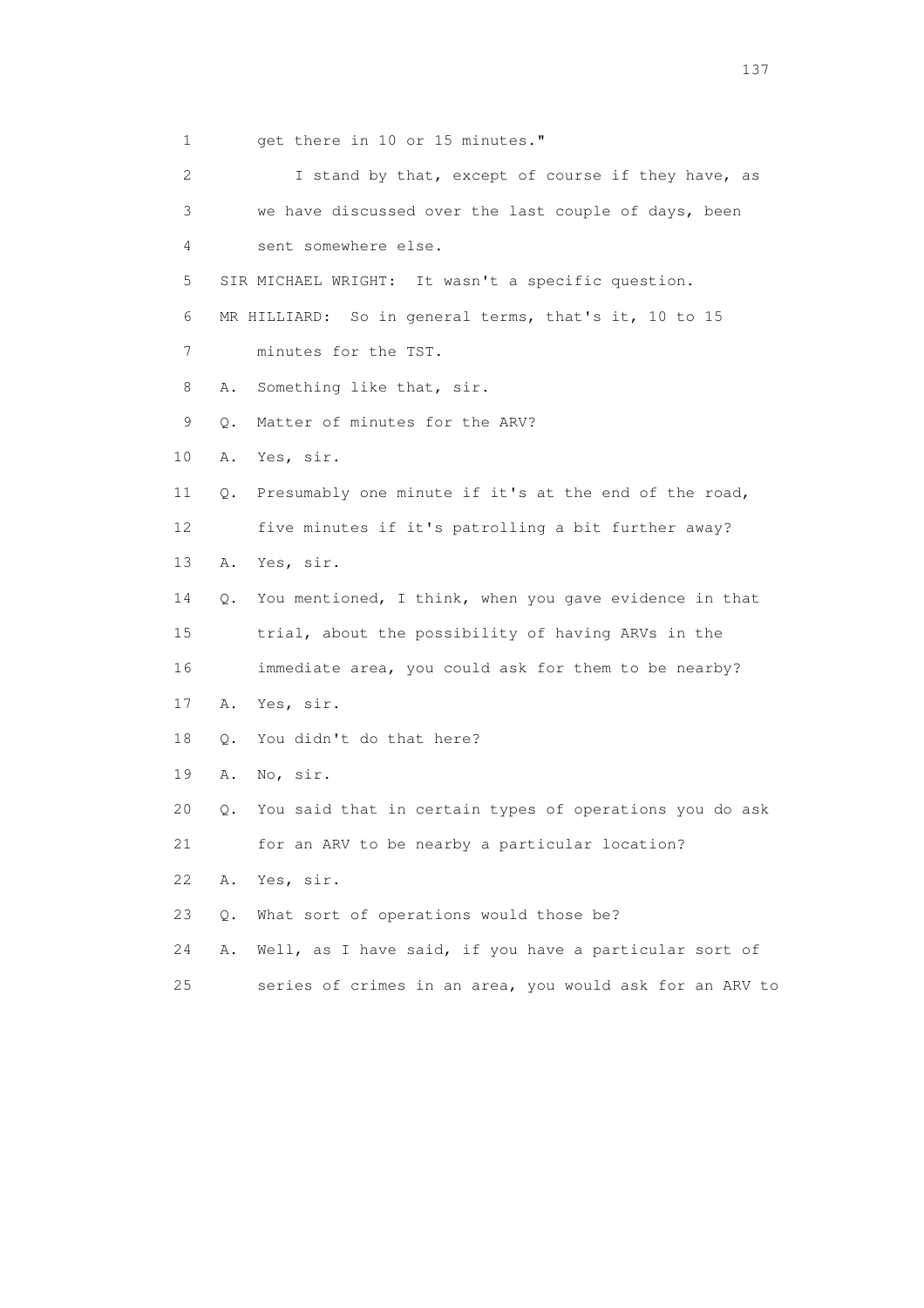1 pay more attention to that area.

 2 Q. Could you have asked for an ARV to have been on standby 3 near any of these areas if you had wanted to? 4 A. Yes, I think I could, sir, yes. 5 MR HILLIARD: Thank you very much, I think there are some 6 jury questions now. 7 Further questions from THE CORONER 8 SIR MICHAEL WRIGHT: Yes, I have been accumulating jury 9 questions, and some of them I think have been answered 10 as the evidence developed anyway. 11 I just want to go through them with you, some of 12 which I think we can deal with shortly, some that I may 13 need you to expand. 14 This one I think I asked you but I will do it again. 15 When you were looking through the ACPO manual on 16 firearms between 5 o'clock and 7 o'clock in the morning, 17 were you anticipating preparing yourself for a role in 18 the operation? I seem to remember I asked you that. 19 A. You have asked me that one, sir. 20 SIR MICHAEL WRIGHT: You might just like to summarise what 21 your answer was. 22 A. Goodness. I didn't know at that stage precisely what my 23 role would be, but I had been asked to come in as 24 a designated senior officer, so I was preparing myself 25 for the designated senior officer role.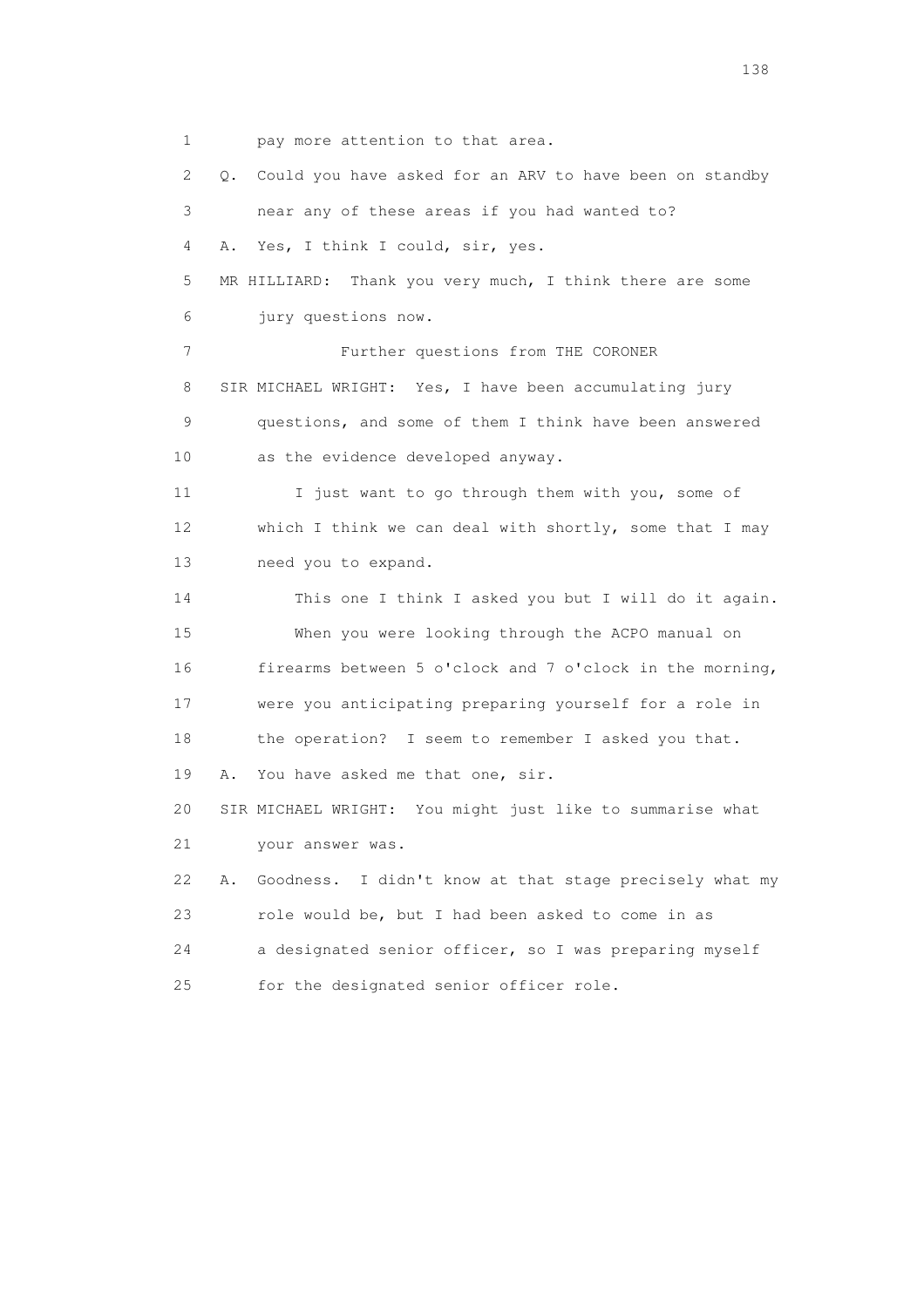1 SIR MICHAEL WRIGHT: Second question: if there are many

 2 people in the control room and we have heard a bit about 3 the numbers now, how easy would it be for someone to 4 raise a concern with you if you happen to be on the

5 phone to somebody else?

 6 A. If it was an urgent concern, easy. If it was something 7 that somebody thought was --

8 SIR MICHAEL WRIGHT: All right, how?

9 A. How would they do it?

10 SIR MICHAEL WRIGHT: Yes.

 11 A. By grabbing hold of me, waving at me: you know, this is 12 important. That would be a matter for them to assess 13 how urgent, serious it was.

 14 SIR MICHAEL WRIGHT: Gold, that means Mr McDowall's strategy 15 was set on the assumption -- this one we have dealt 16 with -- that Scotia Road is a single flat, do you think 17 the strategy/tactics should have been modified once you 18 realised it was a communal apartment. I think your 19 answer was it was.

 20 A. It was refined, sir, the tactical refinements were made. 21 SIR MICHAEL WRIGHT: I think this one we have dealt with as 22 well, but I will just check. There were three other 23 DSOs: Carter, Baker and in fact it was Mr Allison, what 24 were their roles, but you have told us: Carter was the 25 standby DSO.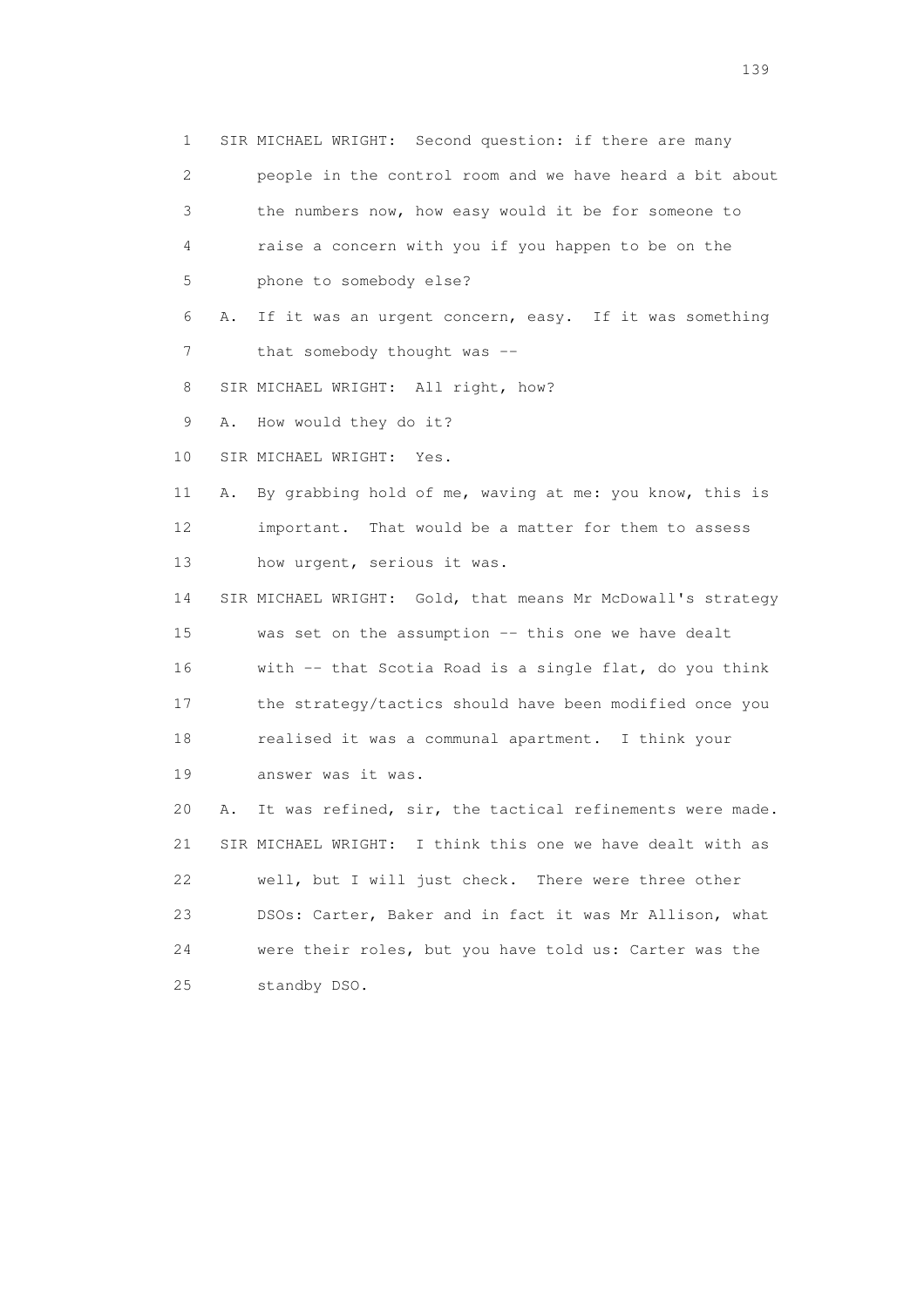1 A. No, I am sorry, Carter was the sort of 24-hour DSO and 2 he was down on the ground floor at the time we are 3 talking about. 4 SIR MICHAEL WRIGHT: Commander Baker? 5 A. Sir, I know his name has been mentioned several times. 6 I am not convinced that Commander Baker was the DSO. 7 SIR MICHAEL WRIGHT: Very well, and Allison? 8 A. Mr Allison I think we have been through, he was at the 9 hotel during the night, so obviously if required could 10 have come over to assist, during -- however, he also had 11 another job, which was to be the assistant to Mr Brown, 12 who was in charge of the whole of London at the time, so 13 he was advising Mr Brown on how to deal with all the 14 multitude of things going on which were far beyond these 15 two or five or however many premises and operations in 16 relation to that. 17 SIR MICHAEL WRIGHT: Thank you. 18 This was a question that is asked because at one 19 stage you said that unless you were forced into it by 20 circumstances you didn't favour an intervention on the 21 bus? 22 A. No, sir. 23 SIR MICHAEL WRIGHT: And you explained why. Did it occur to 24 you, is the question, that he, the suspect, may have 25 intended to detonate on the bus?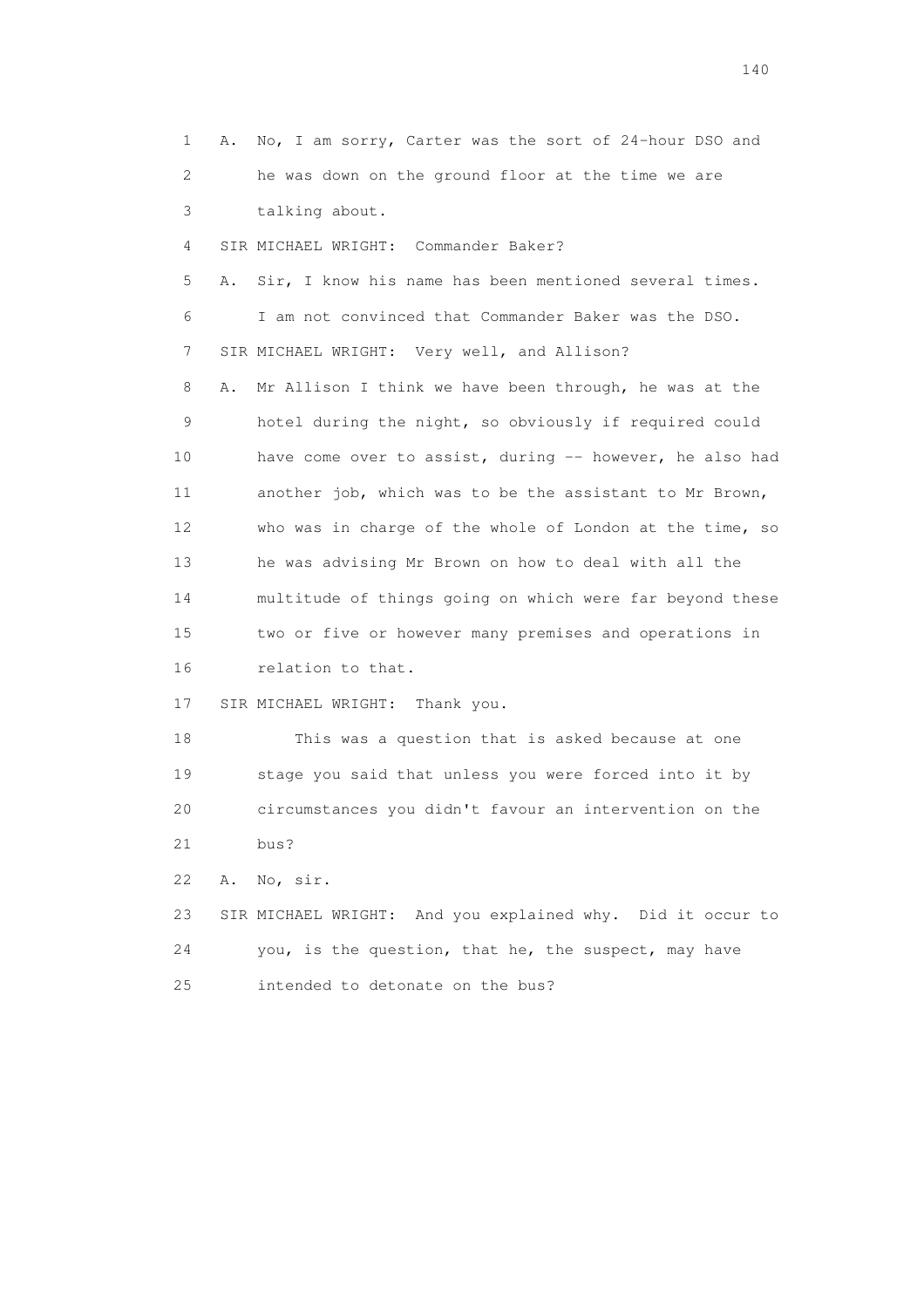1 A. Yes, sir, again I think that's a question I have 2 answered.

3 SIR MICHAEL WRIGHT: Thank you.

 4 This one you certainly have answered, I think: what 5 was the reaction in the control room when you found out 6 that he had been shot? Did the control room people 7 question if it was a confirmed suspect?

 8 A. Right. I am not sure I have dealt with quite that 9 second one.

10 SIR MICHAEL WRIGHT: Go ahead.

11 A. Could you say the second bit again, sorry?

12 SIR MICHAEL WRIGHT: Yes. What was the reaction of the

13 control room to find out that he had been shot? Did

14 they question if it was a confirmed suspect?

 15 A. That's similar to another matter I have dealt with, but 16 you are right, I have not dealt with it. I don't 17 remember anybody questioning whether this was 18 an identified subject. What I did say yesterday was 19 I had an open mind about who this could end up being in 20 terms of his links with our investigations. But I don't 21 remember anybody questioning it. 22 SIR MICHAEL WRIGHT: Thank you. This is one you have not 23 dealt with, actually, I did put it on one side.

 24 Why do you give your suspects codenames, Nettle Tip, 25 Regal Wave and all the rest of it, surely it is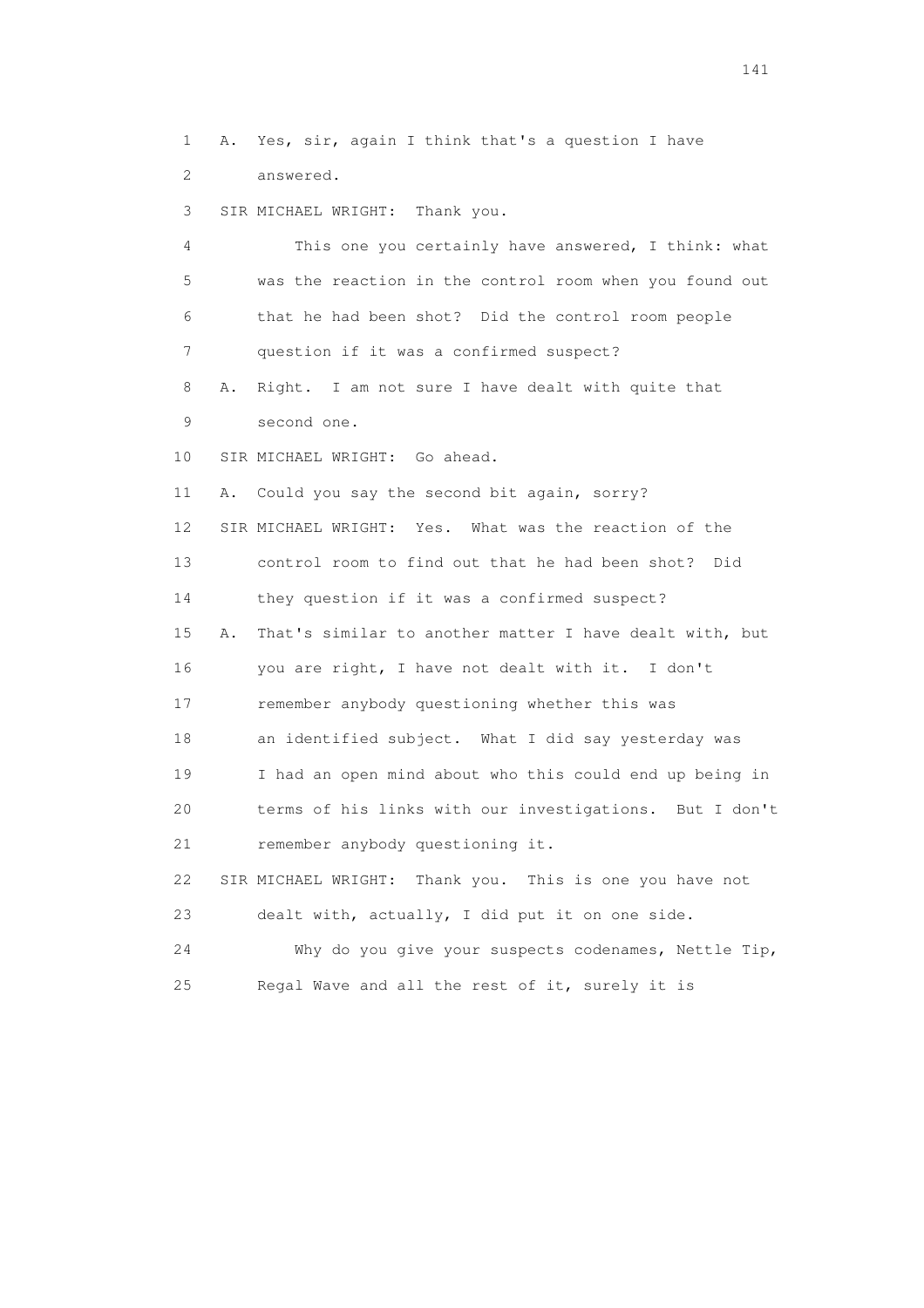1 suggested that this might be confusing?

 2 A. I think it is absolutely our standard practice in 3 counter-terrorism operations and has been for many, many 4 years not to broadcast the names of suspects. Some of 5 those operations go on for weeks and months and years, 6 and if you refer to them by their real names, either in 7 documentation, on the computer, or in speech, that may 8 be something that could be either overheard, said 9 loosely in a place where you shouldn't be talking about 10 these things.

 11 So the fewer people in an operation who know the 12 real name of the suspect the better, because you can 13 then have a much better chance of keeping the fact that 14 you are running this operation covert. So it's 15 a security issue, sir.

16 SIR MICHAEL WRIGHT: Thank you very much.

 17 This one I think we undoubtedly know the answer to: 18 was there any form of communication from the command 19 room to the surveillance team and SO19 officers when 20 they were down the escalator, and the answer is no. 21 There is now, I gather? 22 A. No, sir. There is now, I understand that, I think I am

 23 right in saying the last two Underground stations that 24 were not covered have just been covered, so what that 25 means now is that there is very good communications, the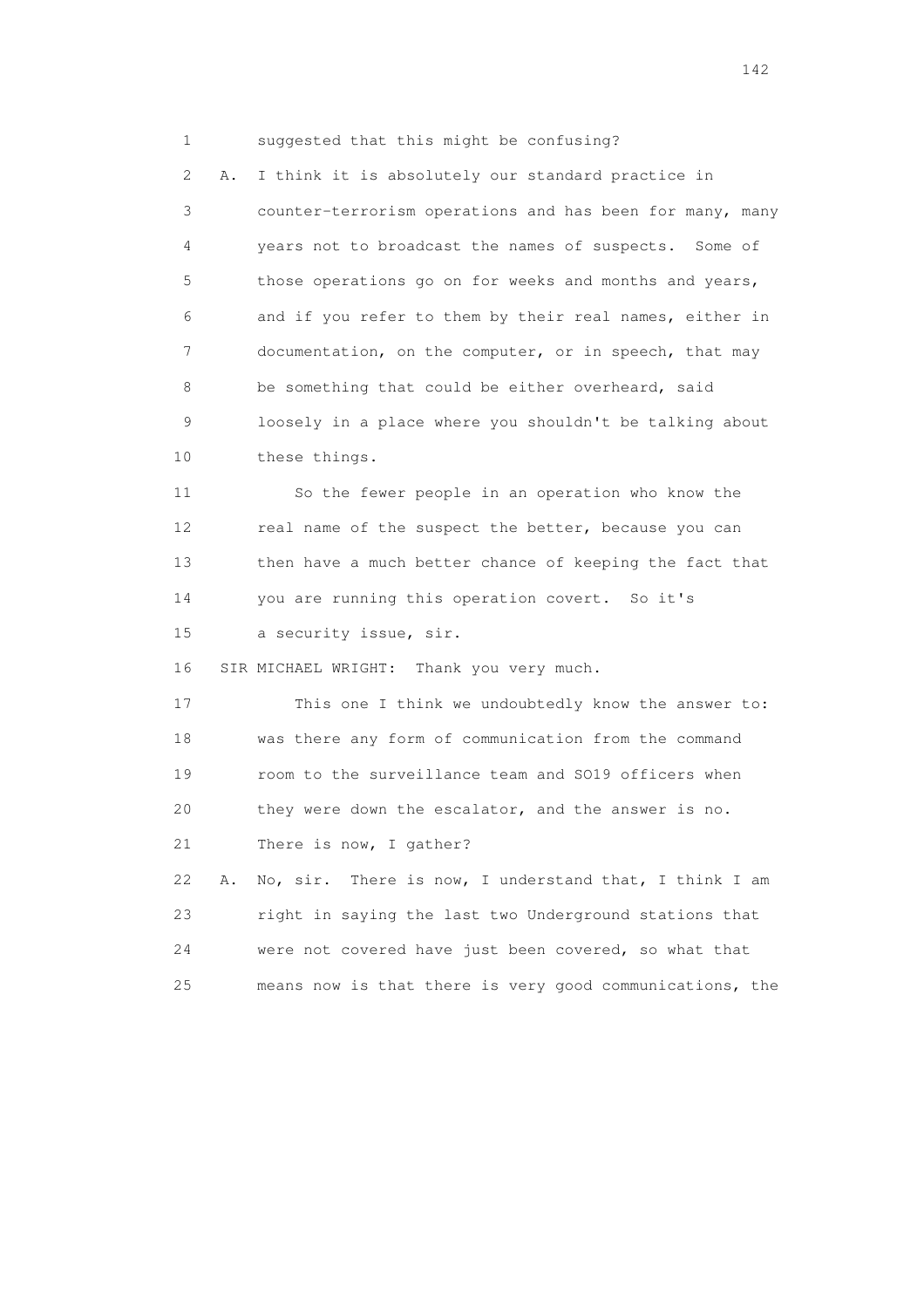1 technology has come on leaps and bounds and there is 2 very good communications on the Underground system now. 3 SIR MICHAEL WRIGHT: This is a question in fact that 4 Mr Perry dealt with you very recently but I will repeat 5 it so you will know that the question has been asked. 6 Your decision-making framework within Article 2 of 7 the European Convention on Human Rights, how was 8 Jean Charles's right to life facilitated on 22 July? 9 A. By using the best trained, properly kitted and in my 10 view properly commanded and controlled by experienced 11 people, who had everybody's safety at the heart of the 12 operation. In an operation like this, you would very 13 properly be criticised, very properly, if you had used 14 inappropriate people and had failed to apply your best 15 possible effort to the running of the operation and what 16 you did. The SO19 firearms officers are extraordinarily 17 professional and restrained, and I believe we did do our 18 very best to preserve life, including the life of the 19 person who was challenged, who turned out tragically to 20 be an innocent person.

21 SIR MICHAEL WRIGHT: Thank you.

 22 The second is really I am not sure how much you can 23 answer this because you weren't actually there when the 24 force was used because you were still back at 25 Scotland Yard, but the question is: what was it about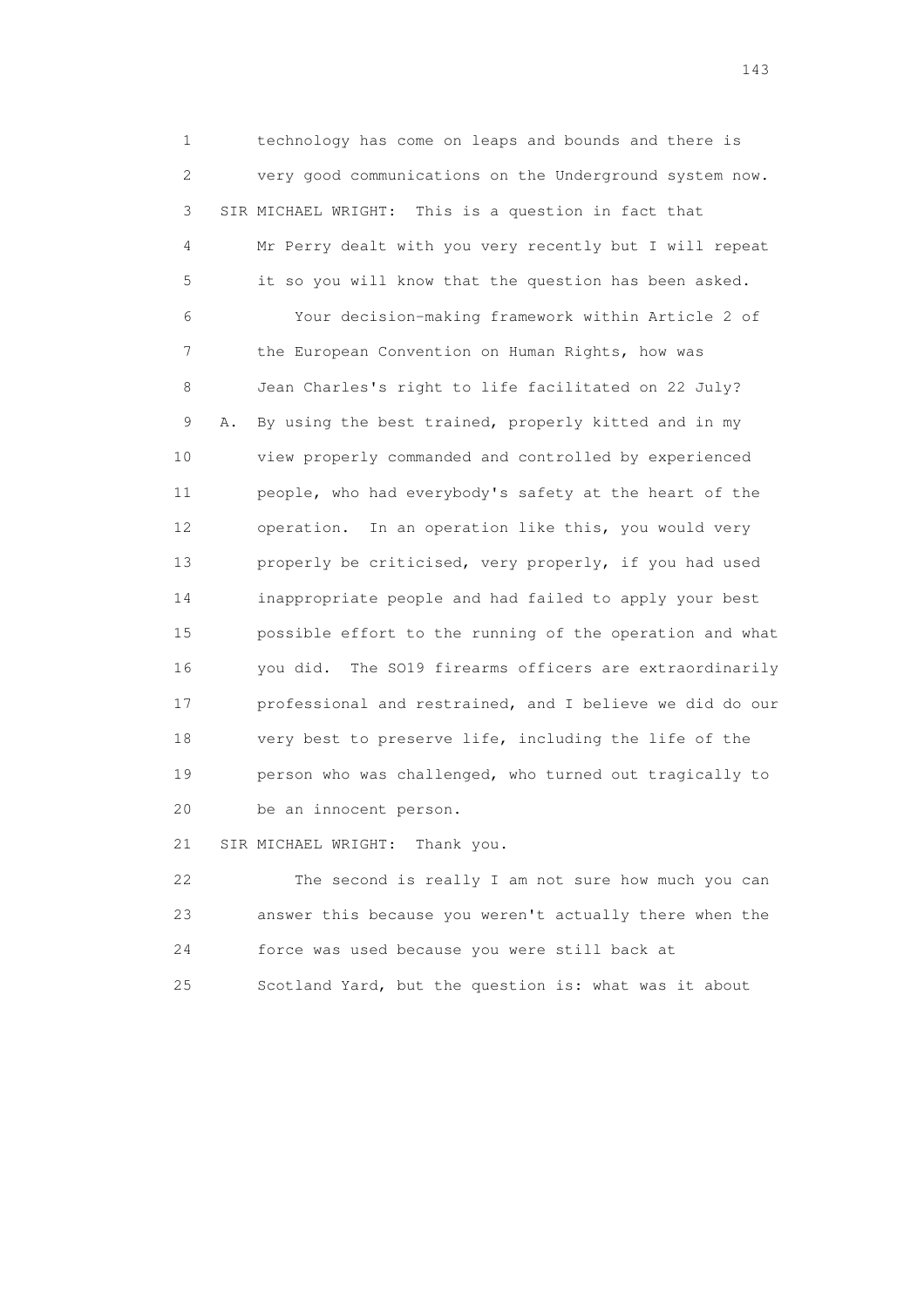1 Jean Charles's context that necessitated use of force 2 other than reasonable, necessary and minimum? 3 A. Well, in using lethal force or suggesting or giving 4 a command which may lead to lethal force, it is very 5 important to act reasonably and in a way that is only as 6 much force as is necessary. That's the framework that 7 we work in. 8 SIR MICHAEL WRIGHT: You yourself have said that you did not 9 give an instruction to use a critical shot. 10 A. No, sir, I did not. 11 SIR MICHAEL WRIGHT: What then happens, presumably, depends 12 upon (a) the briefings that the firearms officers have 13 had from their own Silver? 14 A. Potentially, yes, sir. 15 SIR MICHAEL WRIGHT: And their training -- 16 A. Yes, sir. 17 SIR MICHAEL WRIGHT: -- as to how they are to deploy the 18 force that they have under their command. 19 A. And most crucially what presents in front of them when 20 they are going in to make their challenge. At that 21 point, as you say, I am not there, I can't see what they 22 can see, even if it wasn't in a tube station, that would 23 be decisions that they have to make, incredibly 24 difficult decisions, made in a split second often on the 25 basis of what presents to them and what they believe is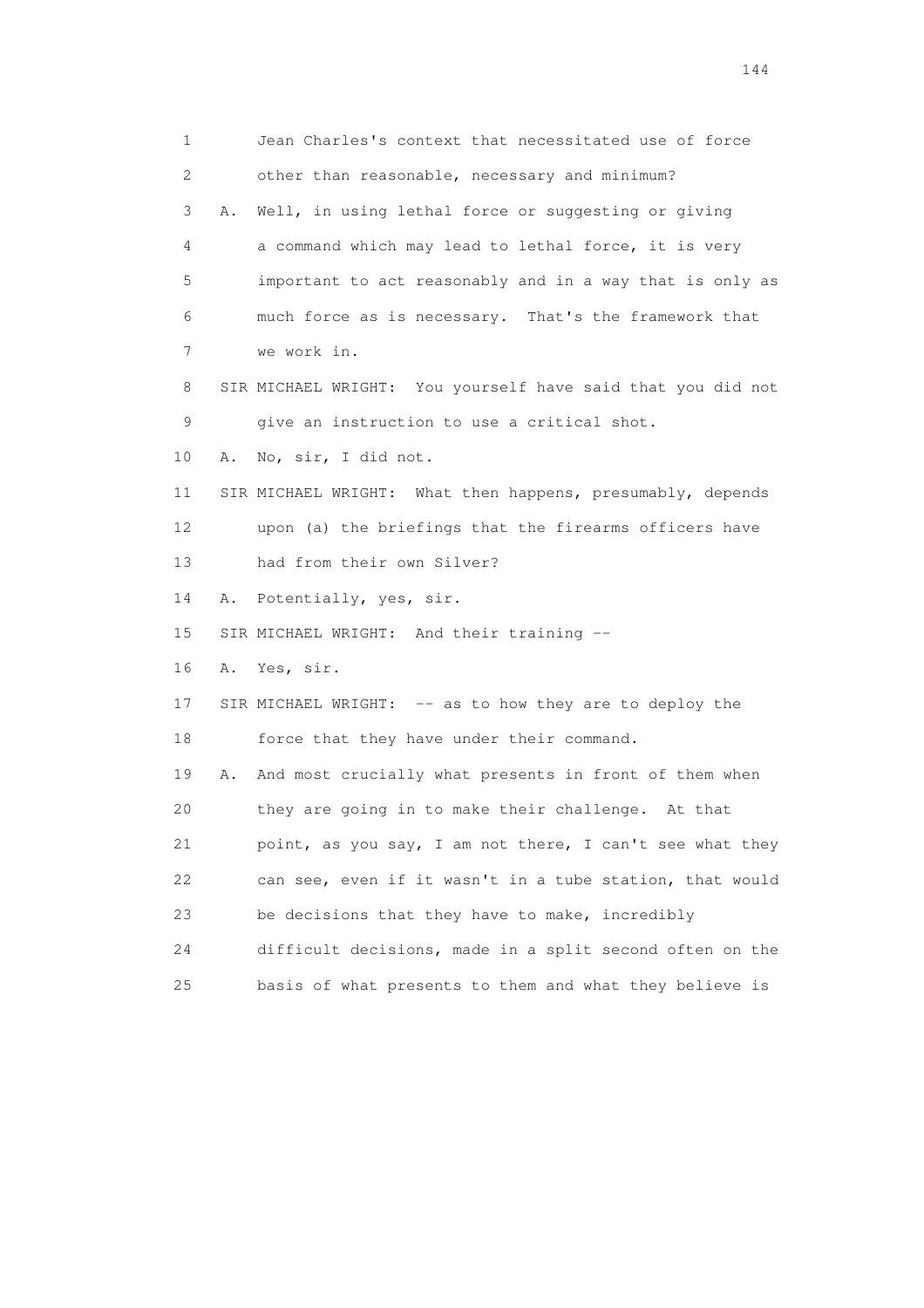1 absolutely necessary.

2 SIR MICHAEL WRIGHT: Thank you.

| 3  |    | I am not sure you have been asked this one.<br>How do    |
|----|----|----------------------------------------------------------|
| 4  |    | you view the appointment of a DSO, as you were, in the   |
| 5  |    | unusual situation of a failed suicide bombing attempt?   |
| 6  |    | How do you view your appointment, how do you think that  |
| 7  |    | informed the procedures in the ops room and the outcome  |
| 8  |    | of the situation between SO12 and SO19 at Stockwell?     |
| 9  |    | I think what's being asked really is: do you think       |
| 10 |    | the information that a DSO had been appointed might have |
| 11 |    | led people to assume that a specific outcome was         |
| 12 |    | expected?                                                |
| 13 | Α. | I think it certainly would have led people to know that  |
| 14 |    | we could be dealing with a suicide bomber, and indeed    |
| 15 |    | throughout the rest of the many days that we were        |
| 16 |    | looking for a suicide bomber, before we had arrested all |
| 17 |    | the suspects, there was a DSO present. I think that's    |
| 18 |    | what it would make people realise, and frankly people    |
| 19 |    | did need to realise that. We were facing the prospect    |
| 20 |    | of having to arrest suicide bombers, something we had    |
| 21 |    | never done before.                                       |
| 22 |    | SIR MICHAEL WRIGHT: And of course everybody had to know  |
| 23 |    | that?                                                    |
| 24 | Α. | Yes, sir.                                                |

25 SIR MICHAEL WRIGHT: Slightly more detailed level: how were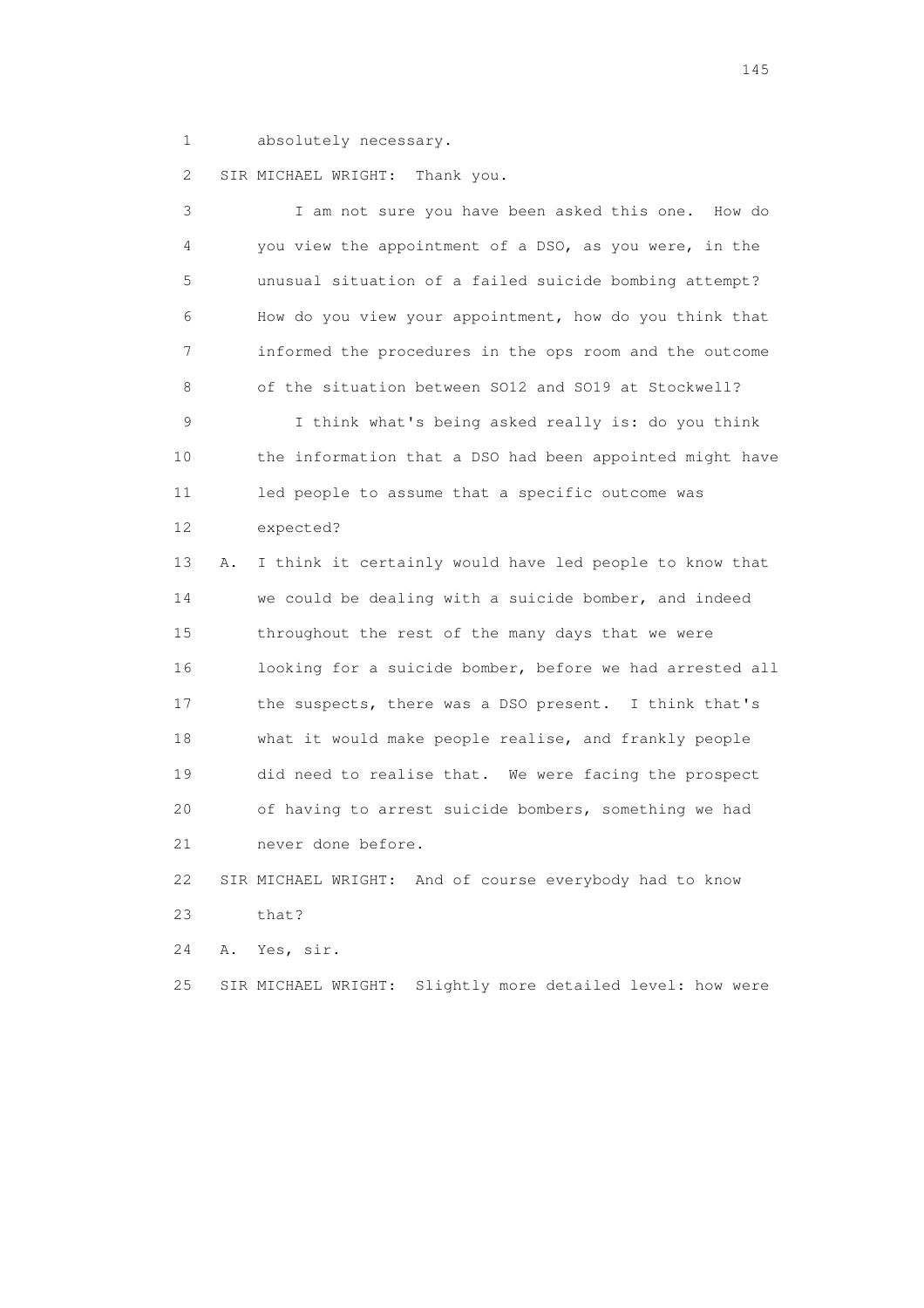1 you able to find out where the firearms teams were at 2 any given time?

 3 A. Through Mr Esposito, who is standing next to me, was my 4 main source. Secondly, through my communications with 5 my Silver Commander, whose job is to manage and 6 co-ordinate the resources on the ground under his 7 command, most especially the firearms. They were my two 8 main sources of information.

 9 SIR MICHAEL WRIGHT: I will read you the question so you can 10 see what the implication is.

 11 As the DSO for this operation, there have been too 12 many "I don't know" responses -- I am not sure that's 13 entirely fair but don't worry about it. Shouldn't there 14 have been attempts, perhaps as a result of after 15 operation investigation, to find out where the firearms 16 teams were?

 17 I think the answer is we shall hear from the 18 firearms teams as to where they were, but I think 19 possibly the question is how do you know, and you have 20 answered that question?

 21 A. I have, sir. If I have understood the question rightly 22 the other thing I would say is that as soon as something 23 like this has happened, I must, as I did, withdraw from 24 any investigation of the circumstances, I mustn't be 25 involved in that; it would be quite wrong to be so. So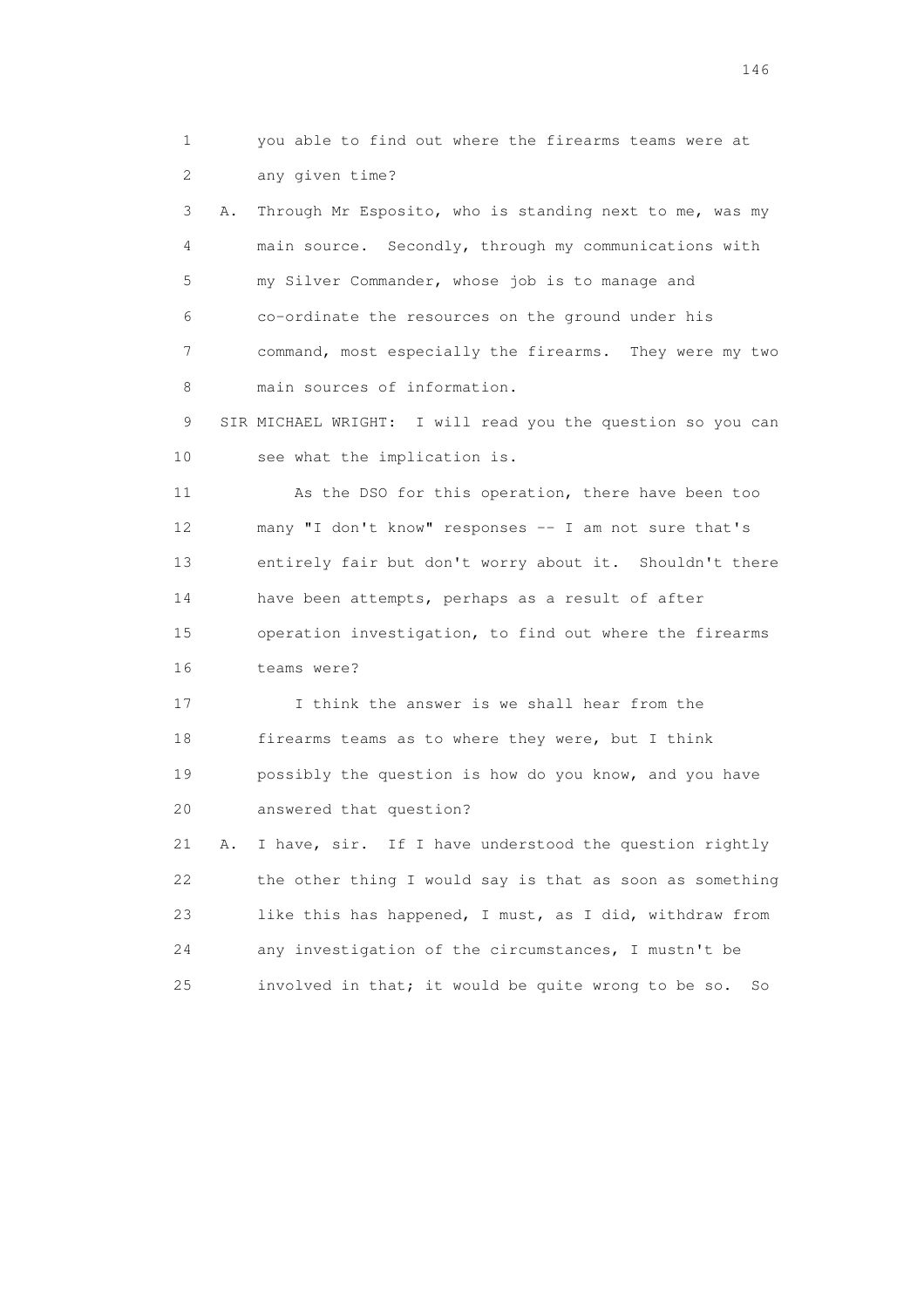1 as an independent investigation that is amongst other 2 things going to establish with hindsight and lots of 3 technology and sorts of information, precisely who 4 appears to have been where, when. That's not my job 5 after the operation to know that. 6 SIR MICHAEL WRIGHT: Thank you. That one we have done, 7 I asked you about bomb disposal teams and you said there 8 was always a bomb disposal team available in London 9 somewhere at any time of the day. 10 A. Absolutely, sir, and we had extra -- they were very busy 11 during that time period for obvious reasons, lots of 12 calls to suspected bombs, and we had extra people 13 working extra hours in order to cover London 14 effectively. 15 SIR MICHAEL WRIGHT: Would it be right to say that it was 16 disproportionate for the firearms officers to have fired 17 nine or ten shots? In fact, it was nine. 18 A. I think -- I mean, I am sure that's something that you 19 will all be considering, because proportionality is 20 a matter to some extent of opinion, when you know about 21 all the circumstances. 22 I'm sorry to say I don't know again, but I don't 23 know precisely what the circumstances were that 24 confronted the firearms officers. So I can't say at all 25 that it was disproportionate. There may well be, there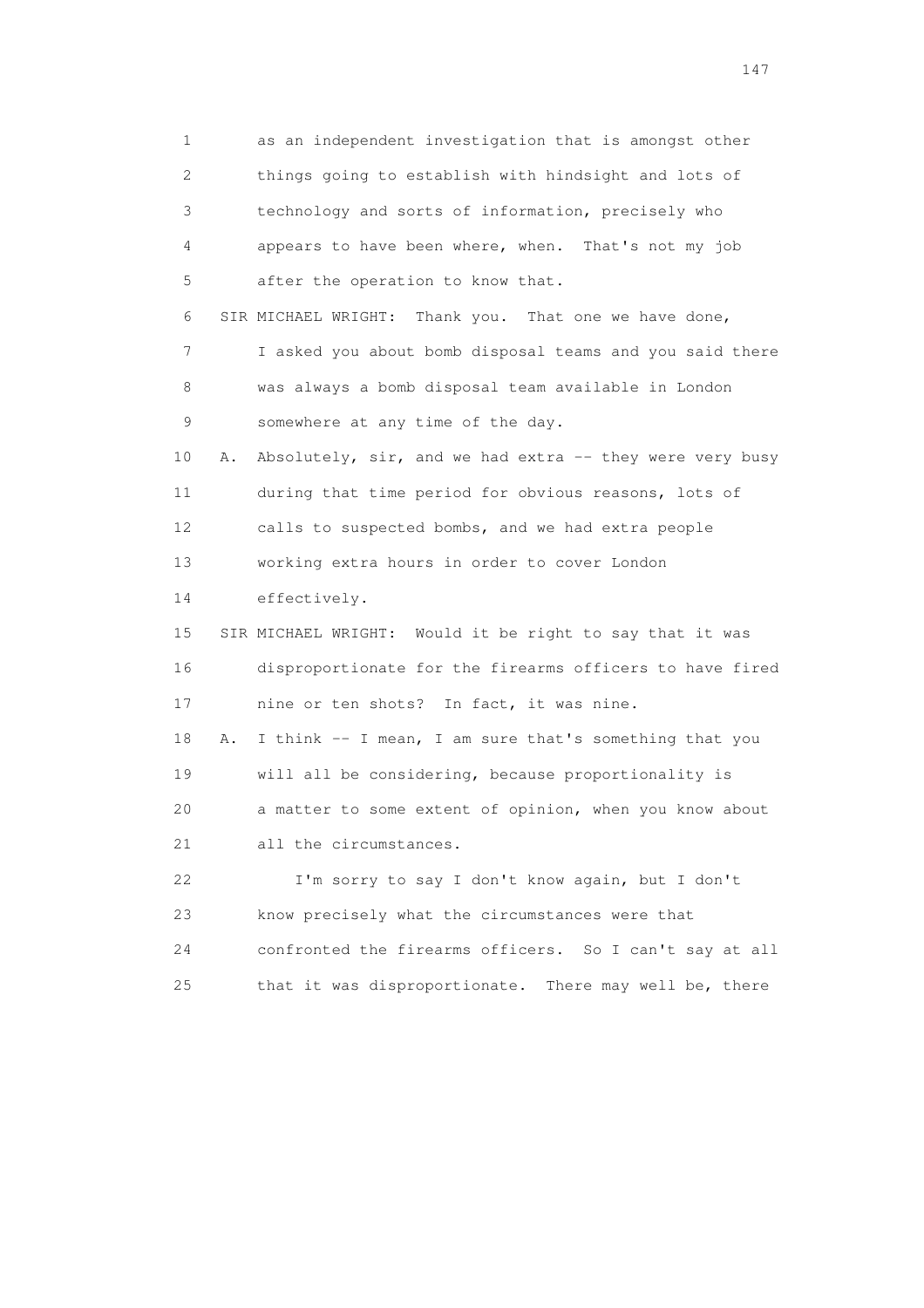1 very certainly could be an extremely good explanation 2 for why, and I am not a firearms expert either, I said 3 to you I am a firearms commander, but I am not actually 4 and never have been somebody who pulls the trigger. 5 I don't think that's for me to explain. 6 SIR MICHAEL WRIGHT: I do not want to ask you to give 7 medical evidence, because I am sure you don't want to, 8 but we have heard in the case of a suicide bomber, 9 an imminent suicide detonation, that the training is for 10 a shot to the head or to the brain stem. 11 A. Yes, sir. 12 SIR MICHAEL WRIGHT: In order to achieve instant 13 disablement, if you like. 14 A. Yes, sir. 15 SIR MICHAEL WRIGHT: That's likely to be a serious matter, 16 from the point of view of the injuries suffered. 17 A. Very serious, sir. 18 SIR MICHAEL WRIGHT: Likely to be fatal. 19 A. Yes, sir. Depending on where it is. 20 SIR MICHAEL WRIGHT: If it's in the right place. 21 A. Yes, sir. 22 SIR MICHAEL WRIGHT: Given the risks of deploying firearms 23 officers to make a stop and the risk that surveillance 24 officers can get an identification wrong, why do 25 firearms officers not play an integral role in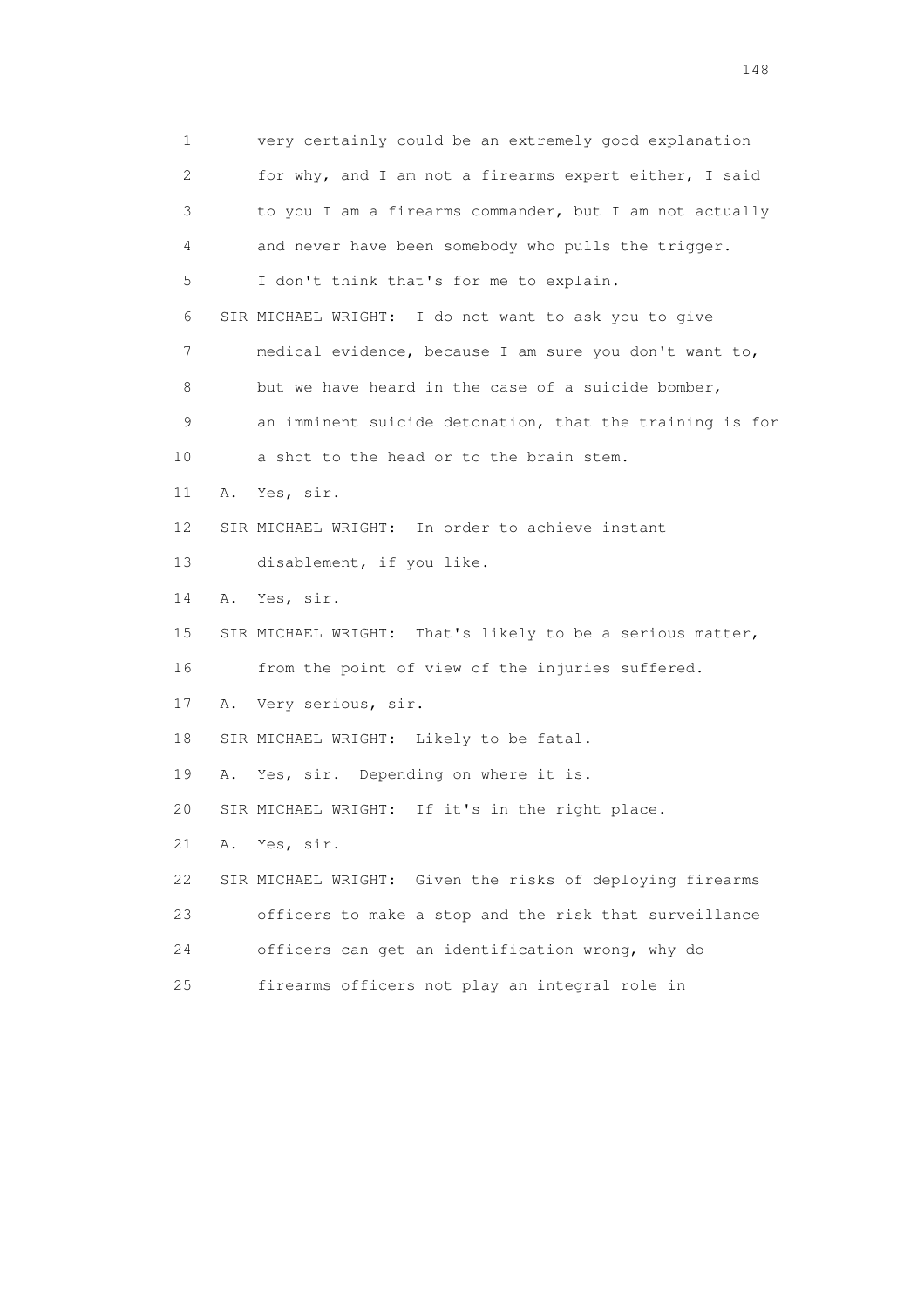1 identification? I think put the other way, why don't 2 they deploy together?

 3 A. Yes, sir. I know there are some police forces who work 4 in the way that the firearms officers are surveillance 5 officers and the surveillance officers are firearms 6 officers, so they are multiskilled people, 7 multi-multiskilled people. Our experience is that it is 8 impossible to perform those two functions effectively in 9 one person, you are never good enough at all the skills. 10 For a lot of the time, surveillance may deploy by 11 themselves without a firearms team or they may deploy 12 with no need for the firearms team to be anywhere near, 13 and I think I explained earlier on there is a real 14 problem with having a firearms team in the middle of 15 a surveillance team because they are tremendously 16 obvious.

17 I was out with a firearms team a few weeks ago, 18 sitting in the back of the car, and within 10 seconds of 19 us pulling into a sort of cul-de-sac place, someone 20 comes out and says: who are you, you look very 21 suspicious? 22 With the greatest of respect to my firearms 23 colleagues, they are fairly --

 24 SIR MICHAEL WRIGHT: I suppose it is a comment on their 25 appearance, is it?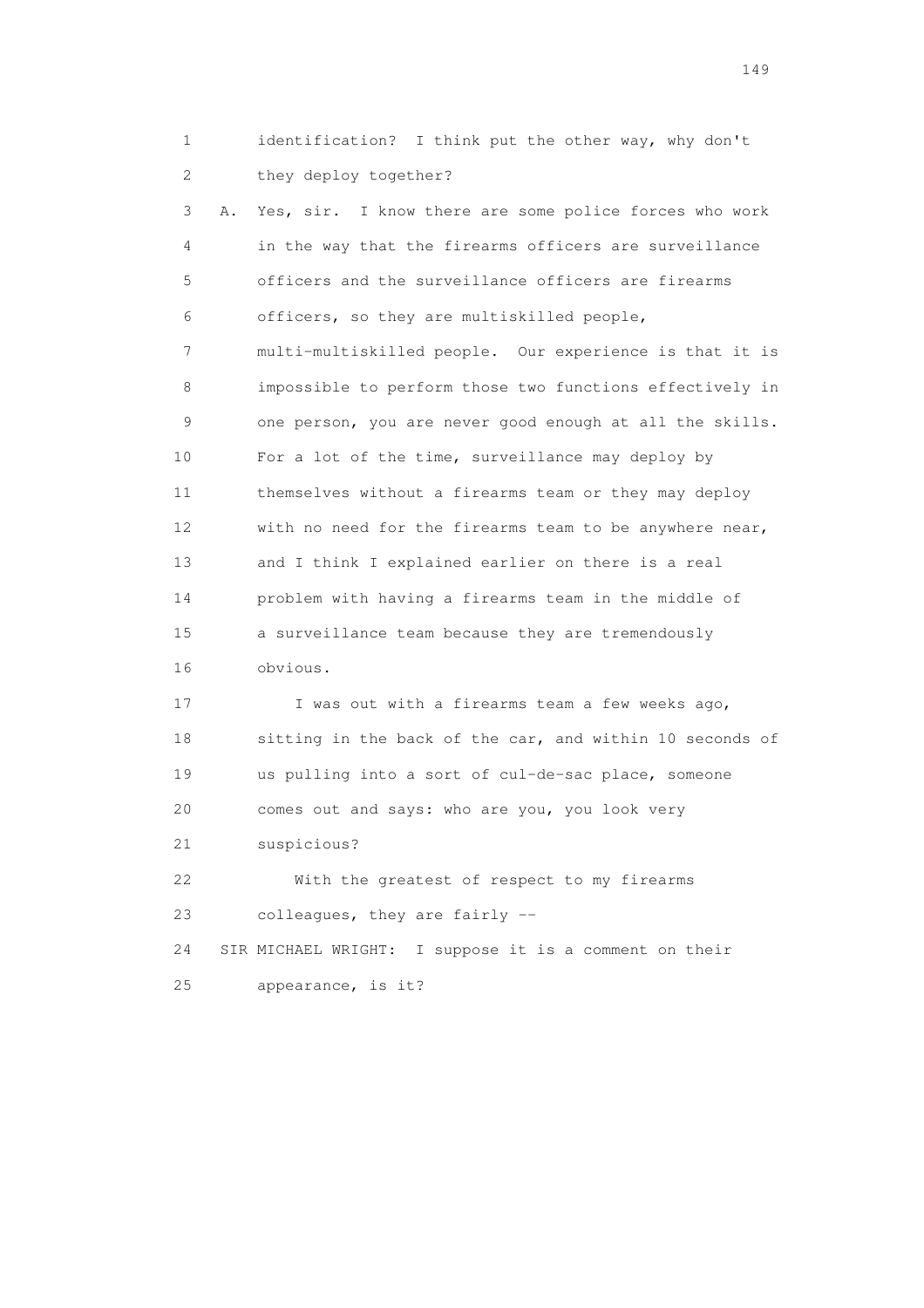1 A. Well, you know, three very fit looking, again with 2 respect, usually middle aged white men, sitting in 3 a vehicle for any period of time, you know, waiting 4 around, is quite obvious. 5 SIR MICHAEL WRIGHT: They tend to be prominent. 6 A. They are very prominent. They try to be covert but they 7 are very prominent. The surveillance officers are much, 8 much more covert, and they can, you know, deploy out on 9 foot much more easily. So this is something we have 10 debated, should they be one and the same, but we believe 11 now absolutely not at the moment, and we believe that 12 the system we work is safer. 13 SIR MICHAEL WRIGHT: I am not sure you have told us this: 14 are there more surveillance teams than there are 15 firearms teams? 16 A. I did mention this, there are, sir, I think at that time 17 there were five counter-terrorism surveillance teams, 18 all armed, and I think we had six specialist crime 19 surveillance teams, all armed for their own 20 self-protection and we did, as I said to you, use all of 21 those, over the coming days. 22 SIR MICHAEL WRIGHT: And we have Special Branch as well. 23 A. Sorry, I have included that. So the first five are the 24 SO12, then there is six more armed specialist crime 25 teams, that you can and we did use, whereas, you know,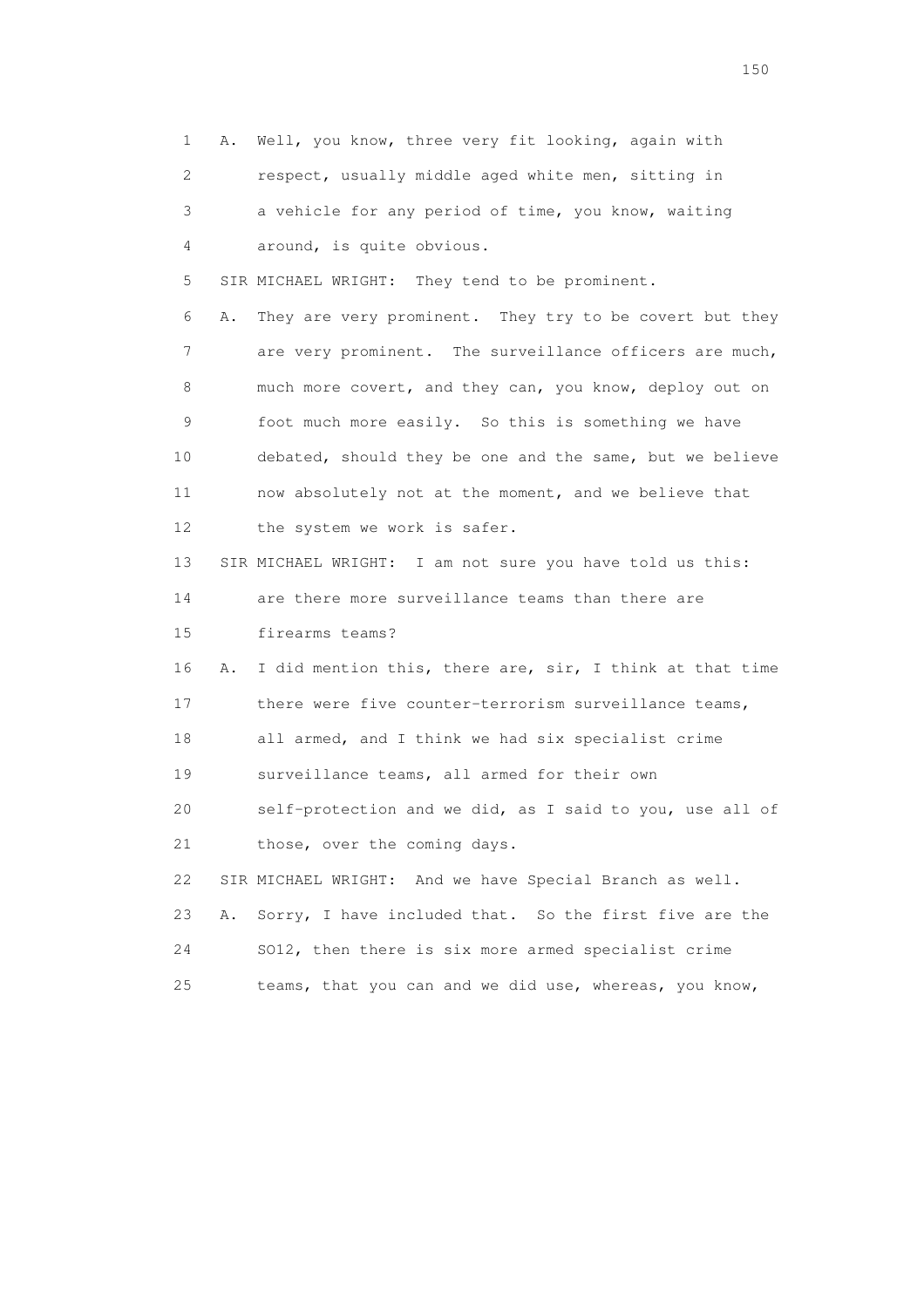1 there is a limited number of SFOs normally configured in 2 six teams, sometimes it's less than that depending on 3 how many you need in the team. So it's about half the 4 numbers, I suppose, to cut a long story short. 5 SIR MICHAEL WRIGHT: This next one, your answer may take 6 a little time. 7 You say that suicide bombings were unprecedented but 8 with 9/11, this is really introductory commentary, it 9 was assumed that the United Kingdom could be next. 10 That's fair comment, I think? 11 A. It was certainly regarded as a real possibility, yes, 12 sir. Yes. 13 SIR MICHAEL WRIGHT: So what training -- I think it's for 14 the ops room was made with regards to the DSO or was it 15 effectively made up on the day? I think what you are 16 really being asked to do is to give us some idea of the 17 amount of training that was embarked upon as a result of 18 9/11. 19 A. Well, there was a very big programme of research, 20 I mentioned people travelling around the world to find 21 out what was best practice from elsewhere, and then 22 a number of strands of development of policies including 23 things like technology, how could we use technology to 24 detect a suicide bomber at that time, we had no ability 25 to do that, and there was a whole series of training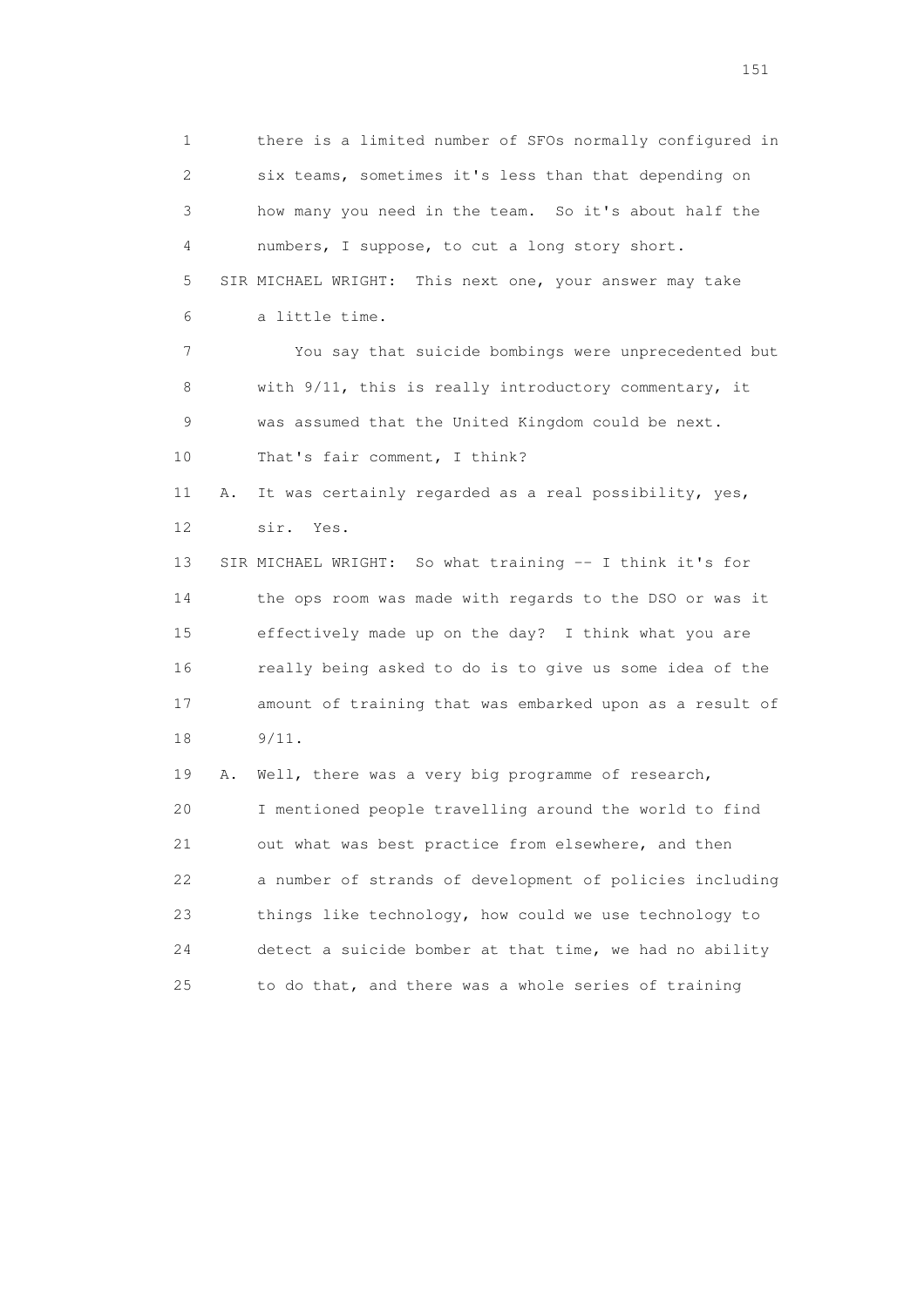1 exercises, and -- I'm sorry, sir, I should just correct 2 one thing. I said at that time we had no ability to do 3 anything like that; we didn't in this sort of 4 circumstance would be a better way of putting it.

 5 So we are looking to build up our knowledge, 6 research, build up a whole series of capabilities 7 including a DSO, and as a DSO I underwent a fair amount 8 of awareness raising, I suppose, and some exercising. 9 It's fair to say we do a great deal more of that now. 10 And although suicide bombers were anticipated by many 11 people, I am not sure a lot of people really thought it 12 would come to the UK but we certainly were researching 13 this and trying to prepare for it as a dreadful, 14 dreadful possibility. But I stand by what I say. 15 I don't think really anybody in the Western world was 16 anticipating having to find a failed suicide bomber. 17 They thought if he is a suicide bomber by the time we 18 know about him, the atrocity will have been committed 19 and he will be dead.

 20 Looking for a failed suicide bomber was not 21 something we had really thought about, but we did run 22 lots of operations against terrorists from that room. 23 People who were heading towards some form of attack 24 planning. But at that time, I know you have heard from 25 Mr Clarke, I don't know what he said, but at that time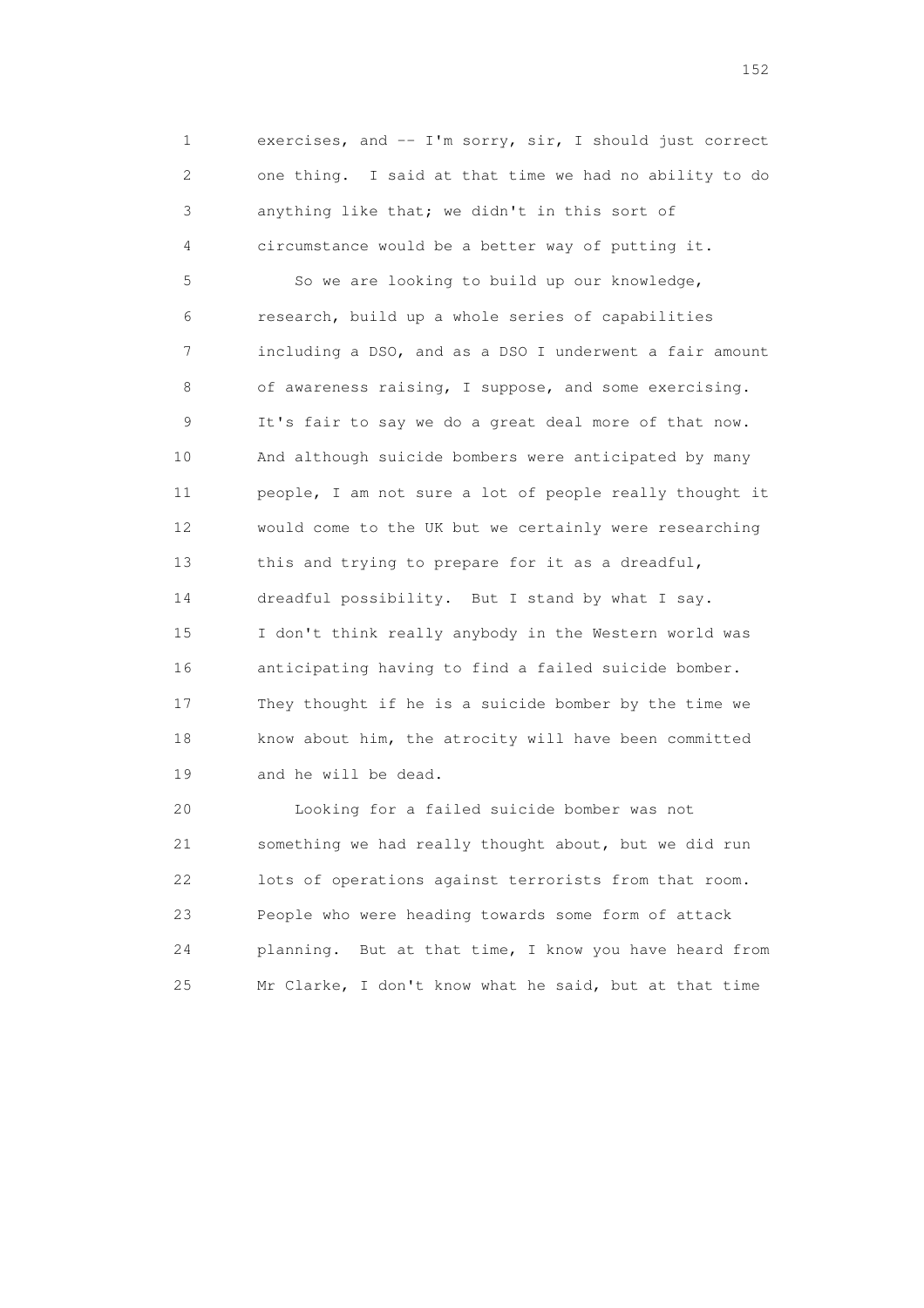1 before July 2005, we had not had any attack by a suicide 2 bomber, as you know, and we had not had any attack from 3 what you might now call sort of international terrorism. 4 We had been subject to an IRA campaign. 5 SIR MICHAEL WRIGHT: Which was entirely different because 6 they weren't suicide bombers. 7 A. Yes, sir. 8 SIR MICHAEL WRIGHT: Commissioner, thank you very much 9 indeed. I have asked the questions, and that concludes 10 your evidence. 11 A. Thank you, sir. 12 SIR MICHAEL WRIGHT: That might be a convenient moment for 13 a break. 14 MR HILLIARD: Could you just leave behind, do you have the 15 original of the log that Mr Cremin -- 16 A. I have. 17 MR HILLIARD: Because he is the next witness and we may find 18 it easier to see his original records, thank you very 19 much. 20 (The witness withdrew) 21 SIR MICHAEL WRIGHT: Thank you very much. Twenty-five past. 22 (3.18 pm) 23 (A short break) 24 (3.30 pm) 25 (In the presence of the jury)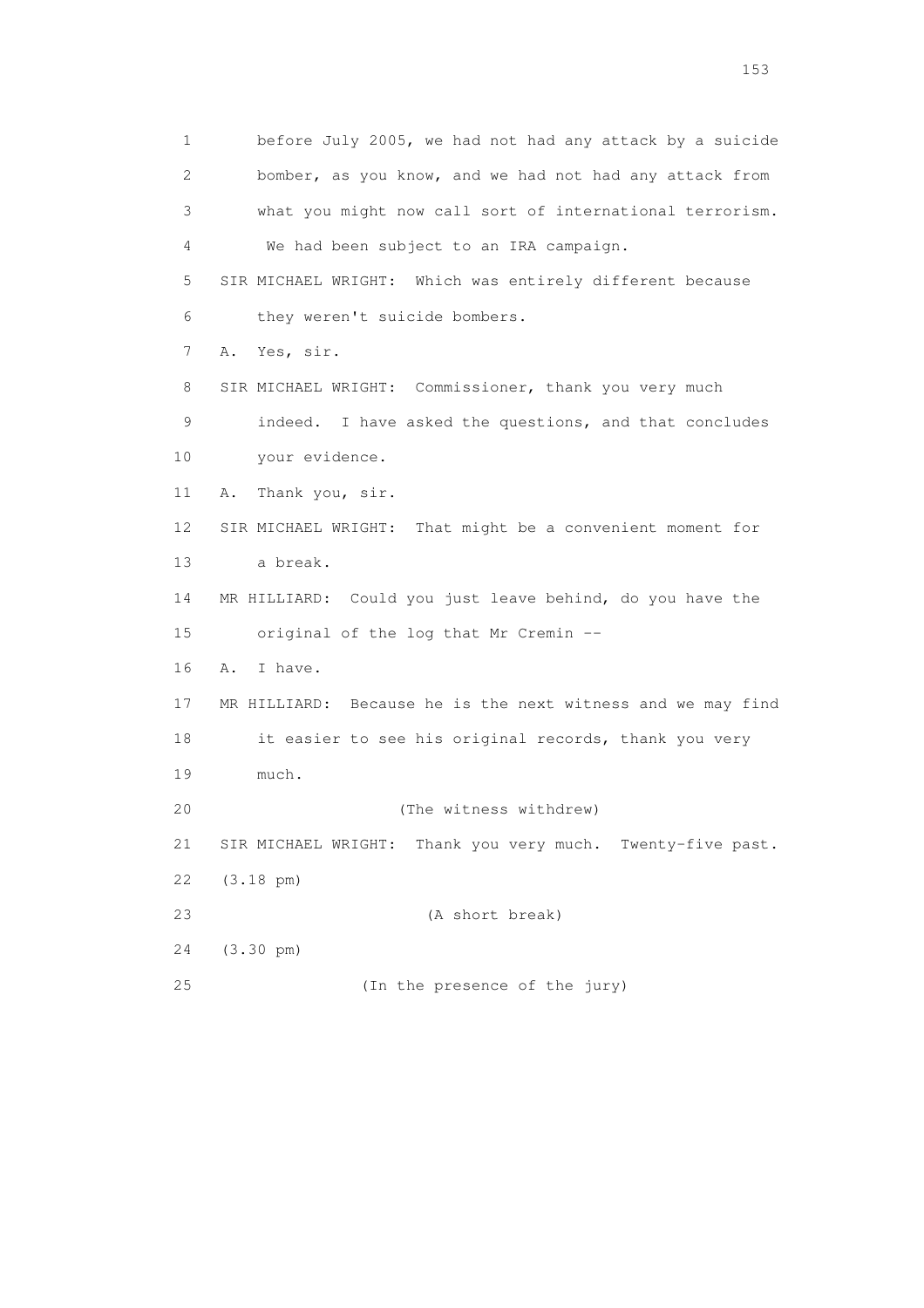1 SIR MICHAEL WRIGHT: Yes, Mr Hilliard. 2 MR HILLIARD: The next witness is Mr Cremin, please. We 3 have the notes that he's going to look at in our 4 divider 47. 5 SIR MICHAEL WRIGHT: Thank you. 6 DETECTIVE CONSTABLE PETER CREMIN (sworn) 7 SIR MICHAEL WRIGHT: Thank you, Mr Cremin, sit down as you 8 prefer. 9 A. Thank you. 10 Questions from MR HILLIARD 11 MR HILLIARD: Is your name Peter Cremin? 12 A. That's correct, sir. 13 Q. Mr Cremin, in July of 2005 were you a Detective 14 Constable in the Metropolitan Police? 15 A. Yes, I was. 16 Q. Do you still work in the Metropolitan Police? 17 A. I do, yes. 18 Q. Can you tell us, who were you attached to, which group, 19 in July of 2005? 20 A. I was working on the kidnap unit which was part of the 21 Specialist Crime Directorate. 22 Q. I am going to ask you about a log, part of which you 23 completed. The original I think may be there in front 24 of you. 25 A. Yes.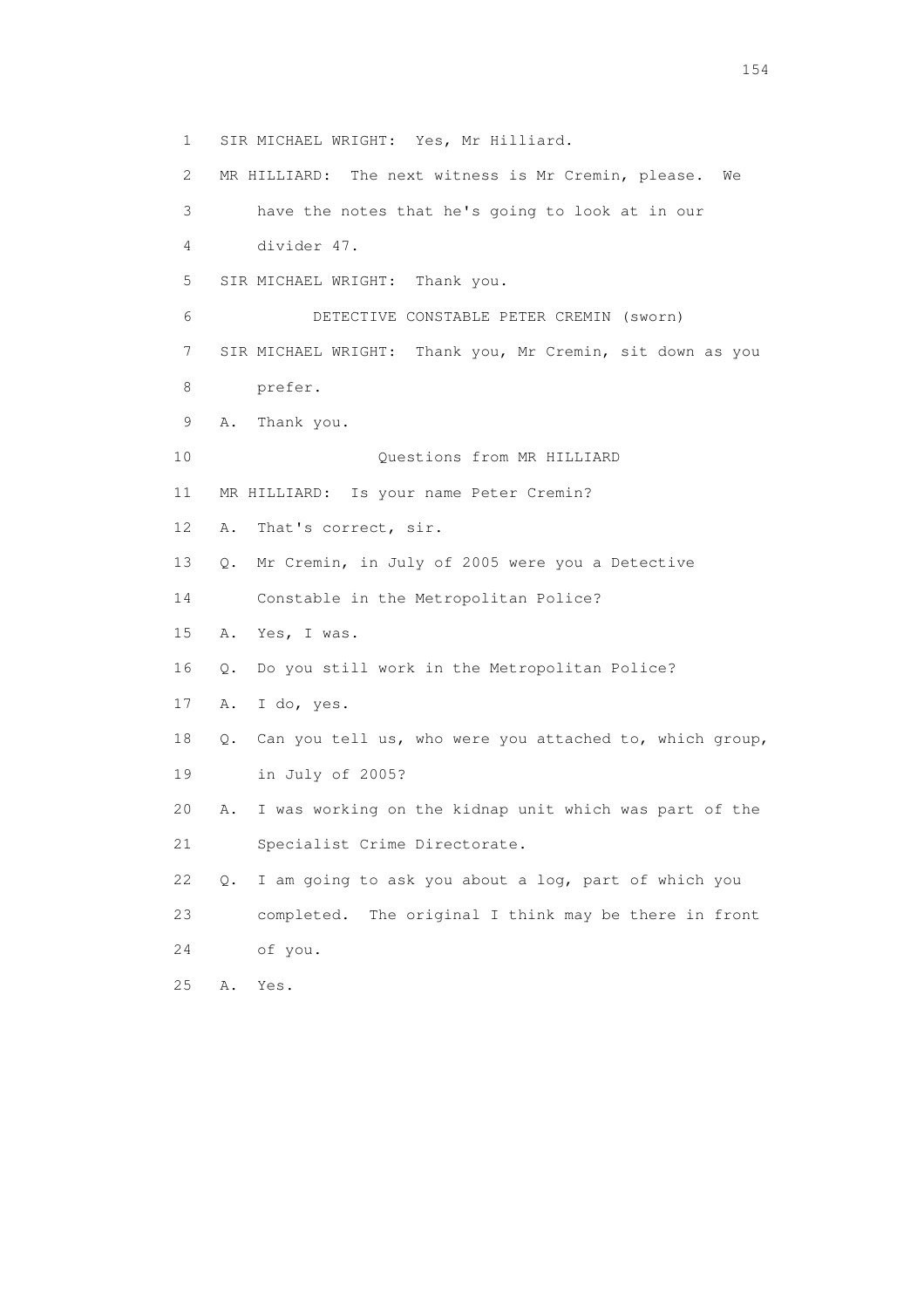1 Q. Just so we know what your part in it was, if you look in 2 the top right-hand corner you should have numbers in 3 circles. 4 A. That's correct. 5 Q. If you turn through, page 6, the last time on page 6 is 6 10.45. Do you see that? 7 A. That's correct, yes. 8 Q. If you turn over to the next page, is that somebody 9 else's writing? 10 A. Yes, it is, yes. 11 Q. So you can just help us with the beginning through to 12 the bottom of page 6, that's what you wrote; is that 13 right? 14 A. That's correct, sir, yes. 15 Q. Thank you very much. Now, we heard that on 22 July 2005 16 it was your job to act as loggist to, as she then was, 17 Commander Dick? 18 A. That's correct, yes. 19 Q. You went, is this right, to the 16th floor of New 20 Scotland Yard to the operations room there? 21 A. That's correct, yes. 22 Q. Do you know what sort of time it was you got there, do 23 you have any memory? 24 A. My first entry is 9.52, so I would say roughly about 25 9.45, 9.40, 9.45.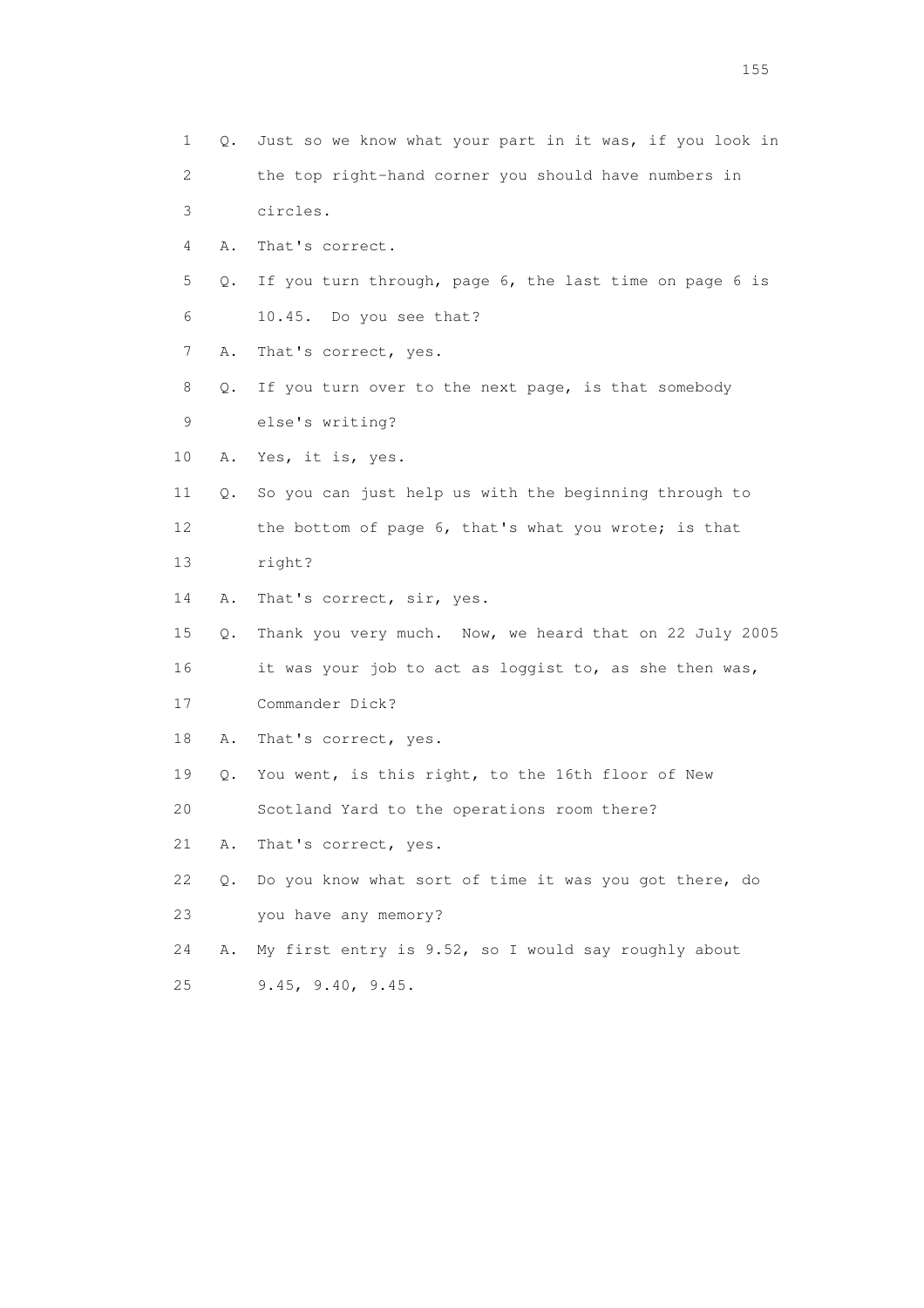- 1 Q. That's your first timed entry, isn't it?
- 2 A. That's correct, yes.
- 3 Q. You think you got there a little bit before that?
- 4 A. That's correct.
- 5 Q. Did you introduce yourself to Commander Dick?
- 6 A. Yes, I remember walking into the room and I believe she 7 may have been speaking to somebody, so I waited for the 8 opportunity to introduce myself, yes.
- 9 Q. Did you talk about what was going to be required of you? 10 A. Yes, Commander Dick explained what she would like me to 11 do during the operation.
- 12 Q. What was it she said she wanted you to do?
- 13 A. She wanted me to stay with her to record any decisions 14 that she made, and basically record anything that was
- 15 felt important. She asked me to stay with her, and if 16 she didn't want me with her, she would tell me.
- 17 Q. She would tell you?
- 18 A. Yes.
- 19 Q. Was it left to you to decide what was important and 20 worth writing down or would sometimes she tell you "make 21 a note of that"?
- 22 A. Yes, she would tell me to make a note of that and
- 23 sometimes I would write down what was being said.
- 24 Q. Without being asked?
- 25 A. Yes.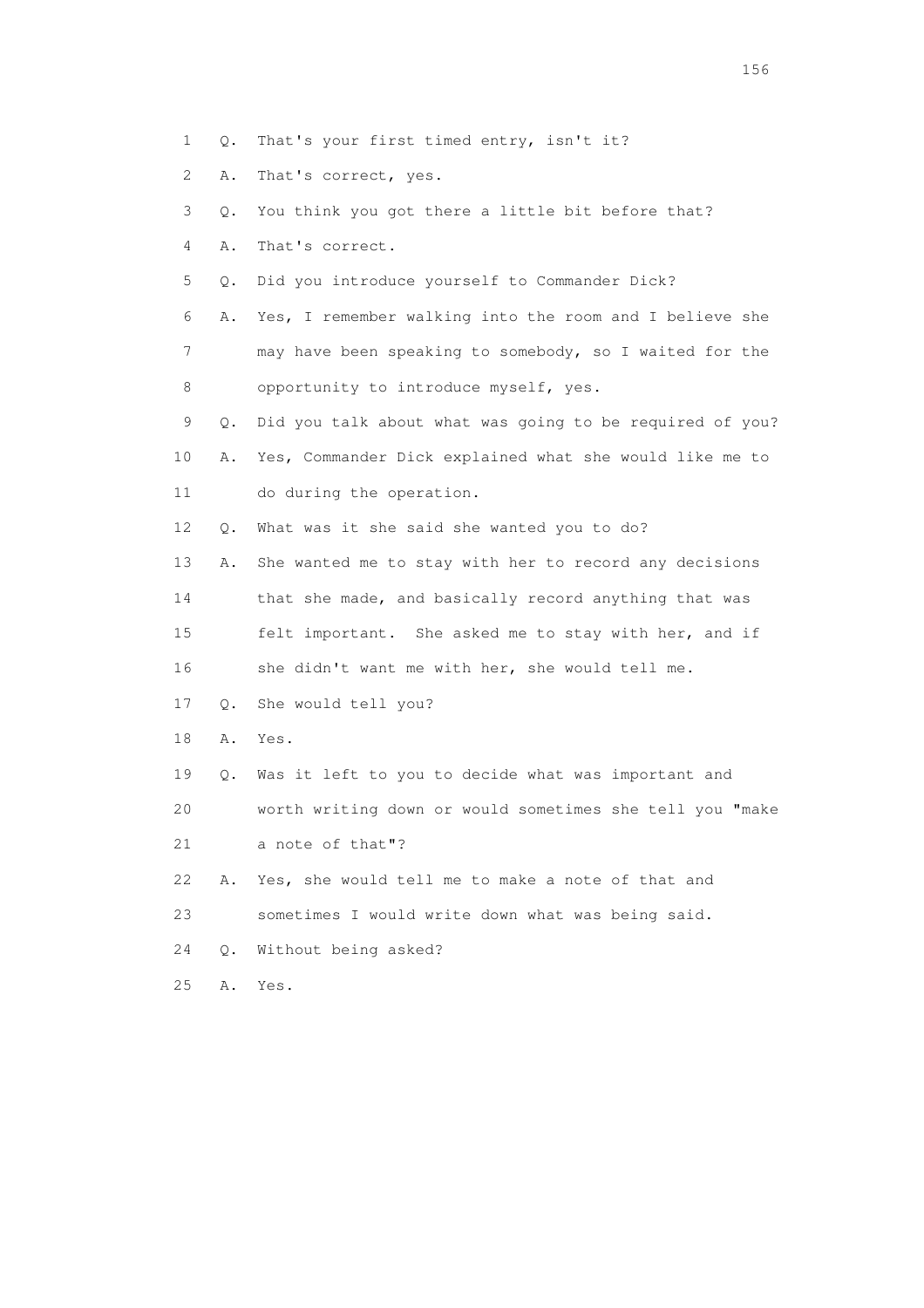- 1 Q. So it's a mixture of both?
- 2 A. Yes, that's correct.

| 3               | Q.        | Where we see, as we will, times on occasions in the      |
|-----------------|-----------|----------------------------------------------------------|
| 4               |           | note, where were you taking those times from?            |
| 5               | Α.        | In the operations room there was a large clock on the    |
| 6               |           | wall, and that's the time I was using.                   |
| 7               | Q.        | Right. So you are not taking them from your own watch    |
| 8               |           | or anything like that?                                   |
| 9               | Α.        | No, I don't wear a watch so that's what I was relying    |
| 10              |           | on.                                                      |
| 11              | О.        | After she told you what she wanted from you, did she say |
| 12 <sup>°</sup> |           | something, I am just looking at the top of the page      |
| 13              |           | before the timed entry, did she say something about what |
| 14              |           | the strategy was in the operation that you were or you   |
| 15              |           | had just become concerned with?                          |
| 16              | Α.        | That's correct, she did, yes.                            |
| 17              | Q.        | What did she tell you?                                   |
| 18              | Α.        | That there were three suspects to be arrested, that      |
| 19              |           | public safety was paramount, that there was surveillance |
| 20              |           | and SO19, which is the firearms, at each address and     |
| 21              |           | that any person coming from the address should be        |
| 22              |           | identified.                                              |
| 23              | $\circ$ . | Did you know that this was in connection with the failed |
| 24              |           | bombings the day before, the 21st?                       |
| 25              | Α.        | I did at that stage, yes.                                |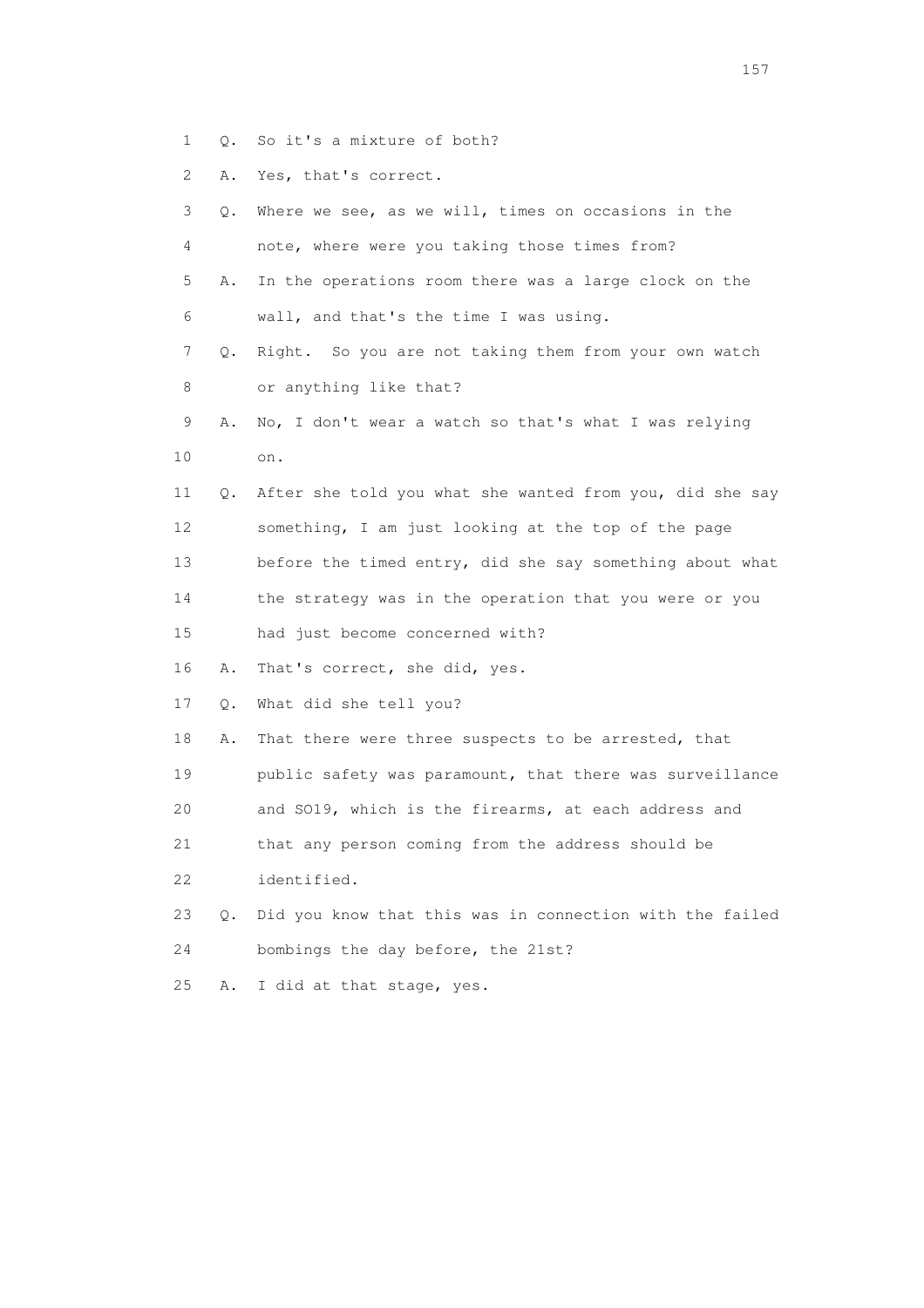1 Q. Just before we look at your entries, was this a room 2 that you were familiar with? 3 A. No, I had never actually been in the control room on the 4 16th floor. I had been in the control room that's 5 called Central 3000, which is the one used for kidnap 6 operations. I had been in that on a number of occasions 7 previously. 8 Q. Can you help with this, it may be that it changed and 9 it's difficult to say, but does the volume of noise in 10 the room, can you say anything about that, the level? 11 A. What, at the time or throughout the whole time I was 12 there? 13 Q. Did it change? Were there quiet passages, not so quiet 14 passages, I don't know, you help us. 15 A. Looking back I can't think there was more quieter than 16 others. It seemed to me like a normal control 17 operations room during a live operation. I didn't think 18 to myself it's really loud or whatever, I just saw it as 19 normal. 20 Q. All right, thank you. So you recorded a bit about the 21 strategy at the top of this page. Then you have a time 22 for 9.52; correct? 23 A. That's correct, yes. 24 Q. Can you tell us what that says, the first word after 25 9.52?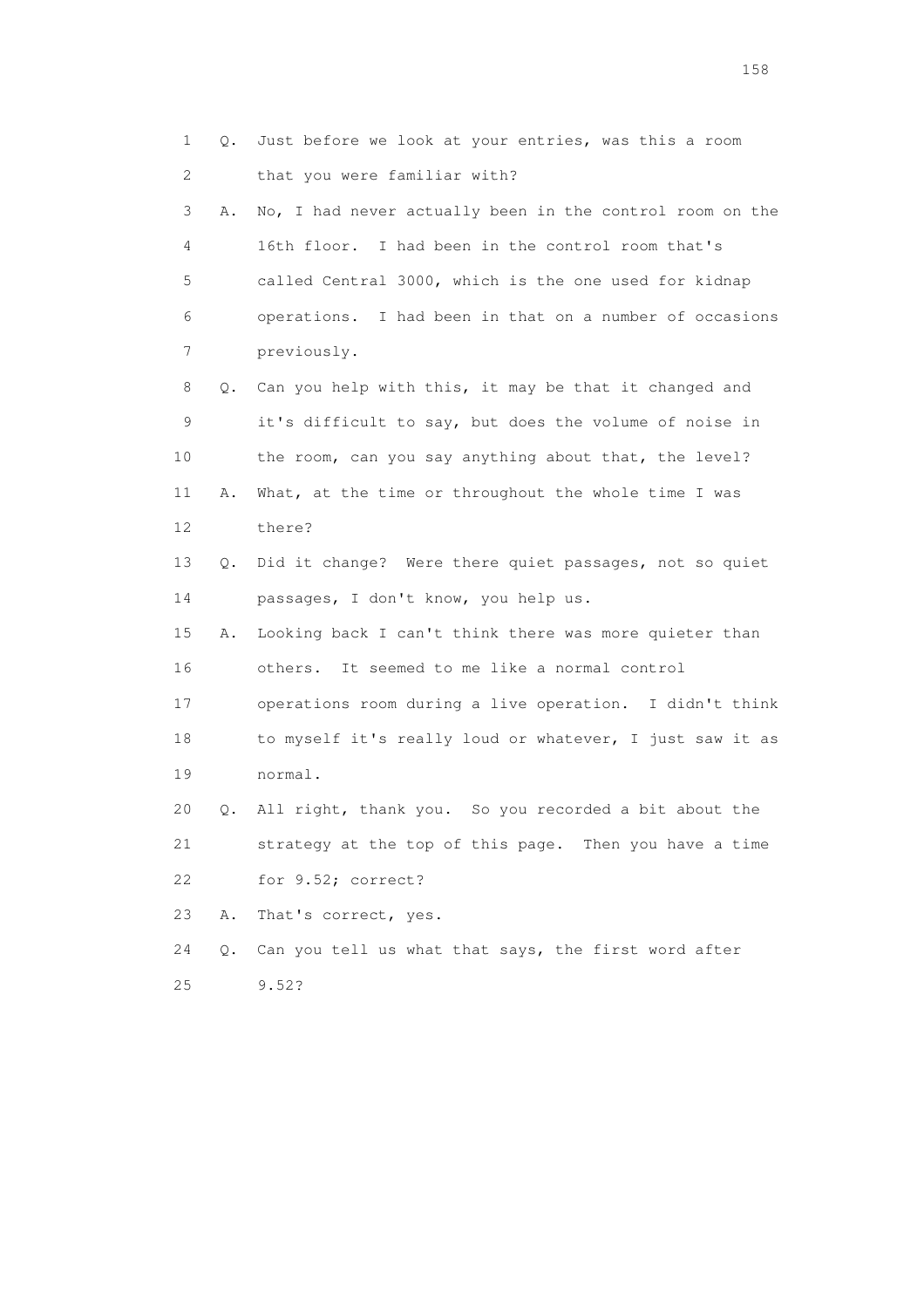1 A. It says "guy outside tube station" and then I have got 2 "Osman". 3 Q. Yes? 4 A. "Grey have control on him. What doing at tube station?" 5 which has a question mark, and the reply is "very 6 jumpy". 7 Q. Can we pause a minute "guy outside tube station, Osman", 8 how has Osman come to be there, can you explain for us? 9 A. I have written "Osman" because basically it's shorter 10 than writing Nettle Tip, and that's the reason why 11 I picked the word "Osman". 12 Q. Right, and who was saying anything about -- would it be 13 Nettle Tip that anybody was saying anything about at the 14 time? 15 A. Yes, it was. 16 Q. Who was saying anything about Nettle Tip so we 17 understand? 18 A. The information was coming from where what I believe 19 were the people listening to the Cougar, the 20 surveillance teams, sitting at the desks, which were in 21 front of me. 22 Q. Yes? 23 A. That's where the information was coming from, that 24 direction. 25 Q. In a statement that you made on 4 November 2005; do you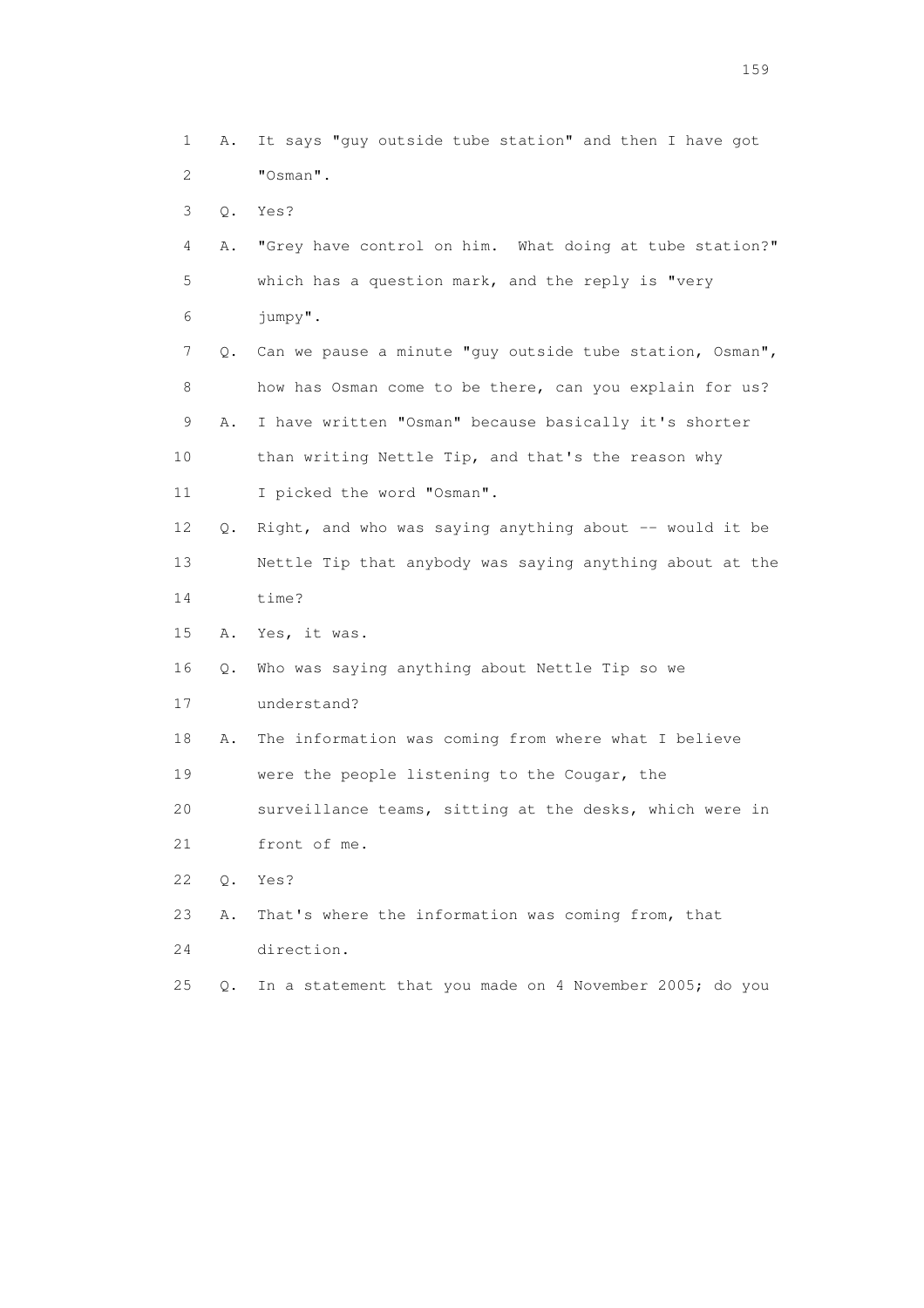1 have a copy with you?

2 A. Yes, I have.

 3 Q. You say this, and I don't know if this brings it back to 4 you: 5 "This contact was clarified as being the subject 6 Osman as a result of a question by Commander Dick." 7 That's what I want to really know about. Is that 8 how Nettle Tip or Osman happened or came to be 9 mentioned, do you remember now? 10 A. (Pause). Sorry, can you ask the question again. 11 Q. That you have your statement there? 12 A. Yes. 13 Q. Turn to the second page? 14 A. Yes. 15 Q. Do you have the passage I am talking about, it's eight 16 lines down? 17 A. Yes. 18 Q. Do you see you said: 19 "This contact was clarified as being the subject 20 Osman as a result of a question by Commander Dick. 21 I cannot recall who provided the information that the 22 person was Osman". 23 A. That's correct, yes. 24 Q. That's really what I am asking you about, that's as you 25 recall it or certainly recalled it much nearer the time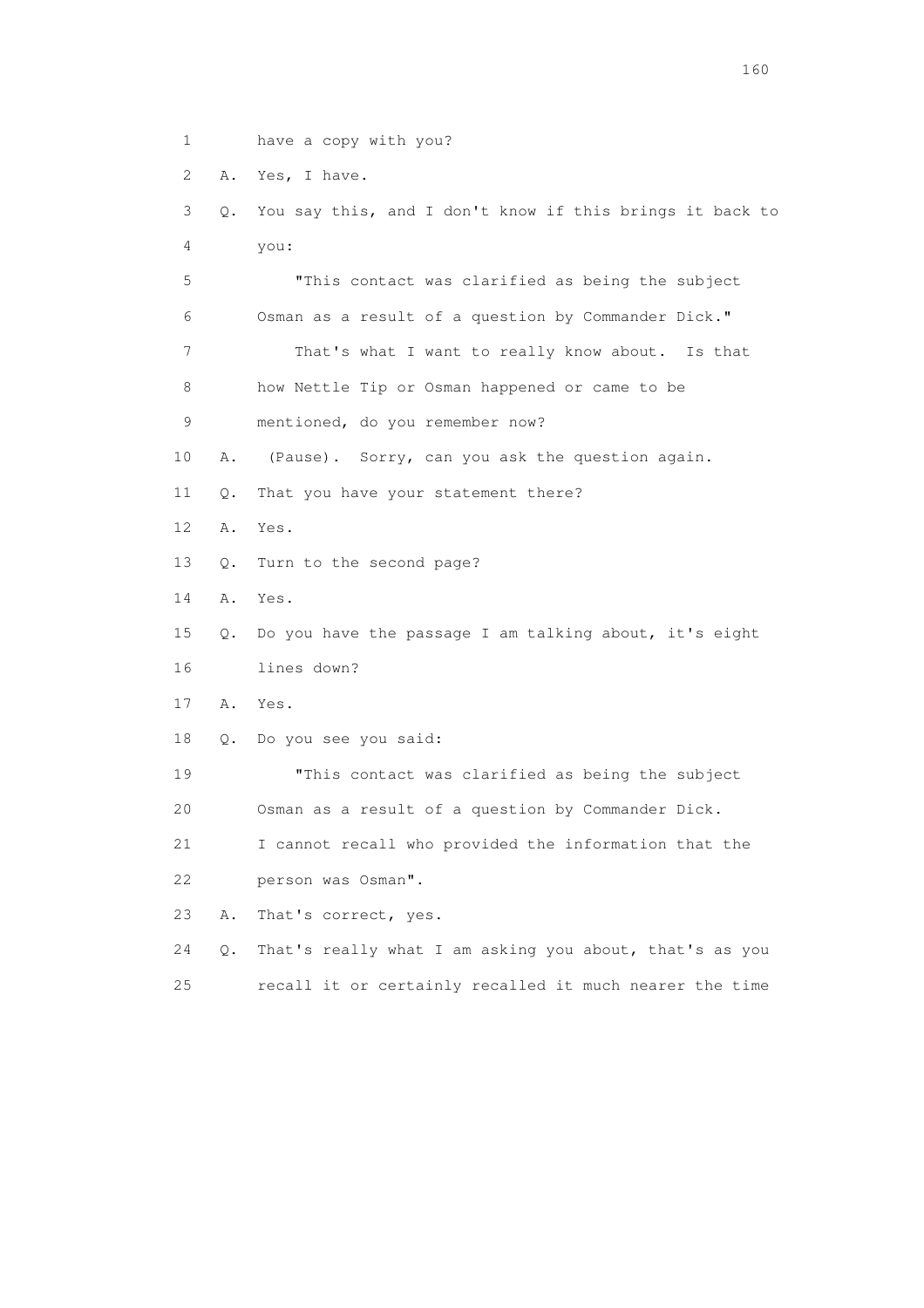| 1                         |           | in November of 2005, that as a result of a question that |
|---------------------------|-----------|----------------------------------------------------------|
| $\mathbf{2}^{\mathsf{I}}$ |           | Commander Dick asked, it was clarified that this person  |
| 3                         |           | was Osman/Nettle Tip; is that right?                     |
| 4                         | Α.        | Yes, that's correct.                                     |
| 5                         | $\circ$ . | We can see here:                                         |
| 6                         |           | "Grey have control on him."                              |
| 7                         |           | Do you see that?                                         |
| 8                         | Α.        | That's correct, yes.                                     |
| 9                         | Q.        | According to your statement, you say:                    |
| 10                        |           | "My next entry recalls a question by Commander Dick      |
| 11                        |           | requesting information as to what the subject was        |
| 12                        |           | doing".                                                  |
| 13                        | Α.        | That's correct, yes.                                     |
| 14                        | $\circ$ . | So that's her question, is it?                           |
| 15                        | A.        | Yes, it is.                                              |
| 16                        | Q.        | Back comes the answer?                                   |
| 17                        | Α.        | "Very jumpy" is the answer.                              |
| 18                        | Q.        | "Establish ID and hold", was that an instruction from    |
| 19                        |           | Commander Dick?                                          |
| 20                        | Α.        | Yes, it was.                                             |
| 21                        | $\circ$ . | What did you understand that to mean?                    |
| 22                        | Α.        | I understood it to mean to confirm the identification    |
| 23                        |           | and to hold would be to keep the person under            |
| 24                        |           | observation.                                             |
| 25                        | $Q$ .     | Then the next entry:                                     |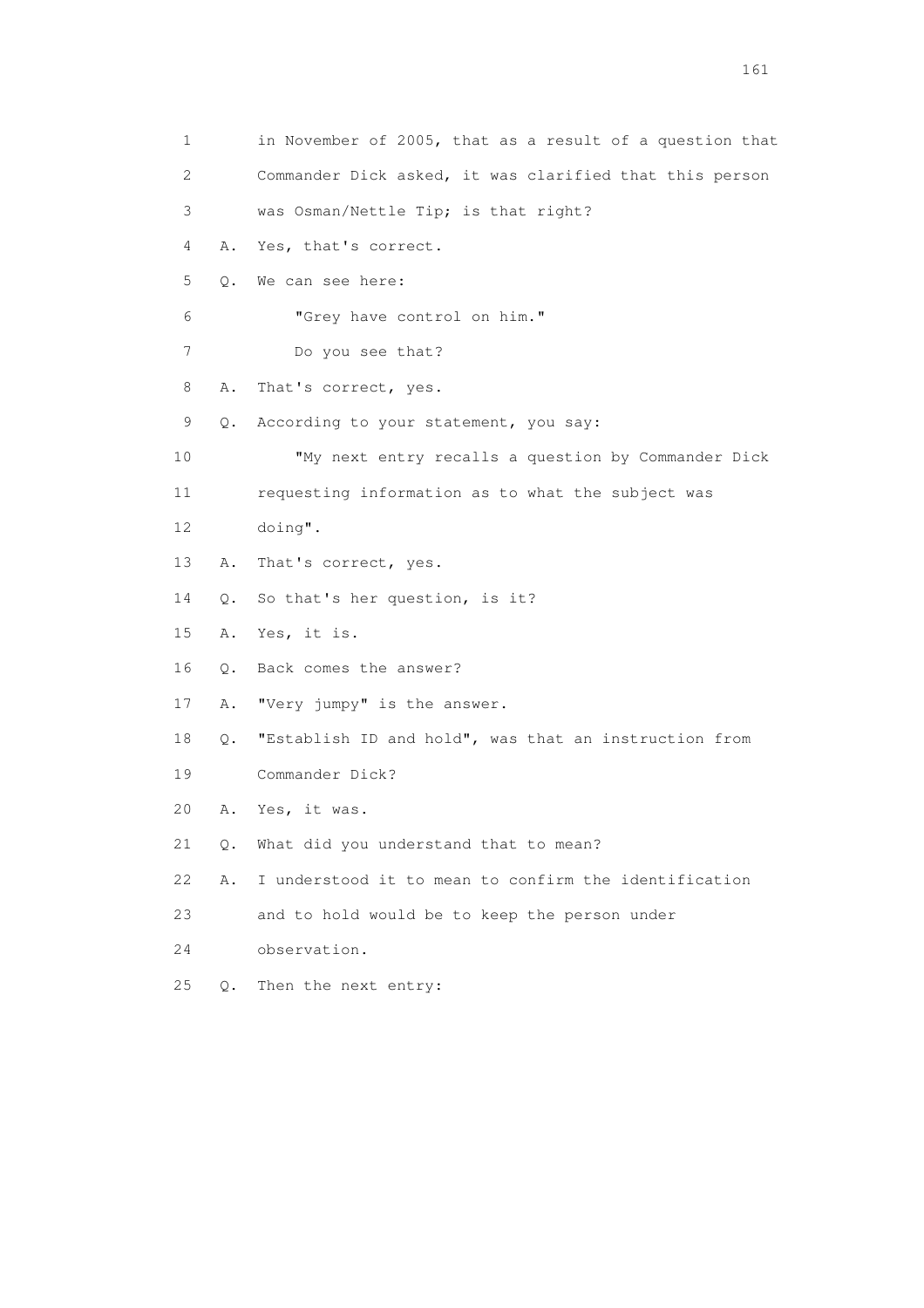1 "It is him, the man off bus", yes? 2 A. Correct. 3 Q. Where did that come from? 4 A. Again that information would have come from the person 5 or the people monitoring the surveillance radios. 6 Q. Then: "They think it is him and he is very, very jumpy"? 7 A. Yes, again that would come from the same people 8 monitoring the radio. 9 Q. Right. "What carrying", who was asking that question? 10 A. That was Commander Dick asking if the subject was 11 carrying anything. 12 O. And I can't make out what's the word below that? 13 A. I have got "sur" and I haven't finished the word. 14 Q. SUR, all right. Do you know what that was? 15 A. I don't, sorry. 16 Q. Then: 17 "Brixton tube (Osman) 18 "Don't want your people going up to this man that 19 will be SO19"? 20 A. Correct. 21 Q. What are those parts about? 22 A. The information would have come that the subject was 23 either at or in the vicinity of Brixton tube, and 24 obviously that, I put Osman in brackets to clarify who 25 they were talking about, and then an instruction from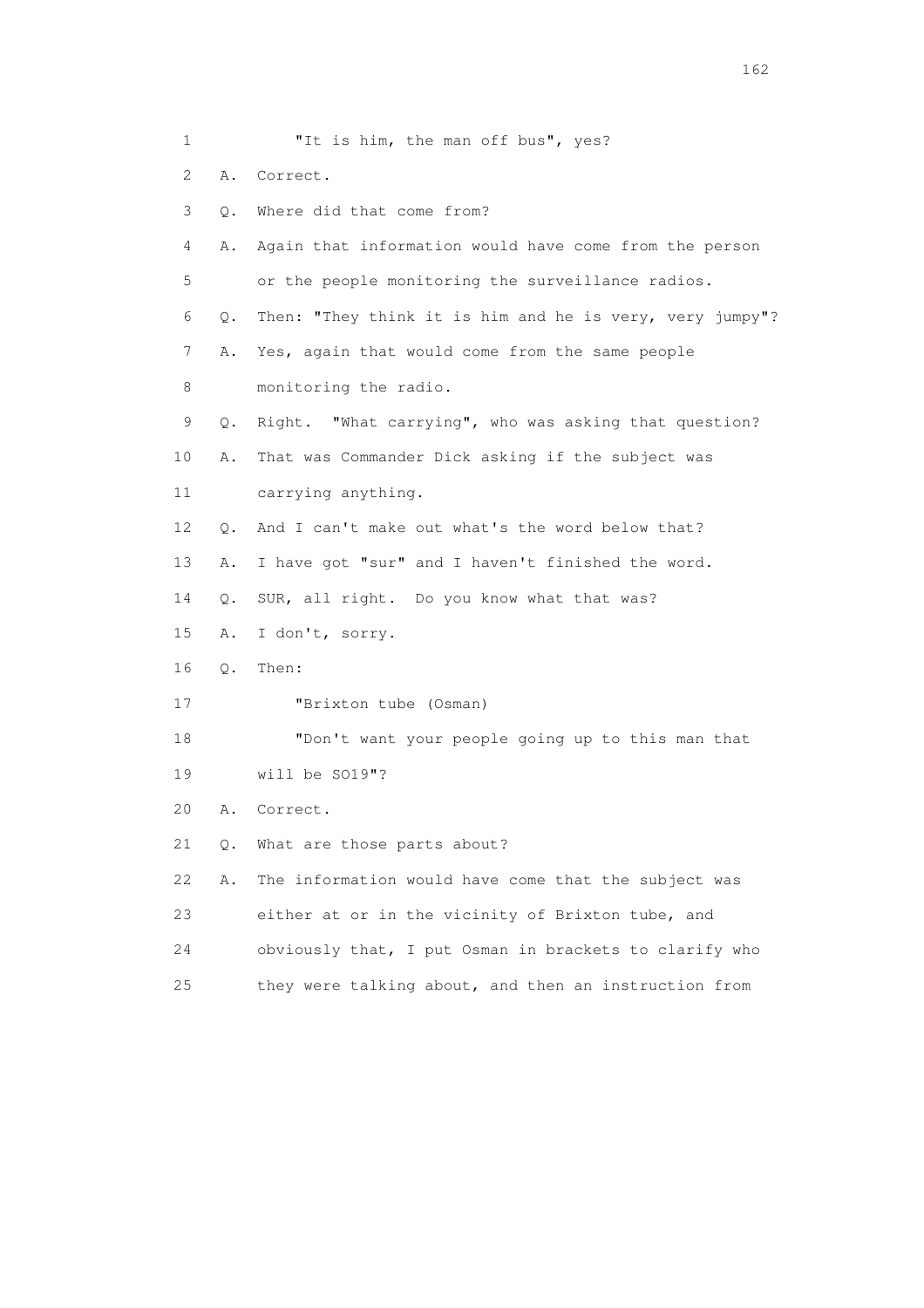| 1              |       | Commander Dick that she didn't want your people, which   |
|----------------|-------|----------------------------------------------------------|
| $\overline{2}$ |       | would have been the surveillance people, going up to     |
| 3              |       | this man, that will be the job of SO19, the firearms     |
| 4              |       | officers.                                                |
| 5              | Q.    | Thank you. If you would turn the page, please, your      |
| 6              |       | next timed entry, 9.56; is that right?                   |
| 7              | Α.    | That's correct, yes.                                     |
| 8              | Q.    | "Still on bus" then a registration number and the number |
| 9              |       | 2 bus route; do you see that?                            |
| 10             | Α.    | That's correct, yes.                                     |
| 11             | Q.    | Who did that come from, who did you hear say that?       |
| 12             | Α.    | Again that came from the surveillance monitor the index  |
| 13             |       | number of the bus and that it was a route number 2 bus   |
| 14             |       | and the subject was still on the bus.                    |
| 15             | Q.    | Then this:                                               |
| 16             |       | "Stockwell Road up on map."                              |
| 17             |       | What was happening there, please?                        |
| 18             | Α.    | I believe that was a request that the Stockwell Road     |
| 19             |       | would be put up on a map in the control room.            |
| 20             | Q.    | Would that go up on a wall or screen or what?            |
| 21             | Α.    | Yeah, there was some screens in front of the desks which |
| 22             |       | you could project a -- anything onto the screens.        |
| 23             | $Q$ . | Did that happen?                                         |
| 24             | Α.    | I can't remember, to be honest.                          |
| 25             | $Q$ . | Then a question "are you moving your team firearms team" |

<u>163</u>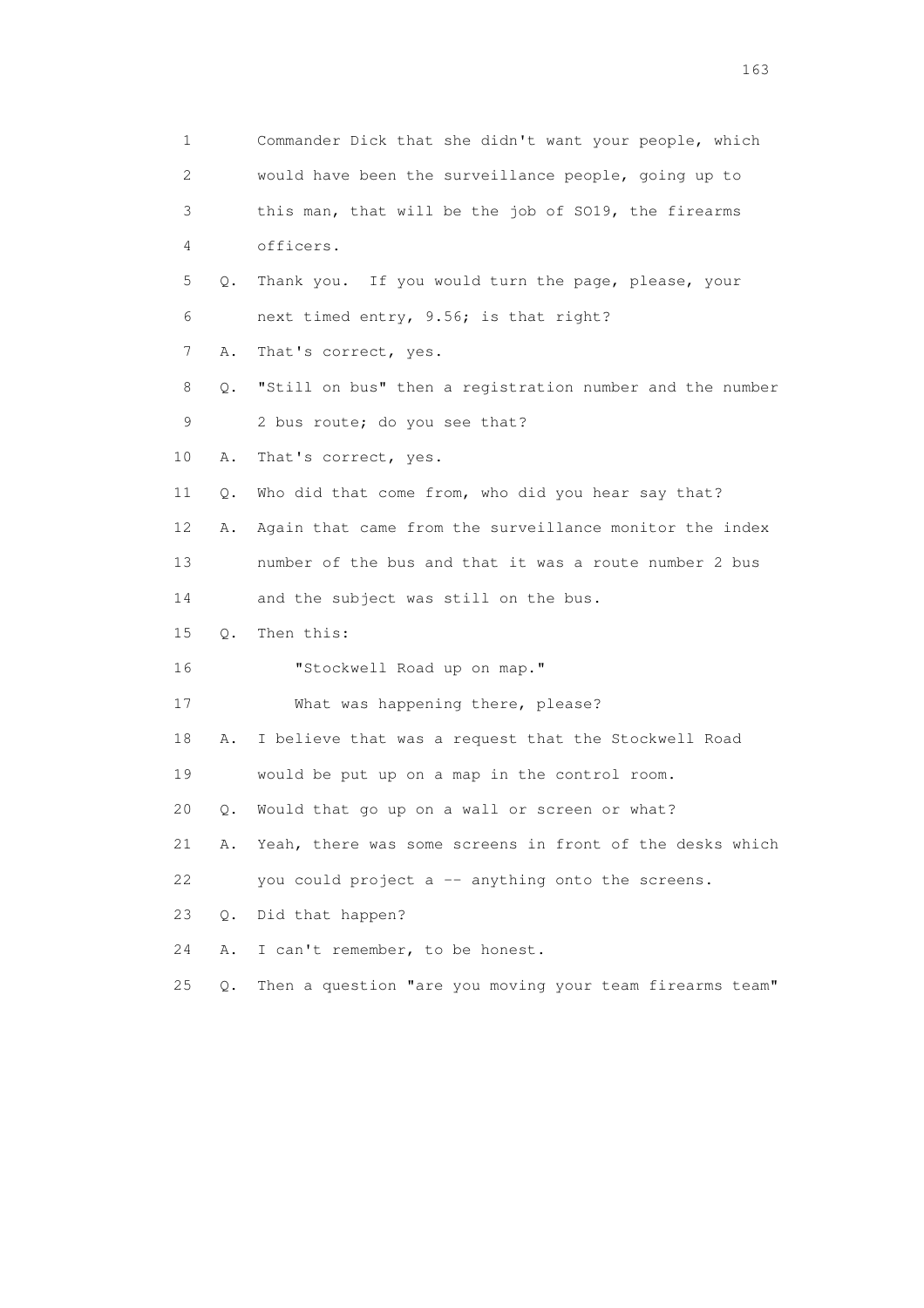1 and an answer yes? 2 A. Yes. 3 Q. Who was asking the question and who gave the answer? 4 A. That was Commander Dick was asking the question of the 5 firearms team. Now, I have written "yes". I haven't 6 specified who made that answer, and I don't know for 7 definite who made that answer. 8 Q. Then: 9 "Number 2 route Sydney Road going north." 10 Did that information come in response to a question? 11 A. I don't know whether it came from a question or whether 12 it was information that was being relayed by the 13 operator on the radio, but -- 14 Q. That was information you had? 15 A. Yes. 16 Q. And you wrote it down? 17 A. Yes. 18 Q. Then we have heard about this: 19 "Ring Tim White maybe going to arrest one of the 20 suspects now." 21 Was that something Commander Dick said? 22 A. That's correct, yes. 23 Q. Then Mr Purser, "Silver", this is written down, is this 24 right or you wrote this down "still holding 25 Nightingale Lane"?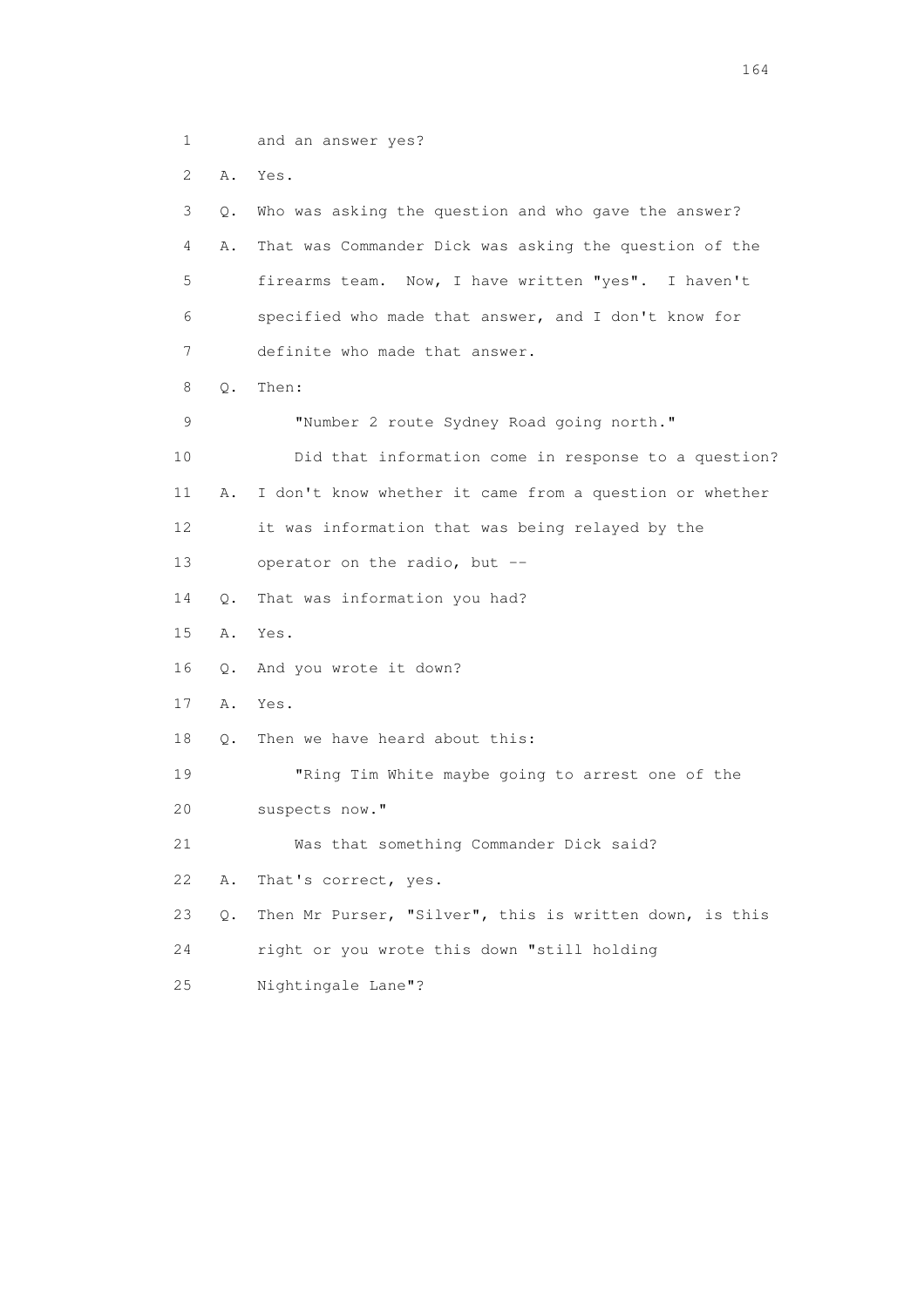1 A. That's correct, yes.

 2 Q. Who did that information come from? 3 A. I don't know to be honest, I haven't recorded who it 4 came from, I have recorded that the information was 5 there present in the room at the time. 6 Q. Was there a question that, as it were, prompted the 7 arrival of that information, do you remember, or did it 8 just come unasked for, can you remember? 9 A. I don't know whether it had anything to do with the fact 10 that there was a request from Commander Dick before that 11 to ring Tim White, I don't know. 12 Q. Can you help us what would be the connection between the 13 "might have been"? 14 A. There is mention about arresting one of the suspects 15 now, and then there is a mention of Silver. 16 Q. You mean that might have prompted certainly interest in 17 where Silver was, you mean, if it was -- 18 A. It might have, yes, I don't know. 19 Q. But you can't really remember now? 20 A. No. 21 Q. Do you see: 22 "Still Stockwell Road on bus travelling north." 23 Does that time, 9.59, relate to this entry? 24 A. I believe so, yes. 25 Q. "Denim clothing. Bus is almost at Dorset Road. Top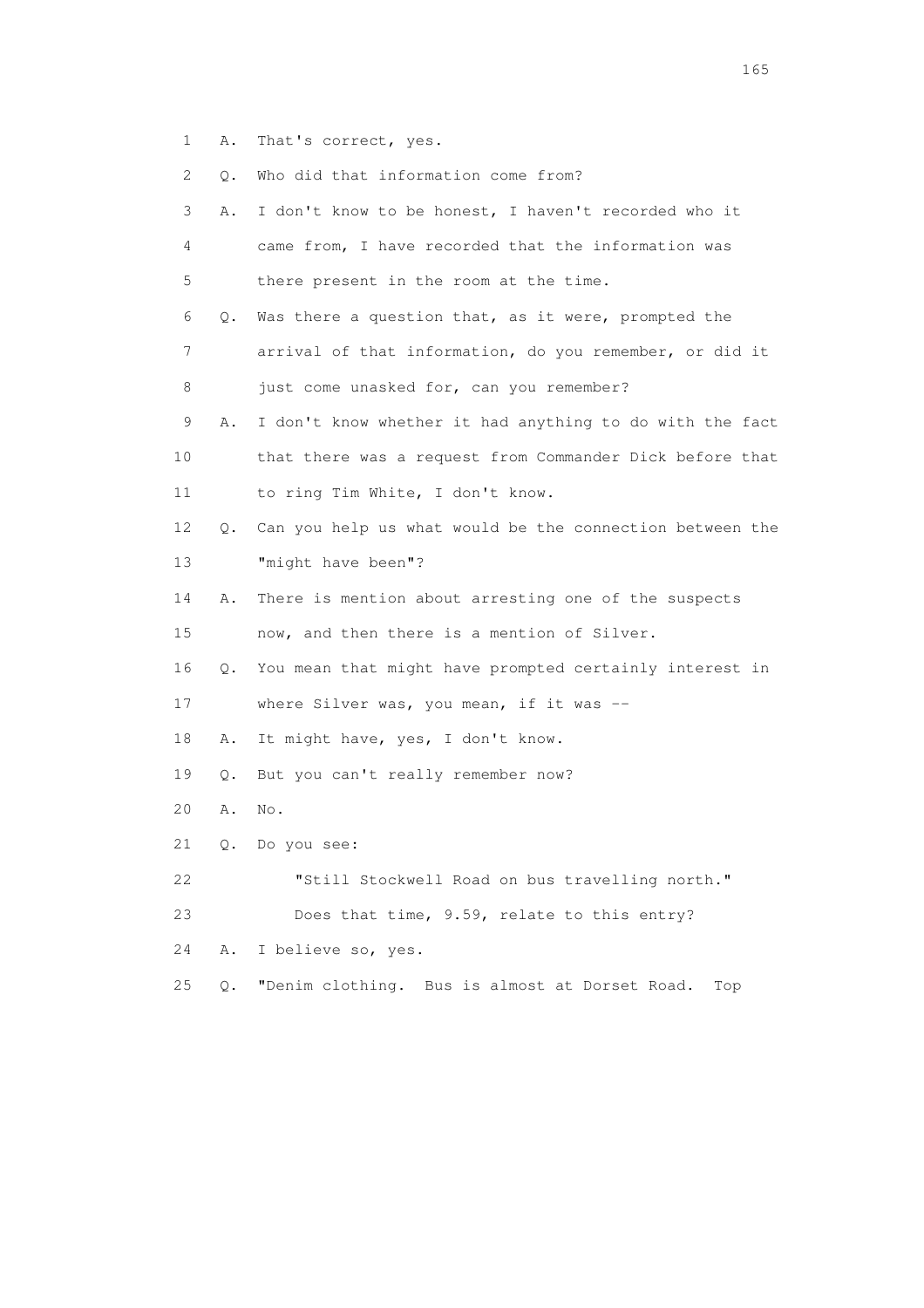1 deck heading down the stairs. 2 "10.01. Guy has been on phone sending text 3 messages." 4 Then there is a CD, isn't there, in the margin 5 there? 6 A. Yes. 7 Q. What does that relate to, please? 8 A. Commander Dick. 9 Q. But why do her initials appear at that point? 10 A. I think she mentioned that Dorset Road was the third 11 address. 12 Q. Yes. It appears to be, I don't know, is it in the 13 original, her initials appear to be by the line that 14 says "text messages"? 15 A. Yes, it does appear to be there, but it would have been 16 referring to Dorset Road, the third address. 17 Q. You think she mentioned that, which is the next entry 18 you have made? 19 A. Yes, that's correct. 20 Q. Then CD, and then "if good ident", next line "can't let 21 him down the tube"? 22 A. That's correct. 23 Q. What was she saying? 24 A. If the identification was good then the subject, "can't

25 let him go down the tube".

<u>166</u> **166**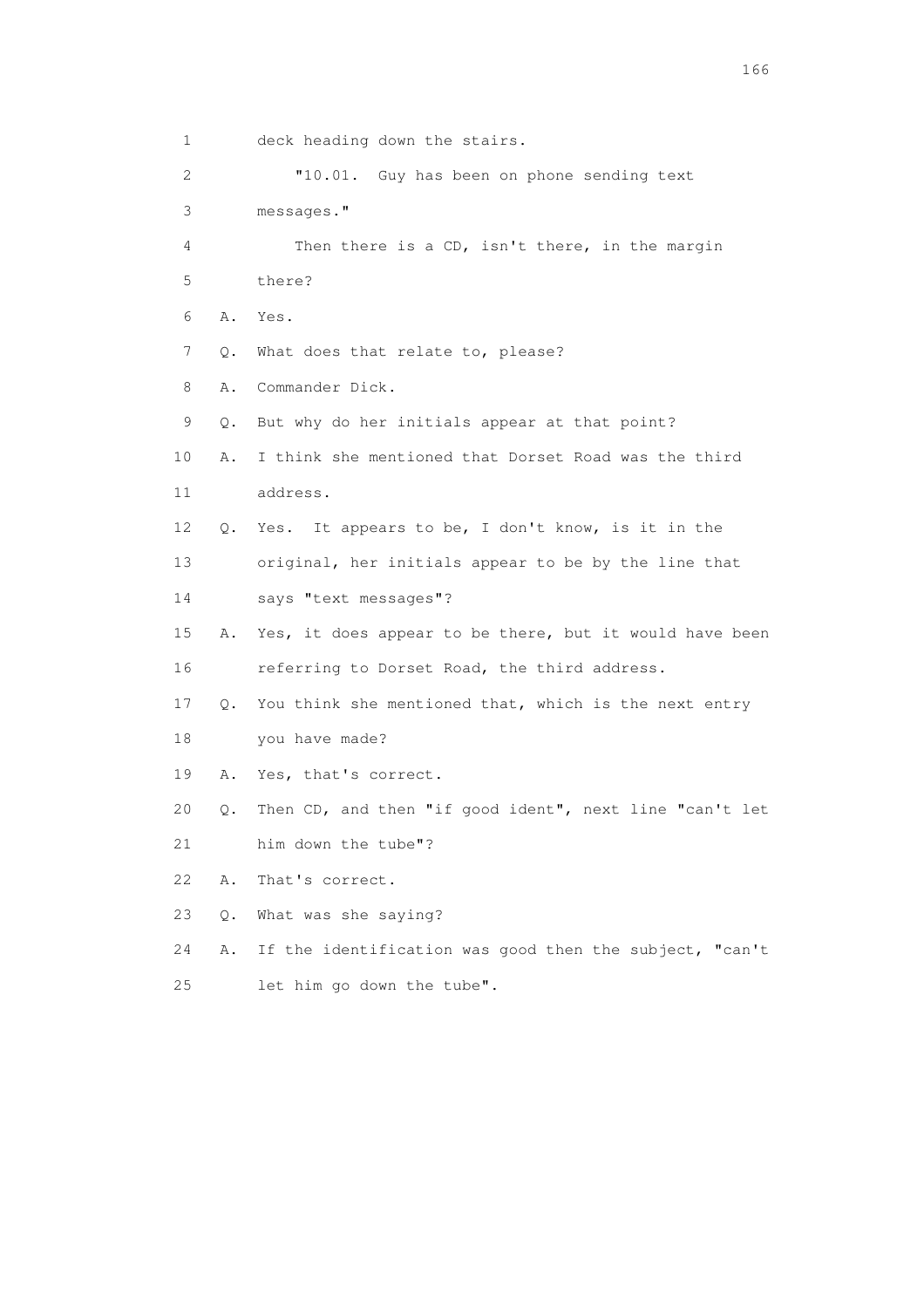- 1 Q. If you would turn over, please, 10.03?
- 2 A. That's correct.
- 3 Q. "19 can see bus"?
- 4 A. Yes.
- 5 Q. Is that SO19?
- 6 A. SO19, yes, the firearms officers.
- 7 Q. That was the information you had?
- 8 A. Yes.
- 9 Q. Help us, is 10.03 the time you are writing this down or 10 the time the messages come in, or such a short piece of 11 writing, are they both the same time? 12 A. Both the same time. I tried to look at the clock and 13 write or write and look at the clock at the same time so 14 that I could be as accurate as possible with regards to 15 the times. 16 Q. Then Commander Dick asked is he carrying anything, back 17 came the answer no; is that right? 18 A. That's correct, yes. 19 Q. 10.03 was the information that he was off the bus? 20 A. Yeah. 21 Q. And same timing below, the tube?
- 
- 22 A. That's correct.
- 23 Q. 10.04, did Commander Dick say that he must be challenged
- 24 before getting down the tube?
- 25 A. That's correct, yes.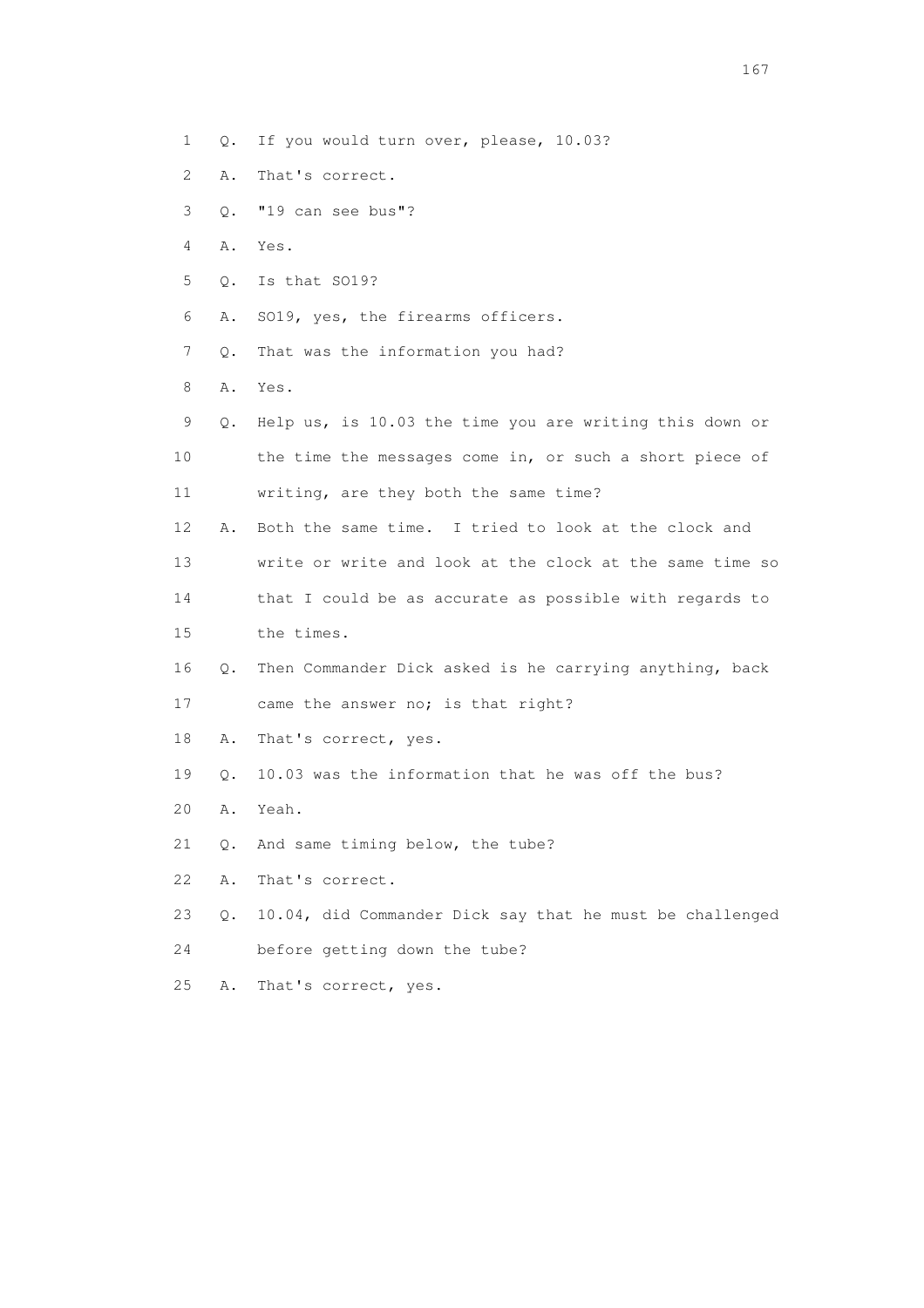| 1  | Q. | And then "Stockwell tube", what's that a reference to?   |
|----|----|----------------------------------------------------------|
| 2  | Α. | It was to signify that he was now at Stockwell tube.     |
| 3  | Q. | "No stop without 19", who was saying that?               |
| 4  | Α. | That was Commander Dick saying that no stop without the  |
| 5  |    | SO19, the firearms officers.                             |
| 6  | Q. | Then information "down escalator to the tube", who's     |
| 7  |    | that referring to?                                       |
| 8  | Α. | That's the subject that they are following had gone down |
| 9  |    | the escalator to the tube.                               |
| 10 | Q. | Did you receive information that he was not carrying     |
| 11 |    | anything?                                                |
| 12 | Α. | That's correct.                                          |
| 13 | Q. | Then have you recorded 10.04 that Commander Dick was     |
| 14 |    | saying "stop him"?                                       |
| 15 | Α. | That's correct, yes.                                     |
| 16 | Q. | Then a minute later, "12 to do it"?                      |
| 17 | Α. | That's correct, that's the surveillance officers from    |
| 18 |    | SO12.                                                    |
| 19 | Q. | Did you know why she was saying that 12 were to do it?   |
| 20 | Α. | I don't know why she said, I just recorded what she      |
| 21 |    | said.                                                    |
| 22 | 0. | Do you remember anything being said about where the      |
| 23 |    | firearms team was at this stage?                         |
| 24 | Α. | No, I don't recall hearing where the firearms team were. |
| 25 |    | The last thing I have recorded was that the firearms     |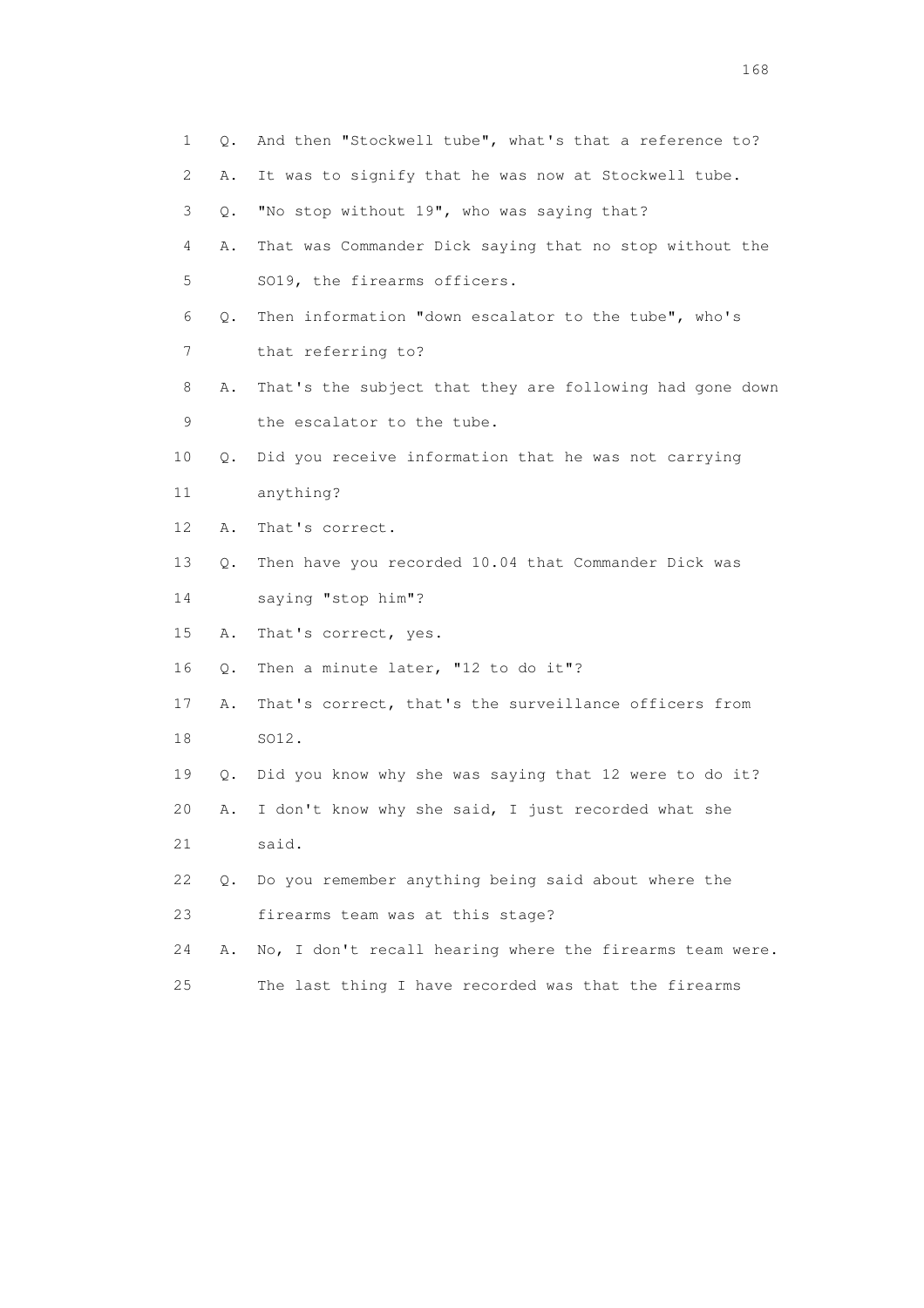1 team can see the bus.

2 Q. All right. Then do you see:

3 "Going into tube".

- 4 A. That's correct.
- 5 Q. Who does that refer to? If you don't know --
- 6 A. I don't know for definite, no.
- 7 Q. Then "state red 19"?
- 8 A. That's correct.
- 9 Q. Was state red called by SO19?
- 10 A. Yes, that information has come from SO19.
- 11 Q. Then in this note, after they have declared state red,

12 still there at 10.05 "SO19 doing stop, do not let

- 13 surveillance intervene."
- 14 Who was giving those orders?

15 A. That would have been Commander Dick.

- 16 Q. Then if you turn over, don't need to go through all of
- 17 this page, but 10.06, CD, so that's Commander Dick, was
- 18 saying get some more, is this right, uniformed police to
- 19 the scene?
- 20 A. That's correct, yes.
- 21 Q. The reference to British Transport Police, and to

22 explosives officers going down to the scene?

23 A. That's correct, yes.

- 24 Q. Then at 10.08 you receive information that the subject
- 25 has been shot; do you see that?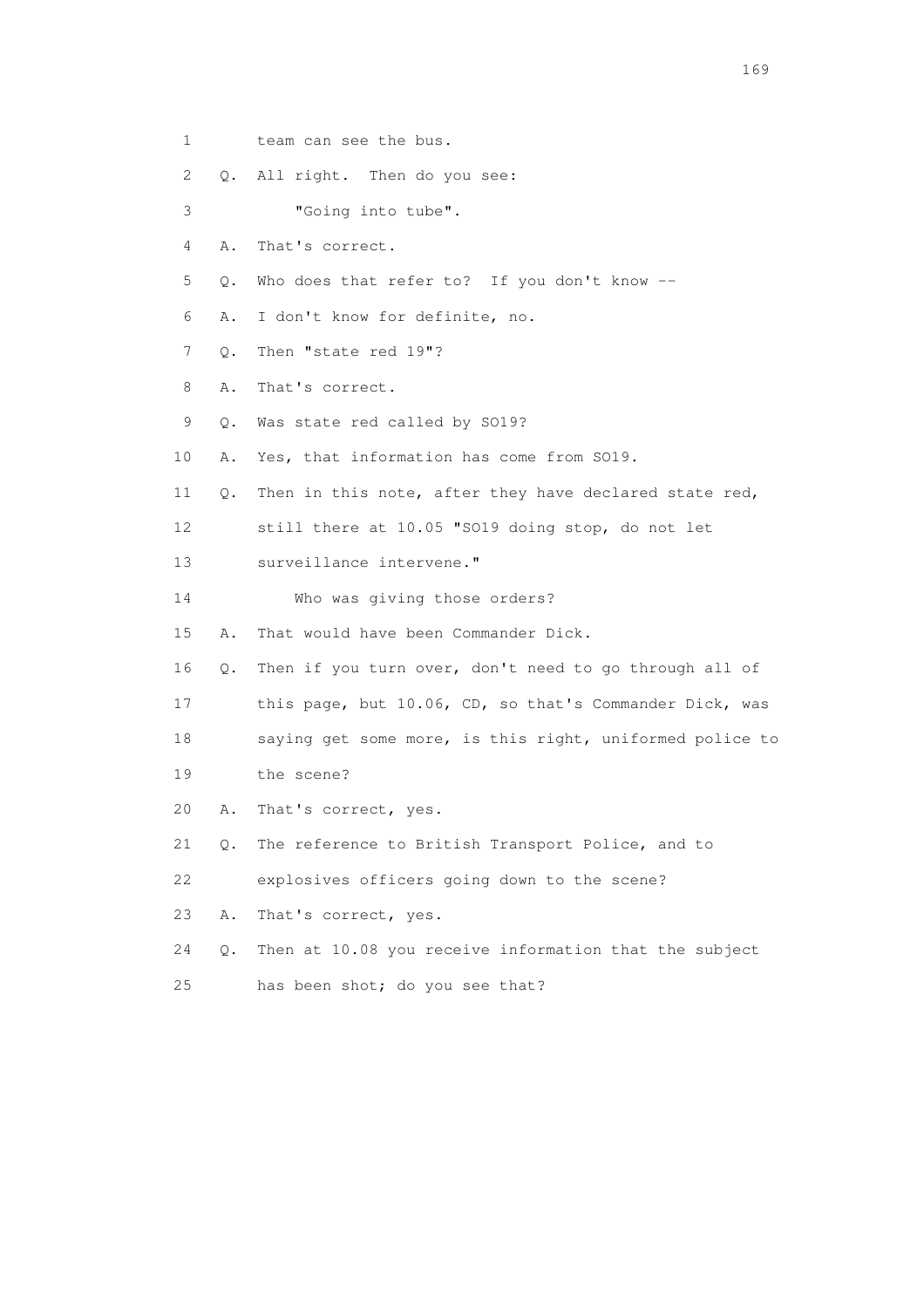- 1 A. Yes.
- 2 Q. Then 10.10, what's that first word?
- 3 A. "Chris just intervened tube last few minutes. SO19", so 4 the firearms.
- 5 Q. Chris, who is that, what's that about? Is it a name of 6 somebody?
- 7 A. It's a name of somebody, yes, sorry.
- 8 Q. Anyway, "Just intervened, tube, last few minutes, SO19,
- 9 man has been shot, evacuation taking place"; yes?
- 10 A. Yes, that's correct.
- 11 Q. "Hand from DPS", what's that?
- 12 A. It's the Department of Professional Standards.
- 13 Q. And it's got CD by that?
- 14 A. Yes.
- 15 Q. I don't know, was that Commander Dick saying that they 16 should be involved?
- 17 A. That is correct, yes.
- 18 Q. Then:
- 19 "Followed from Scotia Road address. Expos down
- 20 there on scene. Not carrying anything. SIO", senior

21 investigating officer "not from here to do scene".

- 22 A. That's correct, yes.
- 23 Q. Was this Commander Dick speaking?
- 24 A. Yes, it was.
- 25 Q. So she was giving a summary followed from Scotia Road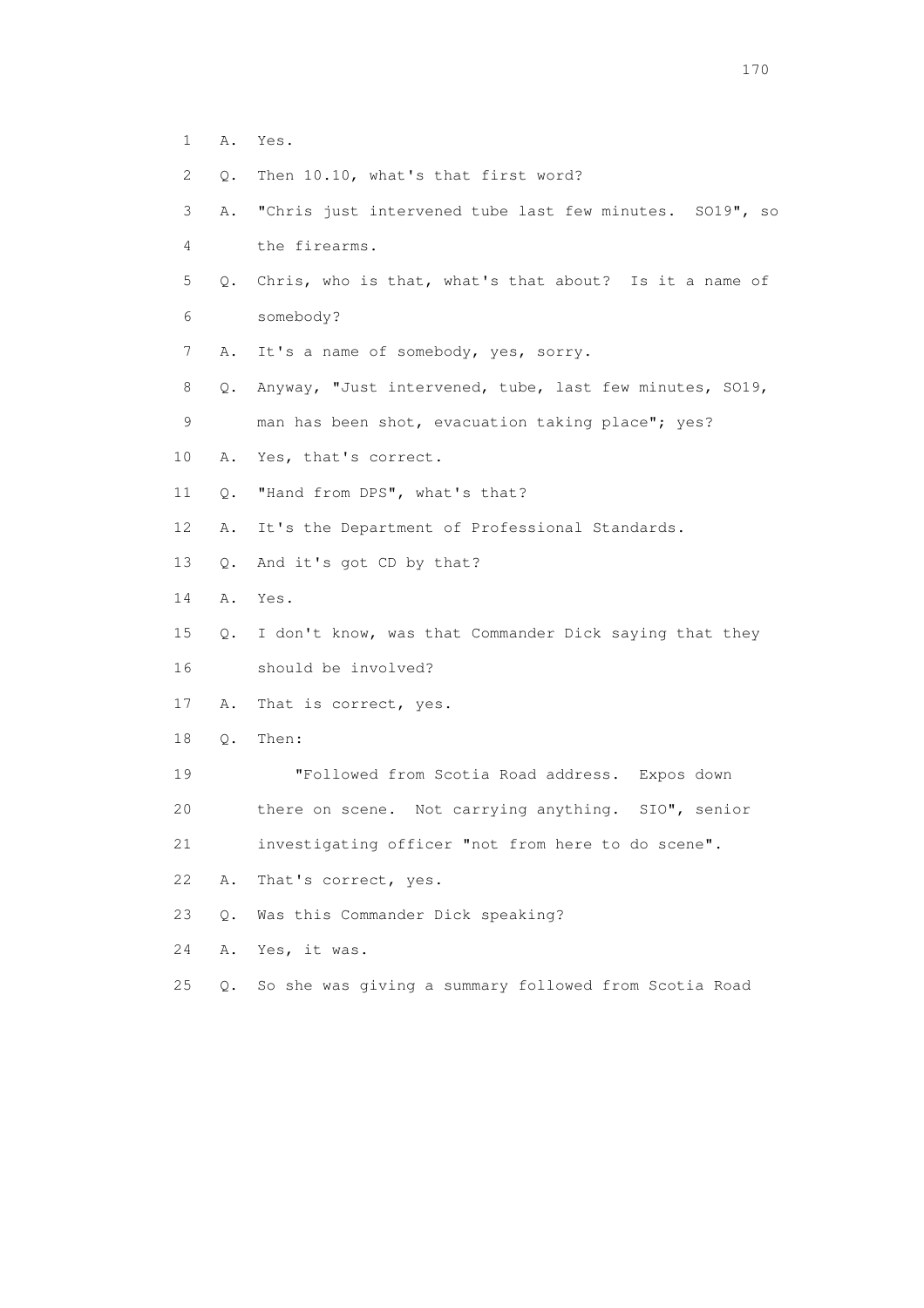1 address, she had said that the professional standards 2 people should be brought in, and that the senior 3 investigating officer to do the scene shouldn't be from 4 here, what did she mean, her or your branch? 5 A. I presume from where the control room where they were. 6 Q. Then if we turn over, please, to page 5, you can see 7 there is a crossed out passage at the bottom of the page 8 but above that, can you see in the margin it says "from 9 SO19"? 10 A. That's correct. 11 Q. This is still your note; is that right? 12 A. It is, yes. 13 Q. "Followed [arrow] surveillance into station, entered 14 tube, sat inside, confronted by SO19 team, shot in head 15 non-compliant". 16 A. That's correct, yes. 17 Q. That's what you have written down. Is this right, you 18 are saying in the note that that has come from SO19? 19 A. That's correct, yes. 20 Q. Do you remember who in SO19 you got that from? 21 A. I don't, no, sorry. 22 Q. Were you told in what way there had been non-compliance? 23 A. No, I recorded what was said. 24 Q. Then, as you have already told us, your note finishes on 25 the next page, doesn't it, at the bottom of it?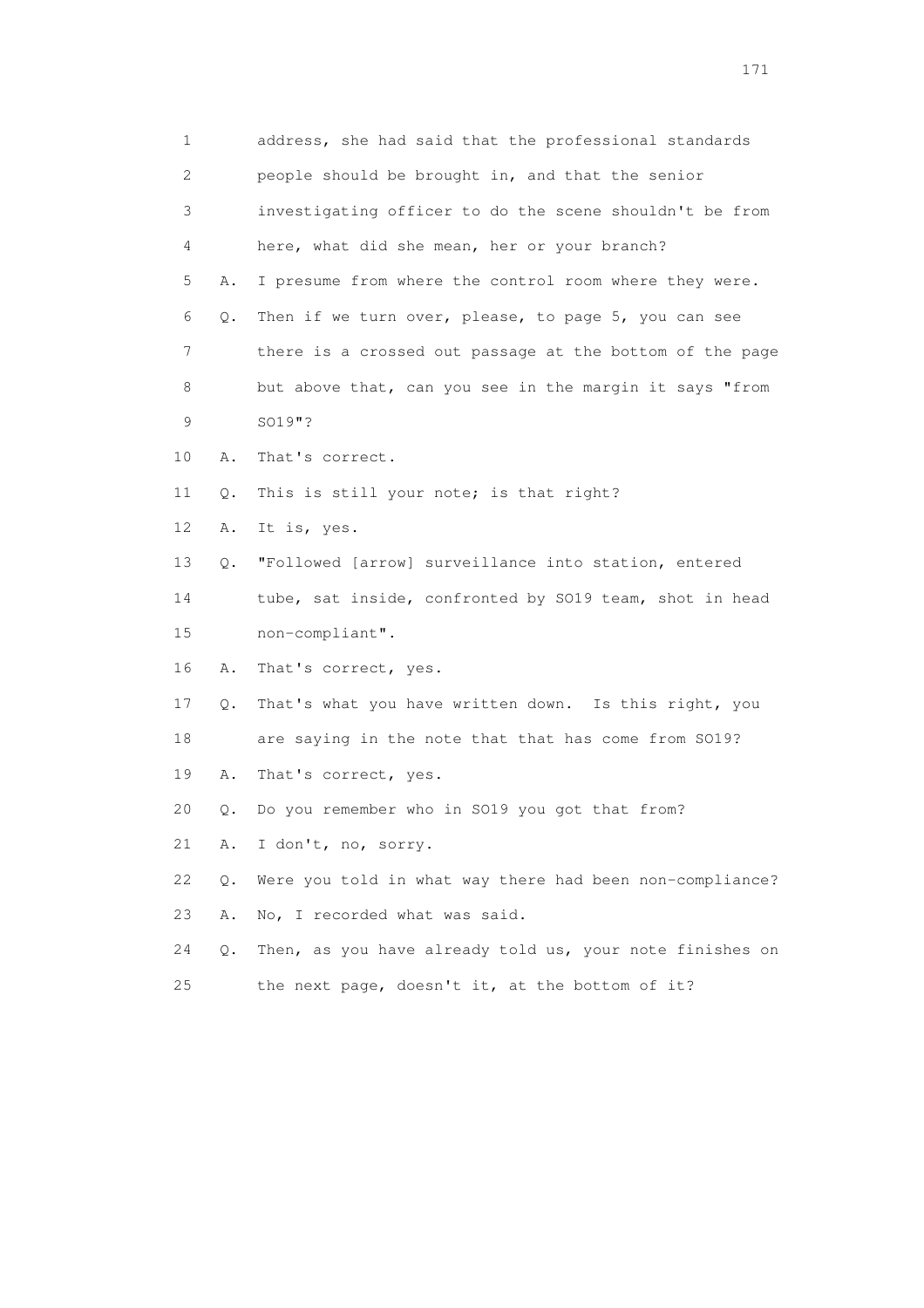1 A. That's correct, yes.

| 2  | While you were there in the room, did you ever hear any<br>Q. |
|----|---------------------------------------------------------------|
| 3  | doubts or queries expressed as to the person being            |
| 4  | followed being Nettle Tip or Osman?                           |
| 5  | I heard Commander Dick asking for the identification to<br>Α. |
| 6  | be confirmed. That's what I remember most when I became       |
| 7  | aware that the subject was being followed.                    |
| 8  | Can you remember what words she used when that's what<br>0.   |
| 9  | she wanted or is that the phrase she used?                    |
| 10 | I can't remember the exact words, but I know that she<br>Α.   |
| 11 | did ask for the identification to be confirmed.               |
| 12 | Right, and what was the response?<br>Q.                       |
| 13 | Well, over the period of time before the person went<br>Α.    |
| 14 | down the tube, I certainly felt that the information          |
| 15 | that had come back was that the identification had been       |
| 16 | confirmed.                                                    |
| 17 | MR HILLIARD: Thank you very much indeed.                      |
| 18 | SIR MICHAEL WRIGHT: Mr Mansfield.                             |
| 19 | Questions from MR MANSFIELD                                   |
| 20 | MR MANSFIELD: Yes, good afternoon, Mr Cremin, my name is      |
| 21 | Michael Mansfield, I represent the de Menezes family.         |
| 22 | Just on that last point, I won't take long on it,             |
| 23 | you said you felt it had been confirmed.<br>I think when      |
| 24 | you are saying that, you clearly don't have                   |
| 25 | a recollection of hearing any particular words there?         |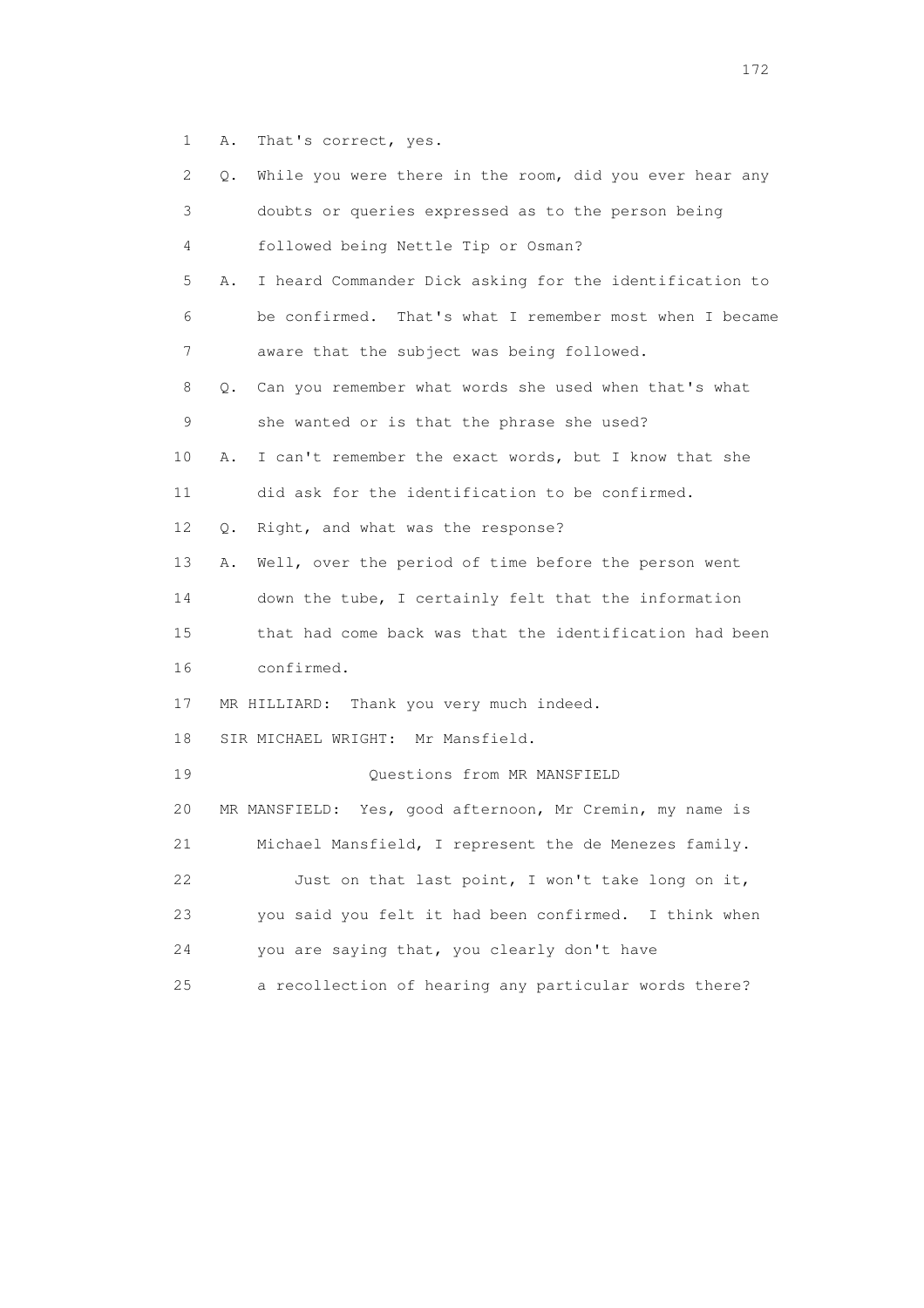| 1  | Α.        | I don't, no, but I know that, obviously I have worked    |
|----|-----------|----------------------------------------------------------|
| 2  |           | in -- with kidnap operations previously, and I was aware |
| 3  |           | that identification was important. I remember            |
| 4  |           | Commander Dick asking for that identification to be      |
| 5  |           | confirmed, and I believed that when the person got to    |
| 6  |           | the tube station that that identification had been       |
| 7  |           | confirmed.                                               |
| 8  | Q.        | Yes, well, you were the loggist, weren't you?            |
| 9  | Α.        | I was, yes.                                              |
| 10 | Q.        | That's why I am really asking if you have any clear      |
| 11 |           | recollection of how you came to know and who it was who  |
| 12 |           | was communicating that it had been confirmed. It's one   |
| 13 |           | thing to have a feeling, do you understand, now?         |
| 14 | Α.        | The information was coming from the controller who was   |
| 15 |           | listening to --                                          |
| 16 | Q.        | Pat?                                                     |
| 17 | Α.        | Pat. Yes.                                                |
| 18 | Q.        | Sorry, I am cutting across there.                        |
| 19 | Α.        | I didn't know his name or who it was.                    |
| 20 | Q.        | It's a code?                                             |
| 21 | Α.        | Information was coming from the person listening<br>Yes. |
| 22 |           | to the Cougar system from the surveillance team.         |
| 23 | $\circ$ . | That's your recollection?                                |
| 24 | Α.        | Yes.                                                     |
| 25 | Q.        | I am going to leave that topic for the moment.           |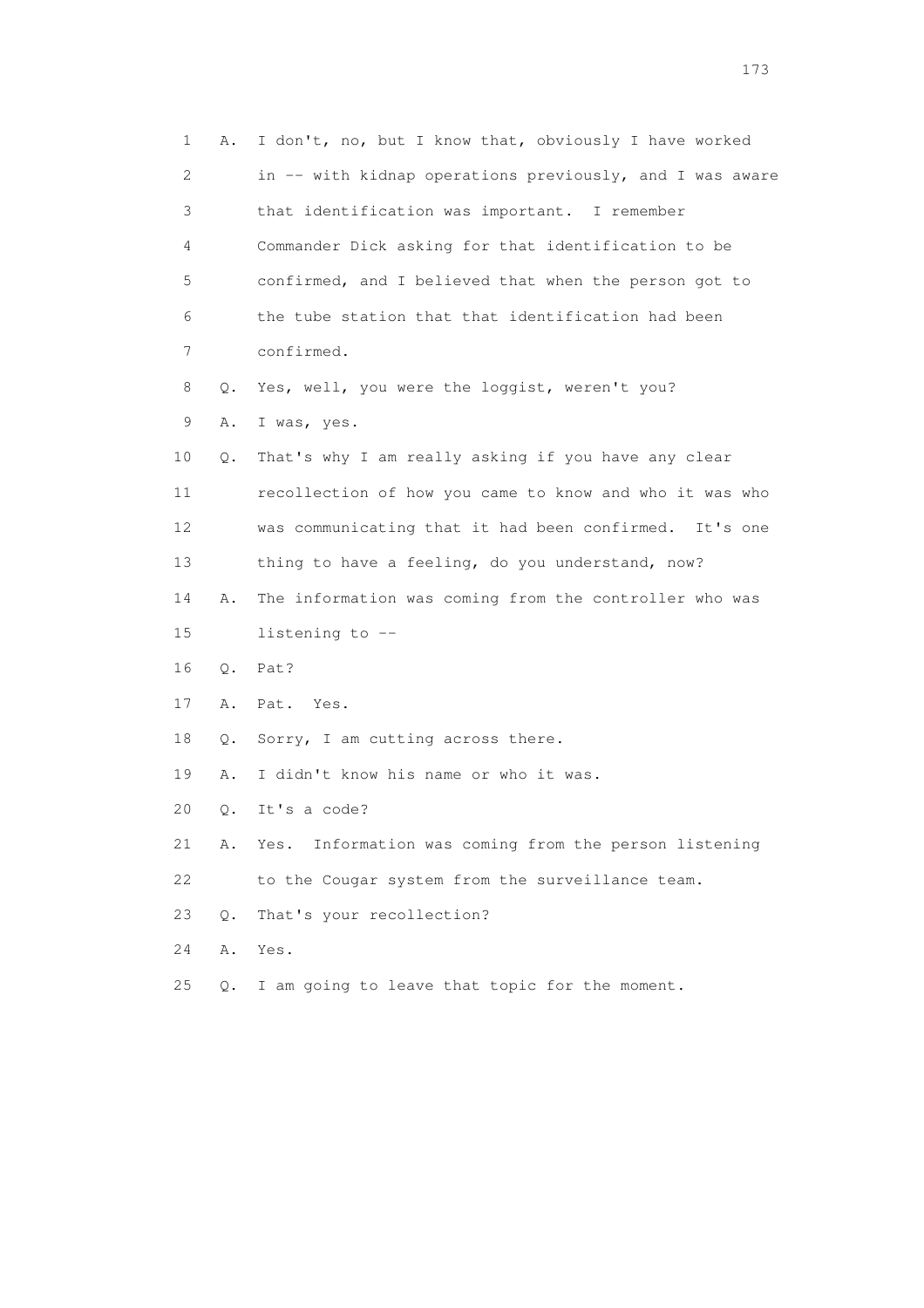1 Could I ask you just to go back to, can we have it 2 on screen or the jury have it as well anyway, it's the 3 beginning of your notes of the period that you came on. 4 The estimate you gave us today of when you got there 5 was about 9.40, 9.45, that's what you estimated? 6 A. Yes, that's what I estimated, yeah. 7 Q. Is that working backwards from the one time you have 8 recorded which is 9.52? 9 A. Yes, it is. 10 Q. So five minutes odd or so before that, you were in the 11 room? 12 A. That's correct, yes. 13 Q. And you have a short briefing plainly within that period 14 of time? 15 A. That's correct. 16 Q. Now, I want to ask you carefully about this: it's plain 17 from the short notes at the very top of the page that 18 you have been through that Commander Dick does not say 19 to you, "We have in fact had contact already with 20 somebody who's left one of the addresses, he was briefly 21 identified as Nettle Tip, then it was realised it wasn't 22 him, but nevertheless he's being followed". You haven't 23 any notes to that effect, have you? 24 A. I haven't any notes to that effect, no. I have 25 recorded, as you can see, with regarding arresting three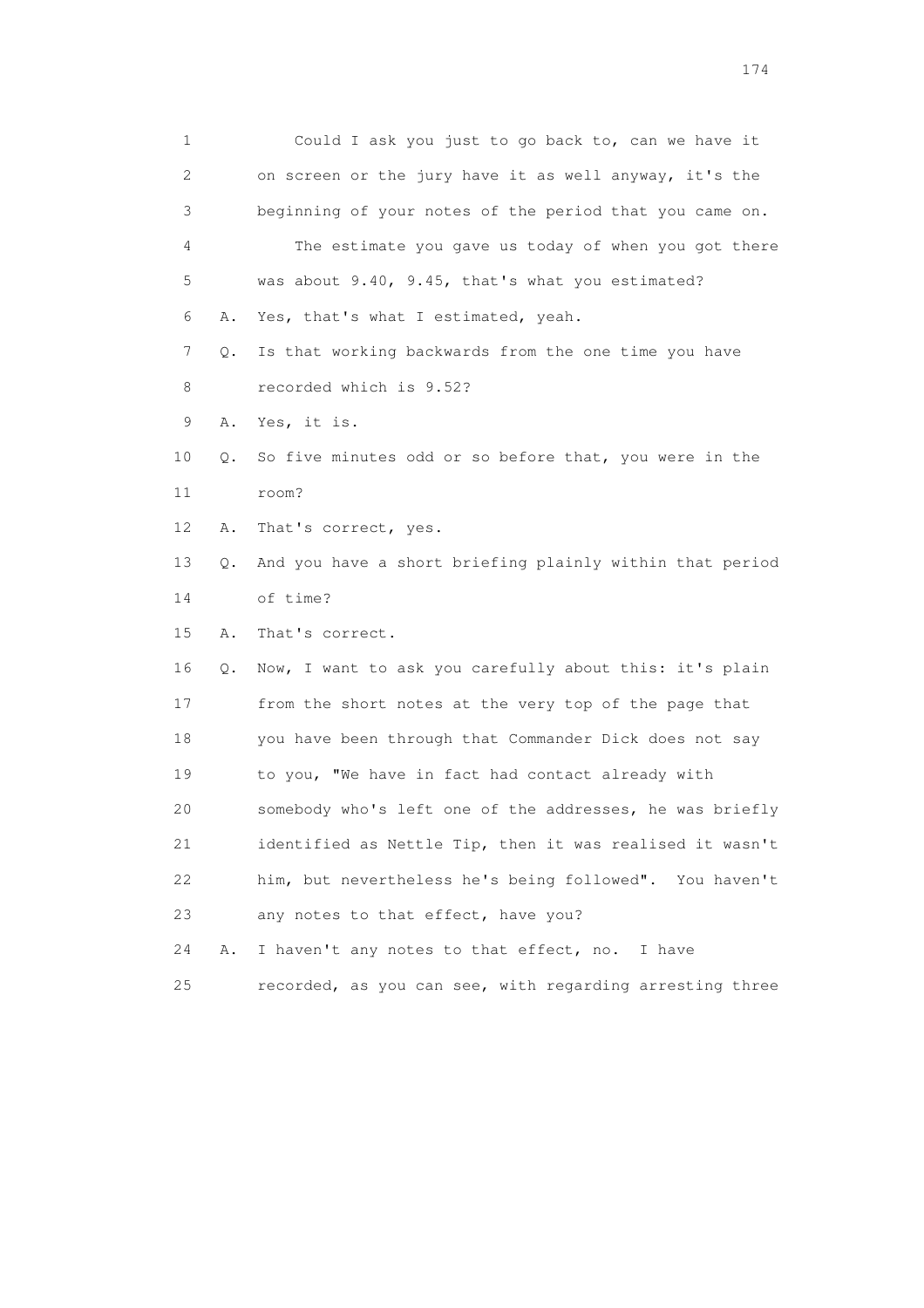1 different suspects, public safety, surveillance and 2 firearms at each address and identify any persons coming 3 from the addresses.

 4 Q. Yes, there is a specific reason I'm asking, I have put 5 particular words, the jury have heard where they have 6 come from originally. If Commander Dick had said 7 anything about having just learnt that a man had been 8 identified briefly coming from Scotia Road as Nettle Tip 9 or Osman or any other name, but it was realised that it 10 wasn't him but he's being followed, in fact you would 11 have noted that down, wouldn't you? 12 A. Well, I suppose to be fair I just walked in in the

 13 middle of an operation that had been ongoing for some 14 time, I was trying to take in as much information as 15 possible, and record it. She may have said it and I may 16 not have recorded it, I don't know, I can't recall. 17 Q. Let us just think about it, I am not talking about 18 a minor detail here. If she had said to you, "We have 19 actually made contact with one of the people who we 20 think may be from that address", you would have noted

21 that, wouldn't you?

 22 A. If she had said that and said "can you note that", then 23 yes, I would have noted it, but I didn't, and I can't 24 say that she didn't say it.

25 Q. Was she saying --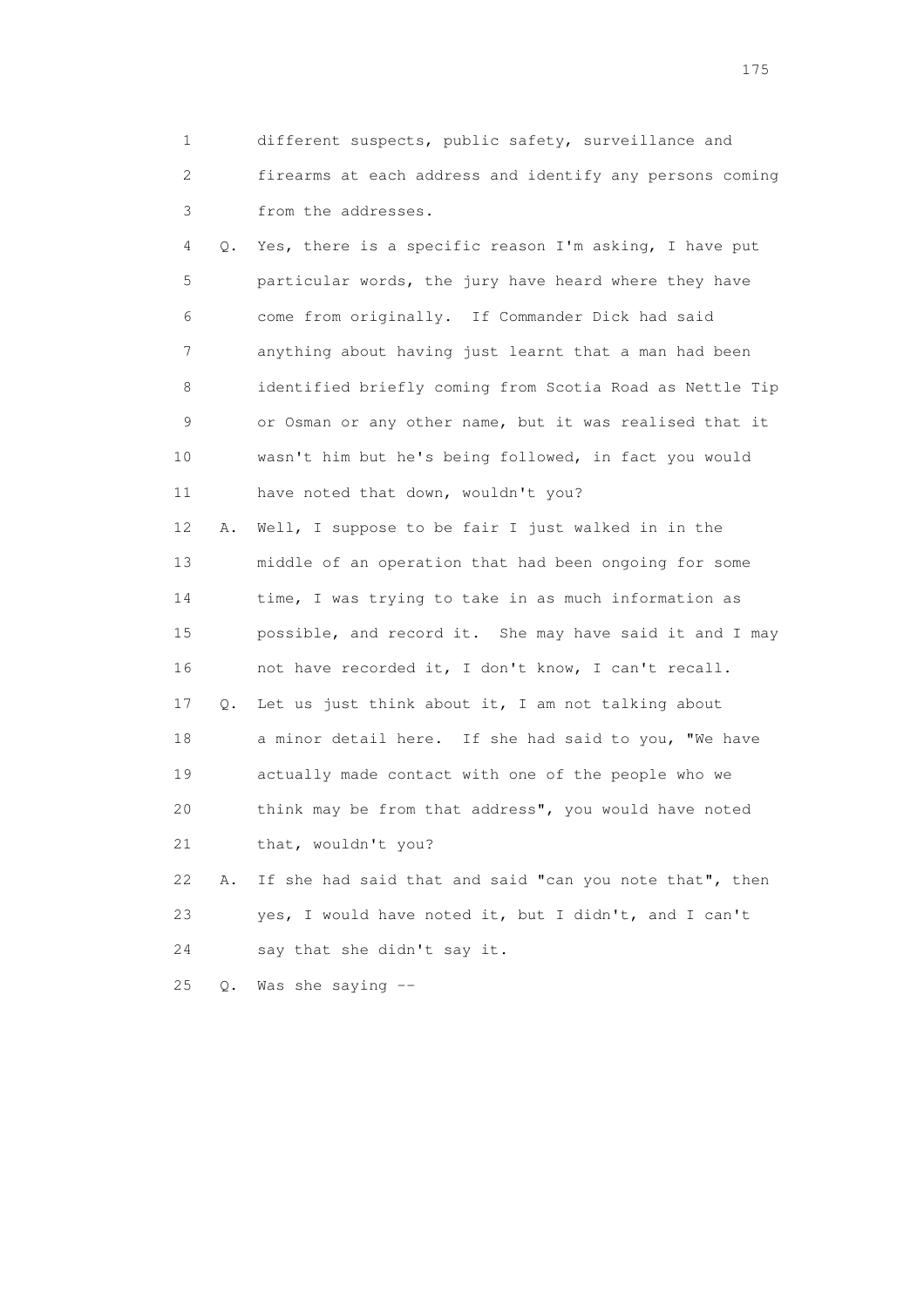1 SIR MICHAEL WRIGHT: Sorry, Mr Mansfield.

 2 I appreciate you say you had just got there and the 3 first few minutes you were being told more or less what 4 it was all about? 5 A. Yes, sir. 6 SIR MICHAEL WRIGHT: Would you have logged off your own bat 7 unless you were specifically told to, something that had 8 happened before you arrived? 9 A. Probably not because I was trying to, if you like, come 10 to terms with what was happening, and the information 11 that was being given, Commander Dick said these were the 12 lines, the strategy, these need to be recorded, 13 I recorded those, I didn't record the briefing, the 14 details she gave me of the briefing that she gave me 15 with regards to the operation, I didn't record any of 16 those details because we went straight into, if you 17 like, the following. 18 SIR MICHAEL WRIGHT: Where you start at 9.52? 19 A. Yes. 20 MR MANSFIELD: You see, if you look, and I am not going to 21 take a long time over this, but the last entry in the 22 briefing was, I think this is what you are meaning "any 23 ID persons coming out" is what it means, does it? 24 A. I would say it means identify persons coming from any of 25 the addresses.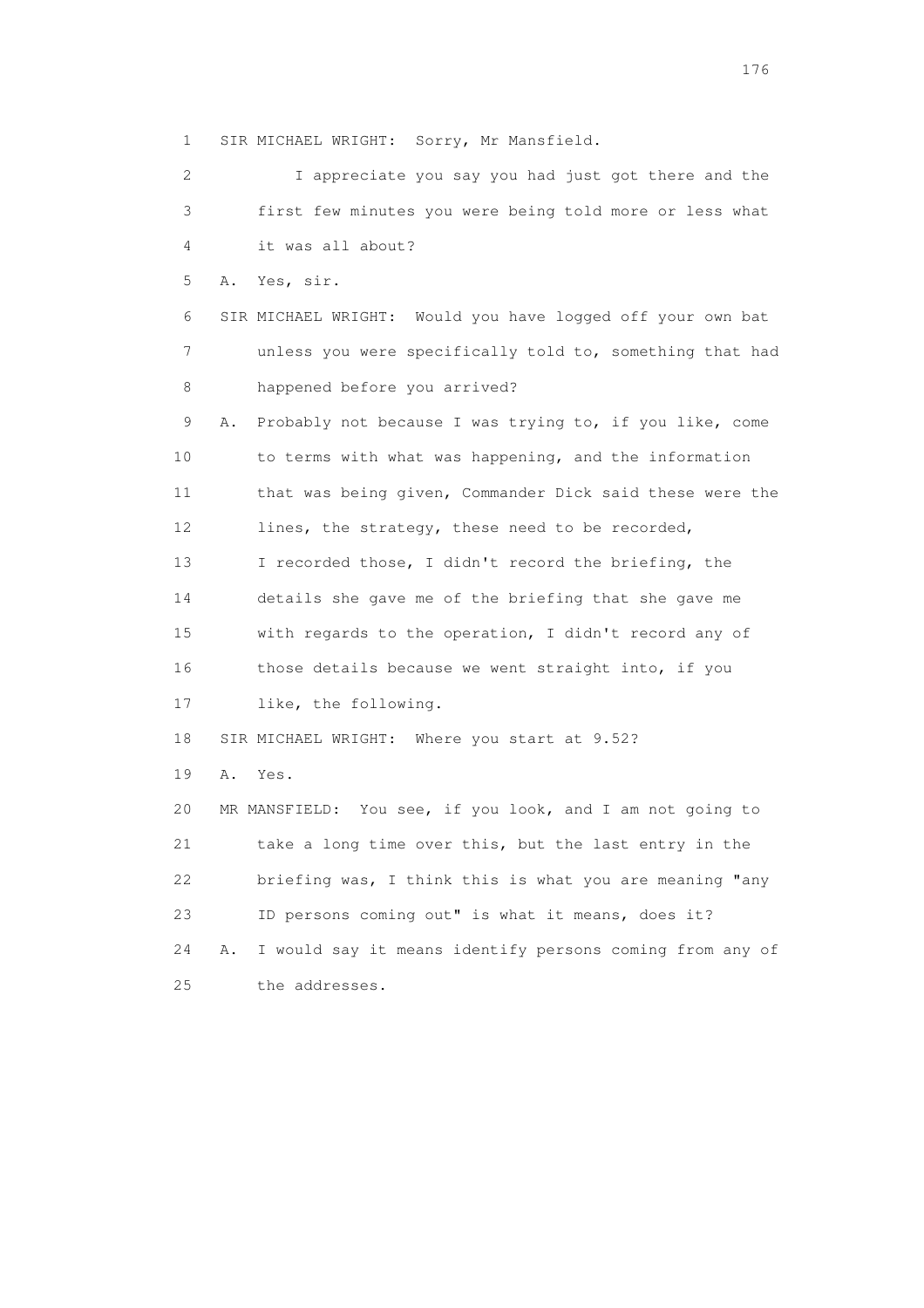| 1  | Q. | Yes, so that's the point. Would it be fair to say that   |
|----|----|----------------------------------------------------------|
| 2  |    | if she had said, "In fact, one of them we are onto at    |
| 3  |    | the moment" you would have noted that down in the        |
| 4  |    | briefing, wouldn't you?                                  |
| 5  | Α. | Well, I haven't noted it down so I can't say for         |
| 6  |    | definite that she did or didn't say it unfortunately.    |
| 7  | Q. | The reason I'm asking you is, do you have your statement |
| 8  |    | in front of you?                                         |
| 9  | Α. | I have, yes.                                             |
| 10 | Q. | Or another reason I want to ask you is that when you     |
| 11 |    | wrote the statement, admittedly some months later in     |
| 12 |    | $2005$ --                                                |
| 13 | Α. | That's correct.                                          |
| 14 | Q. | -- to be precise, 4 November, you indicate when you      |
| 15 |    | were asked to do the job, it seems to have taken rather  |
| 16 |    | a long time for you to get there to do it, but I am not  |
| 17 |    | going through that. Do you see the sentence:             |
| 18 |    | "On arrival at the operations room"?                     |
| 19 | Α. | Yes.                                                     |
| 20 | Q. | "On arrival at the operations room I met and introduced  |
| 21 |    | myself to Commander Dick. Commander Dick briefed me on   |
| 22 |    | role and of what would be required of me. During the     |
| 23 |    | course of the briefing, I became aware that contact had  |
| 24 |    | been made with a possible subject of the operation by    |
| 25 |    | the grey surveillance team."                             |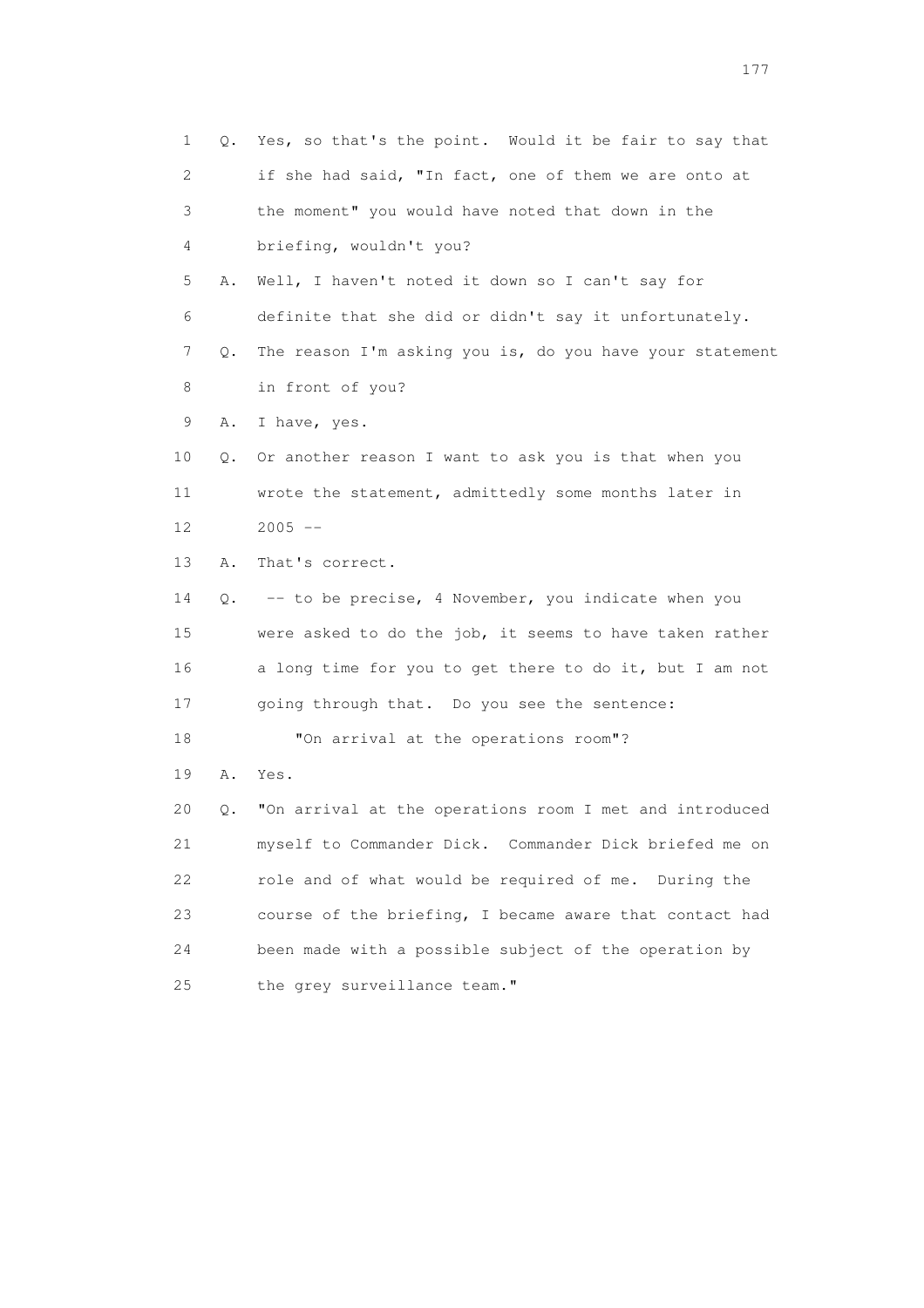| 1  |    | Now, when you come a little later in the statement         |
|----|----|------------------------------------------------------------|
| 2  |    | to deal with the entry in your log at 9.52, you say in     |
| 3  |    | the statement $--$ I am shortcircuiting $--$ that what you |
| 4  |    | wrote at $9.52 -$ do you follow?                           |
| 5  | Α. | Yeah.                                                      |
| 6  | Q. | Is what you discovered or became aware of whilst you       |
| 7  |    | were at the briefing. Do you want to see the passage?      |
| 8  | Α. | I can see what the statement is. All --                    |
| 9  | Q. | I will just tie it up so it's clear --                     |
| 10 | Α. | All I can say for definite is the notes that are on my     |
| 11 |    | log were written at the time, we had a briefing from       |
| 12 |    | Commander Dick, she said these were the main priorities    |
| 13 |    | of the operation. I recorded those, and then at 9.52       |
| 14 |    | I made a note about a guy outside the tube station.        |
| 15 |    | I can't say for definite whether she said that somebody    |
| 16 |    | had already -- they had made contact already with          |
| 17 |    | somebody. I don't know.                                    |
| 18 | Q. | No, I am sorry to take this further, I have moved on       |
| 19 |    | from whether she told you about an earlier sighting.       |
| 20 |    | What I am now dealing with is the $9.52$ one. Can I just   |
| 21 |    | go over it again?                                          |
| 22 | Α. | Yeah.                                                      |
| 23 | О. | In your statement you say:                                 |
| 24 |    | "During the course of the briefing, I became aware         |
| 25 |    | that contact had been made with a possible subject of      |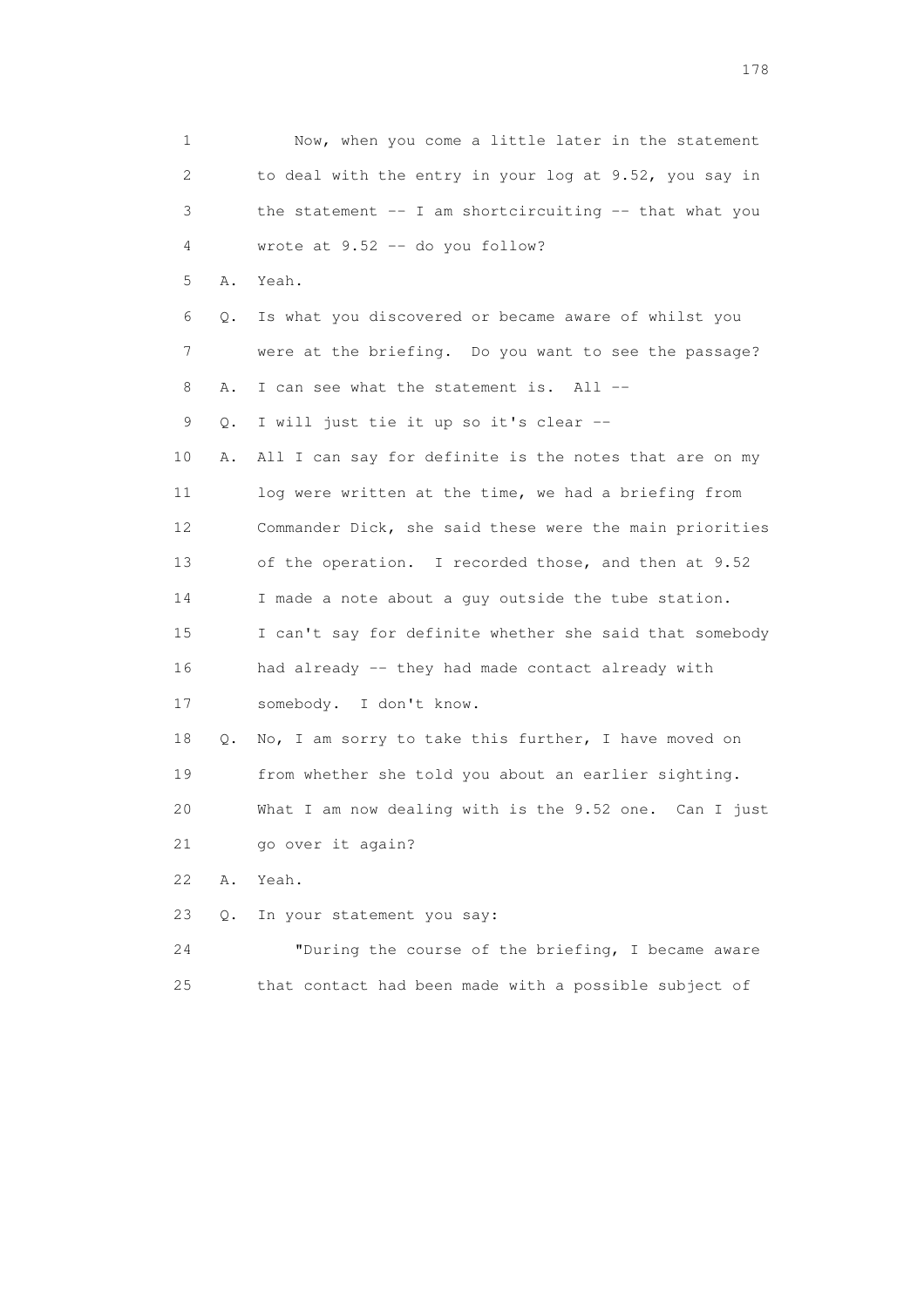1 the operation by the grey surveillance team."

2 Later in your statement you say:

 3 "My first entry at 9.52 relates to the contact by 4 the grey surveillance team as previously mentioned." 5 That's on the second page of your statement, a third 6 of the way down:

 7 "Each entry made after this in my log is made 8 contemporaneously. My first entry at 9.52 relates to 9 the contact by the grey surveillance team as previously 10 mentioned."

 11 So what you are writing, so that we may all follow, 12 at 9.52 is actually a record of what you had heard 13 during the briefing.

 14 A. I don't know. What I can say is that I have recorded at 15 the time of 9.52 that the guy was outside the tube 16 station. I cannot say for definite whether the briefing 17 was still going on at that stage, whether we had stopped 18 the briefing. I don't know, I am afraid.

19 Q. That's how your statement is phrased, isn't it?

20 A. It's how it was phrased bearing in mind it was made some

21 five or six months afterwards, it's a play onwards,

 22 I think, if you look at the record that's made, that's 23 what I have recorded.

24 MR MANSFIELD: I am going to move on, if I may, please,

25 to -- no, I am not going to ask you any other questions,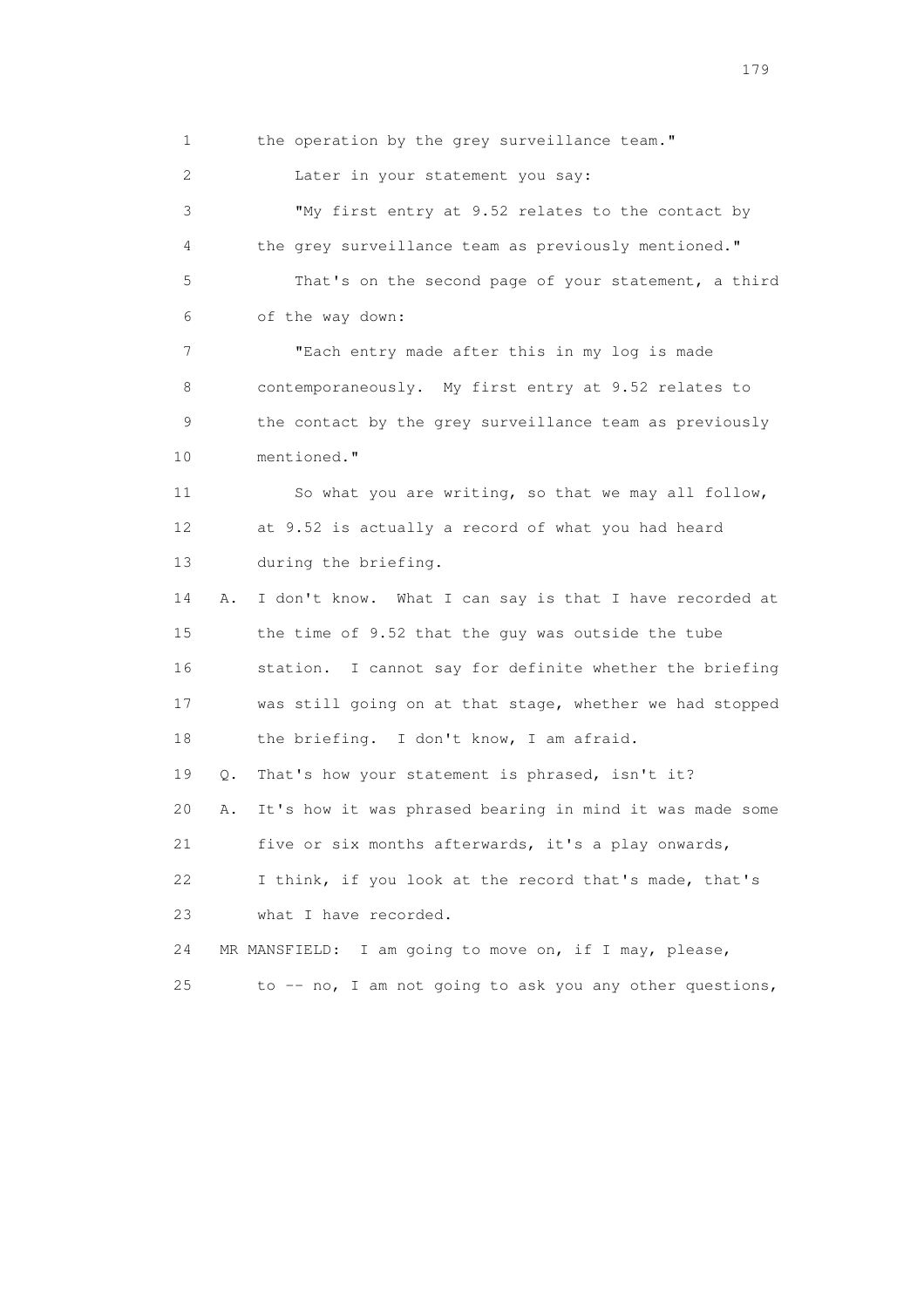1 because it comes with a later loggist. Thank you very 2 much? 3 SIR MICHAEL WRIGHT: Thank you. Mr Gibbs? 4 MR GIBBS: No, thank you. 5 SIR MICHAEL WRIGHT: Mr Singh? Thank you. Mr Perry? 6 Questions from MR PERRY 7 MR PERRY: Mr Cremin, I just have one matter, please. May 8 I just ask you to have your log in front of you, and 9 it's page 2. We have actually got in our bundles 10 a typed copy, I think it's on the second page of the 11 typed copy. 12 SIR MICHAEL WRIGHT: It's on the screen. 13 MR PERRY: Do you see, we have a little bit blanked out: 14 "Silver still holding Nightingale Lane". 15 A. Yes. 16 Q. But the bit that's blanked out, we know that underneath 17 that it's actually on the typed copy, Greg Pursell? 18 A. That's correct, yes. 19 Q. He is actually called Greg Purser, but don't worry, it's 20 easily done. The entry is: 21 "Greg Pursell Silver still holding Nightingale Lane? 22 A. That's correct, that's what I recorded. 23 Q. I just want to ask you, Mr Cremin, because what you are 24 trying to do when you get this log we can see here 25 between 9.52 and 9.25, that's about 35 minutes when you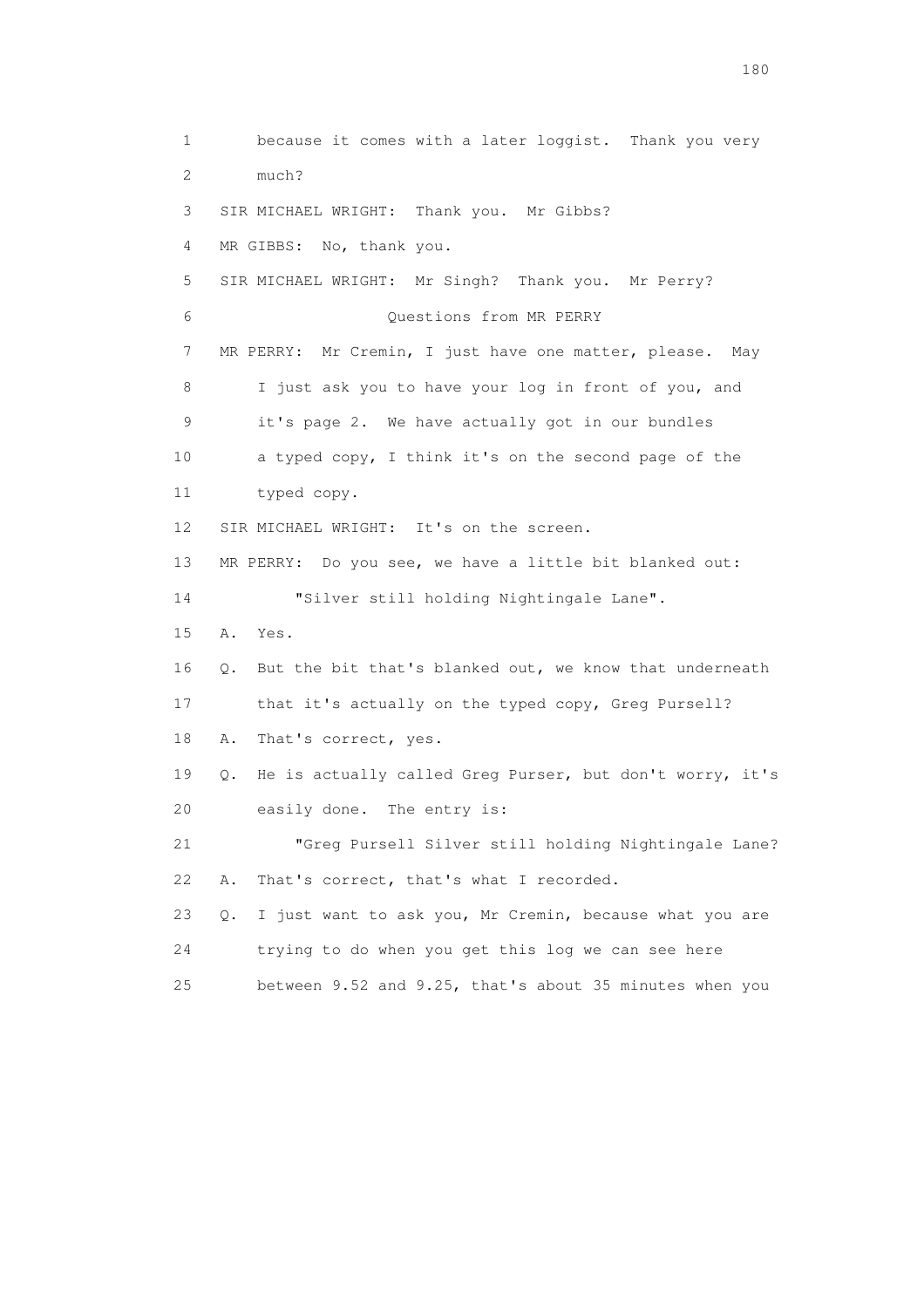1 are making notes; is that right?

2 A. That's correct, yes.

 3 Q. You are trying to put down what Cressida Dick tells you 4 to put down and what you have heard that is significant? 5 A. That's correct, yes. 6 Q. You would probably be the first to accept that it may 7 not be 100 per cent accurate? 8 A. Absolutely. I wasn't able to record everything. I did 9 my best to record what I thought and what I was told 10 were important issues or things to record. 11 Q. Thank you very much for that, Mr Cremin. I have no 12 doubt you did do your best. Just so it's clear, you 13 see, the point is that Greg Purser was not holding at 14 Nightingale Lane at this point, he was actually at 15 a TA Centre near Scotia Road, so you can't shed any 16 light on that? 17 A. I can't, no. I have written it, and I haven't made it 18 up, it's come from somewhere, I have recorded it, and 19 I don't know where he was to be honest. 20 MR PERRY: All right. Thank you, Mr Cremin? 21 SIR MICHAEL WRIGHT: Thank you, Mr Perry. Mr King? 22 MR KING: No, thank you. 23 MR HORWELL: No, thank you. 24 MR HILLIARD: No, thank you.

25 SIR MICHAEL WRIGHT: Mr Cremin, thank you very much indeed,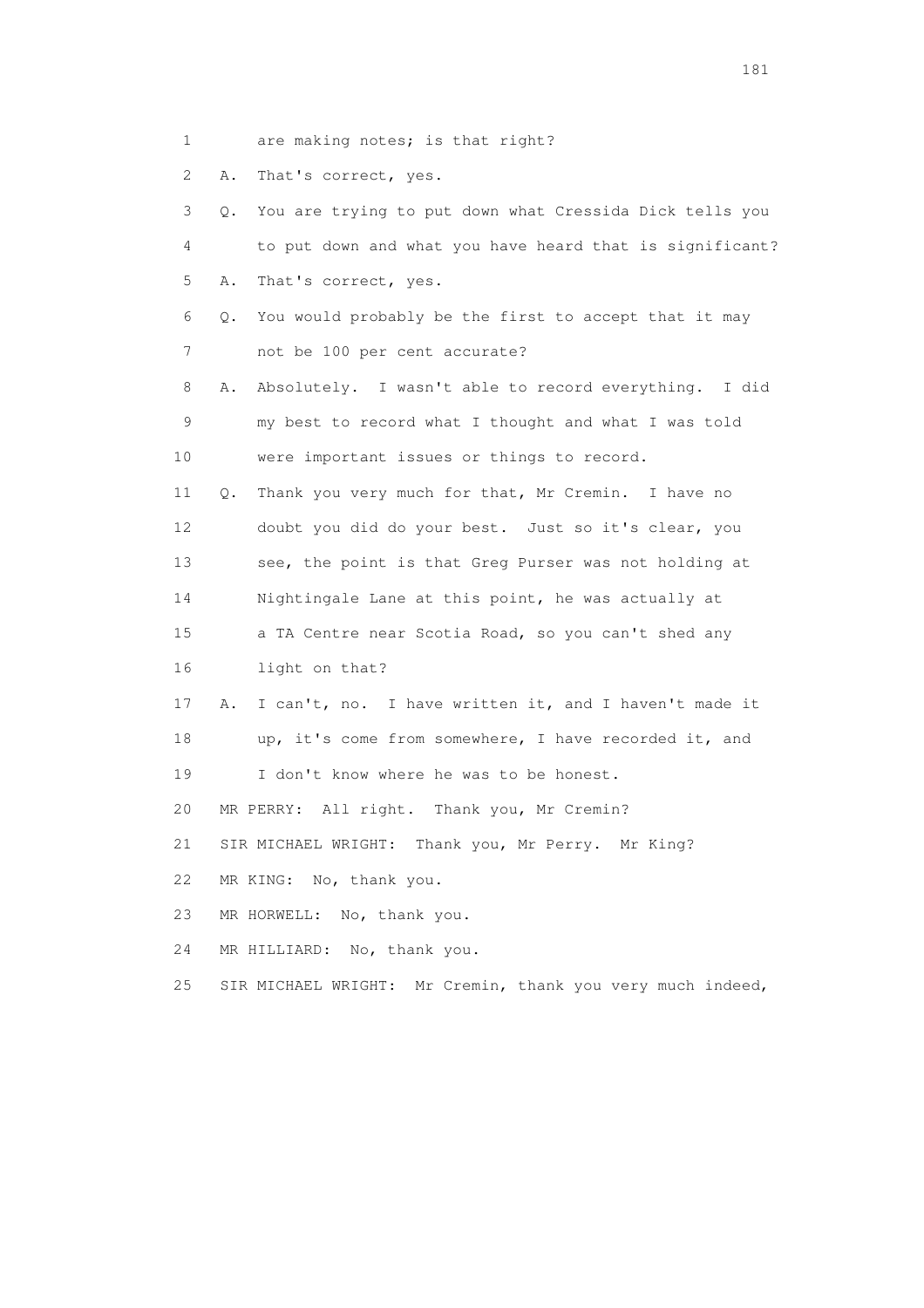1 possibly shorter than you expected but thank you very 2 much all the same. 3 (The witness withdrew) 4 MR HOUGH: So Mr Cummings next. 5 DETECTIVE SUPERINTENDENT ROBERT CUMMINGS (sworn) 6 SIR MICHAEL WRIGHT: Please sit down, Mr Cummings. 7 A. Thank you, sir. 8 Ouestions from MR HOUGH 9 MR HOUGH: Is your name Robert Cummings? 10 A. That's correct, sir, yes. 11 Q. In 2005, were you a Detective Superintendent in the 12 Flying Squad? 13 A. I was, sir, and I still am, yes. 14 Q. We know because it's been mentioned several times that 15 the designation for that is SCD7 or it's part of SCD7, 16 the Serious Crime Directorate? 17 A. That's correct, sir, yes. 18 Q. Your experience as a firearms officer and firearms 19 commander has slightly been trailed today by DAC Dick, 20 but can you briefly explain what experience you have as 21 a firearms officer and a firearms commander? 22 A. Yes. Really since 1998, so for 20 years, I have been 23 involved with firearms operations, first of all as 24 a firearms officer and an officer who carried firearms 25 nearly every day on covert surveillance type operations.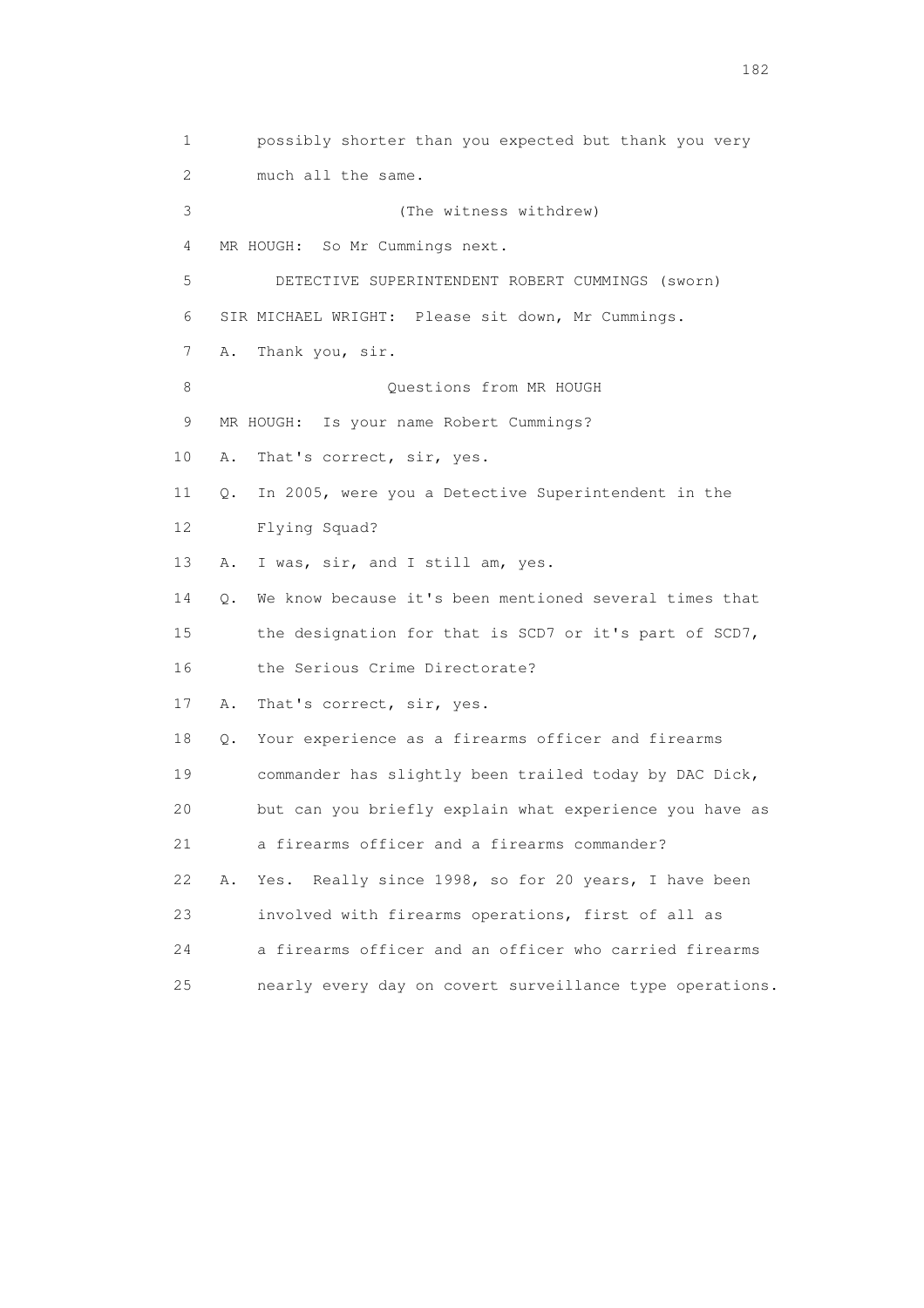1 Subsequently as a Detective Inspector, I have had 2 commanders, Silver Commander on firearms operations, 3 responsible for tactical decisions. Subsequently to 4 that as a Gold Commander responsible for strategy under 5 firearms operations, and since I think 2004 as 6 an authorising officer which my current role also 7 includes, which is the risk assessment and authorisation 8 of police firearms, usually covert police firearms 9 operations. 10 Q. We have heard about that kind of authorisation from 11 Mr White before now. 12 You made a statement I think about the events which 13 concern us in November of 2005, I think 22 November. Do 14 you have a copy of that to hand? 15 A. I do, sir, yes. 16 Q. There is no difficulty with you referring to it, indeed 17 it may help from time to time, so do have it out and to 18 hand. 19 Taking you back to the 22 July, in the early 20 morning, did you receive a call at home that morning? 21 A. I did, sir, yes, I received a call from commander at the 22 time, now DAC Cressida Dick. 23 Q. What was she saying? 24 A. She basically asked me to assist her at Scotland Yard 25 with an operation that had been running as a result of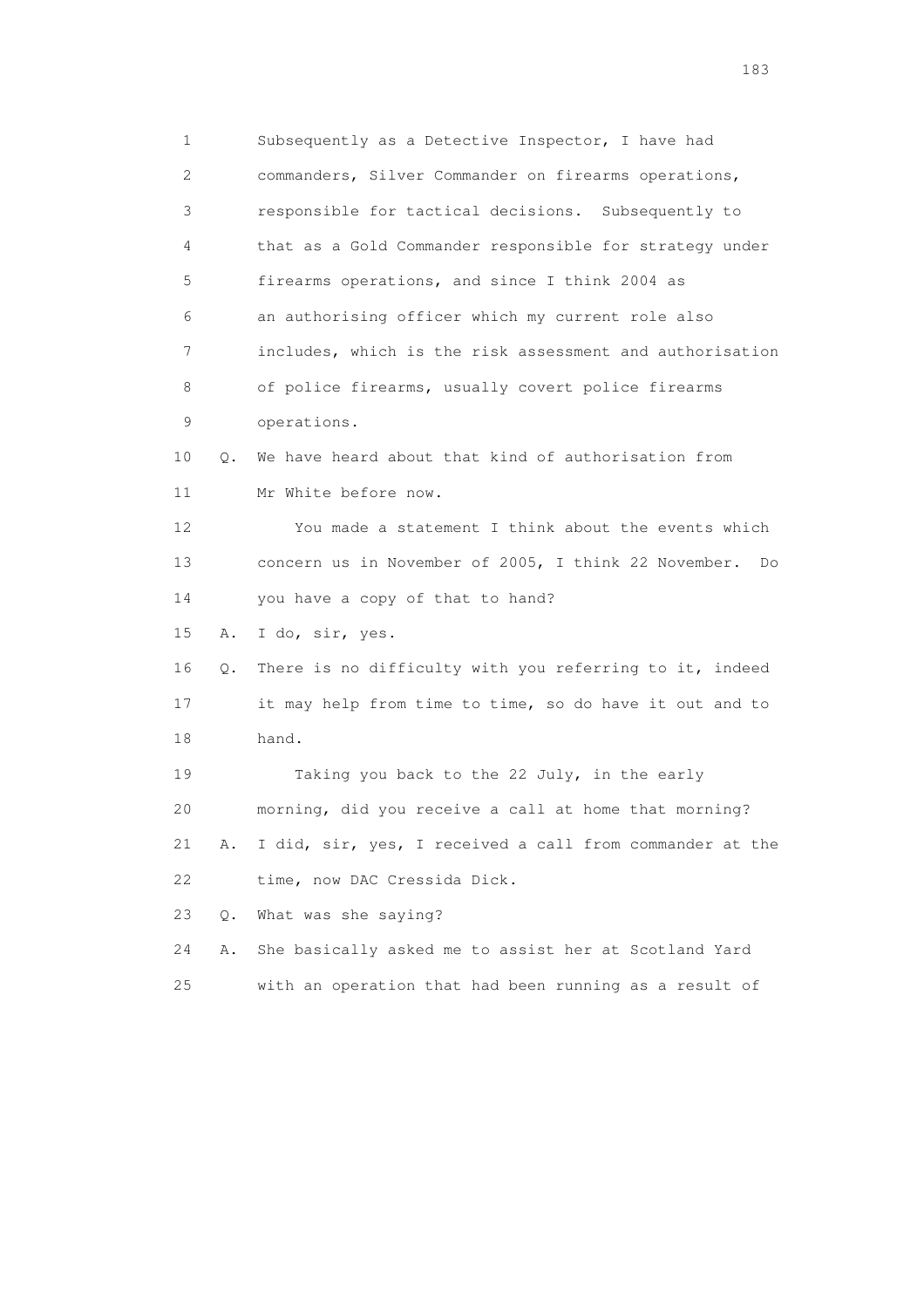1 the incidents on the previous day.

2 Q. Did she tell you anything specifically about the

3 operation at that point?

4 A. No, she didn't.

 5 Q. In broad terms, what did you understand your role to be? 6 A. In broad terms, I understood that I was being asked to 7 go and assist her, and I understood that I was probably 8 being chosen because I had some experience of firearms

- 9 operations.
- 10 SIR MICHAEL WRIGHT: And also we understood from her you had 11 done a number of major operations with her?

12 A. I had, sir, yes, particularly kidnap type operations.

13 SIR MICHAEL WRIGHT: What they call crime in action.

14 A. Crimes in action, sir, yes.

15 MR HOUGH: She gave evidence that she expected you not only

16 to provide her with assistance but also to set her

17 straight if necessary, to challenge her decisions; is

18 that something you also understood you had to do?

19 A. Yes, she did invite me to do that, sir, yes.

20 Q. What time did you get to New Scotland Yard that morning?

21 A. I believe it was around 7, 7.30.

22 Q. It's right at the bottom of your first page?

23 A. 7.30 am, that's correct.

24 Q. Where did you go when you got there?

25 A. I went to the operations room on the 16th floor of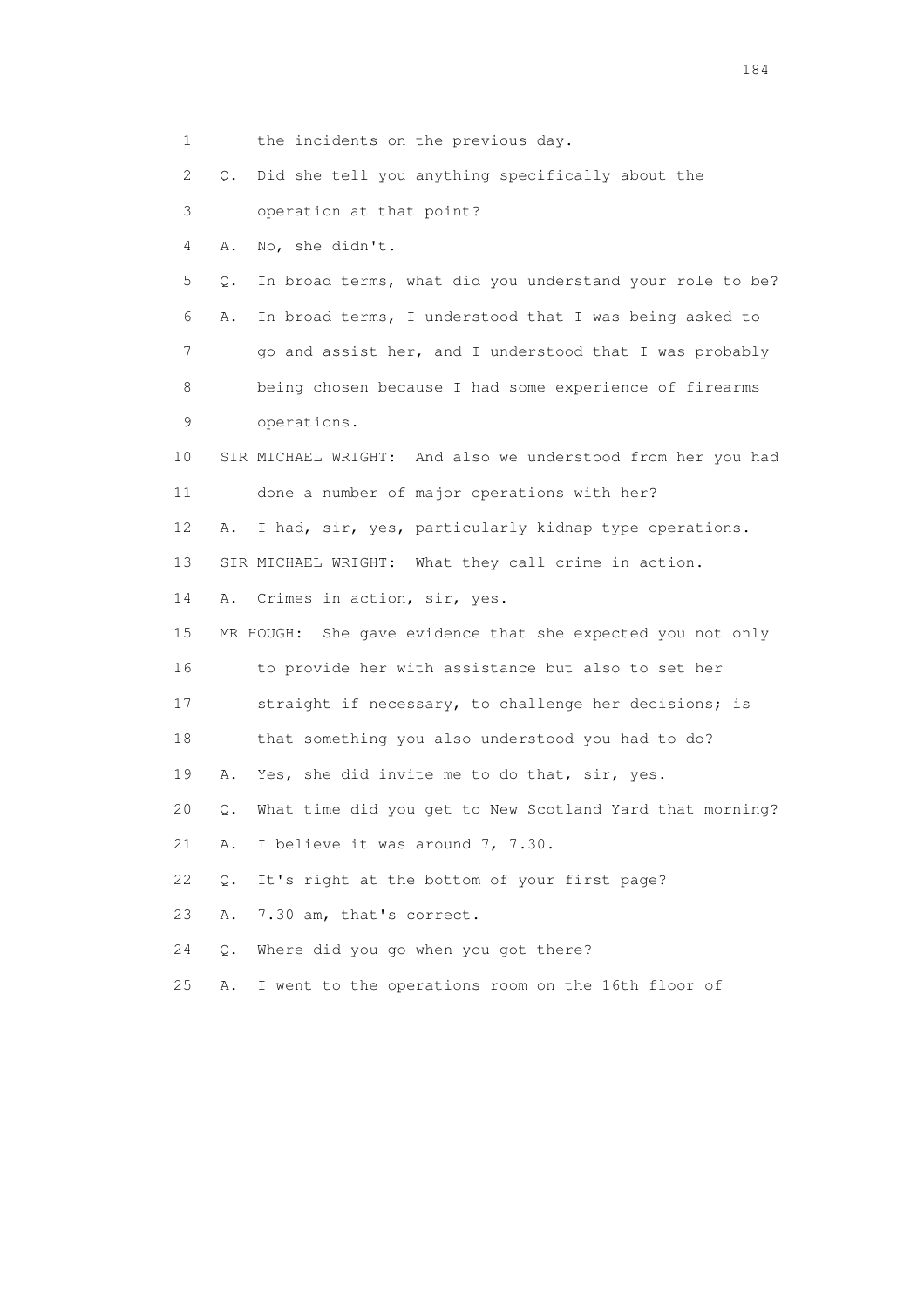1 Scotland Yard.

 2 Q. When you got there, what was going on there? 3 A. There was a meeting taking place, there was a number of 4 people there, some of whom I knew, Commander Dick was 5 there, Superintendent Jon Boutcher, who I also knew, was 6 there, DI Kevin Southworth and the superintendent from 7 Special Branch at the time, Mr Johnston, who I hadn't 8 met previously. 9 Q. This meeting, was it taking place in the main operations 10 room or another room next door? 11 A. There was a room at the back of the main operations room 12 which I gathered was an intelligence cell. As I say, 13 I had never been in this room before. The meeting was 14 taking place in there. 15 Q. Was the meeting far advanced by the time you got in? 16 A. It's difficult to recall exactly at what stage the 17 meeting was at. 18 Q. What information did you receive during the meeting? 19 A. Well, I understood that two suspects had been identified 20 and two addresses had been identified relating to the 21 two suspects. The identification had come from 22 an identity card, I think it was a squash club, from 23 something that had been found at one of the crime scenes 24 the previous day where there was an unexploded bomb and 25 I understood that two suspects had been identified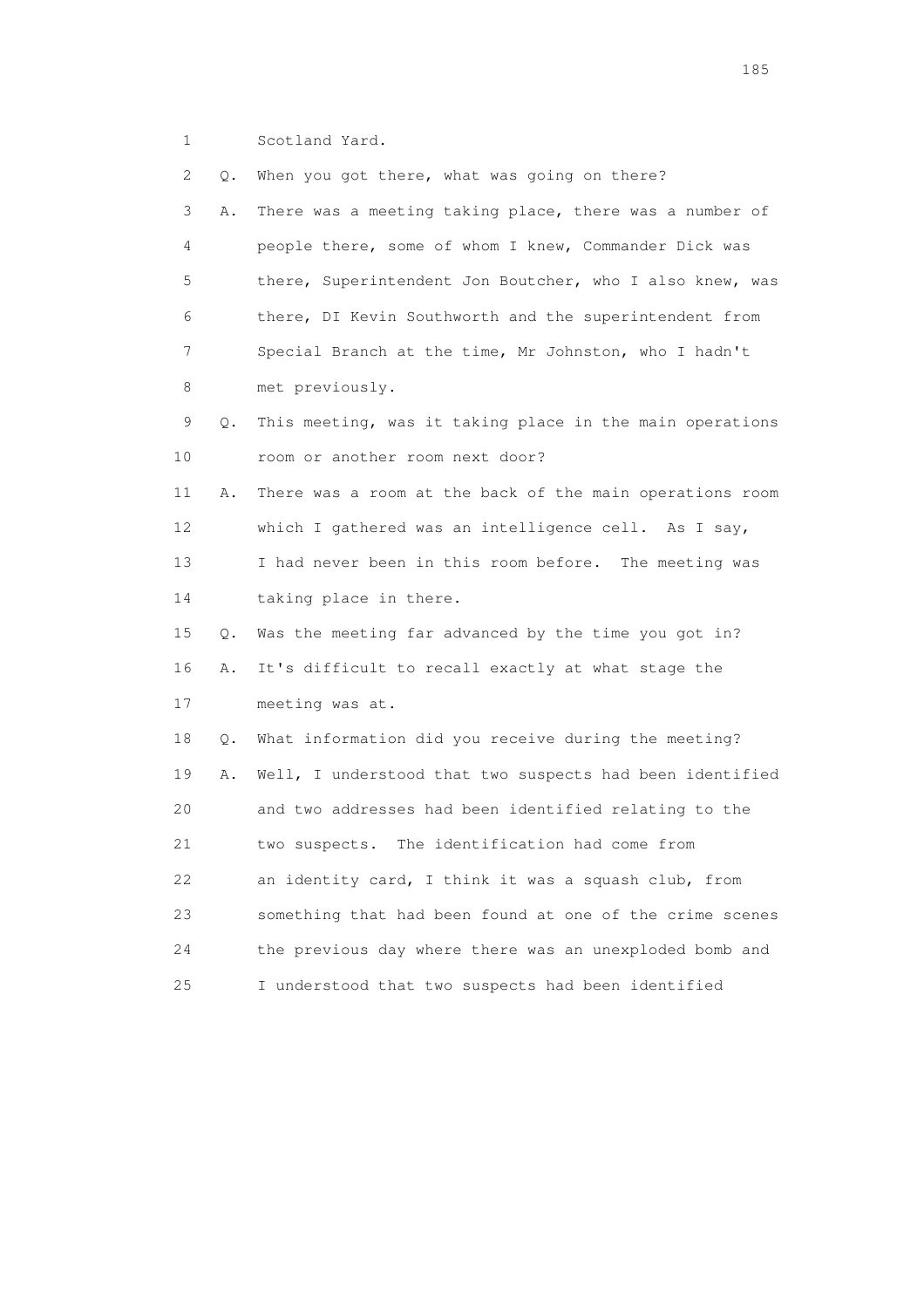1 relating to one address, which was Scotia Road, and that 2 one suspect related to a different address, which was 3 Portnall Road.

 4 I also understood that surveillance teams had been 5 deployed, I think to both addresses, and at a very early 6 stage of that briefing, I was despatched to secure 7 resources to actually put staff into what we call OPs, 8 observation points.

 9 Q. Before we get to that, before you leave the meeting, and 10 I appreciate that it's obviously continuing after you 11 had gone, so you maybe can't help us with what happens 12 after you go, but while you are in the meeting, was 13 anything said about the strategic aims which the

14 operation was pursuing?

 15 A. For the short time that I was in the room, I don't 16 recall a conversation about the strategic aims.

 17 Q. Also while you were there, was anything said about where 18 any firearms support was?

 19 A. No, I don't recall anything being mentioned as to where 20 they were.

 21 Q. You were going on to say that you were sent out to carry 22 out certain tasks, you referred to observation points, 23 what specifically were you asked to do about those? 24 A. I was asked to secure staff to man observation points 25 for the two addresses, and this was obviously to enable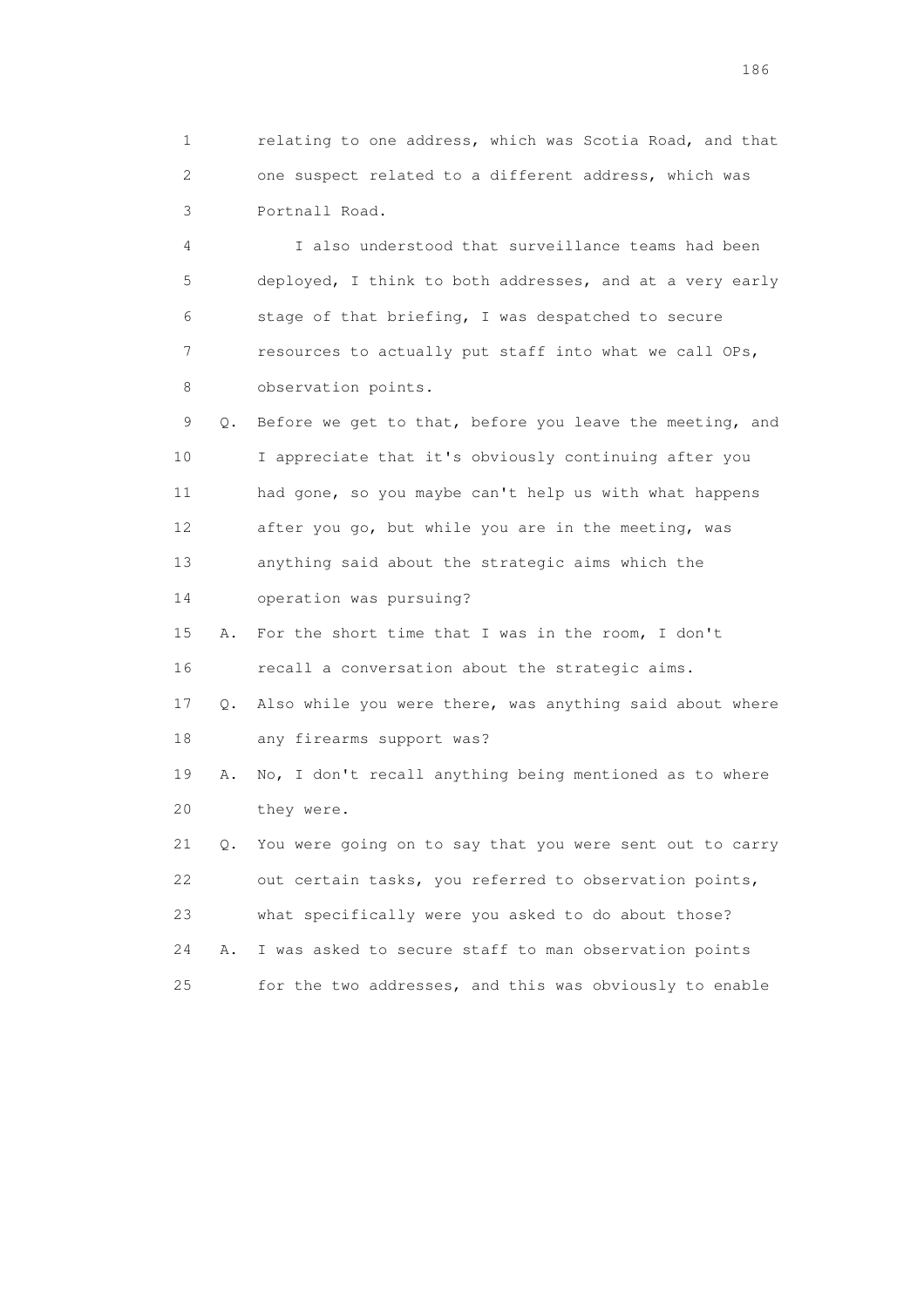| 1  |    | officers to observe those addresses, to assist the       |
|----|----|----------------------------------------------------------|
| 2  |    | surveillance team from an off street position.           |
| 3  | О. | At that stage, when you were sent off to find            |
| 4  |    | observation teams, what did you know about the nature of |
| 5  |    | the premises at Scotia Road, the block?                  |
| 6  | Α. | I am not sure if I was aware of it at that stage or      |
| 7  |    | whether through my own research I became aware that it   |
| 8  |    | was a block of flats with a communal door.               |
| 9  | Q. | When you went off to identify staff to man observation   |
| 10 |    | points, did you have any other tasks to perform?         |
| 11 | Α. | Commander Dick had also requested a loggist.             |
| 12 | Q. | So you were sent off to sort that out?                   |
| 13 | Α. | Correct, yes.                                            |
| 14 | Q. | Where did you go physically in the building to perform   |
| 15 |    | those various tasks?                                     |
| 16 | Α. | From recollection I went to Central 3000, which is       |
| 17 |    | another control room, which is located also at           |
| 18 |    | Scotland Yard in a different block on the fourth floor.  |
| 19 | Q. | What time was it that you returned to the operations     |
| 20 |    | room on the 16th floor?                                  |
| 21 | Α. | It was around 10 am.                                     |
| 22 | Q. | When you arrived back in the room, roughly how many      |
| 23 |    | people were there?                                       |
| 24 | Α. | Difficult to remember, sir, how many. Quite a few        |
| 25 |    | I would be cautious as to trying to estimate<br>people.  |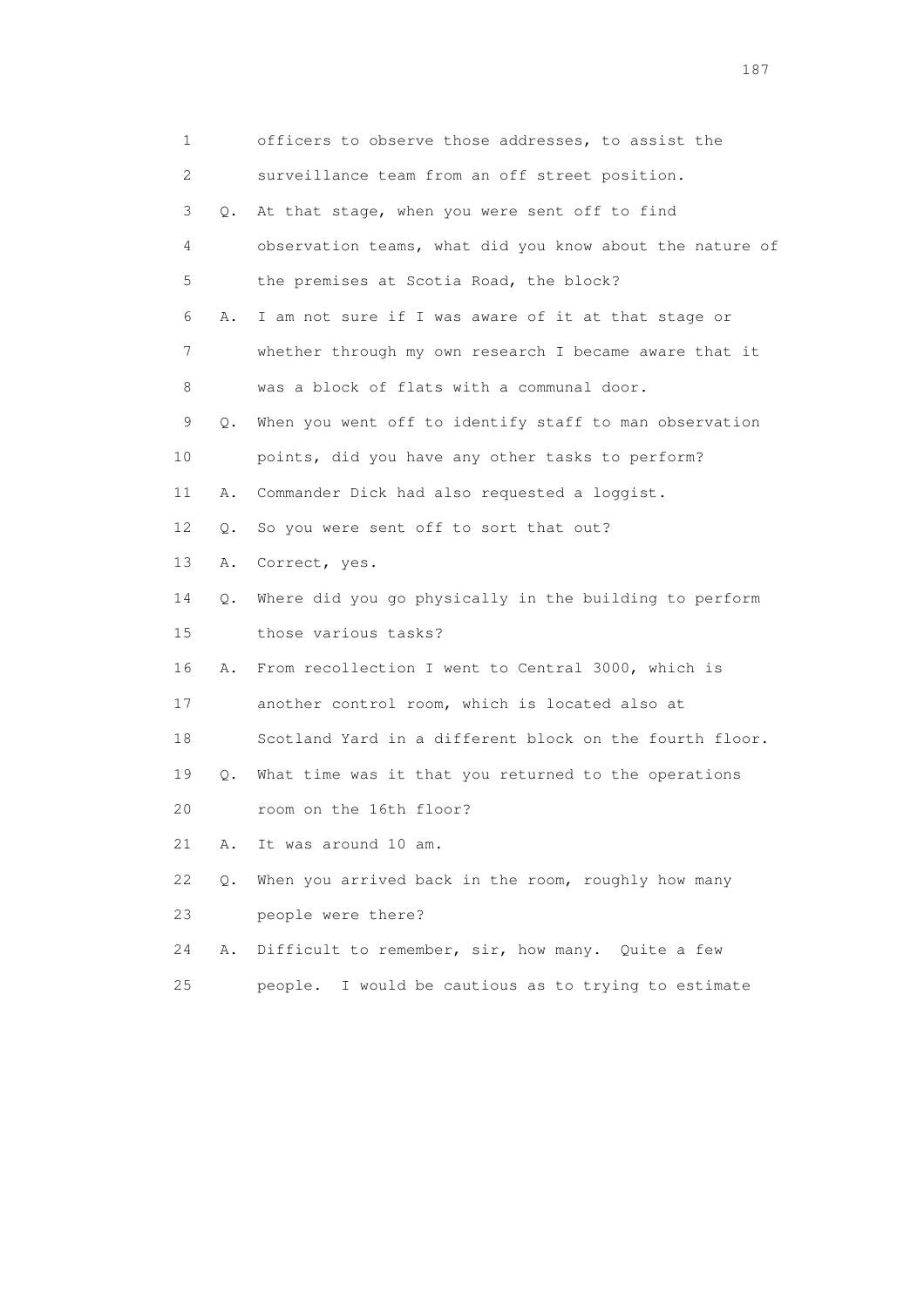1 the numbers.

2 O. What was the atmosphere in the room?

| $\angle$ | v. | what was the atmosphere in the room:                     |
|----------|----|----------------------------------------------------------|
| 3        | Α. | The atmosphere was lively, a certain amount of tension   |
| 4        |    | I would say.                                             |
| 5        | Q. | Did you appreciate when you went in what was going on in |
| 6        |    | the room at that point?                                  |
| 7        | Α. | I didn't immediately approach Commander Dick because     |
| 8        |    | I could see that she was busy, I learnt from somebody    |
| 9        |    | else, I can't remember who, that a man who had been      |
| 10       |    | identified as the suspect was actually on a bus and was  |
| 11       |    | being followed.                                          |
| 12       | Q. | Can we put up the map, jury bundle, tab 20, on the       |
| 13       |    | screen. Can we focus in on the operations room. We see   |
| 14       |    | on the left of the page, I think, the door from which    |
| 15       |    | you enter?                                               |
| 16       | Α. | Could you just point that out to me, the door is         |
| 17       | О. | If we see over on the left that whole area?              |
| 18       | Α. | Yes.                                                     |
| 19       | Q. | So this is the overview, I can show you some photographs |
| 20       |    | if they help, but when you entered the room, where did   |
| 21       |    | you position yourself?                                   |
| 22       | Α. | I think initially I stood round -- I think it's L1, just |
| 23       |    | while I assessed -- probably on the inside of L1, so     |
| 24       |    | between L1 and 51.                                       |
|          |    |                                                          |

25 Q. I think it's S1, the front row of desks where the Cougar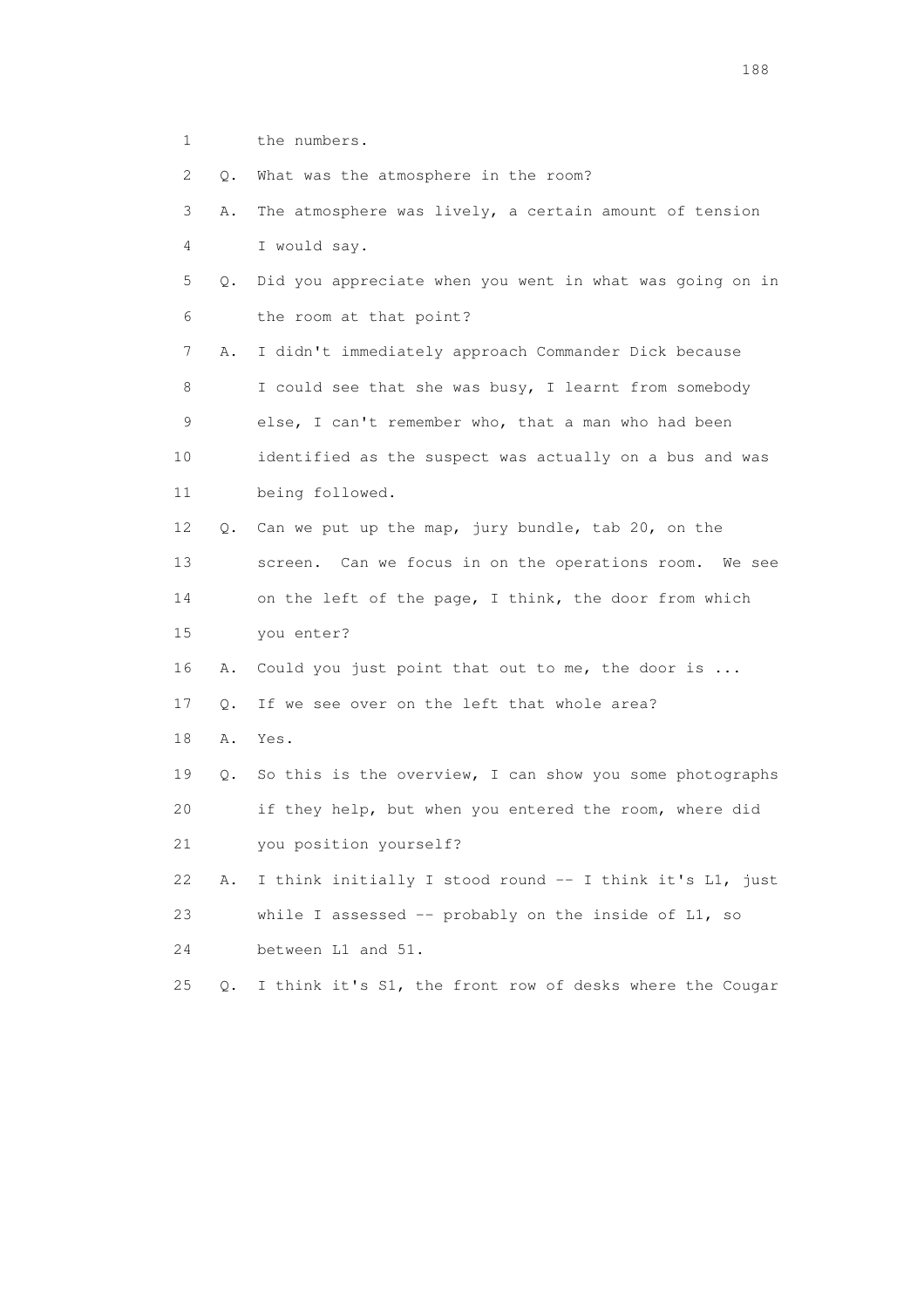1 sets are. Where was Commander Dick at this stage? 2 A. She was over near C3, probably between -- I can't 3 indicate it, but it's S4, between S4 and C3, in that 4 kind of area there. That's where I eventually joined 5 her after initially assessing what was the current 6 situation. 7 Q. You said that there was a man being followed. Did you 8 hear anything about where the man was other than on 9 a bus which you already mentioned? 10 A. By the time I was appraised of the situation, he was 11 approaching Stockwell tube station. 12 Q. Did you discover whether he was under surveillance? 13 A. Yes, I believe he was under surveillance, I did discover 14 that he was, yes. 15 Q. At that point, were you aware what the other senior 16 officers in the room were planning or intending for this 17 man? 18 A. Do you mean the officers other than Cressida Dick? 19 Q. Well, either her or any of the other senior officers, 20 other than yourself, I am counting you as a senior 21 officer. 22 A. At the stage when he was still on the bus, probably not, 23 but some stage after that he started to get off the bus. 24 Q. Okay, let us take that in stages, then. The bus arrives 25 near Stockwell tube station at a bus stop?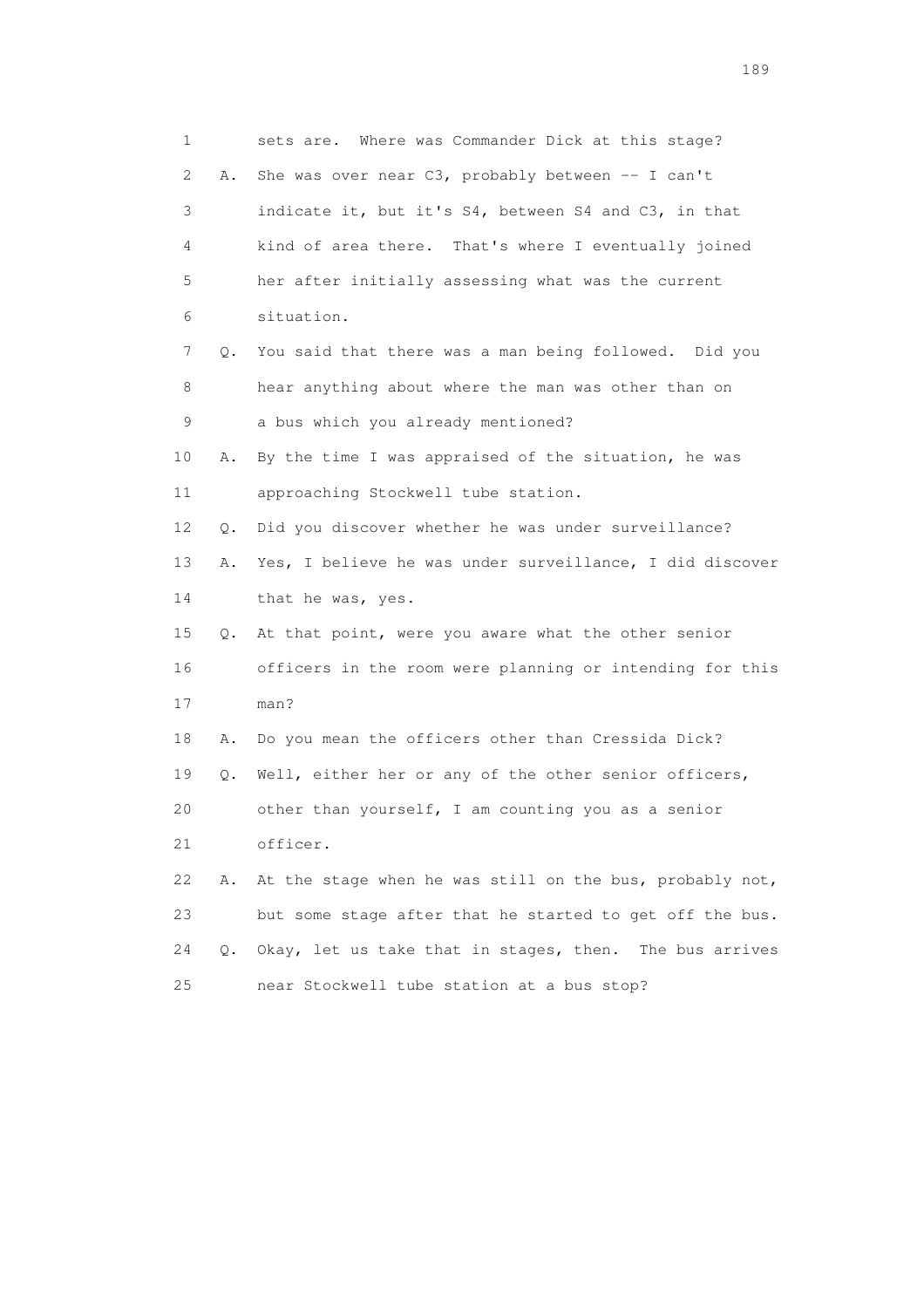- 1 A. That's correct, sir, yes.
- 2 Q. What do you hear at this point in the room?
- 3 A. If I could just consult my statement.
- 4 Q. Of course, yes. I think you will find it on the third 5 page of your statement, towards the bottom, about ten 6 lines up:
- 7 "As the bus arrived at Stockwell station ..."
- 8 A. There was concern that the suspect should not be allowed 9 to enter the tube station.
- 10 Q. Who was expressing that concern?
- 11 A. Well, I think everybody -- everybody was but
- 12 particularly Cressida Dick as she was in charge of the
- 13 operation.
- 14 SIR MICHAEL WRIGHT: To your knowledge, did the fact that it 15 was Stockwell have any significance?
- 16 A. Yes, it did, sir, yes, because we were aware and I was
- 17 aware that Stockwell tube station had featured on the 18 previous day's mission.
- 19 SIR MICHAEL WRIGHT: The attempted bombings?
- 20 A. Correct, yes.
- 21 MR HOUGH: Did any information come in at that point about
- 22 the firearms teams?
- 23 A. Well, Cressida Dick actually instructed that the man
- 24 should be stopped before he got into the tube station,
- 25 and she directed that that should be SO19 that did that.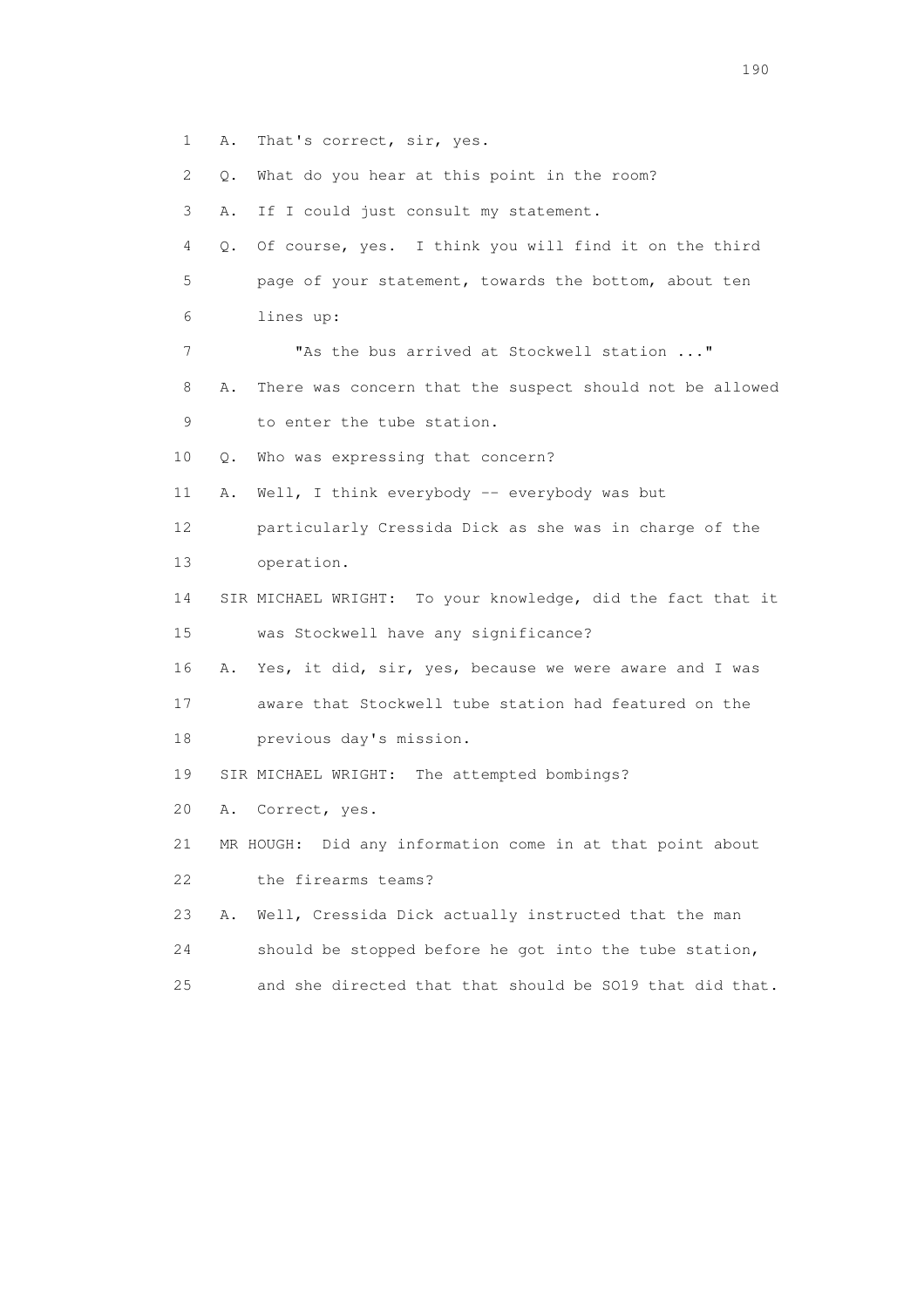| 1  |           | We established via Chief Inspector Esposito that the     |
|----|-----------|----------------------------------------------------------|
| 2  |           | firearms team were not in a position to effect that stop |
| 3  |           | at that time.                                            |
| 4  | Q.        | Pause there. Mr Esposito tells you this much, that they  |
| 5  |           | are not in a position to effect a stop. Does he say      |
| 6  |           | where they are?                                          |
| 7  | Α.        | No, he doesn't, sir.                                     |
| 8  | Q.        | What's the response of Cressida Dick and others in the   |
| 9  |           | room to that information?                                |
| 10 | Α.        | Well, we were obviously concerned that the man shouldn't |
| 11 |           | be allowed to enter the tube station. There were         |
| 12 |           | firearms officers from the surveillance team who were    |
| 13 |           | present, albeit everybody was aware that they had not    |
| 14 |           | had sufficient training to carry out armed               |
| 15 |           | interventions, and it really was a live risk assessment  |
| 16 |           | as to whether they should be permitted to carry out the  |
| 17 |           | intervention knowing that the alternative was the        |
| 18 |           | possibility of this man getting onto the tube station.   |
| 19 | $\circ$ . | Were you involved in that decision?                      |
| 20 | Α.        | I was, yes, I was involved in the discussion, yes.       |
| 21 | Q.        | So at this stage where are you standing?                 |
| 22 | Α.        | I was standing, as I indicated, towards the right-hand   |
| 23 |           | side where Cressida Dick had been standing.              |
| 24 | $\circ$ . | So you have now moved from closer to the door to near    |
| 25 |           | where Commander Dick is?                                 |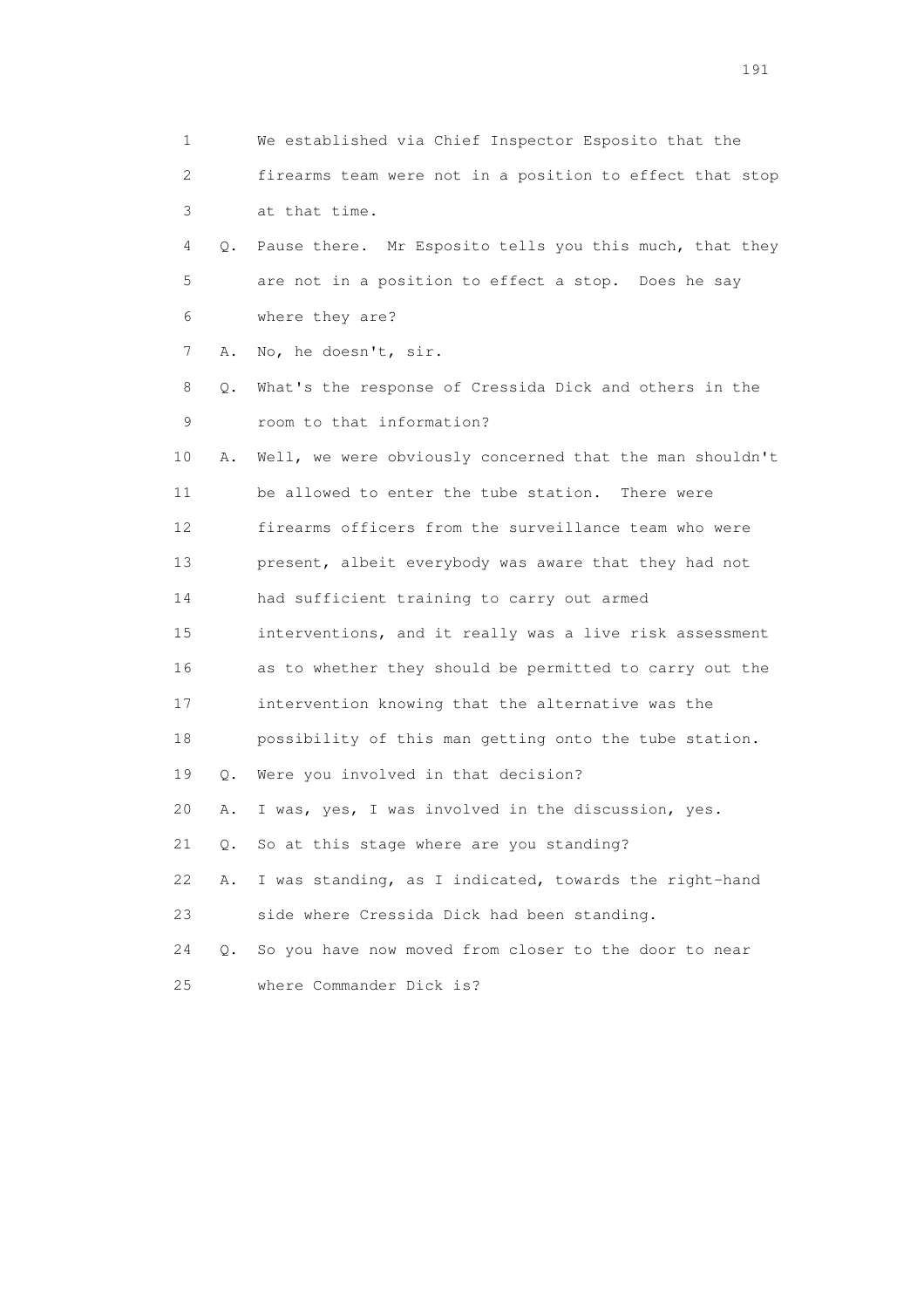- 1 A. That's right, yes.
- 2 Q. And you were involved with the discussion as to what
- 3 should be done because the firearms team aren't there,
- 4 but you had surveillance officers on hand?
- 5 A. That's correct, yes.
- 6 Q. Was there any discussion of how many surveillance
- 7 officers were on hand?
- 8 A. No, I don't think there was.
- 9 Q. How long did this discussion take?
- 10 A. It was instant, it was very, very fast time.
- 11 Q. What decision was made?
- 12 A. The decision was made that the surveillance officers
- 13 should actually effect the intervention.
- 14 Q. And that was the order given?
- 15 A. It was, yes.
- 16 Q. What happened next?
- 17 A. Well, virtually as that order was given, very, very
- 18 quickly afterwards Chief Inspector Esposito then
- 19 indicated that the firearms team were actually now in
- 20 a position to effect the intervention.
- 21 Q. Any more information than that from him about where they 22 were?
- 23 A. No.
- 24 Q. How did Commander Dick react to that information?
- 25 A. She reacted by cancelling the previous direction that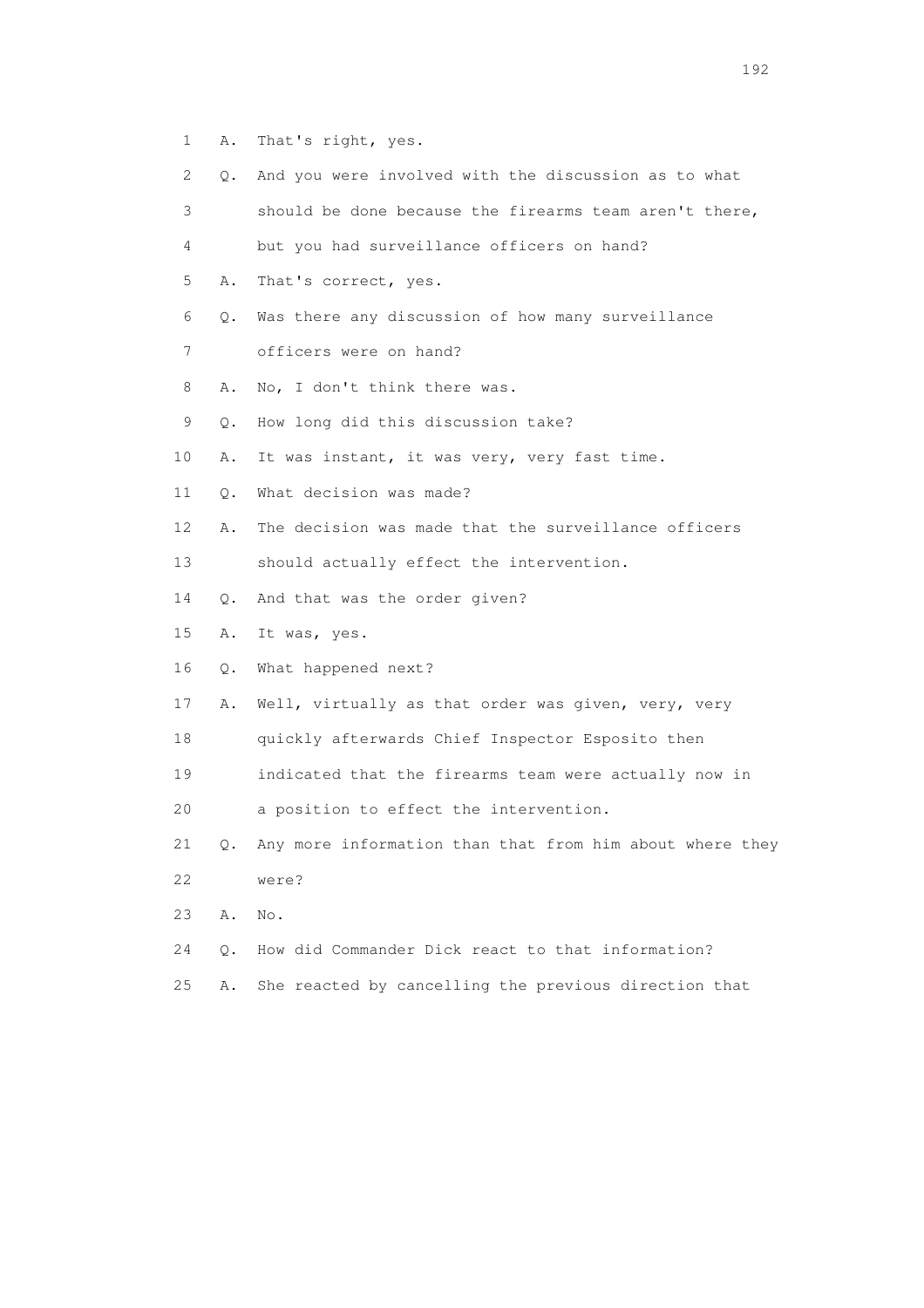1 the surveillance officers should carry out the stop, and 2 directed that the firearms officers should do it. 3 Q. Can you remember as best you can what precise words she 4 used in giving her order to the firearms team, obviously 5 via the various channels of communication we have heard 6 about? 7 A. My recollection is that the word "stop" was used, but 8 I -- I haven't made a note of -- certainly the direction 9 was clear that he should be stopped and detained. 10 Q. There is one account which says that -- from one 11 witness -- the words "at all costs", that he mustn't be 12 allowed to get on the tube at all costs were used. was 13 that a phrase that you heard used in your presence? 14 A. I didn't hear those words, sir, no. 15 Q. After that order was given, were communications lost? 16 A. They were, sir, yes. 17 Q. How long after the order were communications lost? 18 A. Very quickly. Very quickly indeed. 19 Q. Was anything more heard about the position of the man 20 between when the order was given and when communications 21 were lost? 22 A. No, sir. 23 Q. Some time later, some minutes later, was information 24 received in the control room that the man had in fact 25 been shot?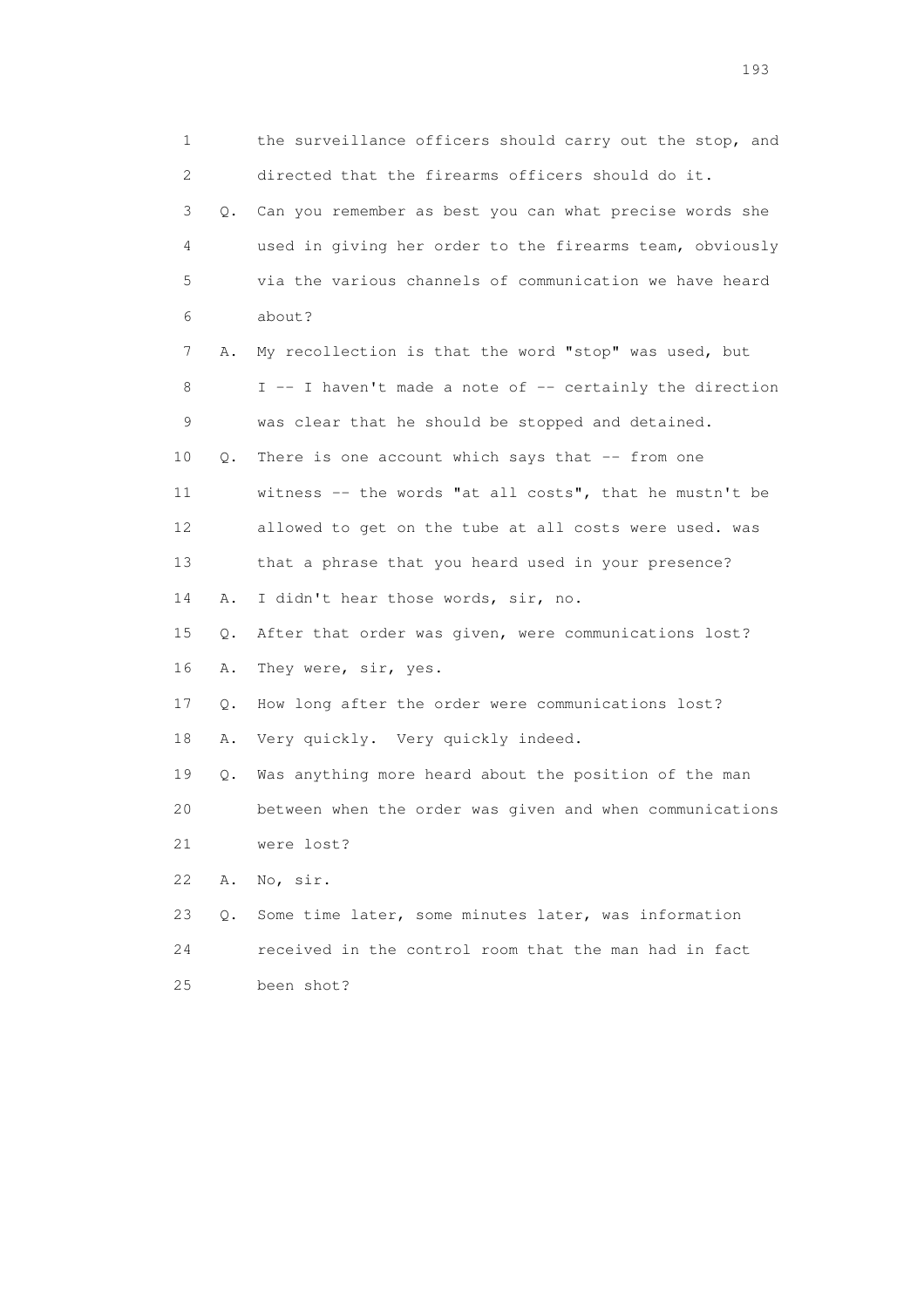1 A. That's correct, sir, yes.

| 2  | During the period you were in the room, and these fast<br>Q. |
|----|--------------------------------------------------------------|
| 3  | time decisions and orders were being made and given,         |
| 4  | what was Commander Dick's mood and demeanour?                |
| 5  | She was extremely calm, sir, totally in control.<br>Α.       |
| 6  | What was the noise level in the room?<br>Q.                  |
| 7  | Well, there was some activity in the room but it was<br>Α.   |
| 8  | nothing that I would consider to be excessive.               |
| 9  | Certainly having been in many control room situations,       |
| 10 | more towards kidnaps, but as we discussed before, live       |
| 11 | crimes in action, it is -- it was not unusual to have        |
| 12 | that amount of activity going on in the room. So             |
| 13 | I certainly didn't consider it to be excessive.              |
| 14 | Thank you very much. If you will wait there,<br>MR HOUGH:    |
| 15 | others will ask you questions.                               |
| 16 | SIR MICHAEL WRIGHT: Mr Mansfield.                            |
| 17 | Questions from MR MANSFIELD                                  |
| 18 | MR MANSFIELD: Good afternoon, my name is Michael Mansfield,  |
| 19 | I represent the de Menezes family.                           |
| 20 | Just on the last point then, as far as you are               |
| 21 | concerned, no-one had to shout to make themselves heard,     |
| 22 | anything like that?                                          |
| 23 | I don't recall hearing any shouting, sir.<br>Α.              |
| 24 | No, or for example an inability really to hear the<br>Q.     |
| 25 | speakers relaying surveillance commentary?                   |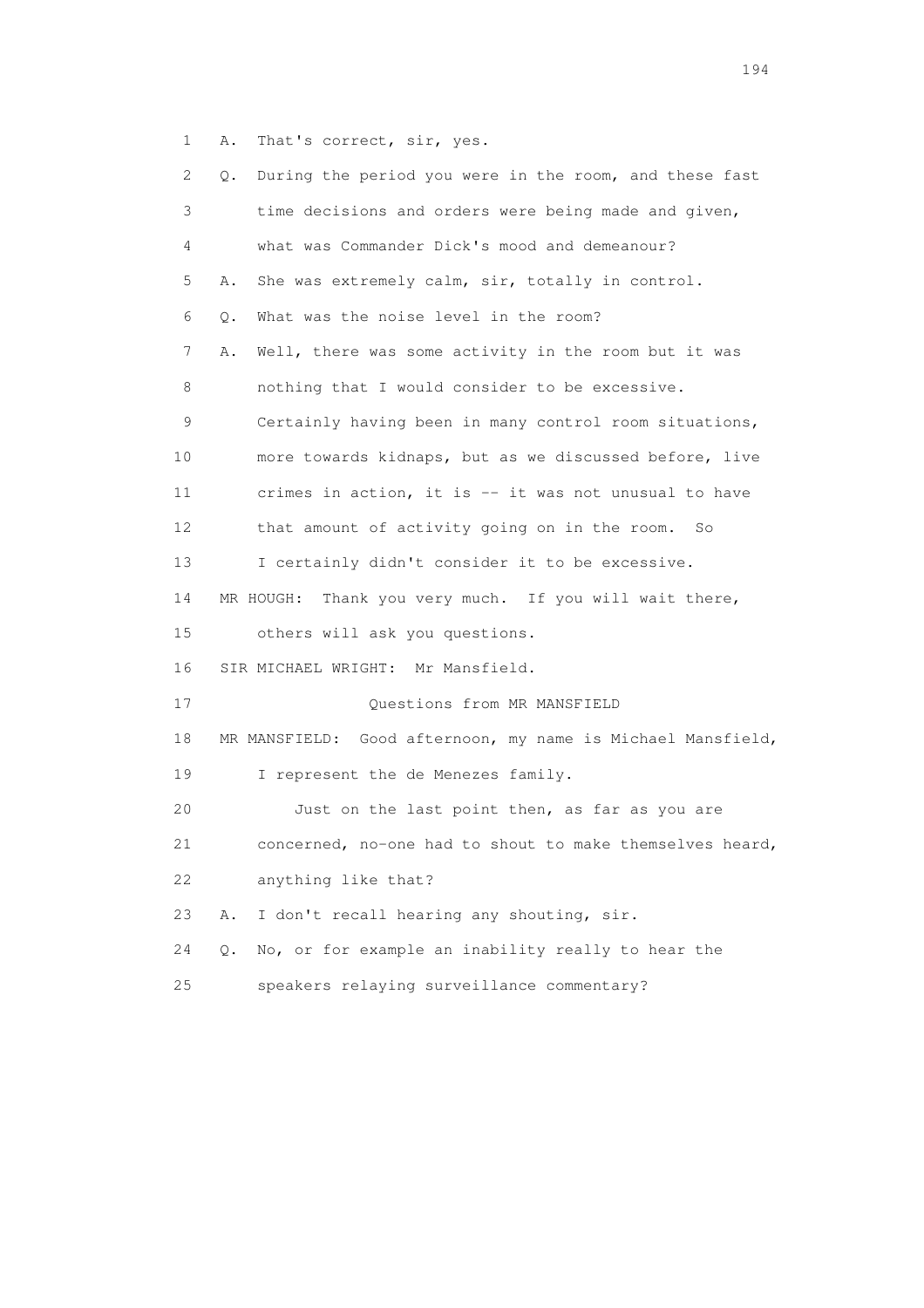1 A. Not something that I was aware of, sir, no. 2 Q. I'm not going to spend time on that for the moment. Can 3 I just ask you one or two questions. Firstly in 4 relation to the observation posts that you were 5 intending to establish and the fact that you were 6 obtaining copies of CCTV images, and presumably also 7 copies of a gym card photograph? 8 A. I don't remember if I did, sir. 9 Q. The question really on the back of it is: would you have 10 expected, once it was set up, that's an observation fix 11 off-street, as it were, the people who staffed the 12 observation point to have copies of CCTV images or gym 13 cards with them? 14 A. I would expect them to have images to refer to when 15 making identifications, sir, yes. 16 Q. I know it sounds very simple but there is a reason. 17 I'm going to move on, you can have your statement in 18 front of you, it's my page 56, I don't know whether your 19 pages are the same, bottom right-hand corner, it's 20 really the period, because you are out of the operations 21 room for a fair time, but when you come back in you were 22 aware that a man on a bus had been identified. 23 Can you now help any further as first of all from 24 whom you learnt that? 25 A. I don't remember that, sir, no. No.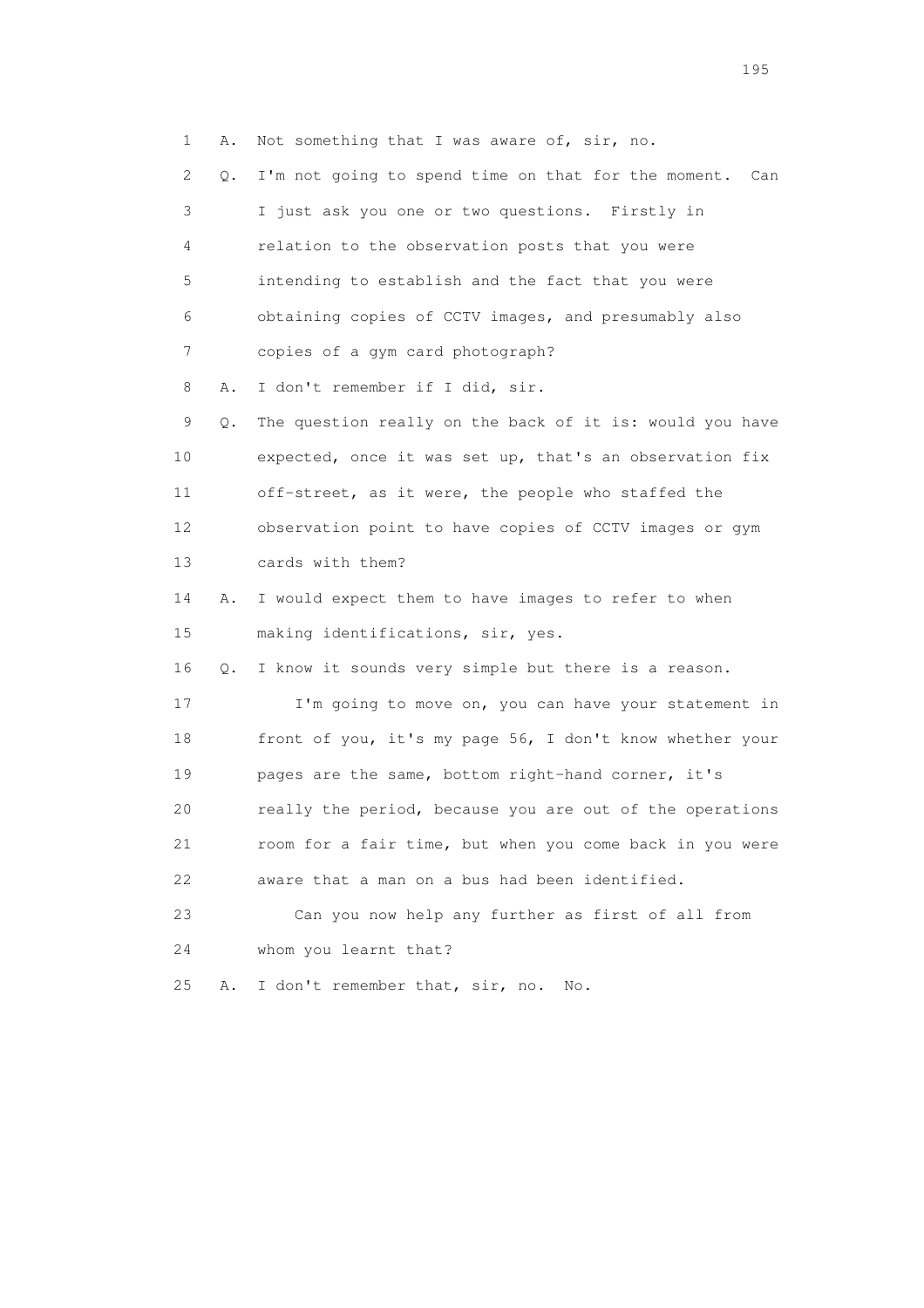1 Q. Or how it was expressed or anything?

 2 A. I think I seem to remember there was obviously activity 3 going on, Cressida Dick was obviously very busy with 4 Mr Boutcher, Mr Esposito, I didn't feel it was my 5 position at that stage to interfere, so I probably asked 6 somebody who was involved in one of the other less 7 significant roles, shall we say, as to what the current 8 situation was, but I can't remember who that person was. 9 Q. Right. Just moving it forward, I think having been 10 yourself in charge of a number of firearms operations 11 and very experienced at that, you would agree with the 12 basic tenet, would you not, that if you are going to be 13 in charge, whether you are called Gold or whatever the 14 rank that is being attributed to this, in order to take 15 critical decisions in a fast time situation you really 16 had to have the best possible information that is 17 available? 18 A. Yes, sir, that's certainly -- I would agree with that, 19 yes. 20 Q. So you need in a control room removed from the scene, 21 which this one was, and I am sure you have been in this

 22 situation yourself where you are removed from the scene, 23 great care has to be taken to ascertain as carefully as 24 possible where the various actors, I am using that word 25 generally, are on the stage. In other words, the target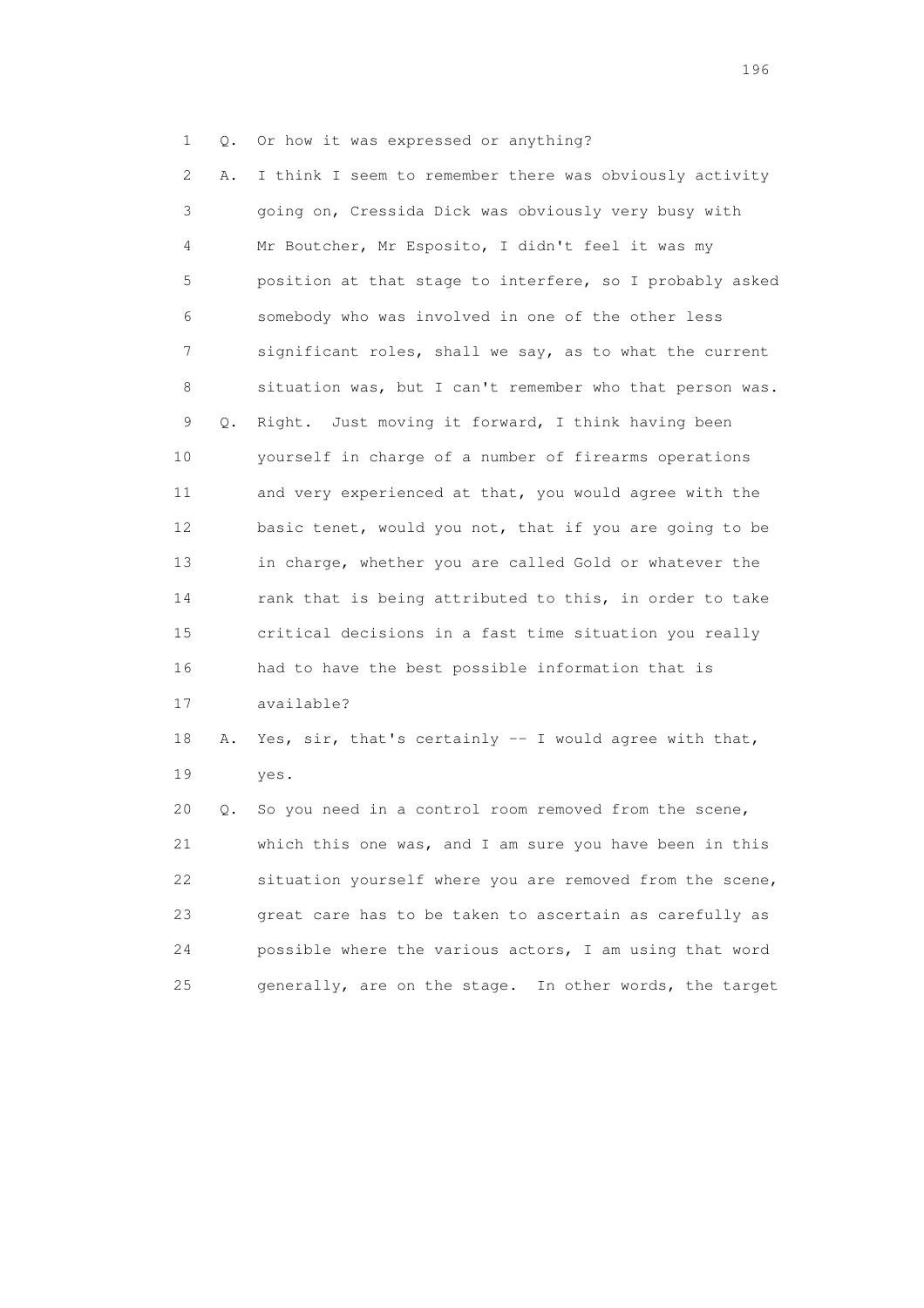1 and the people who are following the target and the 2 people who may be asked to intercept the target, you 3 need to know where they are as carefully as possible if 4 you are going to take a critical decision; would that be 5 fair? 6 A. Certainly the location of the target, what the target is 7 doing, what the current intelligence picture was, and 8 I would also want to know the vicinity of the officers 9 who were to take intervention action. 10 Q. Particularly if you have a very -- can I continue it 11 on -- small window of opportunity because it's 12 fast-moving and you don't know quite where the person is 13 going to go but you have to get in there quickly, do you 14 follow? 15 A. Yes, sir. 16 Q. You really need to know that the person who is going to 17 get in there quickly, you need to know exactly where 18 they are because in fact a matter of 30 seconds can mean 19 the difference between life and death, can't it? 20 A. Yes, sir, the proximity of the officers that are taking 21 the intervention is important, particularly the higher 22 the level of risk as it progresses, you also have to 23 consider other factors, though, sir, particularly 24 whether to actually get them too close might compromise 25 the operation and therefore actually raise the risk from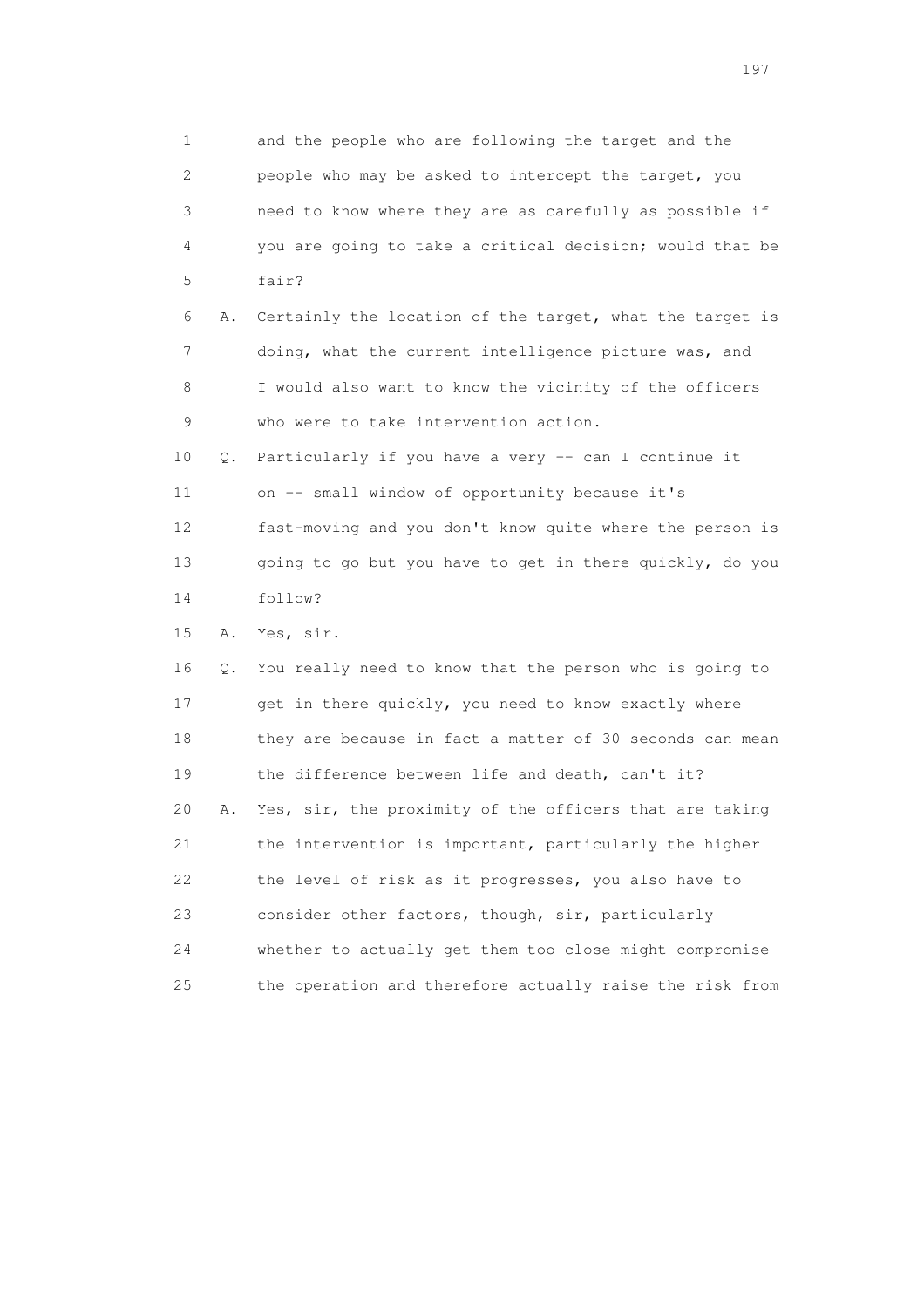1 the level it already is.

 2 Q. Yes, that's understood. I think the officers in this 3 case, I think you are aware, you do say, that they are 4 in covert vehicles, aren't they, the specialist firearms 5 officers? 6 A. Yes, sir. 7 Q. On this particular occasion. I am going to ask you 8 this, first of all, and if you don't know the answer I'm 9 sure you will say so. Do you have an understanding of 10 what the word "stop" means? It's a fairly obvious word, 11 but what does it mean to you as a firearms officer? 12 A. Well, my interpretation on the day was stop and detain. 13 Q. Yes, what would your interpretation be on another day, 14 then, is there another interpretation? 15 A. Well, to prevent the person from continuing with their 16 movement, to stop, as in stop and search, to -- 17 Q. I am coming to this, how much do you know about -- I'm 18 going to call it generically Kratos documentation? 19 A. I am not familiar with the documentation. 20 Q. I just want to put a distinction that appears on some of 21 the documentation that was available that night. There 22 seems to be a category of action called a "stop", and 23 then there is another category called "contain and 24 challenge". Do you know what the difference is, if 25 there is one?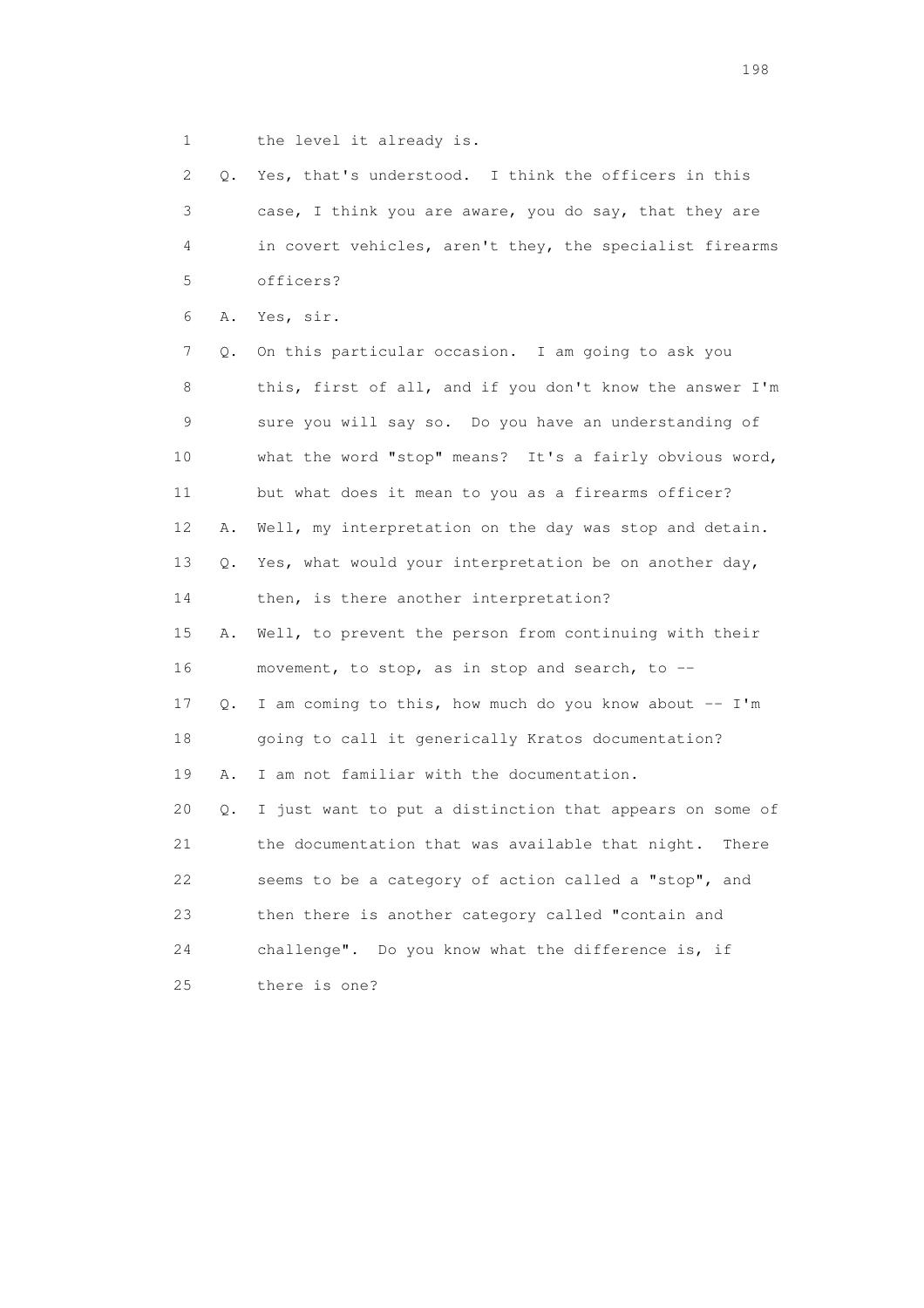1 A. I don't, sir, I am not familiar with the Kratos -- 2 SIR MICHAEL WRIGHT: You are not Kratos or Clydesdale 3 trained? 4 A. I am not, sir, no. 5 MR MANSFIELD: As far as you are concerned anyway on the 6 day, the meaning of "stop" was stop and detain? 7 A. I felt that it was absolutely clear and unambiguous as 8 to what was being asked for. 9 Q. This has sometimes been described in this case, the 10 context of this case, as leading to an expectation by 11 those who order it that it would be a conventional armed 12 arrest. 13 What is your understanding of a conventional armed 14 arrest; in other words, an arrest by armed officers? 15 A. It would be where a suspect is challenged by officers 16 who produce firearms and made to surrender. 17 Q. And made to surrender, all right, I just want to go 18 through that. 19 SIR MICHAEL WRIGHT: That is something with which you as 20 an SCD officer were particularly familiar with? 21 A. Sir, obviously I have only directed those kinds of stops 22 but actually I have taken part in them myself in my 23 younger days, yes. 24 MR MANSFIELD: I know it's splitting up a fast moving 25 situation, but what would you expect firearms officers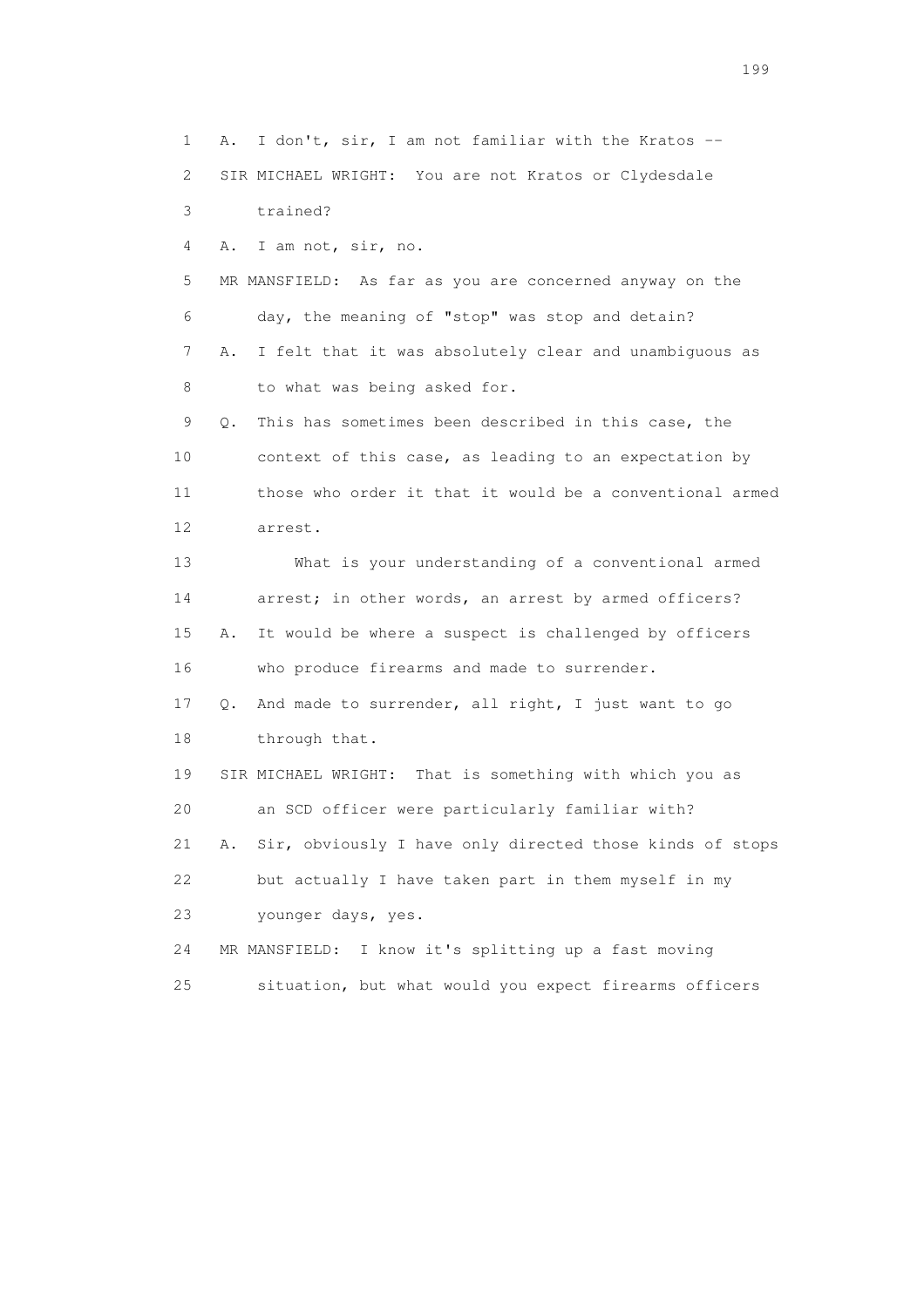| 1                         |    | It may differ on different occasions but in<br>to do?    |
|---------------------------|----|----------------------------------------------------------|
| $\mathbf{2}^{\mathsf{I}}$ |    | general terms what would be expected? They shout out     |
| 3                         |    | something as a form of challenge?                        |
| 4                         | Α. | Usually the command will be "armed police" or "stop,     |
| 5                         |    | armed police".                                           |
| 6                         | Q. | And of course the person may be in all sorts of          |
| 7                         |    | different positions, and what would follow, and they     |
| 8                         |    | would have their weapons obviously out, would they?      |
| 9                         | Α. | They would, sir, yes.                                    |
| 10                        | Q. | Is there a particular tactic that is involved beyond     |
| 11                        |    | that if you are going to arrest somebody?                |
| 12                        | Α. | Well, obviously what you hope for is that the person     |
| 13                        |    | does surrender and they would then be isolated from the  |
| 14                        |    | firearm, be told to put the firearm on the ground, walk  |
| 15                        |    | away from it, but of course I am talking about           |
| 16                        |    | a firearms operation as opposed to this type of          |
| 17                        |    | situation which we are discussing.                       |
| 18                        | Q. | I have asked this of another officer, that is why I am   |
| 19                        |    | asking you what you expected. He also added that you     |
| 20                        |    | might ask somebody to put their hands in front of them   |
| 21                        |    | so you can see what's in their hands or not?             |
| 22                        | Α. | Yes, that would be commonplace.                          |
| 23                        | Q. | Therefore the ability to in fact do all this will depend |
| 24                        |    | on the circumstances, won't it? In other words, do       |
| 25                        |    | a challenge, shout your whatever it is, "armed police    |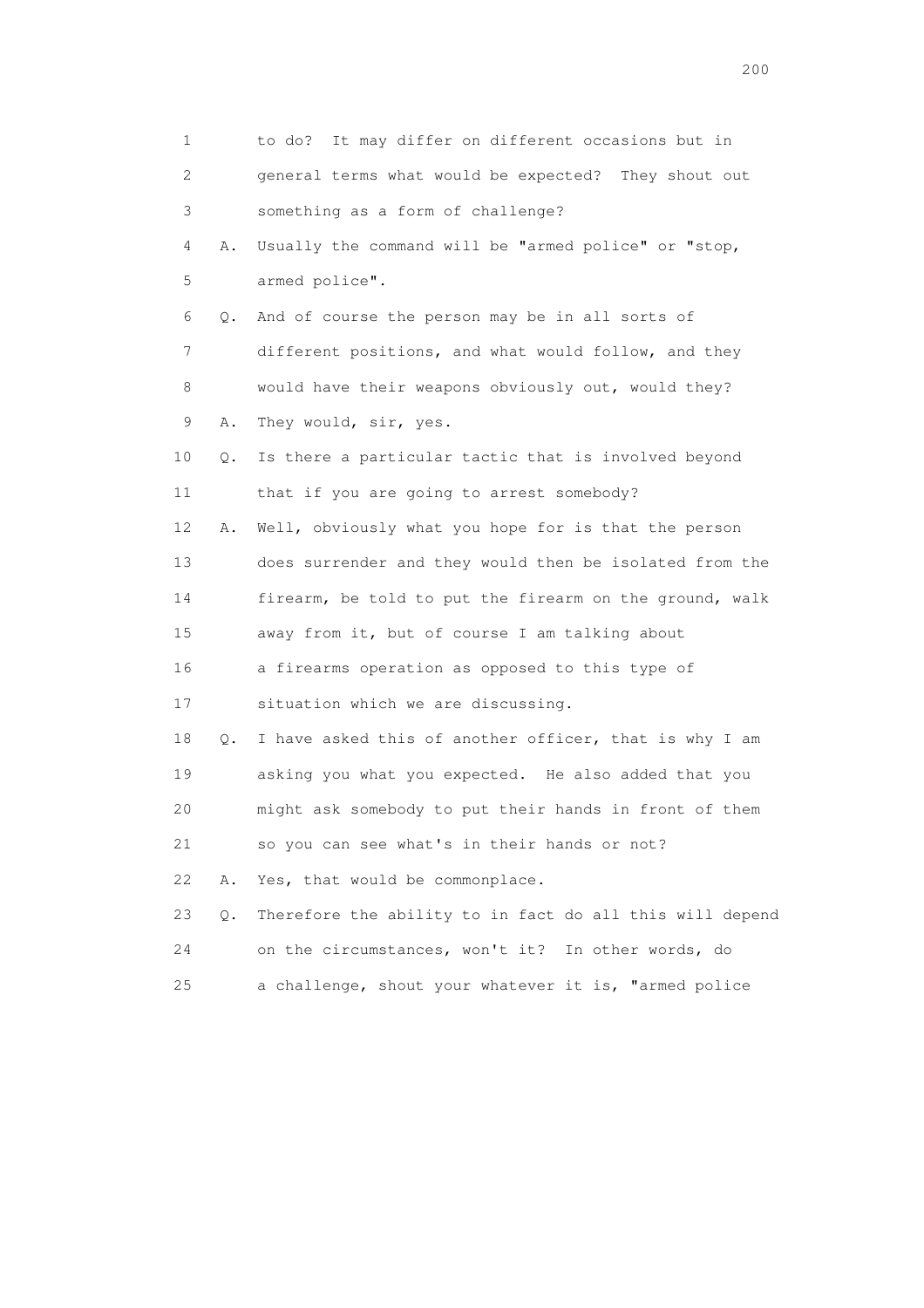1 stop" and then hands on the front and so on, depends on 2 the circumstances, doesn't it? 3 A. Yes, I mean, every challenge and every situation would 4 be different, sir, yes. 5 Q. And managing to interpret the reaction of the person 6 concerned is even more difficult, isn't it? 7 A. It would be difficult, sir, yes. 8 MR MANSFIELD: Thank you. 9 SIR MICHAEL WRIGHT: Are there variations on this? Would 10 you sometimes ask that the suspect lie down? 11 A. Yes, sir, that's quite possible, more often than not, as 12 I say, they will be asked to show their hands. If they 13 haven't got a firearm in their hands they would be asked 14 to show their hands. If they have a firearm on them 15 they would be asked to put it on the ground, walk away 16 from it and then the usual position would be that they 17 would be asked to get on the ground themselves, put 18 their hands behind their back and then they would be put 19 in their handcuffs. 20 SIR MICHAEL WRIGHT: So they can't use their hands as long 21 as they keep them in your sight. 22 A. Yes, sir. 23 SIR MICHAEL WRIGHT: Thank you. Who wants to go first, 24 Mr Gibbs? 25 MR GIBBS: No questions.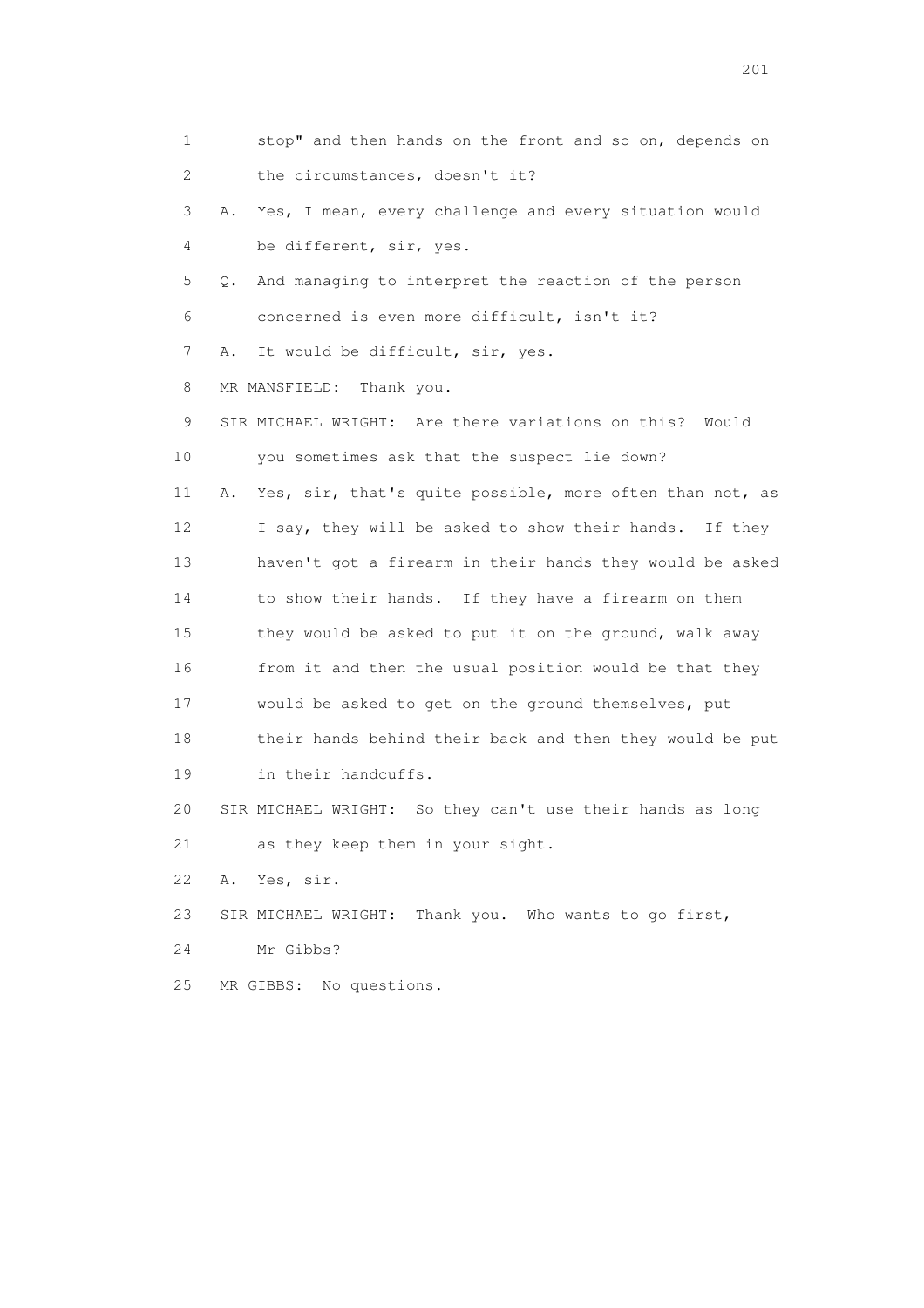1 SIR MICHAEL WRIGHT: Mr Singh?

2 MR SINGH: No questions, thank you.

3 SIR MICHAEL WRIGHT: Mr Perry.

 4 Questions from MR PERRY 5 MR PERRY: Mr Cummings, I have just one matter I want to 6 deal with you, please. I ought to say I'm David Perry, 7 I represent Cressida Dick.

 8 Mr Cummings, you have been asked questions about if 9 you are going to be in charge of the critical decisions 10 you want the best possible information, particularly in 11 a control room removed from the scene, and you would 12 need to ascertain where the various actors -- conjuring 13 up the image of a stage with people coming on scene and 14 off scene and the actors here were put to you as the 15 target, the officers following the target and the 16 officers following the officers who were following the 17 target, because here we have the target, surveillance, 18 and the SO19.

 19 I am just going to ask you how realistic it is to 20 keep abreast of information other than the target, 21 that's the topic I'm on, whether you can actually 22 accumulate all this information. Because what you said 23 was you have certainly got to have information in 24 relation to the target. I just want to see about others 25 and I just want to see how it works.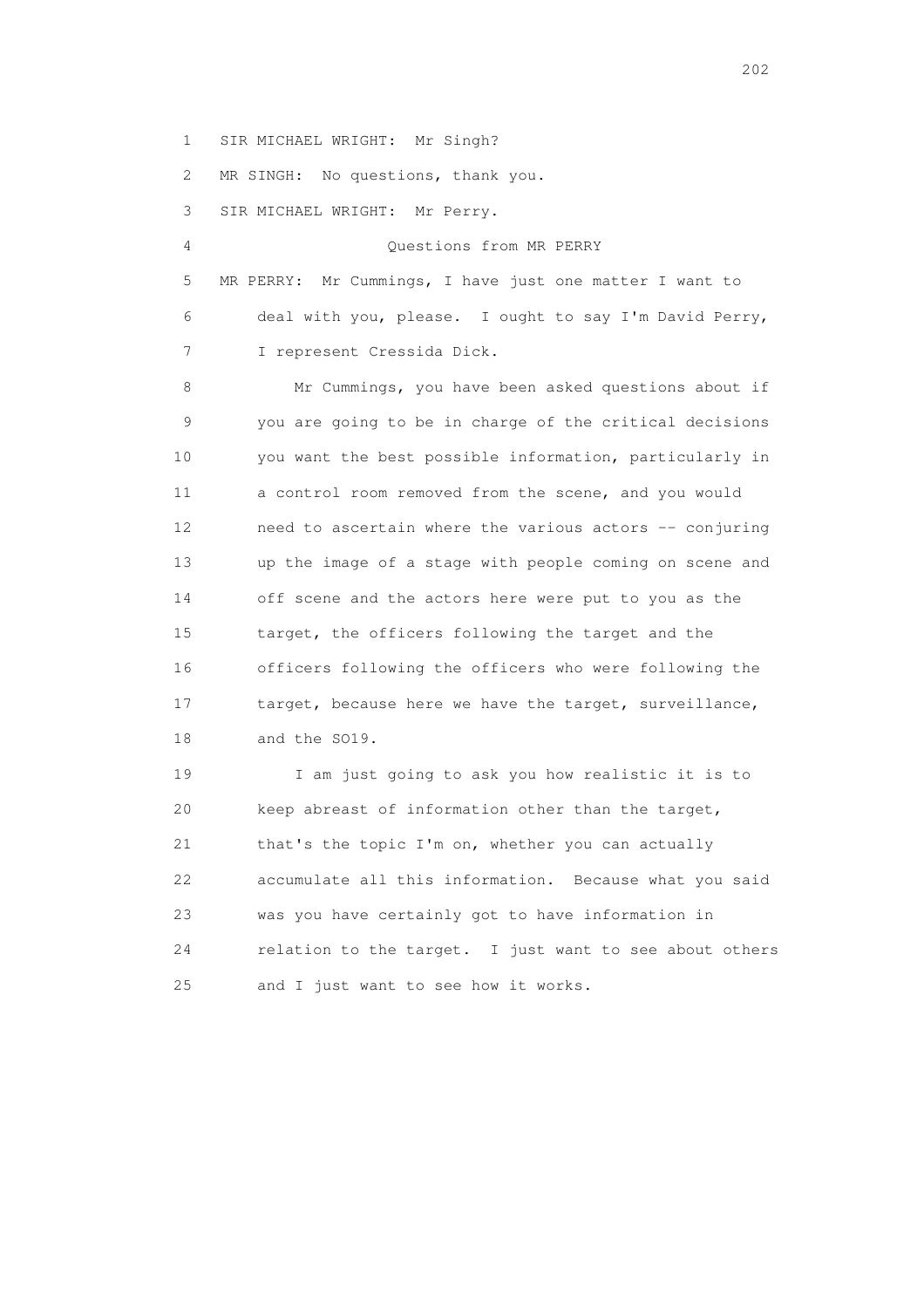1 In this case, we have a grey team of about 12 2 people. Is it feasible for the officer in charge to 3 say: I want to know where Jack, Harry, Ivor, Tim, James, 4 Ken, Adam, Lawrence, Malcolm, Graham and H11 are before 5 I take a decision? 6 A. That's the surveillance team leader's job, sir, 7 I wouldn't expect the commander of the operation to even 8 want to know at the time of the operation. 9 Q. If the commander is being told: I am round the corner 10 from the tube station, it's a distraction, isn't it? 11 A. Yes, we have a team leader whose specific job it is to 12 know exactly where all of their surveillance operatives 13 are, what the commander of the operation needs to know 14 is that the person is under control and where, what he 15 or she is doing, what the current intelligence picture 16 is. 17 SIR MICHAEL WRIGHT: It would be the team leader's job 18 presumably to keep the Silver in the picture as to where 19 his team, broadly speaking, were? 20 A. Even the Silver wouldn't need to know exactly where all 21 of the people are, that would be the surveillance team 22 leader's job to manage that. 23 MR PERRY: The same goes for the SO19 officers who are on 24 the stage that we have had put in our minds behind the 25 surveillance people, again the control room just needs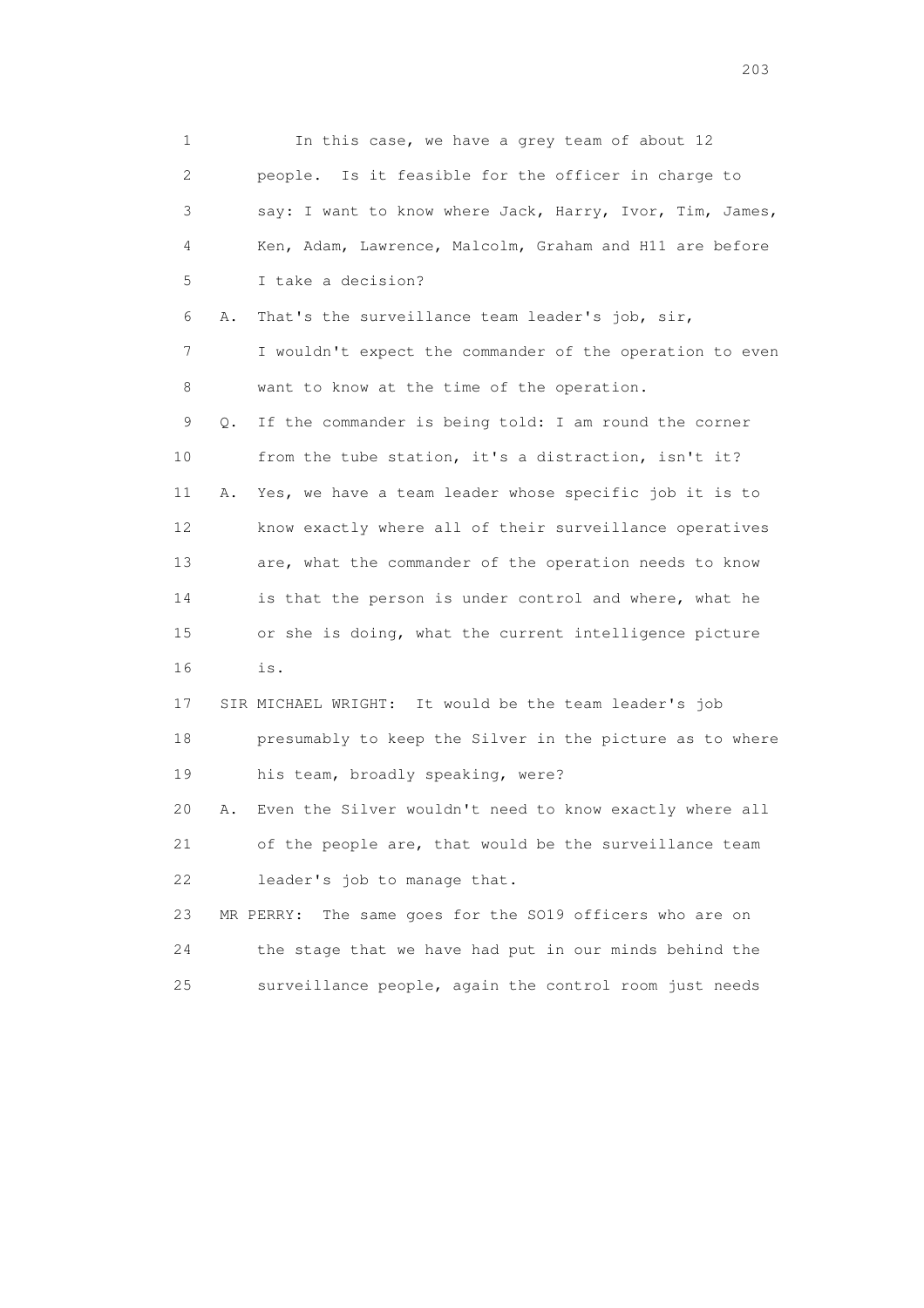1 to know that they can give an order and they will be in 2 a position to do what they have been asked to do. 3 A. As a commanding officer myself in that situation, 4 I would want to know that as the risk is escalating, or 5 may be escalating, I would want to know that the team 6 would be in a position to respond to it. I wouldn't 7 need to know exactly where they were, I certainly 8 wouldn't ask every -- you know, expect to be updated 9 every couple of minutes, unless of course I was told 10 they were nowhere near where they should be, in which 11 case I would want to know that they were making 12 progress.

 13 Q. Take a situation like this, where we have a firearms 14 team with six cars and we are going to hear evidence 15 that some came from the Clapham direction while some 16 came from the Stockwell Road direction. If you were 17 being told or you had to wait to know where every single 18 car and every single occupant of the car was as they got 19 out of the cars --

 20 A. I wouldn't want to know that information, sir. Much as 21 I have explained with where each individual surveillance 22 operative is, that sort of detail would be 23 a distraction, I would expect other people to know that

 24 type of information and if there was a problem, I would 25 expect somebody to bring it to my attention.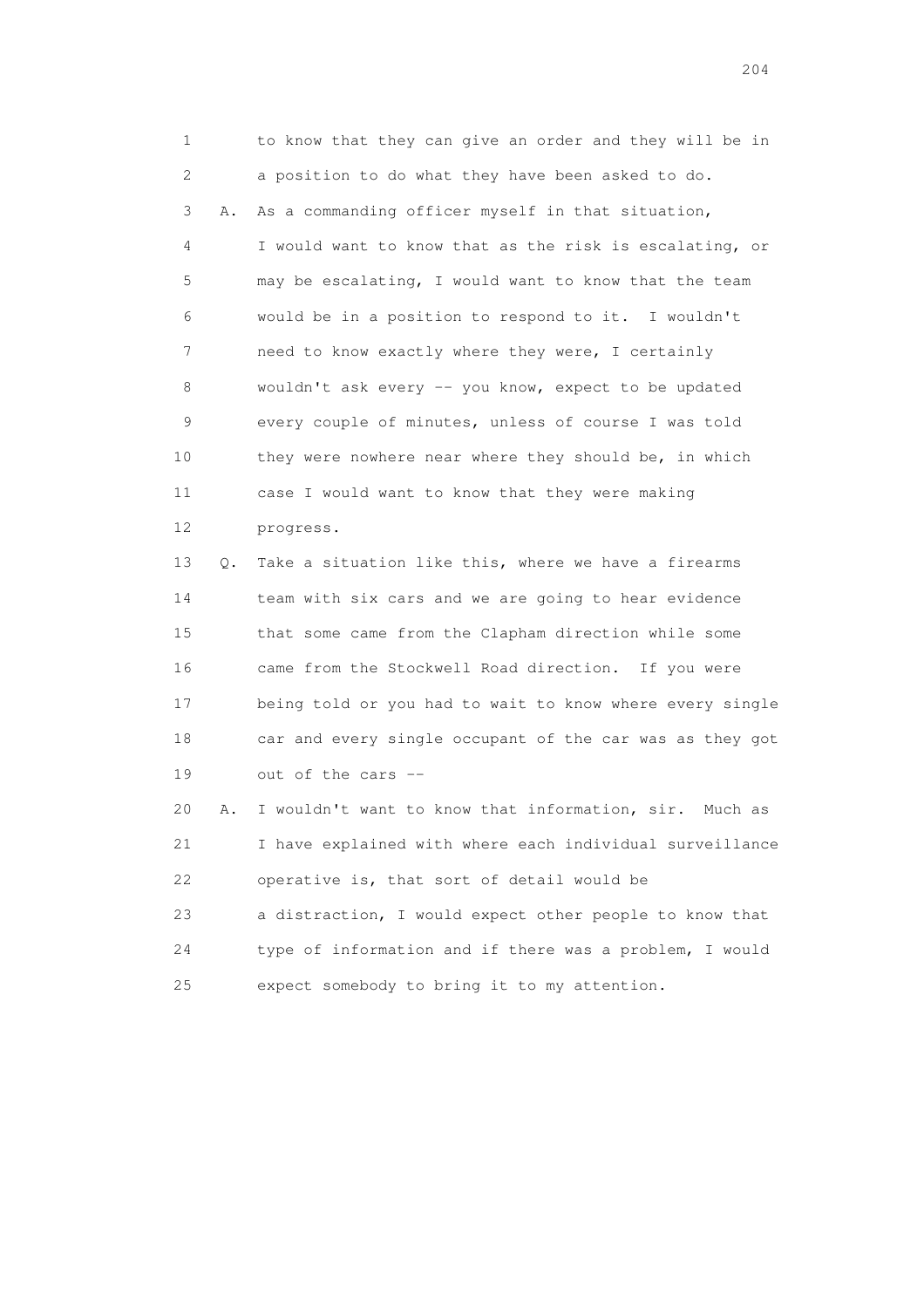1 MR PERRY: That's all I seek to ask you, thank you very 2 much. 3 SIR MICHAEL WRIGHT: On that, Mr Cummings, in your division 4 do you use the traffic light system? 5 A. We do, sir, yes, but it isn't used on every single case, 6 but I have been on operations where it is used. 7 SIR MICHAEL WRIGHT: So you are familiar with the meaning of 8 the stages, green, amber and red? 9 A. That's correct, yes. 10 SIR MICHAEL WRIGHT: You will tell us if it's the same for 11 your department, we have heard that it is for the team 12 leader to declare state red? 13 A. The firearms team leader, sir, yes, that would be right. 14 SIR MICHAEL WRIGHT: He will do that when he assesses in all 15 the circumstances that are going on that his team are 16 then in the position to make the intervention? 17 A. That would be correct, sir, the way that it would 18 normally work would be the Silver or Gold would weigh up 19 the risk, would weigh up the available evidence, would 20 then make a call as to at what stage there should be 21 an armed intervention and the co-ordination of that 22 armed intervention would then be passed to the firearms 23 team leader whose responsibility it will then be to 24 actually carry out that intervention in the safest 25 possible circumstances.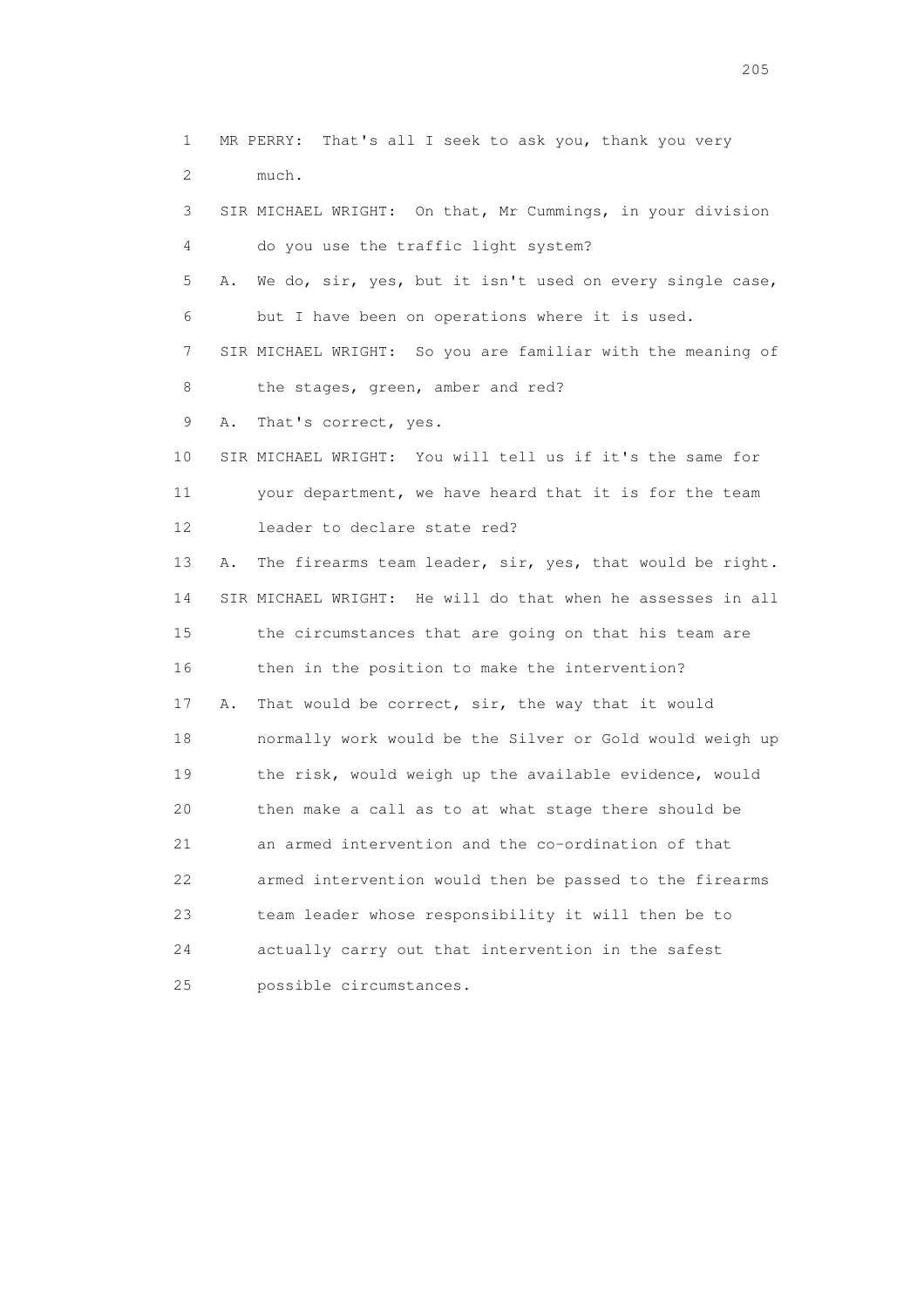1 SIR MICHAEL WRIGHT: It's for the team leader to decide when 2 it is feasible to do it? 3 A. That's correct, yes. 4 SIR MICHAEL WRIGHT: That's when he declares state red. 5 A. That's correct. 6 SIR MICHAEL WRIGHT: Thank you. Mr King? 7 MR KING: Nothing, thank you, sir. 8 SIR MICHAEL WRIGHT: Mr Horwell. 9 Questions from MR HORWELL 10 MR HORWELL: My name is Richard Horwell, I appear on behalf 11 of the Commissioner. I have two or three questions for 12 you. 13 You have told us that Commander Dick made it clear 14 that you were to challenge her if you disagreed with any 15 of her decisions or wished to question them? 16 A. She did, sir, yes. 17 Q. And the fact that you did not challenge her or question 18 her, can we take as certain, Mr Cummings, that you 19 agreed with the decisions that she made? 20 A. You can, sir, yes. 21 Q. I just want to ask you about two of them, please. We 22 have heard a great deal and I am not going to go through 23 the detail with you, of the particular issue asking 24 surveillance officers first to stop this man and then 25 the decision finally to ask the firearms teams to stop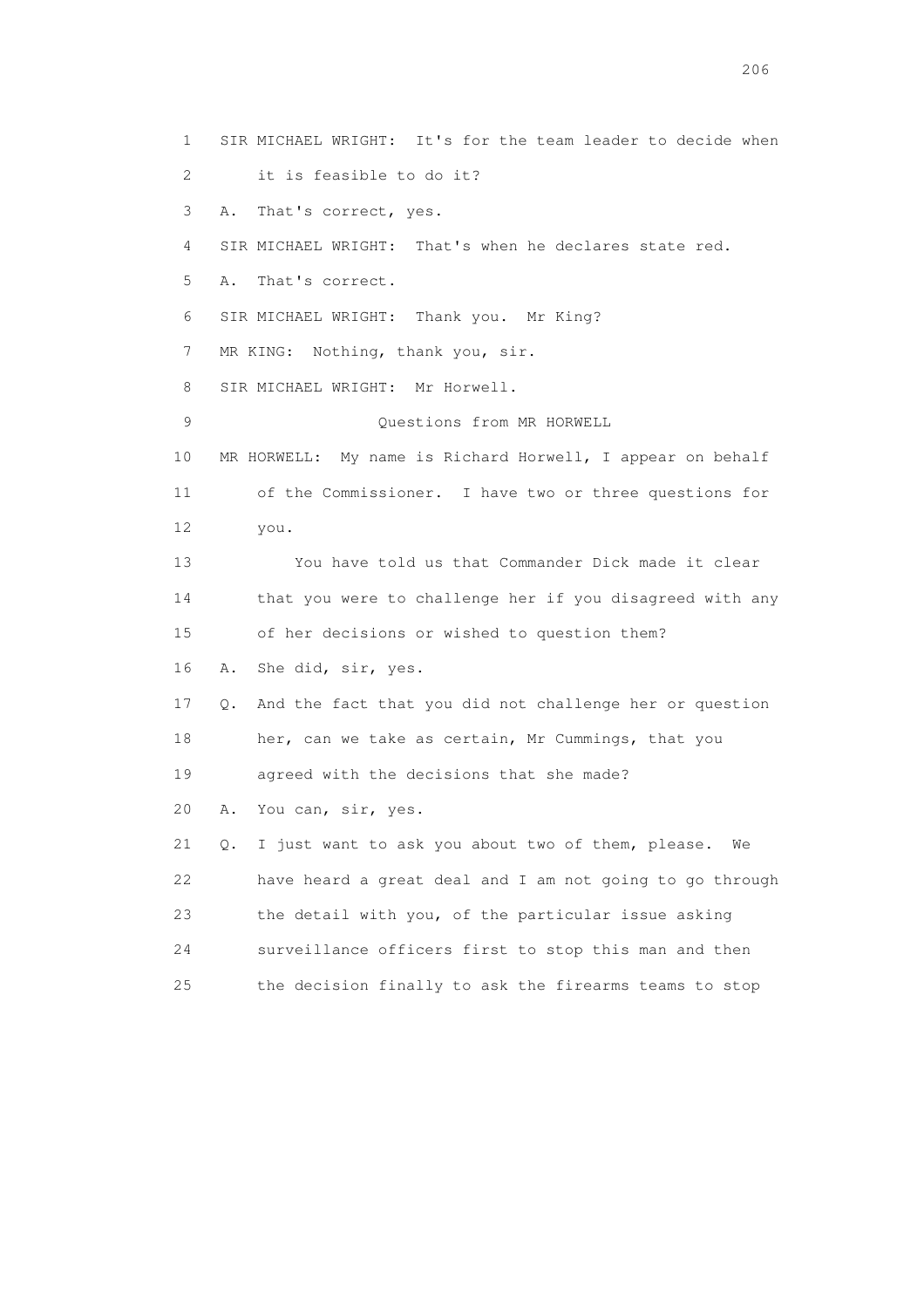|    | 1       | this man whom we obviously now know as Mr de Menezes.    |
|----|---------|----------------------------------------------------------|
|    | 2       | You have said in the past that at the moment the         |
|    | 3       | decision was made to use the surveillance officers to    |
|    | 4       | intervene, and these are your words, virtually           |
|    | 5       | simultaneously the firearms tactical adviser interrupted |
|    | 6       | and said the firearms officers were now present?         |
|    | 7<br>Α. | Correct, sir.                                            |
|    | 8<br>Q. | And were able to carry out the intervention themselves.  |
|    | 9       | You have gone on to say that Commander Dick then ordered |
| 10 |         | the firearms officers to intervene?                      |
| 11 | Α.      | (Witness nods).                                          |
| 12 | Q.      | Now, that is a decision with which you agreed?           |
| 13 | Α.      | Correct, sir, yes.                                       |
| 14 | Q.      | Because of the training and experience of the firearms   |
| 15 |         | officers?                                                |
| 16 | Α.      | That's correct, sir, yes.                                |
| 17 | Q.      | The other matter is this: we all understand that it      |
| 18 |         | would have been preferable to have stopped Mr de Menezes |
| 19 |         | in the concourse of the station?                         |
| 20 | Α.      | Yes, sir, it would have been, yes.                       |
| 21 | Q.      | And you have said in the past that preferably it would   |
| 22 |         | have been better to stop him either there or outside the |
| 23 |         | But you have also added this, and I want to<br>station.  |
| 24 |         | ask you whether you maintain this view today: to have    |
| 25 |         | arrested Mr de Menezes on the tube in your opinion was   |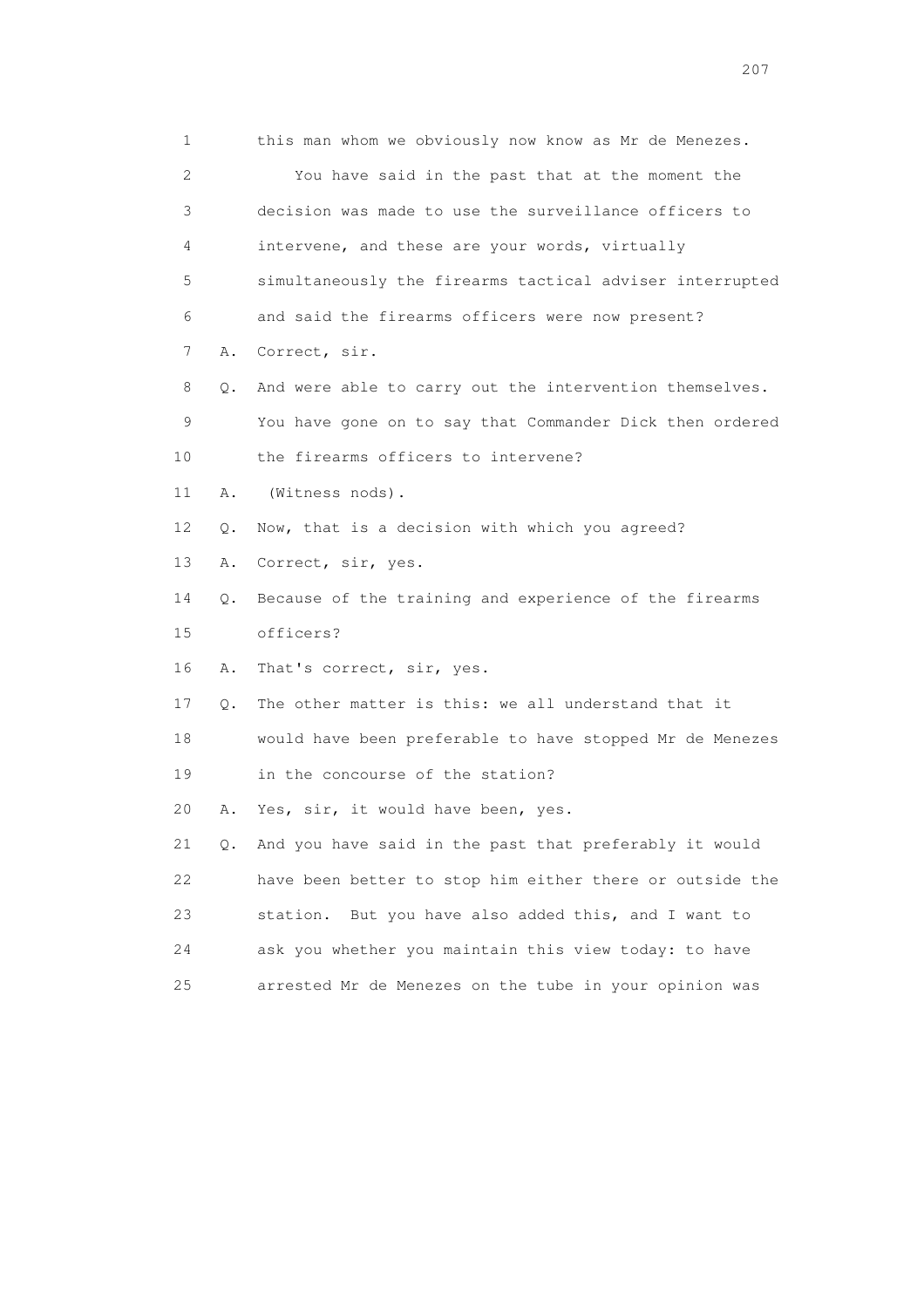1 safer to than to allow him to carry on in the tube?

2 A. Absolutely.

3 Q. Can you just explain that, please?

 4 A. Yes. Placed in the context of what this operation was 5 all about, we are investigating an incident the previous 6 day where people had tried to blow up people on tubes, 7 two weeks earlier the suicide bombers had been 8 successful in doing exactly that and tragically killed 9 over 50 people. So for me to allow somebody who was 10 a suspect, and albeit now that we know tragically that 11 he was the wrong person, but with the information that 12 we had at the time to allow the person to continue on 13 the tube and risk that happening again was a completely 14 unacceptable risk.

 15 Q. And therefore you agreed with that decision as well? 16 A. And you know, this is all about risk assessment, armed 17 intervention, of course we would have preferred to have 18 intervened before the tube, but if you actually weigh 19 the two up, you have to accept the situation that you 20 are left with, the alternative to allow the person to 21 continue is not an acceptable option. 22 MR HORWELL: Mr Cummings, thank you, that's all I ask. 23 SIR MICHAEL WRIGHT: Thank you. Mr Hough? 24 MR HOUGH: Nothing further from me, thank you, sir. 25 SIR MICHAEL WRIGHT: Thank you very much. I hope you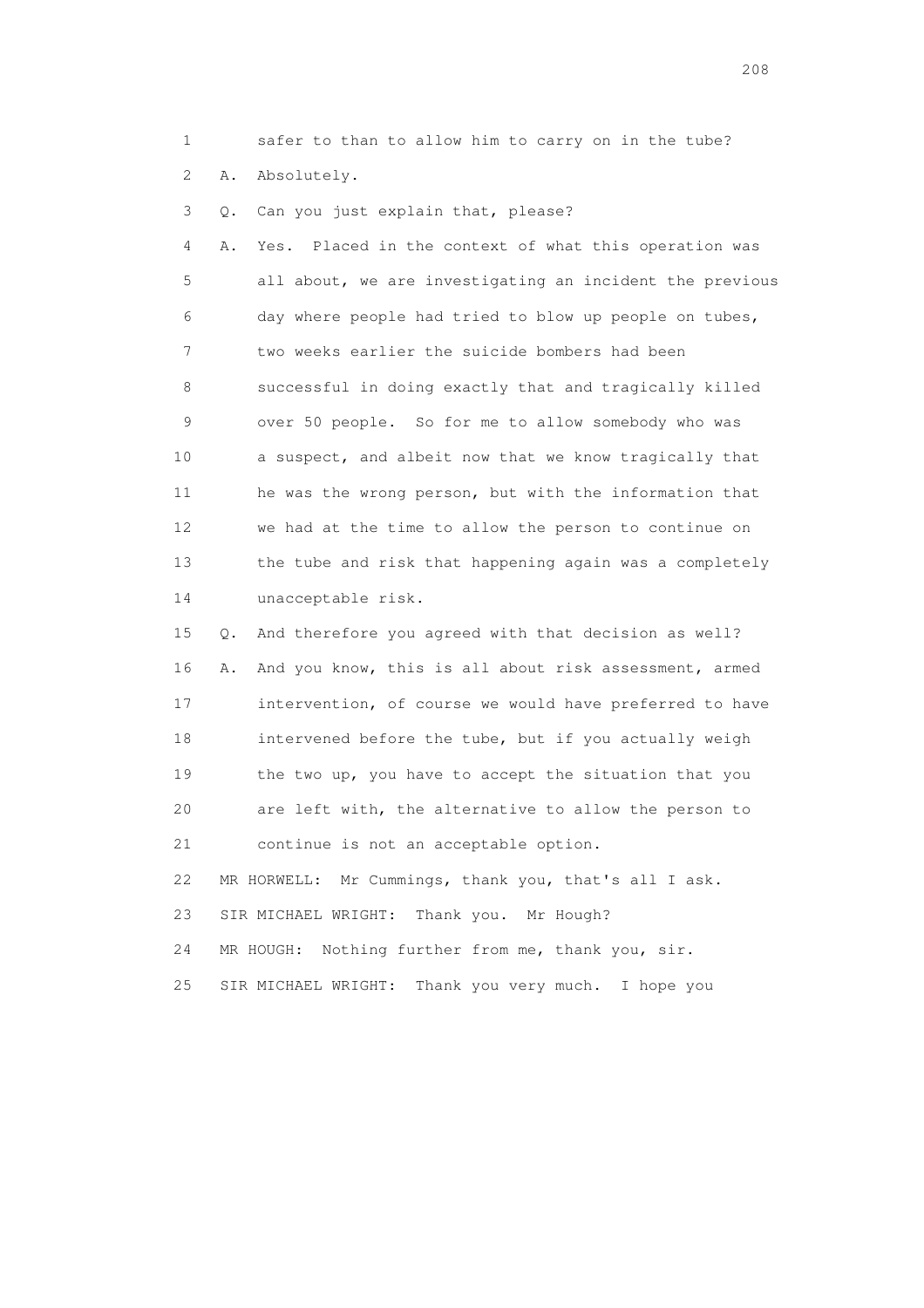1 weren't too close by when Commander Dick was talking 2 about you because I think your ears would have been 3 burning. 4 A. Thank you, sir, I can only imagine. 5 (The witness withdrew) 6 SIR MICHAEL WRIGHT: Any outstanding matters? No. In that 7 case, please, ladies and gentlemen, 10 o'clock tomorrow 8 morning. 9 (4.50 pm) 10 (The court adjourned until 10.00 am on 11 Thursday, 9 October 2008) 12 13 14 15 16 17 18 19 20 21 22 23 24 25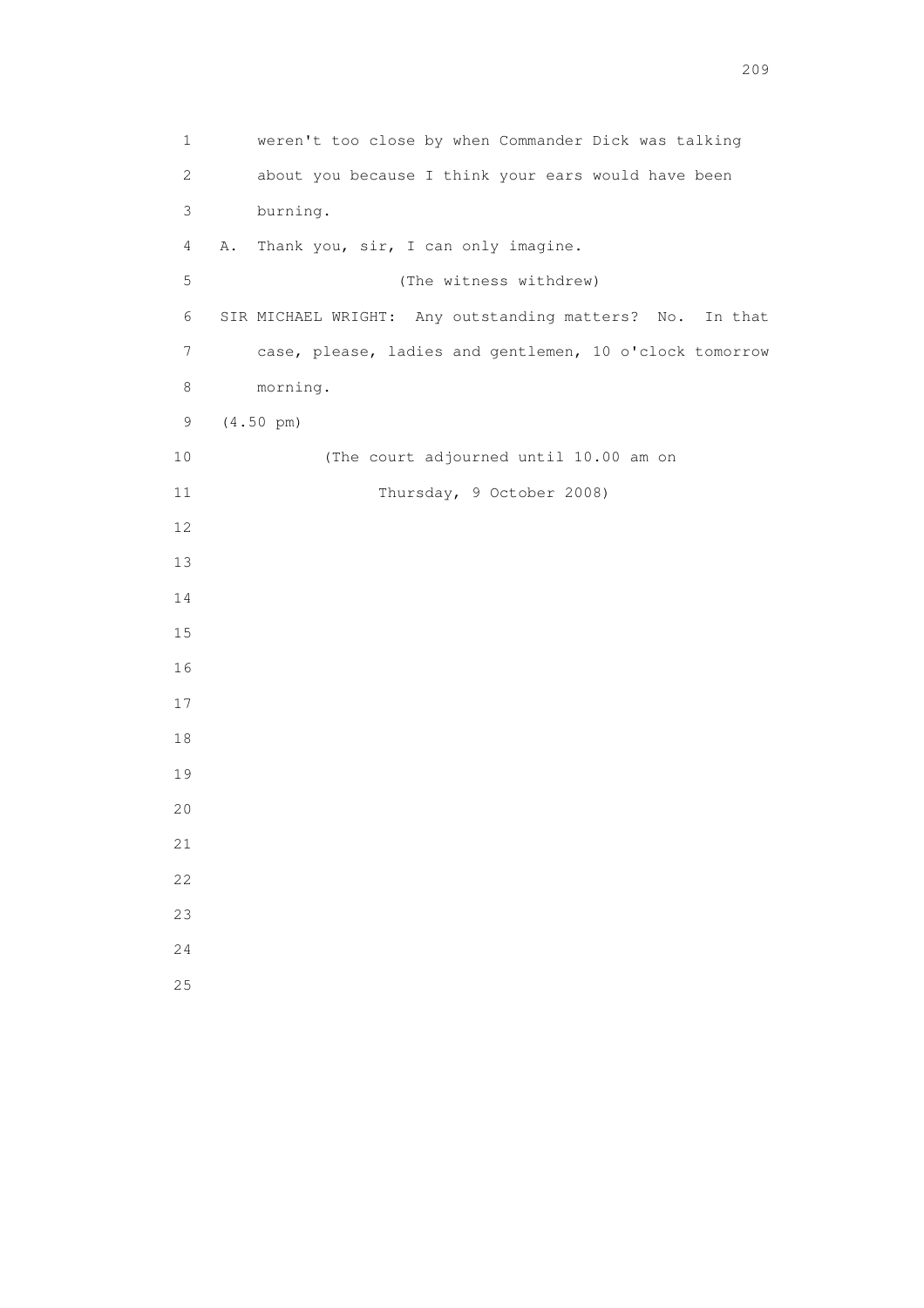```
 1 INDEX 
 2 PAGE 
        2 
        3 DEPUTY ASSISTANT COMMISSIONER .................... 1 
        4 CRESSIDA DICK (continued) 
        5 
        6 Questions from MR MANSFIELD (continued) ... 2 
 7 
        8 Questions from MR GIBBS ................... 9 
        9 
      10 Questions from THE CORONER ................. 19
       11 
      12 Questions from MR STERN .................... 22
       13 
      14 Questions from MR HORWELL ................... 56
       15 
      16 Questions from MR PERRY ...................... 70
       17 
      18 Further questions from MR HILLIARD ........ 130
       19 
       20 Further questions from THE CORONER ........ 138 
       21 
       22 DETECTIVE CONSTABLE PETER CREMIN ................. 154 
       23 (sworn) 
       24 
       25 Questions from MR HILLIARD ................ 154
```